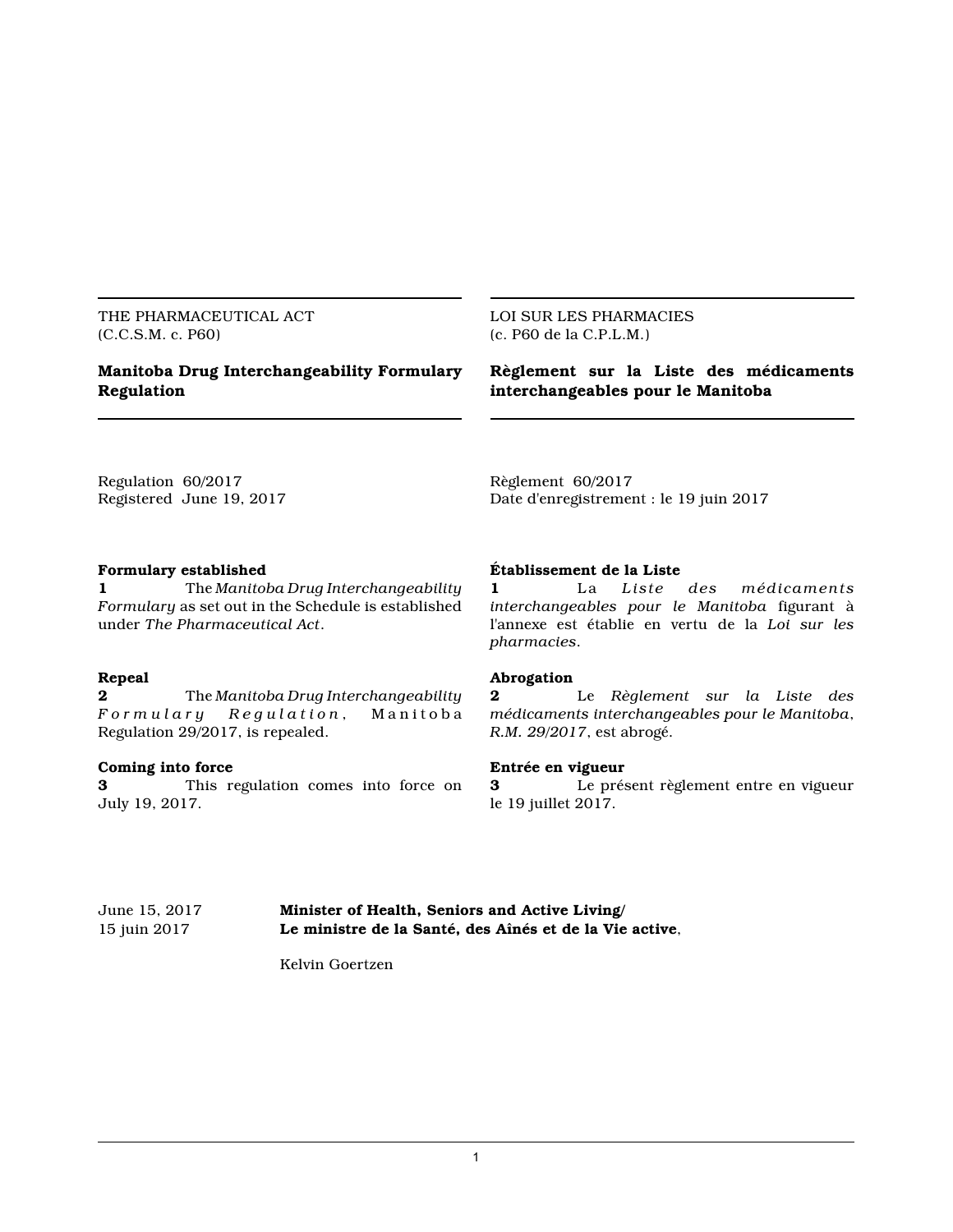## **MANITOBA DRUG INTERCHANGEABILITY FORMULARY**

# **LISTE DES MÉDICAMENTS INTERCHANGEABLES POUR LE MANITOBA**

| <b>DIN</b><br><b>NIM</b>                                             | <b>Product Name</b><br><b>Produit</b>                                                                                                             | <b>Manufacturer</b><br>Fabricant                                                 | Price (\$)                                                  | Prix(\$)                                                    |
|----------------------------------------------------------------------|---------------------------------------------------------------------------------------------------------------------------------------------------|----------------------------------------------------------------------------------|-------------------------------------------------------------|-------------------------------------------------------------|
|                                                                      | ABACAVIR - 300 mg - Tablets<br>ABACAVIR - 300 mg - comprimés                                                                                      |                                                                                  | Per<br>Tablet                                               | Par<br>comprimé                                             |
| 02240357<br>02396769                                                 | Zaigen<br>Apo-Abacavir                                                                                                                            | VII<br><b>APX</b>                                                                | 7.9503<br>5.2241                                            | 7,9503<br>5,2241                                            |
|                                                                      | ABACAVIR/LAMIVUDINE - 600/300 mg - Tablets<br>ABACAVIR/LAMIVUDINE - 600/300 mg - comprimés                                                        |                                                                                  | Per<br>Tablet                                               | Par<br>comprimé                                             |
| 02269341<br>02399539<br>02416662<br>02454513<br>02450682<br>02458381 | Kivexa<br>Apo-Abacavir/Lamivudine<br>Teva-Abacavir/Lamivudine<br>Auro-Abacavir/Lamivudine<br>Mylan-Abacavir/Lamivudine<br>pms-Abacavir/Lamivudine | VII<br><b>APX</b><br><b>TEV</b><br>AUP<br><b>MYL</b><br><b>PMS</b>               | 27.4257<br>11.9749<br>11.9749<br>5.9875<br>5.9875<br>5.9875 | 27,4257<br>11,9749<br>11,9749<br>5,9875<br>5,9875<br>5,9875 |
|                                                                      | ABACAVIR/LAMIVUDINE/ZIDOVUDINE - 300/150/300 mg - Tablets<br>ABACAVIR/LAMIVUDINE/ZIDOVUDINE - 300/150/300 mg - comprimés                          |                                                                                  | Per<br>Tablet                                               | Par<br>comprimé                                             |
| 02244757<br>02416255                                                 | <b>Trizivir</b><br>Apo-Abacavir-Lamivudine-Zidovudine                                                                                             | VII<br><b>APX</b>                                                                | 20.6091<br>13.6425                                          | 20,6091<br>13,6425                                          |
|                                                                      | ACEBUTOLOL HCI - 100 mg - Tablets<br>ACÉBUTOLOL (CHLORHYDRATE D') — 100 mg — comprimés                                                            |                                                                                  | Per<br>Tablet                                               | Par<br>comprimé                                             |
| 01926543<br>02286246<br>02147602<br>02237721<br>02237885<br>02204517 | Sectral<br>Acebutolol<br>Apo-Acebutolol<br>Mylan-Acebutolol<br>Mylan-Acebutolol (Type S)<br>Novo-Acebutolol                                       | <b>SAA</b><br><b>SAH</b><br><b>APX</b><br><b>MYL</b><br><b>MYL</b><br><b>TEV</b> | 0.4063<br>0.1793<br>0.1793<br>0.1793<br>0.1793<br>0.1793    | 0,4063<br>0,1793<br>0.1793<br>0.1793<br>0.1793<br>0,1793    |
|                                                                      | ACEBUTOLOL HCI - 200 mg - Tablets<br>ACÉBUTOLOL (CHLORHYDRATE D') - 200 mg - comprimés                                                            |                                                                                  | Per<br>Tablet                                               | Par<br>comprimé                                             |
| 01926551<br>02286254<br>02147610<br>02237722<br>02237886<br>02204525 | Sectral<br>Acebutolol<br>Apo-Acebutolol<br>Mylan-Acebutolol<br>Mylan-Acebutolol (Type S)<br>Novo-Acebutolol                                       | <b>SAA</b><br><b>SAH</b><br><b>APX</b><br><b>MYL</b><br><b>MYL</b><br><b>TEV</b> | 0.6096<br>0.2684<br>0.2684<br>0.2684<br>0.2684<br>0.2684    | 0,6096<br>0,2684<br>0,2684<br>0,2684<br>0,2684<br>0,2684    |
|                                                                      | ACEBUTOLOL HCI - 400 mg - Tablets<br>ACÉBUTOLOL (CHLORHYDRATE D') — 400 mg — comprimés                                                            |                                                                                  | Per<br>Tablet                                               | Par<br>comprimé                                             |
| 02286262<br>02147629<br>02237723<br>02237887<br>02204533             | Acebutolol<br>Apo-Acebutolol<br>Mylan-Acebutolol<br>Mylan-Acebutolol (Type S)<br>Novo-Acebutolol                                                  | <b>SAH</b><br><b>APX</b><br><b>MYL</b><br><b>MYL</b><br><b>TEV</b>               | 0.5333<br>0.5333<br>0.5333<br>0.5333<br>0.5333              | 0,5333<br>0,5333<br>0,5333<br>0,5333<br>0,5333              |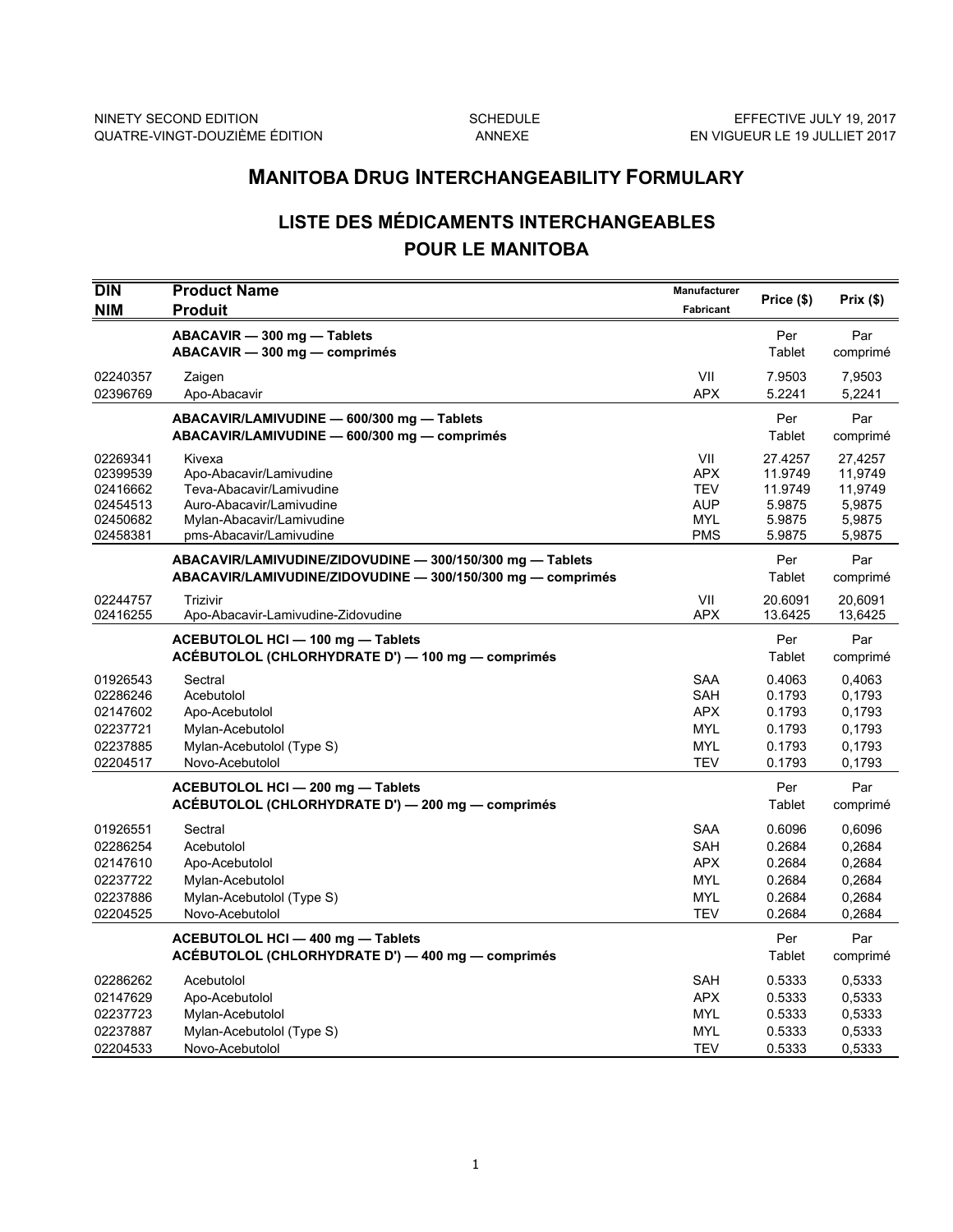| <b>DIN</b>                                                           | <b>Product Name</b>                                                                                                         | Manufacturer                                                              | Price (\$)                                               | Prix(\$)                                                 |
|----------------------------------------------------------------------|-----------------------------------------------------------------------------------------------------------------------------|---------------------------------------------------------------------------|----------------------------------------------------------|----------------------------------------------------------|
| <b>NIM</b>                                                           | <b>Produit</b>                                                                                                              | Fabricant                                                                 |                                                          |                                                          |
|                                                                      | ACETAMINOPHEN COMPOUND WITH CODEINE - 8 mg - Tablets<br>COMPOSÉ ACÉTAMINOPHÈNE ET CODÉINE - 8 mg - comprimés                |                                                                           | Per<br>Tablet                                            | Par<br>comprimé                                          |
| 00293490<br>00653233                                                 | Atasol-8<br>ratio-Lenoltec #1/ratio-Lenoltec n° 1                                                                           | CDC<br><b>TEV</b>                                                         | 0.0814<br>0.0303                                         | 0,0814<br>0,0303                                         |
|                                                                      | ACETAMINOPHEN COMPOUND WITH CODEINE - 15 mg - Tablets<br>COMPOSÉ ACÉTAMINOPHÈNE ET CODÉINE - 15 mg - comprimés              |                                                                           | Per<br>Tablet                                            | Par<br>comprimé                                          |
| 02163934<br>00293504<br>02232388<br>00653241                         | Tylenol with Codeine No. 2/Tylenol n° 2 avec codéine<br>Atasol-15<br>Exdol-15<br>ratio-Lenoltec No. 2/ratio-Lenoltec n° 2   | JAN<br>CDC<br>PPI<br><b>TEV</b>                                           | 0.1302<br>0.1001<br>0.0837<br>0.0807                     | 0,1302<br>0,1001<br>0,0837<br>0,0807                     |
|                                                                      | ACETAMINOPHEN COMPOUND WITH CODEINE - 30 mg - Tablets<br>COMPOSÉ ACÉTAMINOPHÈNE ET CODÉINE - 30 mg - comprimés              |                                                                           | Per<br>Tablet                                            | Par<br>comprimé                                          |
| 02232389<br>00293512<br>02163926<br>00653276                         | Exdol-30<br>Atasol-30<br>Tylenol with Codeine No. 3/Tylenol n° 3 avec codéine<br>ratio-Lenoltec No. 3/ratio-Lenoltec n° 3   | <b>PPI</b><br>CDC<br>JAN<br><b>TEV</b>                                    | 0.1753<br>0.1425<br>0.1434<br>0.0798                     | 0,1753<br>0,1425<br>0,1434<br>0,0798                     |
|                                                                      | ACETAMINOPHEN WITH CODEINE - 300 mg - 60 mg - Tablets<br>ACÉTAMINOPHÈNE AVEC CODÉINE - 300 mg - 60 mg - comprimés           |                                                                           | Per<br>Tablet                                            | Par<br>comprimé                                          |
| 02163918<br>00621463                                                 | Tylenol with Codeine No. 4/Tylenol n° 4 avec codéine<br>ratio-Lenoltec #4/ratio-Lenoltec n° 4                               | <b>JAN</b><br><b>TEV</b>                                                  | 0.3030<br>0.1605                                         | 0,3030<br>0,1605                                         |
|                                                                      | ACETYLSALICYLIC ACID - 325 mg - Enteric Tablets<br>ACIDE ACÉTYLSALICYLIQUE - 325 mg - comprimés à enrobage<br>entérosoluble |                                                                           | Per<br>Tablet                                            | Par<br>comprimé                                          |
| 02284529<br>00010332                                                 | pms-ASA EC<br>Entrophen                                                                                                     | PMS<br>PPI                                                                | 0.0309<br>0.0308                                         | 0,0309<br>0,0308                                         |
|                                                                      | ACYCLOVIR - 200 mg - Tablets<br>ACYCLOVIR - 200 mg - comprimés                                                              |                                                                           | Per<br>Tablet                                            | Par<br>comprimé                                          |
| 00634506<br>02242784<br>02285959<br>02207621                         | Zovirax<br>Mylan-Acyclovir<br>Novo-Acyclovir<br>Apo-Acyclovir                                                               | <b>GSK</b><br><b>MYL</b><br><b>TEV</b><br><b>APX</b>                      | 1.4585<br>0.9662<br>0.9661<br>0.9660                     | 1,4585<br>0,9662<br>0,9661<br>0,9660                     |
|                                                                      | ACYCLOVIR - 400 mg - Tablets<br>ACYCLOVIR - 400 mg - comprimés                                                              |                                                                           | Per<br>Tablet                                            | Par<br>comprimé                                          |
| 01911627<br>02242463<br>02078635<br>02285967<br>02286564<br>02207648 | Zovirax<br>Mylan-Acyclovir<br>ratio-Acyclovir<br>Novo-Acyclovir<br>Acyclovir<br>Apo-Acyclovir                               | <b>GSK</b><br><b>MYL</b><br><b>TEV</b><br><b>TEV</b><br>SAH<br><b>APX</b> | 2.9387<br>1.9017<br>1.9017<br>1.9016<br>1.9015<br>1.9015 | 2,9387<br>1,9017<br>1,9017<br>1,9016<br>1,9015<br>1,9015 |
|                                                                      | ACYCLOVIR - 800 mg - Tablets<br>ACYCLOVIR - 800 mg - comprimés                                                              |                                                                           | Per<br>Tablet                                            | Par<br>comprimé                                          |
| 01911635<br>02207656<br>02242464<br>02285975                         | Zovirax<br>Apo-Acyclovir<br>Mylan-Acyclovir<br>Novo-Acyclovir                                                               | <b>GSK</b><br><b>APX</b><br><b>MYL</b><br><b>TEV</b>                      | 5.5762<br>3.1415<br>3.1413<br>3.1412                     | 5,5762<br>3,1415<br>3,1413<br>3,1412                     |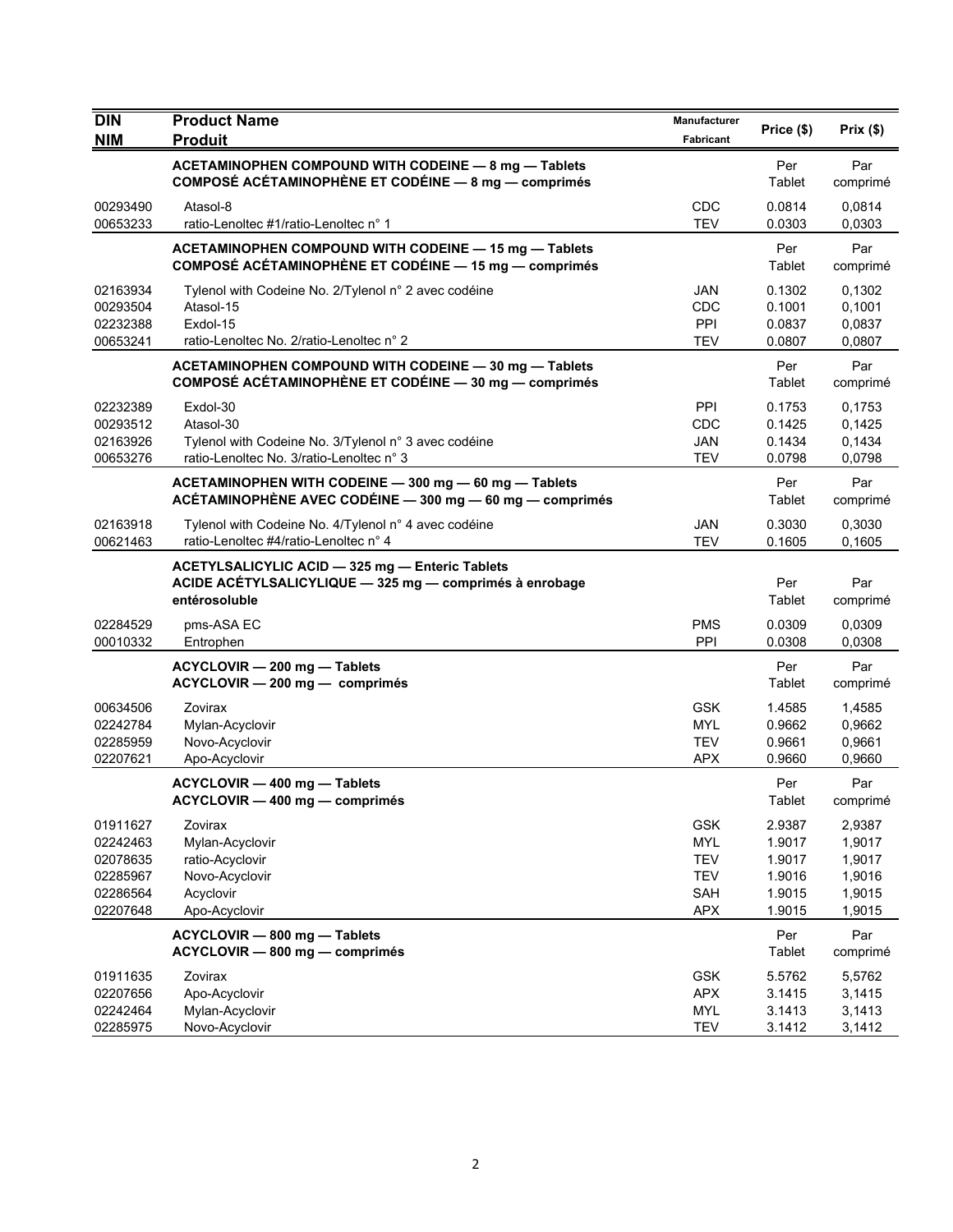| <b>DIN</b><br><b>NIM</b>                                                                                                                                                                                 | <b>Product Name</b><br><b>Produit</b>                                                                                                                                                                                                                                                                                                    | <b>Manufacturer</b><br>Fabricant                                                                                                                                                                                             | Price (\$)                                                                                                                                                              | Prix(\$)                                                                                                                                                                |
|----------------------------------------------------------------------------------------------------------------------------------------------------------------------------------------------------------|------------------------------------------------------------------------------------------------------------------------------------------------------------------------------------------------------------------------------------------------------------------------------------------------------------------------------------------|------------------------------------------------------------------------------------------------------------------------------------------------------------------------------------------------------------------------------|-------------------------------------------------------------------------------------------------------------------------------------------------------------------------|-------------------------------------------------------------------------------------------------------------------------------------------------------------------------|
|                                                                                                                                                                                                          | ALENDRONATE - 5 mg - Tablets<br>ALENDRONATE - 5 mg - comprimés                                                                                                                                                                                                                                                                           |                                                                                                                                                                                                                              | Per<br>Tablet                                                                                                                                                           | Par<br>comprimé                                                                                                                                                         |
| 02381478<br>02248727<br>02384698<br>02428717                                                                                                                                                             | Alendronate<br>Apo-Alendronate<br>Ran-Alendronate<br>VAN-Alendronate                                                                                                                                                                                                                                                                     | <b>ACH</b><br><b>APX</b><br><b>RAN</b><br><b>VAN</b>                                                                                                                                                                         | 1.1407<br>1.1407<br>1.1407<br>1.1407                                                                                                                                    | 1,1407<br>1,1407<br>1,1407<br>1,1407                                                                                                                                    |
|                                                                                                                                                                                                          | ALENDRONATE - 10 mg - Tablets<br>ALENDRONATE - 10 mg - comprimés                                                                                                                                                                                                                                                                         |                                                                                                                                                                                                                              | Per<br>Tablet                                                                                                                                                           | Par<br>comprimé                                                                                                                                                         |
| 02247373<br>02248728<br>02381486<br>02388545<br>02394863<br>02270129<br>02384701<br>02288087<br>02428725                                                                                                 | Teva-Alendronate<br>Apo-Alendronate<br>Alendronate<br>Alendronate<br>Mint-Alendronate<br>Mylan-Alendronate<br>Ran-Alendronate<br>Sandoz Alendronate<br><b>VAN-Alendronate</b>                                                                                                                                                            | <b>TEV</b><br><b>APX</b><br><b>ACH</b><br>SAH<br><b>MPH</b><br><b>MYL</b><br><b>RAN</b><br>SDZ<br><b>VAN</b>                                                                                                                 | 1.3513<br>1.2163<br>0.4987<br>0.4987<br>0.4987<br>0.4987<br>0.4987<br>0.4987<br>0.4987                                                                                  | 1,3513<br>1,2163<br>0,4987<br>0,4987<br>0,4987<br>0,4987<br>0,4987<br>0,4987<br>0,4987                                                                                  |
|                                                                                                                                                                                                          | ALENDRONATE - 70 mg - Tablets<br>ALENDRONATE - 70 mg - comprimés                                                                                                                                                                                                                                                                         |                                                                                                                                                                                                                              | Per<br><b>Tablet</b>                                                                                                                                                    | Par<br>comprimé                                                                                                                                                         |
| 02245329<br>02258110<br>02248730<br>02273179<br>02261715<br>02275279<br>02381494<br>02299712<br>02388553<br>02394871<br>02286335<br>02384728<br>02288109<br>02428733<br>02352966<br>02385031<br>02284006 | Fosamax<br><b>ACT Alendronate</b><br>Apo-Alendronate<br>pms-Alendronate<br>Novo-Alendronate<br>ratio-Alendronate<br>Alendronate<br>Alendronate<br>Auro-Alendronate<br>Mint-Alendronate<br>Mylan-Alenedronate<br>Ran-Alendronate<br>Sandoz Alendronate<br><b>VAN-Alendronate</b><br>Alendronate<br>Jamp-Alendronate<br>pms-Alendronate FC | <b>MFX</b><br><b>ACV</b><br><b>APX</b><br><b>PMS</b><br><b>TEV</b><br><b>TEV</b><br><b>ACH</b><br><b>SIP</b><br><b>AUP</b><br><b>MPH</b><br><b>MYL</b><br><b>RAN</b><br>SDZ<br><b>VAN</b><br>SAH<br><b>JPC</b><br><b>PMS</b> | 12.8417<br>6.1331<br>6.1325<br>6.1325<br>3.5200<br>2.5150<br>2.5144<br>2.5144<br>2.5144<br>2.5144<br>2.5144<br>2.5144<br>2.5144<br>2.5144<br>2.5143<br>2.5143<br>2.5143 | 12,8417<br>6,1331<br>6,1325<br>6,1325<br>3,5200<br>2,5150<br>2,5144<br>2,5144<br>2,5144<br>2,5144<br>2,5144<br>2,5144<br>2,5144<br>2,5144<br>2,5143<br>2,5143<br>2,5143 |
|                                                                                                                                                                                                          | ALFUZOSIN - 10 mg - Tablets<br>ALFUZOSIN - 10 mg - comprimés                                                                                                                                                                                                                                                                             |                                                                                                                                                                                                                              | Per<br>Tablet                                                                                                                                                           | Par<br>comprimé                                                                                                                                                         |
| 02245565<br>02315866<br>02304678<br>02447576<br>02443201                                                                                                                                                 | Xatral<br>Apo-Alfuzosin<br>Sandoz Alfuzosin<br>Alfuzosin<br>Auro-Alfuzosin                                                                                                                                                                                                                                                               | <b>SAA</b><br><b>APX</b><br>SDZ<br><b>SIP</b><br><b>AUP</b>                                                                                                                                                                  | 1.1101<br>0.7450<br>0.4966<br>0.2601<br>0.2601                                                                                                                          | 1,1101<br>0,7450<br>0,4966<br>0,2601<br>0,2601                                                                                                                          |
|                                                                                                                                                                                                          | ALLOPURINOL - 100 mg - Tablets<br>ALLOPURINOL - 100 mg - comprimés                                                                                                                                                                                                                                                                       |                                                                                                                                                                                                                              | Per<br>Tablet                                                                                                                                                           | Par<br>comprimé                                                                                                                                                         |
| 00402818<br>02396327<br>02402769                                                                                                                                                                         | Zyloprim<br>Mar-Allopurinol<br>Apo-Allopurinol                                                                                                                                                                                                                                                                                           | AAA<br><b>MAR</b><br><b>APX</b>                                                                                                                                                                                              | 0.0858<br>0.0780<br>0.0780                                                                                                                                              | 0,0858<br>0,0780<br>0,0780                                                                                                                                              |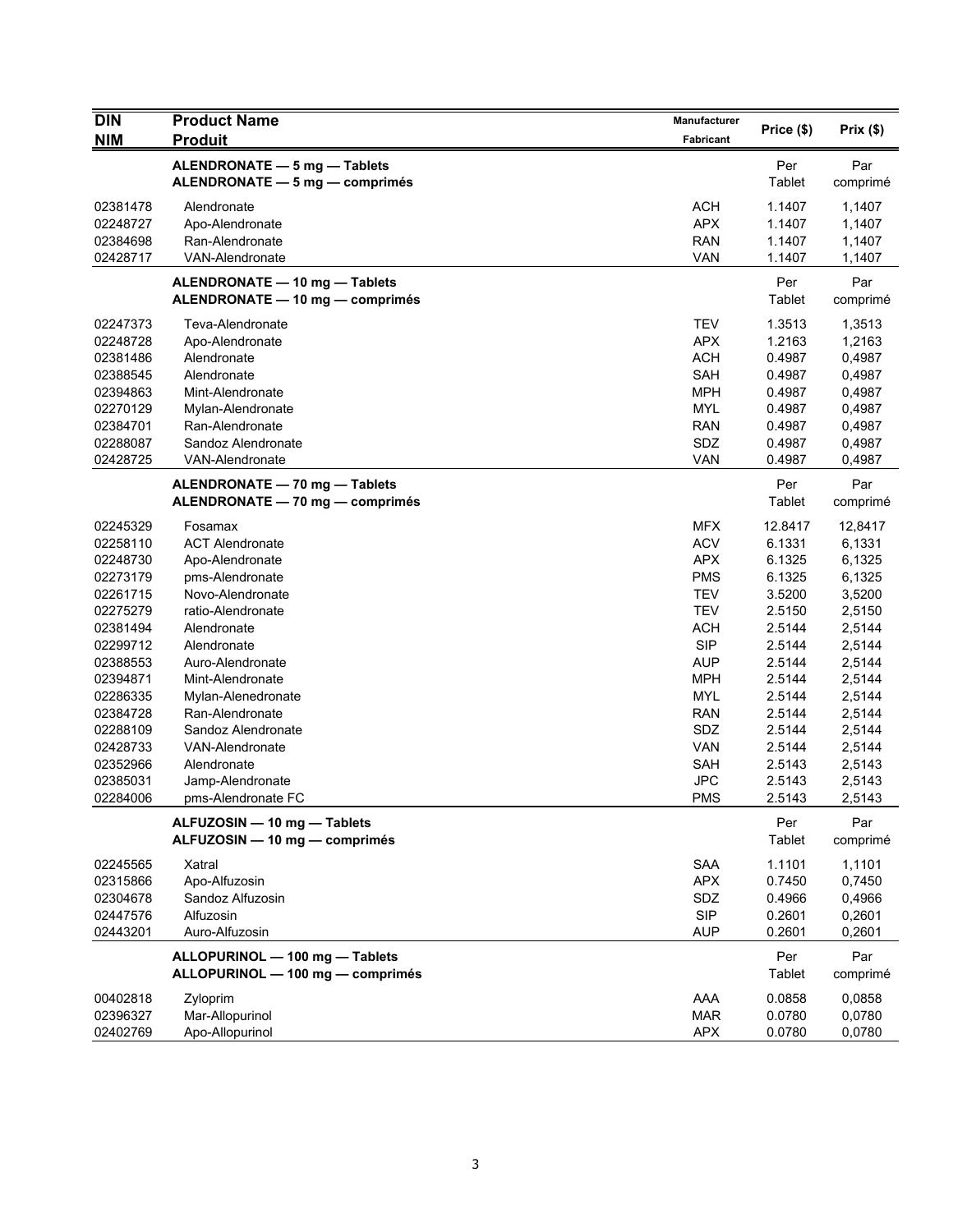| <b>DIN</b>           | <b>Product Name</b>                                                       | Manufacturer             | Price (\$)       | Prix(\$)                |
|----------------------|---------------------------------------------------------------------------|--------------------------|------------------|-------------------------|
| <b>NIM</b>           | <b>Produit</b>                                                            | <b>Fabricant</b>         |                  |                         |
|                      | ALLOPURINOL - 200 mg - Tablets<br>ALLOPURINOL - 200 mg - comprimés        |                          | Per<br>Tablet    | Par<br>comprimé         |
| 00479799<br>02396335 | Zyloprim<br>Mar-Allopurinol                                               | AAA<br><b>MAR</b>        | 0.1502<br>0.1300 | 0,1502<br>0,1300        |
| 02402777             | Apo-Allopurinol                                                           | <b>APX</b>               | 0.1300           | 0,1300                  |
|                      | ALLOPURINOL - 300 mg - Tablets<br>ALLOPURINOL - 300 mg - comprimés        |                          | Per<br>Tablet    | Par<br>comprimé         |
| 00402796             | Zyloprim                                                                  | AAA                      | 0.2300           | 0.2300                  |
| 02396343<br>02402785 | Mar-Allopurinol<br>Apo-Allopurinol                                        | <b>MAR</b><br><b>APX</b> | 0.2125<br>0.2125 | 0,2125<br>0,2125        |
|                      | ALPRAZOLAM - 0.25 mg - Tablets<br>ALPRAZOLAM - 0,25 mg - comprimés        |                          | Per<br>Tablet    | Par<br>comprimé         |
| 00548359             | Xanax                                                                     | PFI                      | 0.3115           | 0,3115                  |
| 00865397             | Apo-Alpraz                                                                | <b>APX</b>               | 0.0836           | 0,0836                  |
| 02137534<br>01913484 | Mylan-Alprazolam<br>Teva-Alprazol                                         | <b>MYL</b><br><b>TEV</b> | 0.0836<br>0.0836 | 0,0836<br>0,0836        |
| 02349191             | Alprazolam                                                                | SAH                      | 0.0609           | 0,0609                  |
| 02400111             | Jamp-Alprazolam                                                           | <b>JPC</b>               | 0.0609           | 0,0609                  |
| 02417634             | NAT-Alprazolam                                                            | <b>NAT</b>               | 0.0609           | 0,0609                  |
|                      | ALPRAZOLAM - 0.5 mg - Tablets<br>ALPRAZOLAM - 0,5 mg - comprimés          |                          | Per<br>Tablet    | Par<br>comprimé         |
| 00548367             | Xanax                                                                     | PFI                      | 0.3725           | 0,3725                  |
| 02137542             | Mylan-Alprazolam                                                          | <b>MYL</b>               | 0.1015           | 0,1015                  |
| 00865400<br>01913492 | Apo-Alpraz<br>Teva-Alprazol                                               | <b>APX</b><br><b>TEV</b> | 0.1012<br>0.1012 | 0,1012<br>0,1012        |
| 02349205             | Alprazolam                                                                | <b>SAH</b>               | 0.0728           | 0,0728                  |
| 02400138             | Jamp-Alprazolam                                                           | <b>JPC</b>               | 0.0728           | 0,0728                  |
| 02417642             | NAT-Alprazolam                                                            | <b>NAT</b>               | 0.0728           | 0,0728                  |
|                      | ALPRAZOLAM - 1 mg - Tablets<br>ALPRAZOLAM - 1 mg - comprimés              |                          | Per<br>Tablet    | Par<br>comprimé         |
| 00723770             | Xanax                                                                     | PFI                      | 0.6769           | 0,6769                  |
| 02243611             | Apo-Alpraz                                                                | <b>APX</b>               | 0.3409           | 0,3409                  |
| 02229813             | Mylan-Alprazolam                                                          | <b>MYL</b>               | 0.3409           | 0,3409                  |
| 02400146             | Jamp-Alprazolam                                                           | <b>JPC</b>               | 0.2092           | 0,2092                  |
|                      | ALPRAZOLAM - 2 mg - Tablets<br>ALPRAZOLAM - 2 mg - comprimés              |                          | Per<br>Tablet    | Par<br>comprimé         |
| 00813958             | Xanax                                                                     | PFI                      | 1.2030           | 1,2030                  |
| 02243612             | Apo-Alpraz                                                                | <b>APX</b>               | 0.6059           | 0,6059                  |
| 02229814<br>02400154 | Mylan-Alprazolam<br>Jamp-Alprazolam                                       | <b>MYL</b><br><b>JPC</b> | 0.6059<br>0.3718 | 0,6059                  |
|                      | AMCINONIDE - 0.1% - Topical Cream<br>AMCINONIDE - 0,1 % - crème topique   |                          | Per<br>Gram      | 0,3718<br>Par<br>gramme |
| 02192284             | Cyclocort                                                                 | <b>GSK</b>               | 0.6124           | 0,6124                  |
| 02246714             | Taro-Amcinonide                                                           | <b>TAR</b>               | 0.3011           | 0,3011                  |
| 02247098             | ratio-Amcinonide                                                          | <b>TEV</b>               | 0.3011           | 0,3011                  |
|                      | AMCINONIDE - 0.1% - Topical Lotion<br>AMCINONIDE - 0,1 % - lotion topique |                          | Per mL           | Par ml                  |
| 02192276             | Cyclocort                                                                 | <b>GSK</b>               | 0.5148           | 0,5148                  |
| 02247097             | ratio-Amcinonide                                                          | <b>TEV</b>               | 0.3990           | 0,3990                  |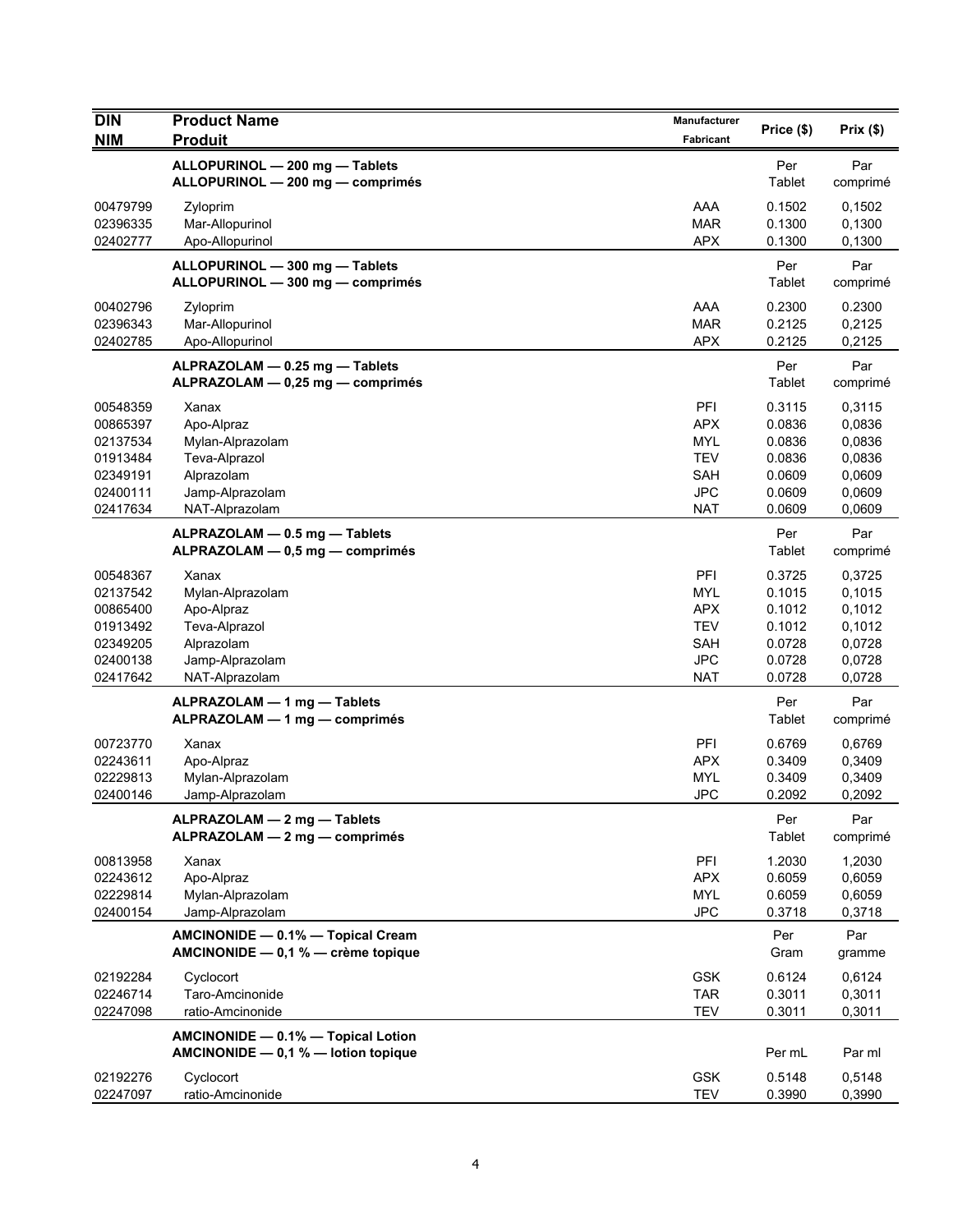| <b>DIN</b>           | <b>Product Name</b>                                                                    | <b>Manufacturer</b>      | Price (\$)           | Prix(\$)         |
|----------------------|----------------------------------------------------------------------------------------|--------------------------|----------------------|------------------|
| <b>NIM</b>           | <b>Produit</b>                                                                         | Fabricant                |                      |                  |
|                      | AMCINONIDE - 0.1% - Topical Ointment                                                   |                          | Per                  | Par              |
|                      | AMCINONIDE - 0,1 % - pommade topique                                                   |                          | Gram                 | gramme           |
| 02192268<br>02247096 | Cyclocort<br>ratio-Amcinonide                                                          | <b>GSK</b><br><b>TEV</b> | 0.6124<br>0.4740     | 0,6124<br>0,4740 |
|                      | AMILORIDE HCI/HYDROCHLOROTHIAZIDE - 5 mg/50 mg - Tablets                               |                          |                      |                  |
|                      | AMILORIDE (CHLORHYDRATE D')/HYDROCHLOROTHIAZIDE - 5 mg/50 mg -<br>comprimés            |                          | Per<br>Tablet        | Par<br>comprimé  |
| 00784400<br>01937219 | Apo-Amilzide<br>Novamilor                                                              | <b>APX</b><br><b>NOP</b> | 0.1917<br>0.1917     | 0,1917<br>0,1917 |
|                      | AMIODARONE HCI - 200 mg - Tablets<br>AMIODARONE (CHLORHYDRATE D') - 200 mg - comprimés |                          | Per<br>Tablet        | Par<br>comprimé  |
| 02036282             | Cordarone                                                                              | PFI                      | 2.3100               | 2,3100           |
| 02242472             | pms-Amiodarone                                                                         | <b>PMS</b>               | 1.4269               | 1,4269           |
| 02364336<br>02246194 | Amiodarone<br>Apo-Amiodarone                                                           | SAH<br><b>APX</b>        | 1.4268<br>1.4268     | 1,4268<br>1,4268 |
| 02240604             | Mylan-Amiodarone                                                                       | <b>MYL</b>               | 1.4268               | 1,4268           |
| 02243836             | Sandoz Amiodarone                                                                      | SDZ                      | 1.4268               | 1,4268           |
| 02239835             | Teva-Amiodarone                                                                        | <b>TEV</b>               | 1.4268               | 1,4268           |
|                      | AMITRIPTYLINE - 10 mg - Tablets<br>AMITRIPTYLINE - 10 mg - comprimés                   |                          | Per<br>Tablet        | Par<br>comprimé  |
| 00335053             | Elavil                                                                                 | AAA                      | 0.0731               | 0,0731           |
| 02403137             | Apo-Amitriptyline                                                                      | <b>APX</b>               | 0.0664               | 0,0664           |
| 02429861             | Mar-Amitriptyline                                                                      | <b>MAR</b>               | 0.0664               | 0,0664           |
| 00654523<br>02326043 | pms-Amitriptyline<br>Teva-Amitriptyline                                                | <b>PMS</b><br><b>TEV</b> | 0.0664<br>0.0664     | 0,0664<br>0,0664 |
|                      | AMITRIPTYLINE - 25 mg - Tablets                                                        |                          | Per                  | Par              |
|                      | AMITRIPTYLINE - 25 mg - comprimés                                                      |                          | Tablet               | comprimé         |
| 00335061             | Elavil                                                                                 | AAA                      | 0.1330               | 0,1330           |
| 02403145             | Apo-Amitriptyline                                                                      | <b>APX</b>               | 0.1211               | 0,1211           |
| 02429888             | Mar-Amitriptyline                                                                      | <b>MAR</b>               | 0.1211               | 0,1211           |
| 00654515<br>02326051 | pms-Amitriptyline<br>Teva-Amitriptyline                                                | <b>PMS</b><br><b>TEV</b> | 0.1211<br>0.1211     | 0,1211<br>0,1211 |
|                      | AMITRIPTYLINE - 50 mg - Tablets                                                        |                          | Per                  | Par              |
|                      | AMITRIPTYLINE - 50 mg - comprimés                                                      |                          | <b>Tablet</b>        | comprimé         |
| 00335088             | Elavil                                                                                 | AAA                      | 0.2582               | 0,2582           |
| 02403153             | Apo-Amitriptyline                                                                      | <b>APX</b>               | 0.2347               | 0,2347           |
| 02429896<br>00654507 | Mar-Amitriptyline<br>pms-Amitriptyline                                                 | <b>MAR</b><br><b>PMS</b> | 0.2347<br>0.2347     | 0,2347<br>0,2347 |
| 02326078             | Teva-Amitriptyline                                                                     | <b>TEV</b>               | 0.2347               | 0,2347           |
|                      | AMITRIPTYLINE - 75 mg - Tablets<br>AMITRIPTYLINE - 75 mg - comprimés                   |                          | Per<br><b>Tablet</b> | Par<br>comprimé  |
|                      |                                                                                        |                          |                      |                  |
| 00754129<br>02403161 | Elavil<br>Apo-Amitriptyline                                                            | AAA<br><b>APX</b>        | 0.3998<br>0.3634     | 0,3998<br>0,3634 |
| 02429918             | Mar-Amitriptyline                                                                      | <b>MAR</b>               | 0.3634               | 0,3634           |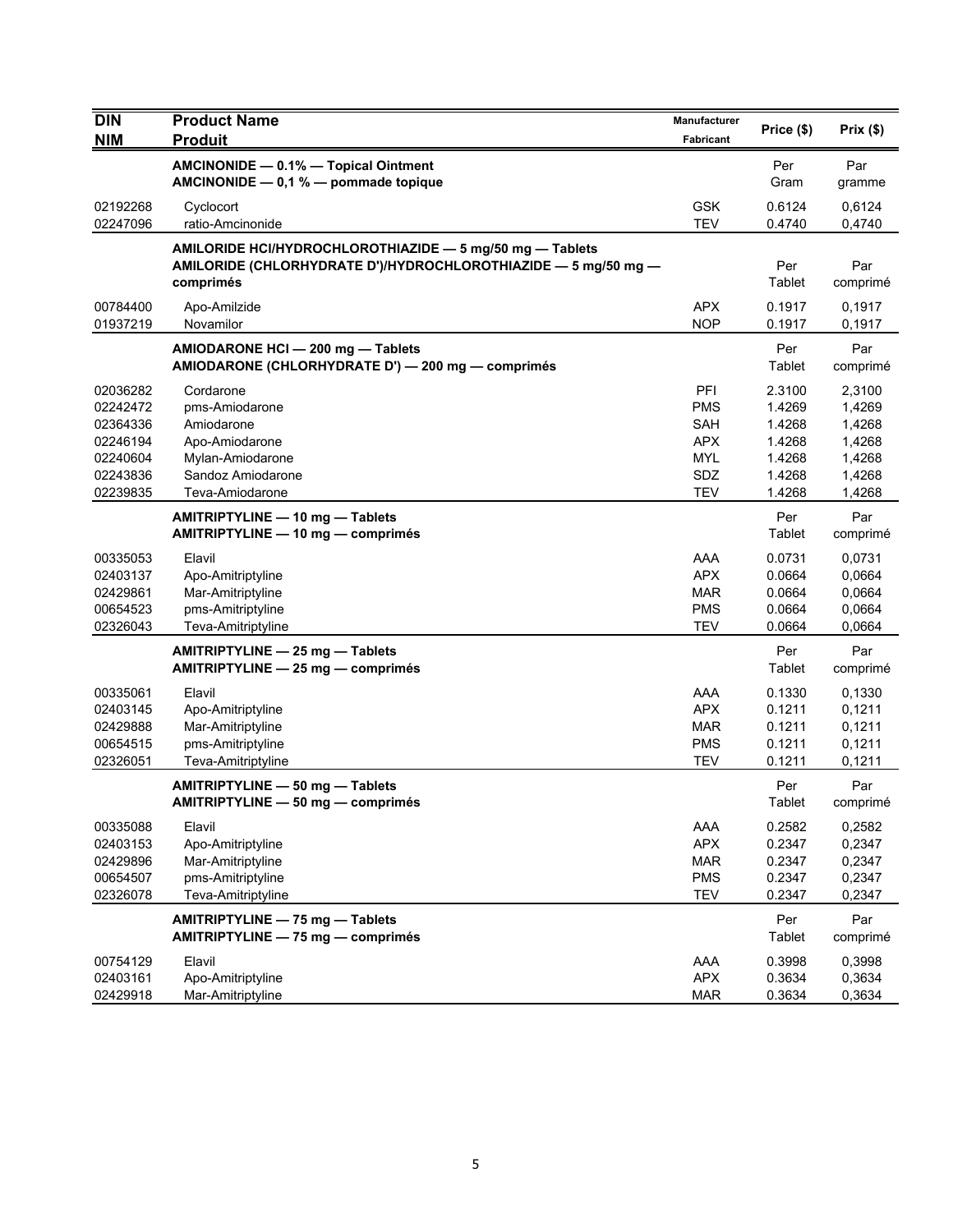| <b>DIN</b> | <b>Product Name</b>                                                                                | Manufacturer     |                      |                 |
|------------|----------------------------------------------------------------------------------------------------|------------------|----------------------|-----------------|
| <b>NIM</b> | <b>Produit</b>                                                                                     | <b>Fabricant</b> | Price (\$)           | Prix(\$)        |
|            | AMLODIPINE - 5 mg - Tablets                                                                        |                  | Per                  | Par             |
|            | AMLODIPINE - 5 mg - comprimés                                                                      |                  | Tablet               | comprimé        |
|            |                                                                                                    |                  |                      |                 |
| 00878928   | Norvasc                                                                                            | PFI              | 1.5212               | 1,5212          |
| 02341093   | Accel-Amlodipine                                                                                   | <b>ACC</b>       | 0.2014               | 0,2014          |
| 02297485   | <b>ACT Amlodipine</b>                                                                              | <b>ACV</b>       | 0.2014               | 0,2014          |
| 02331934   | Amlodipine                                                                                         | <b>RAN</b>       | 0.2014               | 0,2014          |
| 02331284   | Amlodipine                                                                                         | <b>SAH</b>       | 0.2014               | 0,2014          |
| 02385791   | Amlodipine                                                                                         | <b>SIP</b>       | 0.2014               | 0,2014          |
| 02273373   | Apo-Amlodipine                                                                                     | <b>APX</b>       | 0.2014               | 0,2014          |
| 02397072   | Auro-Amlodipine                                                                                    | <b>AUP</b>       | 0.2014               | 0,2014          |
| 02280132   | GD-Amlodipine                                                                                      | <b>GEM</b>       | 0.2014               | 0,2014          |
| 02357194   | Jamp-Amlodipine                                                                                    | <b>JPC</b>       | 0.2014               | 0,2014          |
| 02429217   | Jamp-Amlodipine                                                                                    | <b>JPC</b>       | 0.2014               | 0,2014          |
| 02371715   | Mar-Amlodipine                                                                                     | <b>MAR</b>       | 0.2014               | 0,2014          |
| 02362651   | Mint-Amlodipine                                                                                    | <b>MPH</b>       | 0.2014               | 0,2014          |
| 02272113   | Mylan-Amlodipine                                                                                   | <b>MYL</b>       | 0.2014               | 0,2014          |
| 02284065   | pms-Amlodipine                                                                                     | <b>PMS</b>       | 0.2014               | 0,2014          |
| 02321858   | Ran-Amlodipine                                                                                     | <b>RAN</b>       | 0.2014               | 0,2014          |
| 02284383   | Sandoz Amlodipine                                                                                  | SDZ              | 0.2014               | 0,2014          |
| 02357712   | Septa-Amlodipine                                                                                   | <b>STP</b>       | 0.2014               | 0,2014          |
| 02250497   | Teva-Amlodipine                                                                                    | <b>TEV</b>       | 0.2014               | 0,2014          |
| 02426986   | VAN-Amlodipine                                                                                     | <b>VAN</b>       | 0.2014               | 0,2014          |
|            | AMLODIPINE - 10 mg - Tablets                                                                       |                  | Per                  | Par             |
|            | AMLODIPINE - 10 mg - comprimés                                                                     |                  | Tablet               | comprimé        |
| 00878936   | Norvasc                                                                                            | PFI              | 2.2581               | 2,2581          |
| 02341107   | Accel-Amlodipine                                                                                   | <b>ACC</b>       | 0.2990               | 0,2990          |
| 02297493   | <b>ACT Amlodipine</b>                                                                              | <b>ACV</b>       | 0.2990               | 0,2990          |
| 02331942   | Amlodipine                                                                                         | <b>RAN</b>       | 0.2990               | 0,2990          |
| 02331292   | Amlodipine                                                                                         | SAH              | 0.2990               | 0,2990          |
| 02385805   | Amlodipine                                                                                         | <b>SIP</b>       | 0.2990               | 0,2990          |
| 02273381   | Apo-Amlodipine                                                                                     | <b>APX</b>       | 0.2990               | 0,2990          |
| 02397080   | Auro-Amlodipine                                                                                    | <b>AUP</b>       | 0.2990               | 0,2990          |
| 02280140   | GD-Amlodipine                                                                                      | <b>GEM</b>       | 0.2990               | 0,2990          |
| 02357208   | Jamp-Amlodipine                                                                                    | <b>JPC</b>       | 0.2990               | 0,2990          |
| 02429225   | Jamp-Amlodipine                                                                                    | <b>JPC</b>       | 0.2990               | 0,2990          |
| 02371723   | Mar-Amlodipine                                                                                     | <b>MAR</b>       | 0.2990               | 0,2990          |
| 02362678   | Mint-Amlodipine                                                                                    | <b>MPH</b>       | 0.2990               | 0,2990          |
| 02272121   | Mylan-Amlodipine                                                                                   | <b>MYL</b>       | 0.2990               | 0,2990          |
| 02284073   | pms-Amlodipine                                                                                     | <b>PMS</b>       | 0.2990               | 0,2990          |
| 02321866   | Ran-Amlodipine                                                                                     | <b>RAN</b>       | 0.2990               | 0,2990          |
| 02284391   | Sandoz Amlodipine                                                                                  | SDZ              | 0.2990               | 0,2990          |
| 02357720   | Septa-Amlodipine                                                                                   | <b>STP</b>       | 0.2990               | 0,2990          |
| 02250500   | Teva-Amlodipine                                                                                    | <b>TEV</b>       | 0.2990               | 0,2990          |
| 02426994   | VAN-Amlodipine                                                                                     | <b>VAN</b>       | 0.2990               | 0,2990          |
|            |                                                                                                    |                  |                      |                 |
|            | AMLODIPINE/ATORVASTATIN - 5 mg/10 mg - Tablets<br>AMLODIPINE/ATORVASTATIN - 5 mg/10 mg - comprimés |                  | Per<br><b>Tablet</b> | Par<br>comprimé |
|            |                                                                                                    |                  |                      |                 |
| 02273233   | Caduet                                                                                             | PFI              | 2.6294               | 2,6294          |
| 02411253   | Apo-Amlodipine/Atorvastatin                                                                        | <b>APX</b>       | 0.5802               | 0,5802          |
| 02362759   | GD-Amlodipine/Atorvastatin                                                                         | GEM              | 0.5802               | 0,5802          |
| 02404222   | pms-Amlodipine/Atorvastatin                                                                        | <b>PMS</b>       | 0.5802               | 0,5802          |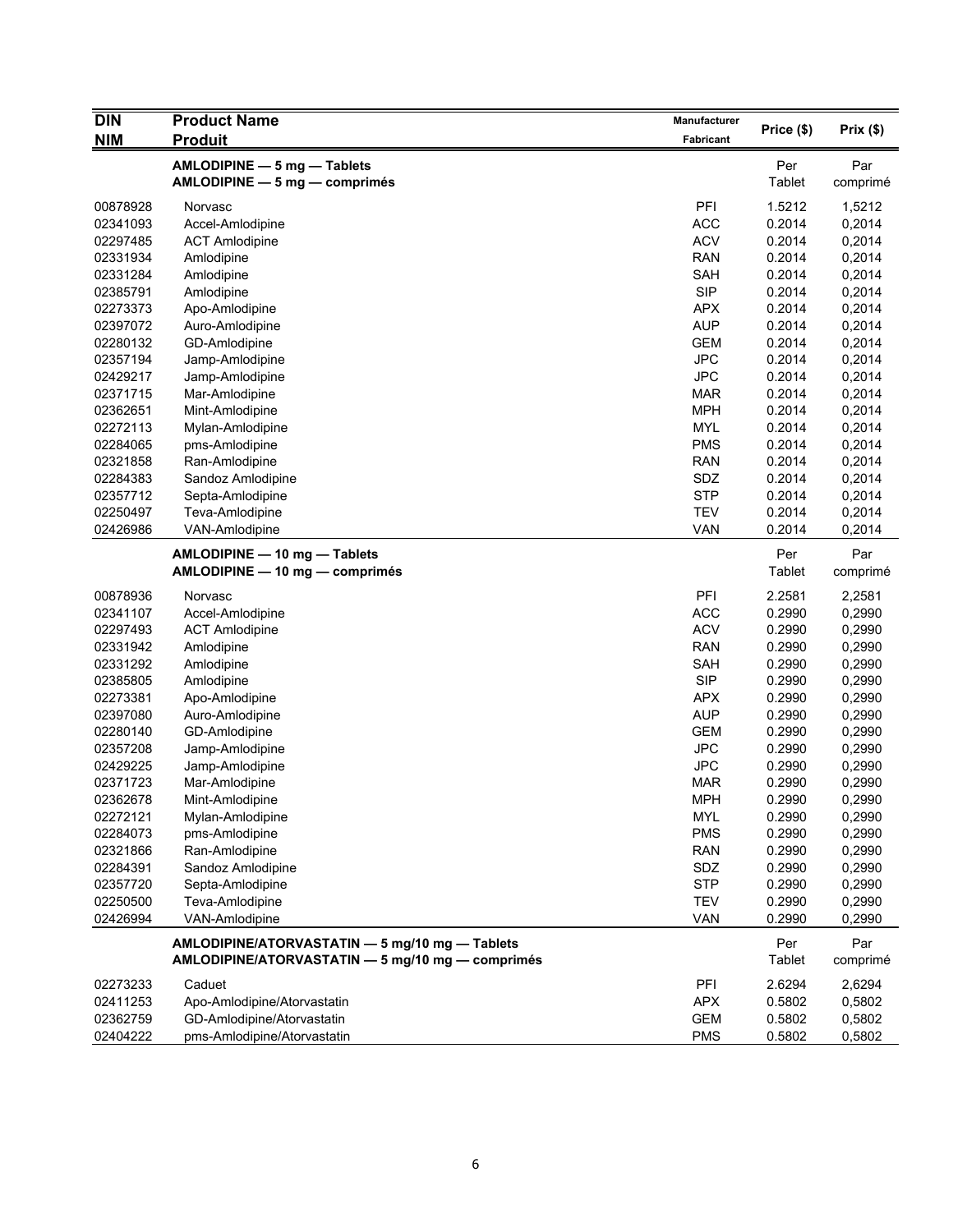| <b>DIN</b><br><b>NIM</b> | <b>Product Name</b><br><b>Produit</b>                                                                | Manufacturer<br>Fabricant | Price (\$)       | Prix(\$)           |
|--------------------------|------------------------------------------------------------------------------------------------------|---------------------------|------------------|--------------------|
|                          | AMLODIPINE/ATORVASTATIN - 5 mg/20 mg - Tablets                                                       |                           | Per              | Par                |
| 02273241                 | AMLODIPINE/ATORVASTATIN - 5 mg/20 mg - comprimés<br>Caduet                                           | PFI                       | Tablet<br>3.1006 | comprimé<br>3,1006 |
| 02411261                 | Apo-Amlodipine/Atorvastatin                                                                          | <b>APX</b>                | 0.6842           | 0,6842             |
| 02362767                 | GD-Amlodipine/Atorvastatin                                                                           | <b>GEM</b>                | 0.6842           | 0,6842             |
| 02404230                 | pms-Amlodipine/Atorvastatin                                                                          | <b>PMS</b>                | 0.6842           | 0,6842             |
|                          | AMLODIPINE/ATORVASTATIN - 5 mg/40 mg - Tablets<br>AMLODIPINE/ATORVASTATIN - 5 mg/40 mg - comprimés   |                           | Per<br>Tablet    | Par<br>comprimé    |
| 02273268                 | Caduet                                                                                               | PFI                       | 3.1819           | 3,1819             |
| 02411288                 | Apo-Amlodipine/Atorvastatin                                                                          | <b>APX</b>                | 0.7232           | 0,7232             |
| 02362775                 | GD-Amlodipine/Atorvastatin                                                                           | <b>GEM</b>                | 0.7232           | 0,7232             |
|                          | AMLODIPINE/ATORVASTATIN - 5 mg/80 mg - Tablets<br>AMLODIPINE/ATORVASTATIN - 5 mg/80 mg - comprimés   |                           | Per<br>Tablet    | Par<br>comprimé    |
| 02273276                 | Caduet                                                                                               | PFI                       | 3.2774           | 3,2774             |
| 02411296                 | Apo-Amlodipine/Atorvastatin                                                                          | <b>APX</b>                | 0.7232           | 0,7232             |
| 02362783                 | GD-Amlodipine/Atorvastatin                                                                           | GEM                       | 0.7232           | 0,7232             |
|                          | AMLODIPINE/ATORVASTATIN - 10 mg/10 mg - Tablets<br>AMLODIPINE/ATORVASTATIN - 10 mg/10 mg - comprimés |                           | Per<br>Tablet    | Par<br>comprimé    |
| 02273284                 | Caduet                                                                                               | PFI                       | 2.7760           | 2,7760             |
| 02411318                 | Apo-Amlodipine/Atorvastatin                                                                          | APX                       | 0.6125           | 0,6125             |
| 02362791                 | GD-Amlodipine/Atorvastatin                                                                           | <b>GEM</b>                | 0.6125           | 0,6125             |
| 02404249                 | pms-Amlodipine/Atorvastatin                                                                          | <b>PMS</b>                | 0.6125           | 0,6125             |
|                          | AMLODIPINE/ATORVASTATIN - 10 mg/20 mg - Tablets<br>AMLODIPINE/ATORVASTATIN - 10 mg/20 mg - comprimés |                           | Per<br>Tablet    | Par<br>comprimé    |
| 02273292                 | Caduet                                                                                               | PFI                       | 3.4608           | 3,4608             |
| 02411326                 | Apo-Amlodipine/Atorvastatin                                                                          | <b>APX</b>                | 0.7636           | 0,7636             |
| 02362805                 | GD-Amlodipine/Atorvastatin                                                                           | <b>GEM</b>                | 0.7636           | 0,7636             |
| 02404257                 | pms-Amlodipine/Atorvastatin                                                                          | <b>PMS</b>                | 0.7636           | 0,7636             |
|                          | AMLODIPINE/ATORVASTATIN - 10 mg/40 mg - Tablets<br>AMLODIPINE/ATORVASTATIN - 10 mg/40 mg - comprimés |                           | Per<br>Tablet    | Par<br>comprimé    |
| 02273306                 | Caduet                                                                                               | PFI                       | 3.5200           | 3,5200             |
| 02411334                 | Apo-Amlodipine/Atorvastatin                                                                          | <b>APX</b>                | 0.8000           | 0,8000             |
| 02362813                 | GD-Amlodipine/Atorvastatin                                                                           | GEM                       | 0.8000           | 0,8000             |
|                          | AMLODIPINE/ATORVASTATIN - 10 mg/80 mg - Tablets<br>AMLODIPINE/ATORVASTATIN - 10 mg/80 mg - comprimés |                           | Per<br>Tablet    | Par<br>comprimé    |
| 02273314                 | Caduet                                                                                               | PFI                       | 3.6257           | 3,6257             |
| 02411342                 | Apo-Amlodipine/Atorvastatin                                                                          | <b>APX</b>                | 0.8000           | 0,8000             |
| 02362821                 | GD-Amlodipine/Atorvastatin                                                                           | <b>GEM</b>                | 0.8000           | 0,8000             |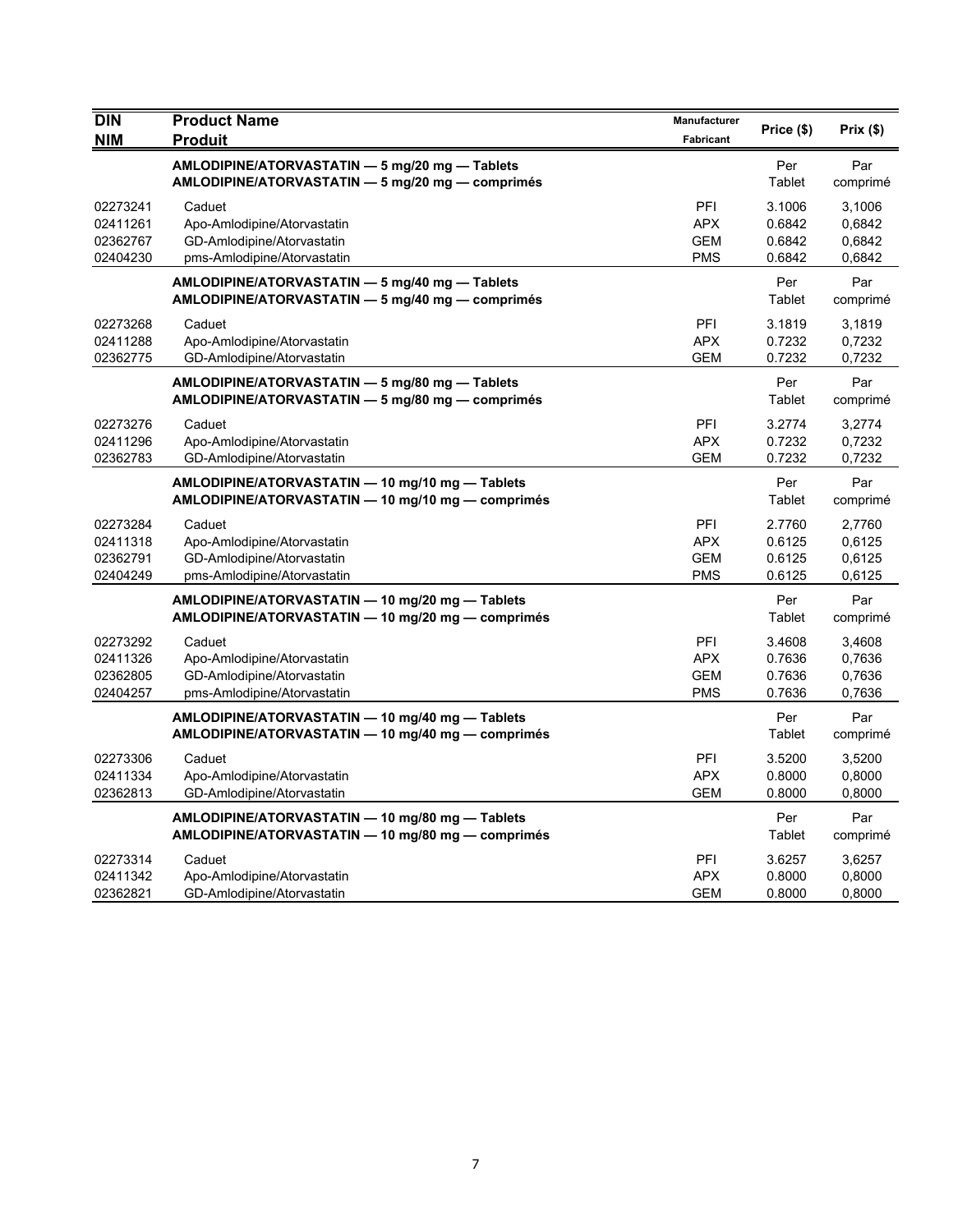| <b>DIN</b>                       | <b>Product Name</b>                                                                                                  | Manufacturer                           | Price (\$)                 | Prix(\$)                   |
|----------------------------------|----------------------------------------------------------------------------------------------------------------------|----------------------------------------|----------------------------|----------------------------|
| <b>NIM</b>                       | <b>Produit</b>                                                                                                       | Fabricant                              |                            |                            |
|                                  | AMOXICILLIN - 250 mg - Capsules<br>AMOXICILLINE - 250 mg - capsules                                                  |                                        | Per<br>Capsule             | Par<br>capsule             |
| 00406724<br>02352710<br>02401495 | Novamoxin<br>Amoxicillin<br>Amoxicillin                                                                              | <b>TEV</b><br><b>SAH</b><br><b>SIP</b> | 0.1754<br>0.1750<br>0.1750 | 0,1754<br>0,1750<br>0,1750 |
| 00628115                         | Apo-Amoxi                                                                                                            | <b>APX</b>                             | 0.1750                     | 0,1750                     |
| 02388073                         | Auro-Amoxicillin                                                                                                     | <b>AUP</b>                             | 0.1750                     | 0,1750                     |
| 02238171                         | Mylan-Amoxicillin                                                                                                    | <b>MYL</b>                             | 0.1750                     | 0,1750                     |
| 02230243                         | pms-Amoxicillin                                                                                                      | <b>PMS</b>                             | 0.1750                     | 0,1750                     |
|                                  | AMOXICILLIN - 500 mg - Capsules<br>AMOXICILLINE - 500 mg - capsules                                                  |                                        | Per<br>Capsule             | Par<br>capsule             |
| 02352729                         | Amoxicillin                                                                                                          | <b>SAH</b>                             | 0.3417                     | 0,3417                     |
| 02401509                         | Amoxicillin                                                                                                          | <b>SIP</b>                             | 0.3417                     | 0,3417                     |
| 00628123                         | Apo-Amoxi                                                                                                            | APX                                    | 0.3417                     | 0,3417                     |
| 02388081                         | Auro-Amoxicillin                                                                                                     | <b>AUP</b>                             | 0.3417                     | 0,3417                     |
| 02238172<br>00406716             | Mylan-Amoxicillin                                                                                                    | <b>MYL</b><br><b>TEV</b>               | 0.3417                     | 0,3417                     |
| 02230244                         | Novamoxin<br>pms-Amoxicillin                                                                                         | <b>PMS</b>                             | 0.3417<br>0.3417           | 0,3417<br>0,3417           |
|                                  | AMOXICILLIN - 125 mg/5 mL - Oral Liquid                                                                              |                                        |                            |                            |
|                                  | AMOXICILLINE - 125 mg/5 ml - liquide oral                                                                            |                                        | Per mL                     | Par ml                     |
| 01934171                         | Novamoxin Sugar Reduced/Novamoxin à teneur réduite en sucre                                                          | <b>TEV</b>                             | 0.0360                     | 0,0360                     |
| 00452149                         | Novamoxin                                                                                                            | <b>TEV</b>                             | 0.0360                     | 0,0360                     |
| 02352745                         | Amoxicillin                                                                                                          | <b>SAH</b>                             | 0.0353                     | 0,0353                     |
| 02352761<br>00628131             | Amoxicillin (sugar reduced)<br>Apo-Amoxi                                                                             | <b>SAH</b><br><b>APX</b>               | 0.0353<br>0.0353           | 0,0353<br>0,0353           |
| 00628131                         | Apo-Amoxi Sugar Free/Apo-Amoxi sans sucre                                                                            | <b>APX</b>                             | 0.0353                     | 0,0353                     |
| 02230245                         | pms-Amoxicillin                                                                                                      | <b>PMS</b>                             | 0.0353                     | 0,0353                     |
|                                  | AMOXICILLIN - 250 mg/5 mL - Oral Liquid<br>AMOXICILLINE - 250 mg/5 ml - liquide oral                                 |                                        | Per mL                     | Par ml                     |
|                                  |                                                                                                                      |                                        |                            |                            |
| 02352753<br>02352788             | Amoxicillin                                                                                                          | <b>SAH</b><br><b>SAH</b>               | 0.0540<br>0.0540           | 0,0540<br>0,0540           |
| 02401541                         | Amoxicillin (sugar reduced)<br>Amoxicillin                                                                           | <b>SIP</b>                             | 0.0540                     | 0,0540                     |
| 00628158                         | Apo-Amoxi                                                                                                            | <b>APX</b>                             | 0.0540                     | 0,0540                     |
| 00628158                         | Apo-Amoxi Sugar Free/Apo-Amoxi sans sucre                                                                            | <b>APX</b>                             | 0.0540                     | 0,0540                     |
| 01934163                         | Novamoxin Sugar Reduced/Novamoxin à teneur réduite en sucre                                                          | <b>TEV</b>                             | 0.0540                     | 0,0540                     |
| 00452130                         | Novamoxin                                                                                                            | <b>TEV</b>                             | 0.0540                     | 0,0540                     |
| 02230246                         | pms-Amoxicillin                                                                                                      | <b>PMS</b>                             | 0.0540                     | 0,0540                     |
|                                  | AMOXICILLIN/CLAVULANIC ACID - 500 mg/125 mg - Tablets<br>AMOXICILLINE/ACIDE CLAVULANIQUE - 500 mg/125 mg - comprimés |                                        | Per<br><b>Tablet</b>       | Par<br>comprimé            |
| 01916858                         | Clavulin-500 F                                                                                                       | <b>GSK</b>                             | 1,6280                     | 1,6280                     |
| 02243771                         | ratio-ACLAVULANATE                                                                                                   | <b>TEV</b>                             | 1.0276                     | 1,0276                     |
| 02243351                         | Apo-Amoxi Clav                                                                                                       | APX                                    | 1.0275                     | 1,0275                     |
|                                  | AMOXICILLIN/CLAVULANIC ACID - 875 mg/125 mg - Tablets<br>AMOXICILLINE/ACIDE CLAVULANIQUE - 875 mg/125 mg - comprimés |                                        | Per<br>Tablet              | Par<br>comprimé            |
| 02238829                         | Clavulin-875                                                                                                         | <b>GSK</b>                             | 2.4426                     | 2,4426                     |
| 02248138                         | Novo-Clavamoxin                                                                                                      | <b>TEV</b>                             | 1.4013                     | 1,4013                     |
| 02245623                         | Apo-Amoxi Clav                                                                                                       | <b>APX</b>                             | 1.3872                     | 1,3872                     |
| 02247021                         | ratio-ACLAVULANATE                                                                                                   | <b>TEV</b>                             | 1.3871                     | 1,3871                     |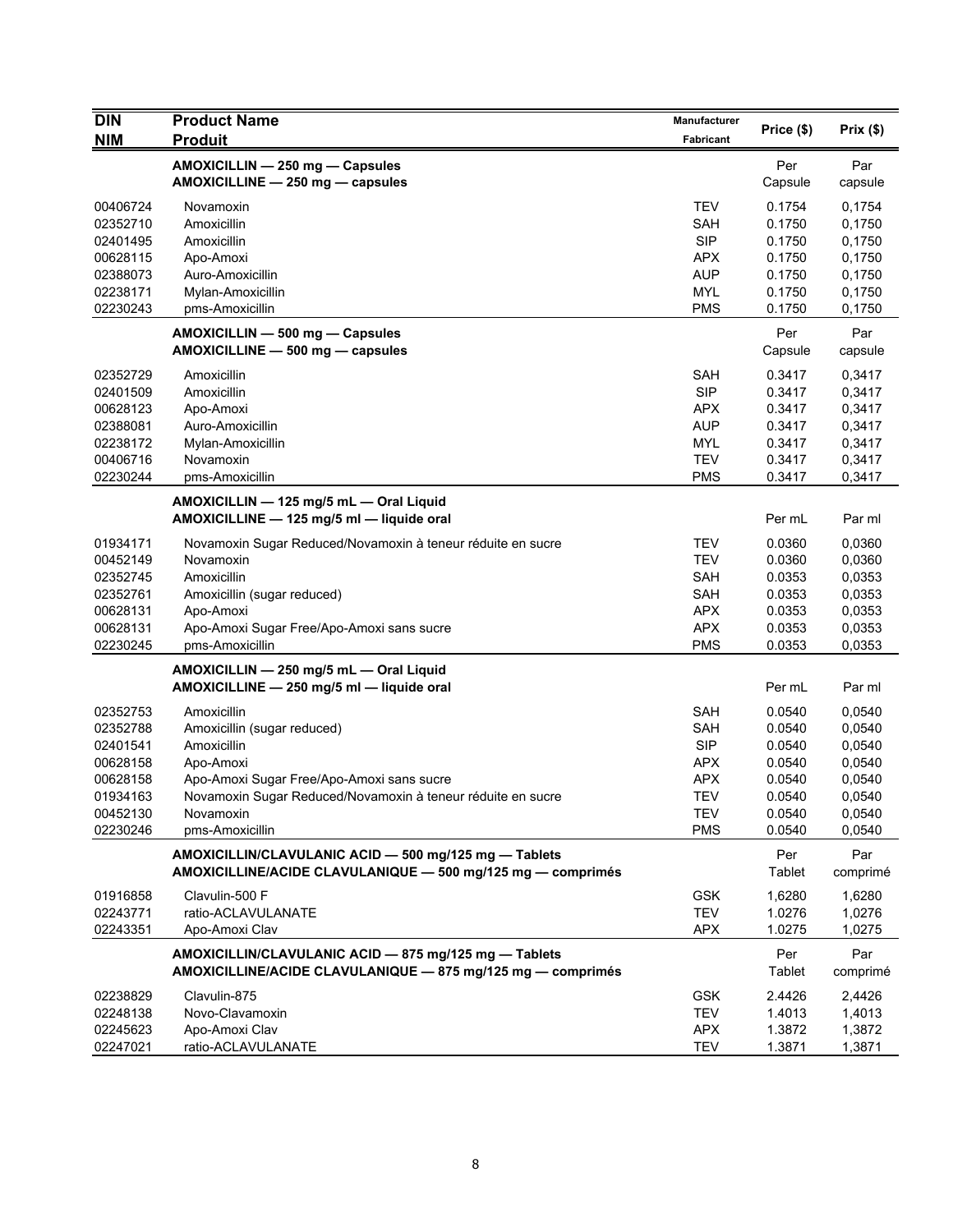| <b>DIN</b>                                                           | <b>Product Name</b>                                                                                   | Manufacturer                                                                     |                                                          |                                                          |
|----------------------------------------------------------------------|-------------------------------------------------------------------------------------------------------|----------------------------------------------------------------------------------|----------------------------------------------------------|----------------------------------------------------------|
| <b>NIM</b>                                                           | <b>Produit</b>                                                                                        | <b>Fabricant</b>                                                                 | Price (\$)                                               | Prix(\$)                                                 |
|                                                                      | ANAGRELIDE HCI - 0.5 mg - Capsules<br>ANAGRÉLIDE (CHLORHYDRATE D') — 0,5 mg — capsules                |                                                                                  | Per<br>Capsule                                           | Par<br>capsule                                           |
| 02236859<br>02274949<br>02253054<br>02260107                         | Agrylin<br>pms-Anagrelide<br>Mylan-Anagrelide<br>Sandoz Anagrelide                                    | <b>SHI</b><br><b>PMS</b><br><b>MYL</b><br>SDZ                                    | 6.6841<br>3.6841<br>3.6840<br>3.6840                     | 6,6841<br>3,6841<br>3,6840<br>3,6840                     |
|                                                                      | ANASTROZOLE - 1 mg - Tablets<br>$ANASTROZOLE - 1 mg - comprimés$                                      |                                                                                  | Per<br>Tablet                                            | Par<br>comprimé                                          |
| 02224135<br>02374420<br>02351218<br>02442736                         | Arimidex<br>Apo-Anastrozole<br>Anastrozole<br>Anastrozole                                             | <b>AZC</b><br><b>APX</b><br><b>ACH</b><br>SAH<br><b>AUP</b>                      | 5.8190<br>1.2729<br>1.2729<br>1.2729                     | 5,8190<br>1,2729<br>1,2729<br>1,2729                     |
| 02404990<br>02394898<br>02339080<br>02379562<br>02393573             | Auro-Anastrozole<br><b>ACT Anastrozole</b><br>Jamp-Anastrozole<br>Mar-Anastrozole<br>Mint-Anastrozole | <b>ACV</b><br><b>JPC</b><br><b>MAR</b><br><b>MPH</b>                             | 1.2729<br>1.2729<br>1.2729<br>1.2729<br>1.2729           | 1,2729<br>1,2729<br>1,2729<br>1,2729<br>1,2729           |
| 02417855<br>02320738<br>02328690<br>02338467<br>02365650             | NAT-Anastrozole<br>pms-Anastrozole<br>Ran-Anastrozole<br>Sandoz Anastrozole<br>Taro-Anastrozole       | <b>NAT</b><br><b>PMS</b><br><b>RAN</b><br>SDZ<br><b>TAR</b>                      | 1.2729<br>1.2729<br>1.2729<br>1.2729<br>1.2729           | 1,2729<br>1,2729<br>1,2729<br>1,2729                     |
| 02427818<br>02326035                                                 | <b>VAN-Anastrozole</b><br>Zinda-Anastrozole                                                           | <b>VAN</b><br>ZIN                                                                | 1.2729<br>1.2729                                         | 1,2729<br>1,2729                                         |
|                                                                      | ATAZANAVIR - 150 mg - Capsules<br>ATAZANAVIR - 150 mg - capsules                                      |                                                                                  | Per<br>Capsule                                           | Par<br>capsule                                           |
| 02248610<br>02443791                                                 | Reyataz<br>Teva-Atazanavir                                                                            | SQU<br><b>TEV</b>                                                                | 12.5546<br>8.5156                                        | 12,5546<br>8,5156                                        |
|                                                                      | ATAZANAVIR - 200 mg - Capsules<br>ATAZANAVIR - 200 mg - capsules                                      |                                                                                  | Per<br>Capsule                                           | Par<br>capsule                                           |
| 02248611<br>02443813                                                 | Reyataz<br>Teva-Atazanavir                                                                            | SQU<br><b>TEV</b>                                                                | 12.6277<br>8.5655                                        | 12,6277<br>8,5655                                        |
|                                                                      | ATAZANAVIR - 300 mg - Capsules<br>ATAZANAVIR - 300 mg - capsules                                      |                                                                                  | Per<br>Capsule                                           | Par<br>capsule                                           |
| 02294176<br>02443821                                                 | Reyataz<br>Teva-Atazanavir                                                                            | SQU<br><b>TEV</b>                                                                | 24.6763<br>19.0681                                       | 24,6763<br>19,0681                                       |
|                                                                      | ATENOLOL - 25 mg - Tablets<br>ATÉNOLOL - 25 mg - comprimés                                            |                                                                                  | Per<br>Tablet                                            | Par<br>comprimé                                          |
| 02266660<br>02303647<br>02373963<br>02247182<br>02367556<br>02371979 | Teva-Atenol<br>Mylan-Atenolol<br>Ran-Atenolol<br>Atenolol<br>Jamp-Atenolol<br>Mar-Atenolol            | <b>TEV</b><br><b>MYL</b><br><b>RAN</b><br><b>SIP</b><br><b>JPC</b><br><b>MAR</b> | 0.1758<br>0.0946<br>0.0730<br>0.0676<br>0.0676<br>0.0676 | 0,1758<br>0,0946<br>0,0730<br>0,0676<br>0,0676<br>0,0676 |
| 02368013<br>02246581                                                 | Mint-Atenolol<br>pms-Atenolol                                                                         | <b>MPH</b><br><b>PMS</b>                                                         | 0.0676<br>0.0676                                         | 0,0676<br>0,0676                                         |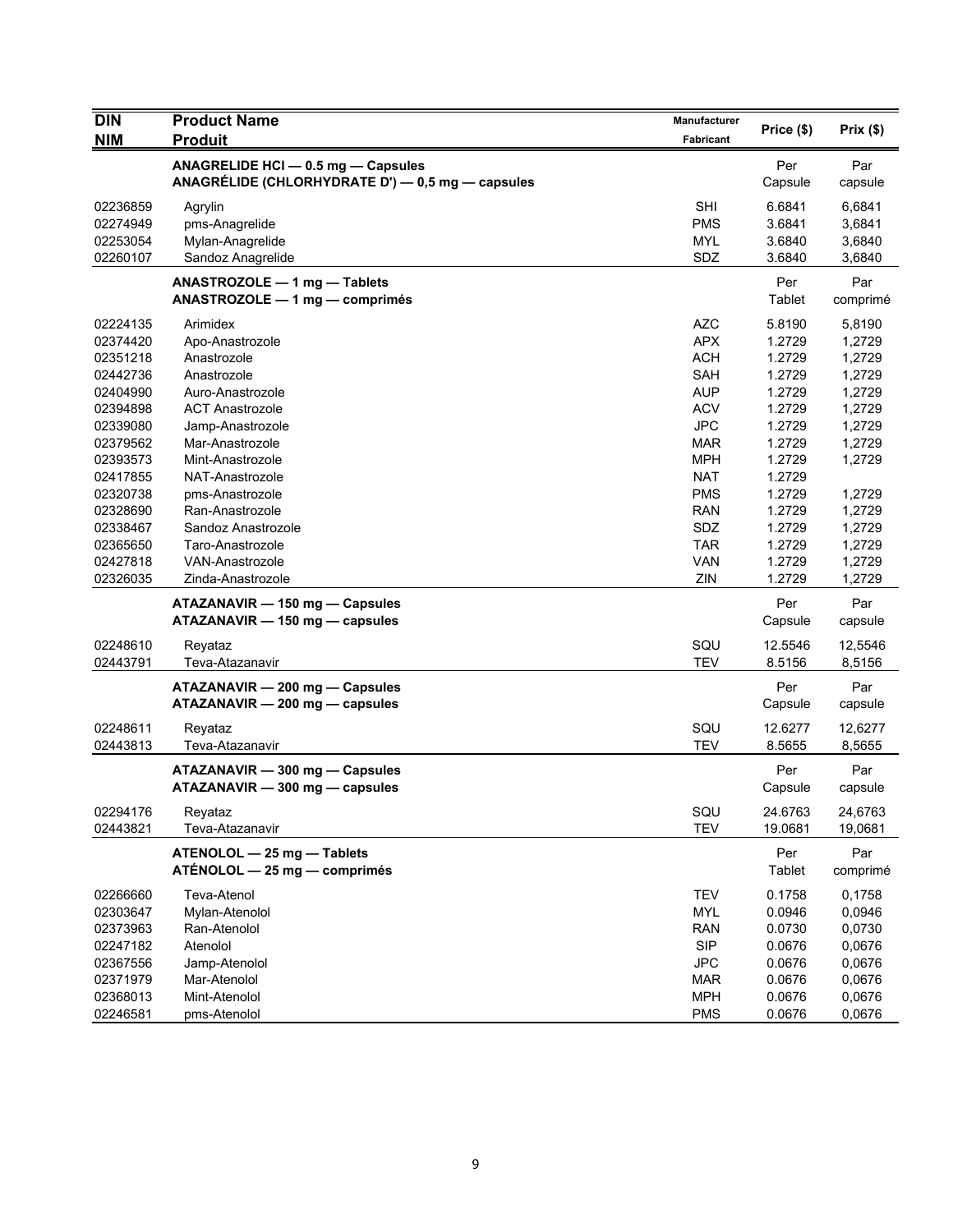| <b>DIN</b> | <b>Product Name</b>                                                                                  | Manufacturer     | Price (\$) | Prix(\$) |
|------------|------------------------------------------------------------------------------------------------------|------------------|------------|----------|
| <b>NIM</b> | Produit                                                                                              | <b>Fabricant</b> |            |          |
|            | ATENOLOL - 50 mg - Tablets                                                                           |                  | Per        | Par      |
|            | ATÉNOLOL — 50 mg — comprimés                                                                         |                  | Tablet     | comprimé |
| 02039532   | Tenormin                                                                                             | AZC              | 0.6765     | 0,6765   |
| 02255545   | <b>ACT Atenolol</b>                                                                                  | <b>ACV</b>       | 0.3867     | 0,3867   |
| 00773689   | Apo-Atenol                                                                                           | <b>APX</b>       | 0.3865     | 0,3865   |
| 02229467   | Dom-Atenolol                                                                                         | <b>DOM</b>       | 0.3865     | 0,3865   |
| 02267985   | Ran-Atenolol                                                                                         | <b>RAN</b>       | 0.3864     | 0,3864   |
| 02146894   | Mylan-Atenolol                                                                                       | <b>MYL</b>       | 0.1910     | 0,1910   |
| 02171791   | ratio-Atenolol                                                                                       | <b>TEV</b>       | 0.1910     | 0,1910   |
| 01912062   | Teva-Atenol                                                                                          | TEV              | 0.1910     | 0.1910   |
| 02238316   | Atenolol                                                                                             | <b>SIP</b>       | 0.1437     | 0,1437   |
| 02367564   | Jamp-Atenolol                                                                                        | <b>JPC</b>       | 0.1437     | 0,1437   |
| 02371987   | Mar-Atenolol                                                                                         | <b>MAR</b>       | 0.1437     | 0,1437   |
| 02368021   | Mint-Atenolol                                                                                        | <b>MPH</b>       | 0.1437     | 0,1437   |
| 02237600   | pms-Atenolol                                                                                         | <b>PMS</b>       | 0.1437     | 0,1437   |
| 02368641   | Septa-Atenolol                                                                                       | <b>STP</b>       | 0.1437     | 0,1437   |
|            |                                                                                                      |                  |            |          |
|            | ATENOLOL - 100 mg - Tablets                                                                          |                  | Per        | Par      |
|            | ATÉNOLOL — 100 mg — comprimés                                                                        |                  | Tablet     | comprimé |
| 02039540   | Tenormin                                                                                             | AZC              | 1.1129     | 1,1129   |
| 02267993   | Ran-Atenolol                                                                                         | <b>RAN</b>       | 0.6367     | 0,6367   |
| 00773697   | Apo-Atenol                                                                                           | <b>APX</b>       | 0.6355     | 0.6355   |
| 02255553   | <b>ACT Atenolol</b>                                                                                  | <b>ACV</b>       | 0.6355     | 0,6355   |
| 02229468   | Dom-Atenolol                                                                                         | <b>DOM</b>       | 0.6355     | 0,6355   |
| 02147432   | Mylan-Atenolol                                                                                       | <b>MYL</b>       | 0.3140     | 0,3140   |
| 02171805   | ratio-Atenolol                                                                                       | <b>TEV</b>       | 0.3140     | 0,3140   |
| 01912054   | Teva-Atenol                                                                                          | TEV              | 0.3140     | 0,3140   |
| 02238318   | Atenolol                                                                                             | <b>SIP</b>       | 0.2362     | 0,2362   |
| 02367572   | Jamp-Atenolol                                                                                        | <b>JPC</b>       | 0.2362     | 0,2362   |
| 02371995   | Mar-Atenolol                                                                                         | <b>MAR</b>       | 0.2362     | 0,2362   |
| 02368048   | Mint-Atenolol                                                                                        | <b>MPH</b>       | 0.2362     | 0,2362   |
| 02237601   | pms-Atenolol                                                                                         | <b>PMS</b>       | 0.2362     | 0,2362   |
| 02368668   | Septa-Atenolol                                                                                       | <b>STP</b>       | 0.2362     | 0,2362   |
|            |                                                                                                      |                  | Per        | Par      |
|            | ATENOLOL/CHLORTHALIDONE - 50 mg/25 mg - Tablets<br>ATÉNOLOL/CHLORTHALIDONE — 50 mg/25 mg — comprimés |                  | Tablet     |          |
|            |                                                                                                      |                  |            | comprimé |
| 02049961   | Tenoretic                                                                                            | AZC              | 0.7835     | 0,7835   |
| 02248763   | Apo-Atenidone                                                                                        | <b>APX</b>       | 0.4777     | 0,4777   |
| 02302918   | Teva-Atenolthalidone                                                                                 | <b>TEV</b>       | 0.4343     | 0,4343   |
|            | ATENOLOL/CHLORTHALIDONE - 100 mg/25 mg - Tablets                                                     |                  | Per        | Par      |
|            | ATÉNOLOL/CHLORTHALIDONE — 100 mg/25 mg — comprimés                                                   |                  | Tablet     | comprimé |
|            |                                                                                                      |                  |            |          |
| 02049988   | Tenoretic                                                                                            | <b>AZC</b>       | 1.2841     | 1,2841   |
| 02248764   | Apo-Atenidone                                                                                        | <b>APX</b>       | 0.7830     | 0,7830   |
| 02302926   | Teva-Atenolthalidone                                                                                 | <b>TEV</b>       | 0.7118     | 0,7118   |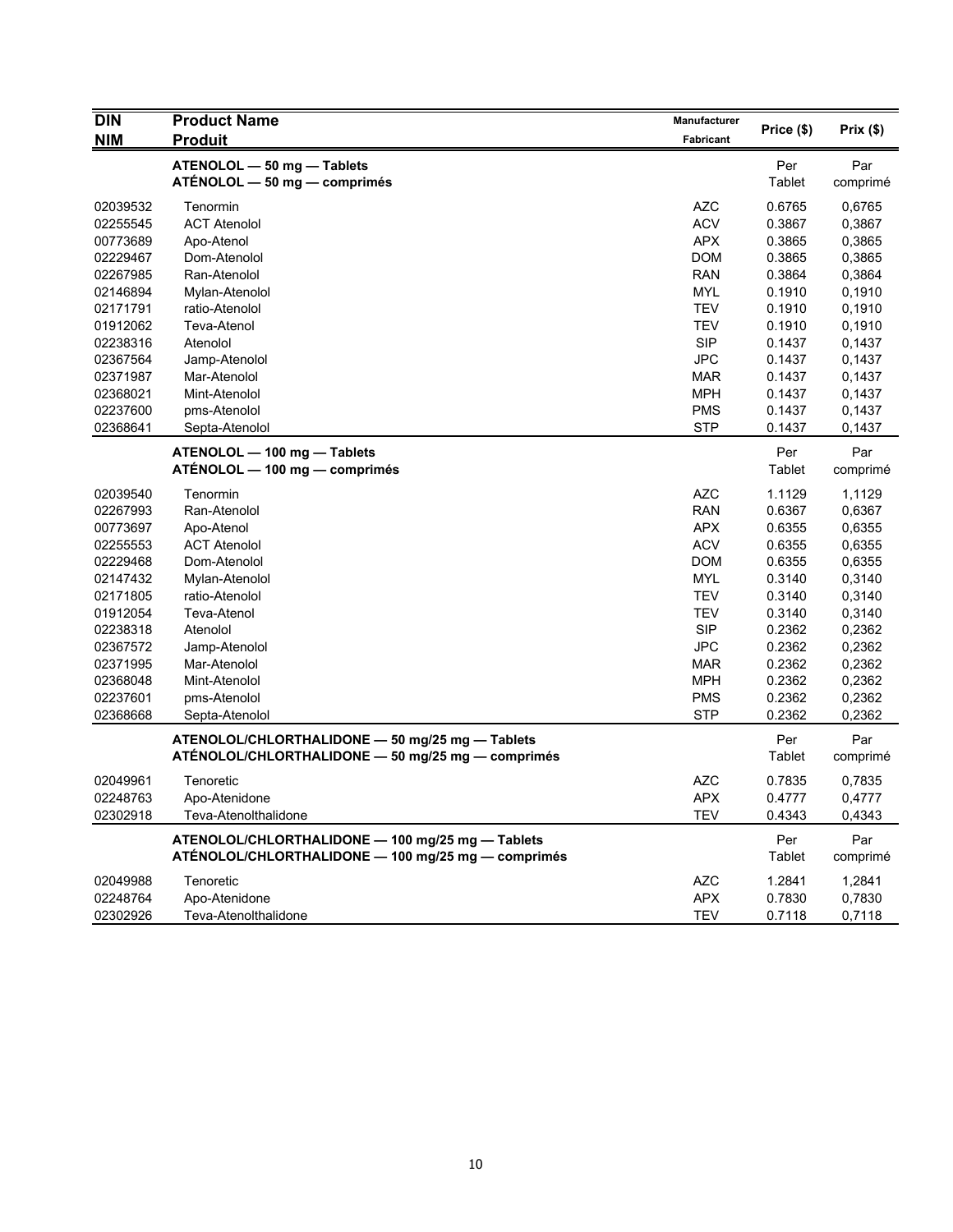| <b>DIN</b> | <b>Product Name</b>              | Manufacturer |            |          |
|------------|----------------------------------|--------------|------------|----------|
| <b>NIM</b> | <b>Produit</b>                   | Fabricant    | Price (\$) | Prix(\$) |
|            | ATORVASTATIN - 10 mg - Tablets   |              | Per        | Par      |
|            | ATORVASTATIN - 10 mg - comprimés |              | Tablet     | comprimé |
| 02230711   | Lipitor                          | PFI          | 2.0046     | 2,0046   |
| 02310899   | <b>ACT Atorvastatin</b>          | <b>ACV</b>   | 0.2615     | 0,2615   |
| 02295261   | Apo-Atorvastatin                 | <b>APX</b>   | 0.2615     | 0,2615   |
| 02348705   | Atorvastatin                     | <b>SAH</b>   | 0.2615     | 0,2615   |
| 02411350   | Atorvastatin-10                  | <b>SIP</b>   | 0.2615     | 0,2615   |
| 02407256   | Auro-Atorvastatin                | <b>AUP</b>   | 0.2615     | 0,2615   |
| 02288346   | GD-Atorvastatin                  | <b>GEM</b>   | 0.2615     | 0,2615   |
| 02391058   | Jamp-Atorvastatin                | <b>JPC</b>   | 0.2615     | 0,2615   |
| 02454017   | Mar-Atorvastatin                 | <b>MAR</b>   | 0.2615     | 0,2615   |
| 02392933   | Mylan-Atorvastatin               | <b>MYL</b>   | 0.2615     | 0,2615   |
| 02302675   | Novo-Atorvastatin                | <b>TEV</b>   | 0.2615     | 0,2615   |
| 02399377   | pms-Atorvastatin                 | <b>PMS</b>   | 0.2615     | 0,2615   |
| 02313448   | pms-Atorvastatin                 | <b>PMS</b>   | 0.2615     | 0,2615   |
| 02313707   | Ran-Atorvastatin                 | <b>RAN</b>   | 0.2615     | 0,2615   |
| 02350297   | ratio-Atorvastatin               | <b>TEV</b>   | 0.2615     | 0,2615   |
| 02417936   | Reddy-Atorvastatin               | <b>DRL</b>   | 0.2615     | 0,2615   |
| 02324946   | Sandoz Atorvastatin              | SDZ          | 0.2615     | 0,2615   |
|            | ATORVASTATIN - 20 mg - Tablets   |              | Per        | Par      |
|            | ATORVASTATIN - 20 mg - comprimés |              | Tablet     | comprimé |
| 02230713   | Lipitor                          | PFI          | 2.5057     | 2,5057   |
| 02295288   | Apo-Atorvastatin                 | <b>APX</b>   | 0.3268     | 0,3268   |
| 02310902   | <b>ACT Atorvastatin</b>          | <b>ACV</b>   | 0.3268     | 0,3268   |
| 02348713   | Atorvastatin                     | SAH          | 0.3268     | 0,3268   |
| 02411369   | Atorvastatin-20                  | <b>SIP</b>   | 0.3268     | 0,3268   |
| 02407264   | Auro-Atorvastatin                | <b>AUP</b>   | 0.3268     | 0,3268   |
| 02288354   | GD-Atorvastatin                  | <b>GEM</b>   | 0.3268     | 0,3268   |
| 02391066   | Jamp-Atorvastatin                | <b>JPC</b>   | 0.3268     | 0,3268   |
| 02454025   | Mar-Atorvastatin                 | <b>MAR</b>   | 0.3268     | 0,3268   |
| 02392941   | Mylan-Atorvastatin               | <b>MYL</b>   | 0.3268     | 0,3268   |
| 02302683   | Novo-Atorvastatin                | <b>TEV</b>   | 0.3268     | 0,3268   |
| 02399385   | pms-Atorvastatin                 | <b>PMS</b>   | 0.3268     | 0,3268   |
| 02313715   | Ran-Atorvastatin                 | <b>RAN</b>   | 0.3268     | 0,3268   |
| 02350319   | ratio-Atorvastatin               | <b>TEV</b>   | 0.3268     | 0,3268   |
| 02417944   | Reddy-Atorvastatin               | DRL          | 0.3268     | 0,3268   |
| 02324954   | Sandoz Atorvastatin              | SDZ          | 0.3268     | 0,3268   |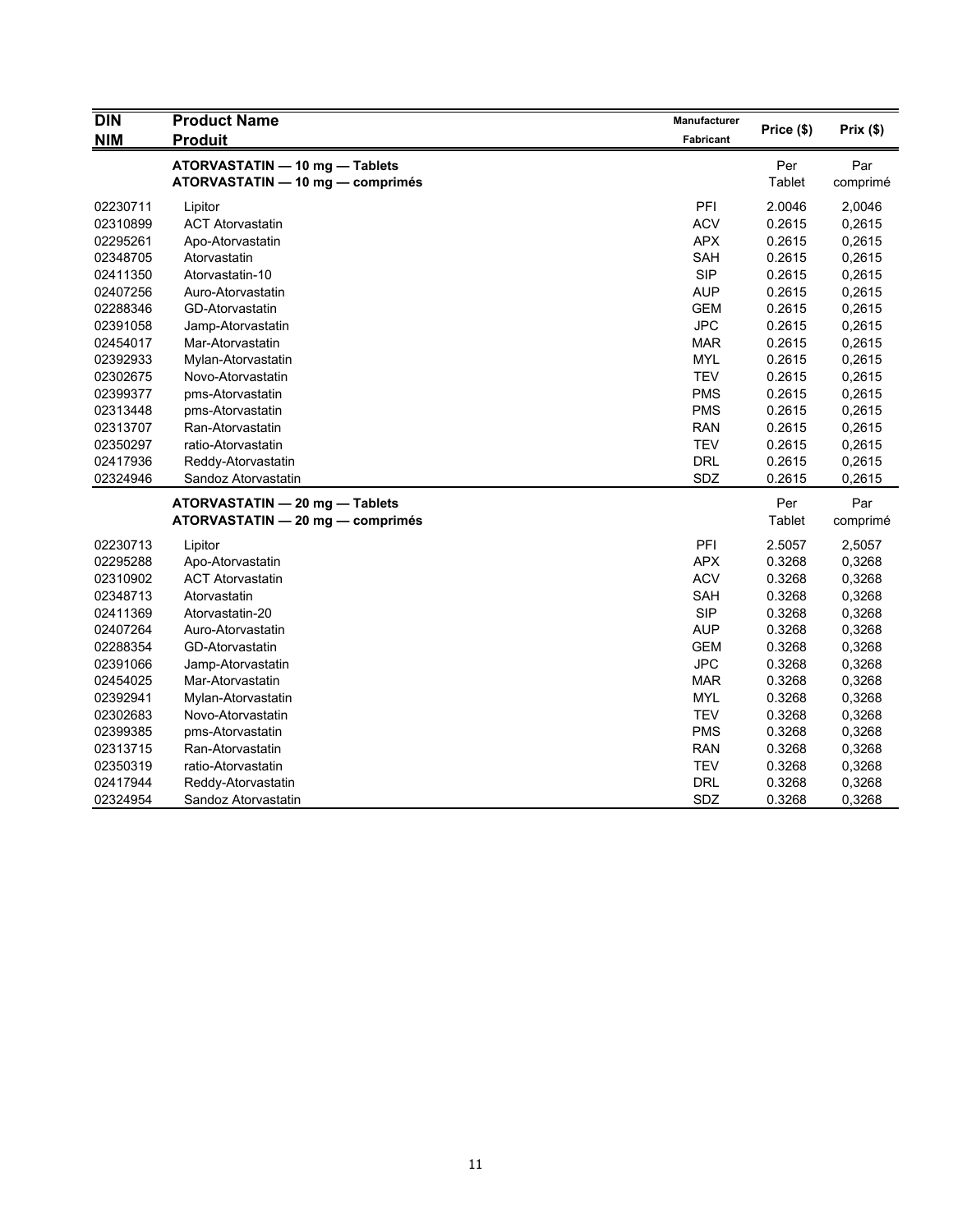| <b>DIN</b> | <b>Product Name</b>              | Manufacturer | Price (\$)    | Prix(\$) |
|------------|----------------------------------|--------------|---------------|----------|
| <b>NIM</b> | <b>Produit</b>                   | Fabricant    |               |          |
|            | ATORVASTATIN - 40 mg - Tablets   |              | Per           | Par      |
|            | ATORVASTATIN - 40 mg - comprimés |              | Tablet        | comprimé |
| 02230714   | Lipitor                          | PFI          | 2.6932        | 2,6932   |
| 02310910   | <b>ACT Atorvastatin</b>          | <b>ACV</b>   | 0.3513        | 0,3513   |
| 02295296   | Apo-Atorvastatin                 | <b>APX</b>   | 0.3513        | 0,3513   |
| 02348721   | Atorvastatin                     | SAH          | 0.3513        | 0,3513   |
| 02411377   | Atorvastatin-40                  | <b>SIP</b>   | 0.3513        | 0,3513   |
| 02407272   | Auro-Atorvastatin                | <b>AUP</b>   | 0.3513        | 0,3513   |
| 02288362   | GD-Atorvastatin                  | <b>GEM</b>   | 0.3513        | 0,3513   |
| 02391074   | Jamp-Atorvastatin                | <b>JPC</b>   | 0.3513        | 0,3513   |
| 02454033   | Mar-Atorvastatin                 | <b>MAR</b>   | 0.3513        | 0,3513   |
| 02373238   | Mylan-Atorvastatin               | <b>MYL</b>   | 0.3513        | 0,3513   |
| 02392968   | Mylan-Atorvastatin               | <b>MYL</b>   | 0.3513        | 0,3513   |
| 02302691   | Novo-Atorvastatin                | <b>TEV</b>   | 0.3513        | 0,3513   |
| 02399393   | pms-Atorvastatin                 | <b>PMS</b>   | 0.3513        | 0,3513   |
| 02313723   | Ran-Atorvastatin                 | <b>RAN</b>   | 0.3513        | 0,3513   |
| 02350327   | ratio-Atorvastatin               | <b>TEV</b>   | 0.3513        | 0,3513   |
| 02417952   | Reddy-Atorvastatin               | <b>DRL</b>   | 0.3513        | 0,3513   |
| 02324962   | Sandoz Atorvastatin              | SDZ          | 0.3513        | 0,3513   |
|            | ATORVASTATIN - 80 mg - Tablets   |              | Per           | Par      |
|            | ATORVASTATIN - 80 mg - comprimés |              | <b>Tablet</b> | comprimé |
| 02243097   | Lipitor                          | PFI          | 2.6932        | 2,6932   |
| 02310929   | <b>ACT Atorvastatin</b>          | <b>ACV</b>   | 0.3513        | 0,3513   |
| 02295318   | Apo-Atorvastatin                 | <b>APX</b>   | 0.3513        | 0,3513   |
| 02348748   | Atorvastatin                     | SAH          | 0.3513        | 0,3513   |
| 02411385   | Atorvastatin-80                  | <b>SIP</b>   | 0.3513        | 0,3513   |
| 02407280   | Auro-Atorvastatin                | <b>AUP</b>   | 0.3513        | 0,3513   |
| 02288370   | GD-Atorvastatin                  | <b>GEM</b>   | 0.3513        | 0,3513   |
| 02391082   | Jamp-Atorvastatin                | <b>JPC</b>   | 0.3513        | 0,3513   |
| 02454041   | Mar-Atorvastatin                 | <b>MAR</b>   | 0.3513        | 0,3513   |
| 02373246   | Mylan-Atorvastatin               | <b>MYL</b>   | 0.3513        | 0,3513   |
| 02392976   | Mylan-Atorvastatin               | <b>MYL</b>   | 0.3513        | 0,3513   |
| 02302713   | Novo-Atorvastatin                | <b>TEV</b>   | 0.3513        | 0,3513   |
| 02399407   | pms-Atorvastatin                 | <b>PMS</b>   | 0.3513        | 0,3513   |
| 02313758   | Ran-Atorvastatin                 | <b>RAN</b>   | 0.3513        | 0,3513   |
| 02350335   | ratio-Atorvastatin               | <b>TEV</b>   | 0.3513        | 0,3513   |
| 02417960   | Reddy-Atorvastatin               | <b>DRL</b>   | 0.3513        | 0,3513   |
| 02324970   | Sandoz Atorvastatin              | SDZ          | 0.3513        | 0,3513   |
|            | AZATHIOPRINE - 50 mg - Tablets   |              | Per           | Par      |
|            | AZATHIOPRINE - 50 mg - comprimés |              | Tablet        | comprimé |
| 00004596   | Imuran                           | <b>TRI</b>   | 1.1406        | 1,1406   |
| 02236799   | ratio-Azathioprine               | <b>TEV</b>   | 0.7095        | 0,7095   |
| 02242907   | Apo-Azathioprine                 | <b>APX</b>   | 0.5960        | 0,5960   |
| 02343002   | Azathioprine                     | SAH          | 0.5960        | 0,5960   |
| 02231491   | Mylan-Azathioprine               | MYL          | 0.5960        | 0,5960   |
| 02236819   | Teva-Azathioprine                | <b>TEV</b>   | 0.5960        | 0,5960   |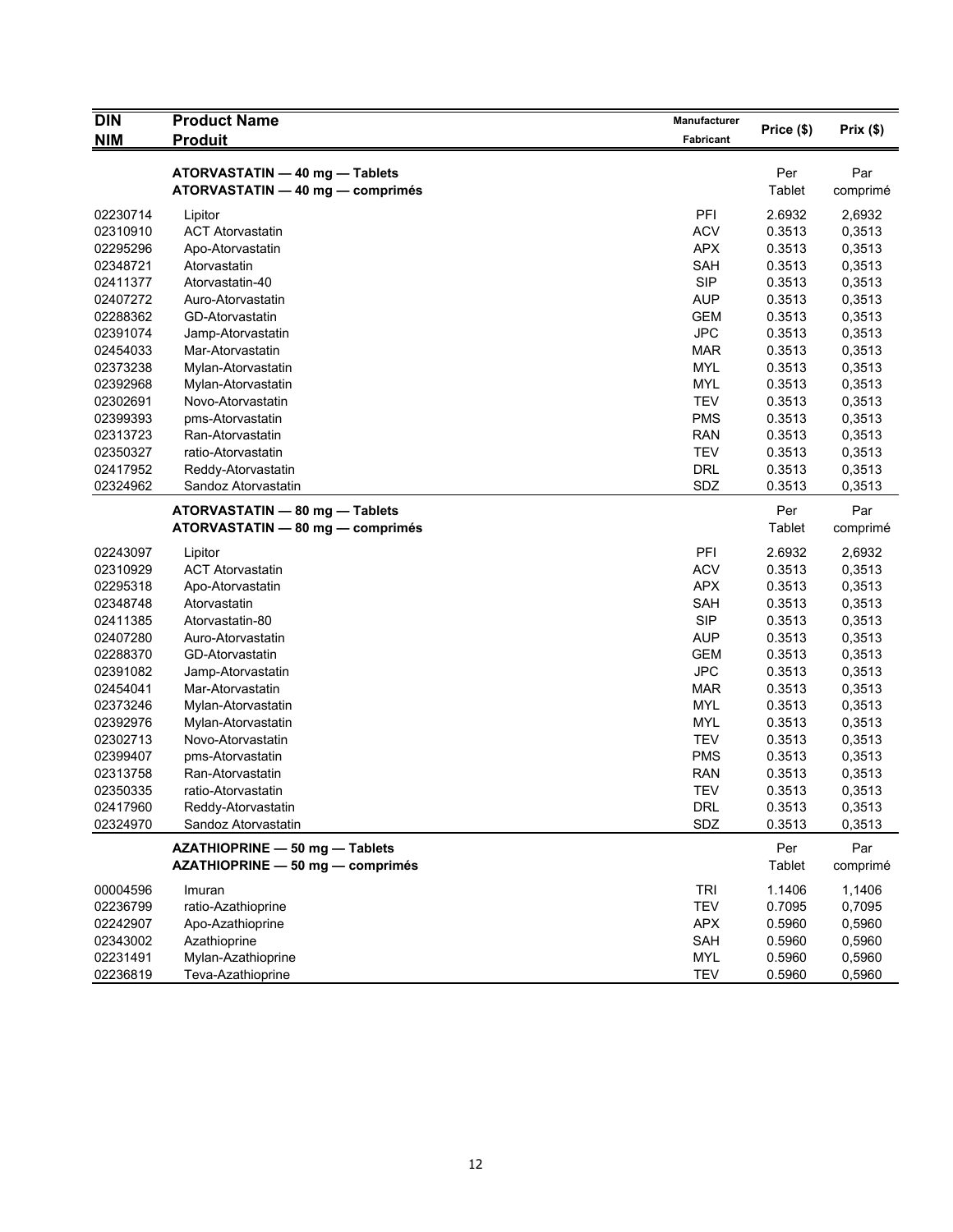| <b>DIN</b><br><b>NIM</b> | <b>Product Name</b><br><b>Produit</b>                                                   | Manufacturer<br><b>Fabricant</b> | Price (\$) | Prix(\$)  |
|--------------------------|-----------------------------------------------------------------------------------------|----------------------------------|------------|-----------|
|                          |                                                                                         |                                  |            |           |
|                          | AZITHROMYCIN - 20 mg/mL - Oral Suspension<br>AZITHROMYCIN - 20 mg/ml - suspension orale |                                  | Per<br>mL  | Par<br>ml |
| 02223716                 | Zithromax                                                                               | PFI                              | 1.2319     | 1,2319    |
| 02274566                 | GD-Azithromycin                                                                         | <b>GEM</b>                       | 0.7467     | 0,7467    |
| 02315157                 | Novo-Azithromycin                                                                       | <b>TEV</b>                       | 0.7467     | 0,7467    |
| 02274388                 | Azithromycin                                                                            | <b>PMS</b>                       | 0.7467     | 0,7467    |
| 02332388                 | Sandoz Azithromycin                                                                     | SDZ                              | 0.7467     | 0,7467    |
| 02418452                 | pms-Azithromycin                                                                        | <b>PMS</b>                       | 0.3726     | 0,3726    |
|                          | AZITHROMYCIN - 40 mg/mL - Oral Suspension                                               |                                  | Per        | Par       |
|                          | AZITHROMYCIN - 40 mg/ml - suspension orale                                              |                                  | mL         | ml        |
| 02223724                 | Zithromax                                                                               | PFI                              | 1.7455     | 1,7455    |
| 02274574                 | GD-Azithromycin                                                                         | <b>GEM</b>                       | 1.0580     | 1,0580    |
| 02315165                 | Novo-Azithromycin                                                                       | <b>TEV</b>                       | 1.0580     | 1,0580    |
| 02332396                 | Sandoz Azithromycin                                                                     | SDZ                              | 1.0580     | 1,0580    |
| 02418460                 | pms-Azithromycin                                                                        | <b>PMS</b>                       | 0.5280     | 0,5280    |
|                          | AZITHROMYCIN - 250 mg - Tablets                                                         |                                  | Per        | Par       |
|                          | AZITHROMYCIN - 250 mg - comprimés                                                       |                                  | Tablet     | comprimé  |
| 02212021                 | Zithromax                                                                               | PFI                              | 5.6980     | 5,6980    |
| 02255340                 | <b>ACT Azithromycin</b>                                                                 | <b>ACV</b>                       | 3.4188     | 3,4188    |
| 02247423                 | Apo-Azithromycin                                                                        | <b>APX</b>                       | 3.1084     | 3,1084    |
| 02330881                 | Azithromycin                                                                            | <b>SAH</b>                       | 2.5346     | 2,5346    |
| 02274531                 | GD-Azithromycin                                                                         | <b>GEM</b>                       | 2.5346     | 2,5346    |
| 02278359                 | Mylan-Azithromycin                                                                      | <b>MYL</b>                       | 2.5346     | 2,5346    |
| 02442434                 | Azithromycin                                                                            | <b>SIP</b>                       | 1.2313     | 1,2313    |
| 02415542                 | Apo-Azithromycin Z                                                                      | <b>APX</b>                       | 1.2313     | 1,2313    |
| 02452308                 | Jamp-Azithromycin                                                                       | JPC                              | 1.2313     | 1,2313    |
| 02446359                 | Mar-Azithromycin                                                                        | <b>MAR</b>                       | 1.2313     | 1,2313    |
| 02267845                 | Novo-Azithromycin                                                                       | <b>TEV</b>                       | 1.2313     | 1,2313    |
| 02261634                 | pms-Azithromycin                                                                        | <b>PMS</b>                       | 1.2313     | 1,2313    |
| 02265826                 | Sandoz Azithromycin                                                                     | SDZ                              | 1.2313     | 1,2313    |
|                          | AZITHROMYCIN - 600 mg - Tablets                                                         |                                  | Per        | Par       |
|                          | AZITHROMYCIN - 600 mg - comprimés                                                       |                                  | Tablet     | comprimé  |
| 02231143                 | Zithromax                                                                               | PFI                              | 13.2763    | 13,2763   |
| 02256088                 | <b>ACT Azithromycin</b>                                                                 | <b>ACV</b>                       | 8.3873     | 8,3873    |
|                          | BACLOFEN - 0.05 mg/mL - Injection                                                       |                                  | Per        | Par       |
|                          | BACLOFÈNE $-$ 0,05 mg/mL $-$ injection                                                  |                                  | mL         | ml        |
| 02131048                 | Lioresal Intrathecal                                                                    | <b>NVT</b>                       | 19.1400    | 19,1400   |
| 02413620                 | VAL-Baclofen Intrathecal                                                                | VAL                              | 12.3760    | 12,3760   |
|                          | BACLOFEN - 0.5 mg/mL - Injection                                                        |                                  | Per        | Par       |
|                          | BACLOFÈNE $-$ 0,5 mg/mL $-$ injection                                                   |                                  | mL         | ml        |
| 02131056                 | Lioresal Intrathecal                                                                    | <b>NVT</b>                       | 14.3396    | 14,3396   |
| 02413639                 | VAL-Baclofen Intrathecal                                                                | VAL                              | 9.7490     | 9,7490    |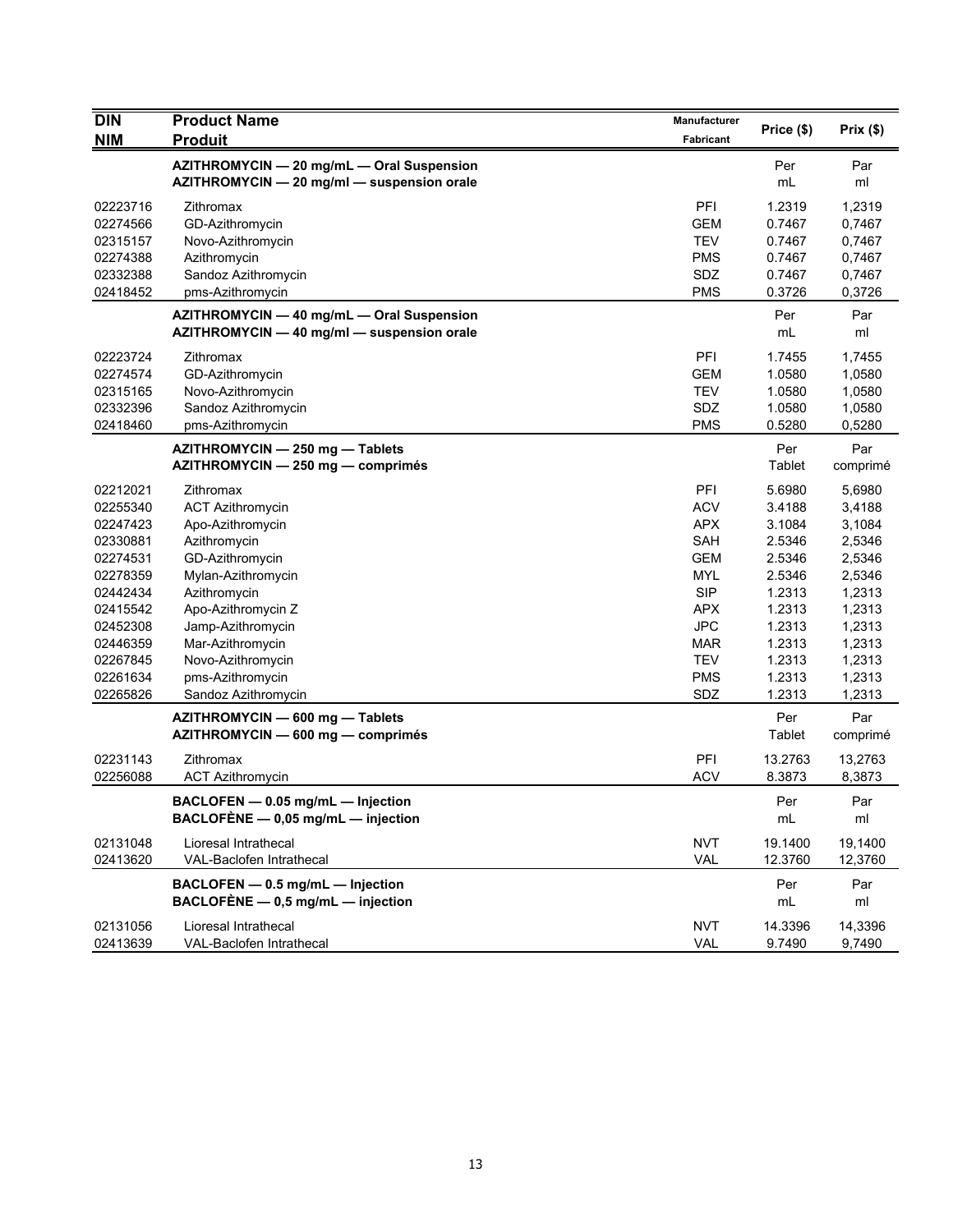| <b>DIN</b><br><b>NIM</b>                                                         | <b>Product Name</b><br><b>Produit</b>                                                                                                                                                     | <b>Manufacturer</b><br>Fabricant                                                        | Price (\$)                                                         | Prix(\$)                                                           |
|----------------------------------------------------------------------------------|-------------------------------------------------------------------------------------------------------------------------------------------------------------------------------------------|-----------------------------------------------------------------------------------------|--------------------------------------------------------------------|--------------------------------------------------------------------|
|                                                                                  | BACLOFEN - 2 mg/mL - Injection<br>BACLOFÈNE $-2$ mg/mL $-$ injection                                                                                                                      |                                                                                         | Per<br>mL                                                          | Par<br>ml                                                          |
| 02131064<br>02413647                                                             | Lioresal Intrathecal<br>VAL-Baclofen Intrathecal                                                                                                                                          | <b>NVT</b><br><b>VAL</b>                                                                | 57.3628<br>38.9952                                                 | 57,3628<br>38,9952                                                 |
|                                                                                  | BACLOFEN - 10 mg - Tablets<br>$BACLOFÈNE - 10 mg - comprimés$                                                                                                                             |                                                                                         | Per<br>Tablet                                                      | Par<br>comprimé                                                    |
| 00455881<br>02139332<br>02287021<br>02138271<br>02088398<br>02236507<br>02063735 | Lioresal<br>Apo-Baclofen<br>Baclofen<br>Dom-Baclofen<br>Mylan-Baclofen<br>ratio-Baclofen<br>pms-Baclofen                                                                                  | <b>NVT</b><br><b>APX</b><br>SAH<br><b>DOM</b><br><b>MYL</b><br><b>TEV</b><br><b>PMS</b> | 0.9255<br>0.3203<br>0.3203<br>0.3203<br>0.3203<br>0.3203<br>0.2911 | 0,9255<br>0,3203<br>0,3203<br>0,3203<br>0,3203<br>0,3203<br>0,2911 |
|                                                                                  | BACLOFEN - 20 mg - Tablets<br>$BACLOFÈNE - 20 mg - comprimés$                                                                                                                             |                                                                                         | Per<br>Tablet                                                      | Par<br>comprimé                                                    |
| 00636576<br>02236508<br>02139391<br>02287048<br>02138298<br>02088401<br>02063743 | Lioresal D.S.<br>ratio-Baclofen<br>Apo-Baclofen<br><b>Baclofen</b><br>Dom-Baclofen<br>Mylan-Baclofen<br>pms-Baclofen                                                                      | <b>NVT</b><br><b>TEV</b><br><b>APX</b><br>SAH<br><b>DOM</b><br><b>MYL</b><br><b>PMS</b> | 1.8016<br>0.6364<br>0.6234<br>0.6234<br>0.6234<br>0.6234<br>0.6234 | 1,8016<br>0,6364<br>0,6234<br>0,6234<br>0,6234<br>0,6234<br>0,6234 |
|                                                                                  | BECLOMETHASONE DIPROPIONATE - 200 Dose - 50 mcg/dose<br>- Aqueous Nasal Spray<br>BÉCLOMÉTHASONE (DIPROPIONATE DE) - 200 doses - 50 mcg/dose -<br>vaporisateur nasal pour solution aqueuse |                                                                                         | Per<br>Dose                                                        | Par<br>dose                                                        |
| 02238796<br>02172712                                                             | Apo-Beclomethasone<br>Mylan-Beclo AQ                                                                                                                                                      | <b>APX</b><br><b>MYL</b>                                                                | 0.0675<br>0.0674                                                   | 0,0675<br>0,0674                                                   |
|                                                                                  | <b>BENAZEPRIL HCI - 5 mg - Tablets</b><br>BENAZEPRIL - 5 mg - comprimés                                                                                                                   |                                                                                         | Per<br>Tablet                                                      | Par<br>comprimé                                                    |
| 00885835<br>02290332                                                             | Lotensin<br>Benazepril                                                                                                                                                                    | <b>NVT</b><br>AAA                                                                       | 1.0784<br>0.6619                                                   | 1,0784<br>0,6619                                                   |
|                                                                                  | BENAZEPRIL HCI - 20 mg - Tablets<br>BENAZEPRIL - 20 mg - comprimés                                                                                                                        |                                                                                         | Per<br>Tablet                                                      | Par<br>comprimé                                                    |
| 00885851<br>02273918                                                             | Lotensin<br>Benazepril                                                                                                                                                                    | <b>NVT</b><br>AAA                                                                       | 1.4638<br>0.8981                                                   | 1,4638<br>0,8981                                                   |
|                                                                                  | <b>BETAHISTINE - 8 mg - Tablets</b><br>BETAHISTINE - 8 mg - comprimés                                                                                                                     |                                                                                         | Per<br>Tablet                                                      | Par<br>comprimé                                                    |
| 02280183<br>02449145                                                             | Teva-Betahistine<br>Auro-Betahistine                                                                                                                                                      | <b>TEV</b><br><b>AUP</b>                                                                | 0.2070<br>0.1232                                                   | 0,2070<br>0,1232                                                   |
|                                                                                  | <b>BETAHISTINE - 16 mg - Tablets</b><br><b>BETAHISTINE - 16 mg - comprimés</b>                                                                                                            |                                                                                         | Per<br>Tablet                                                      | Par<br>comprimé                                                    |
| 02243878<br>02374757<br>02330210<br>02280191<br>02449153                         | Serc<br><b>ACT Betahistine</b><br>pms-Betahistine<br>Teva-Betahistine<br>Auro-Betahistine                                                                                                 | <b>BGP</b><br><b>ACV</b><br><b>PMS</b><br><b>TEV</b><br><b>AUP</b>                      | 0.5151<br>0.1770<br>0.1770<br>0.1770<br>0.1106                     | 0,5151<br>0,1770<br>0,1770<br>0,1770<br>0,1106                     |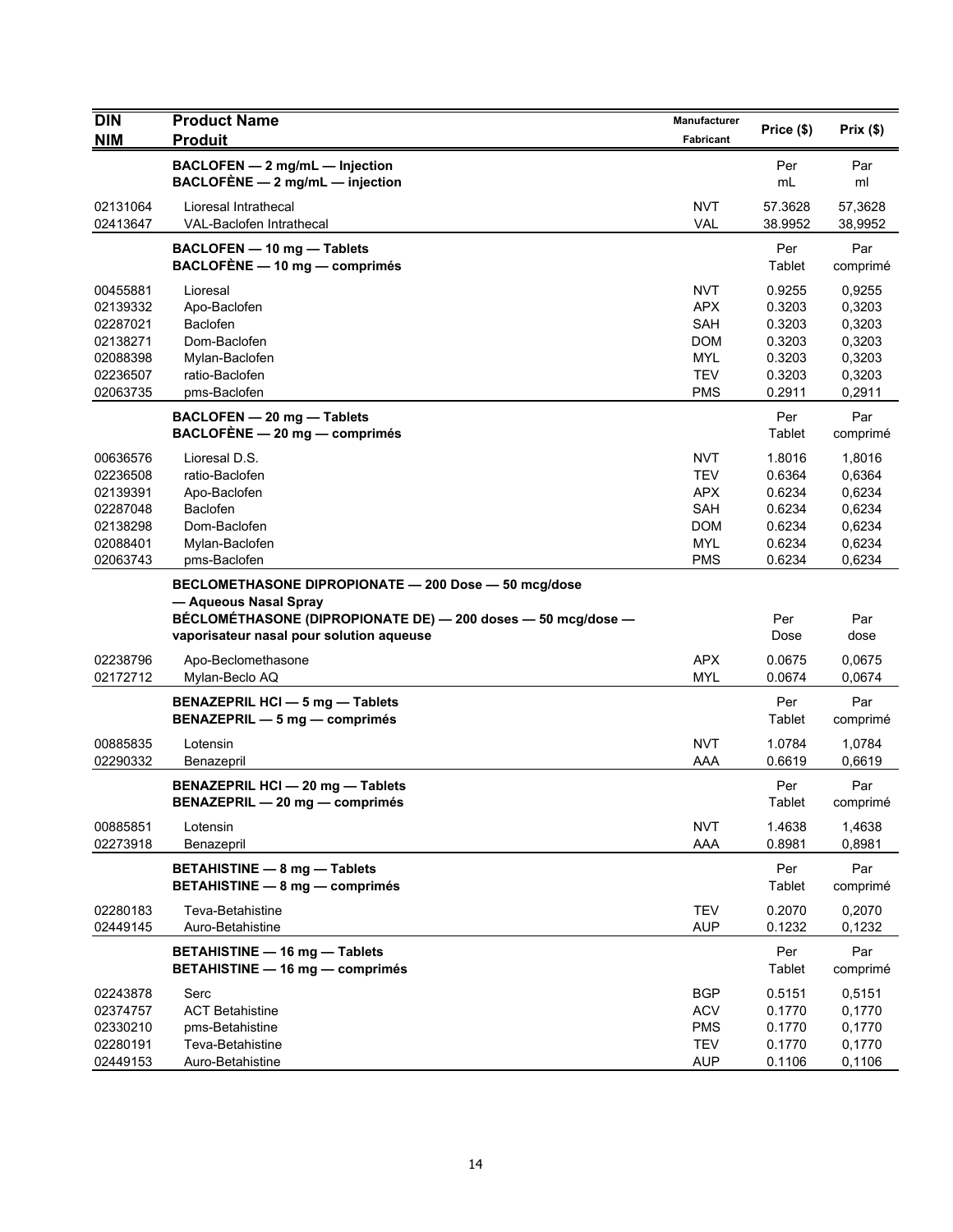| <b>DIN</b>                                               | <b>Product Name</b>                                                                                                                                                                  | <b>Manufacturer</b>                                         | Price (\$)                                     | Prix(\$)                                       |
|----------------------------------------------------------|--------------------------------------------------------------------------------------------------------------------------------------------------------------------------------------|-------------------------------------------------------------|------------------------------------------------|------------------------------------------------|
| <b>NIM</b>                                               | <b>Produit</b>                                                                                                                                                                       | Fabricant                                                   |                                                |                                                |
|                                                          | <b>BETAHISTINE - 24 mg - Tablets</b><br><b>BETAHISTINE - 24 mg - comprimés</b>                                                                                                       |                                                             | Per<br>Tablet                                  | Par<br>comprimé                                |
| 02247998<br>02374765<br>02330237<br>02280205<br>02449161 | Serc<br><b>ACT Betahistine</b><br>pms-Betahistine<br>Teva-Betahistine<br>Auro-Betahistine                                                                                            | <b>BGP</b><br><b>ACV</b><br><b>PMS</b><br><b>TEV</b><br>AUP | 0.7724<br>0.3933<br>0.3933<br>0.3933<br>0.1659 | 0,7724<br>0,3933<br>0,3933<br>0,3933<br>0,1659 |
|                                                          | BETAMETHASONE DIPROPIONATE - 0.05% - Topical Cream<br>BÉTAMÉTHASONE (DIPROPIONATE DE) — 0,05 % — crème topique                                                                       |                                                             | Per<br>Gram                                    | Par<br>gramme                                  |
| 01925350<br>00804991<br>00323071                         | Taro-Sone<br>ratio-Topisone<br>Diprosone                                                                                                                                             | <b>TAR</b><br><b>TEV</b><br><b>SCH</b>                      | 0.2369<br>0.2254<br>0.2253                     | 0,2369<br>0,2254<br>0,2253                     |
|                                                          | BETAMETHASONE DIPROPIONATE - 0.05% - Topical Glycol Cream<br>BÉTAMÉTHASONE (DIPROPIONATE DE) — 0,05 % — crème topique<br>à base de glycol                                            |                                                             | Per<br>Gram                                    | Par<br>gramme                                  |
| 00849650<br>00688622                                     | ratio-Topilene<br>Diprolene                                                                                                                                                          | TEV<br><b>SCH</b>                                           | 0.5706<br>0.5705                               | 0,5706<br>0,5705                               |
|                                                          | BETAMETHASONE DIPROPIONATE - 0.05% - Topical Glycol Lotion<br>BÉTAMÉTHASONE (DIPROPIONATE DE) - 0,05 % - lotion topique<br>à base de glycol                                          |                                                             | Per<br>mL                                      | Par<br>ml                                      |
| 01927914<br>00862975                                     | ratio-Topilene<br>Diprolene                                                                                                                                                          | <b>TEV</b><br><b>SCH</b>                                    | 0.5152<br>0.2967                               | 0,5152<br>0,2967                               |
|                                                          | BETAMETHASONE DIPROPIONATE - 0.05% - Topical Glycol Ointment<br>BÉTAMÉTHASONE (DIPROPIONATE DE) — 0,05 % — pommade topique à<br>base de glycol                                       |                                                             | Per<br>Gram                                    | Par<br>gramme                                  |
| 00629367<br>00849669                                     | Diprolene<br>ratio-Topilene                                                                                                                                                          | <b>SCH</b><br><b>TEV</b>                                    | 0.5706<br>0.5706                               | 0,5706<br>0,5706                               |
|                                                          | BETAMETHASONE DIPROPIONATE - 0.05% - Topical Lotion<br>BÉTAMÉTHASONE (DIPROPIONATE DE) - 0,05 % - lotion topique                                                                     |                                                             | Per<br>mL                                      | Par<br>ml                                      |
| 00417246<br>00809187                                     | Diprosone<br>ratio-Topisone                                                                                                                                                          | <b>SCH</b><br><b>TEV</b>                                    | 0.2178<br>0.2178                               | 0,2178<br>0,2178                               |
|                                                          | BETAMETHASONE DIPROPIONATE - 0.05% - Topical Ointment<br>BÉTAMÉTHASONE (DIPROPIONATE DE) - 0,05 % - pommade topique                                                                  |                                                             | Per<br>Gram                                    | Par<br>gramme                                  |
| 00344923<br>00805009                                     | Diprosone<br>ratio-Topisone                                                                                                                                                          | <b>SCH</b><br><b>TEV</b>                                    | 0.2369<br>0.2369                               | 0,2369<br>0,2369                               |
|                                                          | BETAMETHASONE DIPROPIONATE - 0.5 mg/g and<br>Salicylic Acid 20 mg/g - 0.05% - Lotion<br>BÉTAMÉTHASONE (DIPROPIONATE DE) - 0,5 mg/g et<br>acide salicylique 20 mg/g - 0,05 % - lotion |                                                             | Per                                            | Par                                            |
| 00578428<br>02245688                                     | Diprosalic<br>ratio-Topisalic                                                                                                                                                        | <b>SCH</b><br><b>TEV</b>                                    | mL<br>0.6782<br>0.4227                         | ml<br>0,6782<br>0,4227                         |
|                                                          | BETAMETHASONE - 17 - VALERATE - 0.05% - Cream<br>BÉTAMÉTHASONE - 17 - (VALÉRATE DE) - 0,05 % - crème                                                                                 |                                                             | Per<br>Gram                                    | Par<br>gramme                                  |
| 00535427<br>00716618<br>02357860                         | ratio-Ectosone<br>Betaderm<br>Celestoderm V/2                                                                                                                                        | <b>TEV</b><br><b>TAR</b><br><b>VAL</b>                      | 0.0612<br>0.0596<br>0.0596                     | 0,0612<br>0,0596<br>0,0596                     |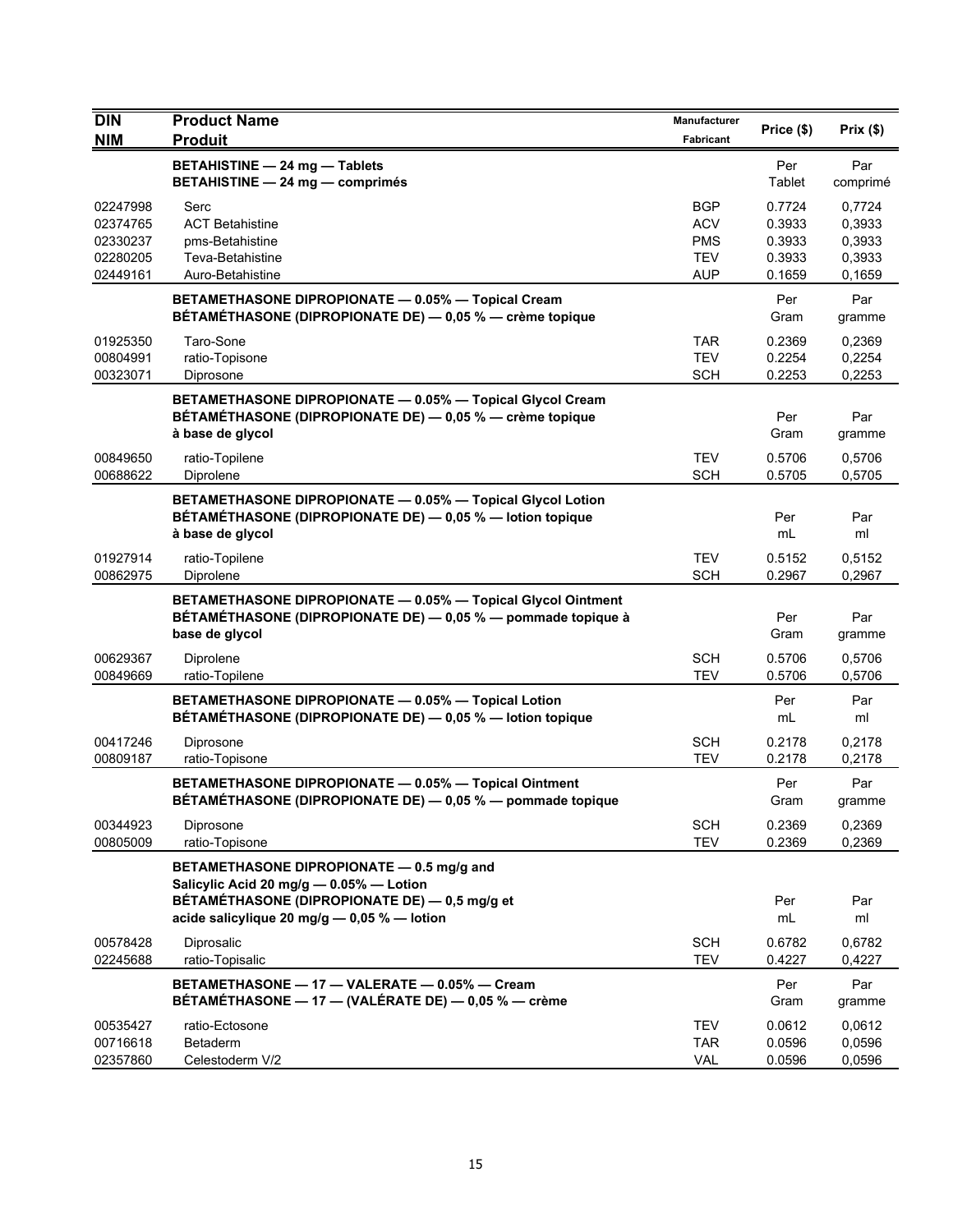| <b>DIN</b>           | <b>Product Name</b>                                                                                     | <b>Manufacturer</b>      | Price (\$)       | Prix $(\$)$              |
|----------------------|---------------------------------------------------------------------------------------------------------|--------------------------|------------------|--------------------------|
| <b>NIM</b>           | <b>Produit</b>                                                                                          | Fabricant                |                  |                          |
|                      | BETAMETHASONE - 17 - VALERATE - 0.1% - Cream                                                            |                          | Per              | Par                      |
|                      | BÉTAMÉTHASONE - 17 - (VALÉRATE DE) - 0,1 % - crème                                                      |                          | Gram             | gramme                   |
| 00535435             | ratio-Ectosone                                                                                          | TEV                      | 0.1002           | 0,1002                   |
| 00716626             | Betaderm                                                                                                | TAR                      | 0.0889           | 0,0889                   |
| 02357844             | Celestoderm V                                                                                           | <b>VAL</b>               | 0.0889           | 0,0889                   |
|                      | BETAMETHASONE - 17 - VALERATE - 0.05% - Ointment                                                        |                          | Per              | Par                      |
|                      | BÉTAMÉTHASONE - 17 - (VALÉRATE DE) - 0,05 % - pommade                                                   |                          | Gram             | gramme                   |
| 00716642             | <b>Betaderm</b>                                                                                         | TAR                      | 0.0596           | 0.0596                   |
| 02357879             | Celestoderm V/2                                                                                         | <b>VAL</b>               | 0.0596           | 0.0596                   |
|                      | BETAMETHASONE - 17 - VALERATE - 0.1% - Ointment<br>BÉTAMÉTHASONE - 17 - (VALÉRATE DE) - 0,1 % - pommade |                          | Per<br>Gram      | Par<br>gramme            |
| 00716650             | <b>Betaderm</b>                                                                                         | <b>TAR</b>               | 0.0889           | 0,0889                   |
| 02357852             | Celestoderm V                                                                                           | <b>VAL</b>               | 0.0889           | 0,0889                   |
|                      | BETAMETHASONE - 17 - VALERATE - 0.1% - Scalp Lotion                                                     |                          | Per              | Par                      |
|                      | BÉTAMÉTHASONE - 17 - (VALÉRATE DE) - 0,1 % - lotion capillaire                                          |                          | mL               | ml                       |
| 00716634             | <b>Betaderm</b>                                                                                         | TAR                      | 0.0954           | 0,0954                   |
| 00653217             | ratio-Ectosone                                                                                          | <b>TEV</b>               | 0.0939           | 0,0939                   |
| 00027944             | Valisone                                                                                                | <b>VAL</b>               | 0.0939           | 0,0939                   |
|                      | BEZAFIBRATE - 400 mg - Sustained Release Tablets                                                        |                          | Per              | Par                      |
|                      | BEZAFIBRATE - 400 mg - comprimés à libération progressive                                               |                          | Tablet           | comprimé                 |
| 02083523             | <b>Bezalip SR</b>                                                                                       | <b>TPC</b>               | 2.5610           | 2,5610                   |
| 02453312             | Jamp-Bezalip SR                                                                                         | <b>JPC</b>               | 1.7460           | 1,7460                   |
|                      | BICALUTAMIDE - 50 mg - Tablets                                                                          |                          | Per              | Par                      |
|                      | BICALUTAMIDE - 50 mg - comprimés                                                                        |                          | Tablet           | comprimé                 |
| 02184478             | Casodex                                                                                                 | <b>AZC</b>               | 7.7550           | 7,7550                   |
| 02274337             | CO Bicalutamide                                                                                         | <b>ACV</b>               | 4.4630           | 4,4630                   |
| 02296063             | Apo-Bicalutamide                                                                                        | <b>APX</b>               | 4.0074           | 4,0074                   |
| 02325985             | <b>Bicalutamide</b>                                                                                     | <b>ACH</b>               | 4.0072           | 4,0072                   |
| 02276089             | Sandoz Bicalutamide                                                                                     | SDZ                      | 4.0072           | 4,0072                   |
| 02270226             | Novo-Bicalutamide                                                                                       | <b>TEV</b>               | 3.8870           | 3,8870                   |
| 02371324             | Ran-Bicalutamide                                                                                        | RAN                      | 3.8870           | 3,8870                   |
| 02382423             | <b>Bicalutamide</b>                                                                                     | <b>SIP</b>               | 1.7433           | 1,7433                   |
| 02357216             | Jamp-Bicalutamide                                                                                       | JPC                      | 1.7433           | 1,7433                   |
| 02275589<br>02428709 | pms-Bicalutamide<br><b>VAN-Bicalutamide</b>                                                             | <b>PMS</b><br>VAN        | 1.7433<br>1.7433 | 1,7433<br>1,7433         |
|                      |                                                                                                         |                          |                  |                          |
|                      | BISACODYL - 5 mg - Enteric Tablets<br>BISACODYL - 5 mg - comprimés à enrobage entérosoluble             |                          | Per<br>Tablet    | Par                      |
|                      |                                                                                                         |                          |                  | comprimé                 |
| 00254142             | <b>Dulcolax</b>                                                                                         | <b>BOE</b>               | 0.2112           | 0,2112                   |
| 00545023             | Apo-Bisacodyl                                                                                           | <b>APX</b>               | 0.0594           | 0,0594                   |
|                      | BISACODYL - 10 mg - Suppositories                                                                       |                          | Per              | Par                      |
|                      | BISACODYL - 10 mg - suppositoires                                                                       |                          |                  | Suppository suppositoire |
| 00003875             | <b>Dulcolax</b>                                                                                         | <b>BOE</b>               | 1.2284           | 1,2284                   |
| 00404802<br>00582883 | ratio-Bisacodyl<br>pms-Bisacodyl                                                                        | <b>TEV</b><br><b>PMS</b> | 0.7199<br>0.5014 | 0,7199<br>0,5014         |
|                      |                                                                                                         |                          |                  |                          |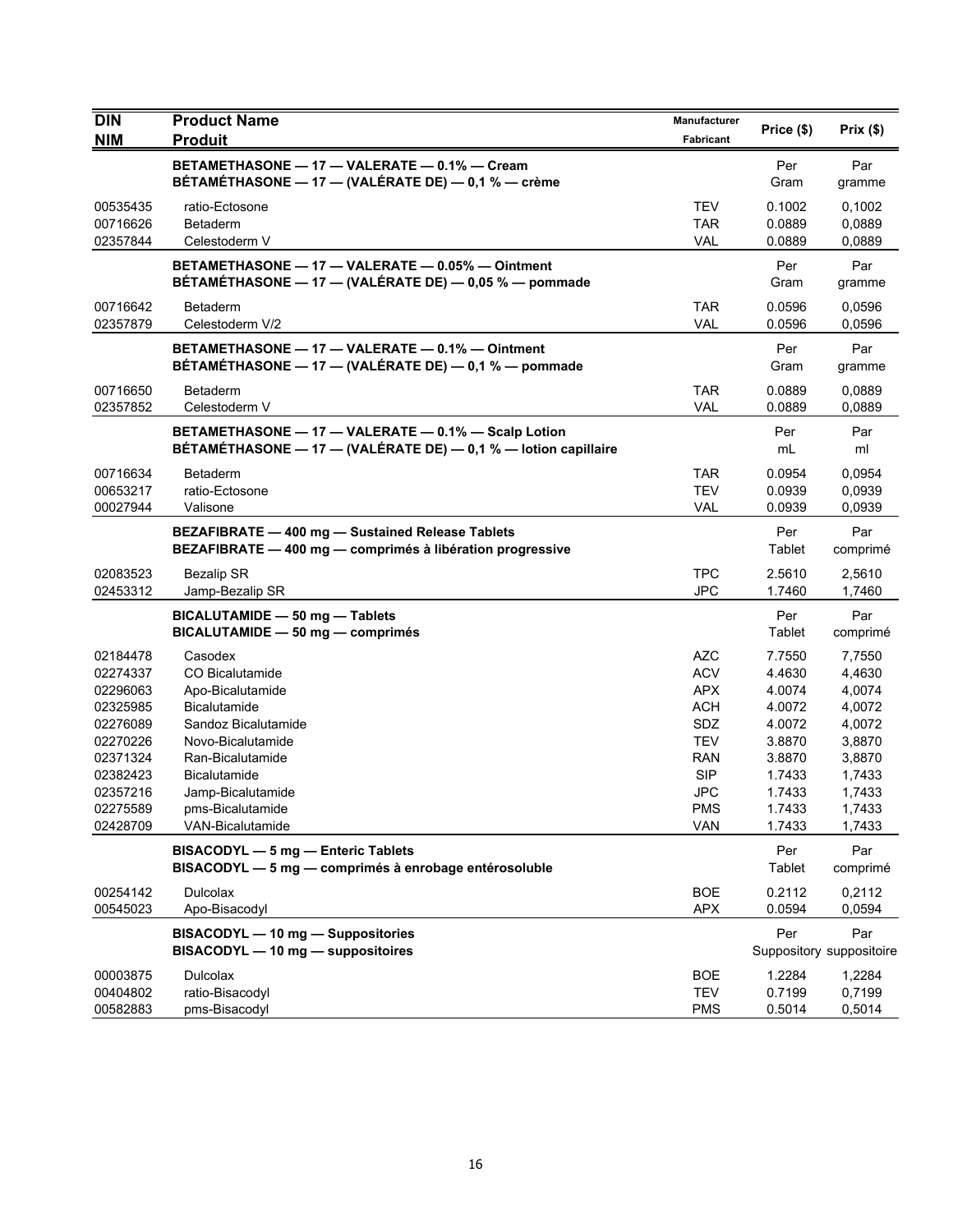| <b>DIN</b> | <b>Product Name</b>                                                                                                    | <b>Manufacturer</b> |                      | Prix(\$)        |
|------------|------------------------------------------------------------------------------------------------------------------------|---------------------|----------------------|-----------------|
| <b>NIM</b> | <b>Produit</b>                                                                                                         | Fabricant           | Price (\$)           |                 |
|            | BISOPROLOL FUMARATE - 5 mg - Tablets<br>BISOPROLOL (FUMARATE DE) - 5 mg - comprimés                                    |                     | Per<br>Tablet        | Par<br>comprimé |
| 02256134   | Apo-Bisoprolol                                                                                                         | <b>APX</b>          | 0.2426               | 0,2426          |
| 02267470   | Novo-Bisoprolol                                                                                                        | <b>TEV</b>          | 0.2426               | 0,2426          |
| 02391589   | Bisoprolol                                                                                                             | <b>SAH</b>          | 0.0994               | 0,0994          |
| 02383055   | Bisoprolol                                                                                                             | <b>SIP</b>          | 0.0994               | 0,0994          |
| 02384418   | Mylan-Bisoprolol                                                                                                       | MYL                 | 0.0994               | 0,0994          |
| 02302632   | pms-Bisoprolol                                                                                                         | <b>PMS</b>          | 0.0994               | 0,0994          |
| 02247439   | Sandoz Bisoprolol                                                                                                      | SDZ                 | 0.0994               | 0,0994          |
|            | BISOPROLOL FUMARATE - 10 mg - Tablets<br>BISOPROLOL (FUMARATE DE) - 10 mg - comprimés                                  |                     | Per<br>Tablet        | Par<br>comprimé |
| 02256177   | Apo-Bisoprolol                                                                                                         | <b>APX</b>          | 0.4019               | 0,4019          |
| 02267489   | Novo-Bisoprolol                                                                                                        | <b>TEV</b>          | 0.4019               | 0,4019          |
| 02391597   | Bisoprolol                                                                                                             | <b>SAH</b>          | 0.1450               | 0,1450          |
| 02383063   | Bisoprolol                                                                                                             | <b>SIP</b>          | 0.1450               | 0,1450          |
| 02384426   | Mylan-Bisoprolol                                                                                                       | <b>MYL</b>          | 0.1450               | 0,1450          |
| 02302640   | pms-Bisoprolol                                                                                                         | <b>PMS</b>          | 0.1450               | 0,1450          |
| 02247440   | Sandoz Bisoprolol                                                                                                      | SDZ                 | 0.1450               | 0,1450          |
|            | BOSENTAN - 62.5 mg - Tablets<br>BOSENTAN - 62,5 mg - comprimés                                                         |                     | Per<br><b>Tablet</b> | Par<br>comprimé |
| 02244981   | Tracleer                                                                                                               | <b>ACT</b>          | 70.5965              | 70,5965         |
| 02386194   | <b>ACT Bosentan</b>                                                                                                    | <b>ACV</b>          | 22.4625              | 22,4625         |
| 02383497   | Mylan Bosentan                                                                                                         | MYL                 | 22.4625              | 22,4625         |
| 02386275   | Sandoz Bosentan                                                                                                        | SDZ                 | 22.4625              | 22,4625         |
| 02383012   | pms-Bosentan                                                                                                           | <b>PMS</b>          | 22.4500              | 22,4500         |
|            | BOSENTAN - 125 mg - Tablets<br>BOSENTAN - 125 mg - comprimés                                                           |                     | Per<br>Tablet        | Par<br>comprimé |
| 02244982   | Tracleer                                                                                                               | <b>ACT</b>          | 70.5965              | 70,5965         |
| 02386208   | <b>ACT Bosentan</b>                                                                                                    | <b>ACV</b>          | 22.4625              | 22,4625         |
| 02383500   | Mylan Bosentan                                                                                                         | <b>MYL</b>          | 22.4625              | 22,4625         |
| 02386283   | Sandoz Bosentan                                                                                                        | SDZ                 | 22.4625              | 22,4625         |
| 02383020   | pms-Bosentan                                                                                                           | <b>PMS</b>          | 22.4500              | 22,4500         |
|            | BRIMONIDINE TARTRATE - 0.2 % - Ophthalmic Solution<br>BRIMONIDINE TARTRATE - 0,2 % - solution ophtalmique              |                     | Per<br>mL            | Par<br>ml       |
| 02236876   | Alphagan                                                                                                               | <b>ALL</b>          | 3.9592               | 3,9592          |
| 02260077   | Apo-Brimonidine                                                                                                        | <b>APX</b>          | 2,0800               | 2,0800          |
| 02305429   | Sandoz Brimonidine                                                                                                     | SDZ                 | 2,0800               | 2,0800          |
|            | <b>BRIMONIDINE TARTRATE - 0.15% - Ophthalmic Solution</b><br>BRIMONIDINE (TARTRATE DE) - 0,15 % - solution ophtalmique |                     | Per mL               | Par ml          |
| 02248151   | Alphagan                                                                                                               | <b>ALL</b>          | 3.9641               | 3,9641          |
| 02301334   | <b>Brimonidine</b>                                                                                                     | AAA                 | 2.0614               | 2,0614          |
|            | BROMAZEPAM - 3 mg - Tablets<br>$BROMAZÉPAM - 3 mg - comprimés$                                                         |                     | Per<br>Tablet        | Par<br>comprimé |
| 00518123   | Lectopam                                                                                                               | <b>HLR</b>          | 0.1682               | 0,1682          |
| 02177161   | Apo-Bromazepam                                                                                                         | <b>APX</b>          | 0.0970               | 0,0970          |
| 02230584   | Novo-Bromazepam                                                                                                        | <b>TEV</b>          | 0.0970               | 0,0970          |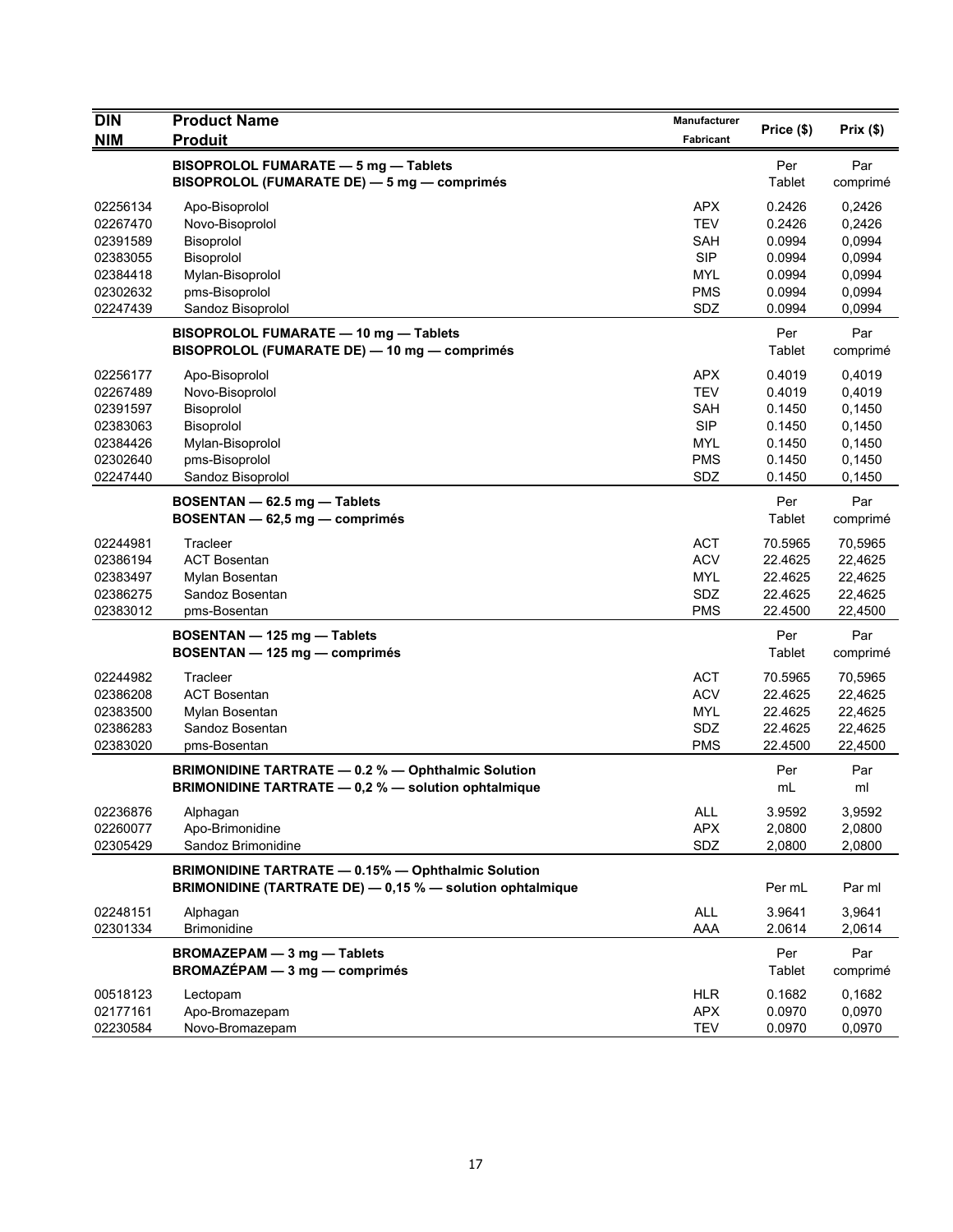| <b>DIN</b><br><b>NIM</b>                     | <b>Product Name</b><br><b>Produit</b>                                                                                                            | <b>Manufacturer</b><br>Fabricant       | Price (\$)                           | Prix(\$)                             |
|----------------------------------------------|--------------------------------------------------------------------------------------------------------------------------------------------------|----------------------------------------|--------------------------------------|--------------------------------------|
|                                              | <b>BROMAZEPAM - 6 mg - Tablets</b><br>BROMAZÉPAM - 6 mg - comprimés                                                                              |                                        | Per<br>Tablet                        | Par<br>comprimé                      |
| 00518131<br>02177188<br>02230585             | Lectopam<br>Apo-Bromazepam<br>Novo-Bromazepam                                                                                                    | <b>HLR</b><br><b>APX</b><br><b>TEV</b> | 0.2458<br>0.1417<br>0.1417           | 0,2458<br>0,1417<br>0,1417           |
|                                              | BUDESONIDE - 120 Dose - 64 mcg - Aqueous Nasal Spray<br>BUDÉSONIDE - 120 doses - 64 mcg - vaporisateur nasal pour<br>solution aqueuse            |                                        | Per<br>Dose                          | Par<br>dose                          |
| 02231923<br>02241003                         | <b>Rhinocort Aqua</b><br>Mylan-Budesonide AQ                                                                                                     | <b>AZC</b><br><b>MYL</b>               | 0.0983<br>0.0843                     | 0,0983<br>0,0843                     |
|                                              | BUPRENORPHINE/NALOXONE - 2 mg/0.5 mg - Tablets<br>BUPRENORPHINE/NALOXONE - 2 mg/0,5 mg - comprimés                                               |                                        | Per<br>Tablet                        | Par<br>comprimé                      |
| 02295695<br>02408090<br>02424851             | Suboxone<br>Mylan-Buprenorphine/Naloxone<br>Teva-Buprenorphine/Naloxone                                                                          | <b>RBP</b><br>MYL<br><b>TEV</b>        | 2.9372<br>1.3350<br>1.3350           | 2,9372<br>1,3350<br>1,3350           |
|                                              | BUPRENORPHINE/NALOXONE - 8 mg/2 mg - Tablets<br>BUPRENORPHINE/NALOXONE - 8 mg/2 mg - comprimés                                                   |                                        | Per<br>Tablet                        | Par<br>comprimé                      |
| 02295709<br>02408104<br>02424878             | Suboxone<br>Mylan-Buprenorphine/Naloxone<br>Teva-Buprenorphine/Naloxone                                                                          | <b>RBP</b><br><b>MYL</b><br><b>TEV</b> | 5.2043<br>2.3650<br>2.3650           | 5,2043<br>2,3650<br>2,3650           |
|                                              | BUPROPION HCI-150 mg-Extended Release Tablets<br><b>BUPROPION (CHLORHYDRATE DE) - 150 mg</b><br>- comprimés à libération prolongée               |                                        | Per<br>Tablet                        | Par<br>comprimé                      |
| 02275090<br>02382075<br>02439654             | <b>Wellbutrin XL</b><br>Mylan-Bupropion XL<br><b>ACT Bupropion XL</b>                                                                            | <b>VAL</b><br><b>MYL</b><br><b>ACV</b> | 0.6438<br>0.4266<br>0.2926           | 0,6438<br>0,4266<br>0,2926           |
|                                              | BUPROPION HCI-300 mg-Extended Release Tablets<br><b>BUPROPION (CHLORHYDRATE DE) - 300 mg</b><br>- comprimés à libération prolongée               |                                        | Per<br>Tablet                        | Par<br>comprimé                      |
| 02275104<br>02382083<br>02439662             | Wellbutrin XL<br>Mylan-Bupropion XL<br><b>ACT Bupropion XL</b>                                                                                   | <b>VAL</b><br><b>MYL</b><br><b>ACV</b> | 1.2877<br>0.8532<br>0.5853           | 1,2877<br>0,8532<br>0,5853           |
|                                              | <b>BUPROPION HCI-100 mg-Sustained Release Tablets</b><br><b>BUPROPION (CHLORHYDRATE DE) - 100 mg</b><br>- comprimés à libération progressive     |                                        | Per<br>Tablet                        | Par<br>comprimé                      |
| 02391562<br>02285657<br>02275074             | <b>Bupropion SR</b><br>ratio-Bupropion SR<br>Sandoz Bupropion SR                                                                                 | SAH<br><b>TEV</b><br>SDZ               | 0.4106<br>0.4106<br>0.4106           | 0,4106<br>0,4106<br>0,4106           |
|                                              | <b>BUPROPION HCI - 150 mg - Sustained Release Tablets</b><br><b>BUPROPION (CHLORHYDRATE DE) - 150 mg</b><br>- comprimés à libération progressive |                                        | Per<br>Tablet                        | Par<br>comprimé                      |
| 02237825<br>02285665<br>02391570<br>02260239 | <b>Wellbutrin SR</b><br>ratio-Bupropion SR<br><b>Bupropion SR</b><br>Novo-Bupropion SR                                                           | BPC<br><b>TEV</b><br>SAH<br><b>TEV</b> | 1.0746<br>0.5544<br>0.5040<br>0.5040 | 1,0746<br>0,5544<br>0,5040<br>0,5040 |
| 02275082                                     | Sandoz Bupropion SR                                                                                                                              | SDZ                                    | 0.5040                               | 0,5040                               |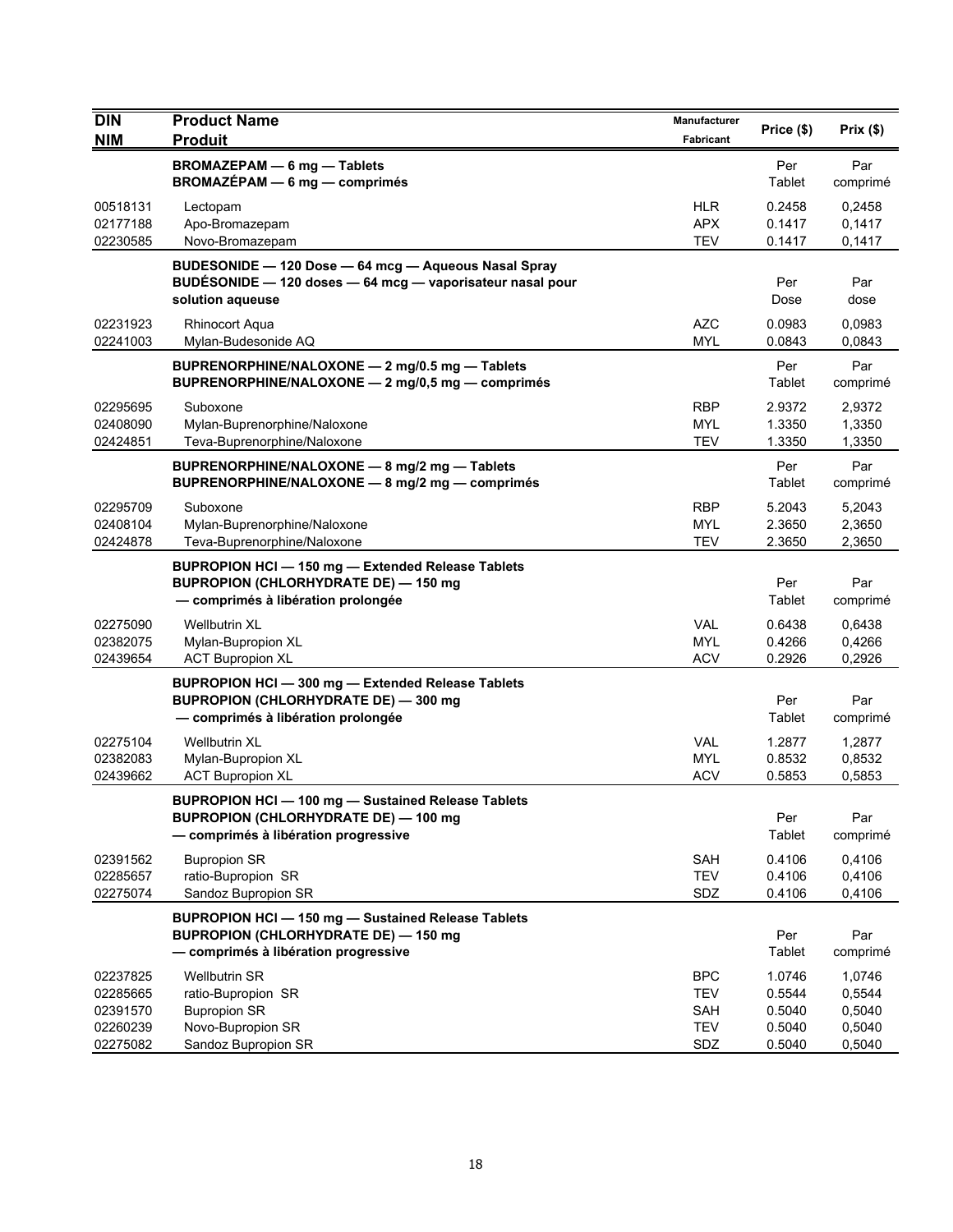| <b>DIN</b>           | <b>Product Name</b>                  | <b>Manufacturer</b>      | Price (\$)       | Prix(\$)         |
|----------------------|--------------------------------------|--------------------------|------------------|------------------|
| <b>NIM</b>           | <b>Produit</b>                       | Fabricant                |                  |                  |
|                      | <b>BUSPIRONE - 10 mg - Tablets</b>   |                          | Per              | Par              |
|                      | <b>BUSPIRONE - 10 mg - comprimés</b> |                          | Tablet           | comprimé         |
| 02232564             | Dom-Buspirone                        | <b>DOM</b>               | 0.7174           | 0,7174           |
| 02237858             | ratio-Buspirone                      | <b>TEV</b>               | 0.7174           | 0,7174           |
| 02211076             | Apo-Buspirone                        | <b>APX</b>               | 0.7173           | 0,7173           |
| 02231492             | Novo-Buspirone                       | <b>TEV</b>               | 0.7173           | 0,7173           |
| 02230942             | pms-Buspirone                        | <b>PMS</b>               | 0.6521           | 0,6521           |
|                      | CABERGOLINE - 0.5 mg - Tablets       |                          | Per              | Par              |
|                      | CABERGOLINE - 0.5 mg - comprimés     |                          | Tablet           | comprimé         |
| 02242471             | <b>Dostinex</b>                      | PAL                      | 19.3275          | 19,3275          |
| 02455897             | Apo-Cabergoline                      | <b>APX</b>               | 12.3941          | 12,3941          |
|                      | CALCITRIOL - 0.25 mcg - Capsules     |                          | Per              | Par              |
|                      | CALCITRIOL - 0,25 mcg - capsules     |                          | Capsule          | capsule          |
| 00481823             | Rocaltrol                            | <b>HLR</b>               | 0.7656           | 0,7656           |
| 02431637             | Calcitriol-Odan                      | <b>ODN</b>               | 0.7023           | 0,7023           |
|                      | CALCITRIOL - 0.5 mcg - Capsules      |                          | Per              | Par              |
|                      | $CALCITRIOL - 0.5 mcg - capsules$    |                          | Capsule          | capsule          |
| 00481815             | Rocaltrol                            | <b>HLR</b>               | 1.2176           | 1,2176           |
| 02431645             | Calcitriol-Odan                      | <b>ODN</b>               | 1.1168           | 1.1168           |
|                      | CANDESARTAN - 4 mg - Tablets         |                          | Per              | Par              |
|                      | CANDESARTAN — 4 mg — comprimés       |                          | Tablet           | comprimé         |
| 02239090             | Atacand                              | <b>AZC</b>               | 0.8379           | 0,8379           |
| 02379260             | Candesartan                          | <b>ACH</b>               | 0.2800           | 0,2800           |
| 02376520             | <b>ACT Candesartan</b>               | <b>ACV</b>               | 0.2380           | 0,2380           |
| 02379120             | Mylan-Candesartan                    | <b>MYL</b>               | 0.2308           | 0,2308           |
| 02380684             | Ran-Candesartan                      | <b>RAN</b>               | 0.2308           | 0,2308           |
| 02326957             | Sandoz Candesartan                   | SDZ                      | 0.2308           | 0,2308           |
| 02365340             | Apo-Candesartan                      | <b>APX</b>               | 0.1700           | 0,1700           |
| 02388901             | Candesartan                          | <b>SAH</b>               | 0.1700           | 0,1700           |
| 02388693             | Candesartan                          | <b>SIP</b>               | 0.1700           | 0,1700           |
| 02386496             | Jamp-Candesartan                     | <b>JPC</b>               | 0.1700           | 0,1700           |
| 02391171             | pms-Candesartan                      | <b>PMS</b>               | 0.1700           | 0,1700           |
|                      | CANDESARTAN - 8 mg - Tablets         |                          | Per              | Par              |
|                      | CANDESARTAN - 8 mg - comprimés       |                          | Tablet           | comprimé         |
| 02239091             | Atacand                              | <b>AZC</b>               | 1.3939           | 1,3939           |
| 02376539             | <b>ACT Candesartan</b>               | <b>ACV</b>               | 0.3990           | 0,3990           |
| 02379139             | Mylan-Candesartan                    | MYL                      | 0.2932           | 0,2932           |
| 02380692             | Ran-Candesartan                      | <b>RAN</b>               | 0.2932           | 0,2932           |
| 02326965             | Sandoz Candesartan                   | SDZ                      | 0.2932           | 0,2932           |
| 02365359             | Apo-Candesartan                      | <b>APX</b>               | 0.2850           | 0,2850           |
| 02379279             | Candesartan                          | <b>ACH</b>               | 0.2850           | 0,2850           |
| 02388928             | Candesartan                          | SAH                      | 0.2850           | 0,2850           |
| 02388707             | Candesartan                          | <b>SIP</b>               | 0.2850           | 0,2850           |
| 02386518             | Jamp-Candesartan                     | <b>JPC</b>               | 0.2850           | 0,2850           |
| 02391198<br>02366312 | pms-Candesartan<br>Teva-Candesartan  | <b>PMS</b><br><b>TEV</b> | 0.2850<br>0.2850 | 0,2850<br>0,2850 |
|                      |                                      |                          |                  |                  |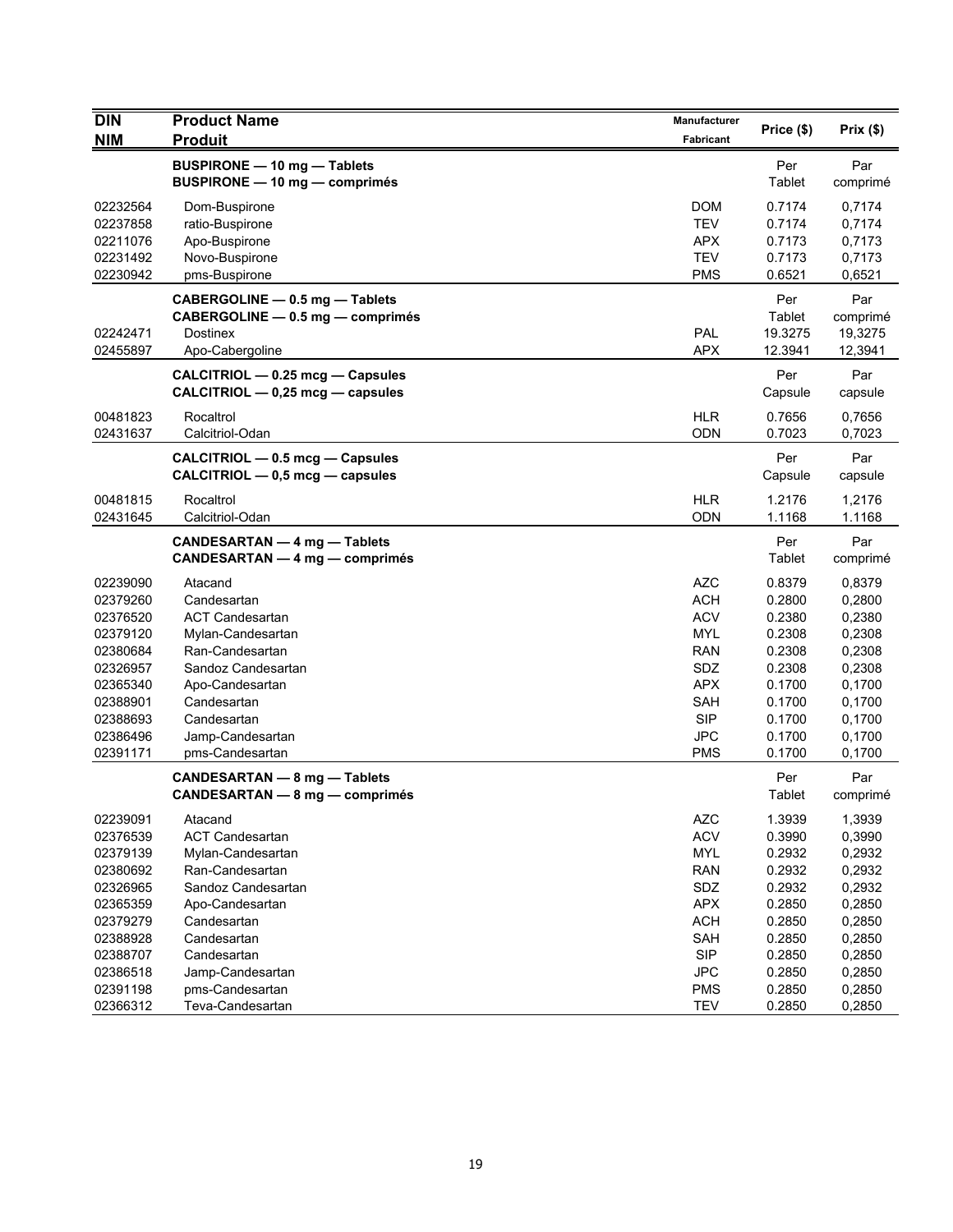| <b>DIN</b> | <b>Product Name</b>                                         | Manufacturer     |            |          |
|------------|-------------------------------------------------------------|------------------|------------|----------|
| <b>NIM</b> | <b>Produit</b>                                              | <b>Fabricant</b> | Price (\$) | Prix(\$) |
|            | CANDESARTAN - 16 mg - Tablets                               |                  | Per        | Par      |
|            | <b>CANDESARTAN - 16 mg - comprimés</b>                      |                  | Tablet     | comprimé |
| 02239092   | Atacand                                                     | <b>AZC</b>       | 1.3939     | 1,3939   |
| 02376547   | <b>ACT Candesartan</b>                                      | <b>ACV</b>       | 0.3990     | 0,3990   |
| 02379147   | Mylan-Candesartan                                           | <b>MYL</b>       | 0.2932     | 0,2932   |
| 02380706   | Ran-Candesartan                                             | <b>RAN</b>       | 0.2932     | 0,2932   |
| 02326973   | Sandoz Candesartan                                          | <b>SDZ</b>       | 0.2932     | 0,2932   |
| 02365367   | Apo-Candesartan                                             | <b>APX</b>       | 0.2850     | 0,2850   |
| 02379287   | Candesartan                                                 | <b>ACH</b>       | 0.2850     | 0,2850   |
| 02388936   | Candesartan                                                 | <b>SAH</b>       | 0.2850     | 0,2850   |
| 02388715   | Candesartan                                                 | <b>SIP</b>       | 0.2850     | 0,2850   |
| 02386526   | Jamp-Candesartan                                            | <b>JPC</b>       | 0.2850     | 0,2850   |
| 02391201   | pms-Candesartan                                             | <b>PMS</b>       | 0.2850     | 0,2850   |
| 02366320   | Teva-Candesartan                                            | <b>TEV</b>       | 0.2850     | 0,2850   |
|            | CANDESARTAN - 32 mg - Tablets                               |                  | Per        | Par      |
|            | <b>CANDESARTAN - 32 mg - comprimés</b>                      |                  | Tablet     | comprimé |
| 02311658   | Atacand                                                     | <b>AZC</b>       | 1.3939     | 1,3939   |
| 02376555   | <b>ACT Candesartan</b>                                      | <b>ACV</b>       | 0.3990     | 0,3990   |
| 02366339   | Teva-Candesartan                                            | <b>TEV</b>       | 0.3870     | 0,3870   |
| 02379155   | Mylan-Candesartan                                           | <b>MYL</b>       | 0.2995     | 0,2995   |
| 02380714   | Ran-Candesartan                                             | <b>RAN</b>       | 0.2995     | 0,2995   |
| 02399105   | Apo-Candesartan                                             | <b>APX</b>       | 0.2850     | 0,2850   |
| 02379295   | Candesartan                                                 | <b>ACH</b>       | 0.2850     | 0,2850   |
| 02435845   | Candesartan                                                 | SAH              | 0.2850     | 0,2850   |
| 02386534   | Jamp-Candesartan                                            | JPC              | 0.2850     | 0,2850   |
| 02391228   | pms-Candesartan                                             | <b>PMS</b>       | 0.2850     | 0,2850   |
| 02417340   | Sandoz Candesartan                                          | SDZ              | 0.2850     | 0,2850   |
| 02392267   | Sandoz Candesartan                                          | SDZ              | 0.2850     | 0,2850   |
|            | CANDESARTAN/HYDROCHLOROTHIAZIDE - 16 mg/12.5 mg - Tablets   |                  | Per        | Par      |
|            | CANDESARTAN/HYDROCHLOROTHIAZIDE - 16 mg/12,5 mg - comprimés |                  | Tablet     | comprimé |
| 02244021   | <b>Atacand Plus</b>                                         | <b>AZC</b>       | 1.3939     | 1,3939   |
| 02394804   | Candesartan/HCTZ                                            | <b>SAH</b>       | 0.3990     | 0,3990   |
| 02394812   | Candesartan/HCT                                             | <b>SIP</b>       | 0.3990     | 0,3990   |
| 02388650   | <b>ACT Candesartan/HCT</b>                                  | <b>ACV</b>       | 0.3990     | 0,3990   |
| 02395541   | Teva-Candesartan/HCTZ                                       | TEV              | 0.2994     | 0,2994   |
| 02367866   | Apo-Candesartan/HCTZ                                        | <b>APX</b>       | 0.2993     | 0.2993   |
| 02421038   | Auro-Candesartan/HCTZ                                       | <b>AUP</b>       | 0.2993     | 0,2993   |
| 02391295   | pms-Candesartan-HCTZ                                        | <b>PMS</b>       | 0.2993     | 0,2993   |
| 02327902   | Sandoz Candesartan Plus                                     | <b>SDZ</b>       | 0.2993     | 0,2993   |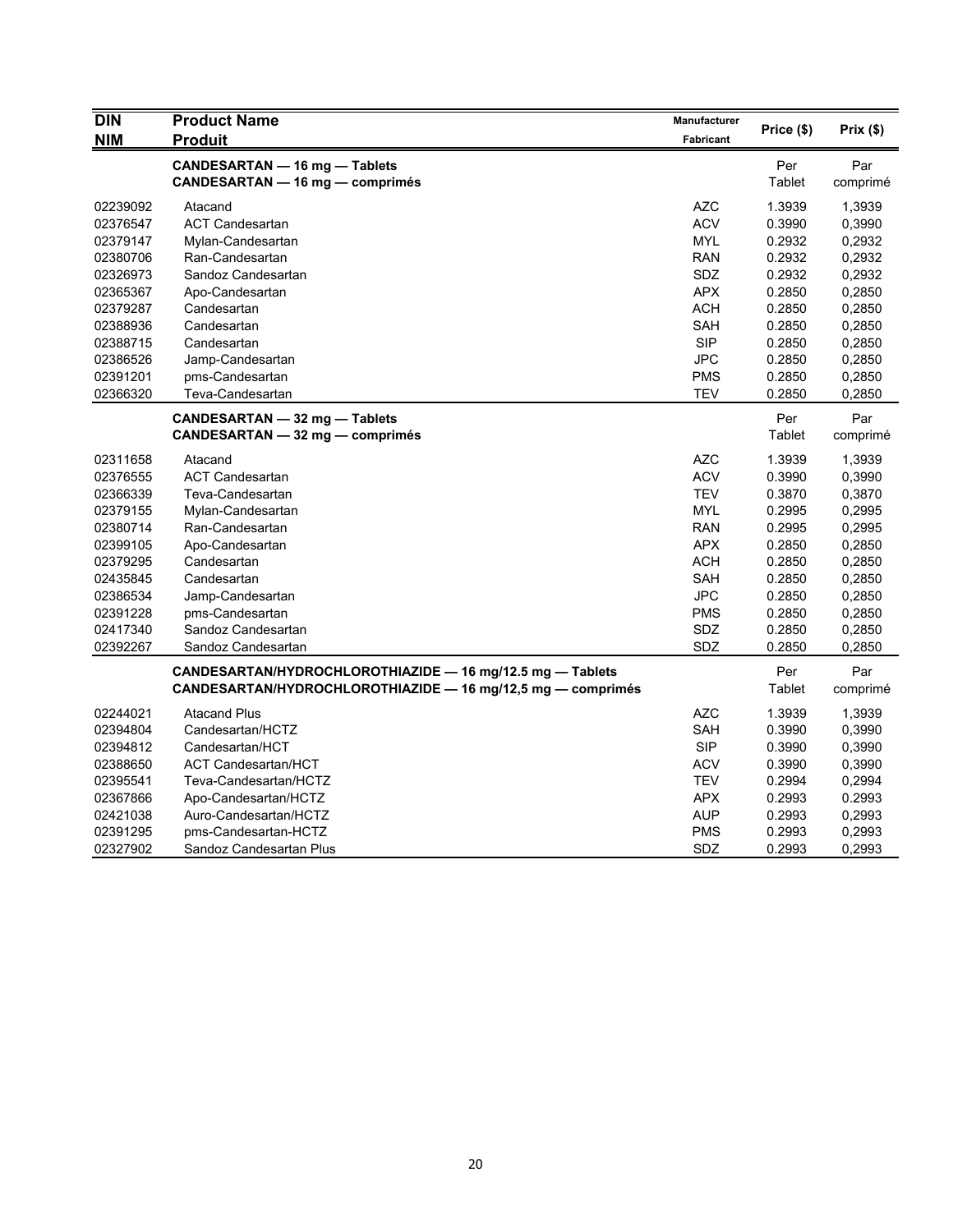| <b>DIN</b><br><b>NIM</b>                     | <b>Product Name</b><br><b>Produit</b>                                                           | Manufacturer<br>Fabricant                     | Price (\$)                           | Prix(\$)                             |
|----------------------------------------------|-------------------------------------------------------------------------------------------------|-----------------------------------------------|--------------------------------------|--------------------------------------|
|                                              | CAPECITABINE - 150 mg - Tablets<br>CAPECITABINE - 150 mg - comprimés                            |                                               | Per<br>Tablet                        | Par<br>comprimé                      |
| 02238453<br>02400022<br>02421917<br>02426757 | Xeloda<br>Teva-Capecitabine<br>Sandoz Capecitabine<br>ACH-Capecitabine                          | <b>HLR</b><br><b>TEV</b><br>SDZ<br><b>ACH</b> | 2.0904<br>1.4640<br>0.9150<br>0.4575 | 2,0904<br>1,4640<br>0,9150<br>0.4575 |
|                                              | CAPECITABINE - 500 mg - Tablets<br>CAPECITABINE - 500 mg - comprimés                            |                                               | Per<br>Tablet                        | Par<br>comprimé                      |
| 02238454<br>02400030<br>02421925<br>02426765 | Xeloda<br>Teva-Capecitabine<br>Sandoz Capecitabine<br>ACH-Capecitabine                          | <b>HLR</b><br><b>TEV</b><br>SDZ<br><b>ACH</b> | 6.9680<br>4.8800<br>3.0500<br>1.5250 | 6,9680<br>4,8800<br>3,0500<br>1,5250 |
|                                              | CAPTOPRIL - 12.5 mg - Tablets<br>CAPTOPRIL - 12,5 mg - comprimés                                |                                               | Per<br>Tablet                        | Par<br>comprimé                      |
| 00893595<br>01942964                         | Apo-Capto<br>Novo-Captopril                                                                     | <b>APX</b><br><b>TEV</b>                      | 0.2332<br>0.2332                     | 0,2332<br>0,2332                     |
|                                              | CAPTOPRIL - 25 mg - Tablets<br>CAPTOPRIL - 25 mg - comprimés                                    |                                               | Per<br>Tablet                        | Par<br>comprimé                      |
| 00893609<br>01942972                         | Apo-Capto<br>Novo-Captopril                                                                     | <b>APX</b><br><b>TEV</b>                      | 0.3300<br>0.3300                     | 0.3300<br>0,3300                     |
|                                              | CAPTOPRIL - 50 mg - Tablets<br>CAPTOPRIL - 50 mg - comprimés                                    |                                               | Per<br>Tablet                        | Par<br>comprimé                      |
| 00893617<br>01942980                         | Apo-Capto<br>Novo-Captopril                                                                     | <b>APX</b><br><b>TEV</b>                      | 0.6149<br>0.6149                     | 0,6149<br>0,6149                     |
|                                              | CAPTOPRIL - 100 mg - Tablets<br>CAPTOPRIL - 100 mg - comprimés                                  |                                               | Per<br>Tablet                        | Par<br>comprimé                      |
| 00893625<br>02163594<br>01942999             | Apo-Capto<br>Mylan-Captopril<br>Novo-Captopril                                                  | <b>APX</b><br><b>MYL</b><br><b>TEV</b>        | 1.1435<br>1.1435<br>1.1435           | 1,1435<br>1,1435<br>1,1435           |
|                                              | CARBAMAZEPINE - 100 mg - Chewable Tablets<br>CARBAMAZÉPINE - 100 mg - comprimés masticables     |                                               | Per<br>Tablet                        | Par<br>comprimé                      |
| 00369810<br>02244403                         | Tegretol<br>Taro-Carbamazepine                                                                  | NVT<br>TAR                                    | 0.2203<br>0.1188                     | 0,2203<br>0,1188                     |
|                                              | CARBAMAZEPINE - 200 mg - Chewable Tablets<br>CARBAMAZÉPINE - 200 mg - comprimés masticables     |                                               | Per<br>Tablet                        | Par<br>comprimé                      |
| 00665088<br>02244404                         | Tegretol<br>Taro-Carbamazepine                                                                  | <b>NVT</b><br><b>TAR</b>                      | 0.4274<br>0.2354                     | 0,4274<br>0,2354                     |
|                                              | CARBAMAZEPINE - 100 mg/5 mL - Oral Suspension<br>CARBAMAZÉPINE - 100 mg/5 mL - suspension orale |                                               | Per<br>mL                            | Par<br>ml                            |
| 02194333<br>02367394                         | Tegretol<br>Taro-Carbamazepine                                                                  | <b>NVT</b><br><b>TAR</b>                      | 0.1039<br>0.0582                     | 0,1039<br>0,0582                     |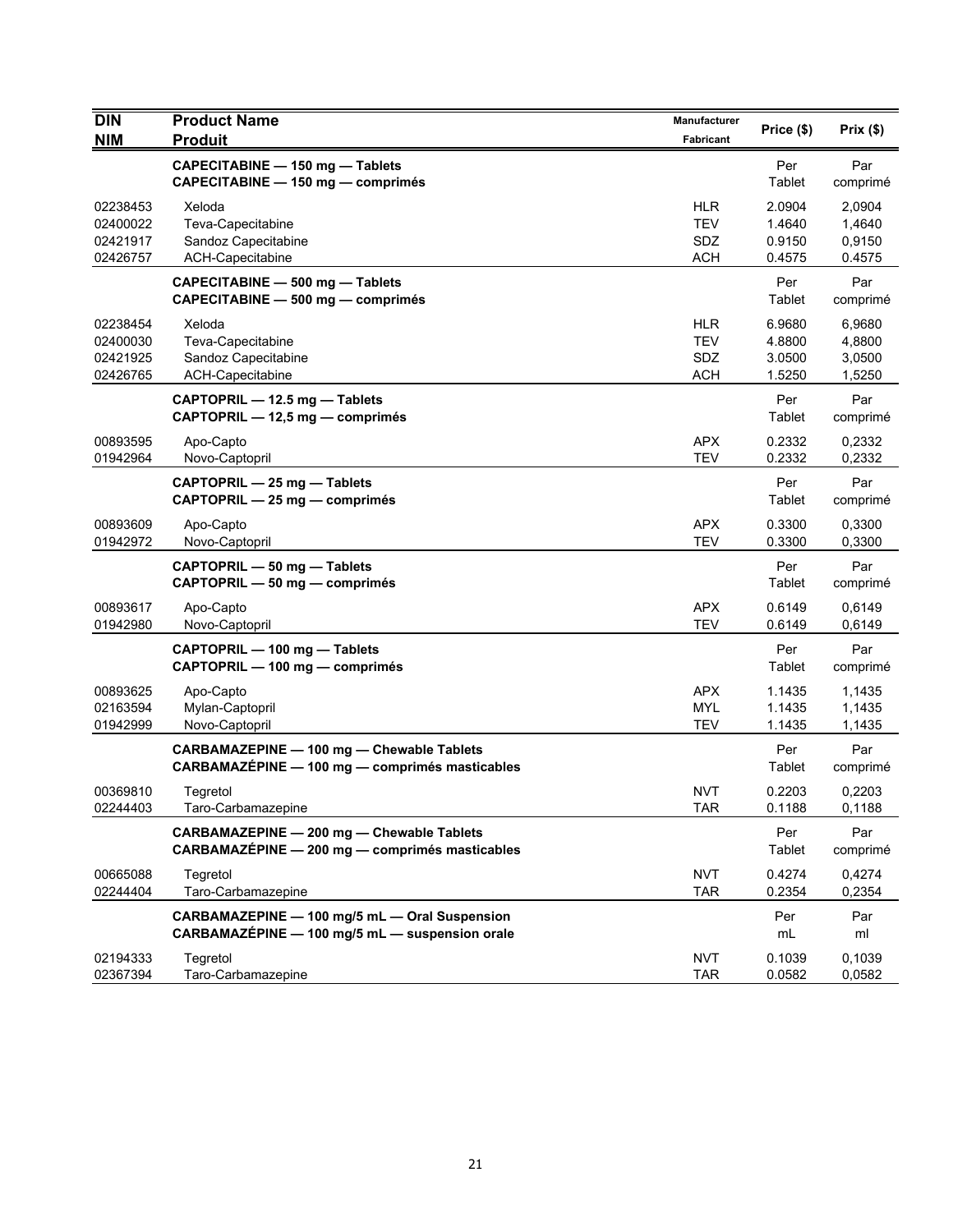| <b>DIN</b>                                                                                   | <b>Product Name</b>                                                                                                                            | <b>Manufacturer</b>                                                                                   |                                                                              | Prix(\$)                                                                     |
|----------------------------------------------------------------------------------------------|------------------------------------------------------------------------------------------------------------------------------------------------|-------------------------------------------------------------------------------------------------------|------------------------------------------------------------------------------|------------------------------------------------------------------------------|
| <b>NIM</b>                                                                                   | <b>Produit</b>                                                                                                                                 | <b>Fabricant</b>                                                                                      | Price (\$)                                                                   |                                                                              |
|                                                                                              | <b>CARBAMAZEPINE - 200 mg - Sustained Release Tablets</b><br>CARBAMAZÉPINE - 200 mg - comprimés à libération progressive                       |                                                                                                       | Per<br>Tablet                                                                | Par<br>comprimé                                                              |
| 00773611<br>02241882<br>02231543<br>02261839                                                 | Tegretol CR/Tégrétol CR<br>Mylan-Carbamazepine CR<br>pms-Carbamazepine CR<br>Sandoz Carbamazepine CR                                           | <b>NVT</b><br><b>MYL</b><br><b>PMS</b><br>SDZ                                                         | 0.5395<br>0.2075<br>0.2075<br>0.2075                                         | 0,5395<br>0,2075<br>0,2075<br>0,2075                                         |
|                                                                                              | <b>CARBAMAZEPINE - 400 mg - Sustained Release Tablets</b><br>CARBAMAZÉPINE - 400 mg - comprimés à libération progressive                       |                                                                                                       | Per<br>Tablet                                                                | Par<br>comprimé                                                              |
| 00755583<br>02241883<br>02231544<br>02261847                                                 | <b>Tegretol CR</b><br>Mylan-Carbamazepine CR<br>pms-Carbamazepine CR<br>Sandoz Carbamazepine CR                                                | <b>NVT</b><br><b>MYL</b><br><b>PMS</b><br>SDZ                                                         | 1.0788<br>0.4152<br>0.4152<br>0.4152                                         | 1,0788<br>0,4152<br>0,4152<br>0,4152                                         |
|                                                                                              | CARBAMAZEPINE - 200 mg - Tablets<br>CARBAMAZÉPINE - 200 mg - comprimés                                                                         |                                                                                                       | Per<br>Tablet                                                                | Par<br>comprimé                                                              |
| 00010405<br>02407515<br>00782718                                                             | Tegretol<br>Taro-Carbamazepine<br>Teva-Carbamaz                                                                                                | <b>NVT</b><br><b>TAR</b><br><b>TEV</b>                                                                | 0.5351<br>0.2075<br>0.2075                                                   | 0,5351<br>0,2075<br>0,2075                                                   |
|                                                                                              | CARVEDILOL - 3.125 mg - Tablets<br>CARVEDILOL - 3,125 mg - comprimés                                                                           |                                                                                                       | Per<br>Tablet                                                                | Par<br>comprimé                                                              |
| 02247933<br>02252309<br>02268027<br>02418495<br>02364913<br>02368897<br>02347512<br>02245914 | Apo-Carvedilol<br>ratio-Carvedilol<br>Ran-Carvedilol<br>Auro-Carvedilol<br>Carvedilol<br>Jamp-Carvedilol<br>Mylan-Carvedilol<br>pms-Carvedilol | <b>APX</b><br><b>TEV</b><br><b>RAN</b><br><b>AUP</b><br><b>SAH</b><br><b>JPC</b><br>MYL<br><b>PMS</b> | 0.8801<br>0.8801<br>0.8001<br>0.4728<br>0.4728<br>0.4728<br>0.4728<br>0.4728 | 0,8801<br>0,8801<br>0,8001<br>0,4728<br>0,4728<br>0,4728<br>0,4728<br>0,4728 |
|                                                                                              | CARVEDILOL - 6.25 mg - Tablets<br>CARVEDILOL - 6,25 mg - comprimés                                                                             |                                                                                                       | Per<br>Tablet                                                                | Par<br>comprimé                                                              |
| 02247934<br>02252317<br>02268035<br>02418509<br>02364921<br>02368900<br>02347520<br>02245915 | Apo-Carvedilol<br>ratio-Carvedilol<br>Ran-Carvedilol<br>Auro-Carvedilol<br>Carvedilol<br>Jamp-Carvedilol<br>Mylan-Carvedilol<br>pms-Carvedilol | <b>APX</b><br><b>TEV</b><br><b>RAN</b><br><b>AUP</b><br>SAH<br><b>JPC</b><br><b>MYL</b><br><b>PMS</b> | 0.8801<br>0.8801<br>0.8001<br>0.4728<br>0.4728<br>0.4728<br>0.4728<br>0.4728 | 0,8801<br>0,8801<br>0,8001<br>0,4728<br>0,4728<br>0,4728<br>0,4728<br>0,4728 |
|                                                                                              | CARVEDILOL - 12.5 mg - Tablets<br>CARVEDILOL - 12,5 mg - comprimés                                                                             |                                                                                                       | Per<br>Tablet                                                                | Par<br>comprimé                                                              |
| 02247935<br>02252325<br>02268043<br>02418517<br>02364948<br>02368919                         | Apo-Carvedilol<br>ratio-Carvedilol<br>Ran-Carvedilol<br>Auro-Carvedilol<br>Carvedilol<br>Jamp-Carvedilol                                       | <b>APX</b><br>TEV<br><b>RAN</b><br><b>AUP</b><br>SAH<br><b>JPC</b>                                    | 0.8801<br>0.8801<br>0.8001<br>0.4728<br>0.4728<br>0.4728                     | 0,8801<br>0,8801<br>0,8001<br>0,4728<br>0,4728<br>0,4728                     |
| 02347555<br>02245916                                                                         | Mylan-Carvedilol<br>pms-Carvedilol                                                                                                             | MYL<br><b>PMS</b>                                                                                     | 0.4728<br>0.4728                                                             | 0,4728<br>0,4728                                                             |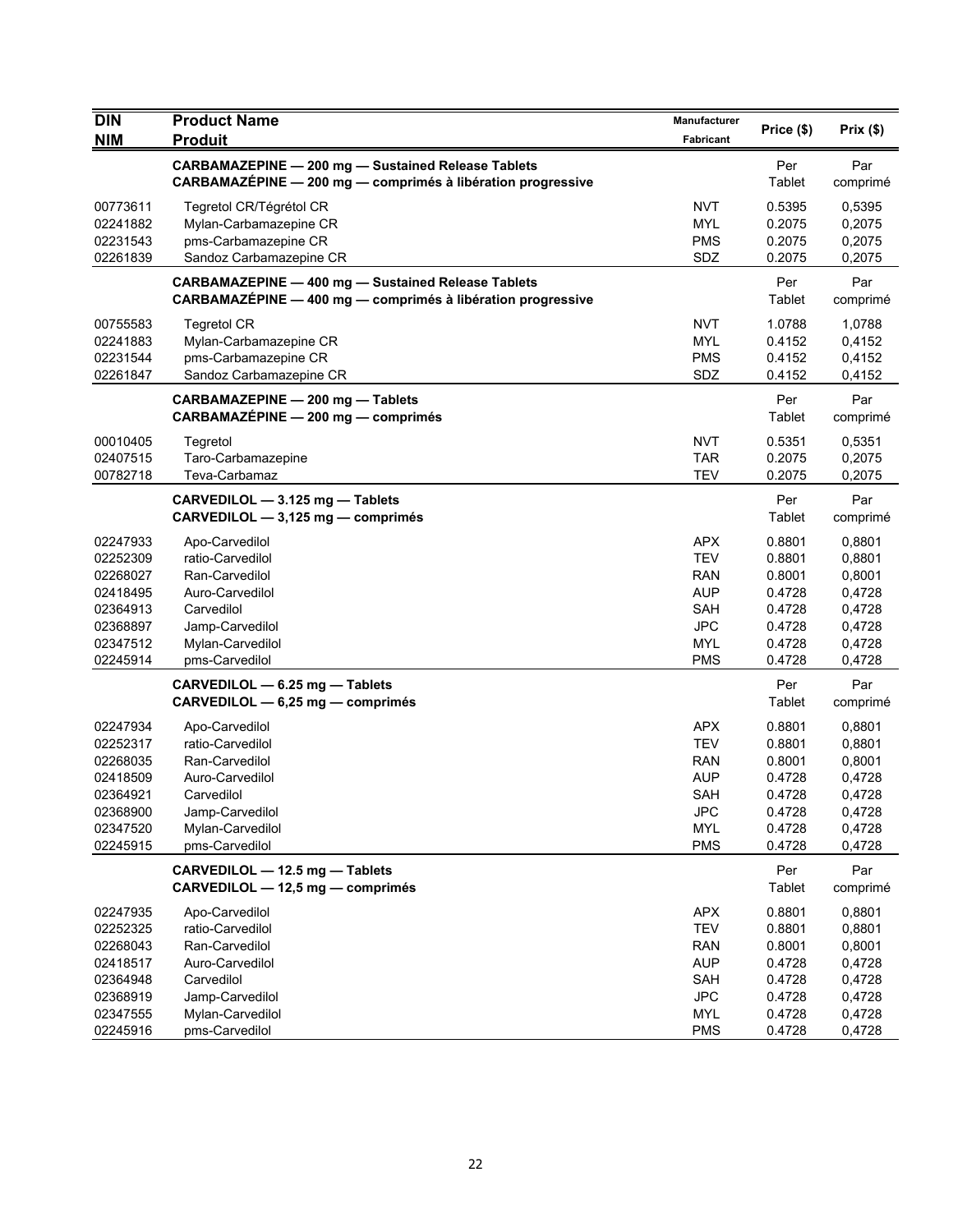| <b>DIN</b>                                               | <b>Product Name</b>                                                                             | <b>Manufacturer</b>                                  |                                                |                                                |
|----------------------------------------------------------|-------------------------------------------------------------------------------------------------|------------------------------------------------------|------------------------------------------------|------------------------------------------------|
| <b>NIM</b>                                               | <b>Produit</b>                                                                                  | Fabricant                                            | Price (\$)                                     | Prix(\$)                                       |
|                                                          | CARVEDILOL - 25 mg - Tablets<br>CARVEDILOL - 25 mg - comprimés                                  |                                                      | Per<br>Tablet                                  | Par<br>comprimé                                |
| 02247936<br>02252333<br>02268051                         | Apo-Carvedilol<br>ratio-Carvedilol<br>Ran-Carvedilol                                            | APX<br><b>TEV</b><br>RAN                             | 0.8801<br>0.8801<br>0.8001                     | 0,8801<br>0,8801<br>0,8001                     |
| 02418525<br>02364956<br>02368927<br>02347571             | Auro-Carvedilol<br>Carvedilol<br>Jamp-Carvedilol<br>Mylan-Carvedilol                            | <b>AUP</b><br><b>SAH</b><br><b>JPC</b><br><b>MYL</b> | 0.4728<br>0.4728<br>0.4728<br>0.4728           | 0,4728<br>0,4728<br>0,4728<br>0,4728           |
| 02245917                                                 | pms-Carvedilol<br>CEFAZOLIN - 1 g - Powder for Injection<br>CEFAZOLIN - 1 g - poudre injectable | <b>PMS</b>                                           | 0.4728<br>Per<br>Vial                          | 0,4728<br>Par<br>ampoule                       |
| 02108127<br>02297205<br>02308959                         | Cefazolin for Injection<br>Cefazolin for Injection<br>Cefazolin for Injection                   | <b>TEV</b><br><b>APX</b><br>SDZ                      | 6.3000<br>6.0000<br>6.0000                     | 6,3000<br>6,0000<br>6,0000                     |
|                                                          | CEFDROXIL-500 mg - Capsules<br>CEFDROXIL - 500 mg - capsules                                    |                                                      | Per<br>Capsule                                 | Par<br>capsule                                 |
| 02240774<br>02235134                                     | Apo-Cefdroxil<br>Novo-Cefdroxil                                                                 | <b>APX</b><br><b>TEV</b>                             | 0.8421<br>0.8421                               | 0,8421<br>0,8421                               |
|                                                          | CEFPROZIL - 125 mg/5 mL - Suspension<br>CEFPROZIL - 125 mg/5 mL - suspension                    |                                                      | Per<br>mL                                      | Par<br>ml                                      |
| 02163675<br>02329204                                     | Cefzil<br>Ran-Cefprozil                                                                         | SQU<br><b>RAN</b>                                    | 0.2195<br>0.1410                               | 0,2195<br>0,1410                               |
|                                                          | CEFPROZIL - 250 mg/5 mL - Suspension<br>CEFPROZIL - 250 mg/5 mL - suspension                    |                                                      | Per<br>mL                                      | Par<br>ml                                      |
| 02163683<br>02293579                                     | Cefzil<br>Ran-Cefprozil                                                                         | SQU<br><b>RAN</b>                                    | 0.4389<br>0.2822                               | 0,4389<br>0,2822                               |
|                                                          | CEFPROZIL - 250 mg - Tablets<br>CEFPROZIL - 250 mg - comprimés                                  |                                                      | Per<br>Tablet                                  | Par<br>comprimé                                |
| 02163659<br>02292998<br>02347245<br>02293528<br>02302179 | Cefzil<br>Apo-Cefprozil<br>Auro-Cefprozil<br>Ran-Cefprozil<br>Sandoz Cefprozil                  | SQU<br><b>APX</b><br><b>AUP</b><br>RAN<br>SDZ        | 2.2484<br>1.1329<br>1.1329<br>1.1329<br>1.1329 | 2,2484<br>1,1329<br>1,1329<br>1,1329<br>1,1329 |
|                                                          | CEFPROZIL - 500 mg - Tablets<br>CEFPROZIL - 500 mg - comprimés                                  |                                                      | Per<br>Tablet                                  | Par<br>comprimé                                |
| 02163667<br>02293005<br>02347253<br>02293536<br>02302187 | Cefzil<br>Apo-Cefprozil<br>Auro-Cefprozil<br>Ran-Cefprozil<br>Sandoz Cefprozil                  | SQU<br><b>APX</b><br><b>AUP</b><br><b>RAN</b><br>SDZ | 4.4083<br>2.2214<br>2.2214<br>2.2214<br>2.2214 | 4,4083<br>2,2214<br>2,2214<br>2,2214<br>2,2214 |
|                                                          | CEFTRIAXONE - 1 g - Injection<br>CEFTRIAXONE - 1 g - injection                                  |                                                      | Per<br>$mL$                                    | Par<br>ml                                      |
| 00657417<br>02292874<br>02292270                         | Rocephin<br>Ceftriaxone<br>Sandoz Ceftriaxone                                                   | <b>HLR</b><br><b>APX</b><br>SDZ                      | 47.3080<br>23.8000<br>23.8000                  | 47,3080<br>23,8000<br>23,8000                  |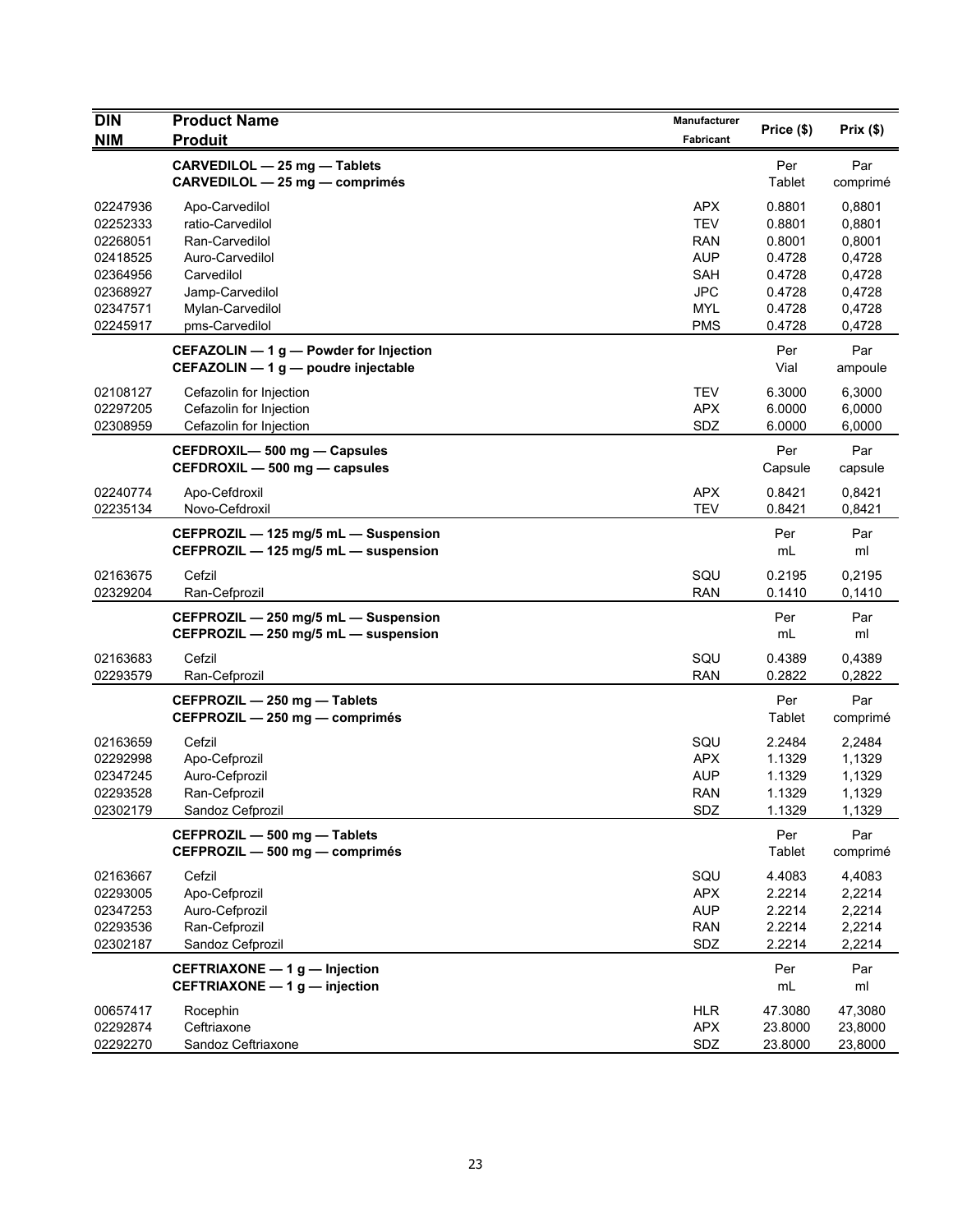| <b>DIN</b> | <b>Product Name</b>             | Manufacturer | Price (\$) | Prix (\$) |
|------------|---------------------------------|--------------|------------|-----------|
| <b>NIM</b> | <b>Produit</b>                  | Fabricant    |            |           |
|            | CEFTRIAXONE - 2 g - Injection   |              | Per        | Par       |
|            | CEFTRIAXONE - 2 g - injection   |              | mL         | ml        |
| 00657409   | Rocephin                        | <b>HLR</b>   | 72.4369    | 72,4369   |
| 02292882   | Ceftriaxone                     | <b>APX</b>   | 46.9000    | 46,9000   |
| 02292289   | Sandoz Ceftriaxone              | SDZ          | 46.9000    | 46,9000   |
|            | CEFUROXIME - 250 mg - Tablets   |              | Per        | Par       |
|            | CEFUROXIME - 250 mg - comprimés |              | Tablet     | comprimé  |
| 02212277   | Ceftin                          | <b>GSK</b>   | 1.8454     | 1,8454    |
| 02244393   | Apo-Cefuroxime                  | <b>APX</b>   | 1.0131     | 1,0131    |
| 02242656   | ratio-Cefuroxime                | <b>TEV</b>   | 0.7237     | 0,7237    |
| 02344823   | Auro-Cefuroxime                 | <b>AUP</b>   | 0.7236     | 0,7236    |
|            | CEFUROXIME - 500 mg - Tablets   |              | Per        | Par       |
|            | CEFUROXIME - 500 mg - comprimés |              | Tablet     | comprimé  |
| 02212285   | Ceftin                          | <b>GSK</b>   | 3.6555     | 3,6555    |
| 02244394   | Apo-Cefuroxime                  | <b>APX</b>   | 2.0071     | 2,0071    |
| 02242657   | ratio-Cefuroxime                | <b>TEV</b>   | 1.4337     | 1,4337    |
| 02344831   | Auro-Cefuroxime                 | <b>AUP</b>   | 1.4336     | 1,4336    |
|            | CELECOXIB - 100 mg - Capsules   |              | Per        | Par       |
|            | CELECOXIB - 100 mg - capsules   |              | Capsule    | capsule   |
| 02239941   | Celebrex                        | <b>PFI</b>   | 0.7738     | 0,7738    |
| 02418932   | Apo-Celecoxib                   | <b>APX</b>   | 0.1759     | 0,1759    |
| 02429675   | Celecoxib                       | <b>SIP</b>   | 0.1759     | 0,1759    |
| 02436299   | Celecoxib                       | <b>SAH</b>   | 0.1759     | 0,1759    |
| 02445670   | Celecoxib                       | <b>AUP</b>   | 0.1759     | 0,1759    |
| 02420155   | <b>ACT Celecoxib</b>            | <b>ACV</b>   | 0.1759     | 0,1759    |
| 02426382   | Bio-Celecoxib                   | <b>BMP</b>   | 0.1759     | 0,1759    |
| 02291975   | GD-Celecoxib                    | <b>GEM</b>   | 0.1759     | 0,1759    |
| 02424533   | Jamp-Celecoxib                  | <b>JPC</b>   | 0.1759     | 0,1759    |
| 02420058   | Mar-Celecoxib                   | <b>MAR</b>   | 0.1759     | 0,1759    |
| 02412497   | Mint-Celecoxib                  | <b>MPH</b>   | 0.1759     | 0,1759    |
| 02423278   | Mylan-Celecoxib                 | <b>MYL</b>   | 0.1759     | 0,1759    |
| 02355442   | pms-Celecoxib                   | <b>PMS</b>   | 0.1759     | 0,1759    |
| 02412373   | Ran-Celecoxib                   | <b>RAN</b>   | 0.1759     | 0,1759    |
| 02321246   | Sandoz Celecoxib                | SDZ          | 0.1759     | 0,1759    |
| 02442639   | <b>SDZ Celecoxib</b>            | SDZ          | 0.1759     | 0,1759    |
| 02288915   | Teva-Celecoxib                  | <b>TEV</b>   | 0.1759     | 0,1759    |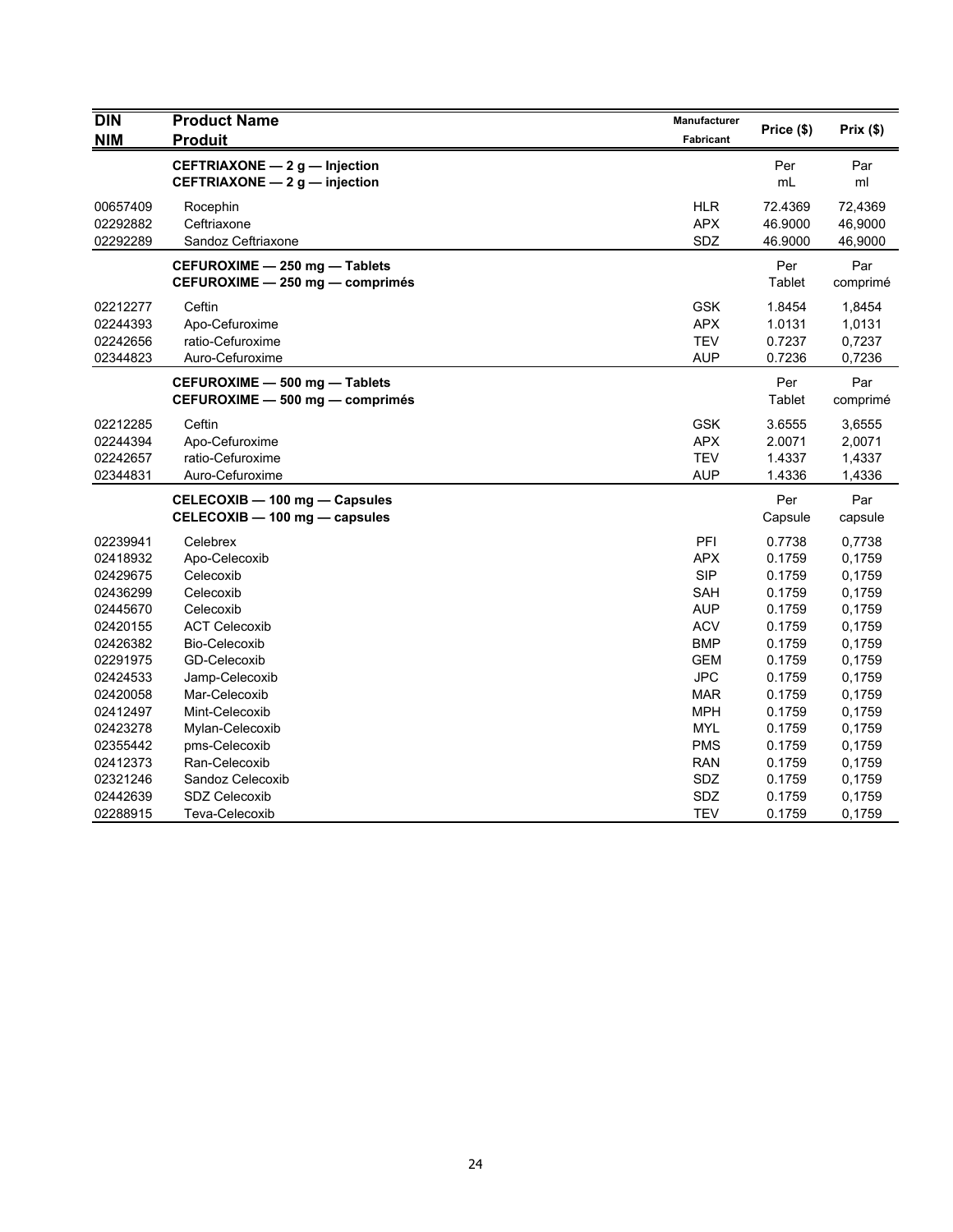| <b>DIN</b> | <b>Product Name</b>                                                                     | Manufacturer |               | Prix(\$)        |
|------------|-----------------------------------------------------------------------------------------|--------------|---------------|-----------------|
| <b>NIM</b> | <b>Produit</b>                                                                          | Fabricant    | Price (\$)    |                 |
|            | CELECOXIB - 200 mg - Capsules                                                           |              | Per           | Par             |
|            | CELECOXIB - 200 mg - capsules                                                           |              | Capsule       | capsule         |
| 02239942   | Celebrex                                                                                | PFI          | 1.5479        | 1,5479          |
| 02418940   | Apo-Celecoxib                                                                           | <b>APX</b>   | 0.3518        | 0,3518          |
| 02429683   | Celebcoxib                                                                              | <b>SIP</b>   | 0.3518        | 0,3518          |
| 02436302   | Celebcoxib                                                                              | <b>SAH</b>   | 0.3518        | 0,3518          |
| 02445689   | Celebcoxib                                                                              | <b>AUP</b>   | 0.3518        | 0,3518          |
| 02420163   | <b>ACT Celecoxib</b>                                                                    | <b>ACV</b>   | 0.3518        | 0,3518          |
| 02426390   | Bio-Celecoxib                                                                           | <b>BMP</b>   | 0.3518        | 0,3518          |
| 02291983   | GD-Celecoxib                                                                            | <b>GEM</b>   | 0.3518        | 0,3518          |
| 02424541   | Jamp-Celecoxib                                                                          | <b>JPC</b>   | 0.3518        | 0,3518          |
| 02420066   | Mar-Celecoxib                                                                           | <b>MAR</b>   | 0.3518        | 0,3518          |
| 02412500   | Mint-Celecoxib                                                                          | <b>MPH</b>   | 0.3518        | 0,3518          |
| 02399881   | Mylan-Celecoxib                                                                         | <b>MYL</b>   | 0.3518        | 0,3518          |
| 02355450   | pms-Celecoxib                                                                           | PMS          | 0.3518        | 0,3518          |
| 02412381   | Ran-Celecoxib                                                                           | <b>RAN</b>   | 0.3518        | 0,3518          |
| 02321254   | Sandoz Celecoxib                                                                        | SDZ          | 0.3518        | 0,3518          |
| 02442647   | <b>SDZ Celecoxib</b>                                                                    | SDZ          | 0.3518        | 0,3518          |
| 02288923   | Teva-Celecoxib                                                                          | <b>TEV</b>   | 0.3518        | 0,3518          |
|            | CEPHALEXIN - 250 mg - Tablets                                                           |              | Per           | Par             |
|            | CÉPHALEXINE - 250 mg - comprimés                                                        |              | Tablet        | comprimé        |
| 00768723   | Apo-Cephalex                                                                            | <b>APX</b>   | 0.2250        | 0,2250          |
| 00583413   | Novo-Lexin                                                                              | <b>TEV</b>   | 0.2250        | 0,2250          |
|            | CEPHALEXIN - 500 mg - Tablets                                                           |              | Per           | Par             |
|            | CÉPHALEXINE - 500 mg - comprimés                                                        |              | Tablet        | comprimé        |
|            |                                                                                         |              |               |                 |
| 00768715   | Apo-Cephalex                                                                            | <b>APX</b>   | 0.4500        | 0,4500          |
| 00583421   | Novo-Lexin                                                                              | <b>TEV</b>   | 0.4500        | 0,4500          |
|            | CHOLESTYRAMINE RESIN (ANHYDROUS) - 4 g/Dose - Oral Powder                               |              | Per           | Par             |
|            | CHOLESTYRAMINE (RÉSINE ANHYDRE DE) - 4 g/dose - poudre orale                            |              | Gram          | gram            |
| 00890960   | <b>Olestyr Light</b>                                                                    | <b>PPI</b>   | 0.4033        | 0.4033          |
| 02210320   | Olestyr                                                                                 | PPI          | 0.2717        | 0,2717          |
| 02455609   | Cholestyramine-Odan Light                                                               | <b>ODN</b>   | 0.1452        | 0,1452          |
|            | CILAZAPRIL/HYDROCHLOROTHIAZIDE - 5 mg/12.5 mg - Tablets                                 |              | Per           | Par             |
|            | CILAZAPRIL/HYDROCHLOROTHIAZIDE - 5 mg/12,5 mg - comprimés                               |              | Tablet        | comprimé        |
| 02181479   | Inhibace Plus                                                                           | HLR          | 1.0975        | 1,.0975         |
| 02284987   | Apo-Cilazapril/HCTZ                                                                     | <b>APX</b>   | 0.6254        | 0,6254          |
| 02313731   | Novo-Cilazapril/HCTZ                                                                    | <b>NOP</b>   | 0.6254        | 0,6254          |
|            |                                                                                         |              |               |                 |
|            | CILAZAPRIL MONOHYDRATE - 1 mg - Tablets<br>CILAZAPRIL MONOHYDRATE DE - 1 mg - comprimés |              | Per<br>Tablet | Par<br>comprimé |
| 01911465   | Inhibace                                                                                | <b>HLR</b>   | 0.7054        | 0,7054          |
| 02291134   | Apo-Cilazapril                                                                          | <b>APX</b>   | 0.3717        | 0,3717          |
| 02283778   | Mylan-Cilazapril                                                                        | MYL          | 0.3717        | 0,3717          |
| 02266350   | Novo-Cilazapril                                                                         | <b>TEV</b>   | 0.3717        | 0,3717          |
| 02280442   | pms-Cilazapril                                                                          | <b>PMS</b>   | 0.3717        | 0,3717          |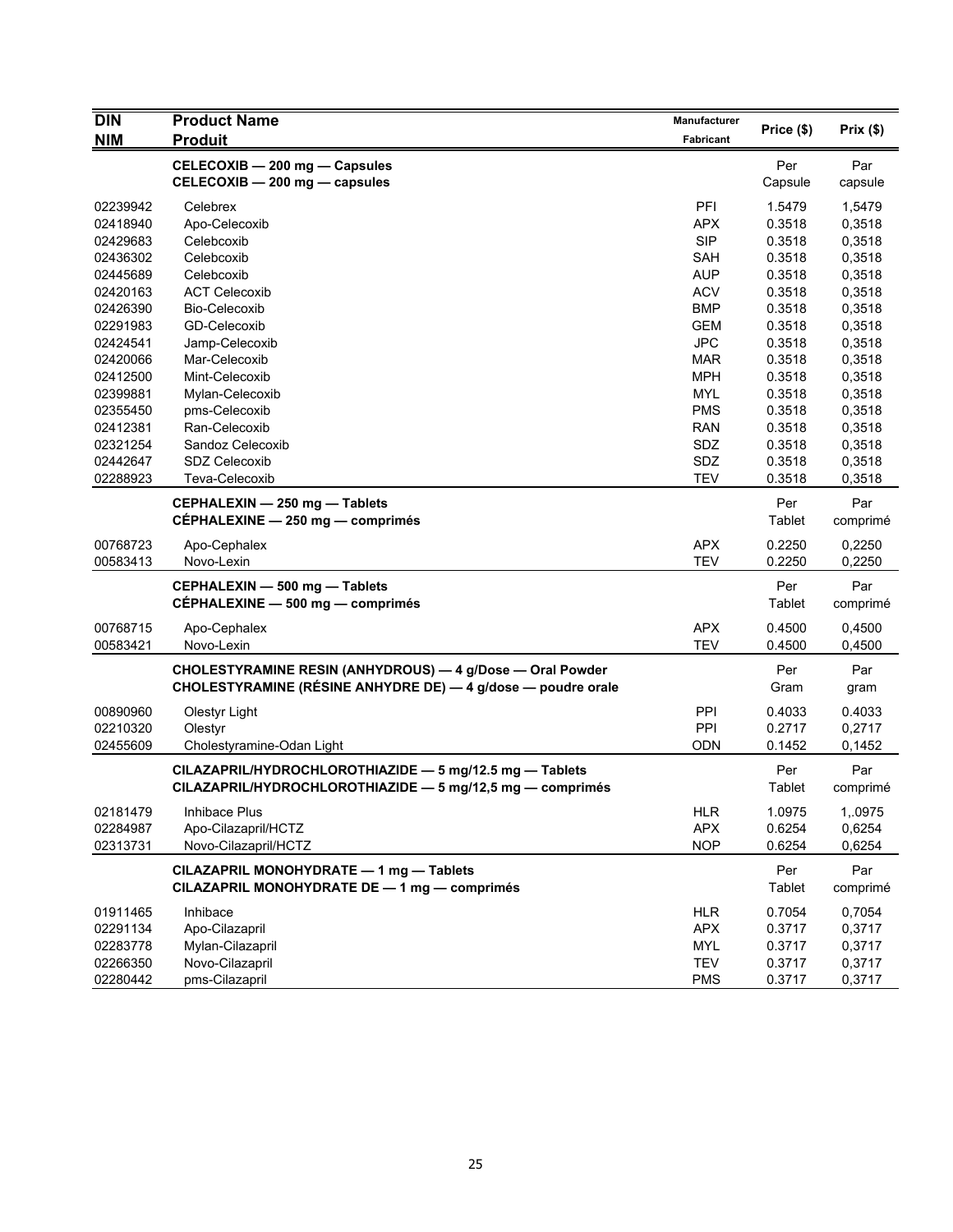| <b>DIN</b> | <b>Product Name</b>                            | Manufacturer     | Price (\$)    | Prix(\$) |
|------------|------------------------------------------------|------------------|---------------|----------|
| <b>NIM</b> | <b>Produit</b>                                 | <b>Fabricant</b> |               |          |
|            | CILAZAPRIL MONOHYDRATE - 2.5 mg - Tablets      |                  | Per           | Par      |
|            | CILAZAPRIL MONOHYDRATE DE - 2,5 mg - comprimés |                  | Tablet        | comprimé |
| 01911473   | Inhibace                                       | <b>HLR</b>       | 0.8998        | 0,8998   |
| 02291142   | Apo-Cilazapril                                 | <b>APX</b>       | 0.4284        | 0,4284   |
| 02285215   | CO Cilazapril                                  | <b>ACV</b>       | 0.4284        | 0,4284   |
| 02283786   | Mylan-Cilazapril                               | MYL              | 0.4284        | 0,4284   |
| 02266369   | Novo-Cilazapril                                | <b>TEV</b>       | 0.4284        | 0,4284   |
| 02280450   | pms-Cilazapril                                 | <b>PMS</b>       | 0.4284        | 0,4284   |
|            | CILAZAPRIL MONOHYDRATE - 5 mg - Tablets        |                  | Per           | Par      |
|            | CILAZAPRIL MONOHYDRATE DE - 5 mg - comprimés   |                  | <b>Tablet</b> | comprimé |
| 01911481   | Inhibace                                       | <b>HLR</b>       | 1.0454        | 1,0454   |
| 02291150   | Apo-Cilazapril                                 | <b>APX</b>       | 0.4977        | 0,4977   |
| 02285223   | CO Cilazapril                                  | <b>ACV</b>       | 0.4977        | 0,4977   |
| 02283794   | Mylan-Cilazapril                               | <b>MYL</b>       | 0.4977        | 0,4977   |
| 02266377   | Novo-Cilazapril                                | <b>TEV</b>       | 0.4977        | 0,4977   |
| 02280469   | pms-Cilazapril                                 | <b>PMS</b>       | 0.4977        | 0,4977   |
|            | CIPROFLOXACIN - 0.3% - Ophthalmic Solution     |                  | Per           | Par      |
|            | CIPROFLOXACINE - 0,3 % - solution ophtalmique  |                  | mL            | ml       |
| 01945270   | Ciloxan                                        | <b>ALC</b>       | 2.5058        | 2,5058   |
| 02387131   | Sandoz Ciprofloxacin                           | SDZ              | 1.7600        | 1,7600   |
|            | CIPROFLOXACIN - 250 mg - Tablets               |                  | Per           | Par      |
|            | CIPROFLOXACINE - 250 mg - comprimés            |                  | Tablet        | comprimé |
| 02155958   | Cipro                                          | BAY              | 2.7488        | 2,7488   |
| 02247339   | CO Ciprofloxacin                               | <b>ACV</b>       | 1.5392        | 1,5392   |
| 02266962   | Taro-Ciprofloxacin                             | <b>TAR</b>       | 1.5392        | 1,5392   |
| 02229521   | Apo-Ciproflox                                  | <b>APX</b>       | 1.5391        | 1,5391   |
| 02303728   | Ran-Ciproflox                                  | <b>RAN</b>       | 1.3992        | 1,3992   |
| 02245647   | Mylan-Ciprofloxacin                            | <b>MYL</b>       | 0.8400        | 0,8400   |
| 02161737   | Novo-Ciprofloxacin                             | <b>TEV</b>       | 0.8400        | 0,8400   |
| 02246825   | ratio-Ciprofloxacin                            | <b>TEV</b>       | 0.8400        | 0,8400   |
| 02423553   | Mint-Ciproflox                                 | <b>MPH</b>       | 0.6186        | 0,6186   |
| 02381907   | Auro-Ciprofloxacin                             | <b>AUP</b>       | 0.6186        | 0,6186   |
| 02353318   | Ciprofloxacin                                  | SAH              | 0.6186        | 0,6186   |
| 02386119   | Ciprofloxacin                                  | <b>SIP</b>       | 0.6186        | 0,6186   |
| 02380358   | Jamp-Ciprofloxacin                             | <b>JPC</b>       | 0.6186        | 0,6186   |
| 02379686   | Mar-Ciprofloxacin                              | <b>MAR</b>       | 0.6186        | 0,6186   |
| 02317427   | Mint-Ciprofloxacin                             | <b>MPH</b>       | 0.6186        | 0,6186   |
| 02248437   | pms-Ciprofloxacin                              | <b>PMS</b>       | 0.6186        | 0,6186   |
| 02248756   | Sandoz Ciprofloxacin                           | SDZ              | 0.6186        | 0,6186   |
| 02379627   | Septa-Ciprofloxacin                            | <b>STP</b>       | 0.6186        | 0,6186   |
| 02426978   | VAN-Ciprofloxacin                              | VAP              | 0.6186        | 0,6186   |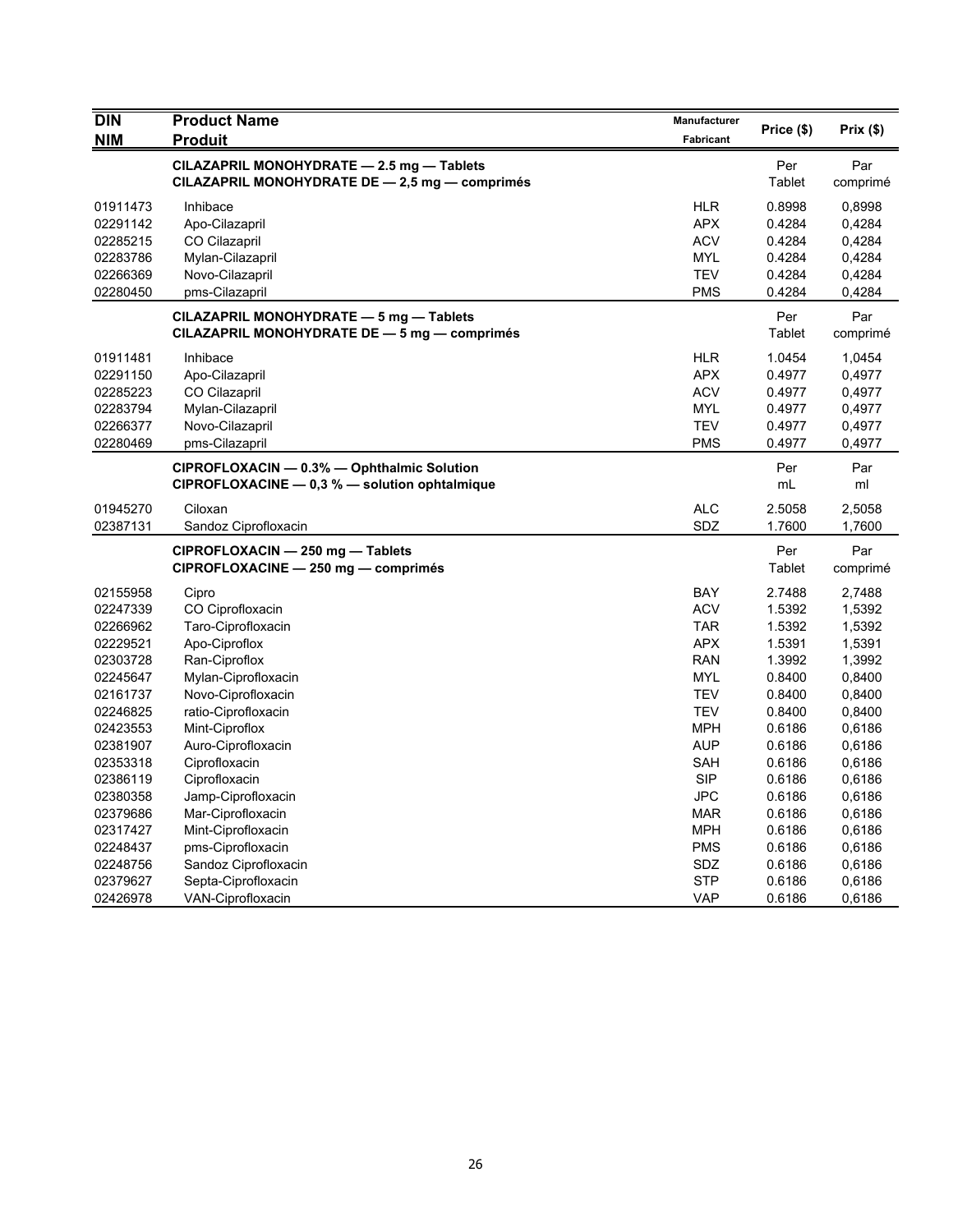| <b>DIN</b> | <b>Product Name</b>                 | Manufacturer |            |          |
|------------|-------------------------------------|--------------|------------|----------|
| <b>NIM</b> | <b>Produit</b>                      | Fabricant    | Price (\$) | Prix(\$) |
|            | CIPROFLOXACIN - 500 mg - Tablets    |              | Per        | Par      |
|            | CIPROFLOXACINE - 500 mg - comprimés |              | Tablet     | comprimé |
|            |                                     |              |            |          |
| 02155966   | Cipro                               | BAY          | 3.1014     | 3,1014   |
| 02266970   | Taro-Ciprofloxacin                  | <b>TAR</b>   | 1.7366     | 1,7366   |
| 02229522   | Apo-Ciproflox                       | <b>APX</b>   | 1.7365     | 1,7365   |
| 02247340   | CO Ciprofloxacin                    | <b>ACV</b>   | 1.7365     | 1,7365   |
| 02303736   | Ran-Ciproflox                       | <b>RAN</b>   | 1.5786     | 1,5786   |
| 02245648   | Mylan-Ciprofloxacin                 | <b>MYL</b>   | 0.9477     | 0,9477   |
| 02161745   | Novo-Ciprofloxacin                  | <b>TEV</b>   | 0.9477     | 0,9477   |
| 02423561   | Mint-Ciproflox                      | <b>MPH</b>   | 0.6979     | 0,6979   |
| 02381923   | Auro-Ciprofloxacin                  | <b>AUP</b>   | 0.6979     | 0,6979   |
| 02353326   | Ciprofloxacin                       | SAH          | 0.6979     | 0,6979   |
| 02386127   | Ciprofloxacin                       | <b>SIP</b>   | 0.6979     | 0,6979   |
| 02380366   | Jamp-Ciprofloxacin                  | <b>JPC</b>   | 0.6979     | 0,6979   |
| 02379694   | Mar-Ciprofloxacin                   | <b>MAR</b>   | 0.6979     | 0,6979   |
| 02317435   | Mint-Ciprofloxacin                  | <b>MPH</b>   | 0.6979     | 0,6979   |
| 02248438   | pms-Ciprofloxacin                   | <b>PMS</b>   | 0.6979     | 0,6979   |
| 02248757   | Sandoz Ciprofloxacin                | SDZ          | 0.6979     | 0,6979   |
| 02379635   | Septa-Ciprofloxacin                 | <b>STP</b>   | 0.6979     | 0,6979   |
| 02427001   | VAN-Ciprofloxacin                   | <b>VAP</b>   | 0.6979     | 0,6979   |
|            | CIPROFLOXACIN - 750 mg - Tablets    |              | Per        | Par      |
|            | CIPROFLOXACINE - 750 mg - comprimés |              | Tablet     | comprimé |
| 02155974   | Cipro                               | <b>BAY</b>   | 5.6793     | 5,6793   |
| 02247341   | CO Ciprofloxacin                    | <b>ACV</b>   | 3.2752     | 3,2752   |
| 02229523   | Apo-Ciproflox                       | <b>APX</b>   | 3.2751     | 3,2751   |
| 02303744   | Ran-Ciproflox                       | <b>RAN</b>   | 2.9774     | 2,9774   |
| 02245649   | Mylan-Ciprofloxacin                 | <b>MYL</b>   | 1.7354     | 1,7354   |
| 02161753   | Novo-Ciprofloxacin                  | <b>TEV</b>   | 1.7354     | 1,7354   |
| 02423588   | Mint-Ciproflox                      | <b>MPH</b>   | 1.2780     | 1,2780   |
| 02381931   | Auro-Ciprofloxacin                  | <b>AUP</b>   | 1.2780     | 1,2780   |
| 02353334   | Ciprofloxacin                       | <b>SAH</b>   | 1.2780     | 1,2780   |
| 02380374   | Jamp-Ciprofloxacin                  | <b>JPC</b>   | 1.2780     | 1,2780   |
| 02379708   | Mar-Ciprofloxacin                   | <b>MAR</b>   | 1.2780     | 1,2780   |
| 02317443   | Mint-Ciprofloxacin                  | <b>MPH</b>   | 1.2780     | 1,2780   |
| 02248439   | pms-Ciprofloxacin                   | <b>PMS</b>   | 1.2780     | 1,2780   |
| 02248758   | Sandoz Ciprofloxacin                | SDZ          | 1.2780     | 1,2780   |
| 02379643   | Septa-Ciprofloxacin                 | <b>STP</b>   | 1.2780     | 1,2780   |
| 02427028   | VAN-Ciprofloxacin                   | <b>VAP</b>   | 1.2780     | 1,2780   |
|            |                                     |              |            |          |
|            | CITALOPRAM - 10 mg - Tablets        |              | Per        | Par      |
|            | CITALOPRAM - 10 mg - comprimés      |              | Tablet     | comprimé |
| 02355248   | Accel-Citalopram                    | <b>ACC</b>   | 0.1432     | 0,1432   |
| 02387948   | Citalopram                          | <b>SIP</b>   | 0.1432     | 0,1432   |
| 02445719   | Citalopram                          | SAH          | 0.1432     | 0,1432   |
| 02370085   | Jamp-Citalopram                     | <b>JPC</b>   | 0.1432     | 0,1432   |
| 02430517   | Jamp-Citalopram                     | JPC          | 0.1432     | 0,1432   |
| 02371871   | Mar-Citalopram                      | <b>MAR</b>   | 0.1432     | 0,1432   |
| 02370077   | Mint-Citalopram                     | <b>MPH</b>   | 0.1432     | 0,1432   |
| 02429691   | Mint-Citalopram                     | <b>MPH</b>   | 0.1432     | 0,1432   |
| 02409003   | NAT-Citalopram                      | <b>NAT</b>   | 0.1432     | 0,1432   |
| 02270609   | pms-Citalopram                      | <b>PMS</b>   | 0.1432     | 0,1432   |
| 02431629   | Septa-Citalopram                    | <b>STP</b>   | 0.1432     | 0,1432   |
| 02312336   | Teva-Citalopram                     | <b>TEV</b>   | 0.1432     | 0,1432   |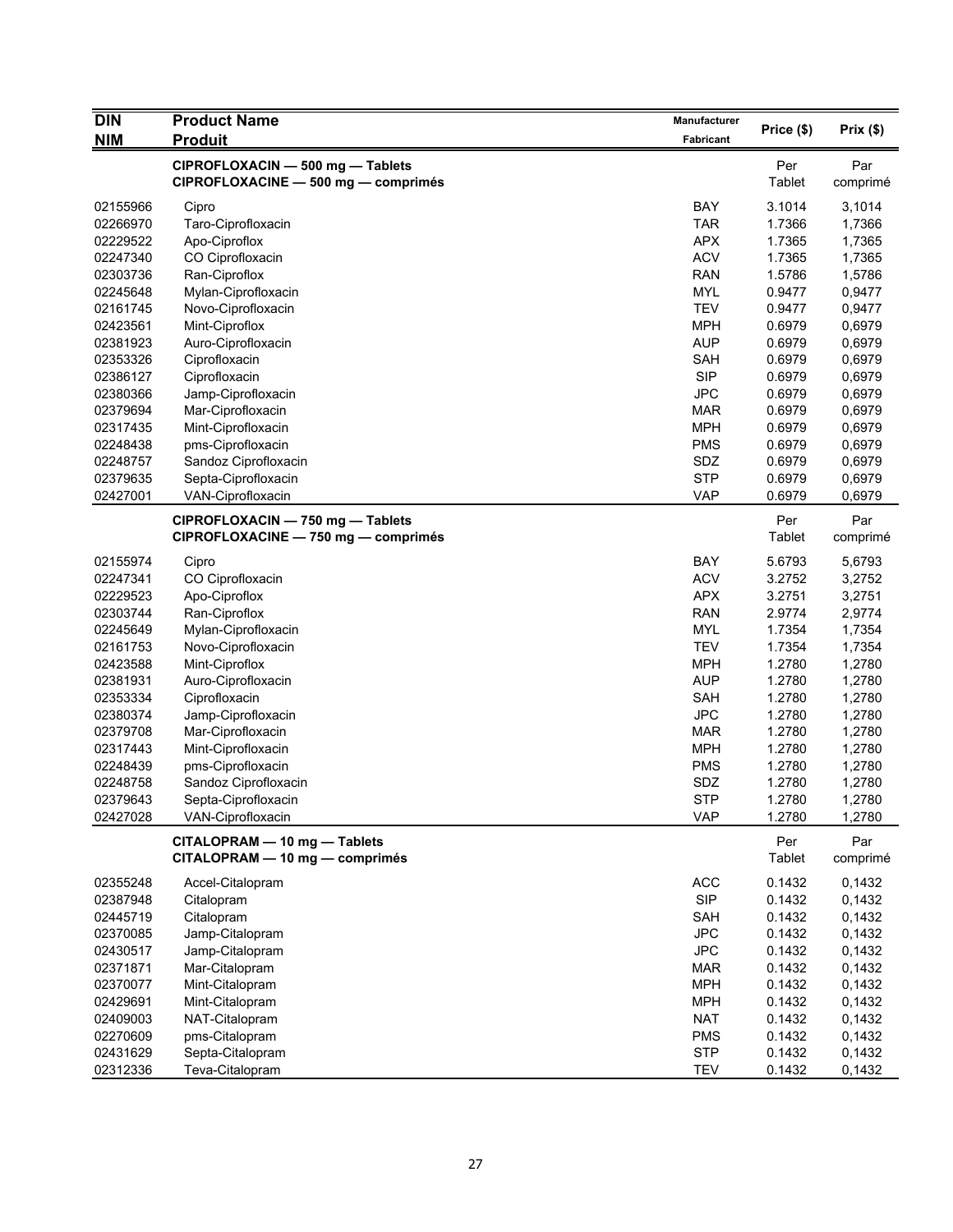| <b>DIN</b> | <b>Product Name</b>                             | <b>Manufacturer</b> |            | Prix(\$) |
|------------|-------------------------------------------------|---------------------|------------|----------|
| <b>NIM</b> | <b>Produit</b>                                  | Fabricant           | Price (\$) |          |
|            | CITALOPRAM - 20 mg - Tablets                    |                     | Per        | Par      |
|            | CITALOPRAM - 20 mg - comprimés                  |                     | Tablet     | comprimé |
| 02239607   | Celexa                                          | <b>LUD</b>          | 1.5515     | 1,5515   |
| 02355256   | Accel-Citalopram                                | <b>ACC</b>          | 0.2397     | 0,2397   |
| 02246056   | Apo-Citalopram                                  | <b>APX</b>          | 0.2397     | 0,2397   |
| 02275562   | Auro-Citalopram                                 | <b>AUP</b>          | 0.2397     | 0,2397   |
| 02331950   | Citalopram                                      | <b>RAN</b>          | 0.2397     | 0,2397   |
| 02353660   | Citalopram                                      | SAH                 | 0.2397     | 0,2397   |
| 02397956   | Citalopram                                      | <b>SIP</b>          | 0.2397     | 0,2397   |
| 02248050   | CO Citalopram                                   | <b>ACV</b>          | 0.2397     | 0,2397   |
| 02313405   | Jamp-Citalopram                                 | <b>JPC</b>          | 0.2397     | 0,2397   |
| 02430541   | Jamp-Citalopram                                 | <b>JPC</b>          | 0.2397     | 0,2397   |
| 02371898   | Mar-Citalopram                                  | <b>MAR</b>          | 0.2397     | 0,2397   |
| 02304686   | Mint-Citalopram                                 | <b>MPH</b>          | 0.2397     | 0,2397   |
| 02429705   | Mint-Citalopram                                 | <b>MPH</b>          | 0.2397     | 0,2397   |
| 02246594   | Mylan-Citalopram                                | <b>MYL</b>          | 0.2397     | 0,2397   |
| 02409011   | NAT-Citalopram                                  | <b>NAT</b>          | 0.2397     | 0,2397   |
| 02248010   | pms-Citalopram                                  | <b>PMS</b>          | 0.2397     | 0,2397   |
| 02285622   | Ran-Citalopram                                  | <b>RAN</b>          | 0.2397     | 0,2397   |
| 02248170   | Sandoz Citalopram                               | SDZ                 | 0.2397     | 0,2397   |
| 02355272   | Septa-Citalopram                                | <b>STP</b>          | 0.2397     | 0,2397   |
| 02293218   | Teva-Citalopram                                 | <b>TEV</b>          | 0.2397     | 0,2397   |
|            | CITALOPRAM - 40 mg - Tablets                    |                     | Per        | Par      |
|            | CITALOPRAM - 40 mg - comprimés                  |                     | Tablet     | comprimé |
| 02239608   | Celexa                                          | <b>LUD</b>          | 1.5515     | 1,5515   |
| 02355264   | Accel-Citalopram                                | <b>ACC</b>          | 0.2397     | 0,2397   |
| 02246057   | Apo-Citalopram                                  | <b>APX</b>          | 0.2397     | 0,2397   |
| 02275570   | Auro-Citalopram                                 | <b>AUP</b>          | 0.2397     | 0,2397   |
| 02331977   | Citalopram                                      | <b>RAN</b>          | 0.2397     | 0,2397   |
| 02353679   | Citalopram                                      | SAH                 | 0.2397     | 0,2397   |
| 02387964   | Citalopram                                      | <b>SIP</b>          | 0.2397     | 0,2397   |
| 02248051   | CO Citalopram                                   | <b>ACV</b>          | 0.2397     | 0,2397   |
| 02313413   | Jamp-Citalopram                                 | <b>JPC</b>          | 0.2397     | 0,2397   |
| 02430568   | Jamp-Citalopram                                 | <b>JPC</b>          | 0.2397     | 0,2397   |
| 02371901   | Mar-Citalopram                                  | <b>MAR</b>          | 0.2397     | 0,2397   |
| 02304694   | Mint-Citalopram                                 | <b>MPH</b>          | 0.2397     | 0,2397   |
| 02429713   | Mint-Citalopram                                 | <b>MPH</b>          | 0.2397     | 0,2397   |
| 02246595   | Mylan-Citalopram                                | <b>MYL</b>          | 0.2397     | 0,2397   |
| 02409038   | NAT-Citalopram                                  | <b>NAT</b>          | 0.2397     | 0,2397   |
| 02248011   | pms-Citalopram                                  | <b>PMS</b>          | 0.2397     | 0,2397   |
| 02285630   | Ran-Citalopram                                  | <b>RAN</b>          | 0.2397     | 0,2397   |
| 02248171   | Sandoz Citalopram                               | SDZ                 | 0.2397     | 0,2397   |
| 02355280   | Septa-Citalopram                                | <b>STP</b>          | 0.2397     | 0,2397   |
| 02293226   | Teva-Citalopram                                 | <b>TEV</b>          | 0.2397     | 0,2397   |
|            | CLARITHROMYCIN - 125 mg/5 mL - Oral Suspension  |                     | Per        | Par      |
|            | CLARITHROMYCIN - 125 mg/5 mL - suspension orale |                     | mL         | ml       |
| 02146908   | Biaxin                                          | ABB                 | 0.3280     | 0,3280   |
| 02390442   | Accel-Clarithromycin                            | <b>ACC</b>          | 0.2047     | 0,2047   |
| 02408988   | Clarithroymcin                                  | SAH                 | 0.2047     | 0,2047   |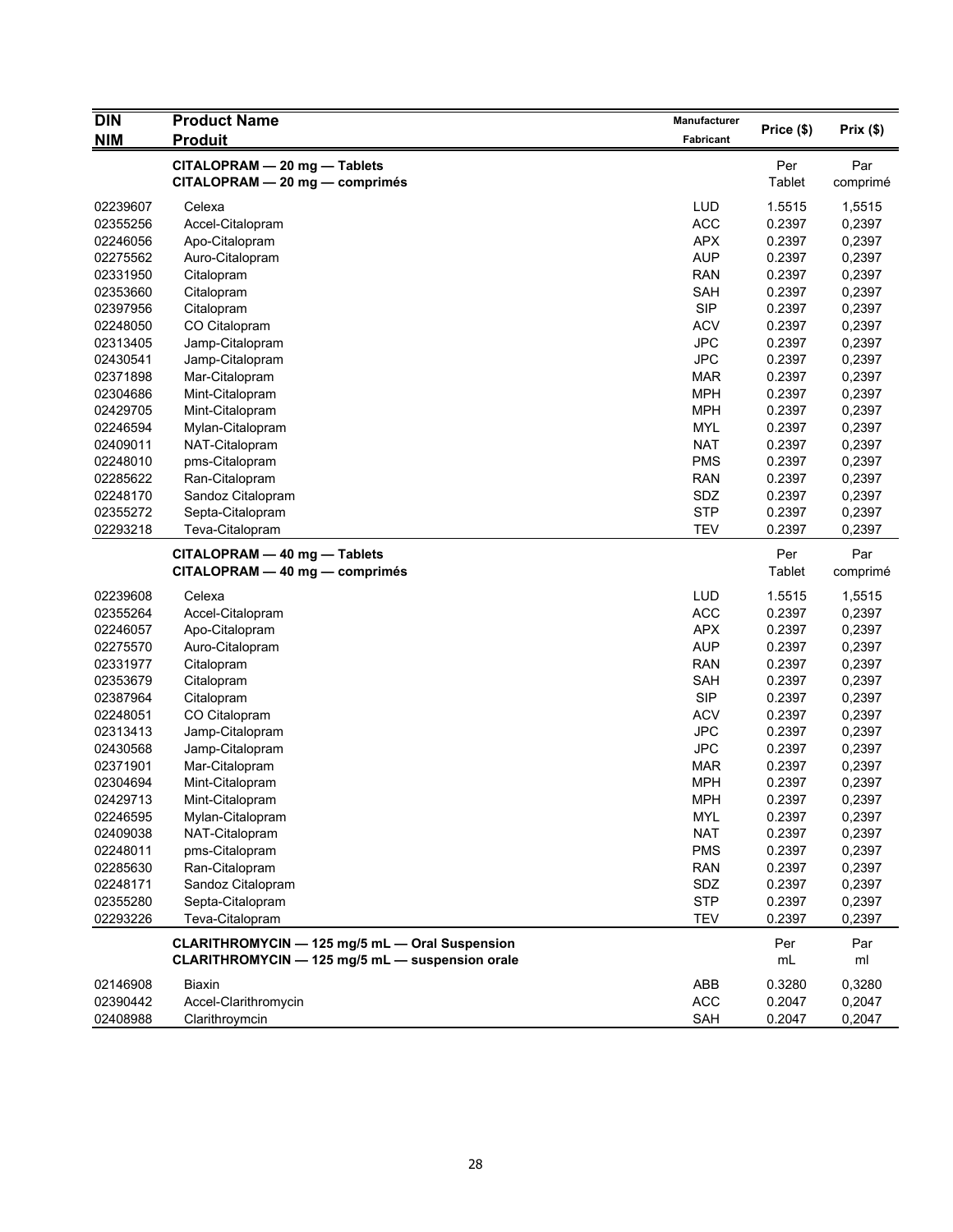| <b>DIN</b>           | <b>Product Name</b>                                                                    | Manufacturer             | Price (\$)       | Prix(\$)         |
|----------------------|----------------------------------------------------------------------------------------|--------------------------|------------------|------------------|
| <b>NIM</b>           | <b>Produit</b>                                                                         | Fabricant                |                  |                  |
|                      | CLARITHROMYCIN - 250 mg/5 mL - Oral Suspension                                         |                          | Per              | Par              |
|                      | CLARITHROMYCIN - 250 mg/5 mL - suspension orale                                        |                          | mL               | ml               |
| 02244641             | <b>Biaxin</b>                                                                          | ABB                      | 0.6405           | 0,6405           |
| 02390450             | Accel-Clarithromycin                                                                   | <b>ACC</b>               | 0.3998           | 0,3998           |
| 02408996             | Clarithromycin                                                                         | <b>SAH</b>               | 0.3998           | 0,3998           |
|                      | <b>CLARITHROMYCIN - 250 mg - Tablets</b>                                               |                          | Per              | Par              |
|                      | <b>CLARITHROMYCIN - 250 mg - comprimés</b>                                             |                          | Tablet           | comprimé         |
| 01984853             | <b>Biaxin</b>                                                                          | <b>BGP</b>               | 1.8517           | 1.8517           |
| 02274744             | Apo-Clarithromycin                                                                     | <b>APX</b>               | 1.0905           | 1.0905           |
| 02361426             | Ran-Clarithromycin                                                                     | <b>RAN</b>               | 1.1005           | 1,1005           |
| 02248856             | Mylan-Clarithromycin                                                                   | MYL                      | 1.0905           | 1,0905           |
| 02247573             | pms-Clarithromycin                                                                     | <b>PMS</b>               | 1.0905           | 1,0905           |
| 02266539             | Sandoz Clarithromycin                                                                  | SDZ                      | 1.0905           | 1,0905           |
| 02248804             | Teva-Clarithromycin                                                                    | <b>TEV</b>               | 1.0905           | 1.0905           |
|                      | <b>CLARITHROMYCIN - 500 mg - Tablets</b>                                               |                          | Per              | Par              |
|                      | <b>CLARITHROMYCIN - 500 mg - comprimés</b>                                             |                          | Tablet           | comprimé         |
| 02126710             | <b>Biaxin</b>                                                                          | <b>BGP</b>               | 3.6599           | 3,6599           |
| 02274752             | Apo-Clarithromycin                                                                     | <b>APX</b>               | 2.1909           | 2,1909           |
| 02248857             | Mylan-Clarithromycin                                                                   | <b>MYL</b>               | 2.1909           | 2,1909           |
| 02266547             | Sandoz Clarithromycin                                                                  | SDZ<br><b>TEV</b>        | 2.1909<br>2.1909 | 2,1909           |
| 02248805<br>02247574 | Teva-Clarithromycin<br>pms-Clarithromycin                                              | <b>PMS</b>               | 1.6293           | 2,1909<br>1,6293 |
| 02361434             | Ran-Clarithromycin                                                                     | <b>RAN</b>               | 1.6293           | 1,6293           |
|                      |                                                                                        |                          | Per              | Par              |
|                      | <b>CLARITHROMYCIN - 500 mg - Tablets</b><br><b>CLARITHROMYCIN - 500 mg - comprimés</b> |                          | Tablet           | comprimé         |
| 02244756             | <b>Biaxin XL</b>                                                                       | ABB                      | 2.7659           | 2,7659           |
| 02413345             | Apo-Clarithromycin XL                                                                  | <b>APX</b>               | 1.8858           | 1,8858           |
| 02403196             | ACT-Clarithromycin XL                                                                  | <b>ACV</b>               | 1.2572           | 1,2572           |
|                      | <b>CLINDAMYCIN - 1% - Topical Solution</b>                                             |                          | Per              | Par              |
|                      | CLINDAMYCINE - 1 % - solution d'actualité                                              |                          | mL               | ml               |
| 00582301             | Dalacin T                                                                              | PFI                      | 0.5263           | 0,5263           |
| 02266938             | Taro-Clindamycin                                                                       | <b>TAR</b>               | 0.2613           | 0,2613           |
|                      | <b>CLINDAMYCIN HCI - 150 mg - Capsules</b>                                             |                          | Per              | Par              |
|                      | CLINDAMYCINE (CHLORHYDRATE DE) - 150 mg - capsules                                     |                          | Capsule          | capsule          |
| 00030570             | Dalacin C                                                                              | PFI                      | 1.5007           | 1,5007           |
| 02241709             | Teva-Clindamycin                                                                       | <b>TEV</b>               | 0.5976           | 0,5976           |
| 02245232             | Apo-Clindamycin                                                                        | <b>APX</b>               | 0.5380           | 0,5380           |
| 02258331             | Mylan-Clindamycin                                                                      | <b>MYL</b>               | 0.4890           | 0,4890           |
|                      | <b>CLINDAMYCIN HCI - 300 mg - Capsules</b>                                             |                          | Per              | Par              |
|                      | CLINDAMYCINE (CHLORHYDRATE DE) - 300 mg - capsules                                     |                          | Capsule          | capsule          |
| 02182866             | Dalacin C                                                                              | PFI                      | 3.0011           | 3,0011           |
| 02241710             | Novo-Clindamycin                                                                       | <b>TEV</b>               | 1.1954           | 1,1954           |
| 02245233             | Apo-Clindamycin                                                                        | <b>APX</b>               | 1.0759           | 1,0759           |
| 02258358             | Mylan-Clindamycin                                                                      | <b>MYL</b>               | 0.4872           | 0,4872           |
| 02436914             | Auro-Clindamycin                                                                       | <b>AUP</b>               | 0.4872           | 0,4872           |
|                      | CLOBAZAM - 10 mg - Tablets                                                             |                          | Per              | Par              |
|                      | CLOBAZAM - 10 mg - comprimés                                                           |                          | Tablet           | comprimé         |
| 02221799             | Frisium                                                                                | <b>LUD</b>               | 0.4833           | 0,4833           |
| 02244638<br>02238334 | Apo-Clobazam<br>Novo-Clobazam                                                          | <b>APX</b><br><b>TEV</b> | 0.2197<br>0.2154 | 0,2197<br>0,2154 |
|                      |                                                                                        |                          |                  |                  |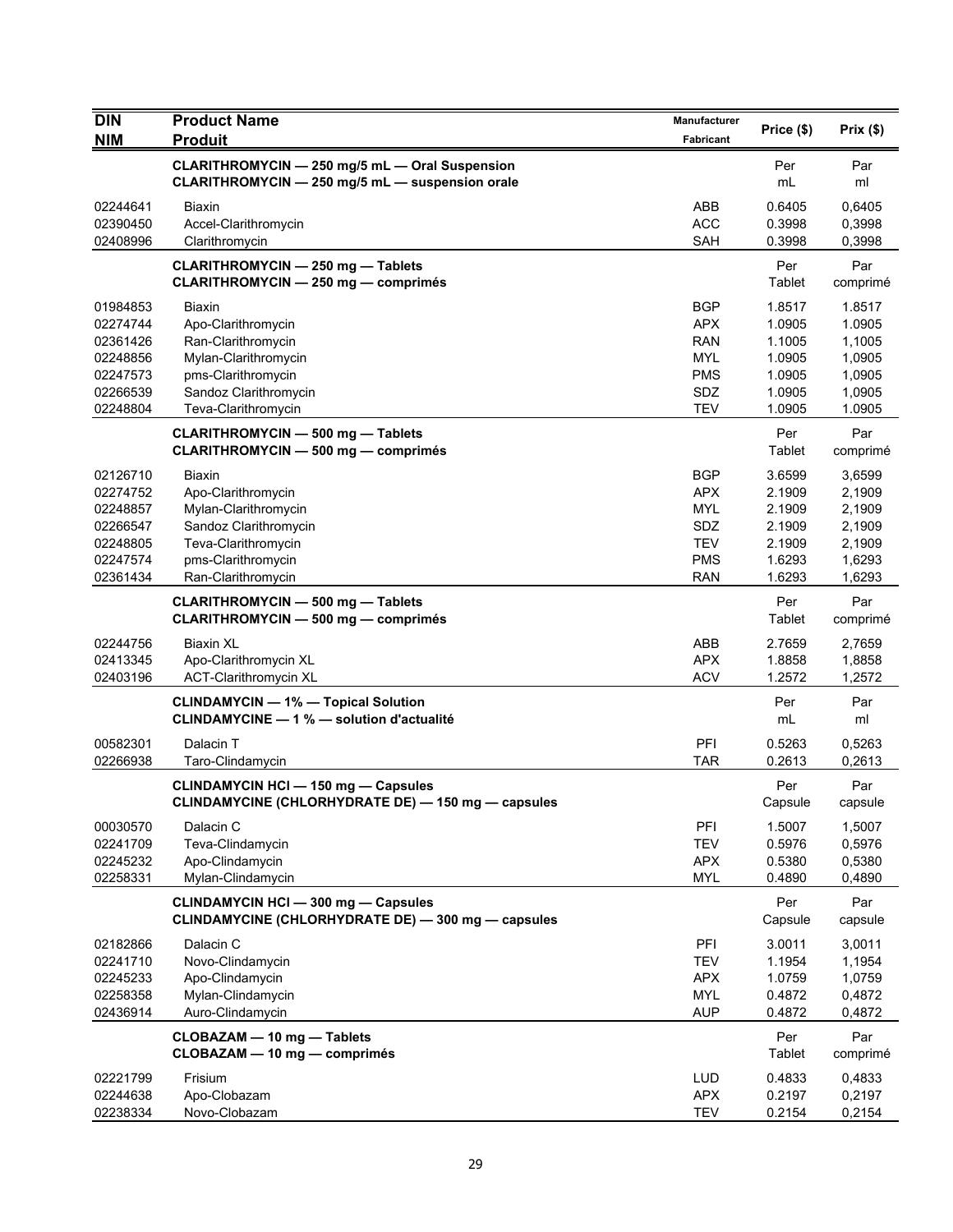| <b>DIN</b>           | <b>Product Name</b>                                                                                                   | Manufacturer             | Price (\$)       | Prix(\$)         |
|----------------------|-----------------------------------------------------------------------------------------------------------------------|--------------------------|------------------|------------------|
| <b>NIM</b>           | <b>Produit</b>                                                                                                        | Fabricant                |                  |                  |
|                      | CLOBETASOL - 17 - PROPIONATE - 0.05% - Cream                                                                          |                          | Per              | Par              |
|                      | CLOBÉTASOL - 17 - (PROPIONATE DE) - 0,05 % - crème                                                                    |                          | Gram             | gramme           |
| 02213265             | Dermovate                                                                                                             | <b>TPT</b>               | 0.8334           | 0,8334           |
| 02093162             | Novo-Clobetasol                                                                                                       | <b>TEV</b>               | 0.4475           | 0,4475           |
| 01910272             | ratio-Clobetasol                                                                                                      | <b>TEV</b>               | 0.4475           | 0,4475           |
| 02245523             | Taro-Clobetasol                                                                                                       | <b>TAR</b>               | 0.4474           | 0,4474           |
| 02024187             | Mylan-Clobetasol                                                                                                      | <b>MYL</b>               | 0.4473           | 0,4473           |
| 02309521             | pms-Clobetasol                                                                                                        | <b>PMS</b>               | 0.4473           | 0,4473           |
|                      | CLOBETASOL - 17 - PROPIONATE - 0.05% - Ointment<br>CLOBÉTASOL - 17 - (PROPIONATE DE) - 0,05 % - pommade               |                          | Per<br>Gram      | Par<br>gramme    |
| 02213273             | Dermovate                                                                                                             | <b>TPT</b>               | 0.8334           | 0,8334           |
| 02126192             | Novo-Clobetasol                                                                                                       | <b>TEV</b>               | 0.4475           | 0,4475           |
| 01910280             | ratio-Clobetasol                                                                                                      | <b>TEV</b>               | 0.4475           | 0,4475           |
| 02245524             | Taro-Clobetasol                                                                                                       | <b>TAR</b>               | 0.4474           | 0,4474           |
| 02232193             | pms-Clobetasol                                                                                                        | <b>PMS</b>               | 0.4474           | 0,4474           |
| 02026767             | Mylan-Clobetasol                                                                                                      | <b>MYL</b>               | 0.4068           | 0,4068           |
| 02309548             | pms-Clobetasol                                                                                                        | <b>PMS</b>               | 0.4068           | 0,4068           |
|                      | CLOBETASOL - 17 - PROPIONATE - 0.05% - Scalp Lotion<br>CLOBÉTASOL - 17 - (PROPIONATE DE) - 0,05 % - lotion capillaire |                          | Per<br>mL        | Par<br>ml        |
| 02213281             | Dermovate                                                                                                             | <b>TPT</b>               | 0.8029           | 0,8029           |
| 02245522             | Taro-Clobetasol                                                                                                       | <b>TAR</b>               | 0.3922           | 0,3922           |
| 02216213             | Mylan-Clobetasol                                                                                                      | <b>MYL</b>               | 0.3922           | 0,3922           |
| 02232195             | pms-Clobetasol                                                                                                        | <b>PMS</b>               | 0.3922           | 0,3922           |
| 01910299             | ratio-Clobetasol                                                                                                      | <b>TEV</b>               | 0.3922           | 0,3922           |
|                      | CLONAZEPAM - 0.5 mg - Tablets                                                                                         |                          | Per              | Par              |
|                      | $CLONAZÉPAM - 0,5 mg - comprimés$                                                                                     |                          | Tablet           | comprimé         |
| 00382825             | Rivotril                                                                                                              | <b>HLR</b>               | 0.2435           | 0,2435           |
| 02177889             | Apo-Clonazepam                                                                                                        | <b>APX</b>               | 0.1283           | 0,1283           |
| 02270641             | CO Clonazepam                                                                                                         | <b>ACV</b>               | 0.1283           | 0,1283           |
| 02224100             | Dom-Clonazepam-R                                                                                                      | <b>DOM</b>               | 0.1283           | 0,1283           |
| 02230950             | Mylan-Clonazepam                                                                                                      | MYL                      | 0.1283           | 0,1283           |
| 02239024<br>02048701 | Novo-Clonazepam<br>pms-Clonazepam                                                                                     | <b>TEV</b><br><b>PMS</b> | 0.1283<br>0.1283 | 0,1283<br>0,1283 |
| 02207818             | pms-Clonazepam-R                                                                                                      | <b>PMS</b>               | 0.1283           | 0,1283           |
|                      |                                                                                                                       |                          |                  |                  |
|                      | <b>CLONAZEPAM - 1 mg - Tablets</b><br>$CLONAZÉPAM - 1 mg - comprimés$                                                 |                          | Per<br>Tablet    | Par<br>comprimé  |
| 02270668             | CO Clonazepam                                                                                                         | <b>ACV</b>               | 0.2046           | 0,2046           |
| 02048728             | pms-Clonazepam                                                                                                        | <b>PMS</b>               | 0.2046           | 0,2046           |
| 02233982             | Sandoz Clonazepam                                                                                                     | SDZ                      | 0.2046           | 0,2046           |
|                      | <b>CLONAZEPAM - 2 mg - Tablets</b><br>$CLONAZÉPAM - 2 mg - comprimés$                                                 |                          | Per<br>Tablet    | Par<br>comprimé  |
| 00382841             | Rivotril                                                                                                              |                          |                  | 0,4198           |
| 02177897             |                                                                                                                       | <b>HLR</b><br><b>APX</b> | 0.4198<br>0.2211 | 0,2211           |
| 02270676             | Apo-Clonazepam<br>CO Clonazepam                                                                                       | <b>ACV</b>               | 0.2211           | 0,2211           |
| 02131013             | Dom-Clonazepam                                                                                                        | <b>DOM</b>               | 0.2211           | 0,2211           |
| 02230951             | Mylan-Clonazepam                                                                                                      | <b>MYL</b>               | 0.2211           | 0,2211           |
| 02239025             | Novo-Clonazepam                                                                                                       | TEV                      | 0.2211           | 0,2211           |
| 02048736             | pms-Clonazepam                                                                                                        | <b>PMS</b>               | 0.2211           | 0,2211           |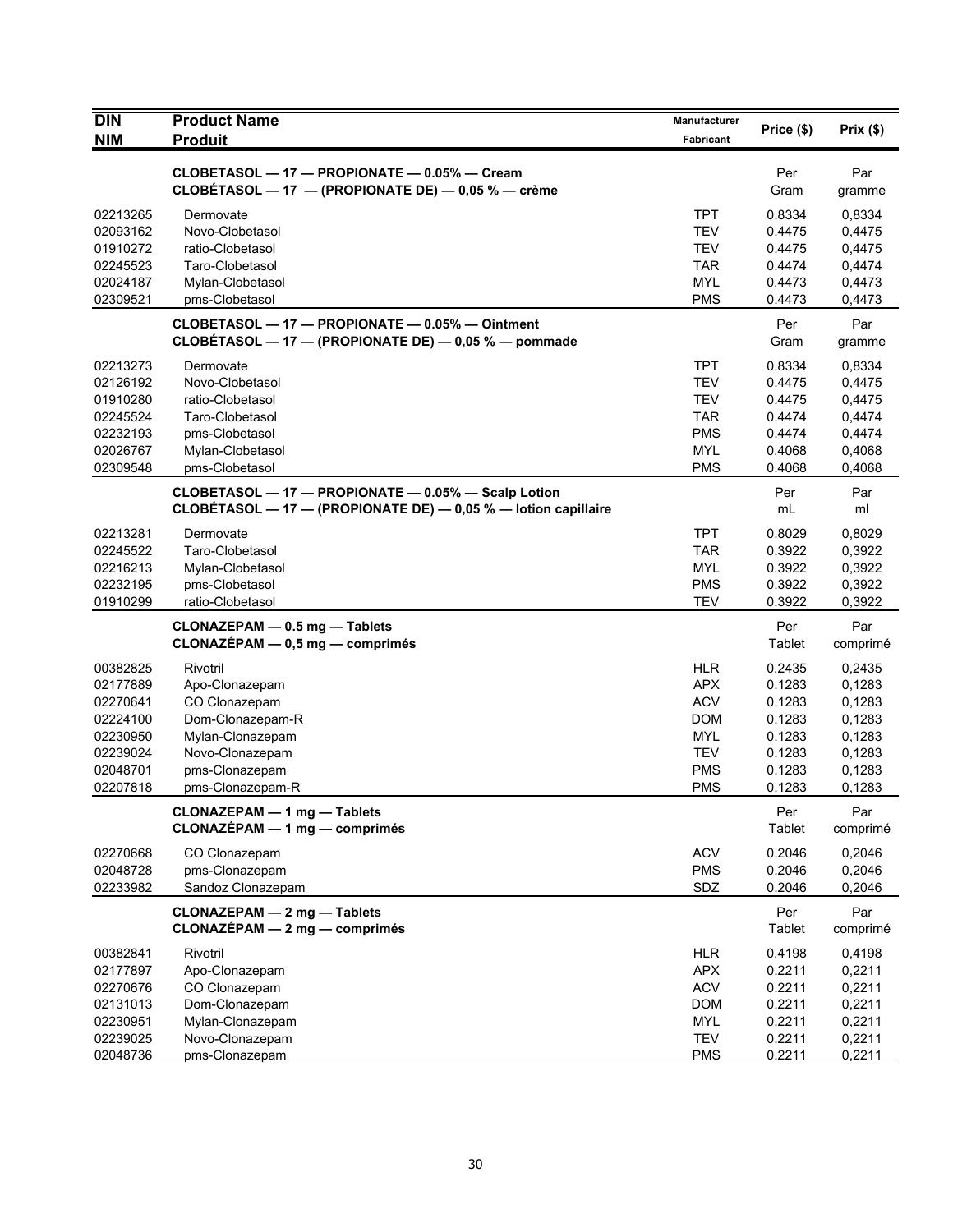| <b>DIN</b> | <b>Product Name</b>                                          | <b>Manufacturer</b> |            | Prix(\$) |
|------------|--------------------------------------------------------------|---------------------|------------|----------|
| <b>NIM</b> | <b>Produit</b>                                               | <b>Fabricant</b>    | Price (\$) |          |
|            | CLOPIDOGREL - 75 mg - Tablets                                |                     | Per        | Par      |
|            | CLOPIDOGREL - 75 mg - comprimés                              |                     | Tablet     | comprimé |
| 02238682   | Plavix                                                       | <b>SAA</b>          | 2.9838     | 2,9838   |
| 02252767   | Apo-Clopidogrel                                              | APX                 | 0.3946     | 0,3946   |
| 02416387   | Auro-Clopidogrel                                             | <b>AUP</b>          | 0.3946     | 0,3946   |
| 02400553   | Clopidogrel                                                  | <b>SAH</b>          | 0.3946     | 0,3946   |
| 02385813   | Clopidogrel                                                  | <b>SIP</b>          | 0.3946     | 0,3946   |
| 02303027   | CO Clopidogrel                                               | <b>ACV</b>          | 0.3946     | 0,3946   |
| 02415550   | Jamp-Clopidogrel                                             | <b>JPC</b>          | 0.3946     | 0,3946   |
| 02422255   | Mar-Clopidogrel                                              | MAR                 | 0.3946     | 0,3946   |
| 02408910   | Mint-Clopidogrel                                             | <b>MPH</b>          | 0.3946     | 0,3946   |
| 02351536   | Mylan-Clopidogrel                                            | <b>MYL</b>          | 0.3946     | 0,3946   |
| 02348004   | pms-Clopidogrel                                              | <b>PMS</b>          | 0.3946     | 0,3946   |
| 02379813   | Ran-Clopidogrel                                              | <b>RAN</b>          | 0.3946     | 0,3946   |
| 02359316   | Sandoz Clopidogrel                                           | SDZ                 | 0.3946     | 0,3946   |
| 02293161   | Teva-Clopidogrel                                             | <b>TEV</b>          | 0.3946     | 0,3946   |
|            |                                                              |                     |            |          |
|            | <b>CLOTRIMAZOLE - 1% - Topical Cream</b>                     |                     | Per        | Par      |
|            | CLOTRIMAZOLE - 1 % - crème topique                           |                     | Gram       | gramme   |
| 02150867   | Canesten                                                     | <b>BAY</b>          | 0.3374     | 0,3374   |
| 00812382   | Clotrimaderm                                                 | <b>TAR</b>          | 0.2233     | 0,2233   |
|            | <b>CLOTRIMAZOLE - 1% - Vaginal Cream</b>                     |                     | Per        | Par      |
|            | CLOTRIMAZOLE - 1 % - crème vaginale                          |                     | Gram       | gramme   |
|            |                                                              |                     |            |          |
| 02150891   | Canesten                                                     | <b>BAY</b>          | 0.2192     | 0,2192   |
| 00812366   | Clotrimaderm                                                 | <b>TAR</b>          | 0.1994     | 0,1994   |
|            | <b>CLOTRIMAZOLE - 2% - Vaginal Cream</b>                     |                     | Per        | Par      |
|            | CLOTRIMAZOLE - 2 % - crème vaginale                          |                     | Gram       | gramme   |
| 02150905   | Canesten                                                     | <b>BAY</b>          | 0.4383     | 0,4383   |
| 00812374   | Clotrimaderm                                                 | <b>TAR</b>          | 0.3987     | 0,3987   |
|            |                                                              |                     | Per        | Par      |
|            | CLOZAPINE - 25 mg - Tablets<br>CLOZAPINE - 25 mg - comprimés |                     | Tablet     | comprimé |
|            |                                                              |                     |            |          |
| 00894737   | Clozaril                                                     | <b>NVT</b>          | 1.0362     | 1,0362   |
| 02247243   | Mylan-Clozapine                                              | <b>MYL</b>          | 0.6594     | 0,6594   |
| 02248034   | Apo-Clozapine                                                | <b>APX</b>          | 0.6594     | 0,6594   |
|            | CLOZAPINE - 100 mg - Tablets                                 |                     | Per        | Par      |
|            | CLOZAPINE - 100 mg - comprimés                               |                     | Tablet     | comprimé |
|            |                                                              |                     |            |          |
| 00894745   | Clozaril                                                     | <b>NVT</b>          | 4.1558     | 4,1558   |
| 02247244   | Mylan-Clozapine                                              | <b>MYL</b>          | 2.6446     | 2,6446   |
| 02248035   | Apo-Clozapine                                                | <b>APX</b>          | 2.6446     | 2,6446   |
|            | COLCHICINE - 0.6 mg - Tablets                                |                     | Per        | Par      |
|            | COLCHICINE - 0,6 mg - comprimés                              |                     | Tablet     | comprimé |
| 00572349   | Colchicine                                                   | ODN                 | 0.2565     | 0,2565   |
| 00287873   | Colchicine                                                   | SDZ                 | 0.2565     | 0,2565   |
| 02373823   | Jamp-Colchicine                                              | <b>JPC</b>          | 0.2565     | 0,2565   |
| 02402181   | pms-Colchicine                                               | <b>PMS</b>          | 0.2565     | 0,2565   |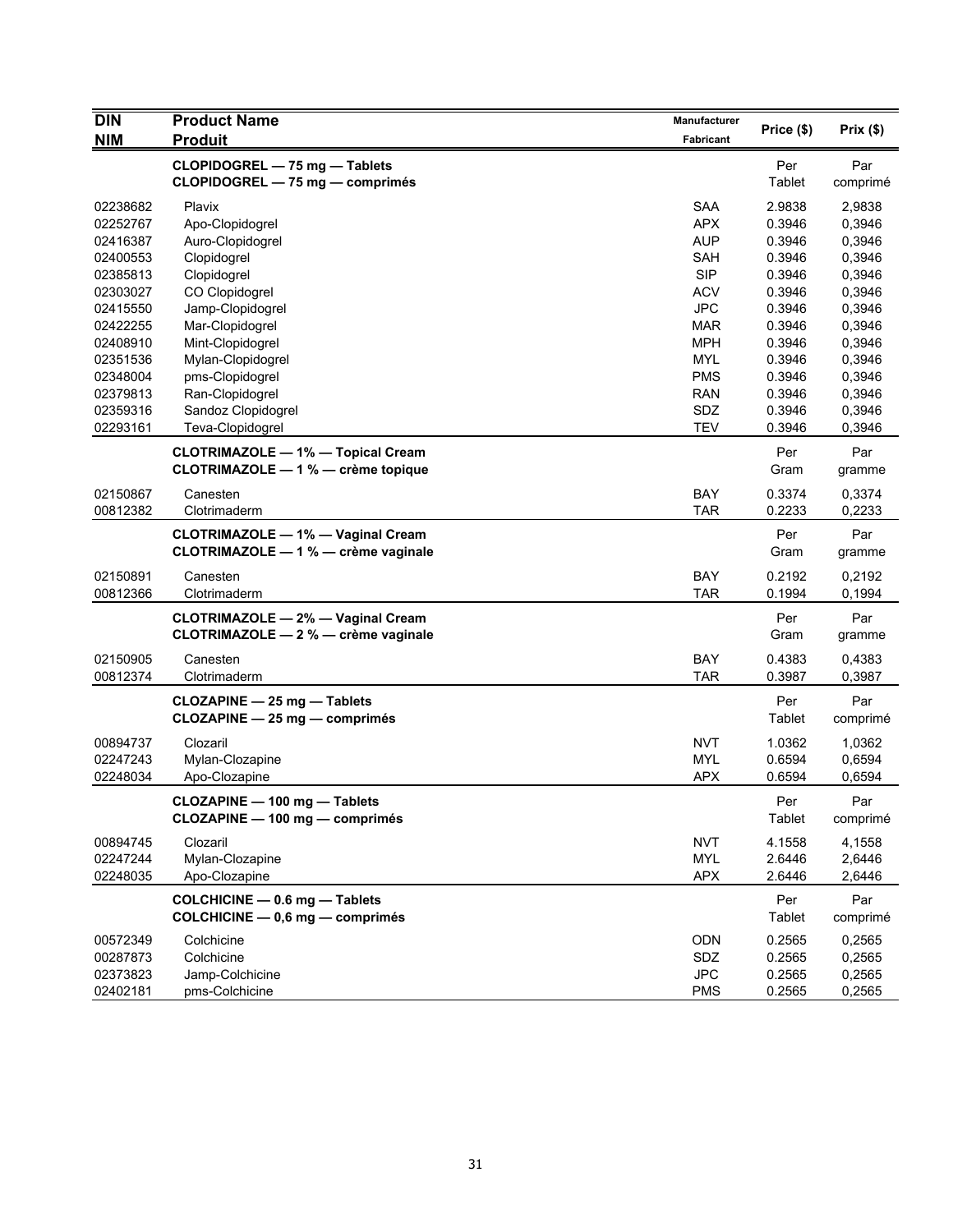| <b>DIN</b>           | <b>Product Name</b>                                                                                | <b>Manufacturer</b>      | Price (\$)         | Prix(\$)           |
|----------------------|----------------------------------------------------------------------------------------------------|--------------------------|--------------------|--------------------|
| <b>NIM</b>           | <b>Produit</b>                                                                                     | <b>Fabricant</b>         |                    |                    |
|                      | CYANOCOBALAMIN - 1 mg/mL - Injection<br>CYANOCOBALAMINE - 1 mg/ml - injection                      |                          | Per<br>mL          | Par<br>ml          |
| 01987003             | Cyanocobalamin/Cyanocobalamine                                                                     | <b>SMI</b>               | 0.3063             | 0,3063             |
| 02413795<br>02420147 | Cyanocobalamin<br>Jamp-Cyanocobalamin                                                              | <b>MYL</b><br><b>JPC</b> | 0.3063<br>0.3063   | 0,3063<br>0,3063   |
|                      | <b>CYCLOBENZAPRINE HCI - 10 mg - Tablets</b>                                                       |                          | Per                | Par                |
|                      | CYCLOBENZAPRINE (CHLORHYDRATE DE) - 10 mg - comprimés                                              |                          | Tablet             | comprimé           |
| 02177145             | Apo-Cyclobenzaprine                                                                                | <b>APX</b>               | 0.4142             | 0,4142             |
| 02238633             | Dom-Cyclobenzaprine                                                                                | <b>DOM</b><br><b>TEV</b> | 0.4142<br>0.4142   | 0,4142             |
| 02080052<br>02212048 | Novo-Cycloprine<br>pms-Cyclobenzaprine                                                             | <b>PMS</b>               | 0.4142             | 0,4142<br>0,4142   |
| 02348853             | Auro-Cyclobenzaprine                                                                               | <b>AUP</b>               | 0.3765             | 0,3765             |
| 02287064             | Cyclobenzaprine                                                                                    | <b>SAH</b>               | 0.3765             | 0,3765             |
| 02357127             | Jamp-Cyclobenzaprine                                                                               | <b>JPC</b>               | 0.3765             | 0,3765             |
| 02231353             | Mylan-Cyclobenzaprine                                                                              | <b>MYL</b>               | 0.3765             | 0,3765             |
|                      | CYCLOSPORINE - 25 mg - Capsules<br>$CYCLOSPORINE - 25 mg - capsules$                               |                          | Per<br>Capsule     | Par<br>capsule     |
| 02150689             |                                                                                                    | <b>NVT</b>               | 1.5950             |                    |
| 02247073             | Neoral<br>Sandoz Cyclosporine                                                                      | SDZ                      | 1.3050             | 1,5950<br>1,3050   |
|                      | <b>CYCLOSPORINE - 50 mg - Capsules</b>                                                             |                          | Per                | Par                |
|                      | CYCLOSPORINE - 50 mg - capsules                                                                    |                          | Capsule            | capsule            |
| 02150662             | Neoral                                                                                             | <b>NVT</b>               | 3.1097             | 3,1097             |
| 02247074             | Sandoz Cyclosporine                                                                                | SDZ                      | 2.5450             | 2,5450             |
|                      | CYCLOSPORINE - 100 mg - Capsules<br>CYCLOSPORINE - 100 mg - capsules                               |                          | Per<br>Capsule     | Par<br>capsule     |
| 02150670             | Neoral                                                                                             | <b>NVT</b>               | 6.2216             | 6,2216             |
| 02242821             | Sandoz Cyclosporine                                                                                | SDZ                      | 5.0900             | 5,0900             |
|                      | CYPROTERONE ACETATE - 50 mg - Tablets                                                              |                          | Per                | Par                |
|                      | CYPROTÉRONE (ACÉTATE DE) — 50 mg — comprimés                                                       |                          | Tablet             | comprimé           |
| 00704431             | Androcur                                                                                           | <b>PMS</b>               | 1.4085             | 1,4085             |
| 02245898             | Cyproterone                                                                                        | AAA                      | 1.4085             | 1,4085             |
|                      | <b>DESMOPRESSIN ACETATE - 10 mcg - Spray</b><br>DESMOPRESSINE (ACÉTATE DE) - 10 mcg - vaporisateur |                          | Per<br>mL          | Par<br>ml          |
|                      |                                                                                                    |                          |                    |                    |
| 00836362<br>02242465 | <b>DDAVP</b><br>Desmopressin                                                                       | <b>FEI</b><br>AAA        | 21.3928<br>15.5800 | 21,3928<br>15,5800 |
|                      |                                                                                                    |                          | Per                | Par                |
|                      | DESMOPRESSIN ACETATE - 0.1 mg - Tablet<br>DESMOPRESSINE (ACÉTATE DE) - 0,1 mg - comprimés          |                          | Tablet             | comprimé           |
| 00824305             | <b>DDAVP</b>                                                                                       | <b>FEI</b>               | 1.4539             | 1,4539             |
| 02287730             | Novo-Desmopressin                                                                                  | <b>TEV</b>               | 0.9913             | 0,9913             |
| 02284030             | Apo-Desmopressin                                                                                   | <b>APX</b>               | 0.9913             | 0,9913             |
|                      | DESMOPRESSIN ACETATE - 0.2 mg - Tablet<br>DESMOPRESSINE (ACÉTATE DE) - 0,2 mg - comprimés          |                          | Per<br>Tablet      | Par<br>comprimé    |
| 00824143             | <b>DDAVP</b>                                                                                       | <b>FEI</b>               | 2.9077             | 2,9077             |
| 02287749             | Novo-Desmopressin                                                                                  | <b>TEV</b>               | 1.9826             | 1,9826             |
| 02284049             | Apo-Desmopressin                                                                                   | <b>APX</b>               | 1.9826             | 1,9826             |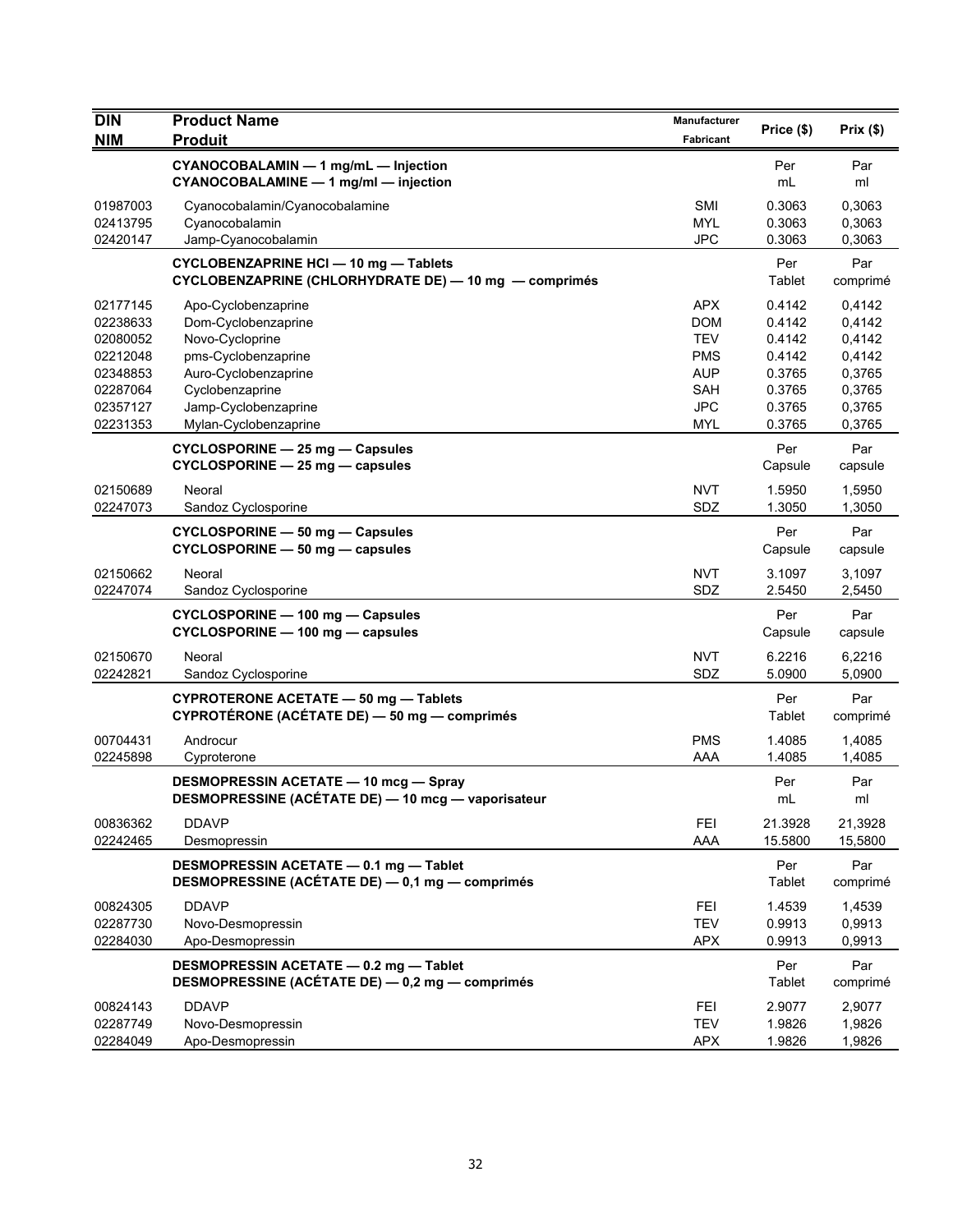| <b>DIN</b><br><b>NIM</b>                     | <b>Product Name</b><br><b>Produit</b>                                                                  | Manufacturer<br>Fabricant                            | Price (\$)                           | Prix(\$)                             |
|----------------------------------------------|--------------------------------------------------------------------------------------------------------|------------------------------------------------------|--------------------------------------|--------------------------------------|
|                                              | DEXAMETHASONE - 0.5 mg - Tablets<br>DEXAMÉTHASONE - 0,5 mg - comprimés                                 |                                                      | Per<br>Tablet                        | Par<br>comprimé                      |
| 02261081<br>00295094<br>01964976<br>02240684 | Apo-Dexamethasone<br>Dexasone<br>pms-Dexamethasone<br>ratio-Dexamethasone                              | <b>APX</b><br><b>VAL</b><br>PMS<br><b>TEV</b>        | 0.2167<br>0.2168<br>0.2167<br>0.2167 | 0,2167<br>0,2168<br>0,2167<br>0,2167 |
|                                              | DEXAMETHASONE - 4 mg - Tablets<br>DEXAMÉTHASONE - 4 mg - comprimés                                     |                                                      | Per<br>Tablet                        | Par<br>comprimé                      |
| 00489158<br>02250055<br>01964070<br>02240687 | Dexasone<br>Apo-Dexamethasone<br>pms-Dexamethasone<br>ratio-Dexamethasone                              | <b>VAL</b><br><b>APX</b><br><b>PMS</b><br><b>TEV</b> | 0.8441<br>0.8440<br>0.8440<br>0.8440 | 0,8441<br>0,8440<br>0,8440<br>0,8440 |
|                                              | DEXTROAMPHETAMINE - 5 mg - Tablets<br>DEXTROAMPHETAMINE - 5 mg - comprimés                             |                                                      | Per<br>Tablet                        | Par<br>comprimé                      |
| 01924516<br>02443236                         | Dexedrine<br>Apo-Dextroamphetamine                                                                     | <b>GSK</b><br><b>APX</b>                             | 0.8403<br>0.5081                     | 0,8403<br>0,5081                     |
|                                              | DIAZEPAM - 2 mg - Tablets<br>$DIAZÉPAM - 2 mg - comprimés$                                             |                                                      | Per<br>Tablet                        | Par<br>comprimé                      |
| 02247490<br>00405329                         | pms-Diazepam<br>Apo-Diazepam                                                                           | <b>PMS</b><br><b>APX</b>                             | 0.0508<br>0.0508                     | 0,0508<br>0.0508                     |
|                                              | DIAZEPAM - 5 mg - Tablets<br>$DIAZÉPAM - 5 mg - comprimés$                                             |                                                      | Per<br>Tablet                        | Par<br>comprimé                      |
| 00013285<br>00013765<br>00362158<br>02247491 | Valium<br>Vivol<br>Apo-Diazepam<br>pms-Diazepam                                                        | <b>HLR</b><br><b>AXX</b><br><b>APX</b><br><b>PMS</b> | 0.1746<br>0.0965<br>0.0715<br>0.0715 | 0,1746<br>0,0965<br>0,0715<br>0,0715 |
|                                              | DIAZEPAM - 10 mg - Tablets<br>DIAZÉPAM - 10 mg - comprimés                                             |                                                      | Per<br>Tablet                        | Par<br>comprimé                      |
| 00013293<br>00013773<br>00405337<br>02247492 | Valium<br>Vivol<br>Apo-Diazepam<br>pms-Diazepam                                                        | <b>HLR</b><br><b>AXX</b><br><b>APX</b><br><b>PMS</b> | 0.1590<br>0.1582<br>0.0954<br>0.0954 | 0,1590<br>0,1582<br>0,0954<br>0,0954 |
|                                              | DICLOFENAC/MISOPROSTOL - 50 mg/200 mcg - Tablets<br>DICLOFÉNAC/MISOPROSTOL - 50 mg/200 mcg - comprimés |                                                      | Per<br>Tablet                        | Par<br>comprimé                      |
| 01917056<br>02397145<br>02341689             | Arthrotec<br>CO Diclo-Miso<br>GD-Diclofenac/Misoprostol                                                | PFI<br><b>ACV</b><br>GEM                             | 0.7100<br>0.4541<br>0.3149           | 0,7100<br>0,4541<br>0,3149           |
|                                              | DICLOFENAC/MISOPROSTOL - 75 mg/200 mcg - Tablets<br>DICLOFÉNAC/MISOPROSTOL - 75 mg/200 mcg - comprimés |                                                      | Per<br>Tablet                        | Par<br>comprimé                      |
| 02229837<br>02397153<br>02341697             | Arthrotec<br>CO Diclo-Miso<br>GD-Diclofenac/Misoprostol                                                | PFI<br><b>ACV</b><br><b>GEM</b>                      | 0.9664<br>0.6179<br>0.4286           | 0,9664<br>0,6179<br>0,4286           |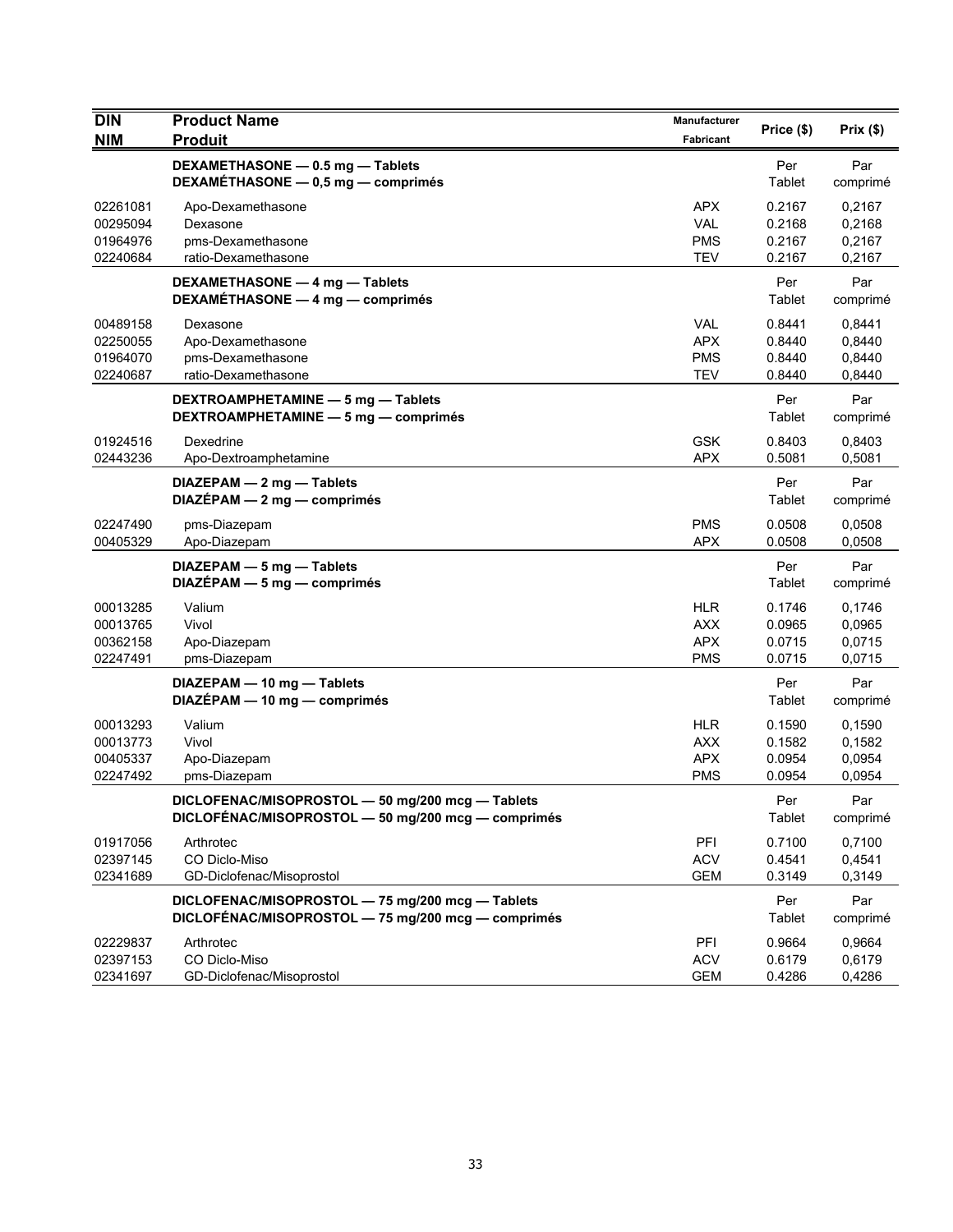| <b>DIN</b> | <b>Product Name</b>                                                                                                   | Manufacturer | Price (\$)    | Prix $(\$)$     |
|------------|-----------------------------------------------------------------------------------------------------------------------|--------------|---------------|-----------------|
| <b>NIM</b> | <b>Produit</b>                                                                                                        | Fabricant    |               |                 |
|            | DICLOFENAC POTASSIUM - 50 mg - Tablets                                                                                |              | Per           | Par             |
|            | DICLOFÉNAC POTASSIQUE - 50 mg - comprimés                                                                             |              | Tablet        | comprimé        |
| 00881635   | Voltaren Rapide                                                                                                       | <b>NVT</b>   | 1.1486        | 1.1486          |
| 02243433   | Apo-Diclo Rapide                                                                                                      | <b>APX</b>   | 0.4331        | 0,4331          |
| 02351684   | Diclofenac K                                                                                                          | SAH          | 0.4331        | 0,4331          |
| 02239753   | pms-Diclofenac-K                                                                                                      | <b>PMS</b>   | 0.4331        | 0,4331          |
| 02239355   | Teva-Difenac-K                                                                                                        | <b>TEV</b>   | 0.4331        | 0,4331          |
| 02261774   | Sandoz Diclofenac Rapide                                                                                              | SDZ          | 0.4331        | 0,4331          |
|            | DICLOFENAC SODIUM - 25 mg - Enteric Coated Tablets<br>DICLOFÉNAC SODIQUE - 25 mg - comprimés à enrobage entérosoluble |              | Per<br>Tablet | Par<br>comprimé |
| 02231662   | Dom-Diclofenac                                                                                                        | <b>DOM</b>   | 0.2093        | 0,2093          |
| 00839175   | Apo-Diclo                                                                                                             | <b>APX</b>   | 0.2092        | 0,2092          |
| 00808539   | Novo-Difenac                                                                                                          | <b>TEV</b>   | 0.2092        | 0,2092          |
| 02302616   | pms-Diclofenac                                                                                                        | <b>PMS</b>   | 0.1902        | 0,1902          |
| 02261952   | Sandoz Diclofenac                                                                                                     | SDZ          | 0.1902        | 0,1902          |
|            | DICLOFENAC SODIUM - 50 mg - Enteric Coated Tablets                                                                    |              | Per           | Par             |
|            | DICLOFÉNAC SODIQUE - 50 mg - comprimés à enrobage entérosoluble                                                       |              | Tablet        | comprimé        |
| 00514012   | Voltaren                                                                                                              | <b>NVT</b>   | 1.1979        | 1,1979          |
| 02231663   | Dom-Diclofenac                                                                                                        | <b>DOM</b>   | 0.4331        | 0,4331          |
| 00808547   | Novo-Difenac                                                                                                          | <b>TEV</b>   | 0.4331        | 0,4331          |
| 00839183   | Apo-Diclo                                                                                                             | <b>APX</b>   | 0.4330        | 0,4330          |
| 02352397   | Diclofenac EC                                                                                                         | SAH          | 0.3937        | 0,3937          |
| 02302624   | pms-Diclofenac                                                                                                        | <b>PMS</b>   | 0.3937        | 0,3937          |
| 02261960   | Sandoz Diclofenac                                                                                                     | SDZ          | 0.3937        | 0,3937          |
|            | DICLOFENAC SODIUM - 0.1% - Ophthalmic Solution                                                                        |              | Per           | Par             |
|            | DICLOFENIC SODIQUE - 0,1 % - solution ophtalmique                                                                     |              | mL            | ml              |
| 01940414   | Voltaren                                                                                                              | <b>ALC</b>   | 4.0612        | 4,0612          |
| 02441020   | Apo-Diclofenac                                                                                                        | <b>APX</b>   | 2.6565        | 2,6565          |
| 02454807   | Sandoz Diclofenac Ophtha                                                                                              | SDZ          | 1.7710        | 1,7710          |
|            | DICLOFENAC SODIUM - 75 mg - Slow Release Tablets                                                                      |              | Per           | Par             |
|            | DICLOFÉNAC SODIQUE - 75 mg - comprimés à libération progressive                                                       |              | Tablet        | comprimé        |
| 00782459   | <b>Voltaren SR</b>                                                                                                    | <b>NVT</b>   | 1.3627        | 1,3627          |
| 02162814   | Apo-Diclo SR                                                                                                          | <b>APX</b>   | 0.6280        | 0,6280          |
| 02352400   | Diclofenac SR                                                                                                         | SAH          | 0.6277        | 0,6277          |
| 02231664   | Dom-Diclofenac SR                                                                                                     | <b>DOM</b>   | 0.6277        | 0,6277          |
| 02158582   | Novo-Difenac SR                                                                                                       | <b>TEV</b>   | 0.6277        | 0,6277          |
| 02231504   | pms-Diclofenac SR                                                                                                     | <b>PMS</b>   | 0.6277        | 0,6277          |
| 02261901   | Sandoz Diclofenac SR                                                                                                  | SDZ          | 0.6277        | 0,6277          |
|            | DICLOFENAC SODIUM - 100 mg - Slow Release Tablets<br>DICLOFÉNAC SODIQUE - 100 mg - comprimés à libération progressive |              | Per<br>Tablet | Par<br>comprimé |
| 00590827   | Voltaren SR                                                                                                           | <b>NVT</b>   | 1.9424        | 1,9424          |
| 02231665   | Dom-Diclofenac SR                                                                                                     | <b>DOM</b>   | 0.8662        | 0,8662          |
| 02048698   | Novo-Difenac SR                                                                                                       | <b>TEV</b>   | 0.8661        | 0,8661          |
| 02091194   | Apo-Diclo SR                                                                                                          | <b>APX</b>   | 0.8660        | 0,8660          |
| 02231505   | pms-Diclofenac SR                                                                                                     | <b>PMS</b>   | 0.8660        | 0,8660          |
| 02261944   | Sandoz Diclofenac SR                                                                                                  | SDZ          | 0.8660        | 0,8660          |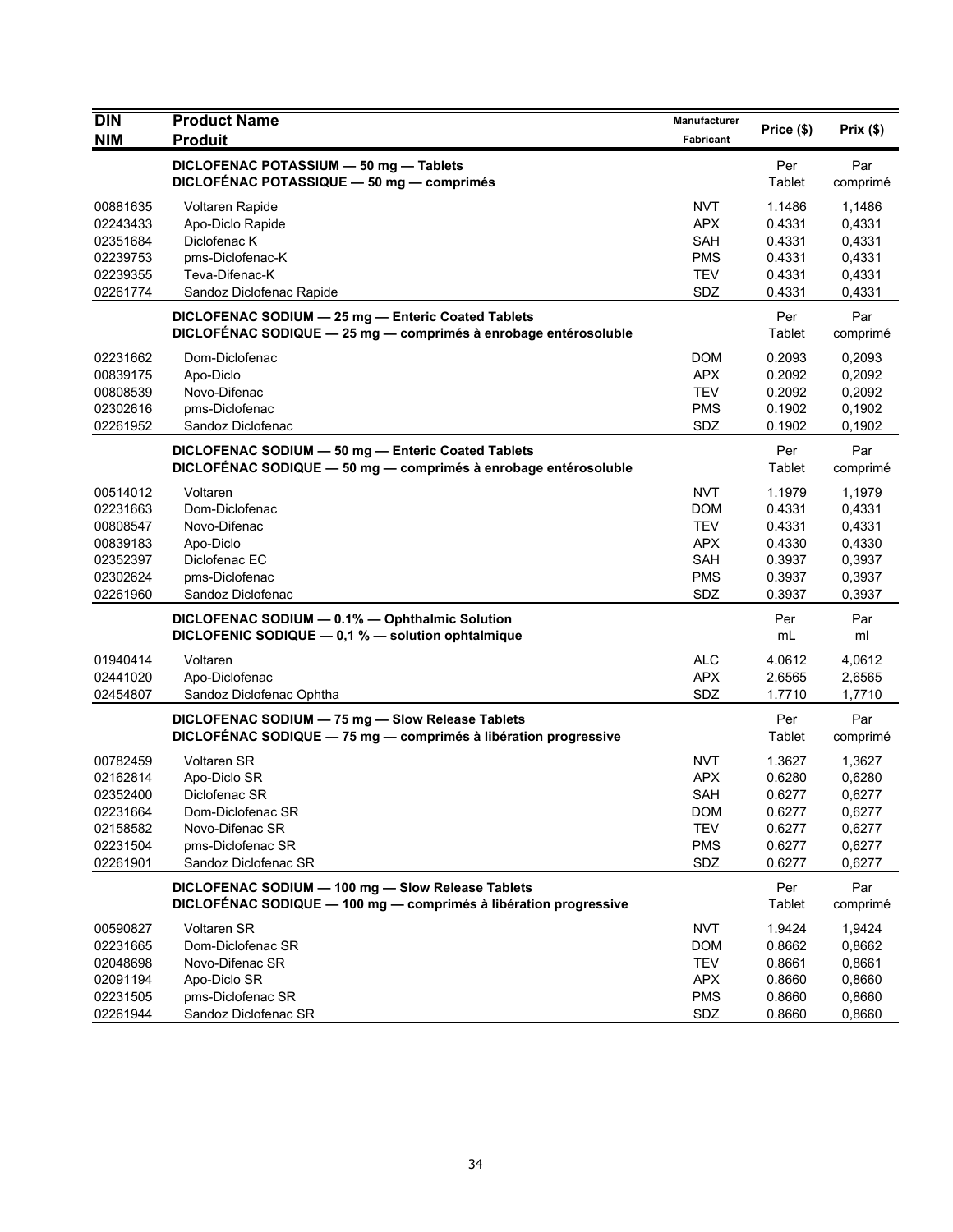| <b>DIN</b>                                                           | <b>Product Name</b>                                                                                                            | Manufacturer                                                | Price (\$)                                               | Prix(\$)                                                 |
|----------------------------------------------------------------------|--------------------------------------------------------------------------------------------------------------------------------|-------------------------------------------------------------|----------------------------------------------------------|----------------------------------------------------------|
| <b>NIM</b>                                                           | <b>Produit</b>                                                                                                                 | <b>Fabricant</b>                                            |                                                          |                                                          |
|                                                                      | DICLOFENAC SODIUM - 50 mg - Suppositories<br>DICLOFÉNAC SODIQUE - 50 mg - suppositoires                                        |                                                             | Per                                                      | Par<br>Suppository suppositoire                          |
| 00632724<br>02231506<br>02261928                                     | Voltaren<br>pms-Diclofenac<br>Sandoz Diclofenac                                                                                | <b>NVT</b><br><b>PMS</b><br>SDZ                             | 1.7989<br>0.6861<br>0.6861                               | 1,7989<br>0,6861<br>0,6861                               |
|                                                                      | DICYCLOMINE - 20 mg - Tablets<br>DICYCLOMINE - 20 mg - comprimés                                                               |                                                             | Per<br>Tablet                                            | Par<br>comprimé                                          |
| 02103095<br>02366088                                                 | Bentylol<br>Jamp-Dicyclomine HCL                                                                                               | <b>AXC</b><br><b>JPC</b>                                    | 0.2788<br>0.2207                                         | 0,2788<br>0,2207                                         |
|                                                                      | DILTIAZEM HCI-120 mg-Controlled Delivery Capsules<br>DILTIAZEM (CHLORHYDRATE DE) - 120 mg - capsules à libération<br>contrôlée |                                                             | Per<br>Capsule                                           | Par<br>capsule                                           |
| 02097249<br>02230997<br>02242538<br>02370611<br>02400421<br>02243338 | Cardizem CD<br>Apo-Diltiaz CD<br>Novo-Diltazem CD<br>CO Diltiazem CD<br>Diltiazem CD<br>Sandoz Diltiazem CD                    | <b>BPC</b><br><b>APX</b><br>TEV<br><b>ACV</b><br>SAH<br>SDZ | 1.7252<br>0.8823<br>0.8823<br>0.4940<br>0.4940<br>0.4940 | 1,7252<br>0,8823<br>0,8823<br>0,4940<br>0,4940<br>0,4940 |
|                                                                      | DILTIAZEM HCI-180 mg-Controlled Delivery Capsules<br>DILTIAZEM (CHLORHYDRATE DE) - 180 mg - capsules à libération<br>contrôlée |                                                             | Per<br>Capsule                                           | Par<br>capsule                                           |
| 02097257<br>02230998<br>02242539<br>02370638<br>02400448<br>02243339 | Cardizem CD<br>Apo-Diltiaz CD<br>Novo-Diltazem CD<br>CO Diltiazem CD<br>Diltiazem CD<br>Sandoz Diltiazem CD                    | <b>BPC</b><br><b>APX</b><br>TEV<br><b>ACV</b><br>SAH<br>SDZ | 2.2897<br>1.1711<br>1.1711<br>0.6557<br>0.6557<br>0.6557 | 2,2897<br>1,1711<br>1,1711<br>0,6557<br>0,6557<br>0,6557 |
|                                                                      | DILTIAZEM HCI-240 mg-Controlled Delivery Capsules<br>DILTIAZEM (CHLORHYDRATE DE) - 240 mg - capsules à libération<br>contrôlée |                                                             | Per<br>Capsule                                           | Par<br>capsule                                           |
| 02097265<br>02230999<br>02242540<br>02370646<br>02400456<br>02243340 | Cardizem CD<br>Apo-Diltiaz CD<br>Novo-Diltazem CD<br>CO Diltiazem CD<br>Diltiazem CD<br>Sandoz Diltiazem CD                    | <b>BPC</b><br><b>APX</b><br>TEV<br><b>ACV</b><br>SAH<br>SDZ | 3.0377<br>1.5533<br>1.5533<br>0.8698<br>0.8698<br>0.8698 | 3,0377<br>1,5533<br>1,5533<br>0,8698<br>0,8698<br>0,8698 |
|                                                                      | DILTIAZEM HCI-300 mg-Controlled Delivery Capsules<br>DILTIAZEM (CHLORHYDRATE DE) - 300 mg - capsules à libération<br>contrôlée |                                                             | Per<br>Capsule                                           | Par<br>capsule                                           |
| 02097273<br>02229526<br>02242541<br>02370654<br>02400464<br>02243341 | Cardizem CD<br>Apo-Diltiaz CD<br>Novo-Diltazem CD<br>CO Diltiazem CD<br>Diltiazem CD<br>Sandoz Diltiazem CD                    | <b>BPC</b><br><b>APX</b><br>TEV<br><b>ACV</b><br>SAH<br>SDZ | 3.7971<br>1.9417<br>1.9417<br>1.0872<br>1.0872<br>1.0872 | 3.7971<br>1,9417<br>1,9417<br>1,0872<br>1,0872<br>1,0872 |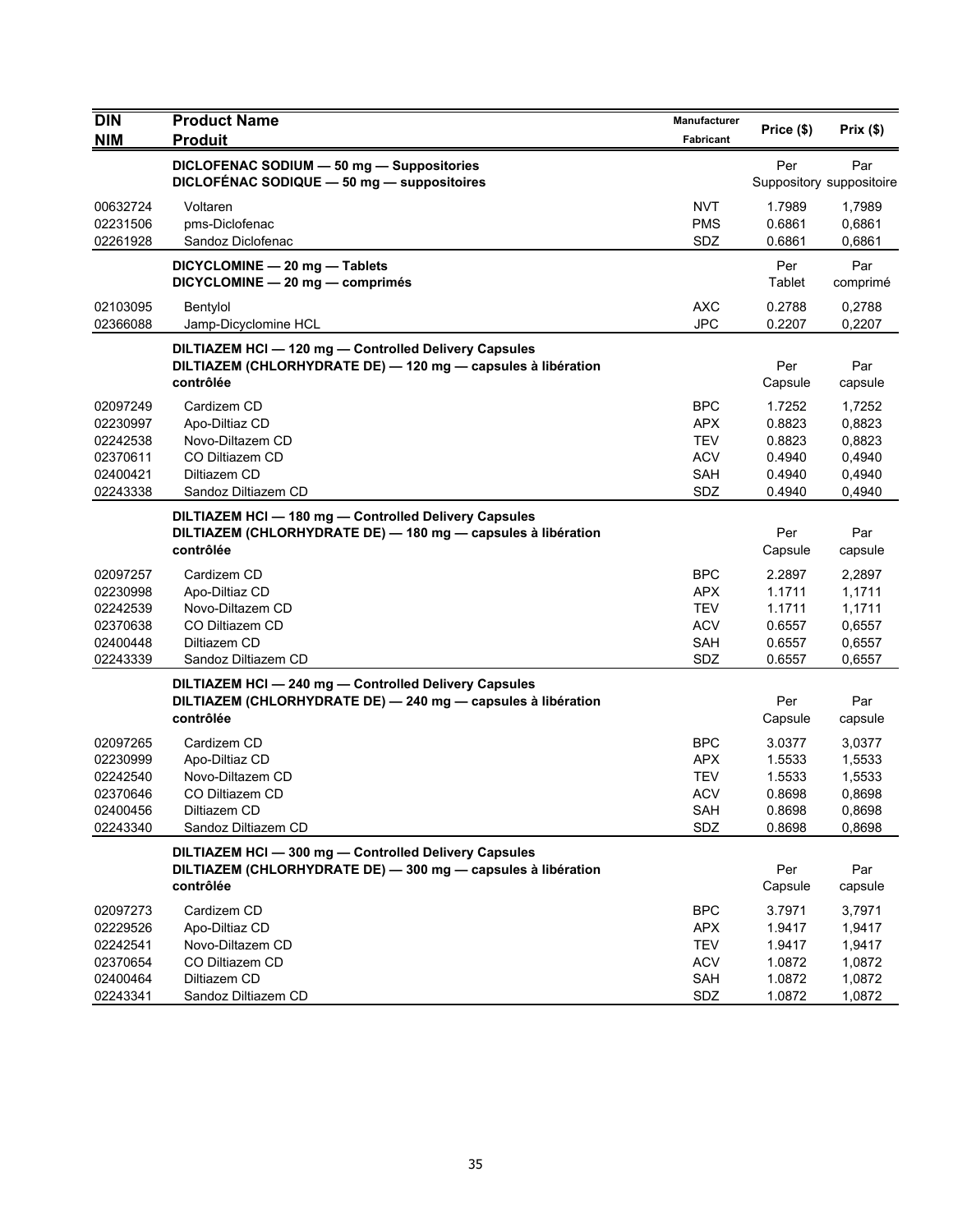| <b>DIN</b><br><b>NIM</b>                     | <b>Product Name</b><br><b>Produit</b>                                                                                               | <b>Manufacturer</b><br>Fabricant              | Price (\$)                           | Prix(\$)                             |
|----------------------------------------------|-------------------------------------------------------------------------------------------------------------------------------------|-----------------------------------------------|--------------------------------------|--------------------------------------|
|                                              | DILTIAZEM HCI - 120 mg - Extended Release Capsules<br>DILTIAZEM (CHLORHYDRATE DE) - 120 mg - tablettes prolongées<br>de relâchement |                                               | Per<br>Tablet                        | Par<br>comprimé                      |
| 02231150<br>02271605<br>02370441<br>02245918 | <b>Tiazac ER</b><br>Novo-Diltiazem ER<br>CO Diltiazem T<br>Sandoz Diltiazem T                                                       | <b>BPC</b><br>TEV<br><b>ACV</b><br>SDZ        | 0.9940<br>0.5094<br>0.2987<br>0.2987 | 0.9940<br>0,5094<br>0,2987<br>0,2987 |
|                                              | DILTIAZEM HCI - 180 mg - Extended Release Capsules<br>DILTIAZEM (CHLORHYDRATE DE) - 180 mg - tablettes prolongées<br>de relâchement |                                               | Per<br>Tablet                        | Par<br>comprimé                      |
| 02231151<br>02271613<br>02370492<br>02245919 | <b>Tiazac ER</b><br>Novo-Diltiazem ER<br>CO Diltiazem T<br>Sandoz Diltiazem T                                                       | <b>BPC</b><br><b>TEV</b><br><b>ACV</b><br>SDZ | 1.3279<br>0.6761<br>0.4045<br>0.4045 | 1,3279<br>0,6761<br>0,4045<br>0,4045 |
|                                              | DILTIAZEM HCI-240 mg-Extended Release Capsules<br>DILTIAZEM (CHLORHYDRATE DE) - 240 mg - tablettes prolongées<br>de relâchement     |                                               | Per<br>Tablet                        | Par<br>comprimé                      |
| 02231152<br>02271621<br>02370506<br>02245920 | <b>Tiazac ER</b><br>Novo-Diltiazem ER<br>CO Diltiazem T<br>Sandoz Diltiazem T                                                       | <b>BPC</b><br><b>TEV</b><br><b>ACV</b><br>SDZ | 1.7612<br>0.8968<br>0.5365<br>0.5365 | 1,7612<br>0,8968<br>0,5365<br>0,5365 |
|                                              | DILTIAZEM HCI-300 mg-Extended Release Capsules<br>DILTIAZEM (CHLORHYDRATE DE) - 300 mg - tablettes prolongées<br>de relâchement     |                                               | Per<br>Tablet                        | Par<br>comprimé                      |
| 02231154<br>02271648<br>02370514<br>02245921 | <b>Tiazac ER</b><br>Novo-Diltiazem ER<br>CO Diltiazem T<br>Sandoz Diltiazem T                                                       | <b>BPC</b><br><b>TEV</b><br><b>ACV</b><br>SDZ | 2.2059<br>1.1210<br>0.6607<br>0.6607 | 2,2059<br>1,1210<br>0,6607<br>0,6607 |
|                                              | DILTIAZEM HCI-360 mg-Extended Release Capsules<br>DILTIAZEM (CHLORHYDRATE DE) - 360 mg - tablettes prolongées<br>de relâchement     |                                               | Per<br>Tablet                        | Par<br>comprimé                      |
| 02231155<br>02271656<br>02370522<br>02245922 | <b>Tiazac ER</b><br>Novo-Diltiazem ER<br>CO Diltiazem T<br>Sandoz Diltiazem T                                                       | <b>BPC</b><br>TEV<br><b>ACV</b><br>SDZ        | 2.6558<br>1.3522<br>0.8089<br>0.8089 | 2,6558<br>1,3522<br>0,8089<br>0,8089 |
|                                              | DILTIAZEM HCI - 30 mg - Tablets<br>DILTIAZEM (CHLORHYDRATE DE) - 30 mg - comprimés                                                  |                                               | Per<br>Tablet                        | Par<br>comprimé                      |
| 02097370<br>00771376<br>00862924             | Cardizem<br>Apo-Diltiaz<br>Novo-Diltazem                                                                                            | <b>BPC</b><br>APX<br><b>TEV</b>               | 0.4336<br>0.2283<br>0.2283           | 0,4336<br>0,2283<br>0,2283           |
|                                              | DILTIAZEM HCI - 60 mg - Tablets<br>DILTIAZEM (CHLORHYDRATE DE) - 60 mg - comprimés                                                  |                                               | Per<br>Tablet                        | Par<br>comprimé                      |
| 00771384<br>00862932                         | Apo-Diltiaz<br>Novo-Diltazem                                                                                                        | <b>APX</b><br><b>TEV</b>                      | 0.4001<br>0.4001                     | 0,4001<br>0,4001                     |
|                                              | DIMENHYDRINATE - 50 mg - Tablets<br>DIMENHYDRINATE - 50 mg - comprimés                                                              |                                               | Per<br>Tablet                        | Par<br>comprimé                      |
| 00013803<br>00021423<br>00363766             | Gravol<br>Novo-Dimenate<br>Apo-Dimenhydrinate                                                                                       | CDC<br><b>TEV</b><br><b>APX</b>               | 0.1412<br>0.0414<br>0.0248           | 0,1412<br>0,0414<br>0,0248           |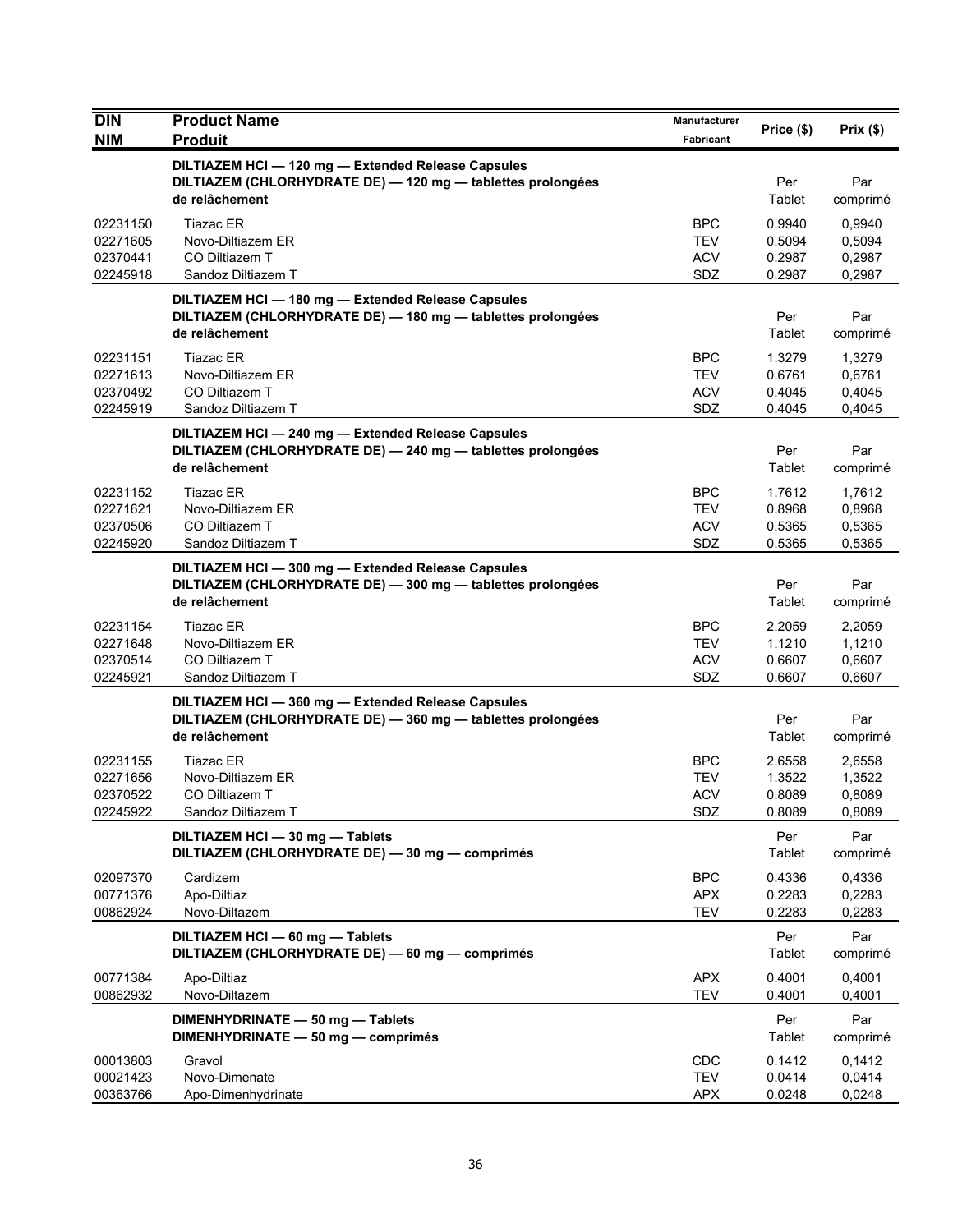| <b>DIN</b><br><b>NIM</b> | <b>Product Name</b><br><b>Produit</b>                                                                                   | Manufacturer<br>Fabricant | Price (\$)    | Prix(\$)        |
|--------------------------|-------------------------------------------------------------------------------------------------------------------------|---------------------------|---------------|-----------------|
|                          | DIVALPROEX SODIUM - 125 mg - Enteric Coated Tablets<br>DIVALPROEX SODIQUE - 125 mg - comprimés à enrobage entérosoluble |                           | Per<br>Tablet | Par<br>comprimé |
| 02239698                 | Apo-Divalproex                                                                                                          | <b>APX</b>                | 0.1377        | 0,1377          |
| 02239701                 | Teva-Divalproex                                                                                                         | <b>TEV</b>                | 0.1377        | 0,1377          |
|                          | DIVALPROEX SODIUM - 250 mg - Enteric Coated Tablets<br>DIVALPROEX SODIQUE - 250 mg - comprimés à enrobage entérosoluble |                           | Per<br>Tablet | Par<br>comprimé |
| 00596426                 | Epival                                                                                                                  | ABB                       | 0.6119        | 0,6119          |
| 02239699                 | Apo-Divalproex                                                                                                          | <b>APX</b>                | 0.2475        | 0,2475          |
| 02239702                 | Teva-Divalproex                                                                                                         | <b>TEV</b>                | 0.2475        | 0,2475          |
|                          | DIVALPROEX SODIUM - 500 mg - Enteric Coated Tablets<br>DIVALPROEX SODIQUE - 500 mg - comprimés à enrobage entérosoluble |                           | Per<br>Tablet | Par<br>comprimé |
| 00596434                 | Epival                                                                                                                  | ABB                       | 1.2241        | 1,2241          |
| 02239700                 | Apo-Divalproex                                                                                                          | <b>APX</b>                | 0.4952        | 0,4952          |
| 02239703                 | Teva-Divalproex                                                                                                         | <b>TEV</b>                | 0.4952        | 0,4952          |
|                          | DOCUSATE SODIUM - 20 mg/5 mL - Oral Liquid<br>DOCUSATE SODIQUE - 20 mg/5 ml - liquide oral                              |                           | Per<br>mL     | Par<br>ml       |
| 02086018                 | Colace                                                                                                                  | <b>WSP</b>                | 0.0260        | 0,0260          |
| 00703508                 | pms-Docusate Sodium                                                                                                     | <b>PMS</b>                | 0.0279        | 0,0279          |
| 00870226                 | ratio-Docusate Sodium                                                                                                   | <b>TEV</b>                | 0.0198        | 0,0198          |
|                          | DOMPERIDONE MALEATE - 10 mg - Tablets<br>DOMPÉRIDONE (MALÉATE DE) — 10 mg — comprimés                                   |                           | Per<br>Tablet | Par<br>comprimé |
| 02103613                 | Apo-Domperidone                                                                                                         | <b>APX</b>                | 0.1646        | 0,1646          |
| 02238315                 | Dom-Domperidone                                                                                                         | <b>DOM</b>                | 0.1646        | 0,1646          |
| 02268078                 | Ran-Domperidone                                                                                                         | <b>RAN</b>                | 0.1646        | 0,1646          |
| 02278669                 | Mylan-Domperidone                                                                                                       | <b>MYL</b>                | 0.1446        | 0,1446          |
| 02350440                 | Domperidone                                                                                                             | <b>SAH</b>                | 0.0594        | 0,0594          |
| 02238341                 | Domperidone                                                                                                             | <b>SIP</b>                | 0.0594        | 0,0594          |
| 02369206                 | Jamp-Domperidone                                                                                                        | <b>JPC</b>                | 0.0594        | 0,0594          |
| 02403870                 | Mar-Domperidone                                                                                                         | <b>MAR</b>                | 0.0594        | 0,0594          |
| 02236466                 | pms-Domperidone                                                                                                         | <b>PMS</b>                | 0.0594        | 0,0594          |
| 01912070                 | ratio-Domperidone                                                                                                       | <b>TEV</b>                | 0.0594        | 0,0594          |
| 02157195                 | Teva-Domperidone                                                                                                        | <b>TEV</b>                | 0.0594        | 0,0594          |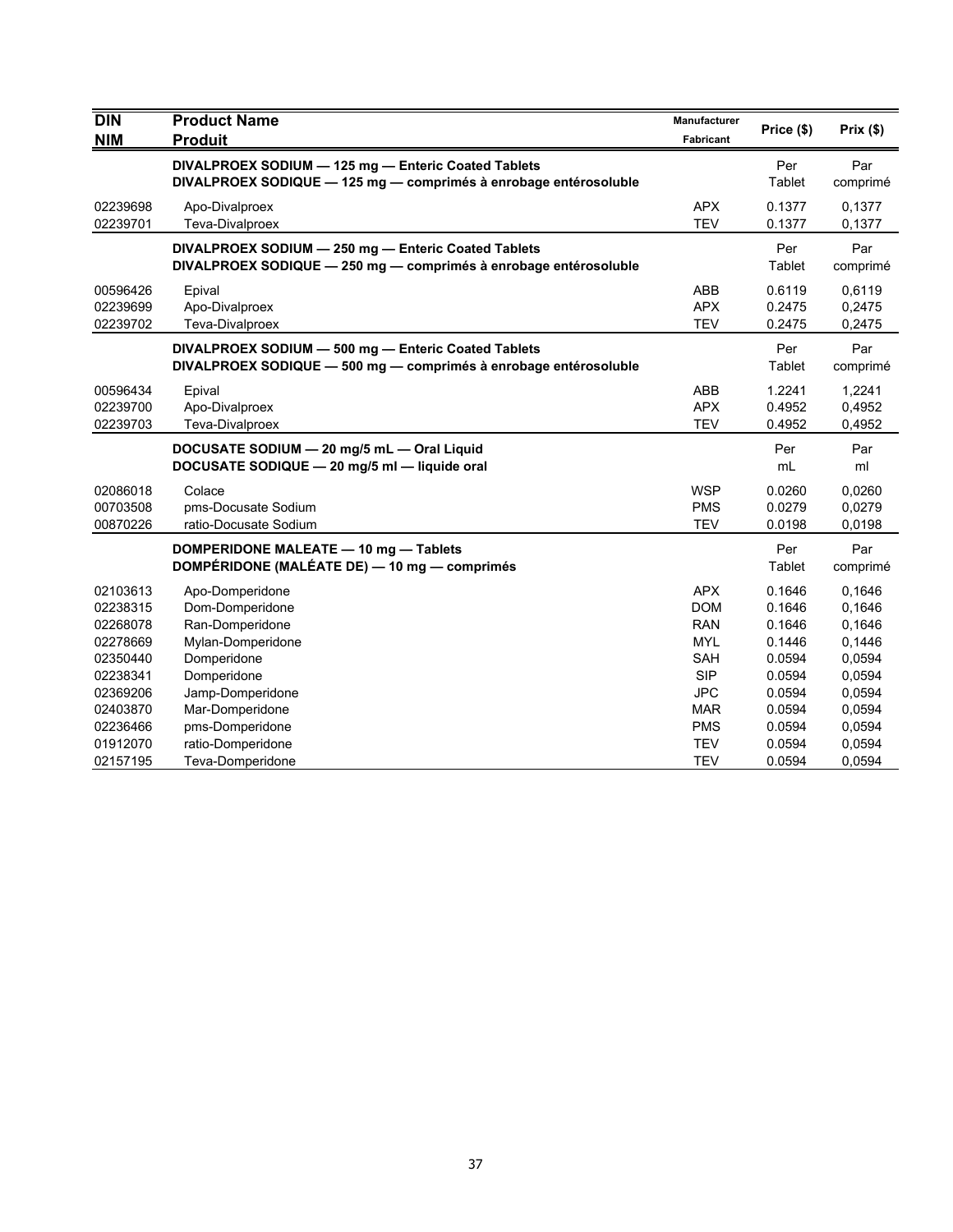| <b>DIN</b> | <b>Product Name</b>                      | Manufacturer |               | Prix(\$) |
|------------|------------------------------------------|--------------|---------------|----------|
| <b>NIM</b> | <b>Produit</b>                           | Fabricant    | Price (\$)    |          |
|            | DONEPEZIL - 5 mg - Tablets               |              | Per           | Par      |
|            | DONEPEZIL - 5 mg - comprimés             |              | Tablet        | comprimé |
| 02232043   | Aricept                                  | PFI          | 5.5914        | 5,5914   |
| 02397595   | <b>ACT Donepezil</b>                     | <b>ACV</b>   | 0.8255        | 0,8255   |
| 02362260   | Apo-Donepezil                            | <b>APX</b>   | 0.8255        | 0,8255   |
| 02400561   | Auro-Donepezil                           | <b>AUP</b>   | 0.8255        | 0,8255   |
| 02412853   | <b>Bio-Donepezil</b>                     | <b>BMP</b>   | 0.8255        | 0,8255   |
| 02402645   | Donepezil                                | <b>ACH</b>   | 0.8255        | 0,8255   |
| 02420597   | Donepezil                                | <b>SIP</b>   | 0.8255        | 0,8255   |
| 02416948   | Jamp-Donepezil                           | <b>JPC</b>   | 0.8255        | 0,8255   |
| 02404419   | Jamp-Donepezil                           | <b>JPC</b>   | 0.8255        | 0,8255   |
| 02402092   | Mar-Donepezil                            | <b>MAR</b>   | 0.8255        | 0,8255   |
| 02359472   | Mylan-Donepezil                          | <b>MYL</b>   | 0.8255        | 0,8255   |
| 02439557   | NAT-Donepezil                            | <b>NAT</b>   | 0.8255        | 0,8255   |
| 02322331   | pms-Donepezil                            | <b>PMS</b>   | 0.8255        | 0,8255   |
| 02381508   | Ran-Donepezil                            | <b>RAN</b>   | 0.8255        | 0,8255   |
| 02328666   | Sandoz Donepezil                         | SDZ          | 0.8255        | 0,8255   |
| 02428482   | Septa-Donepezil                          | <b>STP</b>   | 0.8255        | 0,8255   |
| 02340607   | Teva-Donepezil                           | <b>TEV</b>   | 0.8255        | 0,8255   |
| 02426943   | <b>VAN-Donepezil</b>                     | <b>VAN</b>   | 0.8255        | 0,8255   |
|            | DONEPEZIL - 10 mg - Tablets              |              | Per           | Par      |
|            | DONEPEZIL - 10 mg - comprimés            |              | <b>Tablet</b> | comprimé |
| 02232044   | Aricept                                  | PFI          | 5.5914        | 5,5914   |
| 02397609   | <b>ACT Donepezil</b>                     | <b>ACV</b>   | 0.8255        | 0,8255   |
| 02362279   | Apo-Donepezil                            | <b>APX</b>   | 0.8255        | 0,8255   |
| 02400588   | Auro-Donepezil                           | <b>AUP</b>   | 0.8255        | 0,8255   |
| 02412861   | <b>Bio-Donepezil</b>                     | <b>BMP</b>   | 0.8255        | 0,8255   |
| 02402653   | Donepezil                                | <b>ACH</b>   | 0.8255        | 0,8255   |
| 02420600   | Donepezil                                | <b>SIP</b>   | 0.8255        | 0,8255   |
| 02416956   | Jamp-Donepezil                           | <b>JPC</b>   | 0.8255        | 0,8255   |
| 02404427   | Jamp-Donepezil                           | <b>JPC</b>   | 0.8255        | 0,8255   |
| 02402106   | Mar-Donepezil                            | <b>MAR</b>   | 0.8255        | 0,8255   |
| 02359480   | Mylan-Donepezil                          | <b>MYL</b>   | 0.8255        | 0,8255   |
| 02439565   | NAT-Donepezil                            | <b>NAT</b>   | 0.8255        | 0,8255   |
| 02322358   | pms-Donepezil                            | <b>PMS</b>   | 0.8255        | 0,8255   |
| 02381516   | Ran-Donepezil                            | <b>RAN</b>   | 0.8255        | 0,8255   |
| 02328682   | Sandoz Donepezil                         | SDZ          | 0.8255        | 0,8255   |
| 02428490   | Septa-Donepezil                          | <b>STP</b>   | 0.8255        | 0,8255   |
| 02340615   | Teva-Donepezil                           | <b>TEV</b>   | 0.8255        | 0,8255   |
| 02426951   | VAN-Donepezil                            | <b>VAN</b>   | 0.8255        | 0,8255   |
|            | DORZOLAMIDE - 2% - Ophthalmic Solution   |              | Per           | Par      |
|            | DORZOLAMIDE - 2 % - solution ophtalmique |              | mL            | ml       |
| 02216205   | Trusopt                                  | <b>PUR</b>   | 4.9280        | 4,9280   |
| 02316307   | Sandoz Dorzolamide                       | SDZ          | 3.1620        | 3,1620   |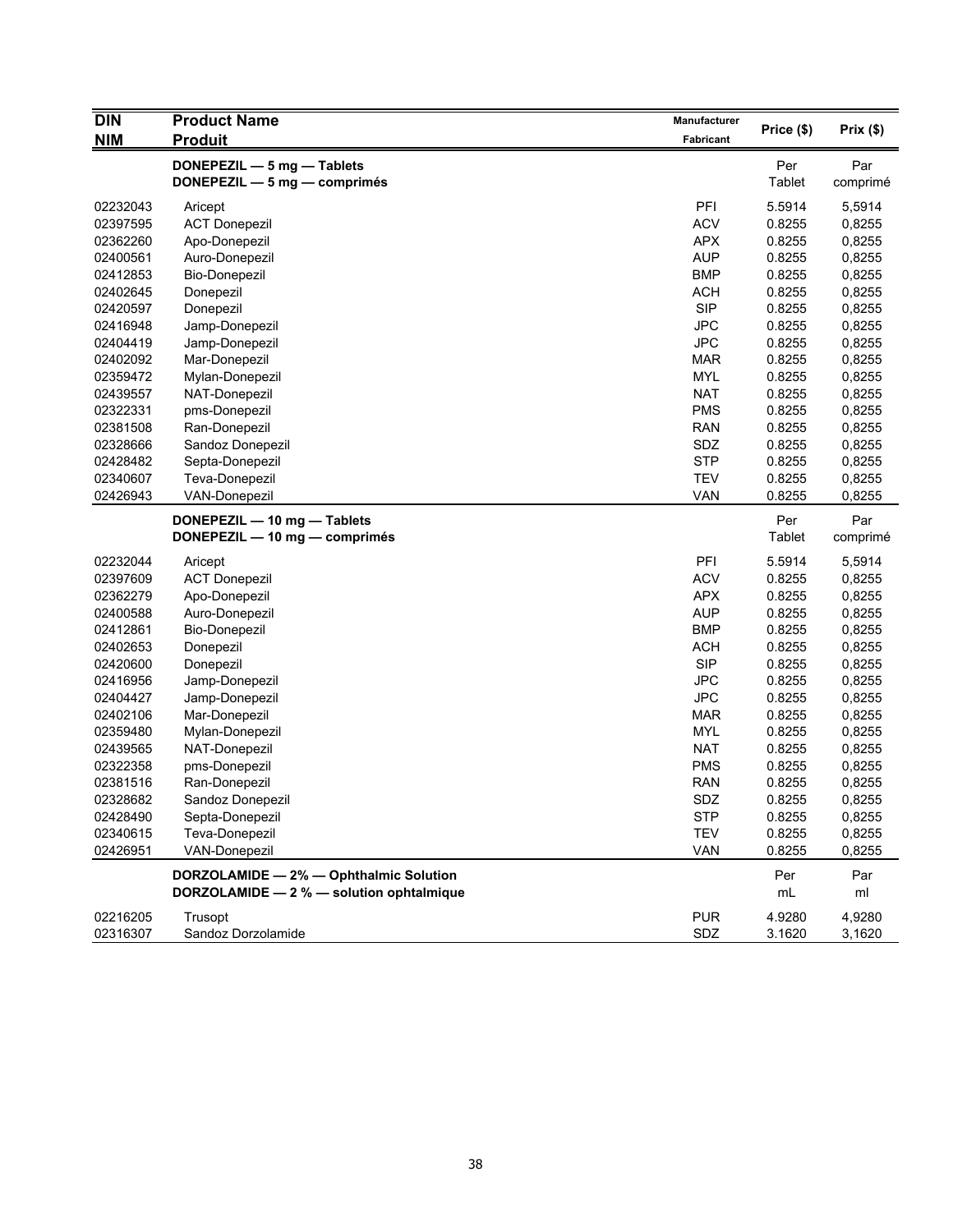| <b>DIN</b> | <b>Product Name</b>                                                | <b>Manufacturer</b> | Price (\$) | Prix(\$) |
|------------|--------------------------------------------------------------------|---------------------|------------|----------|
| <b>NIM</b> | <b>Produit</b>                                                     | <b>Fabricant</b>    |            |          |
|            | DORZOLAMIDE/TIMOLOL MALEATE - 20 mg/5 mg/mL - Ophthalmic Solution  |                     | Per        | Par      |
|            | DORZOLAMIDE/TIMOLOL MALEATE - 20 mg/5 mg/mL - solution ophtalmique |                     | mL         | ml       |
| 02240113   | Cosopt                                                             | <b>PUR</b>          | 7.7737     | 7,7737   |
| 02299615   | Apo-Dorzo/Timop                                                    | <b>APX</b>          | 2.5569     | 2,5569   |
| 02404389   | <b>ACT Dorzotimolol</b>                                            | <b>ACV</b>          | 1.9887     | 1,9887   |
| 02437686   | Med-Dorzolomide/Timolol                                            | <b>GMP</b>          | 1.9887     | 1.9887   |
| 02443090   | Mint-Dorzolomide/Timolol                                           | MPH                 | 1.9887     | 1,9887   |
| 02442426   | pms-Dorzolomide/Timolol                                            | <b>PMS</b>          | 1.9887     | 1,9887   |
| 02344351   | Sandoz Dorzolamide/Timolol                                         | SDZ                 | 1.9887     | 1,9887   |
| 02320525   | Teva-Dorzotimol                                                    | <b>TEV</b>          | 1.9887     | 1,9887   |
|            | DOXAZOSIN MESYLATE - 1 mg - Tablets                                |                     | Per        | Par      |
|            | DOXAZOSINE (MÉSYLATE DE) - 1 mg - comprimés                        |                     | Tablet     | comprimé |
| 01958100   | Cardura-1                                                          | PFI                 | 0.7246     | 0,7246   |
| 02240588   | Apo-Doxazosin                                                      | <b>APX</b>          | 0.3812     | 0,3812   |
| 02242728   | Novo-Doxazosin                                                     | <b>TEV</b>          | 0.3812     | 0,3812   |
| 02244527   | pms-Doxazosin                                                      | <b>PMS</b>          | 0.3812     | 0,3812   |
|            | DOXAZOSIN MESYLATE - 2 mg - Tablets                                |                     | Per        | Par      |
|            | DOXAZOSINE (MÉSYLATE DE) — 2 mg — comprimés                        |                     | Tablet     | comprimé |
| 01958097   | Cardura-2                                                          | PFI                 | 0.8692     | 0,8692   |
| 02240589   | Apo-Doxazosin                                                      | <b>APX</b>          | 0.4574     | 0,4574   |
| 02242729   | Novo-Doxazosin                                                     | <b>TEV</b>          | 0.4574     | 0,4574   |
| 02244528   | pms-Doxazosin                                                      | <b>PMS</b>          | 0.4574     | 0,4574   |
|            | DOXAZOSIN MESYLATE - 4 mg - Tablets                                |                     | Per        | Par      |
|            | DOXAZOSINE (MÉSYLATE DE) - 4 mg - comprimés                        |                     | Tablet     | comprimé |
| 01958119   | Cardura-4                                                          | PFI                 | 1.1302     | 1,1302   |
| 02240590   | Apo-Doxazosin                                                      | <b>APX</b>          | 0.5946     | 0,5946   |
| 02240500   | Mylan-Doxazosin                                                    | <b>MYL</b>          | 0.5946     | 0,5946   |
| 02242730   | Novo-Doxazosin                                                     |                     | 0.5946     | 0,5946   |
| 02244529   | pms-Doxazosin                                                      | <b>PMS</b>          | 0.5946     | 0,5946   |
|            | DOXEPIN - 10 mg - Capsules                                         |                     | Per        | Par      |
|            | $DOXEPIN - 10$ mg - capsules                                       |                     | Capsule    | capsule  |
| 00024325   | Sinequan                                                           | <b>ERF</b>          | 0.3766     | 0,3766   |
| 02049996   | Apo-Doxepin                                                        | <b>APX</b>          | 0.2397     | 0,2397   |
|            | DOXEPIN - 25 mg - Capsules                                         |                     | Per        | Par      |
|            | DOXEPIN - 25 mg - capsules                                         |                     | Capsule    | capsule  |
| 00024333   | Sinequan                                                           | <b>ERF</b>          | 0.4622     | 0.4622   |
| 02050005   | Apo-Doxepin                                                        | <b>APX</b>          | 0.2940     | 0,2940   |
|            | DOXEPIN - 50 mg - Capsules                                         |                     | Per        | Par      |
|            | DOXEPIN - 50 mg - capsules                                         |                     | Capsule    | capsule  |
| 00024341   | Sinequan                                                           | <b>ERF</b>          | 0.8573     | 0,8573   |
| 02050013   | Apo-Doxepin                                                        | <b>APX</b>          | 0.5455     | 0,5455   |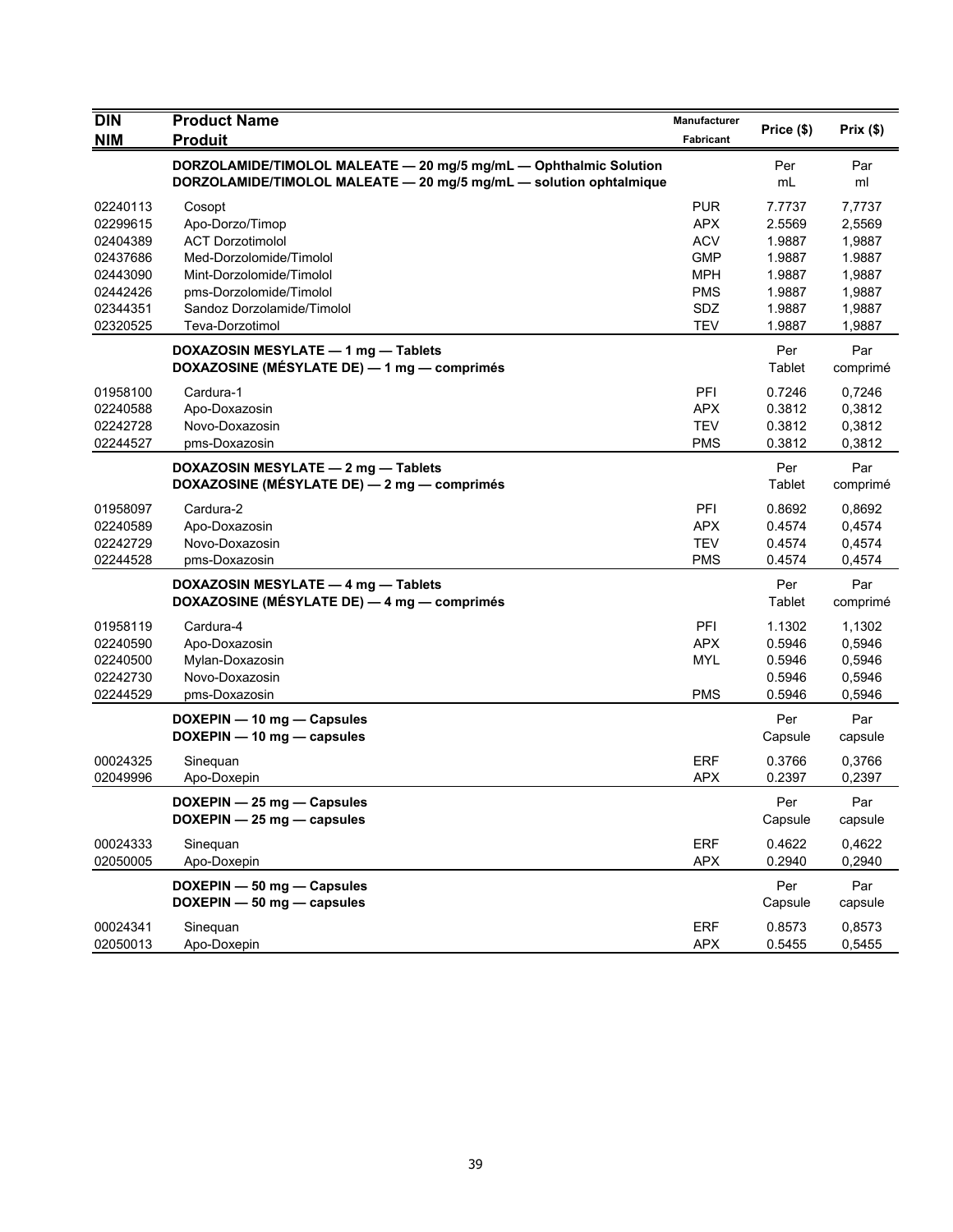| <b>DIN</b><br><b>NIM</b> | <b>Product Name</b><br><b>Produit</b> | <b>Manufacturer</b><br><b>Fabricant</b> | Price (\$) | Prix(\$) |
|--------------------------|---------------------------------------|-----------------------------------------|------------|----------|
|                          | DOXYCYCLINE - 100 mg - Capsules       |                                         | Per        | Par      |
|                          | DOXYCYCLINE - 100 mg - capsules       |                                         | Capsule    | capsule  |
| 00740713                 | Apo-Doxy                              | APX                                     | 0.6446     | 0,6446   |
| 00725250                 | Novo-Doxylin                          | <b>TEV</b>                              | 0.6446     | 0,6446   |
| 00817120                 | Doxycin                               | LRI                                     | 0.5860     | 0,5860   |
| 02351234                 | Doxycycline                           | SAH                                     | 0.5860     | 0,5860   |
|                          | DOXYCYCLINE - 100 mg - Tablets        |                                         | Per        | Par      |
|                          | DOXYCYCLINE - 100 mg - comprimés      |                                         | Tablet     | comprimé |
| 00874256                 | Apo-Doxy                              | APX                                     | 0.6446     | 0,6446   |
| 02158574                 | Novo-Doxylin                          | <b>TEV</b>                              | 0.6446     | 0,6446   |
| 02091232                 | ratio-Doxycycline                     | <b>TEV</b>                              | 0.6446     | 0,6446   |
| 00860751                 | Doxycin                               | LRI                                     | 0.5860     | 0,5860   |
| 02351242                 | Doxycycline                           | SAH                                     | 0.5860     | 0,5860   |
|                          | DULOXETINE - 30 mg - Capsules         |                                         | Per        | Par      |
|                          | DULOXETINE - 30 mg - capsules         |                                         | Capsule    | capsule  |
| 02301482                 | Cymbalta                              | LIL                                     | 2.1179     | 2,1179   |
| 02440423                 | Apo-Duloxetine                        | <b>APX</b>                              | 0.4814     | 0,4814   |
| 02436647                 | Auro-Duloxetine                       | <b>AUP</b>                              | 0.4814     | 0,4814   |
| 02437082                 | Duloxetine DR                         | <b>TEV</b>                              | 0.4814     | 0,4814   |
| 02451913                 | Jamp-Duloxetine                       | <b>JPC</b>                              | 0.4814     | 0,4814   |
| 02446081                 | Mar-Duloxetine                        | MAR                                     | 0.4814     | 0,4814   |
| 02438984                 | Mint-Duloxetine                       | <b>MPH</b>                              | 0.4814     | 0,4814   |
| 02426633                 | Mylan-Duloxetine                      | <b>MYL</b>                              | 0.4814     | 0,4814   |
| 02429446                 | pms-Duloxetine                        | <b>PMS</b>                              | 0.4814     | 0,4814   |
| 02439948                 | Sandoz-Duloxetine                     | SDZ                                     | 0.4814     | 0,4814   |
| 02453630                 | Duloxetine                            | <b>SIP</b>                              | 0.4814     | 0,4814   |
| 02438259                 | Ran-Duloxetine                        | <b>RAN</b>                              | 0.4814     | 0,4814   |
|                          | DULOXETINE - 60 mg - Capsules         |                                         | Per        | Par      |
|                          | DULOXETINE - 60 mg - capsules         |                                         | Capsule    | capsule  |
| 02301490                 | Cymbalta                              | LIL                                     | 4.2986     | 4,2986   |
| 02440431                 | Apo-Duloxetine                        | <b>APX</b>                              | 0.9769     | 0,9769   |
| 02436655                 | Auro-Duloxetine                       | <b>AUP</b>                              | 0.9769     | 0,9769   |
| 02437090                 | Duloxetine DR                         | <b>TEV</b>                              | 0.9769     | 0,9769   |
| 02451921                 | Jamp-Duloxetine                       | <b>JPC</b>                              | 0.9769     | 0,9769   |
| 02446103                 | Mar-Duloxetine                        | <b>MAR</b>                              | 0.9769     | 0,9769   |
| 02438992                 | Mint-Duloxetine                       | <b>MPH</b>                              | 0.9769     | 0,9769   |
| 02426641                 | Mylan-Duloxetine                      | <b>MYL</b>                              | 0.9769     | 0,9769   |
| 02429454                 | pms-Duloxetine                        | <b>PMS</b>                              | 0.9769     | 0,9769   |
| 02439956                 | Sandoz-Duloxetine                     | SDZ                                     | 0.9769     | 0,9769   |
| 02453649                 | Duloxetine                            | <b>SIP</b>                              | 0.9769     | 0,9769   |
| 02438267                 | Ran-Duloxetine                        | <b>RAN</b>                              | 0.9769     | 0,9769   |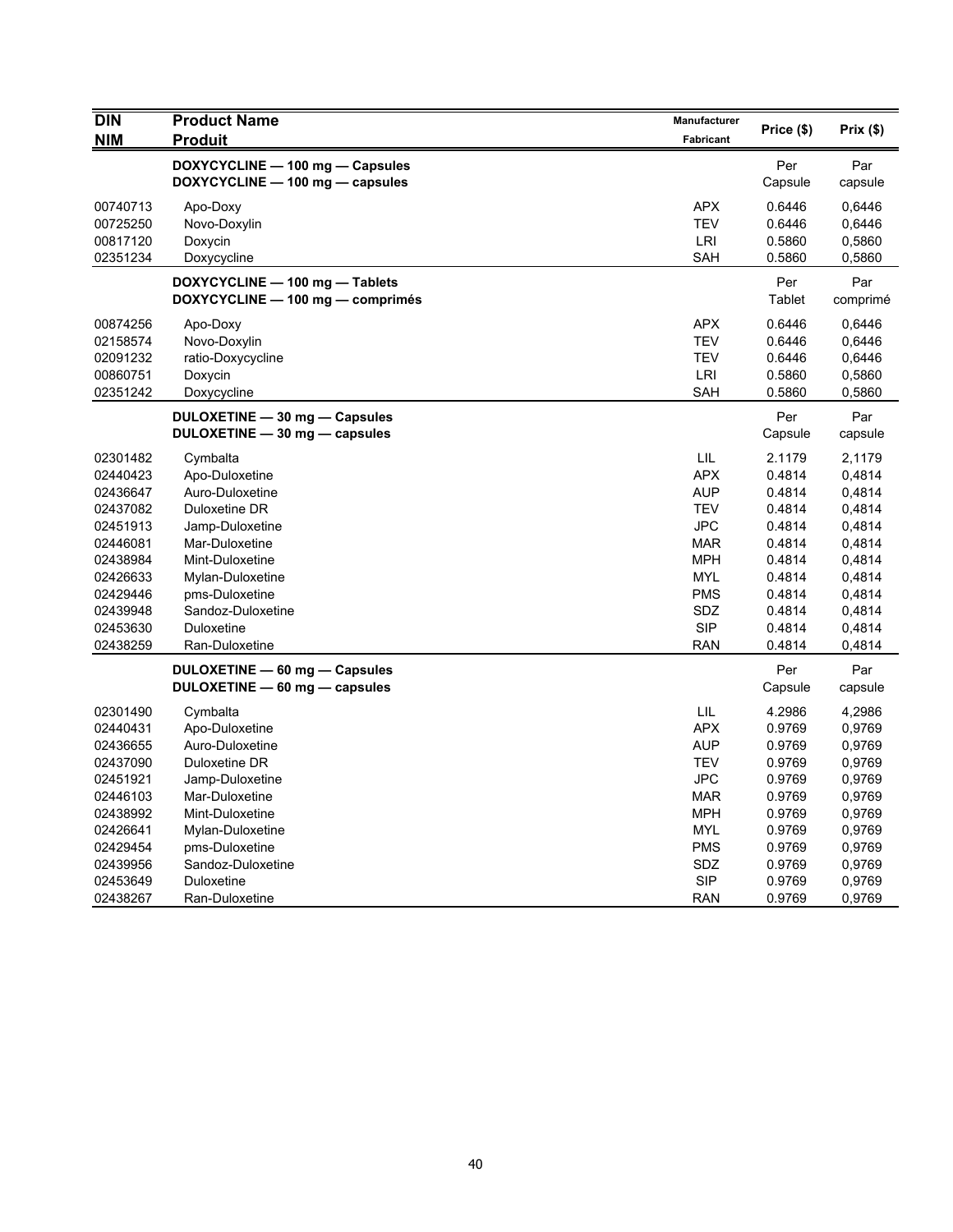| <b>DIN</b> | <b>Product Name</b>                                                 | <b>Manufacturer</b>      | Price (\$)       | Prix(\$) |
|------------|---------------------------------------------------------------------|--------------------------|------------------|----------|
| <b>NIM</b> | <b>Produit</b>                                                      | <b>Fabricant</b>         |                  |          |
|            | DUTASTERIDE - 0.5 mg - Capsules                                     |                          | Per              | Par      |
|            | DUTASTERIDE - 0,5 mg - capsules                                     |                          | Capsule          | capsule  |
|            |                                                                     |                          |                  |          |
| 02247813   | Avodart<br>ACT-Dutasteride                                          | <b>GSK</b><br><b>ACV</b> | 1.8514           | 1,8514   |
| 02412691   |                                                                     | <b>APX</b>               | 0.4205<br>0.4205 | 0,4205   |
| 02404206   | Apo-Dutasteride                                                     |                          |                  | 0,4205   |
| 02429012   | Dutasteride                                                         | <b>SIP</b>               | 0.4205           | 0,4205   |
| 02443058   | Dutasteride                                                         | SAH                      | 0.4205           | 0,4205   |
| 02416298   | Med-Dutasteride                                                     | <b>MED</b>               | 0.4205           | 0,4205   |
| 02428873   | Mint-Dutasteride                                                    | <b>MPH</b>               | 0.4205           | 0,4205   |
| 02393220   | pms-Dutasteride                                                     | <b>PMS</b>               | 0.4205           | 0,4205   |
| 02424444   | Sandoz Dutasteride                                                  | SDZ                      | 0.4205           | 0,4205   |
| 02408287   | Teva-Dutasteride                                                    | <b>TEV</b>               | 0.4205           | 0,4205   |
|            | EFAVIRENZ - 600 mg - Tablets                                        |                          | Per              | Par      |
|            | EFAVIRENZ - 600 mg - comprimés                                      |                          | <b>Tablet</b>    | comprimé |
| 02246045   | Sustiva                                                             | SQU                      | 16.7336          | 16,7336  |
| 02381524   | Mylan-Efavirenz                                                     | <b>MYL</b>               | 8.4984           | 8,4984   |
| 02389762   | Teva-Efavinrez                                                      | <b>TEV</b>               | 8.4984           | 8,4984   |
| 02418428   | Auro-Efavirenz                                                      | <b>AUP</b>               | 4.1833           | 4,1833   |
|            | <b>ENALAPRIL <math>-</math> 2.5 mg <math>-</math> Tablets</b>       |                          | Per              | Par      |
|            | $ENALAPRIL - 2,5 mg - comprimés$                                    |                          | Tablet           | comprimé |
| 00851795   | Vasotec                                                             | <b>MFX</b>               | 1.0369           | 1,0369   |
| 02291878   | CO Enalapril                                                        | <b>ACV</b>               | 0.5425           | 0,5425   |
| 02300680   | Novo-Enalapril                                                      | <b>TEV</b>               | 0.5425           | 0,5425   |
| 02352230   | Ran-Enalapril                                                       | <b>RAN</b>               | 0.5425           | 0,5425   |
| 02300117   | Taro-Enalapril                                                      | <b>TAR</b>               | 0.5425           | 0,5425   |
| 02020025   | Apo-Enalapril                                                       | <b>APX</b>               | 0.5325           | 0,5325   |
| 02400650   | Enalapril                                                           | SAH                      | 0.5325           | 0,5325   |
| 02300036   | Mylan-Enalapril                                                     | <b>MYL</b>               | 0.5325           | 0,5325   |
| 02300079   | pms-Enalapril                                                       | <b>PMS</b>               | 0.5325           | 0,5325   |
| 02299933   | Sandoz Enalapril                                                    | SDZ                      | 0.5325           | 0,5325   |
|            |                                                                     |                          | Per              | Par      |
|            | <b>ENALAPRIL - 5 mg - Tablets</b><br>$ENALAPRIL - 5 mg - comprimés$ |                          | <b>Tablet</b>    | comprimé |
|            |                                                                     |                          |                  |          |
| 00708879   | Vasotec                                                             | <b>MFX</b>               | 1.2632           | 1,2632   |
| 02291886   | <b>CO Enalapril</b>                                                 | <b>ACV</b>               | 0.6418           | 0,6418   |
| 02233005   | Novo-Enalapril                                                      | <b>TEV</b>               | 0.6418           | 0.6418   |
| 02352249   | Ran-Enalapril                                                       | <b>RAN</b>               | 0.6418           | 0,6418   |
| 02300125   | Taro-Enalapril                                                      | <b>TAR</b>               | 0.6418           | 0,6418   |
| 02019884   | Apo-Enalapril                                                       | APX                      | 0.6318           | 0,6318   |
| 02400669   | Enalapril                                                           | SAH                      | 0.6318           | 0,6318   |
| 02300044   | Mylan-Enalapril                                                     | <b>MYL</b>               | 0.6318           | 0,6318   |
| 02300087   | pms-Enalapril                                                       | <b>PMS</b>               | 0.6318           | 0,6318   |
| 02299941   | Sandoz Enalapril                                                    | SDZ                      | 0.6318           | 0,6318   |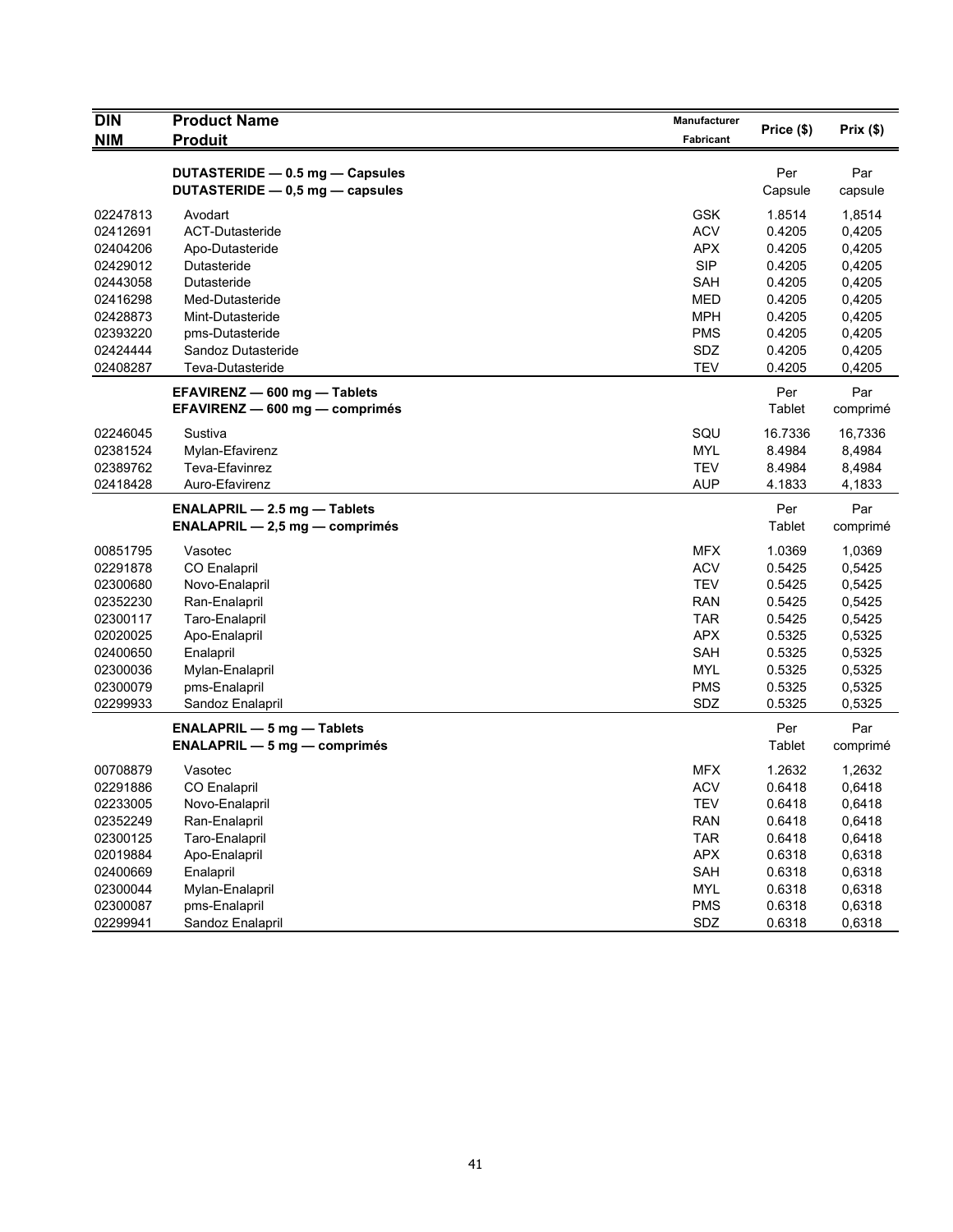| <b>DIN</b> | <b>Product Name</b>                                                                                                     | <b>Manufacturer</b> | Price (\$)    | Prix(\$)        |
|------------|-------------------------------------------------------------------------------------------------------------------------|---------------------|---------------|-----------------|
| <b>NIM</b> | <b>Produit</b>                                                                                                          | Fabricant           |               |                 |
|            | <b>ENALAPRIL - 10 mg - Tablets</b><br><b>ENALAPRIL - 10 mg - comprimés</b>                                              |                     | Per<br>Tablet | Par<br>comprimé |
| 00670901   | Vasotec                                                                                                                 | <b>MFX</b>          | 1.5178        | 1,5178          |
| 02291894   | CO Enalapril                                                                                                            | <b>ACV</b>          | 0.7712        | 0,7712          |
| 02233006   | Novo-Enalapril                                                                                                          | <b>TEV</b>          | 0.7712        | 0,7712          |
| 02352257   | Ran-Enalapril                                                                                                           | <b>RAN</b>          | 0.7712        | 0,7712          |
| 02300133   | Taro-Enalapril                                                                                                          | <b>TAR</b>          | 0.7712        | 0,7712          |
| 02019892   | Apo-Enalapril                                                                                                           | <b>APX</b>          | 0.7612        | 0,7612          |
| 02400677   | Enalapril                                                                                                               | <b>SAH</b>          | 0.7612        | 0.7612          |
| 02300052   | Mylan-Enalapril                                                                                                         | <b>MYL</b>          | 0.7612        | 0,7612          |
| 02300095   | pms-Enalapril                                                                                                           | <b>PMS</b>          | 0.7612        | 0,7612          |
| 02299968   | Sandoz Enalapril<br><b>ENALAPRIL - 20 mg - Tablets</b>                                                                  | SDZ                 | 0.7612<br>Per | 0,7612<br>Par   |
|            | $ENALAPRIL - 20 mg - comprimés$                                                                                         |                     | Tablet        | comprimé        |
| 00670928   | Vasotec                                                                                                                 | <b>MFX</b>          | 1.8315        | 1,8315          |
| 02291908   | <b>CO Enalapril</b>                                                                                                     | <b>ACV</b>          | 0.9305        | 0,9305          |
| 02233007   | Novo-Enalapril                                                                                                          | <b>TEV</b>          | 0.9305        | 0,9305          |
| 02352265   | Ran-Enalapril                                                                                                           | <b>RAN</b>          | 0.9305        | 0,9305          |
| 02300141   | Taro-Enalapril                                                                                                          | <b>TAR</b>          | 0.9305        | 0,9305          |
| 02019906   | Apo-Enalapril                                                                                                           | <b>APX</b>          | 0.9205        | 0,9205          |
| 02400685   | Enalapril                                                                                                               | SAH                 | 0.9205        | 0,9205          |
| 02300060   | Mylan-Enalapril                                                                                                         | <b>MYL</b>          | 0.9205        | 0,9205          |
| 02300109   | pms-Enalapril                                                                                                           | <b>PMS</b><br>SDZ   | 0.9205        | 0,9205          |
| 02299976   | Sandoz Enalapril                                                                                                        |                     | 0.9205        | 0,9205          |
|            | ENALAPRIL/HYDROCHLOROTHIAZIDE - 10 mg/25 mg - Tablets<br><b>ENALAPRIL/HYDROCHLOROTHIAZIDE - 10 mg/25 mg - comprimés</b> |                     | Per<br>Tablet | Par<br>comprimé |
| 00657298   | Vaseretic                                                                                                               | <b>MFX</b>          | 1.5189        | 1,5189          |
| 02352931   | Apo-Enalapril/HCTZ                                                                                                      | <b>APX</b>          | 1.0741        | 1,0741          |
|            | <b>ENTACAPONE - 200 mg - Tablets</b><br><b>ENTACAPONE - 200 mg - comprimés</b>                                          |                     | Per<br>Tablet | Par<br>comprimé |
| 02243763   | Comtan                                                                                                                  | <b>NVT</b>          | 1.8141        | 1,8141          |
| 02375559   | Teva-Entacapone                                                                                                         | <b>TEV</b>          | 0.5114        | 0,5114          |
| 02390337   | Mylan-Entacapone                                                                                                        | <b>MYL</b>          | 0.4062        | 0,4062          |
| 02380005   | Sandoz Entacapone                                                                                                       | SDZ                 | 0.4062        | 0,4062          |
|            | $ENTER - 0.5$ mg $-$ Tablets<br>$ENTER-MR - 0.5 mg - comprimés$                                                         |                     | Per<br>Tablet | Par<br>comprimé |
| 02282224   | <b>Baraclude</b>                                                                                                        | SQU                 | 24.2000       | 24,2000         |
| 02396955   | Apo-Entecavir                                                                                                           | <b>APX</b>          | 11.0000       | 11,0000         |
| 02448777   | Auro-Entecavir                                                                                                          | <b>AUP</b>          | 5.5000        | 5,5000          |
| 02430576   | pms-Entecavir                                                                                                           | <b>PMS</b>          | 5.5000        | 5,5000          |
|            | ERLOTINIB - 100 mg - Tablets                                                                                            |                     | Per           | Par             |
|            | ERLOTINIB - 100 mg - comprimés                                                                                          |                     | Tablet        | comprimé        |
| 02269015   | Tarceva                                                                                                                 | <b>HLR</b>          | 52.8000       | 52,8000         |
| 02377705   | Teva-Erlotinib                                                                                                          | <b>TEV</b>          | 45.3333       | 45,3333         |
| 02454386   | pms-Erlotinib                                                                                                           | <b>PMS</b>          | 26.4000       | 26,4000         |
|            | ERLOTINIB - 150 mg - Tablets<br>ERLOTINIB - 150 mg - comprimés                                                          |                     | Per<br>Tablet | Par<br>comprimé |
| 02269023   | Tarceva                                                                                                                 | <b>HLR</b>          | 79.2000       | 79,2000         |
| 02377713   | Teva-Erlotinib                                                                                                          | <b>TEV</b>          | 68.0000       | 68,0000         |
| 02454394   | pms-Erlotinib                                                                                                           | <b>PMS</b>          | 39.6000       | 39,6000         |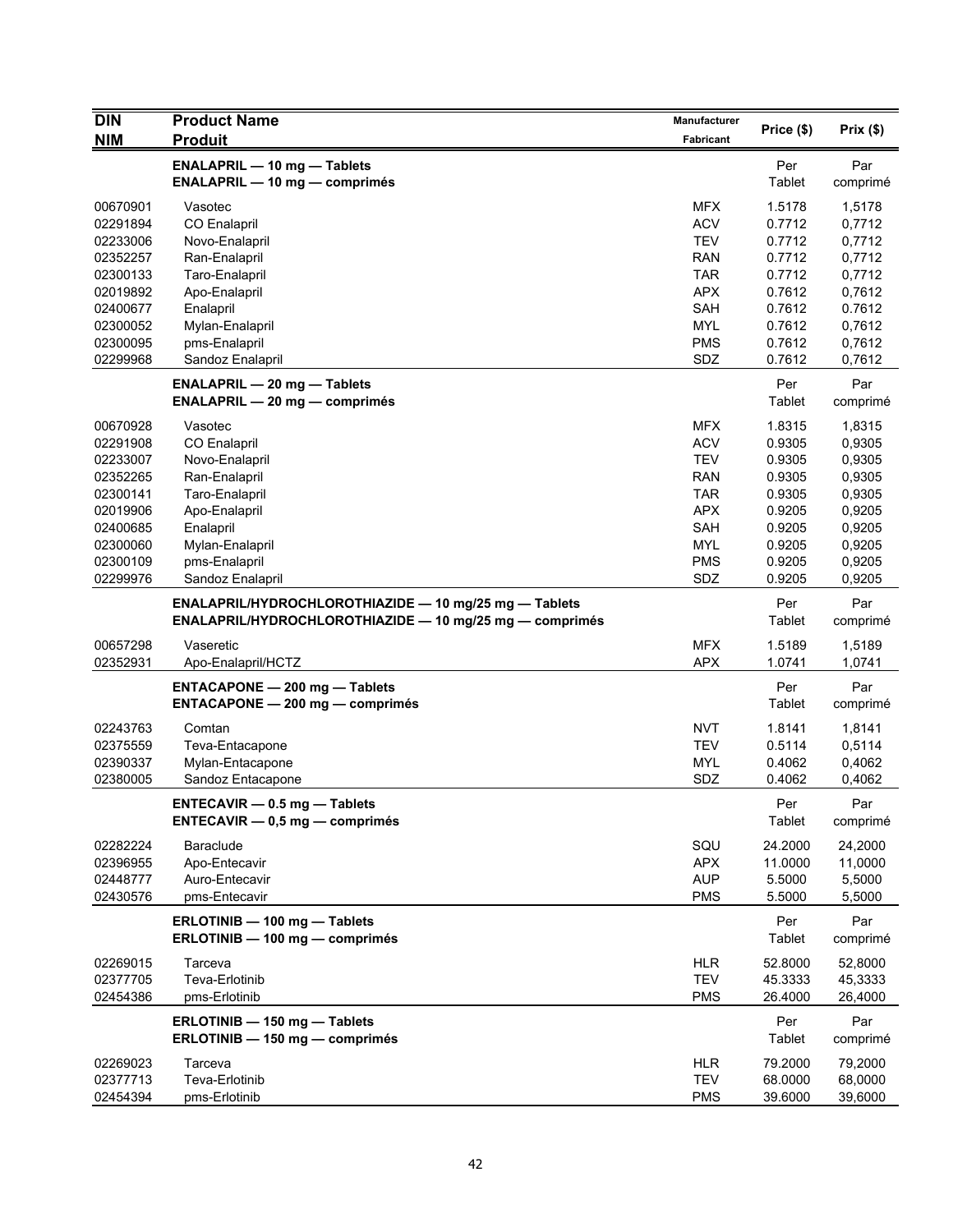| <b>DIN</b> | <b>Product Name</b>                     | <b>Manufacturer</b> | Price (\$) | Prix(\$) |
|------------|-----------------------------------------|---------------------|------------|----------|
| <b>NIM</b> | <b>Produit</b>                          | Fabricant           |            |          |
|            | ERYTHROMYCIN - 5 mg/g - Ointment        |                     | Per        | Par      |
|            | ERYTHROMYCIN - 5 mg/g - pommade         |                     | Gram       | gramme   |
| 01912755   | PDP-Erythromycin                        | PPI                 | 3.4346     | 3,4346   |
| 00641324   | Odan-Erythromycin                       | <b>ODN</b>          | 3.1858     | 3,1858   |
|            | <b>ESCITALOPRAM - 10 mg - Tablets</b>   |                     | Per        | Par      |
|            | <b>ESCITALOPRAM - 10 mg - comprimés</b> |                     | Tablet     | comprimé |
| 02263238   | Cipralex                                | <b>LUD</b>          | 1.9690     | 1,9690   |
| 02295016   | Apo-Escitalopram                        | <b>APX</b>          | 0.4318     | 0,4318   |
| 02313561   | CO Escitalopram                         | <b>ACV</b>          | 0.4318     | 0,4318   |
| 02429039   | Escitalopram                            | <b>SIP</b>          | 0.4318     | 0,4318   |
| 02430118   | Escitalopram                            | <b>SAH</b>          | 0.4318     | 0,4318   |
| 02397358   | Escitalopram                            | <b>AUP</b>          | 0.4318     | 0,4318   |
| 02429780   | Jamp-Escitalopram                       | <b>JPC</b>          | 0.4318     | 0,4318   |
| 02423480   | Mar-Escitalopram                        | MAR                 | 0.4318     | 0,4318   |
| 02407418   | Mint-Escitalopram                       | <b>MPH</b>          | 0.4318     | 0,4318   |
| 02309467   | Mylan-Escitalopram                      | <b>MYL</b>          | 0.4318     | 0,4318   |
| 02440296   | NAT-Escitalopram                        | <b>NAT</b>          | 0.4318     | 0,4318   |
| 02303949   | pms-Escitalopram                        | <b>PMS</b>          | 0.4318     | 0,4318   |
| 02385481   | Ran-Escitalopram                        | <b>RAN</b>          | 0.4318     | 0,4318   |
| 02364077   | Sandoz Escitalopram                     | SDZ                 | 0.4318     | 0,4318   |
| 02318180   | Teva-Escitalopram                       | <b>TEV</b>          | 0.4318     | 0,4318   |
|            | <b>ESCITALOPRAM - 20 mg - Tablets</b>   |                     | Per        | Par      |
|            | ESCITALOPRAM - 20 mg - comprimés        |                     | Tablet     | comprimé |
| 02263254   | Cipralex                                | <b>LUD</b>          | 2.1021     | 2,1021   |
| 02295024   | Apo-Escitalopram                        | <b>APX</b>          | 0.4597     | 0,4597   |
| 02313588   | CO Escitalopram                         | <b>ACV</b>          | 0.4597     | 0,4597   |
| 02429047   | Escitalopram                            | <b>SIP</b>          | 0.4597     | 0,4597   |
| 02430126   | Escitalopram                            | <b>SAH</b>          | 0.4597     | 0,4597   |
| 02397374   | Escitalopram                            | <b>AUP</b>          | 0.4597     | 0,4597   |
| 02429799   | Jamp-Escitalopram                       | <b>JPC</b>          | 0.4597     | 0,4597   |
| 02423502   | Mar-Escitalopram                        | <b>MAR</b>          | 0.4597     | 0,4597   |
| 02407434   | Mint-Escitalopram                       | <b>MPH</b>          | 0.4597     | 0,4597   |
| 02309475   | Mylan-Escitalopram                      | MYL                 | 0.4597     | 0,4597   |
| 02440318   | NAT-Escitalopram                        | <b>NAT</b>          | 0.4597     | 0,4597   |
| 02303965   | pms-Escitalopram                        | <b>PMS</b>          | 0.4597     | 0,4597   |
| 02385503   | Ran-Escitalopram                        | <b>RAN</b>          | 0.4597     | 0,4597   |
| 02364085   | Sandoz Escitalopram                     | SDZ                 | 0.4597     | 0,4597   |
| 02318202   | Teva-Escitalopram                       | <b>TEV</b>          | 0.4597     | 0,4597   |
|            | ESOMEPRAZOLE - 40 mg - Tablets          |                     | Per        | Par      |
|            | ESOMEPRAZOLE - 40 mg - comprimés        |                     | Tablet     | comprimé |
| 02244522   | Nexium                                  | <b>AZC</b>          | 2.4200     | 2,4200   |
| 02339102   | Apo-Esomeprazole                        | <b>APX</b>          | 0.5500     | 0,5500   |
| 02423863   | ACT-Esomeprazole                        | <b>ACV</b>          | 0.5500     | 0,5500   |
| 02431173   | Esomeprazole                            | <b>SAH</b>          | 0.5500     | 0,5500   |
| 02442507   | Esomeprazole                            | <b>SIP</b>          | 0.5500     | 0,5500   |
| 02383047   | Mylan-Esomeprazole                      | <b>MYL</b>          | 0.5500     | 0,5500   |
| 02379171   | pms-Esomeprazole DR (capsules)          | <b>PMS</b>          | 0.5500     | 0,5500   |
|            | ESTRADIOL $-$ 0.5 mg $-$ Tablet         |                     | Per        | Par      |
|            | ESTRADIOL - 0,5 mg - comprimé           |                     | Tablet     | comprimé |
| 02225190   | Estrace                                 | <b>APC</b>          | 0.1741     | 0,1741   |
| 02449048   | Lupin-Estradiol                         | <b>LPC</b>          | 0.1199     | 0,1199   |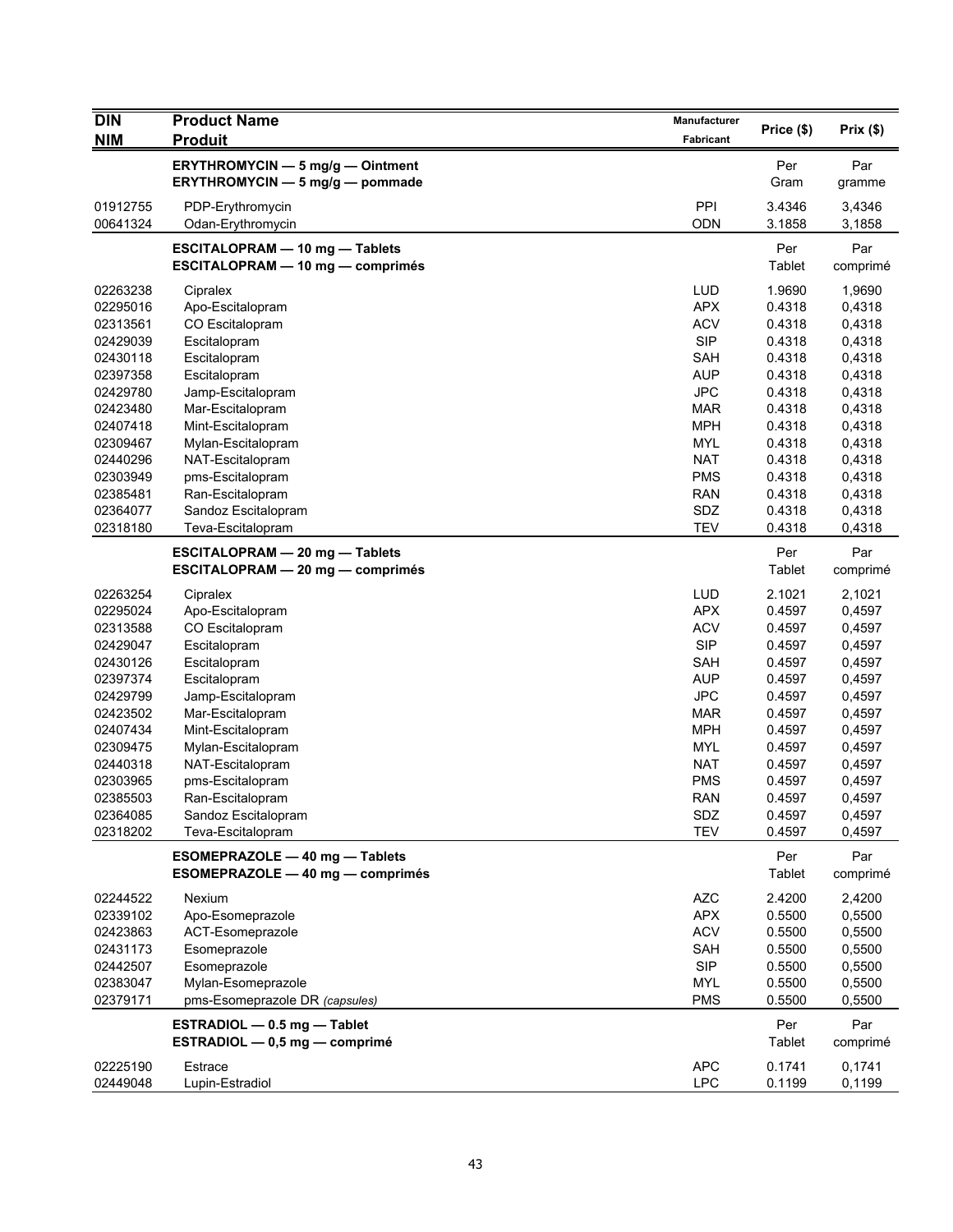| <b>DIN</b>           | <b>Product Name</b>                                             | Manufacturer      | Price (\$)       | Prix $(\$)$      |
|----------------------|-----------------------------------------------------------------|-------------------|------------------|------------------|
| <b>NIM</b>           | <b>Produit</b>                                                  | Fabricant         |                  |                  |
|                      | ESTRADIOL - 1 mg - Tablet                                       |                   | Per              | Par              |
|                      | ESTRADIOL - 1 mg - comprimé                                     |                   | Tablet           | comprimé         |
| 02148587             | Estrace                                                         | <b>APC</b>        | 0.3359           | 0,3359           |
| 02449056             | Lupin-Estradiol                                                 | <b>LPC</b>        | 0.2313           | 0,2313           |
|                      | ESTRADIOL $-2$ mg $-$ Tablet                                    |                   | Per              | Par              |
|                      | ESTRADIOL $-2$ mg $-$ comprimé                                  |                   | Tablet           | comprimé         |
| 02148595             | Estrace                                                         | <b>APC</b>        | 0.5929           | 0,5929           |
| 02449064             | Lupin-Estradiol                                                 | <b>LPC</b>        | 0.4083           | 0,4083           |
|                      | ESTRADIOL - 17B - 50 mcg - Transdermal Patch                    |                   | Per              | Par              |
|                      | ESTRADIOL - 17B - 50 mcg - timbre transdermique                 |                   | Patch            | timbre           |
| 02244000             | Estradot                                                        | <b>NVT</b>        | 3.3014           | 3,3014           |
| 02246967             | Sandoz Estradiol Derm                                           | SDZ               | 2.4130           | 2,4130           |
|                      | ESTRADIOL - 17B - 75 mcg - Transdermal Patch                    |                   | Per              | Par              |
|                      | ESTRADIOL - 17B - 75 mcg - timbre transdermique                 |                   | Patch            | timbre           |
| 02244001             | Estradot                                                        | <b>NVT</b>        | 3.5406           | 3,5406           |
| 02246968             | Sandoz Estradiol Derm                                           | SDZ               | 2.5875           | 2,5875           |
|                      | ESTRADIOL - 17B - 100 mcg - Transdermal Patch                   |                   | Per              | Par              |
|                      | ESTRADIOL - 17B - 100 mcg - timbre transdermique                |                   | Patch            | timbre           |
| 02244002             | Estradot                                                        | <b>NVT</b>        | 3.7400           | 3,7400           |
| 02246969             | Sandoz Estradiol Derm                                           | SDZ               | 2.7375           | 2,7375           |
|                      | ETHINYL ESTRADIOL/CYPROTERONE ACETATE - 0.035 mg/2 mg - Tablets |                   |                  |                  |
|                      | ETHINYL ESTRADIOL/ CYPROTÉRONE (ACÉTATE DE) - 0,035 mg/2 mg     |                   | Per              | Par              |
|                      | — comprimés                                                     |                   | Tablet           | comprimé         |
| 02233542             | Diane-35                                                        | BAY               | 1.9869           | 1,9869           |
| 02290308             | Cyestra-35                                                      | <b>PAL</b>        | 1.2229           | 1.2229           |
| 02309556             | Novo-Cyproterone/Ethinyl Estradiol                              | TEV               | 1.1114           | 1,1114           |
|                      | ETHINYL ESTRADIOL/DESOGESTREL - 0.03 mg/0.15 mg - Tablet        |                   | Per              | Par              |
|                      | ETHINYL ESTRADIOL/DESOGESTREL - 0,03 mg/0,15 mg - comprimés     |                   | Tablet           | comprimé         |
| 02042487             | Marvelon 21                                                     | <b>ORG</b>        | 0.9886           | 0,9886           |
| 02317192             | Apri 21                                                         | TEV               | 0.5436           | 0,5436           |
| 02410249             | Mirvala 21                                                      | <b>APX</b>        | 0.5032           | 0,5032           |
| 02396491             | Freya 21                                                        | <b>MYL</b>        | 0.5032           | 0,5032           |
| 02420813             | Reclipsen 21                                                    | <b>ACV</b>        | 0.5032           | 0,5032           |
|                      | ETHINYL ESTRADIOL/DESOGESTREL - 0.03 mg/0.15 mg - Tablet        |                   | Per              | Par              |
|                      | ETHINYL ESTRADIOL/DESOGESTREL - 0,03 mg/0,15 mg - comprimés     |                   | Tablet           | comprimé         |
| 02042479             | Marvelon 28                                                     | <b>ORG</b>        | 0.7414           | 0,7414           |
| 02317206             | Apri 28                                                         | <b>TEV</b>        | 0.4077           | 0,4077           |
| 02410257<br>02396610 | Mirvala 28<br>Freya 28                                          | <b>APX</b><br>MYL | 0.3774<br>0.3774 | 0,3774<br>0,3774 |
| 02417464             | Reclipsen 28                                                    | <b>ACV</b>        | 0.3774           | 0,3774           |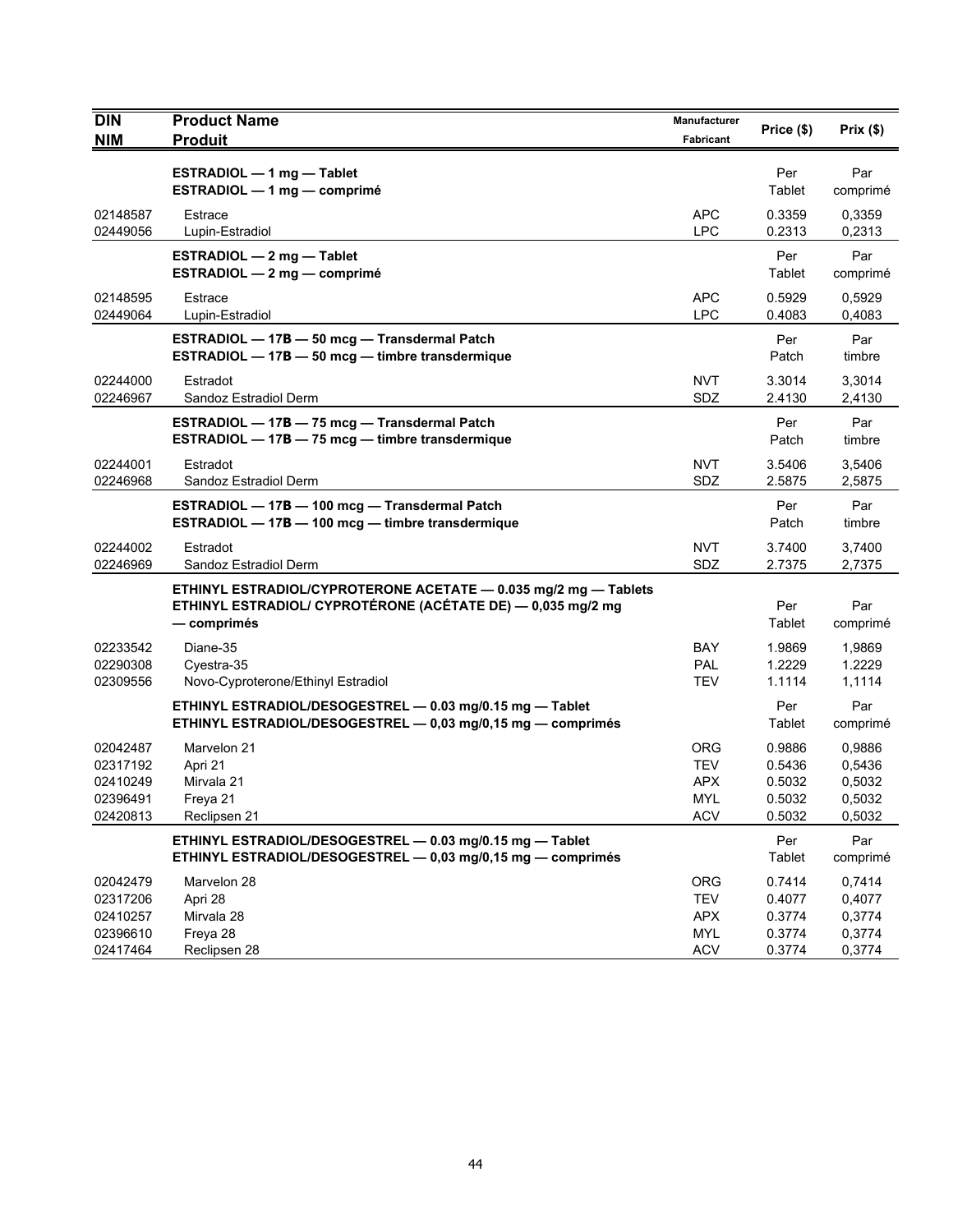| <b>DIN</b>           | <b>Product Name</b>                                                                                  | Manufacturer             | Price (\$)       | Prix(\$)         |
|----------------------|------------------------------------------------------------------------------------------------------|--------------------------|------------------|------------------|
| <b>NIM</b>           | <b>Produit</b>                                                                                       | Fabricant                |                  |                  |
|                      | ETHINYL ESTRADIOL/LEVONORGESTREL - 0.03 mg/0.15 mg - Tablets                                         |                          | Per              | Par              |
|                      | ETHINYL ESTRADIOL/LEVONORGESTREL - 0,03 mg/0,15 mg - comprimés                                       |                          | Tablet           | comprimé         |
| 02042320             | Min Ovral                                                                                            | PFI                      | 0.8631           | 0.8631           |
| 02387085             | Ovima 21                                                                                             | <b>APX</b>               | 0.5075           | 0,5075           |
| 02295946             | Portia 21                                                                                            | <b>TEV</b>               | 0.5075           | 0,5075           |
|                      | ETHINYL ESTRADIOL/LEVONORGESTREL - 0.03 mg/0.15 mg - Tablets                                         |                          | Per              | Par              |
|                      | ETHINYL ESTRADIOL/LEVONORGESTREL - 0,03 mg/0,15 mg - comprimés                                       |                          | Tablet           | comprimé         |
| 02042339             | Min Ovral                                                                                            | <b>PFI</b>               | 0.6474           | 0.6474           |
| 02387093             | Ovima 28                                                                                             | <b>APX</b>               | 0.3806           | 0,3806           |
| 02295954             | Portia 28                                                                                            | <b>TEV</b>               | 0.3806           | 0,3806           |
|                      | ETHINYL ESTRADIOL/LEVONORGESTREL - 0.02 mg/0.1 mg - Tablets                                          |                          | Per              | Par              |
|                      | ETHINYL ESTRADIOL/LEVONORGESTREL - 0,02 mg/0,1 mg - comprimés                                        |                          | Tablet           | comprimé         |
| 02236974             | Alesse                                                                                               | PFI                      | 0.8081           | 0,8081           |
| 02387875             | Alysena 21                                                                                           | <b>APX</b>               | 0.4636           | 0,4636           |
| 02298538             | Aviane 21                                                                                            | <b>TEV</b>               | 0.4636           | 0,4636           |
| 02388138             | ESME <sub>21</sub>                                                                                   | MYL                      | 0.4636           | 0,4636           |
| 02401185             | Lutera 21                                                                                            | <b>ACV</b>               | 0.4636           | 0,4636           |
|                      | ETHINYL ESTRADIOL/LEVONORGESTREL - 0.02 mg/0.1 mg - Tablets                                          |                          | Per              | Par              |
|                      | ETHINYL ESTRADIOL/LEVONORGESTREL - 0,02 mg/0,1 mg - comprimés                                        |                          | Tablet           | comprimé         |
| 02236975             | Alesse                                                                                               | <b>PFI</b>               | 0.6061           | 0.6061           |
| 02387883             | Alysena 28                                                                                           | <b>APX</b>               | 0.3477           | 0,3477           |
| 02298546             | Aviane 28                                                                                            | <b>TEV</b>               | 0.3477           | 0,3477           |
| 02388146<br>02401207 | ESME 28<br>Lutera 28                                                                                 | <b>MYL</b><br><b>ACV</b> | 0.3477<br>0.3477 | 0,3477<br>0,3477 |
|                      |                                                                                                      |                          |                  |                  |
|                      | ETHINYL ESTRADIOL/NORGESTIMATE - 0.025 mg/0.18 mg,<br>0.025 mg/0.215 mg, 0.025 mg/0.250 mg - Tablets |                          |                  |                  |
|                      | ETHINYL ESTRADIOL/NORGESTIMATE - 0,025 mg/0,18 mg,                                                   |                          | Per              | Par              |
|                      | 0,025 mg/0,215 mg, 0,025 mg/0,250 mg - comprimés                                                     |                          | Tablet           | comprimé         |
| 02258560             | Tri-Cyclen Lo 21                                                                                     | <b>JAN</b>               | 0.8580           | 0,8580           |
| 02401967             | Tricira Lo 21                                                                                        | <b>APX</b>               | 0.4511           | 0,4511           |
|                      | ETHINYL ESTRADIOL/NORGESTIMATE - 0.025 mg/0.18 mg,                                                   |                          |                  |                  |
|                      | 0.025 mg/0.215 mg, 0.025 mg/0.250 mg - Tablets                                                       |                          |                  |                  |
|                      | ETHINYL ESTRADIOL/NORGESTIMATE - 0,025 mg/0,18 mg,                                                   |                          | Per              | Par              |
|                      | 0,025 mg/0,215 mg, 0,025 mg/0,250 mg - comprimés                                                     |                          | Tablet           | comprimé         |
| 02258587             | Tri-Cyclen Lo 28                                                                                     | JAN                      | 0.6435           | 0,6435           |
| 02401975             | Tricira Lo 28                                                                                        | <b>APX</b>               | 0.3383           | 0,3383           |
|                      | <b>EXEMESTANE - 25 mg - Tablets</b>                                                                  |                          | Per              | Par              |
|                      | <b>EXEMESTANE - 25 mg - comprimés</b>                                                                |                          | Tablet           | comprimé         |
| 02242705             | Aromasin                                                                                             | PFI                      | 5.9231           | 5,9231           |
| 02390183             | <b>ACT Exemestane</b>                                                                                | <b>ACV</b>               | 3.9008           | 3,9008           |
| 02407841             | Med-Exemestane                                                                                       | <b>GMP</b>               | 3.9008           | 3,9008           |
| 02408473             | Teva-Exemestane                                                                                      | <b>TEV</b>               | 3.9008           | 3,9008           |
| 02419726             | Apo-Exemestane                                                                                       | <b>APX</b>               | 1.3263           | 1,3263           |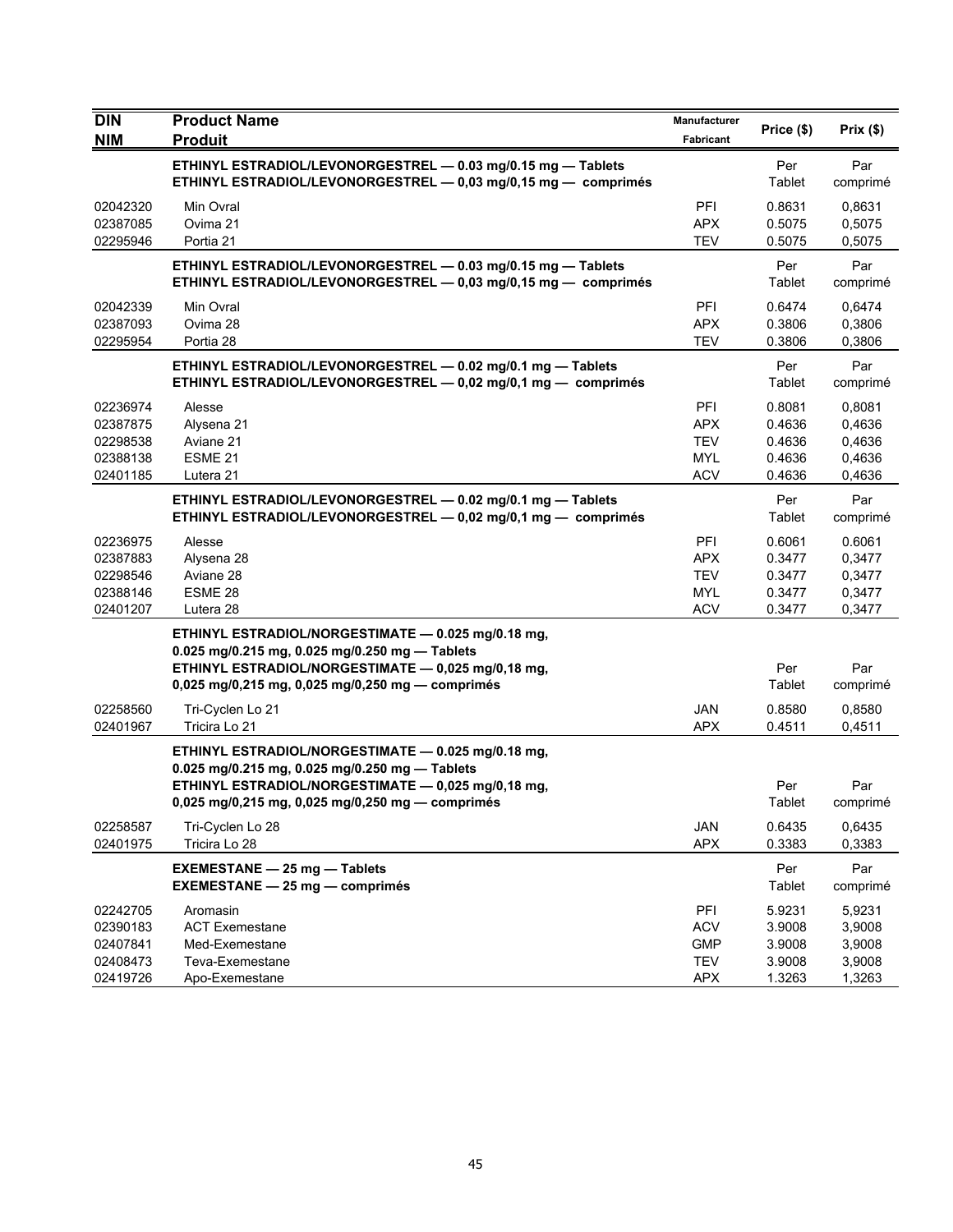| <b>DIN</b> | <b>Product Name</b>                                                | <b>Manufacturer</b> | Price (\$) | Prix(\$) |
|------------|--------------------------------------------------------------------|---------------------|------------|----------|
| <b>NIM</b> | <b>Produit</b>                                                     | <b>Fabricant</b>    |            |          |
|            | <b>EZETIMIBE - 10 mg - Tablets</b>                                 |                     | Per        | Par      |
|            | EZETIMIBE - 10 mg - comprimés                                      |                     | Tablet     | comprimé |
| 02247521   | Ezetrol                                                            | <b>MFX</b>          | 2.1093     | 2,1093   |
| 02414716   | <b>ACT Ezetimibe</b>                                               | <b>ACV</b>          | 0.3260     | 0,3260   |
| 02427826   | Apo-Ezetimibe                                                      | <b>APX</b>          | 0.3260     | 0,3260   |
| 02429659   | Ezetimibe                                                          | <b>SIP</b>          | 0.3260     | 0,3260   |
| 02431300   | Ezetimibe                                                          | <b>SAH</b>          | 0.3260     | 0,3260   |
| 02423235   | Jamp-Ezetimibe                                                     | <b>JPC</b>          | 0.3260     | 0,3260   |
| 02422662   | Mar-Ezetimibe                                                      | <b>MAR</b>          | 0.3260     | 0,3260   |
| 02423243   | Mint-Ezetimibe                                                     | <b>MPH</b>          | 0.3260     | 0,3260   |
| 02378035   | Mylan-Ezetimibe                                                    | MYL                 | 0.3260     | 0,3260   |
| 02416409   | pms-Ezetimibe                                                      | <b>PMS</b>          | 0.3260     | 0,3260   |
| 02419548   | Ran-Exetimibe                                                      | <b>RAN</b>          | 0.3260     | 0,3260   |
| 02416778   | Sandoz Ezetimibe                                                   | SDZ                 | 0.3260     | 0,3260   |
| 02354101   | Teva-Ezetimibe                                                     | <b>TEV</b>          | 0.3260     | 0,3260   |
|            | FAMCICLOVIR - 125 mg - Tablets                                     |                     | Per        | Par      |
|            | FAMCICLOVIR - 125 mg - comprimés                                   |                     | Tablet     | comprimé |
| 02229110   | Famvir                                                             | <b>NVT</b>          | 3.4001     | 3,4001   |
| 02292025   | Apo-Famciclovir                                                    | <b>APX</b>          | 2.0240     | 2,0240   |
| 02305682   | <b>ACT Famciclovir</b>                                             | <b>ACV</b>          | 2.0240     | 2,0240   |
| 02278081   | pms-Famciclovir                                                    | <b>PMS</b>          | 2.0240     | 2,0240   |
| 02278634   | Sandoz Famciclovir                                                 | SDZ                 | 2.0240     | 2,0240   |
|            | FAMCICLOVIR - 250 mg - Tablets                                     |                     | Per        | Par      |
|            | FAMCICLOVIR - 250 mg - comprimés                                   |                     | Tablet     | comprimé |
| 02229129   | Famvir                                                             | <b>NVT</b>          | 4.6083     | 4,6083   |
| 02292041   | Apo-Famciclovir                                                    | <b>APX</b>          | 2.7200     | 2,7200   |
| 02305690   | <b>ACT Famciclovir</b>                                             | <b>ACV</b>          | 2.7200     | 2,7200   |
| 02278103   | pms-Famciclovir                                                    | <b>PMS</b>          | 2.7200     | 2,7200   |
| 02278642   | Sandoz Famciclovir                                                 | SDZ                 | 2.7200     | 2,7200   |
|            |                                                                    |                     | Per        | Par      |
|            | FAMCICLOVIR - 500 mg - Tablets<br>FAMCICLOVIR - 500 mg - comprimés |                     | Tablet     | comprimé |
|            |                                                                    |                     |            |          |
| 02177102   | Famvir                                                             | <b>NVT</b>          | 8.0111     | 8,0111   |
| 02292068   | Apo-Famciclovir                                                    | <b>APX</b>          | 4.2280     | 4,2280   |
| 02305704   | <b>ACT Famciclovir</b>                                             | <b>ACV</b>          | 4.2280     | 4,2280   |
| 02278111   | pms-Famciclovir                                                    | <b>PMS</b>          | 4.2280     | 4,2280   |
| 02278650   | Sandoz Famciclovir                                                 | SDZ                 | 4.2280     | 4,2280   |
|            | <b>FAMOTIDINE - 20 mg - Tablets</b>                                |                     | Per        | Par      |
|            | <b>FAMOTIDINE - 20 mg - comprimés</b>                              |                     | Tablet     | comprimé |
| 00710121   | Pepcid                                                             | <b>MFX</b>          | 1.2450     | 1,2450   |
| 01953842   | Apo-Famotidine                                                     | <b>APX</b>          | 0.6486     | 0,6486   |
| 02351102   | Famotidine                                                         | SAH                 | 0.6486     | 0,6486   |
| 02196018   | Mylan-Famotidine                                                   | <b>MYL</b>          | 0.6486     | 0,6486   |
| 02022133   | Novo-Famotidine                                                    | <b>TEV</b>          | 0.6486     | 0,6486   |
|            | <b>FAMOTIDINE - 40 mg - Tablets</b>                                |                     | Per        | Par      |
|            | <b>FAMOTIDINE - 40 mg - comprimés</b>                              |                     | Tablet     | comprimé |
| 00710113   | Pepcid                                                             | <b>MFX</b>          | 2.3001     | 2,3001   |
| 01953834   | Apo-Famotidine                                                     | <b>APX</b>          | 1.1673     | 1,1673   |
| 02351110   | Famotidine                                                         | SAH                 | 1.1673     | 1,1673   |
| 02196026   | Mylan-Famotidine                                                   | <b>MYL</b>          | 1.1673     | 1,1673   |
| 02022141   | Novo-Famotidine                                                    | <b>TEV</b>          | 1.1673     | 1,1673   |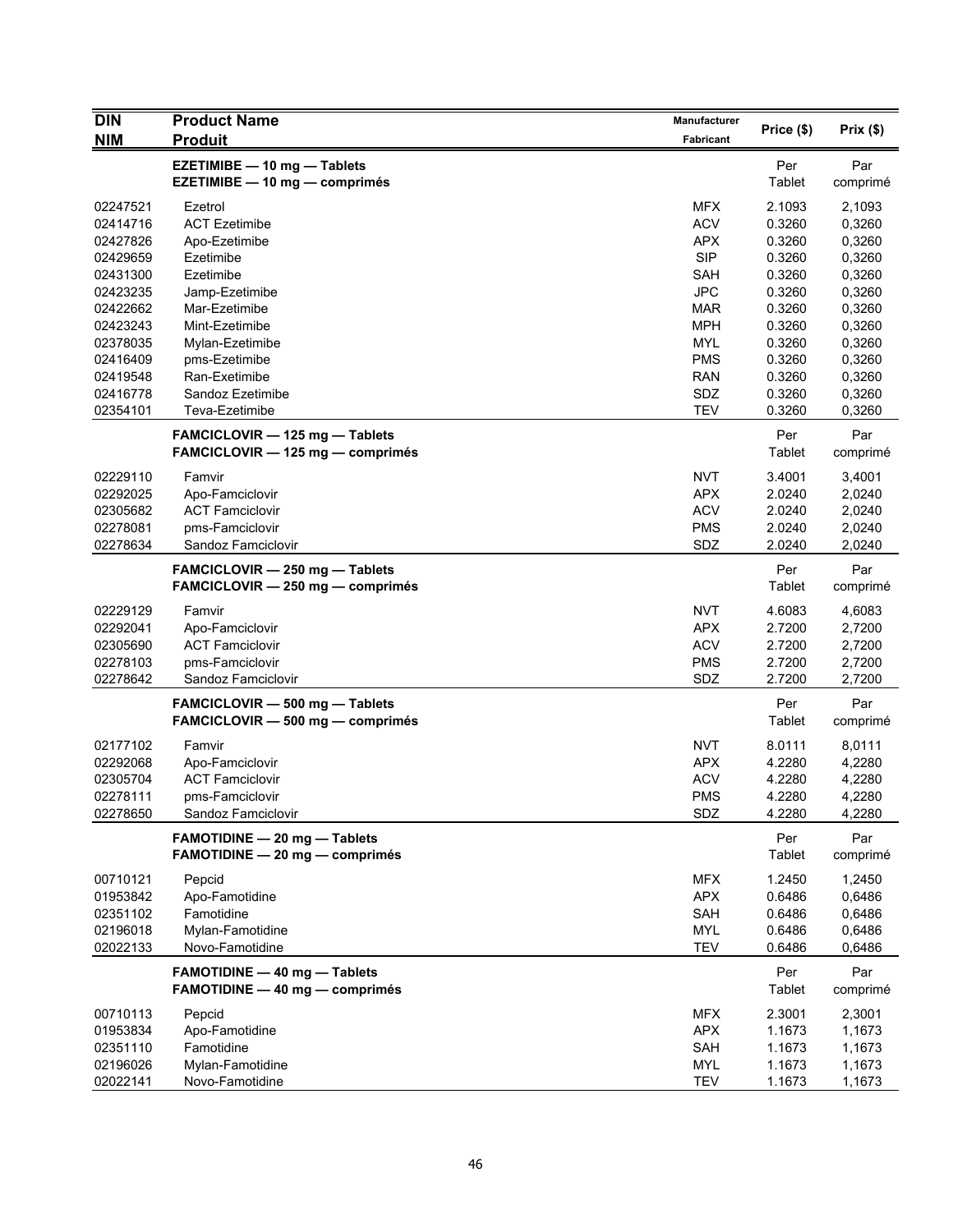| <b>DIN</b><br><b>NIM</b>                                 | <b>Product Name</b><br><b>Produit</b>                                                                                                          | Manufacturer<br>Fabricant                                          | Price (\$)                                     | Prix(\$)                                       |
|----------------------------------------------------------|------------------------------------------------------------------------------------------------------------------------------------------------|--------------------------------------------------------------------|------------------------------------------------|------------------------------------------------|
|                                                          | FELODIPINE - 2.5 mg - Extended Release Tablets<br>FÉLODIPINE - 2,5 mg - comprimés à libération prolongée                                       |                                                                    | Per<br>Tablet                                  | Par<br>comprimé                                |
| 02057778<br>02452367                                     | Plendil<br>Apo-Felodipine                                                                                                                      | <b>AZC</b><br><b>APX</b>                                           | 0.5940<br>0.4050                               | 0,5940<br>0,4050                               |
|                                                          | FELODIPINE - 5 mg - Extended Release Tablets<br>FÉLODIPINE - 5 mg - comprimés à libération prolongée                                           |                                                                    | Per<br>Tablet                                  | Par<br>comprimé                                |
| 00851779<br>02280264<br>02452375                         | Plendil<br>Sandoz Felodipine<br>Apo-Felodipine                                                                                                 | <b>AZC</b><br>SDZ<br><b>APX</b>                                    | 0.7689<br>0.5593<br>0.3565                     | 0,7689<br>0,5593<br>0,3565                     |
|                                                          | FELODIPINE - 10 mg - Extended Release Tablets<br>FÉLODIPINE - 10 mg - comprimés à libération prolongée                                         |                                                                    | Per<br>Tablet                                  | Par<br>comprimé                                |
| 00851787<br>02280272<br>02452383                         | Plendil<br>Sandoz Felodipine<br>Apo-Felodipine                                                                                                 | AZC<br>SDZ<br><b>APX</b>                                           | 1.1770<br>0.8390<br>0.5350                     | 1,1770<br>0,8390<br>0,5350                     |
|                                                          | FENOFIBRATE - 200 mg - Capsules<br>FENOFIBRATE - 200 mg - capsules                                                                             |                                                                    | Per<br>Capsule                                 | Par<br>capsule                                 |
| 02239864<br>02146959<br>02240210<br>02243552<br>02250039 | Apo-Feno-Micro<br>Lipidil-Micro<br>Mylan-Fenofibrate Micro<br>Novo-Fenofibrate Micronized/Novo-Fenofibrate (micronisé)<br>ratio-Fenofibrate MC | <b>APX</b><br><b>FFR</b><br><b>MYL</b><br><b>TEV</b><br><b>TEV</b> | 1.1979<br>1.1979<br>1.1979<br>1.1979<br>1.1979 | 1,1979<br>1,1979<br>1,1979<br>1,1979<br>1,1979 |
|                                                          | FENOFIBRATE - 100 mg - Tablets<br>FENOFIBRATE - 100 mg - comprimés                                                                             |                                                                    | Per<br>Tablet                                  | Par<br>comprimé                                |
| 02241601<br>02246859<br>02356570<br>02289083<br>02288044 | Lipidil Supra<br>Apo-Feno Super<br>Fenofibrate-S<br>Novo-Fenofibrate-S<br>Sandoz Fenofibrate S                                                 | <b>FFR</b><br><b>APX</b><br><b>SAH</b><br><b>TEV</b><br>SDZ        | 1.2243<br>0.8663<br>0.7877<br>0.7877<br>0.7877 | 1,2243<br>0,8663<br>0,7877<br>0,7877<br>0,7877 |
|                                                          | FENOFIBRATE - 160 mg - Tablets<br>FENOFIBRATE - 160 mg - comprimés                                                                             |                                                                    | Per<br>Tablet                                  | Par<br>comprimé                                |
| 02241602<br>02246860<br>02288052                         | Lipidil Supra<br>Apo-Feno Super<br>Sandoz Fenofibrate S                                                                                        | <b>FFR</b><br><b>APX</b><br>SDZ                                    | 1.4106<br>0.9317<br>0.8470                     | 1,4106<br>0,9317<br>0,8470                     |
|                                                          | FENOFIBRATE - 48 mg - Tablets<br>FENOFIBRATE - 48 mg - comprimés                                                                               |                                                                    | Per<br>Tablet                                  | Par<br>comprimé                                |
| 02269074<br>02390698                                     | Lipidil EZ<br>Sandoz Fenofibrate E                                                                                                             | <b>BGP</b><br>SDZ                                                  | 0.4716<br>0.3560                               | 0,4716<br>0,3560                               |
|                                                          | FENOFIBRATE - 145 mg - Tablets<br>FENOFIBRATE - 145 mg - comprimés                                                                             |                                                                    | Per<br>Tablet                                  | Par<br>comprimé                                |
| 02269082<br>02390701                                     | Lipidil EZ<br>Sandoz Fenofibrate E                                                                                                             | <b>BGP</b><br>SDZ                                                  | 1.2075<br>0.9113                               | 1,2075<br>0,9113                               |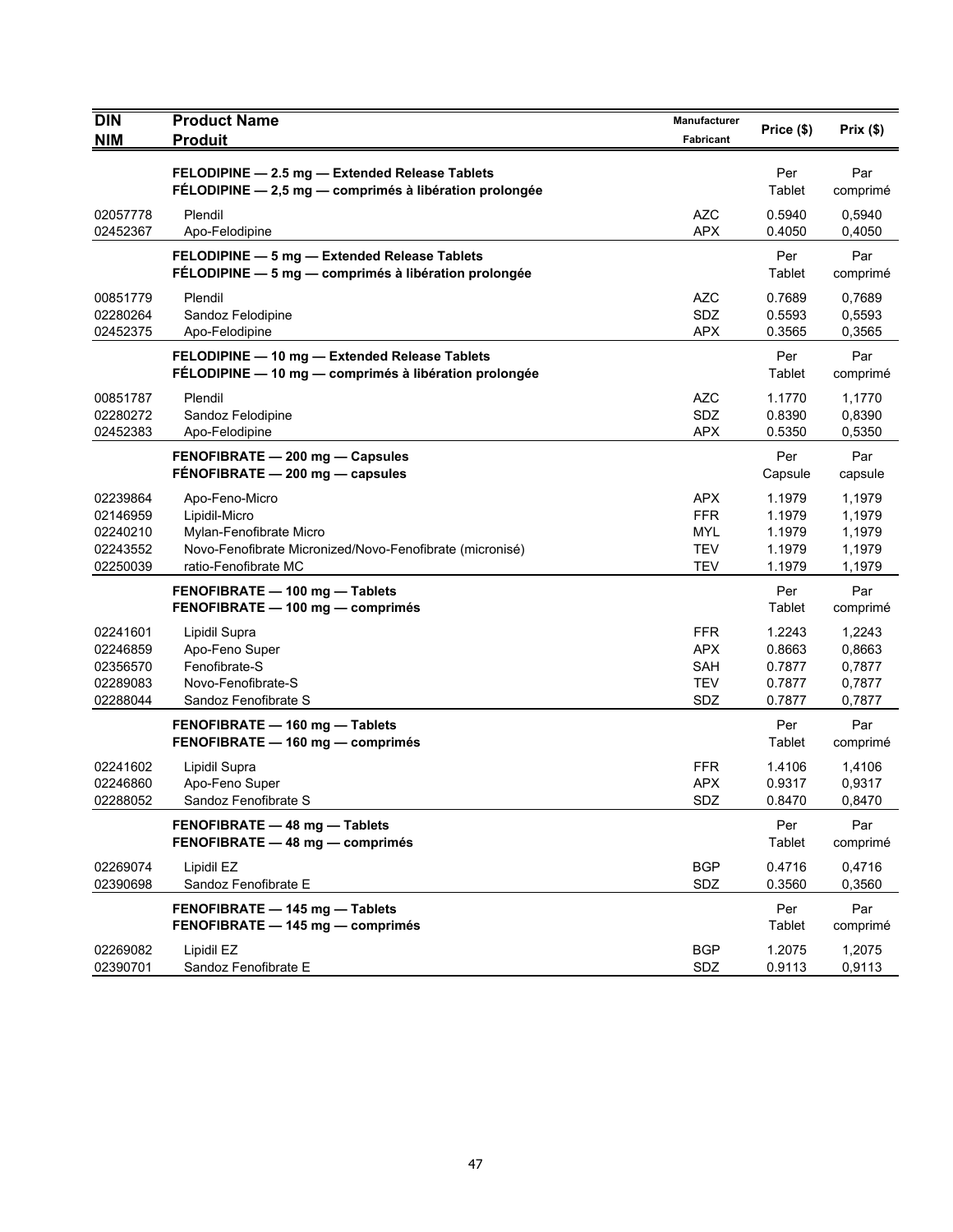| <b>DIN</b> | <b>Product Name</b>                                                                 | <b>Manufacturer</b> |              |               |
|------------|-------------------------------------------------------------------------------------|---------------------|--------------|---------------|
| <b>NIM</b> | <b>Produit</b>                                                                      | <b>Fabricant</b>    | Price (\$)   | Prix (\$)     |
|            | FENTANYL - 12 mcg - Transdermal Patch<br>FENTANYL - 12 mcg - timbre transdermique   |                     | Per<br>Patch | Par<br>timbre |
| 02330105   | Ran-Fentanyl Matrix                                                                 | <b>RAN</b>          | 3.1980       | 3,1980        |
| 02327112   | Sandoz Fentanyl                                                                     | SDZ                 | 3.1980       | 3,1980        |
| 02386844   | CO Fentanyl                                                                         | <b>ACV</b>          | 2.2310       | 2,2310        |
| 02396696   | Mylan-Fentanyl Matrix                                                               | <b>MYL</b>          | 2.2300       | 2,2300        |
| 02341379   | pms-Fentanyl MTX                                                                    | <b>PMS</b>          | 2.2280       | 2,2280        |
| 02311925   | Teva-Fentanyl                                                                       | <b>TEV</b>          | 2.2280       | 2,2280        |
|            | FENTANYL - 25 mcg - Transdermal Patch<br>FENTANYL - 25 mcg - timbre transdermique   |                     | Per<br>Patch | Par<br>timbre |
| 02275813   | Duragesic MAT                                                                       | JAN                 | 17.9300      | 17,9300       |
| 02327120   | Sandoz Fentanyl                                                                     | SDZ                 | 5.9500       | 5,9500        |
| 02386852   | CO Fentanyl                                                                         | <b>ACV</b>          | 3.6582       | 3,6582        |
| 02314630   | Apo-Fentanyl Matrix                                                                 | <b>APX</b>          | 3.6580       | 3,6580        |
| 02396718   | Mylan-Fentanyl Matrix                                                               | <b>MYL</b>          | 3.6580       | 3,6580        |
| 02341387   | pms-Fentanyl MTX                                                                    | <b>PMS</b>          | 3.6560       | 3,6560        |
| 02330113   | Ran-Fentanyl Matrix                                                                 | <b>RAN</b>          | 3.6580       | 3,6580        |
| 02282941   | Teva-Fentanyl                                                                       | <b>TEV</b>          | 3.6560       | 3,6560        |
|            | FENTANYL - 50 mcg - Transdermal Patch<br>FENTANYL - 50 mcg - timbre transdermique   |                     | Per<br>Patch | Par<br>timbre |
| 02275821   | Duragesic MAT                                                                       | <b>JAN</b>          | 33.7480      | 33,7480       |
| 02330121   | Ran-Fentanyl Matrix                                                                 | <b>RAN</b>          | 11.2000      | 11,2000       |
| 02327147   | Sandoz Fentanyl                                                                     | SDZ                 | 11.2000      | 11,2000       |
| 02314649   | Apo-Fentanyl Matrix                                                                 | <b>APX</b>          | 6.8840       | 6,8840        |
| 02386879   | CO Fentanyl                                                                         | <b>ACV</b>          | 6.8838       | 6,8838        |
| 02396726   | Mylan-Fentanyl Matrix                                                               | <b>MYL</b>          | 6.8838       | 6,8838        |
| 02341395   | pms-Fentanyl MTX                                                                    | <b>PMS</b>          | 6.8820       | 6,8820        |
| 02282968   | Teva-Fentanyl                                                                       | <b>TEV</b>          | 6.8820       | 6,8820        |
|            | FENTANYL - 75 mcg - Transdermal Patch<br>FENTANYL - 75 mcg - timbre transdermique   |                     | Per<br>Patch | Par<br>timbre |
| 02275848   | Duragesic MAT                                                                       | JAN                 | 47.4540      | 45,4540       |
| 02330148   | Ran-Fentanyl Matrix                                                                 | <b>RAN</b>          | 15.7500      | 15,7500       |
| 02327155   | Sandoz Fentanyl                                                                     | SDZ                 | 15.7500      | 15,7500       |
| 02314657   | Apo-Fentanyl Matrix                                                                 | <b>APX</b>          | 9.6820       | 9,6820        |
| 02386887   | CO Fentanyl                                                                         | <b>ACV</b>          | 9.6817       | 9,6817        |
| 02396734   | Mylan-Fentanyl Matrix                                                               | <b>MYL</b>          | 9.6817       | 9,6817        |
| 02341409   | pms-Fentanyl MTX                                                                    | <b>PMS</b>          | 9.6800       | 9,6800        |
| 02282976   | Teva-Fentanyl                                                                       | <b>TEV</b>          | 9.6800       | 9,6800        |
|            | FENTANYL - 100 mcg - Transdermal Patch<br>FENTANYL - 100 mcg - timbre transdermique |                     | Per<br>Patch | Par<br>timbre |
| 02275856   | Duragesic MAT                                                                       | JAN                 | 59.0700      | 59,0700       |
| 02330156   | Ran-Fentanyl Matrix                                                                 | <b>RAN</b>          | 19.6000      | 19,6000       |
| 02327163   | Sandoz Fentanyl                                                                     | <b>SDZ</b>          | 19.6000      | 19,6000       |
| 02314665   | Apo-Fentanyl Matrix                                                                 | <b>APX</b>          | 12.0520      | 12,0520       |
| 02386895   | CO Fentanyl                                                                         | <b>ACV</b>          | 12.0512      | 12,0512       |
| 02396742   | Mylan-Fentanyl Matrix                                                               | <b>MYL</b>          | 12.0512      | 12,0512       |
| 02341417   | pms-Fentanyl MTX                                                                    | <b>PMS</b>          | 12.0500      | 12,0500       |
| 02282984   | Teva-Fentanyl                                                                       | <b>TEV</b>          | 12.0500      | 12,0500       |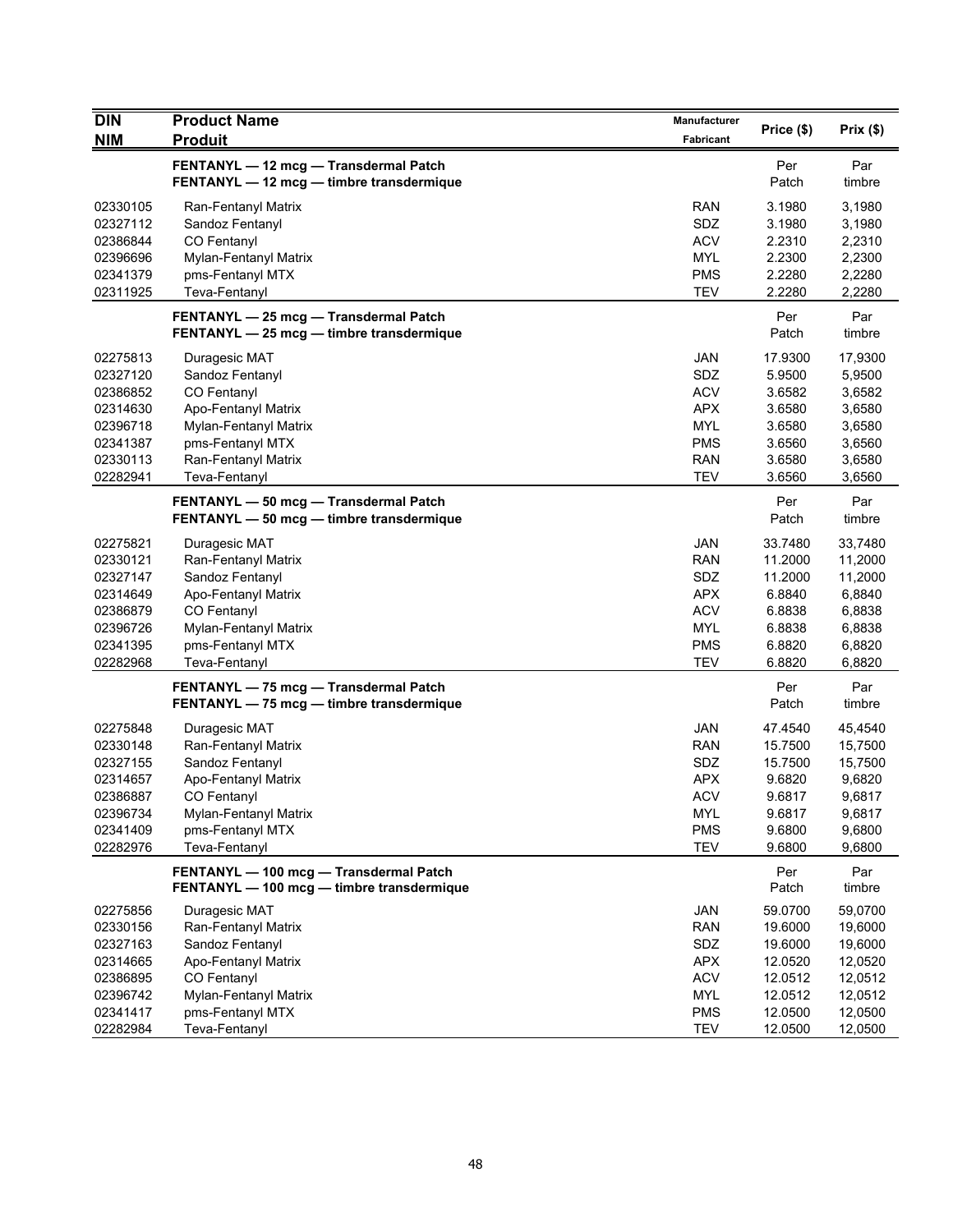| <b>DIN</b> | <b>Product Name</b>                                                             | <b>Manufacturer</b> | Price (\$)     | Prix(\$)        |
|------------|---------------------------------------------------------------------------------|---------------------|----------------|-----------------|
| <b>NIM</b> | <b>Produit</b>                                                                  | Fabricant           |                |                 |
|            | FERROUS GLUCONATE - 300 mg - Tablets<br>FER (GLUCONATE DE) - 300 mg - comprimés |                     | Per<br>Tablet  | Par<br>comprimé |
| 00545031   | Apo-Ferrous Gluconate                                                           | <b>APX</b>          | 0.0404         | 0,0404          |
| 00031097   | Jamp-Ferrous Gluconate                                                          | <b>JPC</b>          | 0.0254         | 0,0254          |
| 80000435   | Novo-Ferrogluc                                                                  | <b>TEV</b>          | 0.0254         | 0,0254          |
|            | FINASTERIDE - 5 mg - Tablets<br>FINASTERIDE - 5 mg - comprimés                  |                     | Per<br>Tablet  | Par<br>comprimé |
| 02010909   | Proscar                                                                         | <b>MSD</b>          | 2.5289         | 2,5289          |
| 02354462   | CO Finasteride                                                                  | <b>ACV</b>          | 0.7412         | 0,7412          |
| 02348500   | Novo-Finasteride                                                                | <b>TEV</b>          | 0.5677         | 0,5677          |
| 02365383   | Apo-Finasteride                                                                 | <b>APX</b>          | 0.4633         | 0,4633          |
| 02405814   | Auro-Finasteride                                                                | <b>AUP</b>          | 0.4633         | 0,4633          |
| 02355043   | Finasteride                                                                     | <b>ACH</b>          | 0.4633         | 0,4633          |
| 02445077   | Finasteride                                                                     | SAH                 | 0.4633         | 0,4633          |
| 02447541   | Finasteride                                                                     | <b>SIP</b>          | 0.4633         | 0,4633          |
| 02357224   | Jamp-Finasteride                                                                | <b>JPC</b>          | 0.4633         | 0,4633          |
| 02389878   | Mint-Finasteride                                                                | <b>MPH</b>          | 0.4633         | 0,4633          |
| 02310112   | pms-Finasteride                                                                 | <b>PMS</b>          | 0.4633         | 0,4633          |
| 02371820   | Ran-Finasteride                                                                 | <b>RAN</b>          | 0.4633         | 0,4633          |
| 02322579   | Sandoz Finasteride                                                              | SDZ                 | 0.4633         | 0,4633          |
| 02428741   | <b>VAN-Finasteride</b>                                                          | <b>VAN</b>          | 0.4633         | 0,4633          |
|            | FLUCONAZOLE - 50 mg - Tablets                                                   |                     | Per            | Par             |
|            | FLUCONAZOLE - 50 mg - comprimés                                                 |                     | Tablet         | comprimé        |
| 02237370   | Apo-Fluconazole                                                                 | <b>APX</b>          | 3.4393         | 3,4393          |
| 02236978   | Novo-Fluconazole                                                                | <b>TEV</b>          | 3.4393         | 3,4393          |
| 02249294   | Taro-Fluconazole                                                                | <b>TAR</b>          | 3.4393         | 3,4393          |
| 02281260   | <b>ACT Fluconazole</b>                                                          | <b>ACV</b>          | 3.1266         | 3,1266          |
| 02245292   | Mylan-Fluconazole                                                               | <b>MYL</b>          | 3.1266         | 3,1266          |
| 02245643   | pms-Fluconazole                                                                 | <b>PMS</b>          | 3.1266         | 3,1266          |
|            | FLUCONAZOLE - 100 mg - Tablets<br>FLUCONAZOLE - 100 mg - comprimés              |                     | Per<br>Tablet  | Par<br>comprimé |
| 02237371   | Apo-Fluconazole                                                                 | <b>APX</b>          | 6.1012         | 6,1012          |
| 02249308   | Taro-Fluconazole                                                                | <b>TAR</b>          | 6.1012         | 6,1012          |
| 02236979   | Novo-Fluconazole                                                                | <b>TEV</b>          | 6.1011         | 6,1011          |
| 02281279   | <b>ACT Fluconazole</b>                                                          | <b>ACV</b>          | 5.5466         | 5,5466          |
| 02245293   | Mylan-Fluconazole                                                               | <b>MYL</b>          | 5.5466         | 5,5466          |
| 02245644   | pms-Fluconazole                                                                 | <b>PMS</b>          | 5.5466         | 5,5466          |
|            | FLUCONAZOLE - 150 mg - Capsules<br>FLUCONAZOLE - 150 mg - capsules              |                     | Per<br>Capsule | Par<br>capsule  |
| 02241895   | Apo-Fluconazole                                                                 | <b>APX</b>          | 3.9400         | 3,9400          |
| 02432471   | Jamp-Fluconazole                                                                | <b>JPC</b>          | 3.9400         | 3,9400          |
|            | FLUOCINONIDE - 0.05% - Gel<br>FLUOCINONIDE - 0,05 % - gel                       |                     | Per<br>Gram    | Par<br>gramme   |
| 02161974   | Lidex                                                                           | VAL                 | 0.3869         | 0,3869          |
| 02236997   | Lyderm                                                                          | <b>TPT</b>          | 0.3762         | 0,3762          |
|            | FLUOCINONIDE - 0.05% - Ointment                                                 |                     | Per            | Par             |
|            | FLUOCINONIDE - 0,05 % - pommade                                                 |                     | Gram           | gramme          |
| 02236996   | Lyderm                                                                          | <b>TPT</b>          | 0.3707         | 0,3707          |
| 02161966   | Lidex                                                                           | VAL                 | 0.3434         | 0,3434          |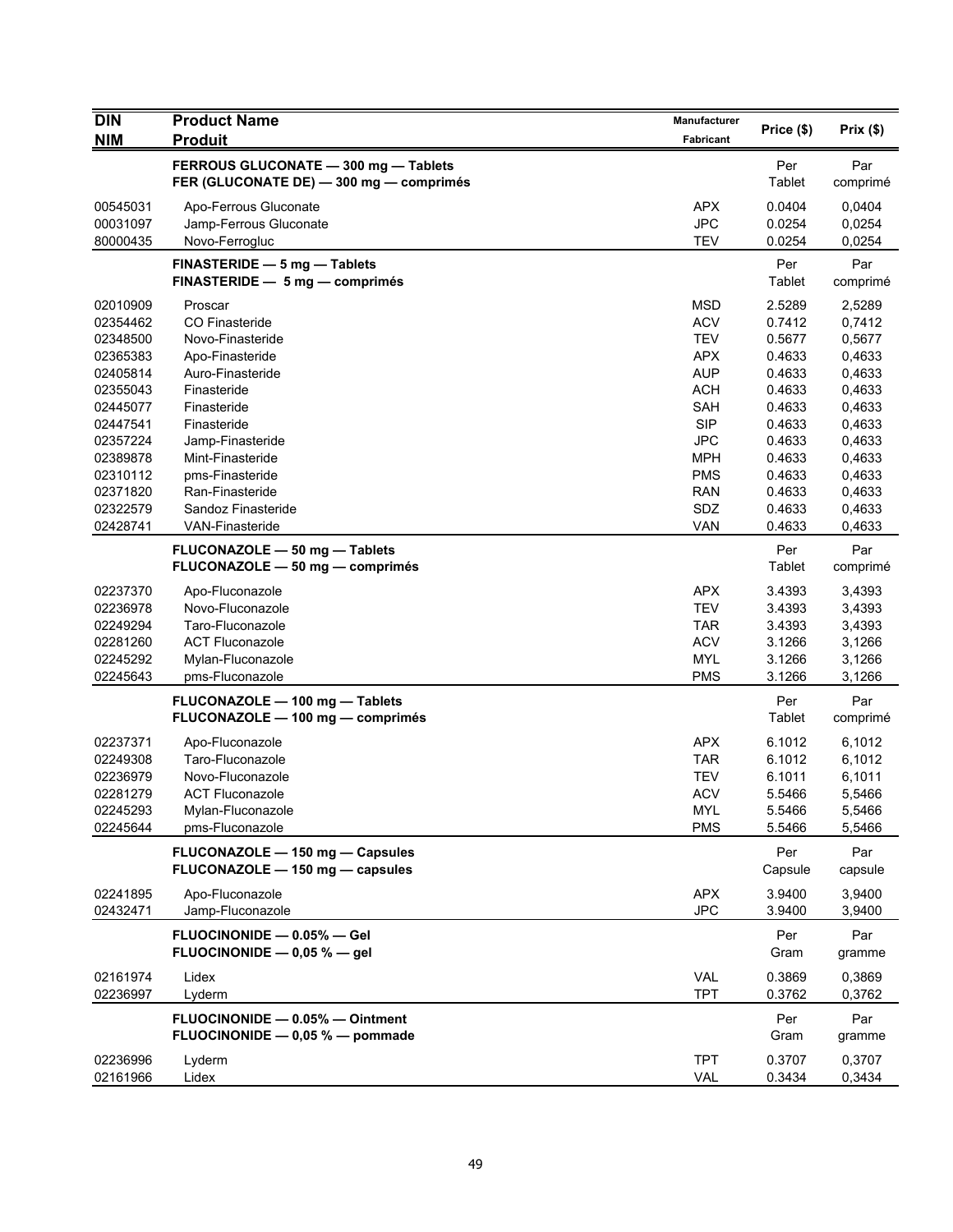| <b>DIN</b> | <b>Product Name</b>                              | <b>Manufacturer</b> | Price (\$) | Prix $(\$)$ |
|------------|--------------------------------------------------|---------------------|------------|-------------|
| <b>NIM</b> | <b>Produit</b>                                   | Fabricant           |            |             |
|            | FLUOCINONIDE - 0.05% - Topical Cream             |                     | Per        | Par         |
|            | FLUOCINONIDE - 0,05 % - crème topique            |                     | Gram       | gramme      |
| 00716863   | Lyderm                                           | <b>TPT</b>          | 0.5075     | 0,5075      |
| 02161923   | Lidex                                            | <b>VAL</b>          | 0.2765     | 0,2765      |
|            | FLUOROMETHOLONE - 0.1% - Ophthalmic Suspension   |                     | Per        | Par         |
|            | FLUOROMÉTHOLONE - 0,1 % - suspension ophtalmique |                     | mL         | ml          |
| 00247855   | FML 0.1%/FML 0.1 %                               | <b>ALL</b>          | 3.6039     | 3,6039      |
| 00432814   | Sandoz Fluorometholone                           | SDZ                 | 1.7880     | 1,7880      |
|            | FLUOXETINE - 10 mg - Capsules                    |                     | Per        | Par         |
|            | FLUOXÉTINE - 10 mg - capsules                    |                     | Capsule    | capsule     |
| 02018985   | Prozac                                           | LIL                 | 2.0801     | 2,0801      |
| 02177617   | Dom-Fluoxetine                                   | <b>DOM</b>          | 1.2951     | 1,2951      |
| 02242177   | CO Fluoxetine                                    | <b>ACV</b>          | 1.2951     | 1,2951      |
| 02216353   | Apo-Fluoxetine                                   | <b>APX</b>          | 1.2950     | 1,2950      |
| 02216582   | Teva-Fluoxetine                                  | <b>TEV</b>          | 1.2950     | 1,2950      |
| 02237813   | Mylan-Fluoxetine                                 | <b>MYL</b>          | 0.8650     | 0,8650      |
| 02385627   | Auro-Fluoxetine                                  | <b>AUP</b>          | 0.4595     | 0,4595      |
| 02448424   | <b>Bio-Fluoxetine</b>                            | <b>BMP</b>          | 0.4595     | 0,4595      |
| 02286068   | Fluoxetine                                       | <b>SAH</b>          | 0.4595     | 0,4595      |
| 02374447   | Fluoxetine                                       | <b>SIP</b>          | 0.4595     | 0,4595      |
| 02393441   | Fluoxetine                                       | <b>ACH</b>          | 0.4595     | 0,4595      |
| 02401894   | Jamp-Fluoxetine                                  | <b>JPC</b>          | 0.4595     | 0,4595      |
| 02392909   | Mar-Fluoxetine                                   | <b>MAR</b>          | 0.4595     | 0,4595      |
| 02380560   | Mint-Fluoxetine                                  | <b>MPH</b>          | 0.4595     | 0,4595      |
| 02177579   | pms-Fluoxetine                                   | <b>PMS</b>          | 0.4595     | 0,4595      |
| 02405695   | Ran-Fluoxetine                                   | <b>RAN</b>          | 0.4595     | 0,4595      |
| 02243486   | Sandoz Fluoxetine                                | SDZ                 | 0.4595     | 0,4595      |
| 02432412   | <b>VAN-Fluoxetine</b>                            | <b>VAN</b>          | 0.4595     | 0,4595      |
|            | FLUOXETINE - 20 mg - Capsules                    |                     | Per        | Par         |
|            | FLUOXÉTINE - 20 mg - capsules                    |                     | Capsule    | capsule     |
| 00636622   | Prozac                                           | LIL                 | 2.0801     | 2,0801      |
| 02242178   | CO Fluoxetine                                    | <b>ACV</b>          | 1.1124     | 1,1124      |
| 02216361   | Apo-Fluoxetine                                   | <b>APX</b>          | 1.1123     | 1,1123      |
| 02237814   | Mylan-Fluoxetine                                 | <b>MYL</b>          | 0.6116     | 0,6116      |
| 02216590   | Teva-Fluoxetine                                  | <b>TEV</b>          | 0.6116     | 0,6116      |
| 02385635   | Auro-Fluoxetine                                  | AUP                 | 0.4598     | 0,4598      |
| 02286076   | Fluoxetine                                       | SAH                 | 0.4598     | 0,4598      |
| 02374455   | Fluoxetine                                       | <b>SIP</b>          | 0.4598     | 0,4598      |
| 02383241   | Fluoxetine                                       | <b>ACH</b>          | 0.4598     | 0,4598      |
| 02448432   | Fluoxetine                                       | <b>BMP</b>          | 0.4598     | 0,4598      |
| 02386402   | Jamp-Fluoxetine                                  | <b>JPC</b>          | 0.4598     | 0,4598      |
| 02392917   | Mar-Fluoxetine                                   | <b>MAR</b>          | 0.4598     | 0,4598      |
| 02380579   | Mint-Fluoxetine                                  | <b>MPH</b>          | 0.4598     | 0,4598      |
| 02177587   | pms-Fluoxetine                                   | <b>PMS</b>          | 0.4598     | 0,4598      |
| 02405709   | Ran-Fluoxetine                                   | <b>RAN</b>          | 0.4598     | 0,4598      |
| 02243487   | Sandoz Fluoxetine                                | <b>SDZ</b>          | 0.4598     | 0,4598      |
| 02432420   | <b>VAN-Fluoxetine</b>                            | <b>VAN</b>          | 0.4598     | 0,4598      |
|            |                                                  |                     |            |             |
|            | FLUOXETINE - 20 mg/5 mL - Oral Solution          |                     | Per        | Par         |
|            | FLUOXÉTINE - 20 mg/5 mL - solution orale         |                     | mL         | ml          |
| 02231328   | Fluoxetine                                       | AAA                 | 0.6446     | 0,6446      |
| 02459361   | Odan-Fluoxetine                                  | ODN                 | 0.3084     | 0,3084      |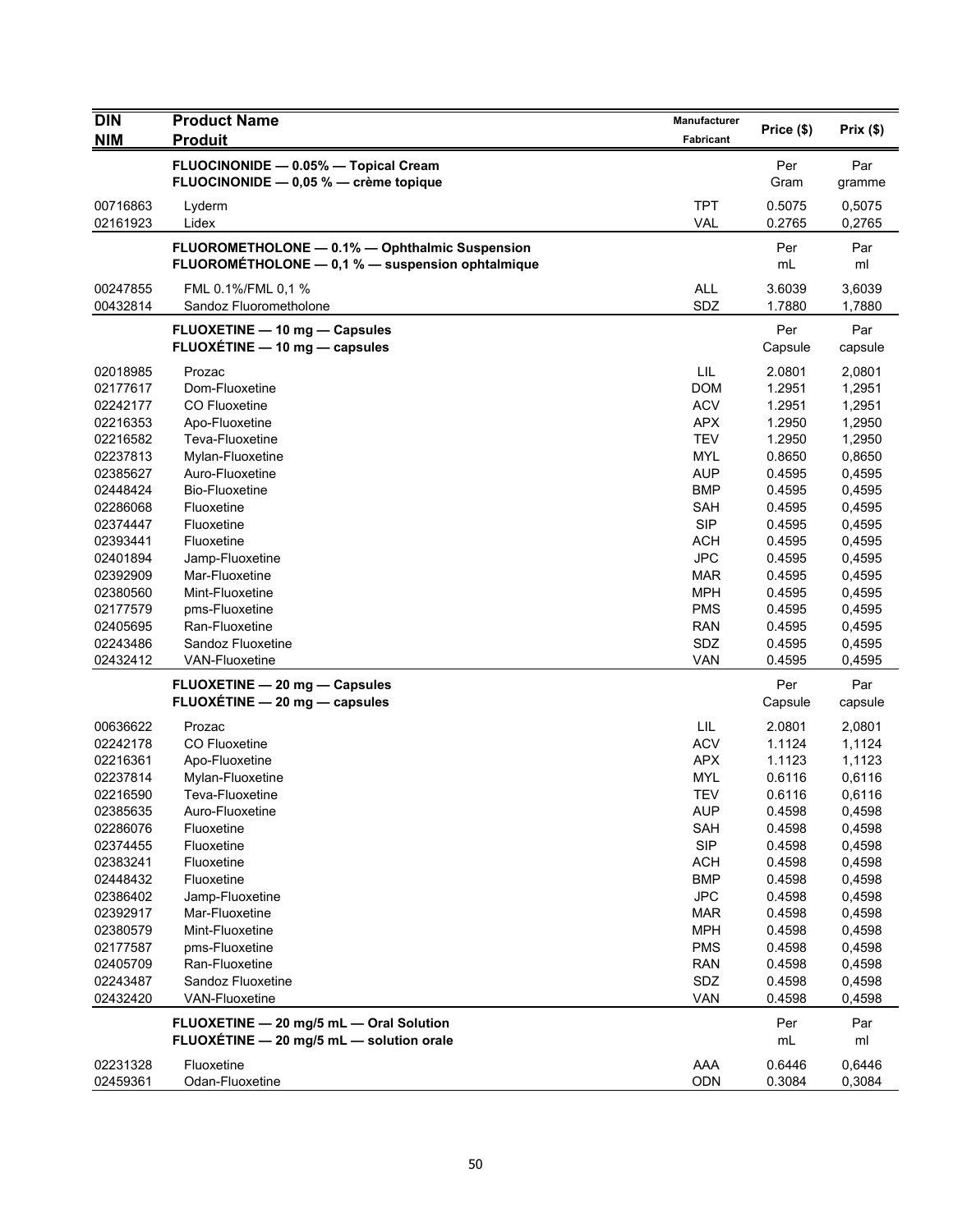| <b>DIN</b>           | <b>Product Name</b>                                                                     | Manufacturer             | Price (\$)       | Prix(\$)         |
|----------------------|-----------------------------------------------------------------------------------------|--------------------------|------------------|------------------|
| <b>NIM</b>           | <b>Produit</b>                                                                          | Fabricant                |                  |                  |
|                      | FLURBIPROFEN - 50 mg - Tablets<br>FLURBIPROFÈNE - 50 mg - comprimés                     |                          | Per<br>Tablet    | Par<br>comprimé  |
| 00647942             | Ansaid                                                                                  | PFI                      | 0.5653           | 0,5653           |
| 01912046             | Apo-Flurbiprofen                                                                        | <b>APX</b>               | 0.2820           | 0,2820           |
| 02100509             | Novo-Flurprofen                                                                         | <b>TEV</b>               | 0.2820           | 0,2820           |
|                      | FLURBIPROFEN - 100 mg - Tablets<br>FLURBIPROFÈNE - 100 mg - comprimés                   |                          | Per<br>Tablet    | Par<br>comprimé  |
| 00600792             | Ansaid                                                                                  | PFI                      | 0.7401           | 0,7401           |
| 00675199<br>01912038 | ratio-Flurbiprofen<br>Apo-Flurbiprofen                                                  | <b>TEV</b><br><b>APX</b> | 0.5170<br>0.3859 | 0,5170<br>0,3859 |
| 02100517             | Novo-Flurprofen                                                                         | <b>TEV</b>               | 0.3859           | 0,3859           |
|                      | FLUTICASONE - 120 dose - 50 mcg - Nasal Spray                                           |                          | Per              | Par              |
|                      | FLUTICASONE - 120 dose - 50 mcg - vaporisateur nasal                                    |                          | dose             | dose             |
| 02213672             | Flonase                                                                                 | <b>GSK</b>               | 0.2807           | 0,2807           |
| 02294745             | Apo-Fluticasone                                                                         | <b>APX</b>               | 0.1831           | 0,1831           |
| 02296071             | ratio-Fluticasone                                                                       | <b>TEV</b>               | 0.1831           | 0,1831           |
|                      | <b>FLUVASTATIN - 20 mg - Capsules</b><br>FLUVASTATIN - 20 mg - capsules                 |                          | Per<br>Capsule   | Par<br>capsule   |
| 02061562             | Lescol                                                                                  | <b>NVT</b>               | 1.0094           | 1,0094           |
| 02299224             | Teva-Fluvastatin                                                                        | <b>TEV</b>               | 0.7048           | 0,7048           |
| 02400235             | Sandoz Fluvastatin                                                                      | SDZ                      | 0.4561           | 0,4561           |
|                      | FLUVASTATIN - 40 mg - Capsules                                                          |                          | Per              | Par              |
|                      | FLUVASTATIN - 40 mg - capsules                                                          |                          | Capsule          | capsule          |
| 02061570             | Lescol                                                                                  | <b>NVT</b>               | 1.4185           | 1,4185           |
| 02299232             | Teva-Fluvastatin                                                                        | <b>TEV</b><br>SDZ        | 0.9896<br>0.6386 | 0,9896           |
| 02400243             | Sandoz Fluvastatin                                                                      |                          |                  | 0,6386           |
|                      | FLUVOXAMINE MALEATE - 50 mg - Tablets<br>FLUVOXAMINE (MALÉATE DE) - 50 mg - comprimés   |                          | Per<br>Tablet    | Par<br>comprimé  |
| 01919342             | Luvox                                                                                   | <b>BGP</b>               | 1.0344           | 1,0344           |
| 02231329             | Apo-Fluvoxamine                                                                         | <b>APX</b>               | 0.5447           | 0,5447           |
| 02255529             | CO Fluvoxamine                                                                          | <b>ACV</b>               | 0.5447           | 0,5447           |
|                      | FLUVOXAMINE MALEATE - 100 mg - Tablets<br>FLUVOXAMINE (MALÉATE DE) — 100 mg — comprimés |                          | Per<br>Tablet    | Par<br>comprimé  |
| 01919369             | Luvox                                                                                   | <b>BGP</b>               | 1.8601           | 1,8601           |
| 02231330             | Apo-Fluvoxamine                                                                         | <b>APX</b>               | 0.9792           | 0,9792           |
| 02255537<br>02239954 | CO Fluvoxamine<br>Novo-Fluvoxamine                                                      | <b>ACV</b><br><b>TEV</b> | 0.9792<br>0.9792 | 0,9792<br>0,9792 |
|                      | FONDAPARINUX - 2.5 mg/0.5 mL - Injection                                                |                          | Per              | Par              |
|                      | FONDAPARINUX $-2,5$ mg/0,5 mL $-$ injection                                             |                          | Syringe          | seringue         |
| 02245531             | Arixtra                                                                                 | <b>ASH</b>               | 17.5917          | 17,5917          |
| 02406853             | Fondaparinux                                                                            | <b>DRL</b>               | 11.1944          | 11,1944          |
|                      | FONDAPARINUX - 7.5 mg/0.6 mL - Injection                                                |                          | Per              | Par              |
|                      | FONDAPARINUX - 7,5 mg/0,6 mL - injection                                                |                          | Syringe          | seringue         |
| 02258056             | Arixtra                                                                                 | <b>ASH</b>               | 28.4987          | 28,4987          |
| 02406896             | Fondaparinux                                                                            | DRL                      | 18.1400          | 18,1400          |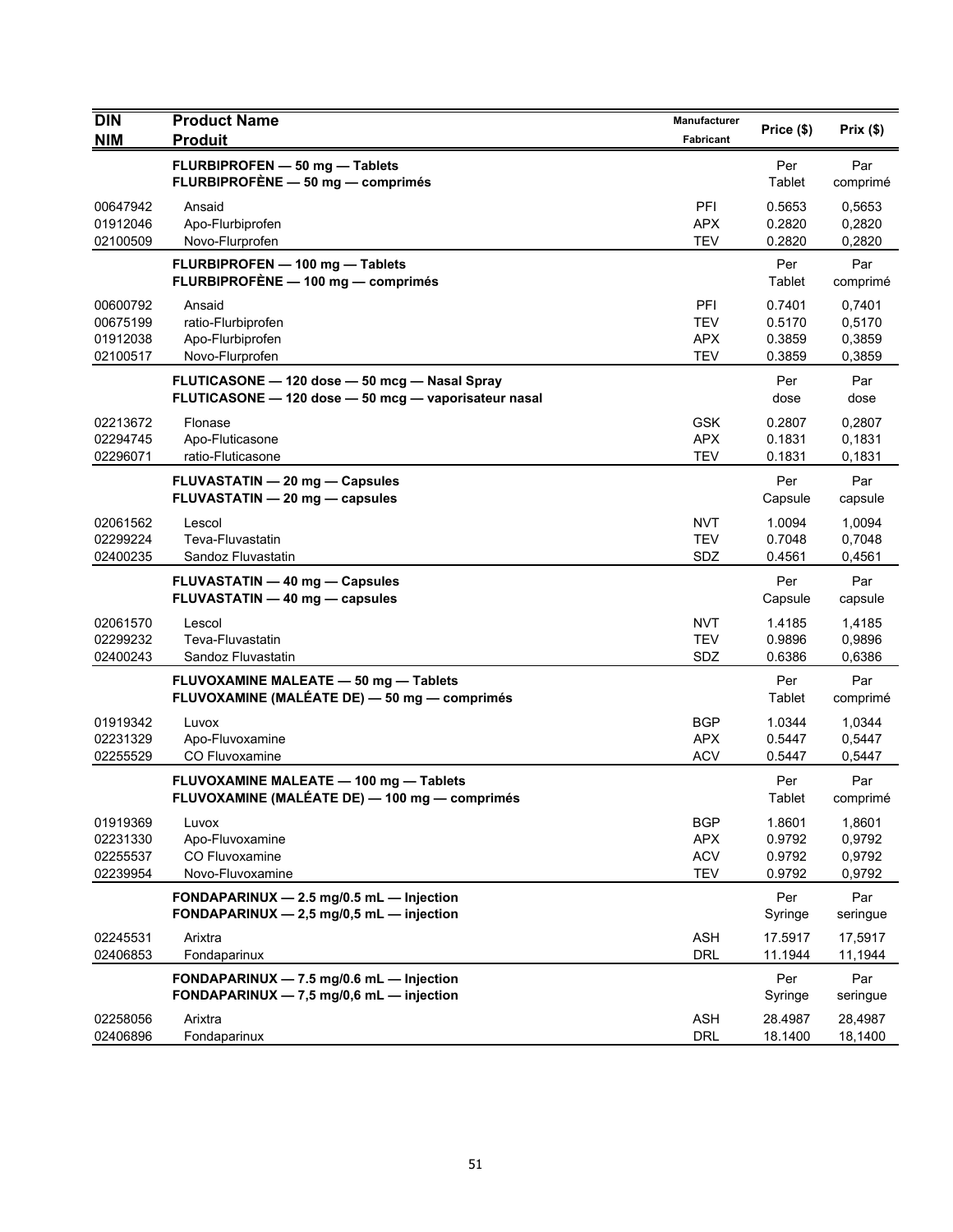| <b>DIN</b>           | <b>Product Name</b>                                                                                                                                                                                                                    | <b>Manufacturer</b>      | Price (\$)       | Prix(\$)                        |
|----------------------|----------------------------------------------------------------------------------------------------------------------------------------------------------------------------------------------------------------------------------------|--------------------------|------------------|---------------------------------|
| <b>NIM</b>           | <b>Produit</b>                                                                                                                                                                                                                         | Fabricant                |                  |                                 |
|                      | FOSINOPRIL SODIUM - 10 mg - Tablets                                                                                                                                                                                                    |                          | Per              | Par                             |
|                      | FOSINOPRIL SODIQUE - 10 mg - comprimés                                                                                                                                                                                                 |                          | Tablet           | comprimé                        |
| 02247802             | Teva-Fosinopril                                                                                                                                                                                                                        | TEV                      | 0.6083           | 0.6083                          |
| 02294524             | Ran-Fosinopril                                                                                                                                                                                                                         | <b>RAN</b>               | 0.4977           | 0,4977                          |
| 02266008             | Apo-Fosinopril                                                                                                                                                                                                                         | <b>APX</b>               | 0.4878           | 0,4878                          |
| 02331004             | Jamp-Fosinopril                                                                                                                                                                                                                        | <b>JPC</b>               | 0.4390           | 0,4390                          |
| 02262401             | Mylan-Fosinopril                                                                                                                                                                                                                       | <b>MYL</b>               | 0.4390           | 0,4390                          |
|                      | FOSINOPRIL SODIUM - 20 mg - Tablets                                                                                                                                                                                                    |                          | Per              | Par                             |
|                      | FOSINOPRIL SODIQUE - 20 mg - comprimés                                                                                                                                                                                                 |                          | Tablet           | comprimé                        |
| 02247803             | Teva-Fosinopril                                                                                                                                                                                                                        | <b>TEV</b>               | 0.7315           | 0,7315                          |
| 02294532             | Ran-Fosinopril                                                                                                                                                                                                                         | <b>RAN</b>               | 0.5985           | 0,5985                          |
| 02266016             | Apo-Fosinopril                                                                                                                                                                                                                         | <b>APX</b>               | 0.5866           | 0,5866                          |
| 02331012             | Jamp-Fosinopril                                                                                                                                                                                                                        | <b>JPC</b>               | 0.5279           | 0,5279                          |
| 02262428             | Mylan-Fosinopril                                                                                                                                                                                                                       | <b>MYL</b>               | 0.5279           | 0,5279                          |
|                      | FRAMYCETIN SULFATE/ESCULIN/HYDROCORTISONE/DIBUCAINE HCI                                                                                                                                                                                |                          |                  |                                 |
|                      | $-$ 10 mg/10 mg/5 mg/5 mg $-$ Ointment<br>FRAMYCÉTINE (SULFATE DE)/ESCULINE/HYDROCORTISONE/                                                                                                                                            |                          | Per              | Par                             |
|                      | DIBUCAÏNE (CHLORHYDRATE DE) — 10 mg/10 mg/5 mg/5 mg/ — pommade                                                                                                                                                                         |                          | Gram             | gramme                          |
|                      |                                                                                                                                                                                                                                        |                          |                  |                                 |
| 02223252<br>02247322 | Proctosedyl<br>Proctol                                                                                                                                                                                                                 | <b>AXC</b><br><b>ODN</b> | 1.0869<br>0.5960 | 1,0869<br>0,5960                |
| 02242527             | Sandoz Proctomyxin HC                                                                                                                                                                                                                  | SDZ                      | 0.5960           | 0,5960                          |
|                      | <b>FRAMYCETIN SULFATE/ESCULIN/HYDROCORTISONE/DIBUCAINE HCI</b><br>- 10 mg/10 mg/5 mg/5 mg - Suppositories<br>FRAMYCÉTINE (SULFATE DE)/ESCULINE/HYDROCORTISONE/<br>DIBUCAÏNE (CHLORHYDRATE DE) - 10 mg/10 mg/5 mg/5 mg/ - suppositoires |                          | Per              | Par<br>Suppository suppositoire |
| 02223260             | Proctosedyl                                                                                                                                                                                                                            | <b>AXC</b>               | 1.3587           | 1,3587                          |
| 02247882             | Proctol                                                                                                                                                                                                                                | ODN                      | 0.7925           | 0,7925                          |
| 02242528             | Sandoz Proctomyxin HC                                                                                                                                                                                                                  | SDZ                      | 0.7925           | 0,7925                          |
|                      | FUROSEMIDE - 20 mg - Tablets                                                                                                                                                                                                           |                          | Per              | Par                             |
|                      | $FUROSÉMIDE - 20 mg - comprimés$                                                                                                                                                                                                       |                          | Tablet           | comprimé                        |
| 00337730             | Novosemide                                                                                                                                                                                                                             | <b>TEV</b>               | 0.0490           | 0,0490                          |
| 02247493             | pms-Furosemide                                                                                                                                                                                                                         | <b>PMS</b>               | 0.0446           | 0,0446                          |
| 00396788             | Apo-Furosemide                                                                                                                                                                                                                         | <b>APX</b>               | 0.0445           | 0,0445                          |
| 02351420             | Furosemide                                                                                                                                                                                                                             | <b>SAH</b>               | 0.0445           | 0,0445                          |
|                      | FUROSEMIDE - 40 mg - Tablets<br>FUROSÉMIDE - 40 mg - comprimés                                                                                                                                                                         |                          | Per<br>Tablet    | Par<br>comprimé                 |
| 00362166             | Apo-Furosemide                                                                                                                                                                                                                         | <b>APX</b>               | 0.0746           | 0,0746                          |
| 02351439             | Furosemide                                                                                                                                                                                                                             | SAH                      | 0.0746           | 0,0746                          |
| 00337749             | Novosemide                                                                                                                                                                                                                             | <b>TEV</b>               | 0.0746           | 0,0746                          |
|                      | FUROSEMIDE - 80 mg - Tablets<br>FUROSÉMIDE - 80 mg - comprimés                                                                                                                                                                         |                          | Per<br>Tablet    | Par<br>comprimé                 |
| 00707570             | Apo-Furosemide                                                                                                                                                                                                                         | <b>APX</b>               | 0.1342           | 0,1342                          |
| 02351447             | Furosemide                                                                                                                                                                                                                             | SAH                      | 0.1342           | 0,1342                          |
| 00765953             | Novosemide                                                                                                                                                                                                                             | <b>TEV</b>               | 0.1342           | 0,1342                          |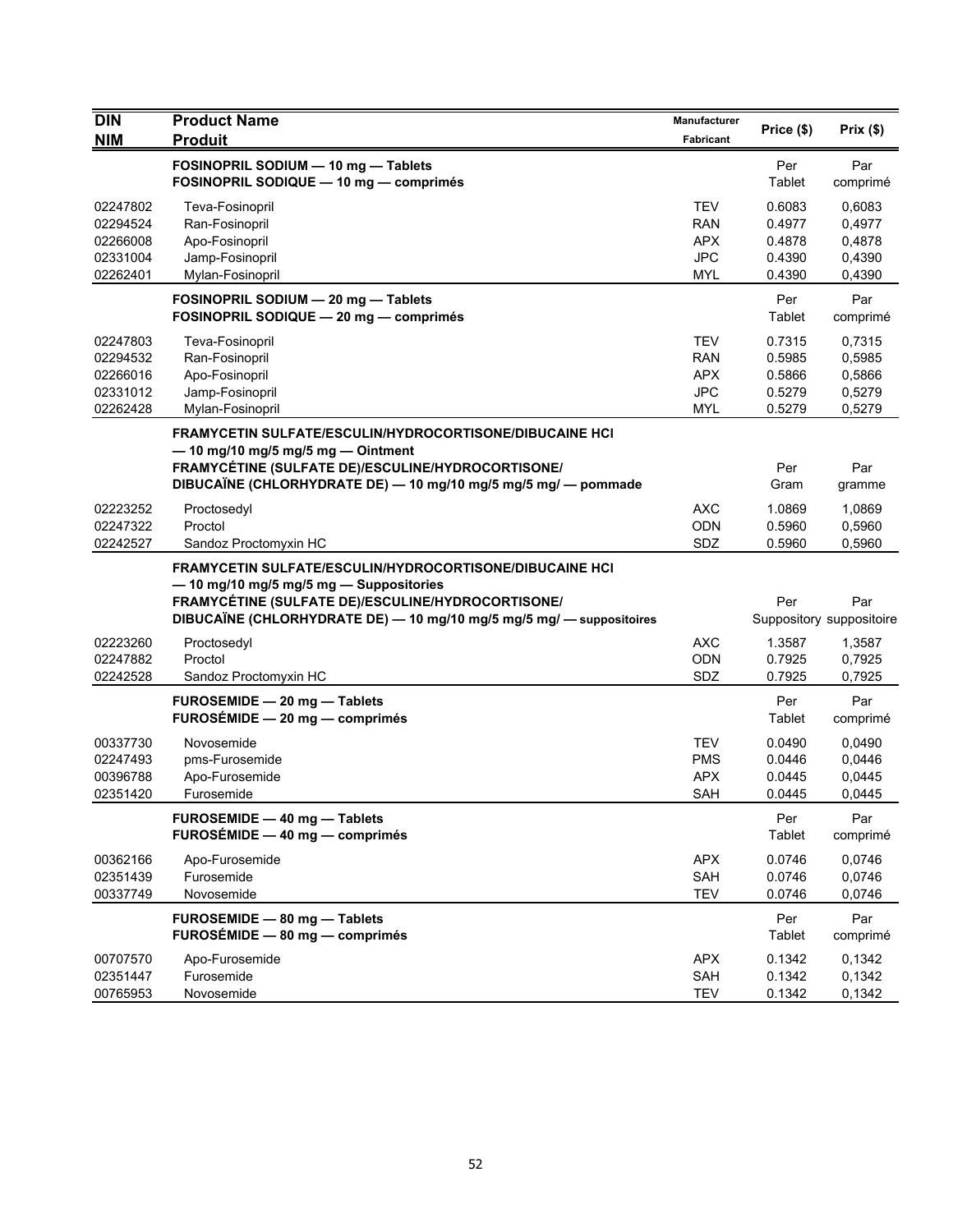| <b>DIN</b> | <b>Product Name</b>             | Manufacturer |            |             |
|------------|---------------------------------|--------------|------------|-------------|
| <b>NIM</b> | <b>Produit</b>                  | Fabricant    | Price (\$) | Prix $(\$)$ |
|            |                                 |              |            |             |
|            | GABAPENTIN - 100 mg - Capsules  |              | Per        | Par         |
|            | GABAPENTINE - 100 mg - capsules |              | Capsule    | capsule     |
| 02084260   | <b>Neurontin</b>                | PFI          | 0.4943     | 0,4943      |
| 02244304   | Apo-Gabapentin                  | <b>APX</b>   | 0.0749     | 0,0749      |
| 02321203   | Auro-Gabapentin                 | <b>AUP</b>   | 0.0749     | 0,0749      |
| 02256142   | CO Gabapentin                   | <b>ACV</b>   | 0.0749     | 0,0749      |
| 02353245   | Gabapentin                      | SAH          | 0.0749     | 0,0749      |
| 02246314   | Gabapentin                      | <b>SIP</b>   | 0.0749     | 0,0749      |
| 02416840   | Gabapentin                      | <b>ACH</b>   | 0.0749     | 0,0749      |
| 02285819   | GD-Gabapentin                   | <b>GEM</b>   | 0.0749     | 0,0749      |
| 02361469   | Jamp-Gabapentin                 | <b>JPC</b>   | 0.0749     | 0,0749      |
| 02391473   | Mar-Gabapentin                  | <b>MAR</b>   | 0.0749     | 0,0749      |
| 02248259   | Mylan-Gabapentin                | <b>MYL</b>   | 0.0749     | 0,0749      |
| 02243446   | pms-Gabapentin                  | <b>PMS</b>   | 0.0749     | 0,0749      |
| 02319055   | Ran-Gabapentin                  | <b>RAN</b>   | 0.0749     | 0,0749      |
| 02244513   | Teva-Gabapentin                 | <b>TEV</b>   | 0.0749     | 0,0749      |
| 02431408   | VAN-Gabapentin                  | <b>VAN</b>   | 0.0749     | 0,0749      |
|            | GABAPENTIN - 300 mg - Capsules  |              | Per        | Par         |
|            | GABAPENTINE - 300 mg - capsules |              | Capsule    | capsule     |
| 02084279   | Neurontin                       | PFI          | 1.2026     | 1,2026      |
| 02244305   | Apo-Gabapentin                  | <b>APX</b>   | 0.1821     | 0,1821      |
| 02321211   | Auro-Gabapentin                 | <b>AUP</b>   | 0.1821     | 0,1821      |
| 02256150   | CO Gabapentin                   | <b>ACV</b>   | 0.1821     | 0,1821      |
| 02353253   | Gabapentin                      | SAH          | 0.1821     | 0,1821      |
| 02246315   | Gabapentin                      | <b>SIP</b>   | 0.1821     | 0,1821      |
| 02416859   | Gabapentin                      | <b>ACH</b>   | 0.1821     | 0,1821      |
| 02285827   | GD-Gabapentin                   | <b>GEM</b>   | 0.1821     | 0,1821      |
| 02361485   | Jamp-Gabapentin                 | <b>JPC</b>   | 0.1821     | 0,1821      |
| 02391481   | Mar-Gabapentin                  | <b>MAR</b>   | 0.1821     | 0,1821      |
| 02248260   | Mylan-Gabapentin                | <b>MYL</b>   | 0.1821     | 0,1821      |
| 02243447   | pms-Gabapentin                  | <b>PMS</b>   | 0.1821     | 0,1821      |
| 02319063   | Ran-Gabapentin                  | <b>RAN</b>   | 0.1821     | 0,1821      |
| 02260891   | ratio-Gabapentin                | <b>TEV</b>   | 0.1821     | 0,1821      |
| 02244514   | Teva-Gabapentin                 | <b>TEV</b>   | 0.1821     | 0,1821      |
| 02431416   | VAN-Gabapentin                  | <b>VAN</b>   | 0.1821     | 0,1821      |
|            | GABAPENTIN - 400 mg - Capsules  |              | Per        | Par         |
|            | GABAPENTINE - 400 mg - capsules |              | Capsule    | capsule     |
| 02084287   | Neurontin                       | PFI          | 1.4331     | 1,4331      |
| 02244306   | Apo-Gabapentin                  | <b>APX</b>   | 0.2171     | 0,2171      |
| 02321238   | Auro-Gabapentin                 | <b>AUP</b>   | 0.2171     | 0,2171      |
| 02256169   | CO Gabapentin                   | <b>ACV</b>   | 0.2171     | 0,2171      |
| 02353261   | Gabapentin                      | SAH          | 0.2171     | 0,2171      |
| 02246316   | Gabapentin                      | <b>SIP</b>   | 0.2171     | 0,2171      |
| 02416867   | Gabapentin                      | <b>ACH</b>   | 0.2171     | 0,2171      |
| 02285835   | GD-Gabapentin                   | <b>GEM</b>   | 0.2171     | 0,2171      |
| 02361493   | Jamp-Gabapentin                 | <b>JPC</b>   | 0.2171     | 0,2171      |
| 02391503   | Mar-Gabapentin                  | <b>MAR</b>   | 0.2171     | 0,2171      |
| 02248261   | Mylan-Gabapentin                | <b>MYL</b>   | 0.2171     | 0,2171      |
| 02243448   | pms-Gabapentin                  | <b>PMS</b>   | 0.2171     | 0,2171      |
| 02319071   | Ran-Gabapentin                  | <b>RAN</b>   | 0.2171     | 0,2171      |
| 02244515   | Teva-Gabapentin                 | <b>TEV</b>   | 0.2171     | 0,2171      |
| 02431424   | VAN-Gabapentin                  | VAN          | 0.2171     | 0,2171      |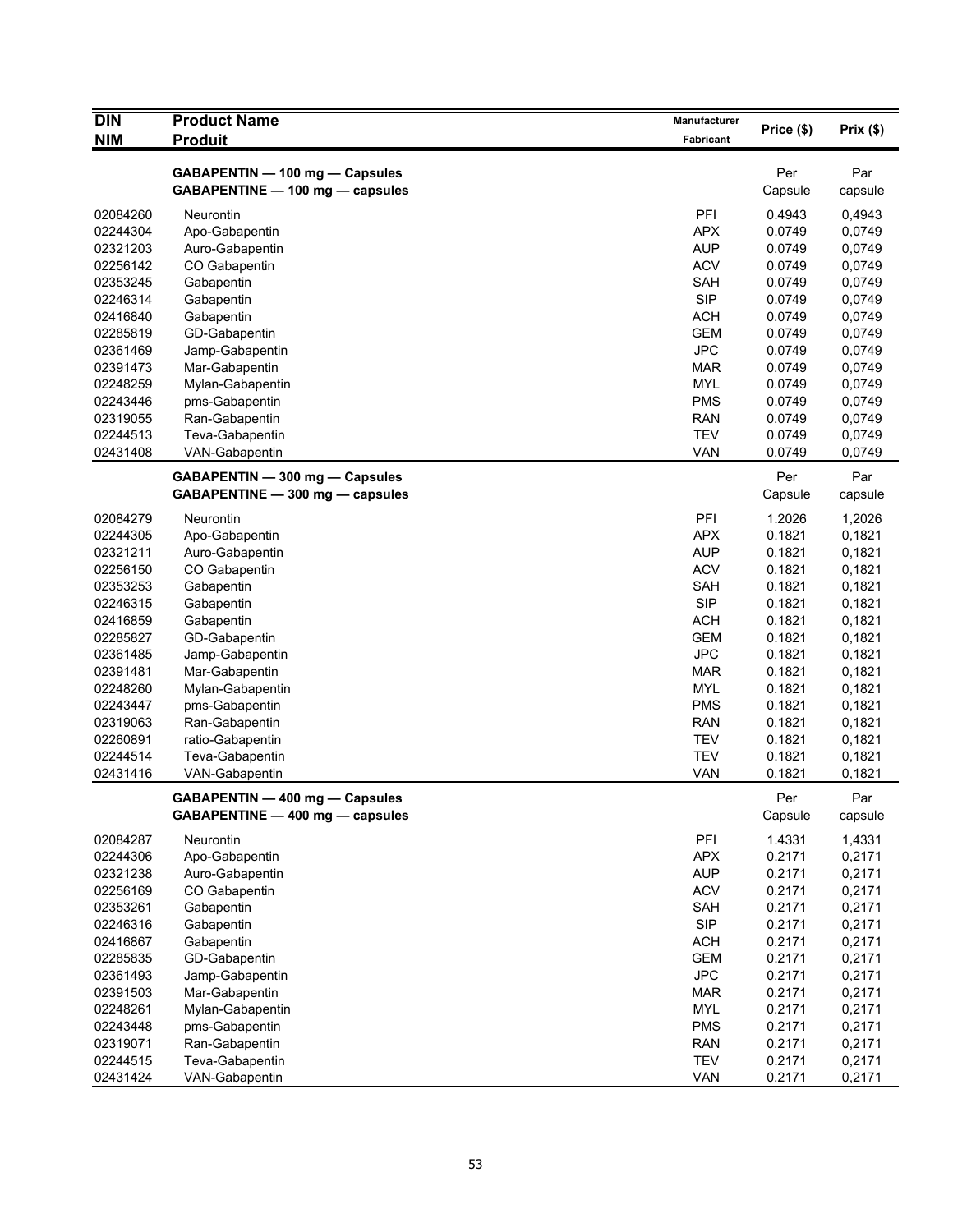| <b>DIN</b> | <b>Product Name</b>                                                     | <b>Manufacturer</b> | Price (\$)     | Prix(\$)        |
|------------|-------------------------------------------------------------------------|---------------------|----------------|-----------------|
| <b>NIM</b> | <b>Produit</b>                                                          | Fabricant           |                |                 |
|            | GABAPENTIN - 600 mg - Tablets<br>GABAPENTINE - 600 mg - comprimés       |                     | Per<br>Tablet  | Par<br>comprimé |
| 02239717   | <b>Neurontin</b>                                                        | PFI                 | 2.1496         | 2,1496          |
| 02293358   | Apo-Gabapentin                                                          | <b>APX</b>          | 0.3256         | 0,3256          |
| 02431289   | Gabapentin                                                              | SAH                 | 0.3256         | 0,3256          |
| 02388200   | Gabapentin                                                              | <b>SIP</b>          | 0.3256         | 0,3256          |
| 02392526   | Gabapentin                                                              | <b>ACH</b>          | 0.3256         | 0,3256          |
| 02410990   | Gabapentin                                                              | <b>GLM</b>          | 0.3256         | 0,3256          |
| 02285843   | GD-Gabapentin                                                           | <b>GEM</b>          | 0.3256         | 0,3256          |
| 02402289   | Jamp-Gabapentin                                                         | <b>JPC</b>          | 0.3256         | 0,3256          |
| 02397471   | Mylan-Gabapentin                                                        | <b>MYL</b>          | 0.3256         | 0,3256          |
| 02255898   | pms-Gabapentin                                                          | <b>PMS</b>          | 0.3256         | 0,3256          |
| 02248457   | Teva-Gabapentin                                                         | TEV                 | 0.3256         | 0,3256          |
| 02432544   | VAN-Gabapentin                                                          | VAN                 | 0.3256         | 0,3256          |
|            | <b>GALANTAMINE - 8 mg - Capsules</b>                                    |                     | Per            | Par             |
|            | GALANTAMINE - 8 mg - capsules                                           |                     | Capsule        | capsule         |
|            |                                                                         |                     |                |                 |
| 02339439   | Mylan-Galantamine ER                                                    | MYL                 | 1.7451         | 1,7451          |
| 02425157   | Auro-Galantamine ER                                                     | <b>AUP</b>          | 1.2465         | 1,2465          |
| 02443015   | Galantamine ER                                                          | SAH                 | 1.2465         | 1,2465          |
| 02420821   | Mar-Galantamine ER                                                      | <b>MAR</b>          | 1.2465         | 1,2465          |
| 02316943   | <b>PAT-Galantamine ER</b>                                               | <b>PAT</b>          | 1.2465         | 1,2465          |
| 02398370   | pms-Galantamine ER                                                      | PMS                 | 1.2465         | 1,2465          |
|            | <b>GALANTAMINE - 16 mg - Capsules</b>                                   |                     | Per            | Par             |
|            | GALANTAMINE - 16 mg - capsules                                          |                     | Capsule        | capsule         |
| 02339447   | Mylan-Galantamine ER                                                    | <b>MYL</b>          | 1.7451         | 1,7451          |
| 02425165   | Auro-Galantamine                                                        | <b>AUP</b>          | 1.2465         | 1,2465          |
| 02443023   | Galantamine ER                                                          | SAH                 | 1.2465         | 1,2465          |
| 02420848   | Mar-Galantamine ER                                                      | <b>MAR</b>          | 1.2465         | 1,2465          |
| 02316951   | <b>PAT-Galantamine ER</b>                                               | <b>PAT</b>          | 1.2465         | 1,2465          |
| 02398389   | pms-Galantamine ER                                                      | <b>PMS</b>          | 1.2465         | 1,2465          |
|            | <b>GALANTAMINE - 24 mg - Capsules</b><br>GALANTAMINE - 24 mg - capsules |                     | Per<br>Capsule | Par<br>capsule  |
|            |                                                                         |                     |                |                 |
| 02339455   | Mylan-Galantamine ER                                                    | <b>MYL</b>          | 1.7451         | 1,7451          |
| 02425173   | Auro-Galantamine                                                        | <b>AUP</b>          | 1.2465         | 1,2465          |
| 02443031   | Galantamine ER                                                          | SAH                 | 1.2465         | 1,2465          |
| 02420856   | Mar-Galantamine ER                                                      | <b>MAR</b>          | 1.2465         | 1,2465          |
| 02316978   | PAT-Galantamine ER                                                      | <b>PAT</b>          | 1.2465         | 1,2465          |
| 02398397   | pms-Galantamine ER                                                      | <b>PMS</b>          | 1.2465         | 1,2465          |
|            | GEMFIBROZIL - 300 mg - Capsules<br>GEMFIBROZIL - 300 mg - capsules      |                     | Per<br>Capsule | Par<br>capsule  |
| 02239951   | pms-Gemfibrozil                                                         | <b>PMS</b>          | 0.3261         | 0,3261          |
| 01979574   | Apo-Gemfibrozil                                                         | <b>APX</b>          | 0.3260         | 0,3260          |
| 02241704   | Novo-Gemfibrozil                                                        | <b>TEV</b>          | 0.3260         | 0,3260          |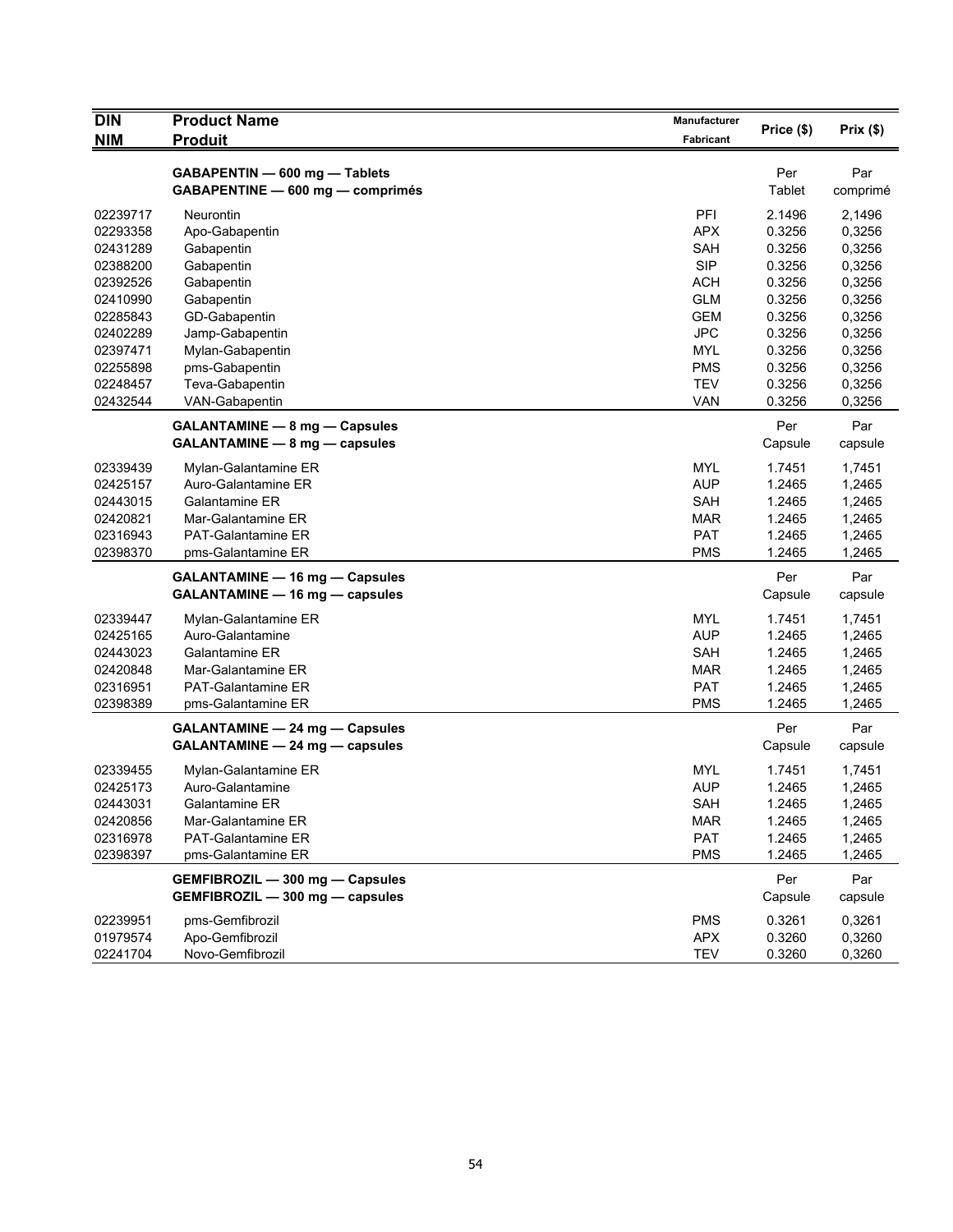| <b>DIN</b><br><b>NIM</b>                                             | <b>Product Name</b><br><b>Produit</b>                                                                      | <b>Manufacturer</b><br><b>Fabricant</b>                                          | Price (\$)                                               | Prix(\$)                                                 |
|----------------------------------------------------------------------|------------------------------------------------------------------------------------------------------------|----------------------------------------------------------------------------------|----------------------------------------------------------|----------------------------------------------------------|
|                                                                      | GEMFIBROZIL - 600 mg - Tablets<br>GEMFIBROZIL - 600 mg - comprimés                                         |                                                                                  | Per<br>Tablet                                            | Par<br>comprimé                                          |
| 01979582<br>02230580<br>02142074                                     | Apo-Gemfibrozil<br>Dom-Gemfibrozil<br>Novo-Gemfibrozil                                                     | <b>APX</b><br><b>DOM</b><br><b>TEV</b>                                           | 0.8272<br>0.8272<br>0.8272                               | 0,8272<br>0,8272<br>0,8272                               |
|                                                                      | GLICLAZIDE - 30 mg - Tablets<br>GLICLAZIDE - 30 mg - comprimés                                             |                                                                                  | Per<br>Tablet                                            | Par<br>comprimé                                          |
| 02242987<br>02297795<br>02423286<br>02429764<br>02438658             | Diamicron MR<br>Apo-Gliclazide MR<br>Mint-Gliclazide MR<br><b>ACT-Gliclazide MR</b><br>Mylan-Gliclazide MR | <b>SEV</b><br><b>APX</b><br><b>MPH</b><br><b>ACV</b><br><b>MYL</b>               | 0.1547<br>0.1546<br>0.1405<br>0.0931<br>0.0931           | 0,1547<br>0,1546<br>0,1405<br>0,0931<br>0,0931           |
|                                                                      | GLICLAZIDE - 60 mg - Tablets<br>GLICLAZIDE - 60 mg - comprimés                                             |                                                                                  | Per<br>Tablet                                            | Par<br>comprimé                                          |
| 02356422<br>02423294<br>02407124                                     | Diamicron MR<br>Mint-Gliclazide MR<br>Apo-Gliclazide MR                                                    | <b>SEV</b><br><b>MPH</b><br>APX                                                  | 0.2781<br>0.2150<br>0.2150                               | 0,2781<br>0,2150<br>0,2150                               |
|                                                                      | GLICLAZIDE - 80 mg - Tablets<br>GLICLAZIDE - 80 mg - comprimés                                             |                                                                                  | Per<br>Tablet                                            | Par<br>comprimé                                          |
| 00765996<br>02155850<br>02245247<br>02238103<br>02287072<br>02229519 | Diamicron<br>ratio-Gliclazide<br>Apo-Gliclazide<br>Novo-Gliclazide<br>Gliclazide<br>Mylan-Gliclazide       | <b>SEV</b><br><b>TEV</b><br><b>APX</b><br><b>TEV</b><br><b>SAH</b><br><b>MYL</b> | 0.4098<br>0.3073<br>0.3070<br>0.3069<br>0.2790<br>0.2790 | 0,4098<br>0,3073<br>0,3070<br>0,3069<br>0,2790<br>0,2790 |
|                                                                      | <b>GLIMEPIRIDE - 1 mg - Tablets</b><br><b>GLIMEPIRIDE - 1 mg - comprimés</b>                               |                                                                                  | Per<br>Tablet                                            | Par<br>comprimé                                          |
| 02245272<br>02273101<br>02295377<br>02273756<br>02269589             | Amaryl<br>ratio-Glimepiride<br>Apo-Glimepiride<br>Novo-Glimepiride<br>Sandoz Glimerpiride                  | <b>AVE</b><br><b>TEV</b><br><b>APX</b><br><b>TEV</b><br>SDZ                      | 1.0454<br>0.5390<br>0.4900<br>0.4851<br>0.4851           | 1,0454<br>0,5390<br>0,4900<br>0,4851<br>0,4851           |
|                                                                      | <b>GLIMEPIRIDE - 2 mg - Tablets</b><br>$GLIMEPIRIDE - 2 mg - comprimés$                                    |                                                                                  | Per<br>Tablet                                            | Par<br>comprimé                                          |
| 02245273<br>02273128<br>02295385<br>02273764<br>02269597             | Amaryl<br>ratio-Glimepiride<br>Apo-Glimepiride<br>Novo-Glimepiride<br>Sandoz Glimerpiride                  | <b>AVE</b><br><b>TEV</b><br><b>APX</b><br><b>TEV</b><br>SDZ                      | 1.1378<br>0.5390<br>0.4900<br>0.4851<br>0.4851           | 1,1378<br>0,5390<br>0,4900<br>0,4851<br>0,4851           |
|                                                                      | <b>GLIMEPIRIDE - 4 mg - Tablets</b><br><b>GLIMEPIRIDE - 4 mg - comprimés</b>                               |                                                                                  | Per<br>Tablet                                            | Par<br>comprimé                                          |
| 02245274<br>02273136<br>02295393<br>02273772<br>02269619             | Amaryl<br>ratio-Glimepiride<br>Apo-Glimepiride<br>Novo-Glimepiride<br>Sandoz Glimerpiride                  | <b>AVE</b><br><b>TEV</b><br>APX<br><b>TEV</b><br>SDZ                             | 1.2045<br>0.5390<br>0.4900<br>0.4851<br>0.4851           | 1,2045<br>0,5390<br>0,4900<br>0,4851<br>0,4851           |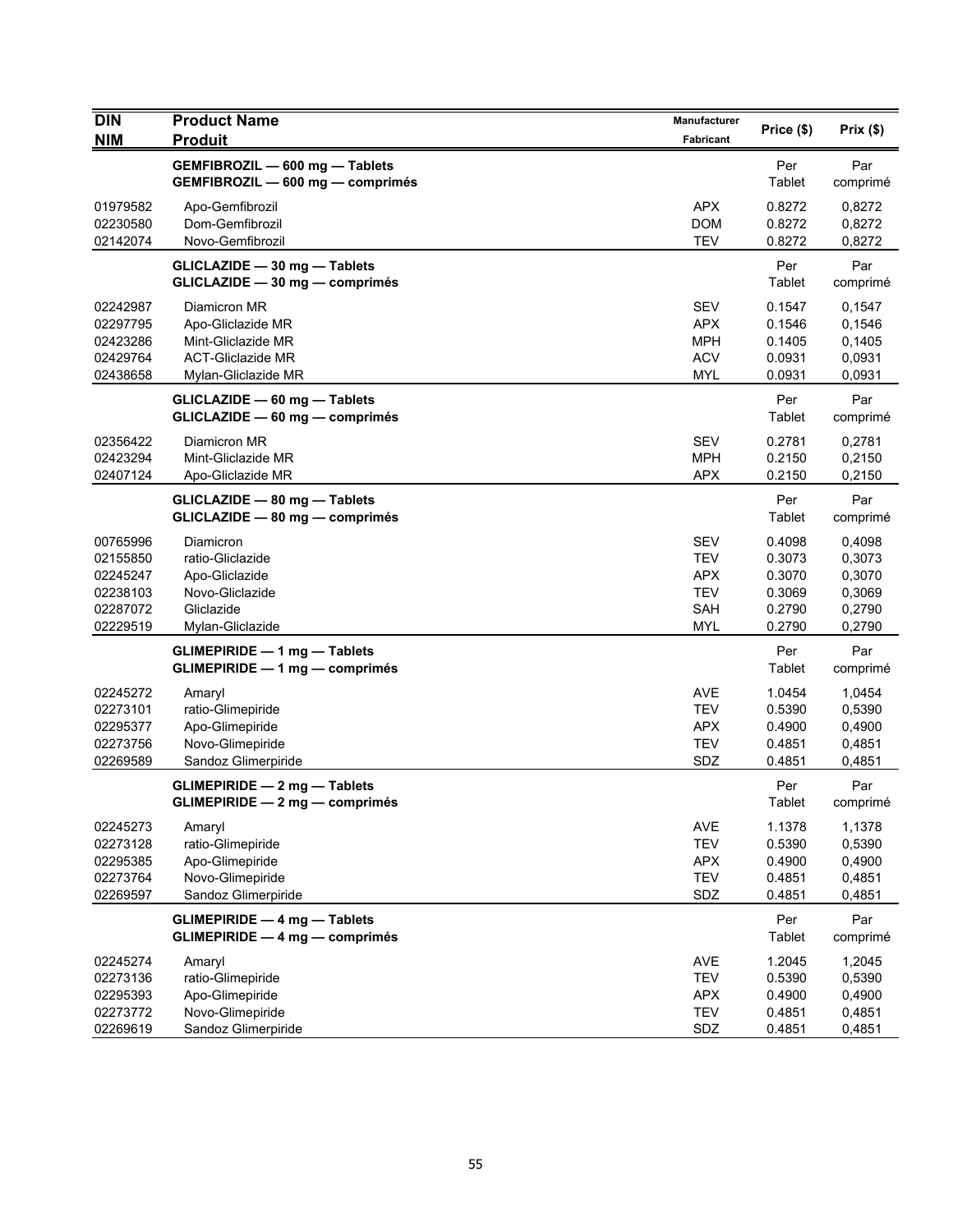| <b>DIN</b><br><b>NIM</b>                                                         | <b>Product Name</b><br><b>Produit</b>                                                                    | <b>Manufacturer</b><br>Fabricant                                                        | Price (\$)                                                         | Prix(\$)                                                           |
|----------------------------------------------------------------------------------|----------------------------------------------------------------------------------------------------------|-----------------------------------------------------------------------------------------|--------------------------------------------------------------------|--------------------------------------------------------------------|
|                                                                                  | GLYBURIDE - 2.5 mg - Tablets<br>$GLYBURIDE - 2,5 mg - comprimés$                                         |                                                                                         | Per<br>Tablet                                                      | Par<br>comprimé                                                    |
| 02224550<br>01913654<br>02350459<br>01913670<br>02248008                         | Diabeta<br>Apo-Glyburide<br>Glyburide<br>Teva-Glyburide<br>Sandoz Glyburide                              | <b>SAA</b><br><b>APX</b><br><b>SAH</b><br><b>TEV</b><br>SDZ                             | 0.1570<br>0.0432<br>0.0432<br>0.0432<br>0.0432                     | 0,1570<br>0,0432<br>0,0432<br>0,0432<br>0,0432                     |
|                                                                                  | <b>GLYBURIDE - 5 mg - Tablets</b><br>$GLYBURIDE - 5 mg - comprimés$                                      |                                                                                         | Per<br>Tablet                                                      | Par<br>comprimé                                                    |
| 02224569<br>00720941<br>02236734<br>01913662<br>02350467<br>01913689<br>02248009 | Diabeta<br>Euglucon<br>pms-Glyburide<br>Apo-Glyburide<br>Glyburide<br>Teva-Glyburide<br>Sandoz Glyburide | <b>SAA</b><br><b>PMS</b><br><b>PMS</b><br><b>APX</b><br><b>SAH</b><br><b>TEV</b><br>SDZ | 0.2813<br>0.0752<br>0.0752<br>0.0751<br>0.0751<br>0.0751<br>0.0751 | 0,2813<br>0,0752<br>0,0752<br>0,0751<br>0,0751<br>0,0751<br>0,0751 |
|                                                                                  | <b>GRANISETRON - 1 mg - Tablets</b><br><b>GRANISETRON - 1 mg - comprimés</b>                             |                                                                                         | Per<br>Tablet                                                      | Par<br>comprimé                                                    |
| 02308894<br>02452359                                                             | Apo-Granisetron<br>NAT-Granisetron                                                                       | <b>APX</b><br><b>NAT</b>                                                                | 18.8100<br>9.0000                                                  | 18,8100<br>9,0000                                                  |
|                                                                                  | HALOPERIDOL - 5 mg/mL - Injection<br>HALOPERIDOL - 5 mg/mL - injection                                   |                                                                                         | Per<br>mL                                                          | Par<br>ml                                                          |
| 00808652<br>02366010                                                             | Haloperidol<br>Haloperidol                                                                               | SDZ<br><b>OMA</b>                                                                       | 4.8300<br>4.8300                                                   | 4,8300<br>4,8300                                                   |
|                                                                                  | HYDROCHLOROTHIAZIDE - 12.5 mg - Tablets<br>HYDROCHLOROTHIAZIDE - 12,5 mg - comprimés                     |                                                                                         | Per<br>Tablet                                                      | Par<br>comprimé                                                    |
| 02327856<br>02274086                                                             | Apo-Hydro<br>pms-Hydrochlorothiazide                                                                     | <b>APX</b><br><b>PMS</b>                                                                | 0.0323<br>0.0323                                                   | 0,0323<br>0,0323                                                   |
|                                                                                  | HYDROCHLOROTHIAZIDE - 25 mg - Tablets<br>HYDROCHLOROTHIAZIDE - 25 mg - comprimés                         |                                                                                         | Per<br>Tablet                                                      | Par<br>comprimé                                                    |
| 00326844<br>02360594<br>02247386<br>00021474                                     | Apo-Hydro<br>Hydrochlorothiazide<br>pms-Hydrochlorothiazide<br>Teva-Hydrochlorothiazide                  | <b>APX</b><br><b>SAH</b><br><b>PMS</b><br><b>TEV</b>                                    | 0.0523<br>0.0474<br>0.0474<br>0.0474                               | 0,0523<br>0,0474<br>0,0474<br>0,0474                               |
|                                                                                  | HYDROCHLOROTHIAZIDE - 50 mg - Tablets<br>HYDROCHLOROTHIAZIDE - 50 mg - comprimés                         |                                                                                         | Per<br><b>Tablet</b>                                               | Par<br>comprimé                                                    |
| 00312800<br>02247387<br>02360608<br>00021482                                     | Apo-Hydro<br>pms-Hydrochlorothiazide<br>Hydrochlorothiazide<br>Teva-Hydrochlorothiazide                  | <b>APX</b><br><b>PMS</b><br>SAH<br>TEV                                                  | 0.0650<br>0.0649<br>0.0649<br>0.0649                               | 0,0650<br>0,0649<br>0,0649<br>0,0649                               |
|                                                                                  | HYDROMORPHONE HCI - 1 mg/mL - Oral Liquid<br>HYDROMORPHONE (CHLORHYDRATE D') - 1 mg/ml - liquide oral    |                                                                                         | Per<br>mL                                                          | Par<br>ml                                                          |
| 00786535<br>01916386                                                             | <b>Dilaudid</b><br>pms-Hydromorphone                                                                     | <b>PFR</b><br><b>PMS</b>                                                                | 0.0871<br>0.0813                                                   | 0,0871<br>0,0813                                                   |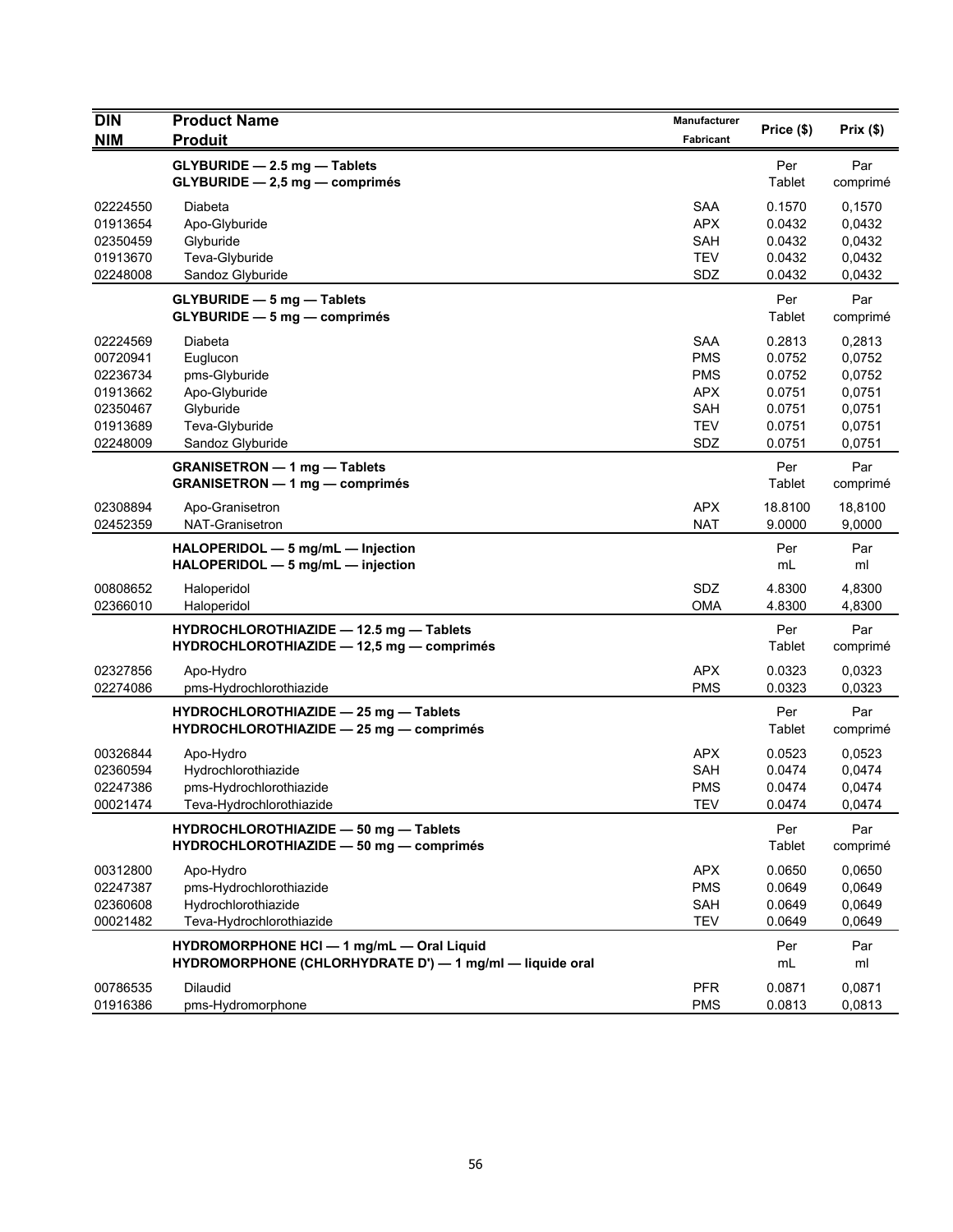| <b>DIN</b>                                               | <b>Product Name</b>                                                                                   | <b>Manufacturer</b>                                                | Price (\$)                                      | Prix $(\$)$                                     |
|----------------------------------------------------------|-------------------------------------------------------------------------------------------------------|--------------------------------------------------------------------|-------------------------------------------------|-------------------------------------------------|
| <b>NIM</b>                                               | <b>Produit</b>                                                                                        | <b>Fabricant</b>                                                   |                                                 |                                                 |
|                                                          | HYDROMORPHONE HCI - 1 mg - Tablets<br>HYDROMORPHONE (CHLORHYDRATE D') - 1 mg - comprimés              |                                                                    | Per<br>Tablet                                   | Par<br>comprimé                                 |
| 00705438<br>00885444<br>02364115<br>02319403             | <b>Dilaudid</b><br>pms-Hydromorphone<br>Apo-Hydromorphone<br>Teva-Hydromorphone                       | <b>PFR</b><br><b>PMS</b><br><b>APX</b><br><b>TEV</b>               | 0.1055<br>0.0959<br>0.0950<br>0.0950            | 0,1055<br>0,0959<br>0,0950<br>0,0950            |
|                                                          | <b>HYDROMORPHONE HCI - 2 mg - Tablets</b><br>HYDROMORPHONE (CHLORHYDRATE D') - 2 mg - comprimés       |                                                                    | Per<br>Tablet                                   | Par<br>comprimé                                 |
| 00125083<br>00885436<br>02364123<br>02319411             | Dilaudid<br>pms-Hydromorphone<br>Apo-Hydromorphone<br>Teva-Hydromorphone                              | <b>PFR</b><br><b>PMS</b><br><b>APX</b><br><b>TEV</b>               | 0.1559<br>0.1417<br>0.1416<br>0.1416            | 0,1559<br>0,1417<br>0,1416<br>0,1416            |
|                                                          | <b>HYDROMORPHONE HCI - 4 mg - Tablets</b><br>HYDROMORPHONE (CHLORHYDRATE D') - 4 mg - comprimés       |                                                                    | Per<br>Tablet                                   | Par<br>comprimé                                 |
| 00125121<br>02364131<br>00885401<br>02319438             | <b>Dilaudid</b><br>Apo-Hydromorphone<br>pms-Hydromorphone<br>Teva-Hydromorphone                       | <b>PFR</b><br><b>APX</b><br><b>PMS</b><br><b>TEV</b>               | 0.2464<br>0.2240<br>0.2240<br>0.2240            | 0,2464<br>0,2240<br>0,2240<br>0,2240            |
|                                                          | HYDROMORPHONE HCI - 8 mg - Tablets<br>HYDROMORPHONE (CHLORHYDRATE D') - 8 mg - comprimés              |                                                                    | Per<br>Tablet                                   | Par<br>comprimé                                 |
| 00786543<br>02364158<br>00885428<br>02319446             | Dilaudid<br>Apo-Hydromorphone<br>pms-Hydromorphone<br>Teva-Hydromorphone                              | <b>PFR</b><br><b>APX</b><br><b>PMS</b><br><b>TEV</b>               | 0.3881<br>0.3528<br>0.3528<br>0.3528            | 0,3881<br>0,3528<br>0,3528<br>0,3528            |
|                                                          | HYDROXYCHLOROQUINE SULFATE - 200 mg - Tablets<br>HYDROXYCHLOROQUINE (SULFATE D') - 200 mg - comprimés |                                                                    | Per<br>Tablet                                   | Par<br>comprimé                                 |
| 02017709<br>02246691<br>02424991<br>02252600             | Plaquenil<br>Apo-Hydroxyquine<br>Mint-Hydroxychloroquine<br>Mylan-Hydroxychloroquine                  | <b>SAA</b><br><b>APX</b><br>MPH<br>MYL                             | 0.6933<br>0.3301<br>0.3301<br>0.3301            | 0,6933<br>0,3301<br>0,3301<br>0,3301            |
|                                                          | HYDROXYUREA - 500 mg - Capsules<br>$HYDROXYURÉE - 500 mg - capsules$                                  |                                                                    | Per<br>Capsule                                  | Par<br>capsule                                  |
| 00465283<br>02242920                                     | Hydrea<br>Mylan-Hydroxyurea                                                                           | SQU<br><b>MYL</b>                                                  | 1.1224<br>1.1223                                | 1,1224<br>1,1223                                |
|                                                          | <b>IBUPROFEN</b> - 600 mg - Tablets<br>IBUPROFEN - 600 mg - comprimés                                 |                                                                    | Per<br>Tablet                                   | Par<br>comprimé                                 |
| 00585114<br>00629359                                     | Apo-Ibuprofen<br>Novo-Profen                                                                          | <b>APX</b><br><b>TEV</b>                                           | 0.1313<br>0.0465                                | 0,1313<br>0,0465                                |
|                                                          | IMATINIB - 100 mg - Tablets<br>$IMATINIB - 100 mg - comprimés$                                        |                                                                    | Per<br>Tablet                                   | Par<br>comprimé                                 |
| 02253275<br>02355337<br>02399806<br>02397285<br>02431114 | Gleevec<br>Apo-Imatinib<br>Teva-Imatinib<br>CO Imatinib<br>pms-Imatinib                               | <b>NVT</b><br><b>APX</b><br><b>TEV</b><br><b>ACV</b><br><b>PMS</b> | 31.8275<br>6.8187<br>6.8187<br>6.8186<br>6.8186 | 31,8275<br>6,8187<br>6,8187<br>6,8186<br>6.8186 |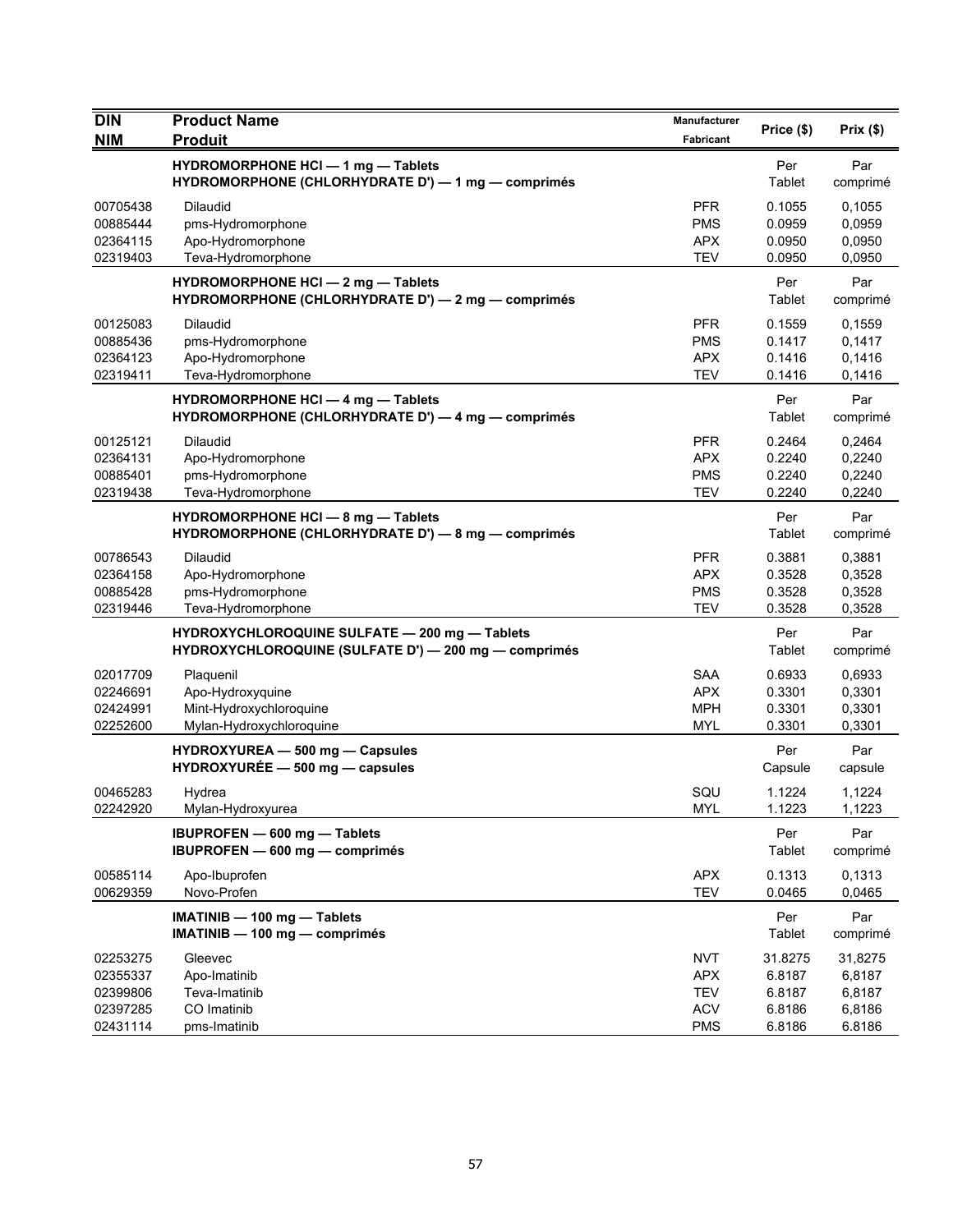| <b>DIN</b>           | <b>Product Name</b>                                                                                                               | Manufacturer             |                    |                                 |
|----------------------|-----------------------------------------------------------------------------------------------------------------------------------|--------------------------|--------------------|---------------------------------|
| <b>NIM</b>           | <b>Produit</b>                                                                                                                    | Fabricant                | Price (\$)         | Prix(\$)                        |
|                      | IMATINIB - 400 mg - Tablets                                                                                                       |                          | Per<br>Tablet      | Par                             |
|                      | $IMATINIB - 400 mg - comprimés$                                                                                                   |                          |                    | comprimé                        |
| 02253283             | Gleevec                                                                                                                           | <b>NVT</b>               | 127.3030           | 127,3030                        |
| 02399814             | Teva-Imatinib                                                                                                                     | <b>TEV</b>               | 27.2744            | 27,2744                         |
| 02355345<br>02397293 | Apo-Imatinib<br>CO Imatinib                                                                                                       | APX<br><b>ACV</b>        | 27.2743<br>27.2743 | 27,2743                         |
| 02431122             | pms-Imatinib                                                                                                                      | <b>PMS</b>               | 27.2743            | 27,2743<br>27,2743              |
|                      |                                                                                                                                   |                          |                    |                                 |
|                      | INDAPAMIDE $-$ 1.25 mg $-$ Tablets<br>INDAPAMIDE $-$ 1,25 mg $-$ comprimes                                                        |                          | Per<br>Tablet      | Par<br>comprimé                 |
| 02179709             | Lozide                                                                                                                            | <b>SEV</b>               | 0.3278             | 0,3278                          |
| 02245246             | Apo-Indapamide                                                                                                                    | <b>APX</b>               | 0.2065             | 0,2065                          |
| 02239913             | Dom-Indapamide                                                                                                                    | <b>DOM</b>               | 0.2065             | 0,2065                          |
| 02240067             | Mylan-Inapamide                                                                                                                   | <b>MYL</b>               | 0.2065             | 0,2065                          |
| 02227339             | ratio-Indapamide                                                                                                                  | <b>TEV</b>               | 0.2065             | 0,2065                          |
| 02445824             | Indapamide                                                                                                                        | <b>SAH</b>               | 0.0745             | 0,0745                          |
| 02373904<br>02239619 | Jamp-Indapamide<br>pms-Indapamide                                                                                                 | <b>JPC</b><br><b>PMS</b> | 0.0745<br>0.0745   | 0,0745<br>0,0745                |
|                      |                                                                                                                                   |                          |                    |                                 |
|                      | INDAPAMIDE $-2.5$ mg $-$ Tablets                                                                                                  |                          | Per                | Par                             |
|                      | INDAPAMIDE $-2.5$ mg $-$ comprimés                                                                                                |                          | Tablet             | comprimé                        |
| 00564966             | Lozide                                                                                                                            | <b>SER</b>               | 0.5361             | 0,5361                          |
| 02223678             | Apo-Indapamide                                                                                                                    | <b>APX</b>               | 0.3276             | 0,3276                          |
| 02239917             | Dom-Indapamide                                                                                                                    | <b>DOM</b>               | 0.3275             | 0,3275                          |
| 02153483             | Mylan-Indapamide                                                                                                                  | <b>MYL</b>               | 0.3275             | 0,3275                          |
| 02231184             | Novo-Indapamide                                                                                                                   | <b>TEV</b>               | 0.3275             | 0,3275                          |
| 02049341<br>02373912 | ratio-Indapamide                                                                                                                  | <b>TEV</b><br><b>JPC</b> | 0.3275<br>0.1218   | 0,3275<br>0,1218                |
| 02239620             | Jamp-Indapamide<br>pms-Indapamide                                                                                                 | <b>PMS</b>               | 0.1218             | 0,1218                          |
| 02445832             | Indapamide                                                                                                                        | <b>SAH</b>               | 0.1182             | 0,1182                          |
|                      | INDOMETHACIN - 100 mg - Suppositories<br><b>INDOMÉTHACINE - 100 mg - suppositoires</b>                                            |                          | Per                | Par<br>Suppository suppositoire |
|                      |                                                                                                                                   |                          |                    |                                 |
| 01934139             | ratio-Indomethacin                                                                                                                | <b>TEV</b>               | 0.9812             | 0,9812                          |
| 02231800             | Sandoz Indomethacin                                                                                                               | SDZ                      | 0.9812             | 0,9812                          |
|                      | <b>IPRATROPIUM BROMIDE - 250 mcg/mL - Inhalation Solution</b><br>IPRATROPIUM (BROMURE D') - 250 mcg/ml - solution pour inhalation |                          | Per<br>mL          | Par<br>ml                       |
| 02210479             | Novo-Ipramide                                                                                                                     | <b>TEV</b>               | 0.7235             | 0,7235                          |
| 02126222             | Apo-Ipravent                                                                                                                      | <b>APX</b>               | 0.6083             | 0,6083                          |
| 02239131             | Mylan-Ipratropium                                                                                                                 | <b>MYL</b>               | 0.6083             | 0,6083                          |
| 02231136             | pms-Ipratropium                                                                                                                   | <b>PMS</b>               | 0.6083             | 0,6083                          |
| 02097141             | ratio-Ipratropium                                                                                                                 | <b>TEV</b>               | 0.6083             | 0,6083                          |
|                      | IPRATROPIUM BROMIDE - 250 mcg/mL - Unit Dose Vial                                                                                 |                          | Per                | Par                             |
|                      | IPRATROPIUM (BROMURE D') - 250 mcg/ml - ampoule monodose                                                                          |                          | mL                 | ml                              |
| 02216221             | Teva-Ipratropium Sterinebs                                                                                                        | <b>TEV</b>               | 0.8305             | 0,8305                          |
| 02231244             | pms-Ipratropium (1 mL)/pms-Ipratropium (1 ml)                                                                                     | <b>PMS</b>               | 0.8305             | 0,8305                          |
| 02231245             | pms-Ipratropium (2 mL)/pms-Ipratropium (2 ml)                                                                                     | <b>PMS</b>               | 0.8305             | 0,8305                          |
|                      | <b>IPRATROPIUM BROMIDE - 0.03% - Nasal Spray</b>                                                                                  |                          | Per                | Par                             |
|                      | IPRATROPIUM (BROMURE D') - 0,03 % - vaporisateur nasal                                                                            |                          | mL                 | ml                              |
| 02163705             | Atrovent                                                                                                                          | <b>BOE</b>               | 1.1251             | 1,1251                          |
| 02239627             | pms-Ipratropium                                                                                                                   | <b>PMS</b>               | 0.8874             | 0,8874                          |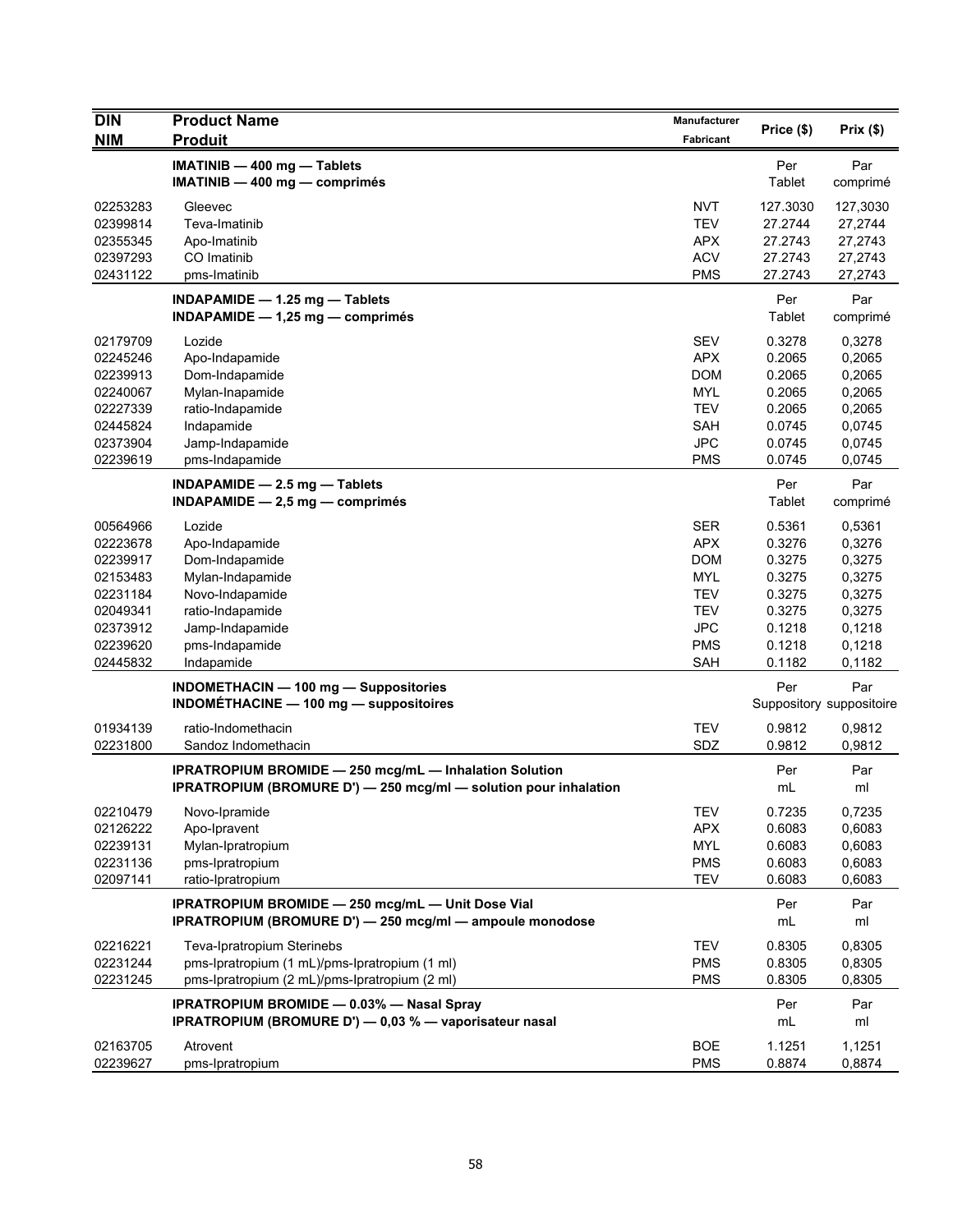| <b>DIN</b> | <b>Product Name</b>                                    | Manufacturer |            |          |
|------------|--------------------------------------------------------|--------------|------------|----------|
| <b>NIM</b> | <b>Produit</b>                                         | Fabricant    | Price (\$) | Prix(\$) |
|            | <b>IPRATROPIUM BROMIDE - 0.06% - Nasal Spray</b>       |              | Per        | Par      |
|            | IPRATROPIUM (BROMURE D') - 0,06 % - vaporisateur nasal |              | mL         | ml       |
| 02163713   | Atrovent                                               | <b>BOE</b>   | 2.2502     | 2,2502   |
| 02246084   | Ipravent                                               | AAA          | 1.6874     | 1,6874   |
|            | <b>IRBESARTAN - 75 mg - Tablets</b>                    |              | Per        | Par      |
|            | IRBESARTAN - 75 mg - comprimés                         |              | Tablet     | comprimé |
| 02237923   | Avapro                                                 | <b>SAA</b>   | 1.3939     | 1,3939   |
| 02328070   | <b>ACT Irbesartan</b>                                  | <b>ACV</b>   | 0.4839     | 0,4839   |
| 02316390   | ratio-Irbesartan                                       | <b>TEV</b>   | 0.4839     | 0,4839   |
| 02386968   | Apo-Irbesartan                                         | <b>APX</b>   | 0.4234     | 0,4234   |
| 02406098   | Auro-Irbesartan                                        | <b>AUP</b>   | 0.3073     | 0,3073   |
| 02372347   | Irbesartan                                             | SAH          | 0.3073     | 0,3073   |
| 02385287   | Irbesartan                                             | <b>SIP</b>   | 0.3073     | 0,3073   |
| 02347296   | Mylan-Irbesartan                                       | <b>MYL</b>   | 0.3073     | 0,3073   |
| 02406810   | Ran-Irbesartan                                         | <b>RAN</b>   | 0.3073     | 0,3073   |
| 02418193   | Jamp-Irbesartan                                        | <b>JPC</b>   | 0.3025     | 0,3025   |
| 02422980   | Mint-Irbesartan                                        | <b>MPH</b>   | 0.3025     | 0,3025   |
| 02317060   | pms-Irbesartan                                         | <b>PMS</b>   | 0.3025     | 0,3025   |
| 02328461   | Sandoz Irbesartan                                      | SDZ          | 0.3025     | 0,3025   |
| 02427087   | VAN-Irbesartan                                         | VAN          | 0.3025     | 0,3025   |
|            | IRBESARTAN - 150 mg - Tablets                          |              | Per        | Par      |
|            | IRBESARTAN - 150 mg - comprimés                        |              | Tablet     | comprimé |
| 02237924   | Avapro                                                 | <b>SAA</b>   | 1.3939     | 1,3939   |
| 02328089   | <b>ACT Irbesartan</b>                                  | <b>ACV</b>   | 0.4839     | 0,4839   |
| 02406101   | Auro-Irbesartan                                        | <b>AUP</b>   | 0.3073     | 0,3073   |
| 02372371   | Irbesartan                                             | SAH          | 0.3073     | 0,3073   |
| 02385295   | Irbesartan                                             | <b>SIP</b>   | 0.3073     | 0,3073   |
| 02347318   | Mylan-Irbesartan                                       | <b>MYL</b>   | 0.3073     | 0,3073   |
| 02406829   | Ran-Irbesartan                                         | <b>RAN</b>   | 0.3073     | 0,3073   |
| 02386976   | Apo-Irbesartan                                         | <b>APX</b>   | 0.3025     | 0,3025   |
| 02418207   | Jamp-Irbesartan                                        | <b>JPC</b>   | 0.3025     | 0,3025   |
| 02422999   | Mint-Irbesartan                                        | <b>MPH</b>   | 0.3025     | 0,3025   |
| 02317079   | pms-Irbesartan                                         | <b>PMS</b>   | 0.3025     | 0,3025   |
| 02316404   | ratio-Irbesartan                                       | <b>TEV</b>   | 0.3025     | 0,3025   |
| 02328488   | Sandoz Irbesartan                                      | SDZ          | 0.3025     | 0,3025   |
| 02427095   | VAN-Irbesartan                                         | <b>VAN</b>   | 0.3025     | 0,3025   |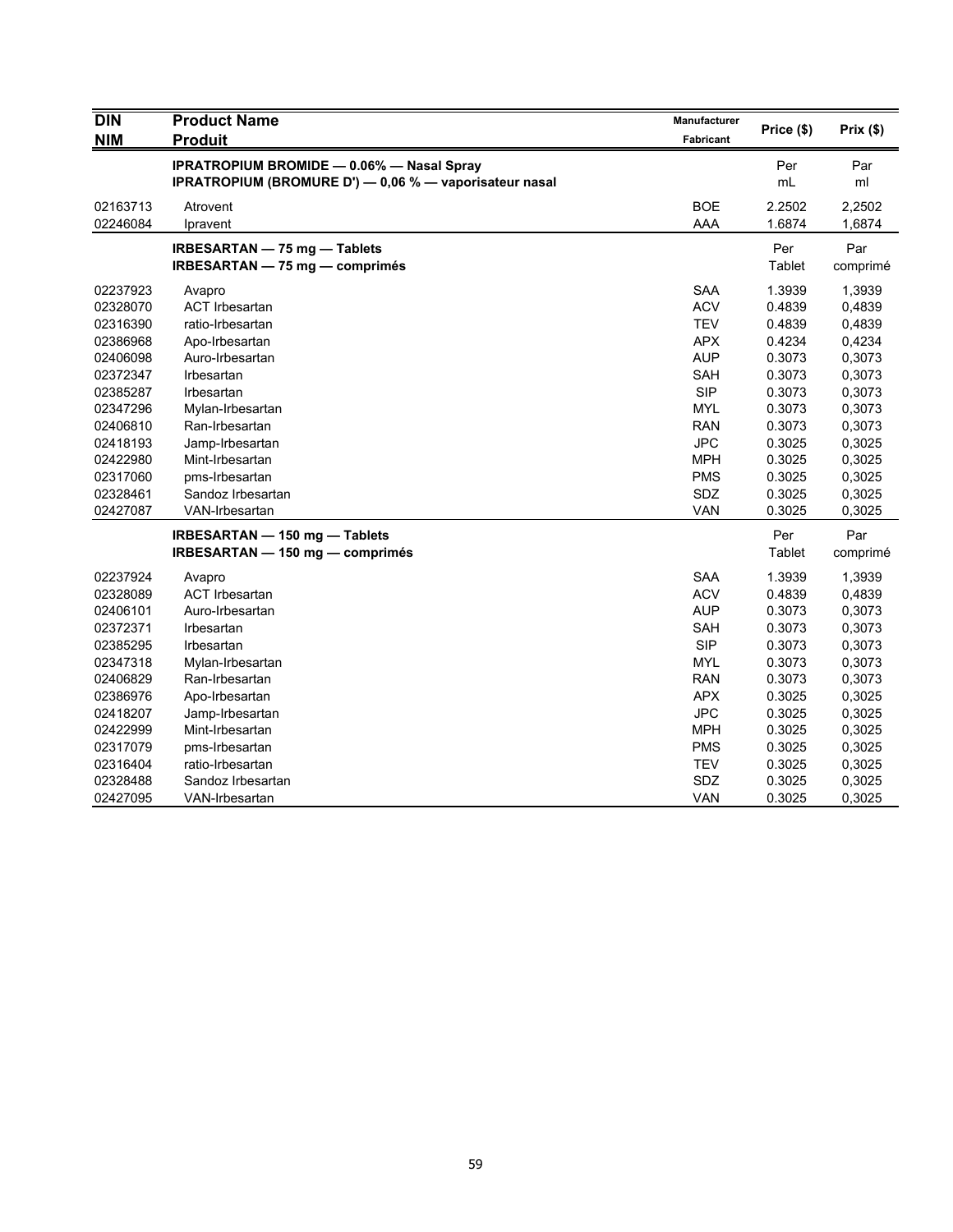| <b>DIN</b> | <b>Product Name</b>                                         | <b>Manufacturer</b> |            | Prix(\$) |
|------------|-------------------------------------------------------------|---------------------|------------|----------|
| <b>NIM</b> | <b>Produit</b>                                              | Fabricant           | Price (\$) |          |
|            | IRBESARTAN - 300 mg - Tablets                               |                     | Per        | Par      |
|            | IRBESARTAN - 300 mg - comprimés                             |                     | Tablet     | comprimé |
| 02237925   | Avapro                                                      | <b>SAA</b>          | 1.3939     | 1,3939   |
| 02328100   | <b>ACT Irbesartan</b>                                       | <b>ACV</b>          | 0.4839     | 0,4839   |
| 02406128   | Auro-Irbesartan                                             | <b>AUP</b>          | 0.3073     | 0,3073   |
| 02372398   | Irbesartan                                                  | <b>SAH</b>          | 0.3073     | 0,3073   |
| 02385309   | Irbesartan                                                  | <b>SIP</b>          | 0.3073     | 0,3073   |
| 02347326   | Mylan-Irbesartan                                            | MYL                 | 0.3073     | 0,3073   |
| 02406837   | Ran-Irbesartan                                              | <b>RAN</b>          | 0.3073     | 0,3073   |
| 02386984   | Apo-Irbesartan                                              | <b>APX</b>          | 0.3025     | 0,3025   |
| 02418215   | Jamp-Irbesartan                                             | <b>JPC</b>          | 0.3025     | 0,3025   |
| 02423006   | Mint-Irbesartan                                             | <b>MPH</b>          | 0.3025     | 0,3025   |
| 02317087   | pms-Irbesartan                                              | <b>PMS</b>          | 0.3025     | 0,3025   |
| 02316412   | ratio-Irbesartan                                            | <b>TEV</b>          | 0.3025     | 0,3025   |
| 02328496   | Sandoz Irbesartan                                           | SDZ                 | 0.3025     | 0,3025   |
| 02427109   | VAN-Irbesartan                                              | <b>VAN</b>          | 0.3025     | 0,3025   |
|            | IRBESARTAN/HYDROCHLOROTHIAZIDE - 150 mg/12.5 mg - Tablets   |                     | Per        | Par      |
|            | IRBESARTAN/HYDROCHLOROTHIAZIDE - 150 mg/12,5 mg - comprimés |                     | Tablet     | comprimé |
|            |                                                             |                     |            |          |
| 02241818   | Avalide                                                     | <b>SAA</b>          | 1.3939     | 1,3939   |
| 02357399   | <b>ACT Irbesartan/HCT</b>                                   | <b>ACV</b>          | 0.4839     | 0,4839   |
| 02363208   | Ran-Irbesartan/HCTZ                                         | <b>RAN</b>          | 0.4839     | 0,4839   |
| 02372886   | Irbesartan/HCTZ                                             | <b>SAH</b>          | 0.3073     | 0,3073   |
| 02385317   | <b>Irbesartan HCT</b>                                       | <b>SIP</b>          | 0.3073     | 0,3073   |
| 02392992   | Mint-Irbesartan/HCTZ                                        | <b>MPH</b>          | 0.3073     | 0,3073   |
| 02387646   | Apo-Irbesartan/HCTZ                                         | <b>APX</b>          | 0.3025     | 0,3025   |
| 02330512   | ratio-Irbesartan/HCTZ                                       | <b>TEV</b>          | 0.3025     | 0,3025   |
| 02447878   | Auro-Irbesartan HCT                                         | <b>AUP</b>          | 0.3024     | 0,3024   |
| 02418223   | Jamp-Irbesartan/HCTZ                                        | <b>JPC</b>          | 0.3024     | 0,3024   |
| 02328518   | pms-Irbesartan-HCTZ                                         | <b>PMS</b>          | 0.3024     | 0,3024   |
| 02337428   | Sandoz Irbesartan HCTZ                                      | SDZ                 | 0.3024     | 0,3024   |
| 02316013   | Teva-Irbesartan/HCTZ                                        | <b>TEV</b>          | 0.3024     | 0,3024   |
|            | IRBESARTAN/HYDROCHLOROTHIAZIDE - 300 mg/12.5 mg - Tablets   |                     | Per        | Par      |
|            | IRBESARTAN/HYDROCHLOROTHIAZIDE - 300 mg/12,5 mg - comprimés |                     | Tablet     | comprimé |
| 02241819   | Avalide                                                     | <b>SAA</b>          | 1.3939     | 1,3939   |
| 02357402   | <b>ACT Irbesartan/HCT</b>                                   | <b>ACV</b>          | 0.4839     | 0,4839   |
| 02363216   | Ran-Irbesartan/HCTZ                                         | <b>RAN</b>          | 0.4839     | 0,4839   |
| 02316021   | Teva-Irbesartan/HCTZ                                        | <b>TEV</b>          | 0.4839     | 0,4839   |
| 02372894   | Irbesartan/HCTZ                                             | <b>SAH</b>          | 0.3073     | 0,3073   |
| 02385325   | Irbesartan HCT                                              | <b>SIP</b>          | 0.3073     | 0,3073   |
| 02393018   | Mint-Irbesartan/HCTZ                                        | <b>MPH</b>          | 0.3073     | 0,3073   |
| 02387654   | Apo-Irbesartan/HCTZ                                         | APX                 | 0.3024     | 0,3024   |
| 02447886   | Auro-Irbesartan HCT                                         | <b>AUP</b>          | 0.3024     | 0,3024   |
| 02418231   | Jamp-Irbesartan/HCTZ                                        | <b>JPC</b>          | 0.3024     | 0,3024   |
| 02328526   | pms-Irbesartan-HCTZ                                         | <b>PMS</b>          | 0.3024     | 0,3024   |
| 02330520   | ratio-Irbesartan/HCTZ                                       | <b>TEV</b>          | 0.3024     | 0,3024   |
| 02337436   | Sandoz Irbesartan HCTZ                                      | SDZ                 | 0.3024     | 0,3024   |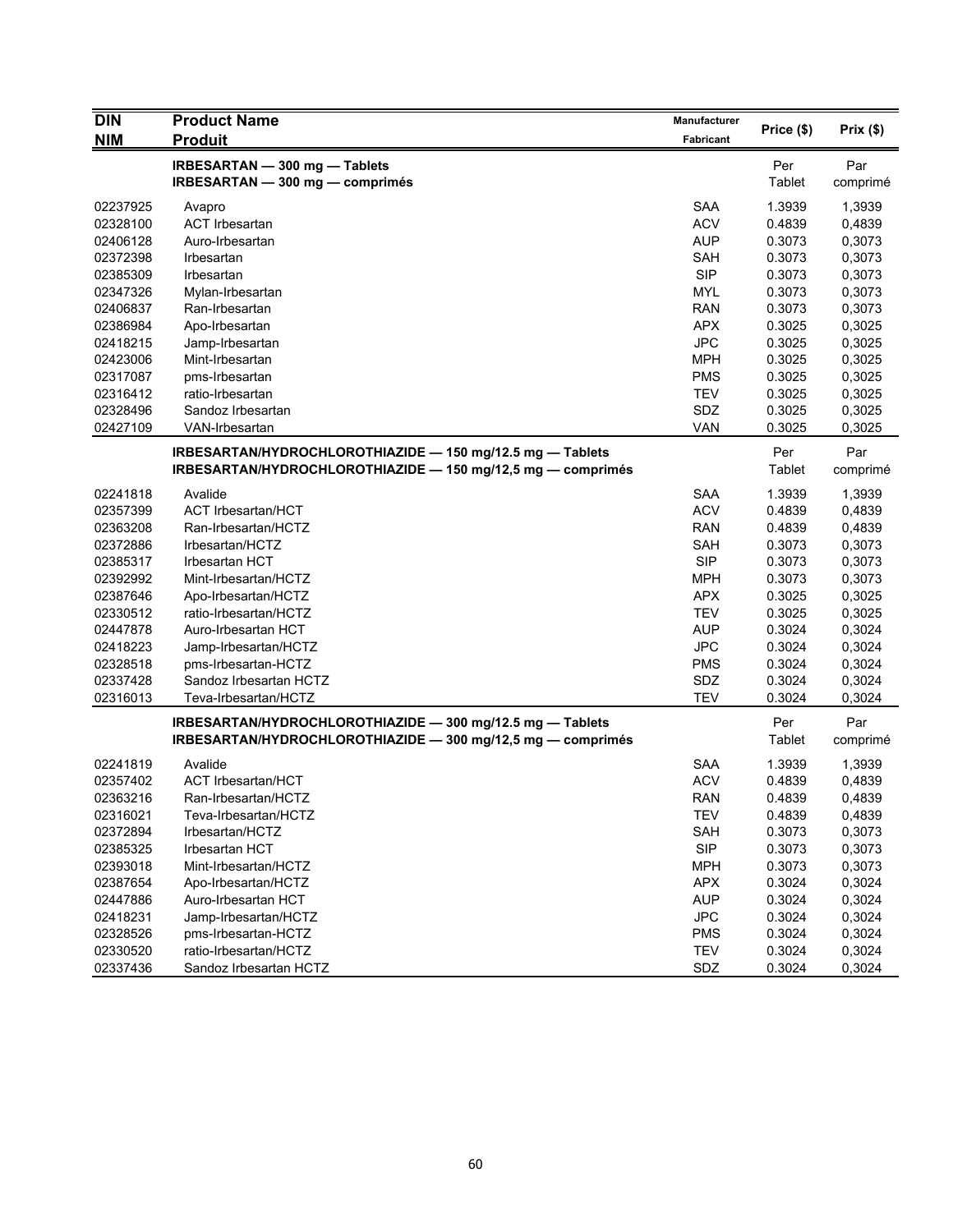| <b>DIN</b>           | <b>Product Name</b>                                                                                                  | Manufacturer      | Price (\$)       | Prix(\$)         |
|----------------------|----------------------------------------------------------------------------------------------------------------------|-------------------|------------------|------------------|
| <b>NIM</b>           | <b>Produit</b>                                                                                                       | Fabricant         |                  |                  |
|                      | IRBESARTAN/HYDROCHLOROTHIAZIDE - 300 mg/25 mg - Tablets<br>IRBESARTAN/HYDROCHLOROTHIAZIDE - 300 mg/25 mg - comprimés |                   | Per<br>Tablet    | Par<br>comprimé  |
| 02280213             | Avalide                                                                                                              | SQU               | 1.3506           | 1,3506           |
| 02357410             | <b>ACT Irbesartan/HCT</b>                                                                                            | <b>ACV</b>        | 0.4806           | 0,4806           |
| 02363224             | Ran-Irbesartan/HCTZ                                                                                                  | <b>RAN</b>        | 0.4806           | 0.4806           |
| 02316048             | Teva-Irbesartan/HCTZ                                                                                                 | <b>TEV</b>        | 0.4806           | 0,4806           |
| 02372908             | Irbesartan/HCTZ                                                                                                      | <b>SAH</b>        | 0.3052           | 0,3052           |
| 02385333             | <b>Irbesartan HCT</b>                                                                                                | <b>SIP</b>        | 0,3052           | 0,3052           |
| 02393026             | Mint-Irbesartan/HCTZ                                                                                                 | MPH               | 0.3052           | 0,3052           |
| 02337444             | Sandoz Irbesartan HCTZ                                                                                               | <b>SDZ</b>        | 0.3052           | 0,3052           |
| 02387662             | Apo-Irbesartan/HCTZ                                                                                                  | <b>APX</b>        | 0.3024           | 0,3024           |
| 02447894             | Auro-Irbesartan/HCTZ                                                                                                 | <b>AUP</b>        | 0.3024           | 0,3024           |
| 02418258             | Jamp-Irbesartan/HCTZ                                                                                                 | <b>JPC</b>        | 0.3024           | 0,3024           |
| 02328534             | pms-Irbesartan-HCTZ                                                                                                  | <b>PMS</b>        | 0.3024           | 0,3024           |
| 02330539             | ratio-Irbesartan/HCTZ                                                                                                | <b>TEV</b>        | 0.3024           | 0,3024           |
|                      | ISOSORBIDE-5-MONOHYDRATE - 60 mg - Tablets                                                                           |                   | Per              | Par              |
|                      | ISOSORBIDE-5-MONOHYDRATE - 60 mg - comprimés                                                                         |                   | Tablet           | comprimé         |
| 02126559             | Imdur                                                                                                                | <b>AZC</b>        | 0.8085           | 0,8085           |
| 02272830             | Apo-ISMN                                                                                                             | <b>APX</b>        | 0.5445           | 0,5445           |
| 02301288             | pms-ISMN                                                                                                             | <b>PMS</b>        | 0.4950           | 0,4950           |
|                      | <b>ISOTRENTOIN - 40 mg - Capsules</b><br><b>ISOTRENTOIN - 40 mg - capsules</b>                                       |                   | Per<br>Capsule   | Par<br>capsule   |
| 00582352             | Accutane                                                                                                             | <b>HLR</b>        | 2.1091           | 2,1091           |
| 02257963             | Clarus                                                                                                               | MYL               | 2.0904           | 2,0904           |
|                      | KETOCONAZOLE - 200 mg - Tablets                                                                                      |                   | Per              | Par              |
|                      | KÉTOCONAZOLE - 200 mg - comprimés                                                                                    |                   | Tablet           | comprimé         |
| 02237235             | Apo-Ketoconazole                                                                                                     | <b>APX</b>        | 1.3019           | 1,3019           |
| 02231061             | Novo-Ketoconazole                                                                                                    | <b>TEV</b>        | 1.3019           | 1,3019           |
|                      | KETOROLAC TROMETHAMINE - 0.5% - Ophthalmic Solution<br>KÉTOROLAC (TROMÉTHAMINE DE) - 0,5 % - solution ophtalmique    |                   | Per<br>mL        | Par<br>ml        |
| 01968300             | Acular                                                                                                               | <b>ALL</b>        | 3.9636           | 3,9636           |
| 02245821             | Ketorolac                                                                                                            | AAA               | 2.9396           | 2,9396           |
|                      | KETOROLAC TROMETHAMINE - 10 mg - Tablets<br>KÉTOROLAC (TROMÉTHAMINE DE) — 10 mg — comprimés                          |                   | Per<br>Tablet    | Par<br>comprimé  |
| 02162660<br>02229080 | Toradol<br>Ketorolac                                                                                                 | <b>ATN</b><br>AAA | 0.7615<br>0.5711 | 0,7615<br>0,5711 |
|                      | LACTULOSE - 667 mg/mL - Oral Liquid<br>LACTULOSE - 667 mg/ml - liquide oral                                          |                   | Per<br>mL        | Par<br>ml        |
| 02242814             | Apo-Lactulose                                                                                                        | <b>APX</b>        | 0.0160           | 0,0160           |
| 00854409             | ratio-Lactulose                                                                                                      | <b>TEV</b>        | 0.0160           | 0,0160           |
| 02247383             | Euro-LAC                                                                                                             | <b>PMS</b>        | 0.0145           | 0,0145           |
| 02295881             | Jamp-Lactulose                                                                                                       | <b>JPC</b>        | 0.0145           | 0,0145           |
| 02412268             | Lactulose                                                                                                            | SAH               | 0.0145           | 0,0145           |
| 00703486             | pms-Lactulose                                                                                                        | <b>PMS</b>        | 0.0145           | 0,0145           |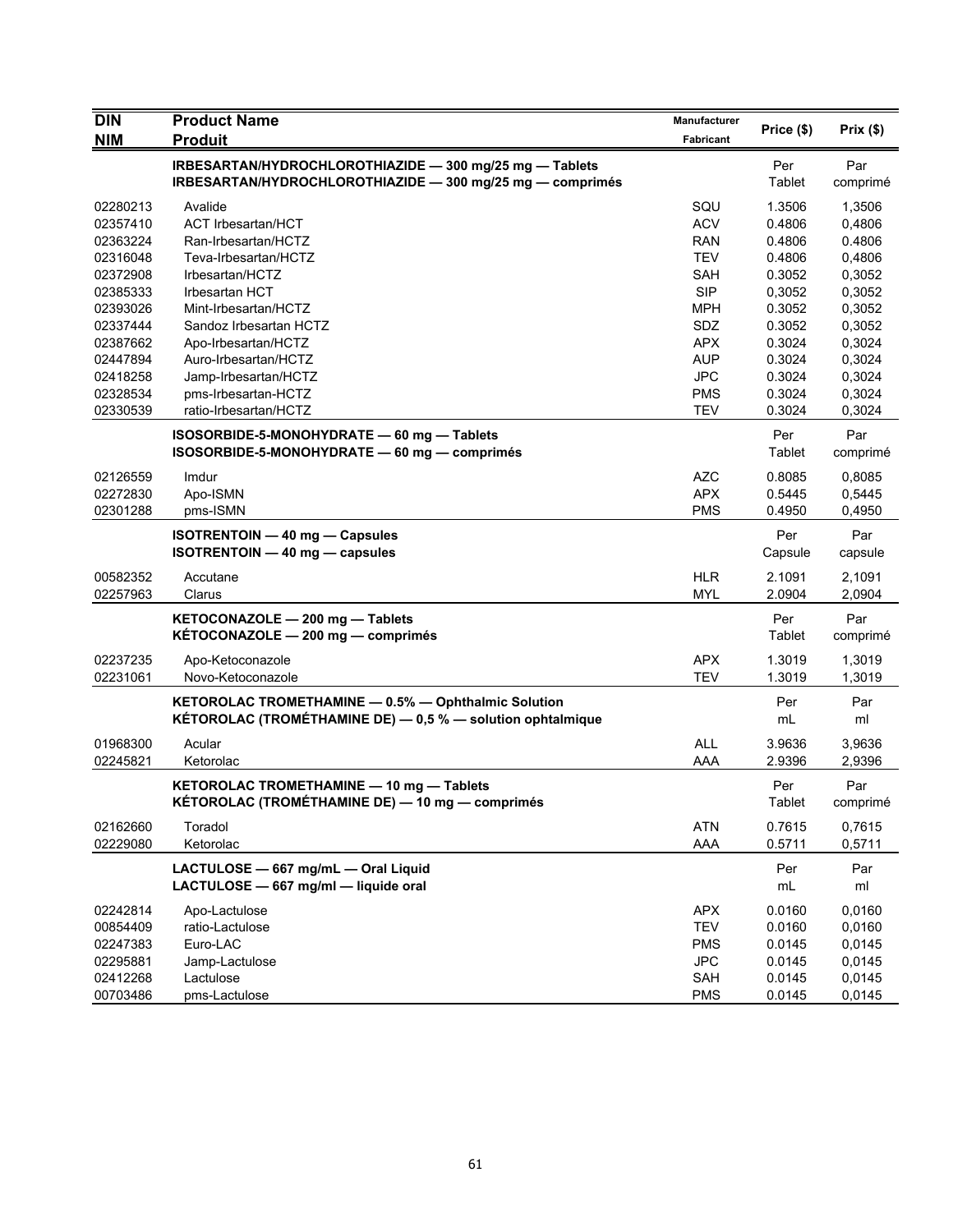| <b>DIN</b> | <b>Product Name</b>                               | Manufacturer | Price (\$) | Prix $($ \$) |
|------------|---------------------------------------------------|--------------|------------|--------------|
| <b>NIM</b> | <b>Produit</b>                                    | Fabricant    |            |              |
|            | LAMIVUDINE - 100 mg - Tablets                     |              | Per        | Par          |
|            | LAMIVUDINE - 100 mg - comprimés                   |              | Tablet     | comprimé     |
| 02239193   | Heptovir                                          | <b>GSK</b>   | 5.1798     | 5,1798       |
| 02393239   | Apo-Lamivudine HBV                                | <b>APX</b>   | 3.5316     | 3,5316       |
|            | LAMIVUDINE - 150 mg - Tablets                     |              | Per        | Par          |
|            | LAMIVUDINE - 150 mg - comprimés                   |              | Tablet     | comprimé     |
| 02192683   | 3TC                                               | VII          | 5.5557     | 5,5557       |
| 02369052   | Apo-Lamivudine                                    | <b>APX</b>   | 3.6269     | 3,6269       |
|            | LAMIVUDINE - 300 mg - Tablets                     |              | Per        | Par          |
|            | LAMIVUDINE - 300 mg - comprimés                   |              | Tablet     | comprimé     |
| 02247825   | 3TC                                               | VII          | 11.1540    | 11,1540      |
| 02369060   | Apo-Lamivudine                                    | <b>APX</b>   | 7.2538     | 7,2538       |
|            | LAMIVUDINE/ZIDOVUDINE - 150 mg/300 mg - Tablets   |              | Per        | Par          |
|            | LAMIVUDINE/ZIDOVUDINE - 150 mg/300 mg - comprimés |              | Tablet     | comprimé     |
| 02239213   | Combivir                                          | VII          | 12.1934    | 12,1934      |
| 02375540   | Apo-Lamivudine/Zidovudine                         | <b>APX</b>   | 4.1765     | 4,1765       |
| 02387247   | Teva-Lamivudine/Zidovudine                        | <b>TEV</b>   | 4.1765     | 4,1765       |
| 02414414   | Auro-Lamivudine/Zidovudine                        | <b>AUP</b>   | 2.6103     | 2,6103       |
|            | LAMOTRIGINE - 25 mg - Tablets                     |              | Per        | Par          |
|            | LAMOTRIGINE - 25 mg - comprimés                   |              | Tablet     | comprimé     |
| 02142082   | Lamictal                                          | <b>GSK</b>   | 0.4266     | 0,4266       |
| 02245208   | Apo-Lamotrigine                                   | <b>APX</b>   | 0.2297     | 0,2297       |
| 02381354   | Auro-Lamotrigine                                  | <b>AUP</b>   | 0.2297     | 0,2297       |
| 02343010   | Lamotrigine                                       | SAH          | 0.2297     | 0,2297       |
| 02265494   | Mylan-Lamotrigine                                 | <b>MYL</b>   | 0.2297     | 0,2297       |
| 02248232   | Teva-Lamotrigine                                  | <b>TEV</b>   | 0.2297     | 0,2297       |
| 02246897   | pms-Lamotrigine                                   | <b>PMS</b>   | 0.2297     | 0,2297       |
|            | LAMOTRIGINE - 100 mg - Tablets                    |              | Per        | Par          |
|            | LAMOTRIGINE - 100 mg - comprimés                  |              | Tablet     | comprimé     |
| 02142104   | Lamictal                                          | <b>GSK</b>   | 1.7032     | 1,7032       |
| 02245209   | Apo-Lamotrigine                                   | <b>APX</b>   | 0.9189     | 0,9189       |
| 02381362   | Auro-Lamotrigine                                  | <b>AUP</b>   | 0.9189     | 0,9189       |
| 02343029   | Lamotrigine                                       | SAH          | 0.9189     | 0,9189       |
| 02265508   | Mylan-Lamotrigine                                 | MYL.         | 0.9189     | 0,9189       |
| 02248233   | Teva-Lamotrigine                                  | <b>TEV</b>   | 0.9189     | 0,9189       |
| 02246898   | pms-Lamotrigine                                   | <b>PMS</b>   | 0.9189     | 0,9189       |
|            | LAMOTRIGINE - 150 mg - Tablets                    |              | Per        | Par          |
|            | LAMOTRIGINE - 150 mg - comprimés                  |              | Tablet     | comprimé     |
| 02142112   | Lamictal                                          | <b>GSK</b>   | 2.5100     | 2,5100       |
| 02248234   | Teva-Lamotrigine                                  | <b>TEV</b>   | 1.3784     | 1,3784       |
| 02245210   | Apo-Lamotrigine                                   | <b>APX</b>   | 1.3783     | 1,3783       |
| 02381370   | Auro-Lamotrigine                                  | <b>AUP</b>   | 1.3783     | 1,3783       |
| 02343037   | Lamotrigine                                       | SAH          | 1.3783     | 1,3783       |
| 02265516   | Mylan-Lamotrigine                                 | MYL          | 1.3783     | 1,3783       |
| 02246899   | pms-Lamotrigine                                   | <b>PMS</b>   | 1.3783     | 1,3783       |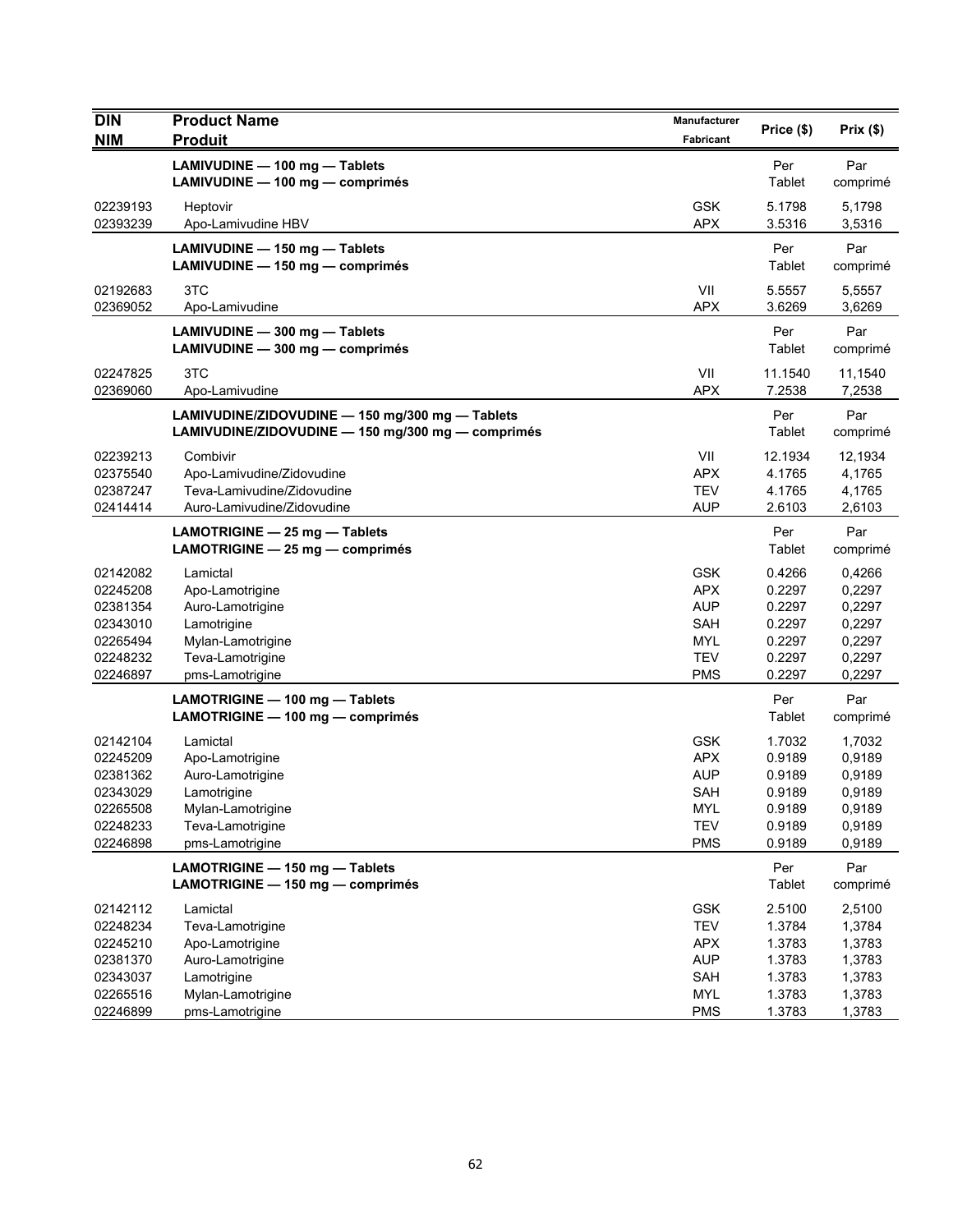| <b>DIN</b>           | <b>Product Name</b>                                                 | Manufacturer      |                  |                  |
|----------------------|---------------------------------------------------------------------|-------------------|------------------|------------------|
| <b>NIM</b>           | <b>Produit</b>                                                      | <b>Fabricant</b>  | Price (\$)       | Prix(\$)         |
|                      | LANSOPRAZOLE-15 mg - Capsules                                       |                   | Per              | Par              |
|                      | LANSOPRAZOLE - 15 mg - capsules                                     |                   | Capsule          | capsule          |
|                      |                                                                     |                   |                  |                  |
| 02165503<br>02357682 | Prevacid                                                            | <b>TAK</b><br>SAH | 2.2000<br>0.7000 | 2,2000           |
|                      | Lansoprazole                                                        | <b>MYL</b>        |                  | 0,7000           |
| 02353830<br>02402610 | Mylan-Lansoprazole<br>Ran-Lansoprazole                              | <b>RAN</b>        | 0.7000<br>0.7000 | 0,7000<br>0,7000 |
| 02293811             |                                                                     | <b>APX</b>        | 0.5000           | 0,5000           |
| 02433001             | Apo-Lansoprazole<br>Lansoprazole                                    | <b>PMS</b>        | 0.5000           | 0,5000           |
| 02280515             | Novo-Lansoprazole DR                                                | <b>TEV</b>        | 0.5000           | 0,5000           |
| 02395258             | pms-Lansoprazole                                                    | <b>PMS</b>        | 0.5000           | 0,5000           |
| 02385643             | Sandoz Lansoprazole                                                 | SDZ               | 0.5000           | 0,5000           |
|                      |                                                                     |                   |                  |                  |
|                      | LANSOPRAZOLE - 30 mg - Capsules                                     |                   | Per              | Par              |
|                      | LANSOPRAZOLE $-$ 30 mg $-$ capsules                                 |                   | Capsule          | capsule          |
| 02165511             | Prevacid                                                            | <b>TAK</b>        | 2.2000           | 2,2000           |
| 02357690             | Lansoprazole                                                        | SAH               | 0.7000           | 0,7000           |
| 02353849             | Mylan-Lansoprazole                                                  | <b>MYL</b>        | 0.7000           | 0,7000           |
| 02402629             | Ran-Lansoprazole                                                    | <b>RAN</b>        | 0.7000           | 0,7000           |
| 02293838             | Apo-Lansoprazole                                                    | <b>APX</b>        | 0.5000           | 0,5000           |
| 02433028             | Lansoprazole                                                        | <b>PMS</b>        | 0.5000           | 0,5000           |
| 02410389             | Lansoprazole                                                        | <b>SIP</b>        | 0.5000           | 0,5000           |
| 02280523             | Novo-Lansoprazole DR                                                | <b>TEV</b>        | 0.5000           | 0,5000           |
| 02395266             | pms-Lansoprazole                                                    | <b>PMS</b>        | 0.5000           | 0,5000           |
| 02385651             | Sandoz Lansoprazole                                                 | SDZ               | 0.5000           | 0,5000           |
|                      | LATANOPROST - 0.005% - Ophthalmic Solution                          |                   | Per              | Par              |
|                      | LATANOPROST $-$ 0,005 % $-$ solution ophtalmique                    |                   | mL               | ml               |
| 02231493             | Xalatan                                                             | PFI               | 12.6625          | 12,6625          |
| 02296527             | Apo-Latanoprost                                                     | <b>APX</b>        | 3.7856           | 3,7856           |
| 02254786             | CO Latanoprost                                                      | <b>ACV</b>        | 3.6335           | 3,6335           |
| 02373041             | GD-Latanoprost                                                      | <b>GEM</b>        | 3.6335           | 3,6335           |
| 02426935             | Med-Latanoprost                                                     | <b>GMP</b>        | 3.6335           | 3,6335           |
| 02317125             | pms-Latanoprost                                                     | <b>PMS</b>        | 3.6335           | 3,6335           |
| 02367335             | Sandoz Latanoprost                                                  | SDZ               | 3.6335           | 3,6335           |
|                      | LATANOPROST/TIMOLOL MALEATE - 50 mcg/5 mg/mL - Ophthalmic Solution  |                   | Per              | Par              |
|                      | LATANOPROST/TIMOLOL MALEATE - 50 mcg/5 mg/mL - solution ophtalmique |                   | mL               | ml               |
| 02246619             | Xalacom                                                             | PFI               | 14.3302          | 14,3302          |
| 02436256             | ACT-Latanoprost/Timolol                                             | <b>ACT</b>        | 4.4268           | 4,4268           |
| 02414155             | Apo-Latanoprost/Timop                                               | <b>APX</b>        | 4.4268           | 4,4268           |
| 02373068             | GD-Latanoprost/Timolol                                              | <b>GEM</b>        | 4.4268           | 4,4268           |
| 02394685             | Sandoz Latanoprost/Timolol                                          | SDZ               | 4.4268           | 4,4268           |
|                      | LEFLUNOMIDE - 10 mg - Tablets                                       |                   | Per              | Par              |
|                      | LEFLUNOMIDE - 10 mg - comprimés                                     |                   | Tablet           | comprimé         |
| 02241888             | Arava                                                               | SAA               | 12.1745          | 12,1745          |
| 02256495             | Apo-Leflunomide                                                     | <b>APX</b>        | 6.6458           | 6,6458           |
| 02351668             | Leflunomide                                                         | SAH               | 6.0417           | 6,0417           |
| 02261251             | Novo-Leflunomide                                                    | <b>TEV</b>        | 6.0417           | 6,0417           |
| 02288265             | pms-Leflunomide                                                     | <b>PMS</b>        | 6.0417           | 6,0417           |
| 02283964             | Sandoz Leflunomide                                                  | SDZ               | 6.0417           | 6,0417           |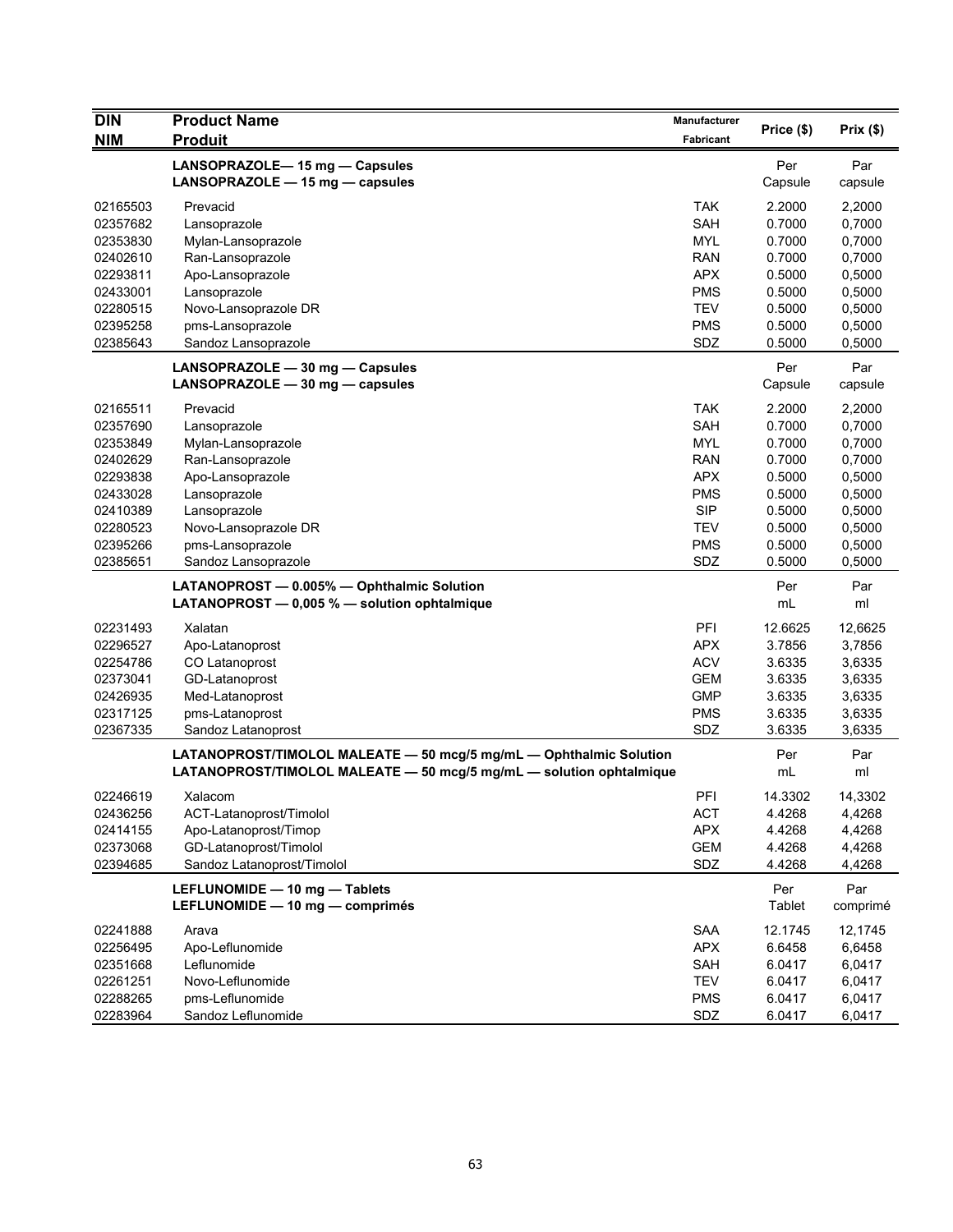| <b>DIN</b> | <b>Product Name</b>                | Manufacturer |            |          |
|------------|------------------------------------|--------------|------------|----------|
| <b>NIM</b> | <b>Produit</b>                     | Fabricant    | Price (\$) | Prix(\$) |
|            | LEFLUNOMIDE - 20 mg - Tablets      |              | Per        | Par      |
|            | LEFLUNOMIDE - 20 mg - comprimés    |              | Tablet     | comprimé |
| 02241889   | Arava                              | SAA          | 12.1745    | 12,1745  |
| 02256509   | Apo-Leflunomide                    | <b>APX</b>   | 6.6458     | 6,6458   |
| 02351676   | Leflunomide                        | SAH          | 6.0417     | 6,0417   |
| 02261278   | Novo-Leflunomide                   | <b>TEV</b>   | 6.0417     | 6,0417   |
| 02288273   | pms-Leflunomide                    | <b>PMS</b>   | 6.0417     | 6,0417   |
| 02283972   | Sandoz Leflunomide                 | SDZ          | 6.0417     | 6,0417   |
|            | LETROZOLE $-$ 2.5 mg $-$ Tablets   |              | Per        | Par      |
|            | LETROZOLE - 2,5 mg - comprimés     |              | Tablet     | comprimé |
| 02231384   | Femara                             | <b>NVT</b>   | 7.7165     | 7,7165   |
| 02338459   | Letrozole                          | <b>ACH</b>   | 1.3780     | 1,3780   |
| 02348969   | Letrozole                          | <b>ACV</b>   | 2.7560     | 2,7560   |
| 02322315   | Med-Letrozole                      | <b>GMP</b>   | 2.7560     | 2,7560   |
| 02344815   | Sandoz Letrozole                   | <b>SDZ</b>   | 2.0662     | 2,0662   |
| 02372169   | MYL-Letrozole                      | MYL          | 2.0042     | 2,0042   |
| 02372282   | Ran-Letrozole                      | <b>RAN</b>   | 2.0042     | 2,0042   |
| 02358514   | Apo-Letrozole                      | <b>APX</b>   | 1.3780     | 1,3780   |
| 02404400   | Auro-Letrozole                     | <b>AUP</b>   | 1.3780     | 1,3780   |
| 02373009   | Jamp-Letrozole                     | <b>JPC</b>   | 1.3780     | 1,3780   |
| 02347997   | Letrozole                          | <b>TEV</b>   | 1.3780     | 1,3780   |
| 02373424   | Mar-Letrozole                      | <b>MAR</b>   | 1.3780     | 1,3780   |
| 02421585   | NAT-Letrozole                      | <b>NAT</b>   | 1.3780     | 1,3780   |
| 02309114   | pms-Letrozole                      | <b>PMS</b>   | 1.3780     | 1,3780   |
| 02343657   | Teva-Letrozole                     | <b>TEV</b>   | 1.3780     | 1,3780   |
| 02428156   | VAN-Letrozole                      | <b>VAN</b>   | 1.3780     | 1,3780   |
| 02378213   | Zinda-Letrozole                    | ZIN          | 1.3780     | 1,3780   |
|            | LEVETIRACETAM - 250 mg - Tablets   |              | Per        | Par      |
|            | LEVETIRACETAM - 250 mg - comprimés |              | Tablet     | comprimé |
| 02247027   | Keppra                             | <b>UCB</b>   | 1.8955     | 1,8955   |
| 02285924   | Apo-Levetiracetam                  | <b>APX</b>   | 1.2293     | 1,2293   |
| 02274183   | CO Levetiracetam                   | <b>ACV</b>   | 1.2293     | 1,2293   |
| 02396106   | Ran-Levetiracetam                  | <b>RAN</b>   | 1.1175     | 1,1175   |
| 02375249   | Auro-Levetiracetam                 | <b>AUP</b>   | 0.8000     | 0,8000   |
| 02403005   | Jamp-Levetiracetam                 | <b>JPC</b>   | 0.8000     | 0,8000   |
| 02399776   | Levetiracetam                      | <b>ACH</b>   | 0.8000     | 0,8000   |
| 02353342   | Levetiracetam                      | SAH          | 0.8000     | 0,8000   |
| 02296101   | pms-Levetiracetam                  | <b>PMS</b>   | 0.8000     | 0,8000   |
| 02440202   | NAT-Levetiracetam                  | <b>NAT</b>   | 0.4459     | 0,4459   |
| 02442531   | Levetiracetam                      | <b>SIP</b>   | 0.4459     | 0,4459   |
| 02454653   | Levetiracetam                      | <b>PMS</b>   | 0.4459     | 0,4459   |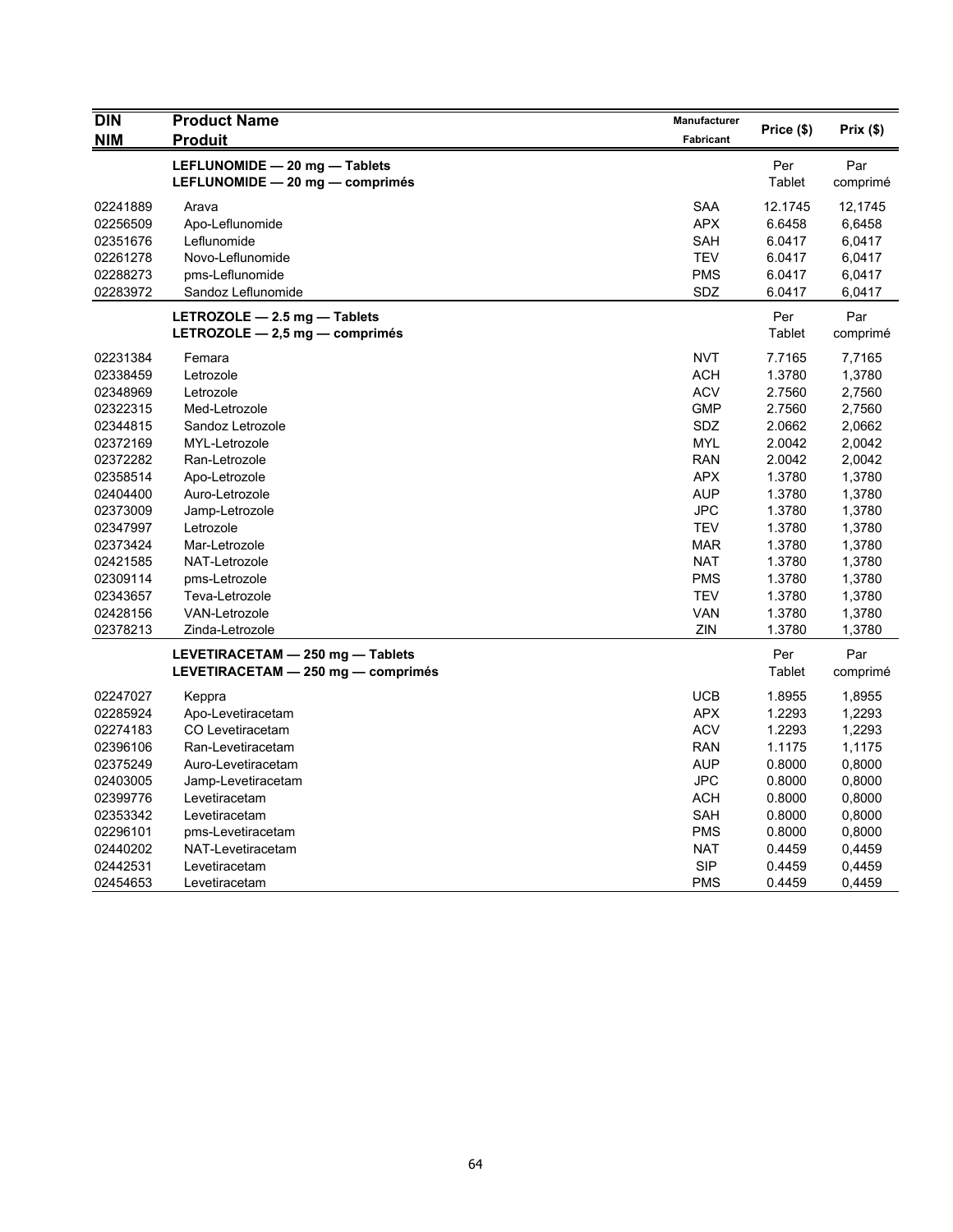| <b>DIN</b> | <b>Product Name</b>                           | Manufacturer     | Price (\$) | Prix (\$) |
|------------|-----------------------------------------------|------------------|------------|-----------|
| <b>NIM</b> | <b>Produit</b>                                | <b>Fabricant</b> |            |           |
|            | LEVETIRACETAM - 500 mg - Tablets              |                  | Per        | Par       |
|            | LEVETIRACETAM - 500 mg - comprimés            |                  | Tablet     | comprimé  |
| 02247028   | Keppra                                        | <b>UCB</b>       | 2.3316     | 2,3316    |
| 02285932   | Apo-Levetiracetam                             | <b>APX</b>       | 1.5015     | 1,5015    |
| 02274191   | CO Levetiracetam                              | <b>ACV</b>       | 1.5015     | 1,5015    |
| 02396114   | Ran-Levetiracetam                             | <b>RAN</b>       | 1.3650     | 1,3650    |
| 02375257   | Auro-Levetiracetam                            | <b>AUP</b>       | 0.9750     | 0,9750    |
| 02403021   | Jamp-Levetiracetam                            | <b>JPC</b>       | 0.9750     | 0,9750    |
| 02399784   | Levetiracetam                                 | <b>ACH</b>       | 0.9750     | 0,9750    |
| 02353350   | Levetiracetam                                 | SAH              | 0.9750     | 0,9750    |
| 02296128   | pms-Levetiracetam                             | <b>PMS</b>       | 0.9750     | 0,9750    |
| 02440210   | NAT-Levetiracetam                             | <b>NAT</b>       | 0.5432     | 0,5432    |
| 02442558   | Levetiracetam                                 | <b>SIP</b>       | 0.5432     | 0,5432    |
| 02454661   | Levetiracetam                                 | <b>PMS</b>       | 0.5432     | 0,5432    |
|            | LEVETIRACETAM - 750 mg - Tablets              |                  | Per        | Par       |
|            | LEVETIRACETAM - 750 mg - comprimés            |                  | Tablet     | comprimé  |
| 02247029   | Keppra                                        | <b>UCB</b>       | 3.2292     | 3,2292    |
| 02285940   | Apo-Levetiracetam                             | <b>APX</b>       | 2.1368     | 2,1368    |
| 02274205   | CO Levetiracetam                              | <b>ACV</b>       | 2.1368     | 2,1368    |
| 02396122   | Ran-Levetiracetam                             | <b>RAN</b>       | 1.9425     | 1,9425    |
| 02375265   | Auro-Levetiracetam                            | <b>AUP</b>       | 1.3500     | 1,3500    |
| 02403048   | Jamp-Levetiracetam                            | <b>JPC</b>       | 1.3500     | 1,3500    |
| 02399792   | Levetiracetam                                 | <b>ACH</b>       | 1.3500     | 1,3500    |
| 02353369   | Levetiracetam                                 | <b>SAH</b>       | 1.3500     | 1,3500    |
| 02296136   | pms-Levetiracetam                             | <b>PMS</b>       | 1.3500     | 1,3500    |
| 02440229   | NAT-Levetiracetam                             | <b>NAT</b>       | 0.7523     | 0,7523    |
| 02442566   | Levetiracetam                                 | <b>SIP</b>       | 0.7523     | 0,7523    |
| 02454688   | Levetiracetam                                 | <b>PMS</b>       | 0.7523     | 0,7523    |
|            | LEVODOPA/CARBIDOPA - 100 mg/10 mg - Tablets   |                  | Per        | Par       |
|            | LÉVODOPA/CARBIDOPA — 100 mg/10 mg — comprimés |                  | Tablet     | comprimé  |
| 00355658   | Sinemet                                       | <b>MFX</b>       | 0.6509     | 0,6509    |
| 02244494   | Novo-Levocarbidopa                            | <b>TEV</b>       | 0.2783     | 0,2783    |
| 02195933   | Apo-Levocarb                                  | <b>APX</b>       | 0.2602     | 0,2602    |
| 02457954   | Mint-Levocarb                                 | <b>MPH</b>       | 0.1479     | 0,1479    |
|            | LEVODOPA/CARBIDOPA - 100 mg/25 mg - Tablets   |                  | Per        | Par       |
|            | LÉVODOPA/CARBIDOPA — 100 mg/25 mg — comprimés |                  | Tablet     | comprimé  |
| 00513997   | Sinemet                                       | <b>MFX</b>       | 0.9719     | 0,9719    |
| 02244495   | Novo-Levocarbidopa                            | <b>TEV</b>       | 0.4164     | 0,4164    |
| 02195941   | Apo-Levocarb                                  | <b>APX</b>       | 0.3885     | 0,3885    |
| 02457962   | Mint-Levocarb                                 | <b>MPH</b>       | 0.2209     | 0,2209    |
|            | LEVODOPA/CARBIDOPA - 250 mg/25 mg - Tablets   |                  | Per        | Par       |
|            | LÉVODOPA/CARBIDOPA - 250 mg/25 mg - comprimés |                  | Tablet     | comprimé  |
| 00328219   | Sinemet                                       | <b>MFX</b>       | 1.0850     | 1,0850    |
| 02126184   | ratio-Levodopa/Carbidopa                      | <b>TEV</b>       | 0.5500     | 0,5500    |
| 02244496   | Novo-Levocarbidopa                            | <b>TEV</b>       | 0.4648     | 0,4648    |
| 02195968   | Apo-Levocarb                                  | <b>APX</b>       | 0.4337     | 0,4337    |
| 02457970   | Mint-Levocarb                                 | <b>MPH</b>       | 0.2466     | 0,2466    |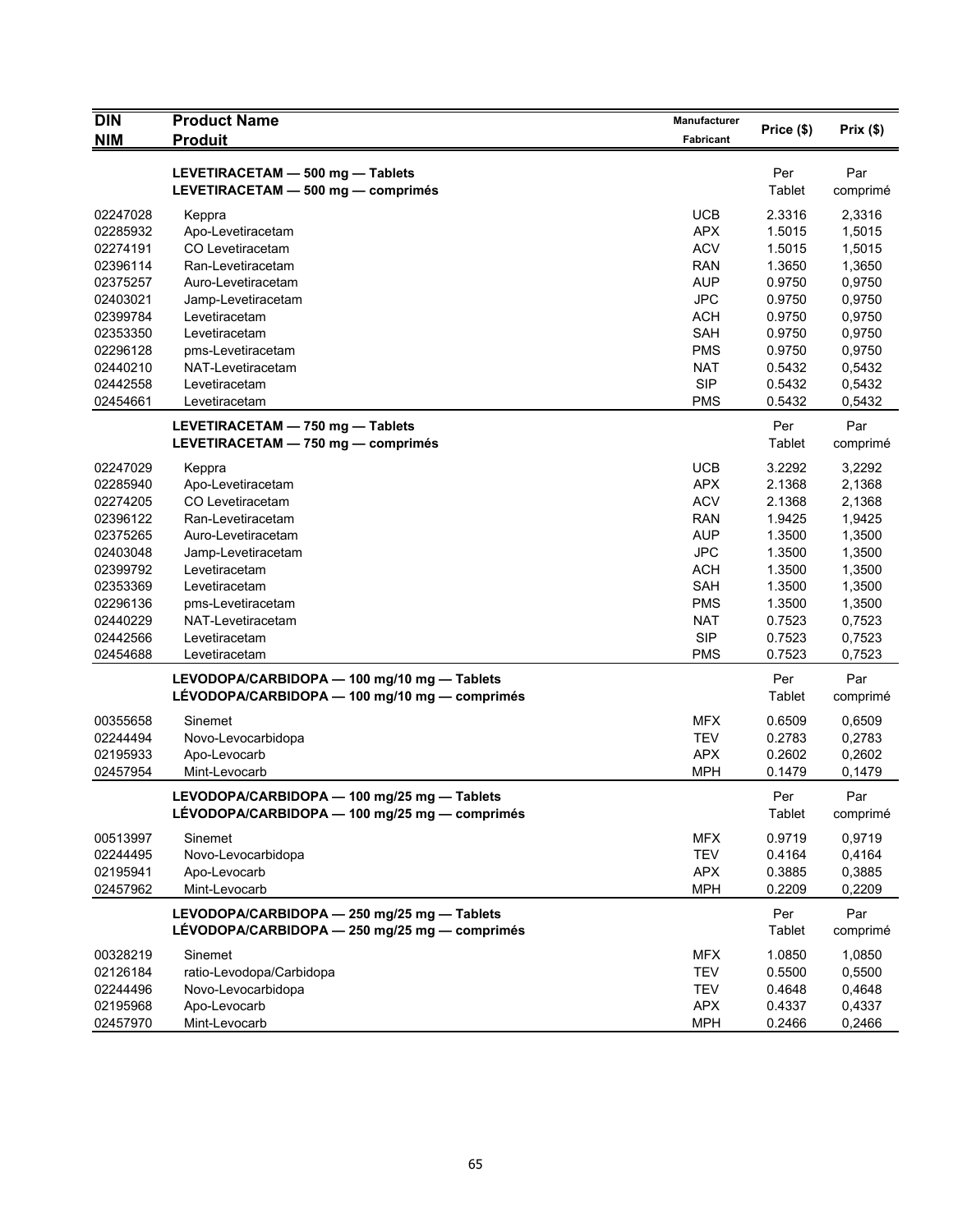| <b>DIN</b><br><b>NIM</b>                                             | <b>Product Name</b><br><b>Produit</b>                                                                                     | <b>Manufacturer</b><br><b>Fabricant</b>                                   | Price (\$)                                               | Prix(\$)                                                 |
|----------------------------------------------------------------------|---------------------------------------------------------------------------------------------------------------------------|---------------------------------------------------------------------------|----------------------------------------------------------|----------------------------------------------------------|
|                                                                      | LEVODOPA/CARBIDOPA - 100 mg/25 mg - Tablets<br>LÉVODOPA/CARBIDOPA - 100 mg/25 mg - comprimés                              |                                                                           | Per<br>Tablet                                            | Par<br>comprimé                                          |
| 02028786<br>02272873<br>02421488                                     | Sinemet CR<br>Apo-Levocarb CR<br>pms-Levocarb CR                                                                          | <b>MFX</b><br><b>APX</b><br><b>PMS</b>                                    | 1.0019<br>0.3857<br>0.3857                               | 1,0019<br>0,3857<br>0,3857                               |
|                                                                      | LEVODOPA/CARBIDOPA - 200 mg/50 mg - Tablets<br>LÉVODOPA/CARBIDOPA - 200 mg/50 mg - comprimés                              |                                                                           | Per<br>Tablet                                            | Par<br>comprimé                                          |
| 00870935<br>02245211<br>02421496                                     | Sinemet CR<br>Apo-Levocarb CR<br>pms-Levocarb CR                                                                          | <b>MFX</b><br><b>APX</b><br><b>PMS</b>                                    | 1.8483<br>1.1000<br>0.7115                               | 1,8483<br>1,1000<br>0,7115                               |
|                                                                      | LEVOFLOXACIN - 250 mg - Tablets<br>LEVOFLOXACIN - 250 mg - comprimés                                                      |                                                                           | Per<br>Tablet                                            | Par<br>comprimé                                          |
| 02284707<br>02315424<br>02313979<br>02248262<br>02284677<br>02298635 | Apo-Levofloxacin<br>CO Levofloxacin<br>Mylan-Levofloxacin<br>Novo-Levofloxacin<br>pms-Levofloxacin<br>Sandoz Levofloxacin | <b>APX</b><br><b>ACV</b><br><b>MYL</b><br><b>TEV</b><br><b>PMS</b><br>SDZ | 3.1080<br>3.1080<br>3.1080<br>3.1080<br>3.1080<br>3.1080 | 3,1080<br>3,1080<br>3,1080<br>3,1080<br>3,1080<br>3,1080 |
|                                                                      | LEVOFLOXACIN - 500 mg - Tablets<br>LEVOFLOXACIN - 500 mg - comprimés                                                      |                                                                           | Per<br>Tablet                                            | Par<br>comprimé                                          |
| 02284715<br>02315432<br>02313987<br>02248263<br>02284685<br>02298643 | Apo-Levofloxacin<br>CO Levofloxacin<br>Mylan-Levofloxacin<br>Novo-Levofloxacin<br>pms-Levofloxacin<br>Sandoz Levofloxacin | <b>APX</b><br><b>ACV</b><br><b>MYL</b><br><b>TEV</b><br><b>PMS</b><br>SDZ | 3.5070<br>3.5070<br>3.5070<br>3.5070<br>3.5070<br>3.5070 | 3,5070<br>3,5070<br>3,5070<br>3,5070<br>3,5070<br>3,5070 |
|                                                                      | LEVONORGESTREL - 1.5 mg - Tablets<br>LEVONORGESTREL - 1,5 mg - comprimés                                                  |                                                                           | Per<br>Tablet                                            | Par<br>comprimé                                          |
| 02293854<br>02433532<br>02425009                                     | Plan B<br>Backup Plan Onestep<br>Contingency One                                                                          | PAL<br><b>APX</b><br><b>MYL</b>                                           | 20.8120<br>8.6000<br>8.6000                              | 20,8120<br>8,6000<br>8,6000                              |
|                                                                      | $LINEZOLID - 600 mg - Tables$<br>LINEZOLID - 600 mg - comprimés                                                           |                                                                           | Per<br>Tablet                                            | Par<br>comprimé                                          |
| 02243684<br>02426552<br>02422689                                     | Zyxoxam<br>Apo-Linezolid<br>Sandoz Linezolid                                                                              | PFI<br>APX<br>SDZ                                                         | 83.2727<br>38.6083<br>38.6082                            | 83,2727<br>38,6083<br>38,6082                            |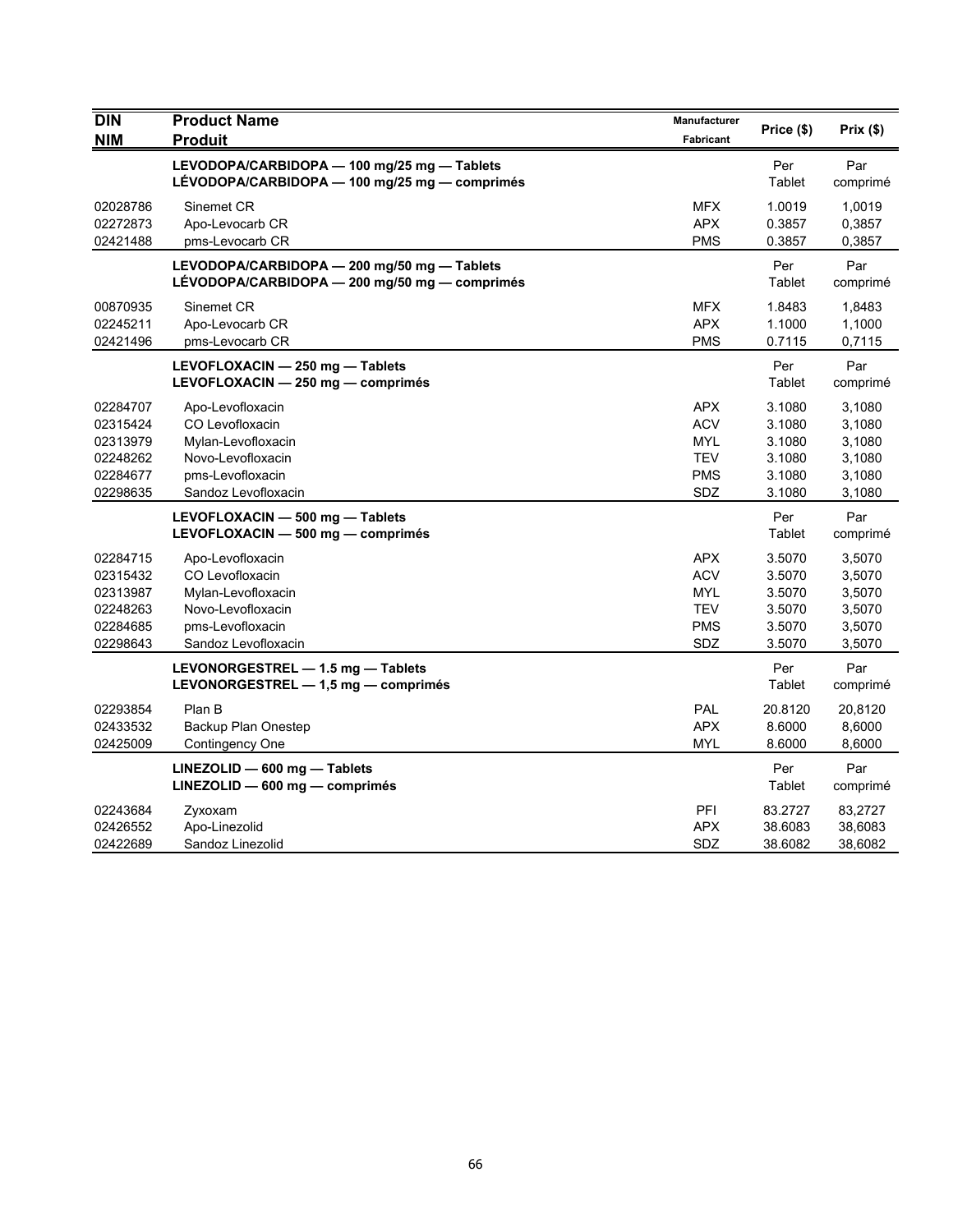| Prix(\$)<br><b>NIM</b><br><b>Produit</b><br>Fabricant<br>LISINOPRIL - 5 mg - Tablets<br>Per<br>Par<br><b>Tablet</b><br>$LISINOPRIL - 5 mg - comprimés$<br>comprimé<br><b>MFX</b><br>0.7211<br>00839388<br>Prinivil<br>0,7211<br>Zestril<br><b>AZC</b><br>0.6347<br>02049333<br>0,6347<br><b>APX</b><br>0.5927<br>02217481<br>Apo-Lisinopril<br>0,5927<br><b>ACV</b><br>0,5388<br>02271443<br><b>CO Lisinopril</b><br>0.5388<br><b>TEV</b><br>0.5388<br>0,5388<br>02285061<br>Teva-Lisinopril (Type P)<br><b>TEV</b><br>0.5388<br>0,5388<br>02285118<br>Novo-Lisinopril (Type Z)<br><b>RAN</b><br>0,5388<br>02294230<br>Ran-Lisinopril<br>0.5388<br><b>TEV</b><br>02256797<br>ratio-Lisinopril P<br>0.5388<br>0,5388<br>02394472<br><b>AUP</b><br>Auro-Lisinopril<br>0.4849<br>0,4849<br><b>JPC</b><br>02361531<br>0.4849<br>Jamp-Lisinopril<br>0,4849<br><b>MYL</b><br>0.4849<br>0,4849<br>02274833<br>Mylan-Lisinopril<br>pms-Lisinopril<br><b>PMS</b><br>0,4849<br>02292203<br>0.4849<br>02289199<br>SDZ<br>Sandoz Lisinopril<br>0.4849<br>0,4849<br>Per<br>Par<br>LISINOPRIL - 10 mg - Tablets<br><b>Tablet</b><br>LISINOPRIL - 10 mg - comprimés<br>comprimé<br><b>MFX</b><br>0.9840<br>00839396<br>Prinivil<br>0,9840<br><b>AZC</b><br>Zestril<br>02049376<br>0.7629<br>0,7629<br>APX<br>02217503<br>0.7121<br>0,7121<br>Apo-Lisinopril<br><b>ACV</b><br>02271451<br><b>CO Lisinopril</b><br>0.6474<br>0,6474<br><b>TEV</b><br>0,6474<br>02285088<br>Teva-Lisinopril (Type P)<br>0.6474<br>02285126<br><b>TEV</b><br>0.6474<br>0,6474<br>Novo-Lisinopril (Type Z)<br>02294249<br><b>RAN</b><br>0,6474<br>Ran-Lisinopril<br>0.6474<br><b>AUP</b><br>0.5827<br>02394480<br>Auro-Lisinopril<br>0,5827<br><b>JPC</b><br>02361558<br>Jamp-Lisinopril<br>0.5827<br>0,5827<br><b>MYL</b><br>02274841<br>Mylan-Lisinopril<br>0.5827<br>0,5827<br>02292211<br><b>PMS</b><br>0.5827<br>0,5827<br>pms-Lisinopril<br>02289202<br>SDZ<br>0.5827<br>0,5827<br>Sandoz Lisinopril<br>Per<br>LISINOPRIL - 20 mg - Tablets<br>Par<br>$LISINOPRIL - 20 mg - comprimés$<br>Tablet<br>comprimé<br>00839418<br>Prinivil<br><b>MFX</b><br>1.1829<br>1,1829<br><b>AZC</b><br>02049384<br>Zestril<br>0.9163<br>0,9163<br><b>APX</b><br>02217511<br>Apo-Lisinopril<br>0.8557<br>0,8557<br><b>ACV</b><br>02271478<br>0.7779<br><b>CO Lisinopril</b><br>0,7779<br><b>TEV</b><br>02285096<br>Teva-Lisinopril (Type P)<br>0.7779<br>0,7779<br><b>TEV</b><br>02285134<br>Novo-Lisinopril (Type Z)<br>0.7779<br>0,7779<br>02294257<br><b>RAN</b><br>0.7779<br>0,7779<br>Ran-Lisinopril<br>02394499<br>Auro-Lisinopril<br><b>AUP</b><br>0.7001<br>0,7001<br>JPC<br>02361566<br>Jamp-Lisinopril<br>0.7001<br>0,7001<br>02274868<br>Mylan-Lisinopril<br><b>MYL</b><br>0.7001<br>0,7001<br>02292238<br>pms-Lisinopril<br><b>PMS</b><br>0.7001<br>0,7001<br>02289229<br>Sandoz Lisinopril<br>SDZ<br>0.7001<br>0,7001<br>LISINOPRIL/HYDROCHLOROTHIAZIDE - 10 mg/12.5 mg - Tablets<br>Par<br>Per<br>LISINOPRIL/HYDROCHLOROTHIAZIDE - 10 mg/12,5 mg - comprimés<br><b>Tablet</b><br>comprimé<br><b>AZC</b><br>1.0218<br>1,0218<br>02103729<br>Zestoretic<br>02108194<br>Prinzide<br><b>MFX</b><br>0.8171<br>0,8171<br>02362945<br>SAH<br>0,5835<br>Lisinopril/HCTZ<br>0.5835<br><b>TEV</b><br>02301768<br>Novo-Lisinopril/HCTZ (Type Z)<br>0.5835<br>0,5835<br>02302136<br>Novo-Lisinopril/HCTZ (Type P)<br><b>TEV</b><br>0.5835<br>0,5835 | <b>DIN</b> | <b>Product Name</b> | Manufacturer |            |  |
|---------------------------------------------------------------------------------------------------------------------------------------------------------------------------------------------------------------------------------------------------------------------------------------------------------------------------------------------------------------------------------------------------------------------------------------------------------------------------------------------------------------------------------------------------------------------------------------------------------------------------------------------------------------------------------------------------------------------------------------------------------------------------------------------------------------------------------------------------------------------------------------------------------------------------------------------------------------------------------------------------------------------------------------------------------------------------------------------------------------------------------------------------------------------------------------------------------------------------------------------------------------------------------------------------------------------------------------------------------------------------------------------------------------------------------------------------------------------------------------------------------------------------------------------------------------------------------------------------------------------------------------------------------------------------------------------------------------------------------------------------------------------------------------------------------------------------------------------------------------------------------------------------------------------------------------------------------------------------------------------------------------------------------------------------------------------------------------------------------------------------------------------------------------------------------------------------------------------------------------------------------------------------------------------------------------------------------------------------------------------------------------------------------------------------------------------------------------------------------------------------------------------------------------------------------------------------------------------------------------------------------------------------------------------------------------------------------------------------------------------------------------------------------------------------------------------------------------------------------------------------------------------------------------------------------------------------------------------------------------------------------------------------------------------------------------------------------------------------------------------------------------------------------------------------------------------------------------------------------------------------------------------------------------------------------------------------------------------------------------------------------------------------------|------------|---------------------|--------------|------------|--|
|                                                                                                                                                                                                                                                                                                                                                                                                                                                                                                                                                                                                                                                                                                                                                                                                                                                                                                                                                                                                                                                                                                                                                                                                                                                                                                                                                                                                                                                                                                                                                                                                                                                                                                                                                                                                                                                                                                                                                                                                                                                                                                                                                                                                                                                                                                                                                                                                                                                                                                                                                                                                                                                                                                                                                                                                                                                                                                                                                                                                                                                                                                                                                                                                                                                                                                                                                                                                         |            |                     |              | Price (\$) |  |
|                                                                                                                                                                                                                                                                                                                                                                                                                                                                                                                                                                                                                                                                                                                                                                                                                                                                                                                                                                                                                                                                                                                                                                                                                                                                                                                                                                                                                                                                                                                                                                                                                                                                                                                                                                                                                                                                                                                                                                                                                                                                                                                                                                                                                                                                                                                                                                                                                                                                                                                                                                                                                                                                                                                                                                                                                                                                                                                                                                                                                                                                                                                                                                                                                                                                                                                                                                                                         |            |                     |              |            |  |
|                                                                                                                                                                                                                                                                                                                                                                                                                                                                                                                                                                                                                                                                                                                                                                                                                                                                                                                                                                                                                                                                                                                                                                                                                                                                                                                                                                                                                                                                                                                                                                                                                                                                                                                                                                                                                                                                                                                                                                                                                                                                                                                                                                                                                                                                                                                                                                                                                                                                                                                                                                                                                                                                                                                                                                                                                                                                                                                                                                                                                                                                                                                                                                                                                                                                                                                                                                                                         |            |                     |              |            |  |
|                                                                                                                                                                                                                                                                                                                                                                                                                                                                                                                                                                                                                                                                                                                                                                                                                                                                                                                                                                                                                                                                                                                                                                                                                                                                                                                                                                                                                                                                                                                                                                                                                                                                                                                                                                                                                                                                                                                                                                                                                                                                                                                                                                                                                                                                                                                                                                                                                                                                                                                                                                                                                                                                                                                                                                                                                                                                                                                                                                                                                                                                                                                                                                                                                                                                                                                                                                                                         |            |                     |              |            |  |
|                                                                                                                                                                                                                                                                                                                                                                                                                                                                                                                                                                                                                                                                                                                                                                                                                                                                                                                                                                                                                                                                                                                                                                                                                                                                                                                                                                                                                                                                                                                                                                                                                                                                                                                                                                                                                                                                                                                                                                                                                                                                                                                                                                                                                                                                                                                                                                                                                                                                                                                                                                                                                                                                                                                                                                                                                                                                                                                                                                                                                                                                                                                                                                                                                                                                                                                                                                                                         |            |                     |              |            |  |
|                                                                                                                                                                                                                                                                                                                                                                                                                                                                                                                                                                                                                                                                                                                                                                                                                                                                                                                                                                                                                                                                                                                                                                                                                                                                                                                                                                                                                                                                                                                                                                                                                                                                                                                                                                                                                                                                                                                                                                                                                                                                                                                                                                                                                                                                                                                                                                                                                                                                                                                                                                                                                                                                                                                                                                                                                                                                                                                                                                                                                                                                                                                                                                                                                                                                                                                                                                                                         |            |                     |              |            |  |
|                                                                                                                                                                                                                                                                                                                                                                                                                                                                                                                                                                                                                                                                                                                                                                                                                                                                                                                                                                                                                                                                                                                                                                                                                                                                                                                                                                                                                                                                                                                                                                                                                                                                                                                                                                                                                                                                                                                                                                                                                                                                                                                                                                                                                                                                                                                                                                                                                                                                                                                                                                                                                                                                                                                                                                                                                                                                                                                                                                                                                                                                                                                                                                                                                                                                                                                                                                                                         |            |                     |              |            |  |
|                                                                                                                                                                                                                                                                                                                                                                                                                                                                                                                                                                                                                                                                                                                                                                                                                                                                                                                                                                                                                                                                                                                                                                                                                                                                                                                                                                                                                                                                                                                                                                                                                                                                                                                                                                                                                                                                                                                                                                                                                                                                                                                                                                                                                                                                                                                                                                                                                                                                                                                                                                                                                                                                                                                                                                                                                                                                                                                                                                                                                                                                                                                                                                                                                                                                                                                                                                                                         |            |                     |              |            |  |
|                                                                                                                                                                                                                                                                                                                                                                                                                                                                                                                                                                                                                                                                                                                                                                                                                                                                                                                                                                                                                                                                                                                                                                                                                                                                                                                                                                                                                                                                                                                                                                                                                                                                                                                                                                                                                                                                                                                                                                                                                                                                                                                                                                                                                                                                                                                                                                                                                                                                                                                                                                                                                                                                                                                                                                                                                                                                                                                                                                                                                                                                                                                                                                                                                                                                                                                                                                                                         |            |                     |              |            |  |
|                                                                                                                                                                                                                                                                                                                                                                                                                                                                                                                                                                                                                                                                                                                                                                                                                                                                                                                                                                                                                                                                                                                                                                                                                                                                                                                                                                                                                                                                                                                                                                                                                                                                                                                                                                                                                                                                                                                                                                                                                                                                                                                                                                                                                                                                                                                                                                                                                                                                                                                                                                                                                                                                                                                                                                                                                                                                                                                                                                                                                                                                                                                                                                                                                                                                                                                                                                                                         |            |                     |              |            |  |
|                                                                                                                                                                                                                                                                                                                                                                                                                                                                                                                                                                                                                                                                                                                                                                                                                                                                                                                                                                                                                                                                                                                                                                                                                                                                                                                                                                                                                                                                                                                                                                                                                                                                                                                                                                                                                                                                                                                                                                                                                                                                                                                                                                                                                                                                                                                                                                                                                                                                                                                                                                                                                                                                                                                                                                                                                                                                                                                                                                                                                                                                                                                                                                                                                                                                                                                                                                                                         |            |                     |              |            |  |
|                                                                                                                                                                                                                                                                                                                                                                                                                                                                                                                                                                                                                                                                                                                                                                                                                                                                                                                                                                                                                                                                                                                                                                                                                                                                                                                                                                                                                                                                                                                                                                                                                                                                                                                                                                                                                                                                                                                                                                                                                                                                                                                                                                                                                                                                                                                                                                                                                                                                                                                                                                                                                                                                                                                                                                                                                                                                                                                                                                                                                                                                                                                                                                                                                                                                                                                                                                                                         |            |                     |              |            |  |
|                                                                                                                                                                                                                                                                                                                                                                                                                                                                                                                                                                                                                                                                                                                                                                                                                                                                                                                                                                                                                                                                                                                                                                                                                                                                                                                                                                                                                                                                                                                                                                                                                                                                                                                                                                                                                                                                                                                                                                                                                                                                                                                                                                                                                                                                                                                                                                                                                                                                                                                                                                                                                                                                                                                                                                                                                                                                                                                                                                                                                                                                                                                                                                                                                                                                                                                                                                                                         |            |                     |              |            |  |
|                                                                                                                                                                                                                                                                                                                                                                                                                                                                                                                                                                                                                                                                                                                                                                                                                                                                                                                                                                                                                                                                                                                                                                                                                                                                                                                                                                                                                                                                                                                                                                                                                                                                                                                                                                                                                                                                                                                                                                                                                                                                                                                                                                                                                                                                                                                                                                                                                                                                                                                                                                                                                                                                                                                                                                                                                                                                                                                                                                                                                                                                                                                                                                                                                                                                                                                                                                                                         |            |                     |              |            |  |
|                                                                                                                                                                                                                                                                                                                                                                                                                                                                                                                                                                                                                                                                                                                                                                                                                                                                                                                                                                                                                                                                                                                                                                                                                                                                                                                                                                                                                                                                                                                                                                                                                                                                                                                                                                                                                                                                                                                                                                                                                                                                                                                                                                                                                                                                                                                                                                                                                                                                                                                                                                                                                                                                                                                                                                                                                                                                                                                                                                                                                                                                                                                                                                                                                                                                                                                                                                                                         |            |                     |              |            |  |
|                                                                                                                                                                                                                                                                                                                                                                                                                                                                                                                                                                                                                                                                                                                                                                                                                                                                                                                                                                                                                                                                                                                                                                                                                                                                                                                                                                                                                                                                                                                                                                                                                                                                                                                                                                                                                                                                                                                                                                                                                                                                                                                                                                                                                                                                                                                                                                                                                                                                                                                                                                                                                                                                                                                                                                                                                                                                                                                                                                                                                                                                                                                                                                                                                                                                                                                                                                                                         |            |                     |              |            |  |
|                                                                                                                                                                                                                                                                                                                                                                                                                                                                                                                                                                                                                                                                                                                                                                                                                                                                                                                                                                                                                                                                                                                                                                                                                                                                                                                                                                                                                                                                                                                                                                                                                                                                                                                                                                                                                                                                                                                                                                                                                                                                                                                                                                                                                                                                                                                                                                                                                                                                                                                                                                                                                                                                                                                                                                                                                                                                                                                                                                                                                                                                                                                                                                                                                                                                                                                                                                                                         |            |                     |              |            |  |
|                                                                                                                                                                                                                                                                                                                                                                                                                                                                                                                                                                                                                                                                                                                                                                                                                                                                                                                                                                                                                                                                                                                                                                                                                                                                                                                                                                                                                                                                                                                                                                                                                                                                                                                                                                                                                                                                                                                                                                                                                                                                                                                                                                                                                                                                                                                                                                                                                                                                                                                                                                                                                                                                                                                                                                                                                                                                                                                                                                                                                                                                                                                                                                                                                                                                                                                                                                                                         |            |                     |              |            |  |
|                                                                                                                                                                                                                                                                                                                                                                                                                                                                                                                                                                                                                                                                                                                                                                                                                                                                                                                                                                                                                                                                                                                                                                                                                                                                                                                                                                                                                                                                                                                                                                                                                                                                                                                                                                                                                                                                                                                                                                                                                                                                                                                                                                                                                                                                                                                                                                                                                                                                                                                                                                                                                                                                                                                                                                                                                                                                                                                                                                                                                                                                                                                                                                                                                                                                                                                                                                                                         |            |                     |              |            |  |
|                                                                                                                                                                                                                                                                                                                                                                                                                                                                                                                                                                                                                                                                                                                                                                                                                                                                                                                                                                                                                                                                                                                                                                                                                                                                                                                                                                                                                                                                                                                                                                                                                                                                                                                                                                                                                                                                                                                                                                                                                                                                                                                                                                                                                                                                                                                                                                                                                                                                                                                                                                                                                                                                                                                                                                                                                                                                                                                                                                                                                                                                                                                                                                                                                                                                                                                                                                                                         |            |                     |              |            |  |
|                                                                                                                                                                                                                                                                                                                                                                                                                                                                                                                                                                                                                                                                                                                                                                                                                                                                                                                                                                                                                                                                                                                                                                                                                                                                                                                                                                                                                                                                                                                                                                                                                                                                                                                                                                                                                                                                                                                                                                                                                                                                                                                                                                                                                                                                                                                                                                                                                                                                                                                                                                                                                                                                                                                                                                                                                                                                                                                                                                                                                                                                                                                                                                                                                                                                                                                                                                                                         |            |                     |              |            |  |
|                                                                                                                                                                                                                                                                                                                                                                                                                                                                                                                                                                                                                                                                                                                                                                                                                                                                                                                                                                                                                                                                                                                                                                                                                                                                                                                                                                                                                                                                                                                                                                                                                                                                                                                                                                                                                                                                                                                                                                                                                                                                                                                                                                                                                                                                                                                                                                                                                                                                                                                                                                                                                                                                                                                                                                                                                                                                                                                                                                                                                                                                                                                                                                                                                                                                                                                                                                                                         |            |                     |              |            |  |
|                                                                                                                                                                                                                                                                                                                                                                                                                                                                                                                                                                                                                                                                                                                                                                                                                                                                                                                                                                                                                                                                                                                                                                                                                                                                                                                                                                                                                                                                                                                                                                                                                                                                                                                                                                                                                                                                                                                                                                                                                                                                                                                                                                                                                                                                                                                                                                                                                                                                                                                                                                                                                                                                                                                                                                                                                                                                                                                                                                                                                                                                                                                                                                                                                                                                                                                                                                                                         |            |                     |              |            |  |
|                                                                                                                                                                                                                                                                                                                                                                                                                                                                                                                                                                                                                                                                                                                                                                                                                                                                                                                                                                                                                                                                                                                                                                                                                                                                                                                                                                                                                                                                                                                                                                                                                                                                                                                                                                                                                                                                                                                                                                                                                                                                                                                                                                                                                                                                                                                                                                                                                                                                                                                                                                                                                                                                                                                                                                                                                                                                                                                                                                                                                                                                                                                                                                                                                                                                                                                                                                                                         |            |                     |              |            |  |
|                                                                                                                                                                                                                                                                                                                                                                                                                                                                                                                                                                                                                                                                                                                                                                                                                                                                                                                                                                                                                                                                                                                                                                                                                                                                                                                                                                                                                                                                                                                                                                                                                                                                                                                                                                                                                                                                                                                                                                                                                                                                                                                                                                                                                                                                                                                                                                                                                                                                                                                                                                                                                                                                                                                                                                                                                                                                                                                                                                                                                                                                                                                                                                                                                                                                                                                                                                                                         |            |                     |              |            |  |
|                                                                                                                                                                                                                                                                                                                                                                                                                                                                                                                                                                                                                                                                                                                                                                                                                                                                                                                                                                                                                                                                                                                                                                                                                                                                                                                                                                                                                                                                                                                                                                                                                                                                                                                                                                                                                                                                                                                                                                                                                                                                                                                                                                                                                                                                                                                                                                                                                                                                                                                                                                                                                                                                                                                                                                                                                                                                                                                                                                                                                                                                                                                                                                                                                                                                                                                                                                                                         |            |                     |              |            |  |
|                                                                                                                                                                                                                                                                                                                                                                                                                                                                                                                                                                                                                                                                                                                                                                                                                                                                                                                                                                                                                                                                                                                                                                                                                                                                                                                                                                                                                                                                                                                                                                                                                                                                                                                                                                                                                                                                                                                                                                                                                                                                                                                                                                                                                                                                                                                                                                                                                                                                                                                                                                                                                                                                                                                                                                                                                                                                                                                                                                                                                                                                                                                                                                                                                                                                                                                                                                                                         |            |                     |              |            |  |
|                                                                                                                                                                                                                                                                                                                                                                                                                                                                                                                                                                                                                                                                                                                                                                                                                                                                                                                                                                                                                                                                                                                                                                                                                                                                                                                                                                                                                                                                                                                                                                                                                                                                                                                                                                                                                                                                                                                                                                                                                                                                                                                                                                                                                                                                                                                                                                                                                                                                                                                                                                                                                                                                                                                                                                                                                                                                                                                                                                                                                                                                                                                                                                                                                                                                                                                                                                                                         |            |                     |              |            |  |
|                                                                                                                                                                                                                                                                                                                                                                                                                                                                                                                                                                                                                                                                                                                                                                                                                                                                                                                                                                                                                                                                                                                                                                                                                                                                                                                                                                                                                                                                                                                                                                                                                                                                                                                                                                                                                                                                                                                                                                                                                                                                                                                                                                                                                                                                                                                                                                                                                                                                                                                                                                                                                                                                                                                                                                                                                                                                                                                                                                                                                                                                                                                                                                                                                                                                                                                                                                                                         |            |                     |              |            |  |
|                                                                                                                                                                                                                                                                                                                                                                                                                                                                                                                                                                                                                                                                                                                                                                                                                                                                                                                                                                                                                                                                                                                                                                                                                                                                                                                                                                                                                                                                                                                                                                                                                                                                                                                                                                                                                                                                                                                                                                                                                                                                                                                                                                                                                                                                                                                                                                                                                                                                                                                                                                                                                                                                                                                                                                                                                                                                                                                                                                                                                                                                                                                                                                                                                                                                                                                                                                                                         |            |                     |              |            |  |
|                                                                                                                                                                                                                                                                                                                                                                                                                                                                                                                                                                                                                                                                                                                                                                                                                                                                                                                                                                                                                                                                                                                                                                                                                                                                                                                                                                                                                                                                                                                                                                                                                                                                                                                                                                                                                                                                                                                                                                                                                                                                                                                                                                                                                                                                                                                                                                                                                                                                                                                                                                                                                                                                                                                                                                                                                                                                                                                                                                                                                                                                                                                                                                                                                                                                                                                                                                                                         |            |                     |              |            |  |
|                                                                                                                                                                                                                                                                                                                                                                                                                                                                                                                                                                                                                                                                                                                                                                                                                                                                                                                                                                                                                                                                                                                                                                                                                                                                                                                                                                                                                                                                                                                                                                                                                                                                                                                                                                                                                                                                                                                                                                                                                                                                                                                                                                                                                                                                                                                                                                                                                                                                                                                                                                                                                                                                                                                                                                                                                                                                                                                                                                                                                                                                                                                                                                                                                                                                                                                                                                                                         |            |                     |              |            |  |
|                                                                                                                                                                                                                                                                                                                                                                                                                                                                                                                                                                                                                                                                                                                                                                                                                                                                                                                                                                                                                                                                                                                                                                                                                                                                                                                                                                                                                                                                                                                                                                                                                                                                                                                                                                                                                                                                                                                                                                                                                                                                                                                                                                                                                                                                                                                                                                                                                                                                                                                                                                                                                                                                                                                                                                                                                                                                                                                                                                                                                                                                                                                                                                                                                                                                                                                                                                                                         |            |                     |              |            |  |
|                                                                                                                                                                                                                                                                                                                                                                                                                                                                                                                                                                                                                                                                                                                                                                                                                                                                                                                                                                                                                                                                                                                                                                                                                                                                                                                                                                                                                                                                                                                                                                                                                                                                                                                                                                                                                                                                                                                                                                                                                                                                                                                                                                                                                                                                                                                                                                                                                                                                                                                                                                                                                                                                                                                                                                                                                                                                                                                                                                                                                                                                                                                                                                                                                                                                                                                                                                                                         |            |                     |              |            |  |
|                                                                                                                                                                                                                                                                                                                                                                                                                                                                                                                                                                                                                                                                                                                                                                                                                                                                                                                                                                                                                                                                                                                                                                                                                                                                                                                                                                                                                                                                                                                                                                                                                                                                                                                                                                                                                                                                                                                                                                                                                                                                                                                                                                                                                                                                                                                                                                                                                                                                                                                                                                                                                                                                                                                                                                                                                                                                                                                                                                                                                                                                                                                                                                                                                                                                                                                                                                                                         |            |                     |              |            |  |
|                                                                                                                                                                                                                                                                                                                                                                                                                                                                                                                                                                                                                                                                                                                                                                                                                                                                                                                                                                                                                                                                                                                                                                                                                                                                                                                                                                                                                                                                                                                                                                                                                                                                                                                                                                                                                                                                                                                                                                                                                                                                                                                                                                                                                                                                                                                                                                                                                                                                                                                                                                                                                                                                                                                                                                                                                                                                                                                                                                                                                                                                                                                                                                                                                                                                                                                                                                                                         |            |                     |              |            |  |
|                                                                                                                                                                                                                                                                                                                                                                                                                                                                                                                                                                                                                                                                                                                                                                                                                                                                                                                                                                                                                                                                                                                                                                                                                                                                                                                                                                                                                                                                                                                                                                                                                                                                                                                                                                                                                                                                                                                                                                                                                                                                                                                                                                                                                                                                                                                                                                                                                                                                                                                                                                                                                                                                                                                                                                                                                                                                                                                                                                                                                                                                                                                                                                                                                                                                                                                                                                                                         |            |                     |              |            |  |
|                                                                                                                                                                                                                                                                                                                                                                                                                                                                                                                                                                                                                                                                                                                                                                                                                                                                                                                                                                                                                                                                                                                                                                                                                                                                                                                                                                                                                                                                                                                                                                                                                                                                                                                                                                                                                                                                                                                                                                                                                                                                                                                                                                                                                                                                                                                                                                                                                                                                                                                                                                                                                                                                                                                                                                                                                                                                                                                                                                                                                                                                                                                                                                                                                                                                                                                                                                                                         |            |                     |              |            |  |
|                                                                                                                                                                                                                                                                                                                                                                                                                                                                                                                                                                                                                                                                                                                                                                                                                                                                                                                                                                                                                                                                                                                                                                                                                                                                                                                                                                                                                                                                                                                                                                                                                                                                                                                                                                                                                                                                                                                                                                                                                                                                                                                                                                                                                                                                                                                                                                                                                                                                                                                                                                                                                                                                                                                                                                                                                                                                                                                                                                                                                                                                                                                                                                                                                                                                                                                                                                                                         |            |                     |              |            |  |
|                                                                                                                                                                                                                                                                                                                                                                                                                                                                                                                                                                                                                                                                                                                                                                                                                                                                                                                                                                                                                                                                                                                                                                                                                                                                                                                                                                                                                                                                                                                                                                                                                                                                                                                                                                                                                                                                                                                                                                                                                                                                                                                                                                                                                                                                                                                                                                                                                                                                                                                                                                                                                                                                                                                                                                                                                                                                                                                                                                                                                                                                                                                                                                                                                                                                                                                                                                                                         |            |                     |              |            |  |
|                                                                                                                                                                                                                                                                                                                                                                                                                                                                                                                                                                                                                                                                                                                                                                                                                                                                                                                                                                                                                                                                                                                                                                                                                                                                                                                                                                                                                                                                                                                                                                                                                                                                                                                                                                                                                                                                                                                                                                                                                                                                                                                                                                                                                                                                                                                                                                                                                                                                                                                                                                                                                                                                                                                                                                                                                                                                                                                                                                                                                                                                                                                                                                                                                                                                                                                                                                                                         |            |                     |              |            |  |
|                                                                                                                                                                                                                                                                                                                                                                                                                                                                                                                                                                                                                                                                                                                                                                                                                                                                                                                                                                                                                                                                                                                                                                                                                                                                                                                                                                                                                                                                                                                                                                                                                                                                                                                                                                                                                                                                                                                                                                                                                                                                                                                                                                                                                                                                                                                                                                                                                                                                                                                                                                                                                                                                                                                                                                                                                                                                                                                                                                                                                                                                                                                                                                                                                                                                                                                                                                                                         |            |                     |              |            |  |
|                                                                                                                                                                                                                                                                                                                                                                                                                                                                                                                                                                                                                                                                                                                                                                                                                                                                                                                                                                                                                                                                                                                                                                                                                                                                                                                                                                                                                                                                                                                                                                                                                                                                                                                                                                                                                                                                                                                                                                                                                                                                                                                                                                                                                                                                                                                                                                                                                                                                                                                                                                                                                                                                                                                                                                                                                                                                                                                                                                                                                                                                                                                                                                                                                                                                                                                                                                                                         |            |                     |              |            |  |
|                                                                                                                                                                                                                                                                                                                                                                                                                                                                                                                                                                                                                                                                                                                                                                                                                                                                                                                                                                                                                                                                                                                                                                                                                                                                                                                                                                                                                                                                                                                                                                                                                                                                                                                                                                                                                                                                                                                                                                                                                                                                                                                                                                                                                                                                                                                                                                                                                                                                                                                                                                                                                                                                                                                                                                                                                                                                                                                                                                                                                                                                                                                                                                                                                                                                                                                                                                                                         |            |                     |              |            |  |
|                                                                                                                                                                                                                                                                                                                                                                                                                                                                                                                                                                                                                                                                                                                                                                                                                                                                                                                                                                                                                                                                                                                                                                                                                                                                                                                                                                                                                                                                                                                                                                                                                                                                                                                                                                                                                                                                                                                                                                                                                                                                                                                                                                                                                                                                                                                                                                                                                                                                                                                                                                                                                                                                                                                                                                                                                                                                                                                                                                                                                                                                                                                                                                                                                                                                                                                                                                                                         |            |                     |              |            |  |
|                                                                                                                                                                                                                                                                                                                                                                                                                                                                                                                                                                                                                                                                                                                                                                                                                                                                                                                                                                                                                                                                                                                                                                                                                                                                                                                                                                                                                                                                                                                                                                                                                                                                                                                                                                                                                                                                                                                                                                                                                                                                                                                                                                                                                                                                                                                                                                                                                                                                                                                                                                                                                                                                                                                                                                                                                                                                                                                                                                                                                                                                                                                                                                                                                                                                                                                                                                                                         |            |                     |              |            |  |
|                                                                                                                                                                                                                                                                                                                                                                                                                                                                                                                                                                                                                                                                                                                                                                                                                                                                                                                                                                                                                                                                                                                                                                                                                                                                                                                                                                                                                                                                                                                                                                                                                                                                                                                                                                                                                                                                                                                                                                                                                                                                                                                                                                                                                                                                                                                                                                                                                                                                                                                                                                                                                                                                                                                                                                                                                                                                                                                                                                                                                                                                                                                                                                                                                                                                                                                                                                                                         |            |                     |              |            |  |
|                                                                                                                                                                                                                                                                                                                                                                                                                                                                                                                                                                                                                                                                                                                                                                                                                                                                                                                                                                                                                                                                                                                                                                                                                                                                                                                                                                                                                                                                                                                                                                                                                                                                                                                                                                                                                                                                                                                                                                                                                                                                                                                                                                                                                                                                                                                                                                                                                                                                                                                                                                                                                                                                                                                                                                                                                                                                                                                                                                                                                                                                                                                                                                                                                                                                                                                                                                                                         |            |                     |              |            |  |
|                                                                                                                                                                                                                                                                                                                                                                                                                                                                                                                                                                                                                                                                                                                                                                                                                                                                                                                                                                                                                                                                                                                                                                                                                                                                                                                                                                                                                                                                                                                                                                                                                                                                                                                                                                                                                                                                                                                                                                                                                                                                                                                                                                                                                                                                                                                                                                                                                                                                                                                                                                                                                                                                                                                                                                                                                                                                                                                                                                                                                                                                                                                                                                                                                                                                                                                                                                                                         |            |                     |              |            |  |
|                                                                                                                                                                                                                                                                                                                                                                                                                                                                                                                                                                                                                                                                                                                                                                                                                                                                                                                                                                                                                                                                                                                                                                                                                                                                                                                                                                                                                                                                                                                                                                                                                                                                                                                                                                                                                                                                                                                                                                                                                                                                                                                                                                                                                                                                                                                                                                                                                                                                                                                                                                                                                                                                                                                                                                                                                                                                                                                                                                                                                                                                                                                                                                                                                                                                                                                                                                                                         |            |                     |              |            |  |
|                                                                                                                                                                                                                                                                                                                                                                                                                                                                                                                                                                                                                                                                                                                                                                                                                                                                                                                                                                                                                                                                                                                                                                                                                                                                                                                                                                                                                                                                                                                                                                                                                                                                                                                                                                                                                                                                                                                                                                                                                                                                                                                                                                                                                                                                                                                                                                                                                                                                                                                                                                                                                                                                                                                                                                                                                                                                                                                                                                                                                                                                                                                                                                                                                                                                                                                                                                                                         |            |                     |              |            |  |
|                                                                                                                                                                                                                                                                                                                                                                                                                                                                                                                                                                                                                                                                                                                                                                                                                                                                                                                                                                                                                                                                                                                                                                                                                                                                                                                                                                                                                                                                                                                                                                                                                                                                                                                                                                                                                                                                                                                                                                                                                                                                                                                                                                                                                                                                                                                                                                                                                                                                                                                                                                                                                                                                                                                                                                                                                                                                                                                                                                                                                                                                                                                                                                                                                                                                                                                                                                                                         |            |                     |              |            |  |
| 02302365<br>Sandoz Lisinopril HCT<br>SDZ<br>0.5835<br>0,5835                                                                                                                                                                                                                                                                                                                                                                                                                                                                                                                                                                                                                                                                                                                                                                                                                                                                                                                                                                                                                                                                                                                                                                                                                                                                                                                                                                                                                                                                                                                                                                                                                                                                                                                                                                                                                                                                                                                                                                                                                                                                                                                                                                                                                                                                                                                                                                                                                                                                                                                                                                                                                                                                                                                                                                                                                                                                                                                                                                                                                                                                                                                                                                                                                                                                                                                                            |            |                     |              |            |  |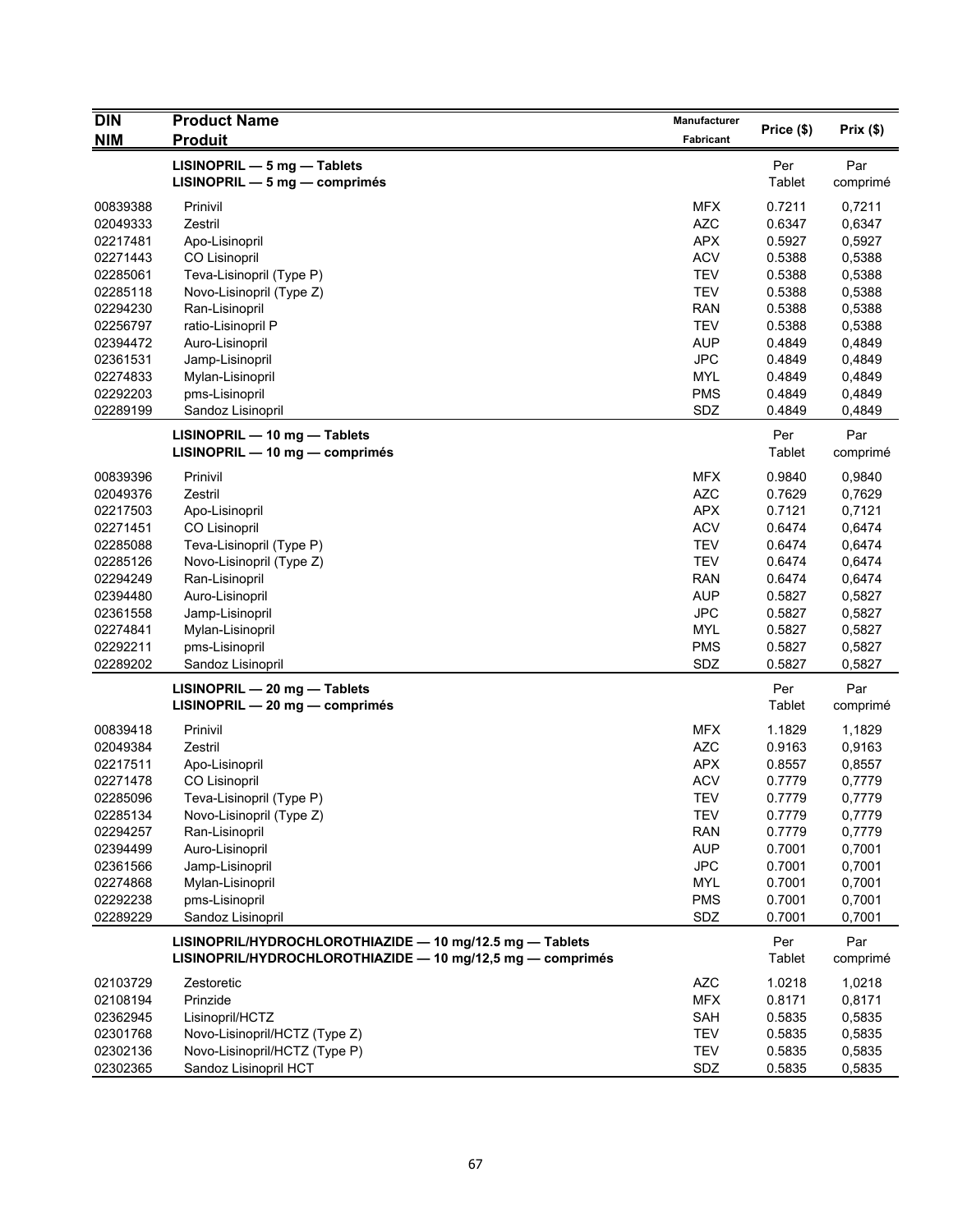| <b>DIN</b><br><b>NIM</b>                                             | <b>Product Name</b><br><b>Produit</b>                                                                                                | <b>Manufacturer</b><br><b>Fabricant</b>                            | Price (\$)                                               | Prix $(\$)$                                              |
|----------------------------------------------------------------------|--------------------------------------------------------------------------------------------------------------------------------------|--------------------------------------------------------------------|----------------------------------------------------------|----------------------------------------------------------|
|                                                                      | LISINOPRIL/HYDROCHLOROTHIAZIDE - 20 mg/12.5 mg - Tablets<br>LISINOPRIL/HYDROCHLOROTHIAZIDE - 20 mg/12,5 mg - comprimés               |                                                                    | Per<br>Tablet                                            | Par<br>comprimé                                          |
| 02045737<br>00884413<br>02362953<br>02301776<br>02302144<br>02302373 | Zestoretic<br>Prinzide<br>Lisinopril/HCTZ<br>Teva-Lisinopril/HCTZ (Type Z)<br>Novo-Lisinopril/HCTZ (Type P)<br>Sandoz Lisinopril HCT | <b>AZC</b><br><b>MFX</b><br>SAH<br><b>TEV</b><br><b>TEV</b><br>SDZ | 1.2275<br>1.0416<br>0.7011<br>0.7011<br>0.7011<br>0.7011 | 1,2275<br>1,0416<br>0,7011<br>0,7011<br>0,7011<br>0,7011 |
|                                                                      | LISINOPRIL/HYDROCHLOROTHIAZIDE - 20 mg/25 mg - Tablets<br>LISINOPRIL/HYDROCHLOROTHIAZIDE - 20 mg/25 mg - comprimés                   |                                                                    | Per<br>Tablet                                            | Par<br>comprimé                                          |
| 02045729<br>02362961<br>02301784<br>02302152<br>02302381             | Zestoretic<br>Lisinopril/HCTZ<br>Novo-Lisinopril/HCTZ (Type Z)<br>Novo-Lisinopril/HCTZ (Type P)<br>Sandoz Lisnopril HCT              | <b>AZC</b><br>SAH<br><b>TEV</b><br><b>TEV</b><br>SDZ               | 1.2275<br>0.7011<br>0.7011<br>0.7011<br>0.7011           | 1,2275<br>0,7011<br>0,7011<br>0,7011<br>0,7011           |
|                                                                      | LITHIUM CARBONATE - 150 mg - Capsules<br>LITHIUM (CARBONATE DE) - 150 mg - capsules                                                  |                                                                    | Per<br>Capsule                                           | Par<br>capsule                                           |
| 00461733<br>02242837<br>02216132                                     | Carbolith<br>Apo-Lithium Carbonate<br>pms-Lithium Carbonate                                                                          | <b>VAL</b><br><b>APX</b><br><b>PMS</b>                             | 0.1352<br>0.0667<br>0.0667                               | 0,1352<br>0,0667<br>0,0667                               |
|                                                                      | LITHIUM CARBONATE - 150 mg - Capsules<br>LITHIUM (CARBONATE DE) - 150 mg - capsules                                                  |                                                                    | Per<br>Capsule                                           | Par<br>capsule                                           |
| 02013231<br>02242837                                                 | Lithane<br>Apo-Lithium Carbonate                                                                                                     | <b>ERF</b><br><b>APX</b>                                           | 0.1510<br>0.0667                                         | 0,1510<br>0,0667                                         |
|                                                                      | LITHIUM CARBONATE - 300 mg - Capsules<br>LITHIUM (CARBONATE DE) - 300 mg - capsules                                                  |                                                                    | Per<br>Capsule                                           | Par<br>capsule                                           |
| 00236683<br>02242838<br>02216140                                     | Carbolith<br>Apo-Lithium Carbonate<br>pms-Lithium Carbonate                                                                          | <b>VAL</b><br><b>APX</b><br><b>PMS</b>                             | 0.1051<br>0.0657<br>0.0657                               | 0,1051<br>0,0657<br>0,0657                               |
|                                                                      | LITHIUM CARBONATE - 300 mg - Capsules<br>LITHIUM (CARBONATE DE) - 300 mg - capsules                                                  |                                                                    | Per<br>Capsule                                           | Par<br>capsule                                           |
| 00406775<br>02242838                                                 | Lithane<br>Apo-Lithium Carbonate                                                                                                     | <b>ERF</b><br><b>APX</b>                                           | 0.1980<br>0.0657                                         | 0,1980<br>0.0657                                         |
|                                                                      | LITHIUM CARBONATE - 600 mg - Capsules<br>LITHIUM (CARBONATE DE) - 600 mg - capsules                                                  |                                                                    | Per<br>Capsule                                           | Par<br>capsule                                           |
| 02011239<br>02216159                                                 | Carbolith<br>pms-Lithium Carbonate                                                                                                   | <b>VAL</b><br><b>PMS</b>                                           | 0.2016<br>0.2053                                         | 0,2016<br>0,2053                                         |
|                                                                      | LOPERAMIDE - 2 mg - Tablets<br>LOPÉRAMIDE $-2$ mg $-$ comprimés                                                                      |                                                                    | Per<br>Tablet                                            | Par<br>comprimé                                          |
| 02183862<br>02212005<br>02132591<br>02256452<br>02228351             | Imodium<br>Apo-Loperamide<br>Novo-Loperamide<br>Jamp-Loperamide<br>pms-Loperamide                                                    | <b>MCL</b><br><b>APX</b><br><b>TEV</b><br><b>JPC</b><br><b>PMS</b> | 0.5184<br>0.2713<br>0.2713<br>0.2600<br>0.2600           | 0,5184<br>0,2713<br>0,2713<br>0,2600<br>0,2600           |
|                                                                      | LORATADINE - 10 mg - Tablets<br>LORATADINE - 10 mg - comprimés                                                                       |                                                                    | Per<br>Tablet                                            | Par<br>comprimé                                          |
| 00782696<br>02243880                                                 | Claritin<br>Apo-Loratadine                                                                                                           | <b>SCH</b><br><b>APX</b>                                           | 0.9192<br>0.6895                                         | 0,9192<br>0,6895                                         |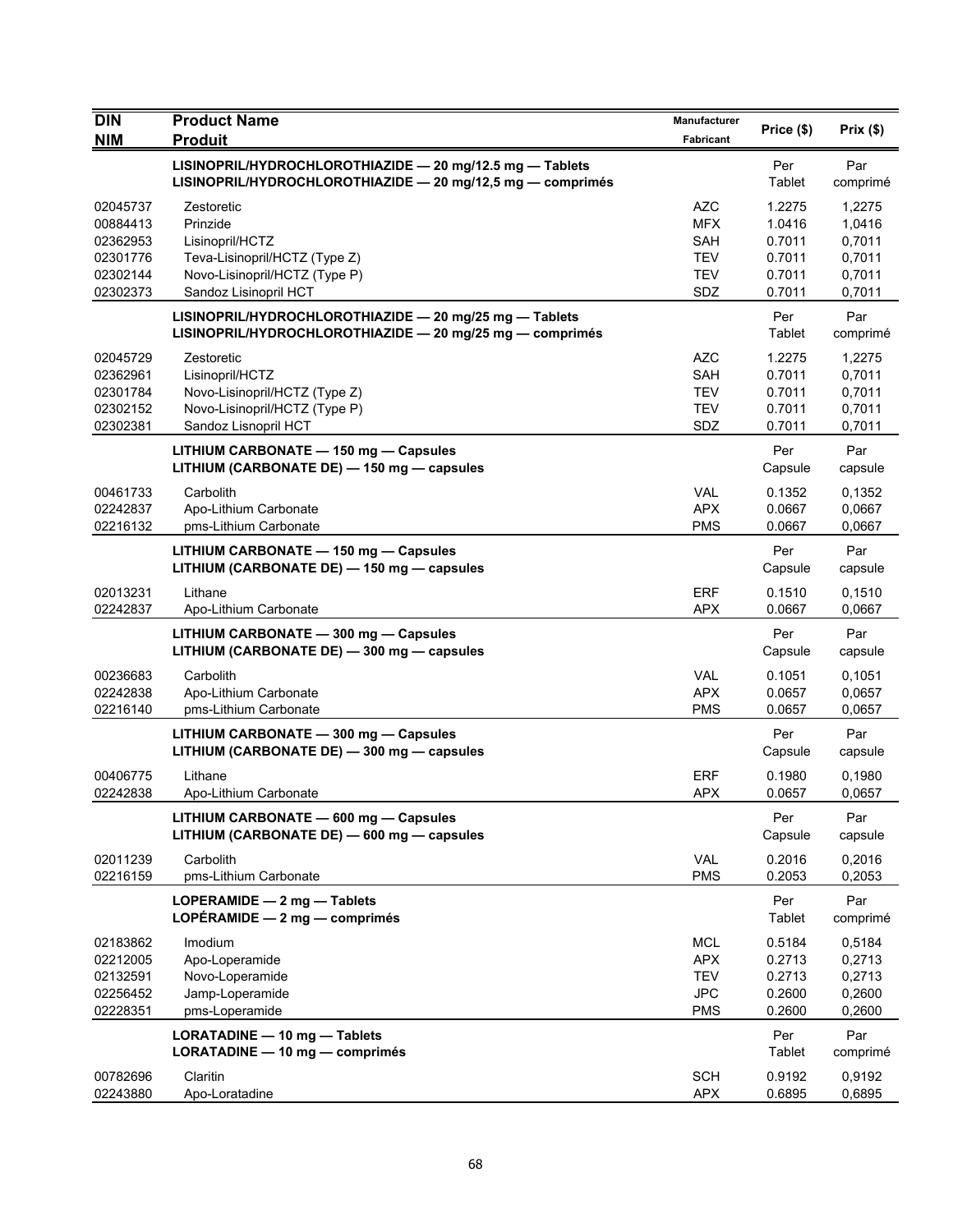| <b>DIN</b><br><b>NIM</b>                                 | <b>Product Name</b><br><b>Produit</b>                                       | Manufacturer<br>Fabricant                                   | Price (\$)                                     | Prix (\$)                                      |
|----------------------------------------------------------|-----------------------------------------------------------------------------|-------------------------------------------------------------|------------------------------------------------|------------------------------------------------|
|                                                          | LORAZEPAM - 0.5 mg - Oral Tablets<br>$LORAZÉPAM - 0.5 mg - comprimés oraux$ |                                                             | Per<br>Tablet                                  | Par<br>comprimé                                |
| 02041413<br>00655740<br>02351072<br>00711101<br>00728187 | Ativan<br>Apo-Lorazepam<br>Lorazepam<br>Novo-Lorazem<br>pms-Lorazepam       | PFI<br><b>APX</b><br>SAH<br><b>TEV</b><br><b>PMS</b>        | 0.0420<br>0.0395<br>0.0359<br>0.0359<br>0.0359 | 0,0420<br>0,0395<br>0,0395<br>0,0359<br>0,0359 |
|                                                          | LORAZEPAM - 1 mg - Tablets<br>$LORAZÉPAM - 1 mg - comprimés$                |                                                             | Per<br>Tablet                                  | Par<br>comprimé                                |
| 02041421<br>00655759<br>02351080<br>00637742<br>00728195 | Ativan<br>Apo-Lorazepam<br>Lorazepam<br>Novo-Lorazem<br>pms-Lorazepam       | <b>WAY</b><br><b>APX</b><br>SAH<br><b>NOP</b><br><b>PMS</b> | 0.0523<br>0.0492<br>0.0447<br>0.0447<br>0.0447 | 0,0523<br>0,0492<br>0,0447<br>0,0447<br>0,0447 |
|                                                          | LORAZEPAM - 2 mg - Oral Tablets<br>LORAZÉPAM - 2 mg - comprimés oraux       |                                                             | Per<br>Tablet                                  | Par<br>comprimé                                |
| 02041448<br>00655767<br>02351099<br>00637750<br>00728209 | Ativan<br>Apo-Lorazepam<br>Lorazepam<br>Novo-Lorazem<br>pms-Lorazepam       | PFI<br><b>APX</b><br><b>SAH</b><br><b>TEV</b><br><b>PMS</b> | 0.0818<br>0.0769<br>0.0699<br>0.0699<br>0.0699 | 0,0818<br>0,0769<br>0,0699<br>0,0699<br>0,0699 |
|                                                          | $LORAZEPAM - 0.5 mg - Tables$<br>LORAZÉPAM - 0,5 mg - comprimés sublinguale |                                                             | Per<br>Tablet                                  | Par<br>comprimé                                |
| 02041456<br>02410745                                     | Ativan<br>Apo-Lorazepam Sublingual                                          | PFI<br><b>APX</b>                                           | 0.1278<br>0.0875                               | 0,1278<br>0,0875                               |
|                                                          | LORAZEPAM - 1 mg - Tablets<br>LORAZÉPAM - 1 mg - comprimés sublinguale      |                                                             | Per<br>Tablet                                  | Par<br>comprimé                                |
| 02041464<br>02410753                                     | Ativan<br>Apo-Lorazepam Sublingual                                          | PFI<br><b>APX</b>                                           | 0.1606<br>0.1100                               | 0,1606<br>0,1100                               |
|                                                          | LORAZEPAM - 2 mg - Tablets<br>LORAZÉPAM - 2 mg - comprimés sublinguale      |                                                             | Per<br>Tablet                                  | Par<br>comprimé                                |
| 02041472<br>02410761                                     | Ativan<br>Apo-Lorazepam Sublingual                                          | <b>PFI</b><br><b>APX</b>                                    | 0.2496<br>0.1711                               | 0,2496<br>0,1711                               |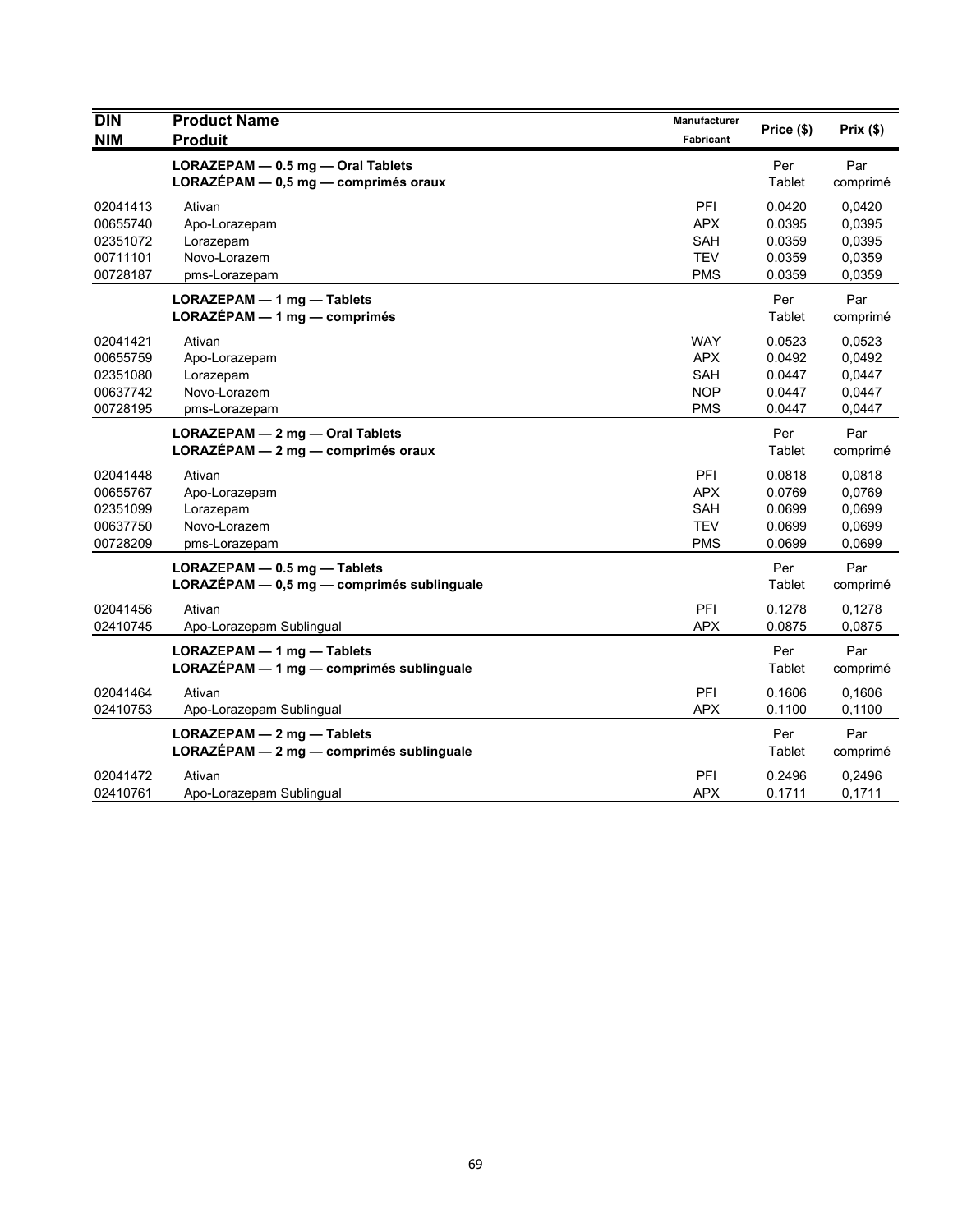| $\overline{D}$ IN    | <b>Product Name</b>           | Manufacturer             |                  |                  |
|----------------------|-------------------------------|--------------------------|------------------|------------------|
| <b>NIM</b>           | <b>Produit</b>                | Fabricant                | Price (\$)       | Prix $(\$)$      |
|                      | LOSARTAN - 25 mg - Tablets    |                          | Per              | Par              |
|                      | LOSARTAN - 25 mg - comprimés  |                          | <b>Tablet</b>    | comprimé         |
| 02182815             | Cozaar                        | <b>MFX</b>               | 1.7841           | 1,7841           |
| 02379058             | Apo-Losartan                  | <b>APX</b>               | 0.4375           | 0,4375           |
| 02354829             | CO Losartan                   | <b>ACV</b>               | 0.4375           | 0,4375           |
| 02388863             | Losartan                      | SAH                      | 0.4375           | 0,4375           |
| 02403323             | Auro-Losartan                 | <b>AUP</b>               | 0.3148           | 0,3148           |
| 02388790             | Losartan                      | <b>SIP</b>               | 0.3148           | 0,3148           |
| 02368277             | Mylan-Losartan                | <b>MYL</b>               | 0.3148           | 0,3148           |
| 02309750             | pms-Losartan                  | <b>PMS</b>               | 0.3148           | 0,3148           |
| 02404451             | Ran-Losartan                  | <b>RAN</b>               | 0.3148           | 0,3148           |
| 02313332             | Sandoz Losartan               | SDZ                      | 0.3148           | 0,3148           |
| 02398834             | Jamp-Losartan                 | <b>JPC</b>               | 0.3147           | 0,3147           |
| 02405733             | Mint-Losartan                 | <b>MPH</b>               | 0.3147           | 0,3147           |
| 02380838             | Teva-Losartan                 | <b>TEV</b>               | 0.3147           | 0,3147           |
| 02426595             | VAN-Losartan                  | VAN                      | 0.3147           | 0,3147           |
| 02445964             | Losartan                      | <b>BMP</b>               | 0.2321           | 0,2321           |
| 02424967             | Septa-Losartan                | <b>STP</b>               | 0.1961           | 0,1961           |
|                      | LOSARTAN - 50 mg - Tablets    |                          | Per              | Par              |
|                      | LOSARTAN - 50 mg - comprimés  |                          | Tablet           | comprimé         |
| 02182874             | Cozaar                        | <b>MFX</b>               | 1.7841           | 1,7841           |
| 02353504             | Apo-Losartan                  | <b>APX</b>               | 0.4375           | 0,4375           |
| 02354837             | CO Losartan                   | <b>ACV</b>               | 0.4375           | 0,4375           |
| 02388871             | Losartan                      | SAH                      | 0.4375           | 0,4375           |
| 02403331             | Auro-Losartan                 | <b>AUP</b>               | 0.3148           | 0,3148           |
| 02388804             | Losartan                      | <b>SIP</b>               | 0.3148           | 0,3148           |
| 02368285             | Mylan-Losartan                | <b>MYL</b>               | 0.3148           | 0,3148           |
| 02309769             | pms-Losartan                  | <b>PMS</b>               | 0.3148           | 0,3148           |
| 02404478             | Ran-Losartan                  | <b>RAN</b>               | 0.3148           | 0,3148           |
| 02313340             | Sandoz Losartan               | SDZ                      | 0.3148           | 0,3148           |
| 02398842             | Jamp-Losartan                 | <b>JPC</b>               | 0.3147           | 0,3147           |
| 02405741             | Mint-Losartan                 | <b>MPH</b>               | 0.3147           | 0,3147           |
| 02357968             | Teva-Losartan                 | <b>TEV</b>               | 0.3147           | 0,3147           |
| 02426609             | VAN-Losartan                  | <b>VAN</b>               | 0.3147           | 0,3147           |
| 02445972             | Bio-Losartan                  | <b>BMP</b>               | 0.2321           | 0,2321           |
| 02424975             | Septa-Losartan                | <b>STP</b>               | 0.1961           | 0,1961           |
|                      | LOSARTAN - 100 mg - Tablets   |                          | Per              | Par              |
|                      | LOSARTAN - 100 mg - comprimés |                          | <b>Tablet</b>    | comprimé         |
| 02182882             | Cozaar                        | <b>MFX</b>               | 1.7841           | 1,7841           |
| 02353512             | Apo-Losartan                  | <b>APX</b>               | 0.4375           | 0,4375           |
| 02354845             | CO Losartan                   | <b>ACV</b>               | 0.4375           | 0,4375           |
| 02388898             | Losartan                      | SAH                      | 0.4375           | 0,4375           |
| 02403358             | Auro-Losartan                 | <b>AUP</b>               | 0.3148           | 0,3148           |
| 02388812             | Losartan                      | <b>SIP</b>               | 0.3148           | 0,3148           |
| 02368293             |                               | MYL                      | 0.3148           | 0,3148           |
|                      | Mylan-Losartan                |                          |                  |                  |
| 02309777<br>02404486 | pms-Losartan<br>Ran-Losartan  | <b>PMS</b><br><b>RAN</b> | 0.3148<br>0.3148 | 0,3148<br>0,3148 |
|                      |                               |                          |                  |                  |
| 02398850             | Jamp-Losartan                 | <b>JPC</b>               | 0.3147           | 0,3147           |
| 02405768             | Mint-Losartan                 | <b>MPH</b>               | 0.3147           | 0,3147           |
| 02313359             | Sandoz Losartan               | SDZ                      | 0.3147           | 0,3147           |
| 02357976             | Teva-Losartan                 | <b>TEV</b>               | 0.3147           | 0,3147           |
| 02426617             | VAN-Losartan                  | <b>VAN</b>               | 0.3147           | 0,3147           |
| 02445980             | Losartan                      | <b>BMP</b>               | 0.2321           | 0,2321           |
| 02424983             | Septa-Losartan                | <b>STP</b>               | 0.1961           | 0,1961           |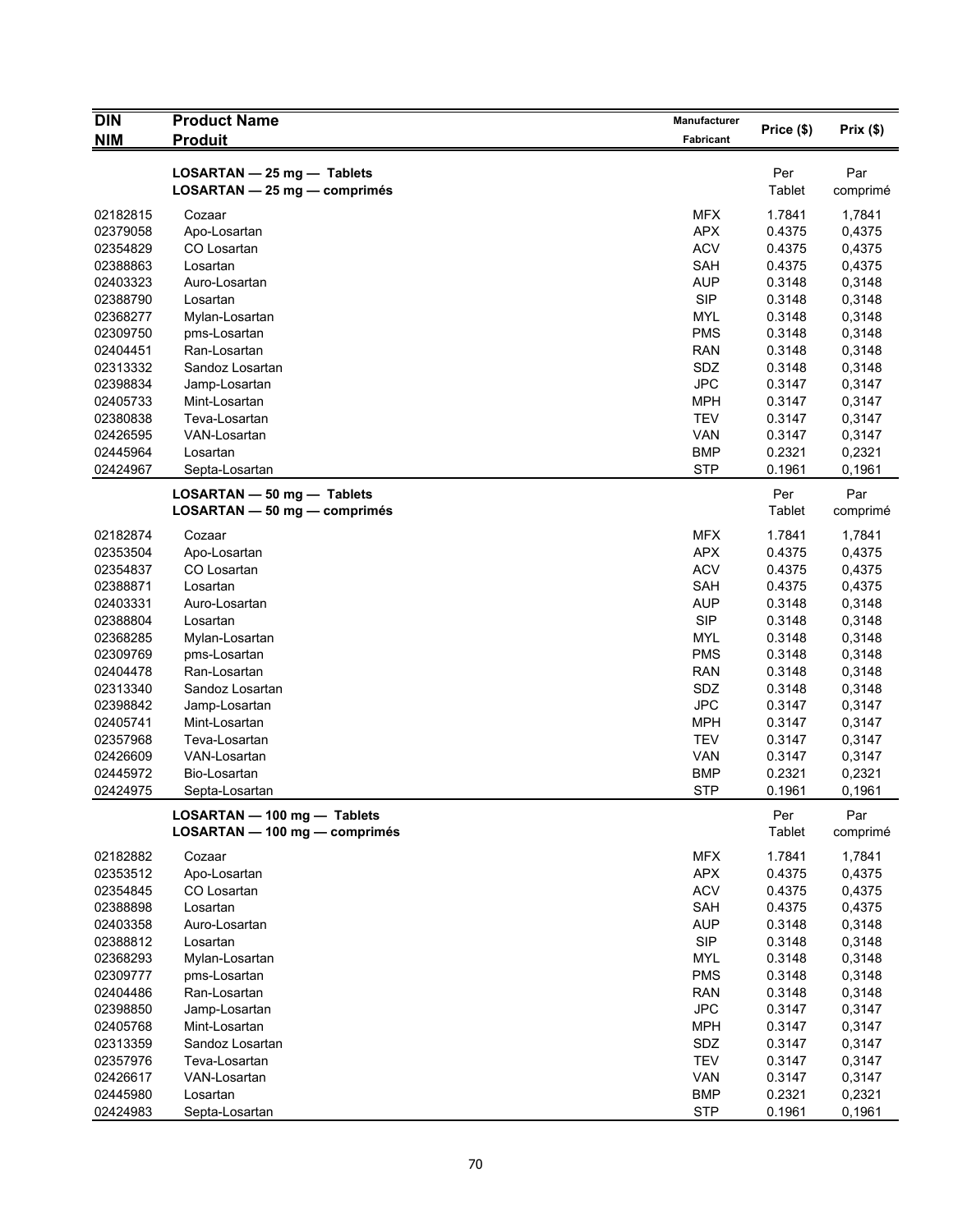| <b>DIN</b> | <b>Product Name</b>                                    | <b>Manufacturer</b> |               |          |
|------------|--------------------------------------------------------|---------------------|---------------|----------|
| <b>NIM</b> | <b>Produit</b>                                         | Fabricant           | Price (\$)    | Prix(\$) |
|            |                                                        |                     |               |          |
|            | LOSARTAN/HYDROCHLOROTHIAZIDE - 50/12.5 mg - Tablets    |                     | Per           | Par      |
|            | LOSARTAN/HYDROCHLOROTHIAZIDE - 50/12,5 mg - comprimés  |                     | Tablet        | comprimé |
| 02230047   | Hyzaar                                                 | <b>MFX</b>          | 1.7841        | 1,7841   |
| 02388251   | CO Losartan/HCT                                        | <b>ACV</b>          | 0.4375        | 0,4375   |
| 02358263   | Teva-Losartan HCTZ                                     | <b>TEV</b>          | 0.4375        | 0,4375   |
| 02389657   | Mint-Losartan/HCTZ                                     | <b>MPH</b>          | 0.3148        | 0,3148   |
| 02378078   | Mylan-Losartan HCTZ                                    | <b>MYL</b>          | 0.3148        | 0,3148   |
| 02371235   | Apo-Losartan HCTZ                                      | <b>APX</b>          | 0.3147        | 0,3147   |
| 02423642   | Auro-Losartan HCT                                      | <b>AUP</b>          | 0.3147        | 0,3147   |
| 02408244   | Jamp-Losartan HCTZ                                     | <b>JPC</b>          | 0.3147        | 0,3147   |
| 02388960   | Losartan HCT                                           | <b>SIP</b>          | 0.3147        | 0,3147   |
| 02427648   | Losartan/HCTZ                                          | <b>SAH</b>          | 0.3147        | 0,3147   |
| 02392224   | pms-Losartan-HCTZ                                      | <b>PMS</b>          | 0.3147        | 0,3147   |
| 02313375   | Sandoz Losartan HCTZ                                   | SDZ                 | 0.3147        | 0,3147   |
|            | LOSARTAN/HYDROCHLOROTHIAZIDE - 100/12.5 mg - Tablets   |                     | Per           | Par      |
|            | LOSARTAN/HYDROCHLOROTHIAZIDE - 100/12.5 mg - comprimés |                     | Tablet        | comprimé |
| 02297841   | Hyzaar                                                 | <b>MFX</b>          | 1.7467        | 1,7467   |
| 02377144   | Teva-Losartan HCTZ                                     | <b>TEV</b>          | 0.4248        | 0,4248   |
| 02388278   | <b>CO Losartan/HCT</b>                                 | <b>ACV</b>          | 0.4247        | 0,4247   |
| 02371243   | Apo-Losartan HCTZ                                      | <b>APX</b>          | 0.3082        | 0,3082   |
| 02423650   | Auro-Losartan HCT                                      | <b>AUP</b>          | 0.3082        | 0,3082   |
| 02388979   | Losartan HCT                                           | <b>SIP</b>          | 0.3082        | 0,3082   |
| 02427656   | Losartan/HCTZ                                          | <b>SAH</b>          | 0.3082        | 0,3082   |
| 02389665   | Mint-Losartan/HCTZ                                     | <b>MPH</b>          | 0.3082        | 0,3082   |
| 02378086   | Mylan-Losartan HCTZ                                    | <b>MYL</b>          | 0.3082        | 0,3082   |
| 02392232   | pms-Losartan-HCTZ                                      | <b>PMS</b>          | 0.3082        | 0,3082   |
| 02362449   | Sandoz Losartan HCTZ                                   | SDZ                 | 0.3082        | 0,3082   |
|            | LOSARTAN/HYDROCHLOROTHIAZIDE - 100/25 mg - Tablets     |                     | Per           | Par      |
|            | LOSARTAN/HYDROCHLOROTHIAZIDE - 100/25 mg - comprimés   |                     | Tablet        | comprimé |
| 02241007   | Hyzaar DS                                              | <b>MFX</b>          | 1.7841        | 1,7841   |
| 02388286   | CO Losartan/HCT                                        | <b>ACV</b>          | 0.4375        | 0,4375   |
| 02377152   | Teva-Losartan HCTZ                                     | <b>TEV</b>          | 0.4375        | 0,4375   |
| 02389673   | Mint-Losartan/HCTZ                                     | <b>MPH</b>          | 0.3148        | 0,3148   |
| 02378094   | Mylan-Losartan HCTZ                                    | <b>MYL</b>          | 0.3148        | 0,3148   |
| 02313383   | Sandoz Losartan HCTZ                                   | SDZ                 | 0.3148        | 0,3148   |
| 02371251   | Apo-Losartan HCTZ                                      | APX                 | 0.3147        | 0,3147   |
| 02423669   | Auro-Losartan HCT                                      | AUP                 | 0.3147        | 0,3147   |
| 02408252   | Jamp-Losartan HCTZ                                     | <b>JPC</b>          | 0.3147        | 0,3147   |
| 02388987   | Losartan HCT                                           | <b>SIP</b>          | 0.3147        | 0,3147   |
| 02427664   | Losartan/HCTZ                                          | <b>SAH</b>          | 0.3147        | 0,3147   |
| 02392240   | pms-Losartan-HCTZ                                      | <b>PMS</b>          | 0.3147        | 0,3147   |
|            |                                                        |                     |               |          |
|            | LOVASTATIN - 20 mg - Tablets                           |                     | Per           | Par      |
|            | LOVASTATINE - 20 mg - comprimés                        |                     | <b>Tablet</b> | comprimé |
| 00795860   | Mevacor                                                | <b>MFX</b>          | 2.3862        | 2,3862   |
| 02267969   | Ran-Lovastatin                                         | <b>RAN</b>          | 1.3197        | 1,3197   |
| 02220172   | Apo-Lovastatin                                         | <b>APX</b>          | 1.1998        | 1,1998   |
| 02248572   | CO Lovastatin                                          | <b>ACV</b>          | 1.1998        | 1,1998   |
| 02243127   | Mylan-Lovastatin                                       | <b>MYL</b>          | 1.1998        | 1,1998   |
| 02353229   | Lovastatin                                             | <b>SAH</b>          | 1.1997        | 1,1997   |
| 02246542   | Novo-Lovastatin                                        | <b>TEV</b>          | 1.1997        | 1,1997   |
| 02246013   | pms-Lovastatin                                         | <b>PMS</b>          | 1.1997        | 1,1997   |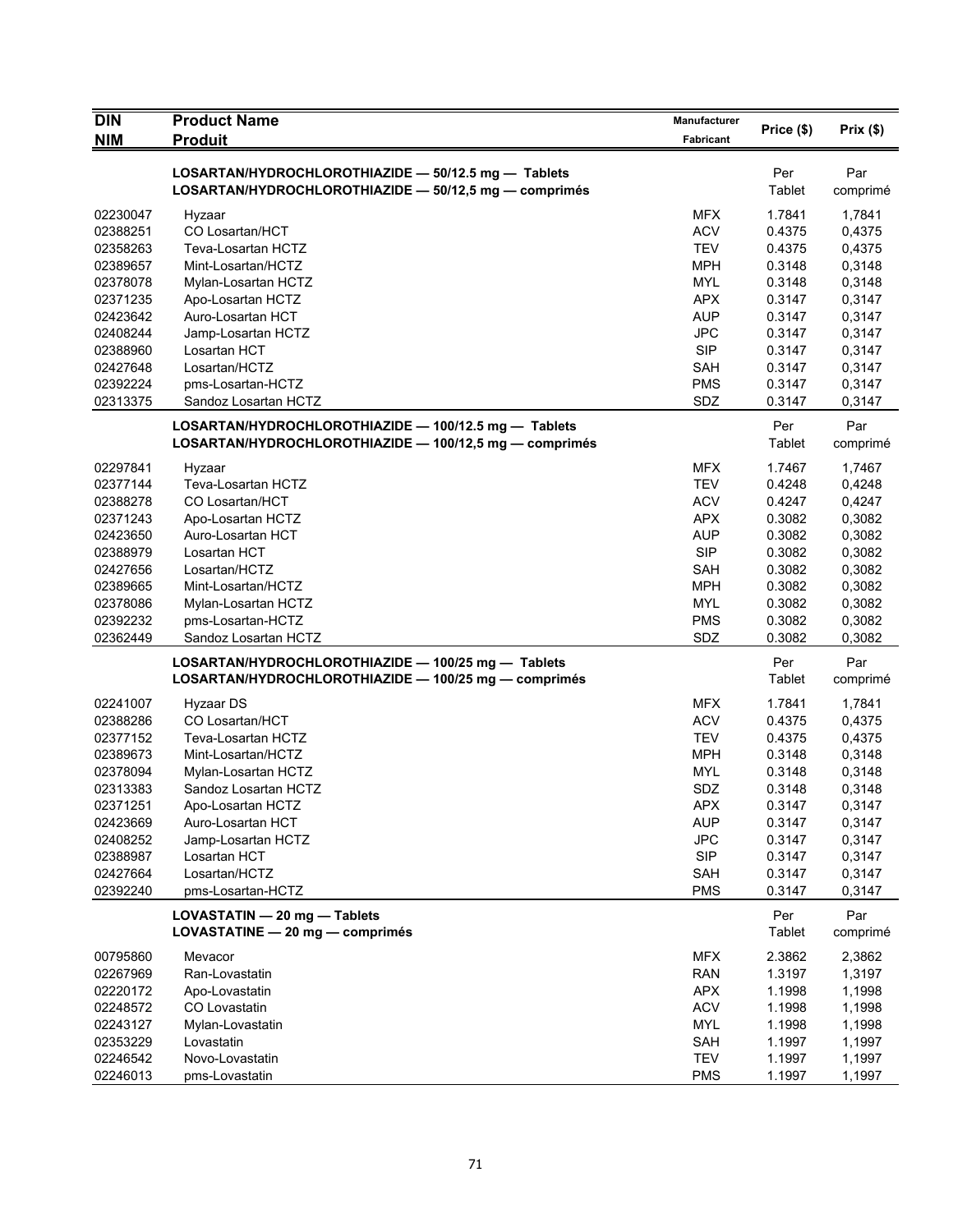| <b>DIN</b>           | <b>Product Name</b>                                                                                   | Manufacturer             | Price (\$)       | Prix(\$)         |
|----------------------|-------------------------------------------------------------------------------------------------------|--------------------------|------------------|------------------|
| <b>NIM</b>           | <b>Produit</b>                                                                                        | Fabricant                |                  |                  |
|                      | LOVASTATIN - 40 mg - Tablets                                                                          |                          | Per              | Par              |
|                      | LOVASTATINE - 40 mg - comprimés                                                                       |                          | Tablet           | comprimé         |
| 00795852             | Mevacor                                                                                               | <b>MFX</b>               | 4.3586           | 4,3586           |
| 02267977             | Ran-Lovastatin                                                                                        | <b>RAN</b>               | 2.4342           | 2,4342           |
| 02220180             | Apo-Lovastatin                                                                                        | <b>APX</b>               | 2.2129           | 2,2129           |
| 02248573             | CO Lovastatin                                                                                         | <b>ACV</b>               | 2.2129           | 2,2129           |
| 02353237             | Lovastatin                                                                                            | SAH                      | 2.2129           | 2,2129           |
| 02243129             | Mylan-Lovastatin                                                                                      | <b>MYL</b>               | 2.2129           | 2,2129           |
| 02246543             | Novo-Lovastatin                                                                                       | <b>TEV</b>               | 2.2129           | 2,2129           |
| 02246014             | pms-Lovastatin                                                                                        | <b>PMS</b>               | 2.2129           | 2,2129           |
|                      | MEDROXYPROGESTERONE ACETATE - 2.5 mg - Tablets                                                        |                          | Per              | Par              |
|                      | MÉDROXYPROGESTÉRONE (ACÉTATE DE) - 2,5 mg - comprimés                                                 |                          | Tablet           | comprimé         |
| 00708917             | Provera                                                                                               | PFI                      | 0.2364           | 0,2364           |
| 02244726             | Apo-Medroxy                                                                                           | <b>APX</b>               | 0.0873           | 0,0873           |
| 02221284             | Novo-Medrone                                                                                          | TE                       | 0.0873           | 0,0873           |
|                      | MEDROXYPROGESTERONE ACETATE - 5 mg - Tablets                                                          |                          | Per              | Par              |
|                      | MÉDROXYPROGESTÉRONE (ACÉTATE DE) - 5 mg - comprimés                                                   |                          | Tablet           | comprimé         |
| 00030937             | Provera                                                                                               | <b>PFI</b>               | 0.4670           | 0,4670           |
| 02221292             | Novo-Medrone                                                                                          | TEV                      | 0.1726           | 0,1726           |
| 02244727             | Apo-Medroxy                                                                                           | <b>APX</b>               | 0.1725           | 0,1725           |
|                      |                                                                                                       |                          |                  |                  |
|                      | MEDROXYPROGESTERONE ACETATE - 10 mg - Tablets<br>MÉDROXYPROGESTÉRONE (ACÉTATE DE) — 10 mg — comprimés |                          | Per<br>Tablet    | Par<br>comprimé  |
| 00729973             | Provera                                                                                               | <b>PFI</b>               | 0.9477           | 0,9477           |
| 02277298             | Apo-Medroxy                                                                                           | <b>APX</b>               | 0.3486           | 0,3486           |
| 02221306             | Novo-Medrone                                                                                          | <b>TEV</b>               | 0.3486           | 0,3486           |
|                      | MELOXICAM - 7.5 mg - Tablets                                                                          |                          | Per              | Par              |
|                      | $MÉLOXICAM - 7,5 mg - comprimés$                                                                      |                          | Tablet           | comprimé         |
| 02242785             | <b>Mobicox</b>                                                                                        | <b>BOE</b>               | 0.9077           | 0,9077           |
| 02248973             | Apo-Meloxicam                                                                                         | <b>APX</b>               | 0.5405           | 0,5405           |
| 02390884             | Auro-Meloxicam                                                                                        | <b>AUP</b>               | 0.5405           | 0,5405           |
| 02250012             | <b>ACT Meloxicam</b>                                                                                  | <b>ACV</b>               | 0.5405           | 0,5405           |
| 02353148             | Meloxicam                                                                                             | SAH                      | 0.5405           | 0,5405           |
| 02255987             | Mylan-Meloxicam                                                                                       | <b>MYL</b>               | 0.5405           | 0,5405           |
| 02258315             | Novo-Meloxicam                                                                                        | <b>TEV</b>               | 0.5405           | 0,5405           |
| 02248267             | pms-Meloxicam                                                                                         | <b>PMS</b>               | 0.5405           | 0,5405           |
| 02247889             | ratio-Meloxicam                                                                                       | <b>TEV</b>               | 0.5405           | 0,5405           |
|                      | MELOXICAM - 15 mg - Tablets                                                                           |                          | Per              | Par              |
|                      | $MÉLOXICAM - 15 mg - comprimés$                                                                       |                          | Tablet           | comprimé         |
| 02242786             | Mobicox                                                                                               | <b>BOE</b>               | 1.0473           | 1,0473           |
| 02248974             | Apo-Meloxicam                                                                                         | <b>APX</b>               | 0.6237           | 0,6237           |
| 02390892             | Auro-Meloxicam                                                                                        | <b>AUP</b>               | 0.6237           | 0,6237           |
| 02250020             | <b>ACT Meloxicam</b>                                                                                  | <b>ACV</b>               | 0.6237           | 0,6237           |
| 02353156             | Meloxicam                                                                                             | SAH                      | 0.6237           | 0,6237           |
| 02255995             | Mylan-Meloxicam                                                                                       | <b>MYL</b>               | 0.6237           | 0,6237           |
| 02258323             | Teva-Meloxicam                                                                                        | <b>TEV</b>               | 0.6237           | 0,6237           |
| 02248268<br>02248031 | pms-Meloxicam<br>ratio-Meloxicam                                                                      | <b>PMS</b><br><b>TEV</b> | 0.6237<br>0.6237 | 0,6237<br>0,6237 |
|                      |                                                                                                       |                          |                  |                  |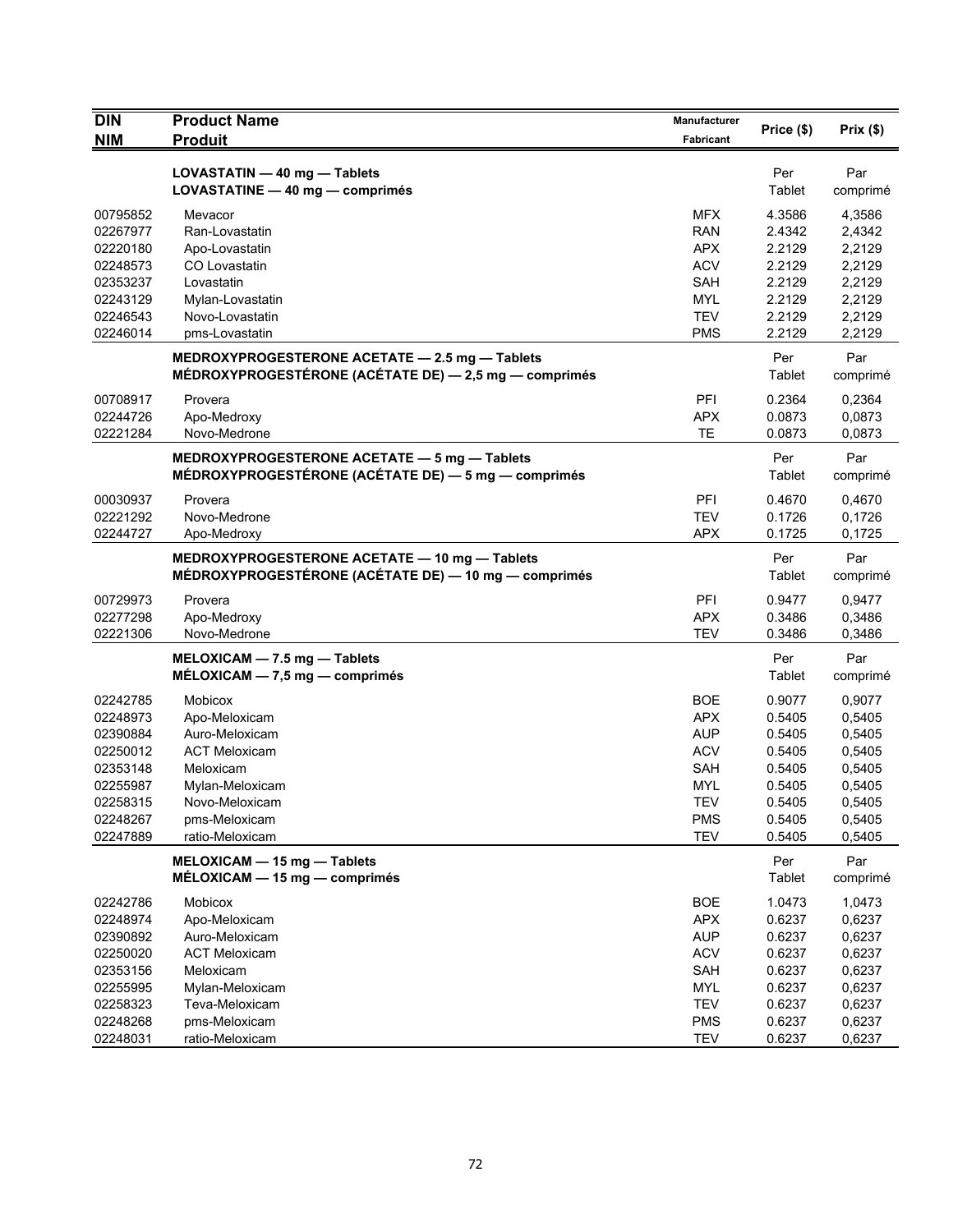| <b>DIN</b> | <b>Product Name</b>                               | <b>Manufacturer</b> | Price (\$) | Prix(\$) |
|------------|---------------------------------------------------|---------------------|------------|----------|
| <b>NIM</b> | <b>Produit</b>                                    | Fabricant           |            |          |
|            | MERCAPTOPURINE - 50 mg - Tablets                  |                     | Per        | Par      |
|            | MERCAPTOPURINE - 50 mg - comprimés                |                     | Tablet     | comprimé |
| 00004723   | Purinethol                                        | <b>TEV</b>          | 5.4028     | 5,4028   |
| 02415275   | Mercaptipurine                                    | <b>SMI</b>          | 2.8610     | 2,8610   |
|            | MESALAZINE - 400 mg - Tablets                     |                     | Per        | Par      |
|            | $MESALAZINE - 400 mg - comprimés$                 |                     | Tablet     | comprimé |
| 01997580   | Asacol                                            | <b>WCI</b>          | 0.6157     | 0,6157   |
| 02171929   | Novo-5-ASA                                        | <b>TEV</b>          | 0.4624     | 0,4624   |
|            | METFORMIN HCI - 500 mg - Tablets                  |                     | Per        | Par      |
|            | METFORMINE (CHLORHYDRATE DE) - 500 mg - comprimés |                     | Tablet     | comprimé |
| 02099233   | Glucophage                                        | <b>SAA</b>          | 0.2988     | 0,2988   |
| 02229516   | Glycon                                            | <b>VAL</b>          | 0.1338     | 0,1338   |
| 02167786   | Apo-Metformin                                     | <b>APX</b>          | 0.0444     | 0,0444   |
| 02257726   | <b>ACT Metformin</b>                              | <b>ACV</b>          | 0.0444     | 0,0444   |
| 02438275   | Auro-Metformin                                    | <b>AUP</b>          | 0.0444     | 0,0444   |
| 02380722   | Jamp-Metformin Blackberry                         | <b>JPC</b>          | 0.0444     | 0,0444   |
| 02380196   | Jamp-Metformin                                    | <b>JPC</b>          | 0.0444     | 0,0444   |
| 02378620   | Mar-Metformin                                     | <b>MAR</b>          | 0.0444     | 0,0444   |
| 02353377   | Metformin                                         | <b>SAH</b>          | 0.0444     | 0,0444   |
| 02385341   | Metformin                                         | <b>SIP</b>          | 0.0444     | 0,0444   |
| 02388766   | Mint-Metformin                                    | <b>MPH</b>          | 0.0444     | 0,0444   |
| 02148765   | Mylan-Metformin                                   | MYL                 | 0.0444     | 0,0444   |
| 02223562   | pms-Metformin                                     | <b>PMS</b>          | 0.0444     | 0,0444   |
| 02269031   | Ran-Metformin                                     | <b>RAN</b>          | 0.0444     | 0,0444   |
| 02242974   | ratio-Metformin                                   | <b>TEV</b>          | 0.0444     | 0,0444   |
| 02246820   | Sandoz Metformin FC                               | SDZ                 | 0.0444     | 0,0444   |
| 02379767   | Septa-Metformin                                   | <b>STP</b>          | 0.0444     | 0,0444   |
| 02045710   | Teva-Metformin                                    | <b>TEV</b>          | 0.0444     | 0,0444   |
|            | METFORMIN HCI - 850 mg - Tablets                  |                     | Per        | Par      |
|            | METFORMINE (CHLORHYDRATE DE) - 850 mg - comprimés |                     | Tablet     | comprimé |
| 02162849   | Glucophage                                        | <b>SAA</b>          | 0.4041     | 0,4041   |
| 02229785   | Apo-Metformin                                     | <b>APX</b>          | 0.0610     | 0,0610   |
| 02257734   | <b>ACT Metformin</b>                              | <b>ACV</b>          | 0.0610     | 0,0610   |
| 02438283   | Auro-Metformin                                    | <b>AUP</b>          | 0.0610     | 0,0610   |
| 02380730   | Jamp-Metformin Blackberry                         | <b>JPC</b>          | 0.0610     | 0,0610   |
| 02380218   | Jamp-Metformin                                    | <b>JPC</b>          | 0.0610     | 0,0610   |
| 02378639   | Mar-Metformin                                     | <b>MAR</b>          | 0.0610     | 0,0610   |
| 02353385   | Metformin                                         | <b>SAH</b>          | 0.0610     | 0,0610   |
| 02385368   | Metformin                                         | <b>SIP</b>          | 0.0610     | 0,0610   |
|            |                                                   |                     |            |          |
| 02388774   | Mint-Metformin                                    | <b>MPH</b>          | 0.0610     | 0,0610   |
| 02229656   | Mylan-Metformin                                   | <b>MYL</b>          | 0.0610     | 0,0610   |
| 02242589   | pms-Metformin                                     | <b>PMS</b>          | 0.0610     | 0,0610   |
| 02269058   | Ran-Metformin                                     | <b>RAN</b>          | 0.0610     | 0,0610   |
| 02242931   | ratio-Metformin                                   | <b>TEV</b>          | 0.0610     | 0,0610   |
| 02246821   | Sandoz Metformin FC                               | SDZ                 | 0.0610     | 0,0610   |
| 02379775   | Septa-Metformin                                   | <b>STP</b>          | 0.0610     | 0,0610   |
| 02230475   | Teva-Metformin                                    | <b>TEV</b>          | 0.0610     | 0,0610   |
|            | METHOTREXATE $-2.5$ mg $-$ Tablets                |                     | Per        | Par      |
|            | MÉTHOTREXATE $-2,5$ mg $-$ comprimés              |                     | Tablet     | comprimé |
| 02170698   | Methotrexate/Méthotrexate                         | <b>PMS</b>          | 0.6958     | 0,6958   |
| 02182963   | Apo-Methotrexate                                  | <b>APX</b>          | 0.6958     | 0,6958   |
| 02244798   | ratio-Methotrexate                                | <b>TEV</b>          | 0.6958     | 0,6958   |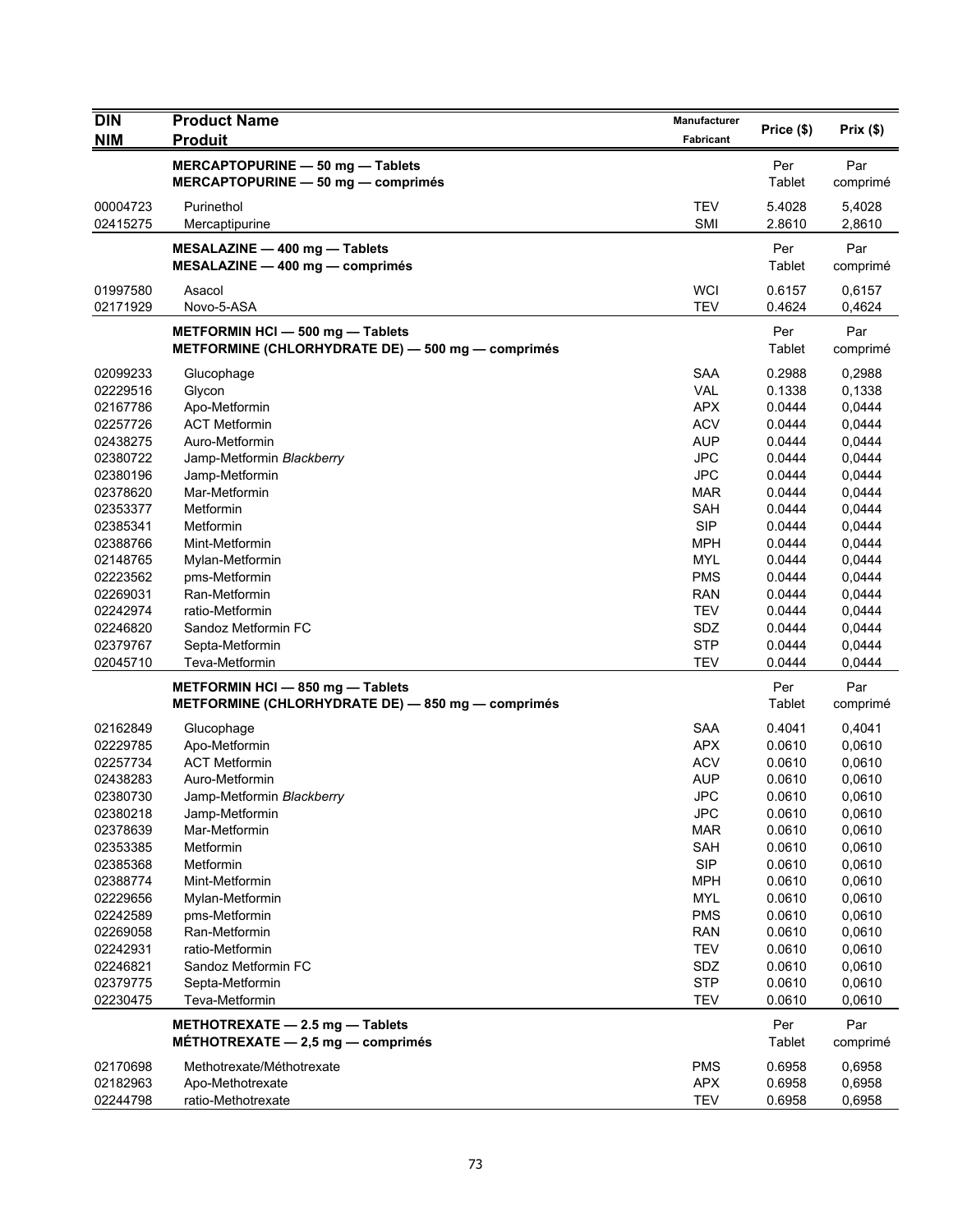| <b>DIN</b><br><b>NIM</b>                     | <b>Product Name</b><br><b>Produit</b>                                                                               | Manufacturer<br>Fabricant                     | Price (\$)                           | Prix (\$)                            |
|----------------------------------------------|---------------------------------------------------------------------------------------------------------------------|-----------------------------------------------|--------------------------------------|--------------------------------------|
|                                              | METHYLPHENIDATE - 5 mg - Tablets<br>MÉTHYLPHÉNIDATE $-5$ mg $-$ comprimés                                           |                                               | Per<br>Tablet                        | Par<br>comprimé                      |
| 02234749<br>02273950                         | pms-Methylphenidate<br>Apo-Methylphenidate                                                                          | <b>PMS</b><br><b>APX</b>                      | 0.0947<br>0.0947                     | 0,0947<br>0,0947                     |
|                                              | METHYLPHENIDATE - 10 mg - Tablets<br>MÉTHYLPHÉNIDATE - 10 mg - comprimés                                            |                                               | Per<br>Tablet                        | Par<br>comprimé                      |
| 00005606<br>02249324<br>00584991             | Ritalin<br>Apo-Methylphenidate<br>pms-Methylphenidate                                                               | <b>NVT</b><br><b>APX</b><br><b>PMS</b>        | 0.4664<br>0.1749<br>0.1749           | 0,4664<br>0,1749<br>0,1749           |
|                                              | METHYLPHENIDATE - 20 mg - Tablets<br>MÉTHYLPHÉNIDATE $-20$ mg $-$ comprimés                                         |                                               | Per<br>Tablet                        | Par<br>comprimé                      |
| 00005614<br>02249332<br>00585009             | Ritalin<br>Apo-Methylphenidate<br>pms-Methylphenidate                                                               | <b>NVT</b><br><b>APX</b><br><b>PMS</b>        | 0.8148<br>0.3890<br>0.3890           | 0,8148<br>0,3890<br>0,3890           |
|                                              | METHYLPHENIDATE - 18 mg - Tablets<br>MÉTHYLPHÉNIDATE - 18 mg - comprimés                                            |                                               | Per<br>Tablet                        | Par<br>comprimé                      |
| 02247732<br>02315068<br>02413728<br>02452731 | Concerta<br>Novo-Methylphenidate ER-C<br>pms-Methylphenidate ER<br>Apo-Methylphenidate ER                           | JAN<br><b>TEV</b><br><b>PMS</b><br><b>APX</b> | 2.4485<br>1.4276<br>1.0493<br>0.5246 | 2,4485<br>1,4276<br>1,0493<br>0,5246 |
|                                              | METHYLPHENIDATE - 27 mg - Tablets<br>MÉTHYLPHÉNIDATE $-27$ mg $-$ comprimés                                         |                                               | Per<br>Tablet                        | Par<br>comprimé                      |
| 02250241<br>02315076<br>02413736<br>02452758 | Concerta<br>Novo-Methylphenidate ER-C<br>pms-Methylphenidate ER<br>Apo-Methylphenidate ER                           | JAN<br><b>TEV</b><br><b>PMS</b><br><b>APX</b> | 2.8257<br>1.6475<br>1.2109<br>0.6055 | 2,8257<br>1,6475<br>1,2109<br>0,6055 |
|                                              | METHYLPHENIDATE - 36 mg - Tablets<br>MÉTHYLPHÉNIDATE - 36 mg - comprimés                                            |                                               | Per<br>Tablet                        | Par<br>comprimé                      |
| 02247733<br>02315084<br>02413744<br>02452766 | Concerta<br>Novo-Methylphenidate ER-C<br>pms-Methylphenidate ER<br>Apo-Methylphenidate ER                           | JAN<br><b>TEV</b><br>PMS<br><b>APX</b>        | 3.2030<br>1.8674<br>1.3726<br>0.6863 | 3,2030<br>1,8674<br>1,3726<br>0,6863 |
|                                              | METHYLPHENIDATE - 54 mg - Tablets<br>MÉTHYLPHÉNIDATE $-$ 54 mg $-$ comprimés                                        |                                               | Per<br>Tablet                        | Par<br>comprimé                      |
| 02247734<br>02315092<br>02413752<br>02330377 | Concerta<br>Novo-Methylphenidate ER-C<br>pms-Methylphenidate ER<br>Apo-Methylphenidate ER                           | JAN<br><b>TEV</b><br><b>PMS</b><br><b>APX</b> | 3.9572<br>2.3072<br>1.6958<br>0.8479 | 3,9572<br>2,3072<br>1,6958<br>0,8479 |
|                                              | METHYLPHENIDATE - 20 mg - Sustained Release Tablets<br>MÉTHYLPHÉNIDATE - 20 mg - comprimés à libération progressive |                                               | Per<br>Tablet                        | Par<br>comprimé                      |
| 00632775<br>02266687<br>02320312             | <b>Ritalin SR</b><br>Apo-Methylphenidate SR<br>Sandoz Methylphenidate SR                                            | NVT<br><b>APX</b><br>SDZ                      | 0.8184<br>0.4229<br>0.4229           | 0,8184<br>0,4229<br>0,4229           |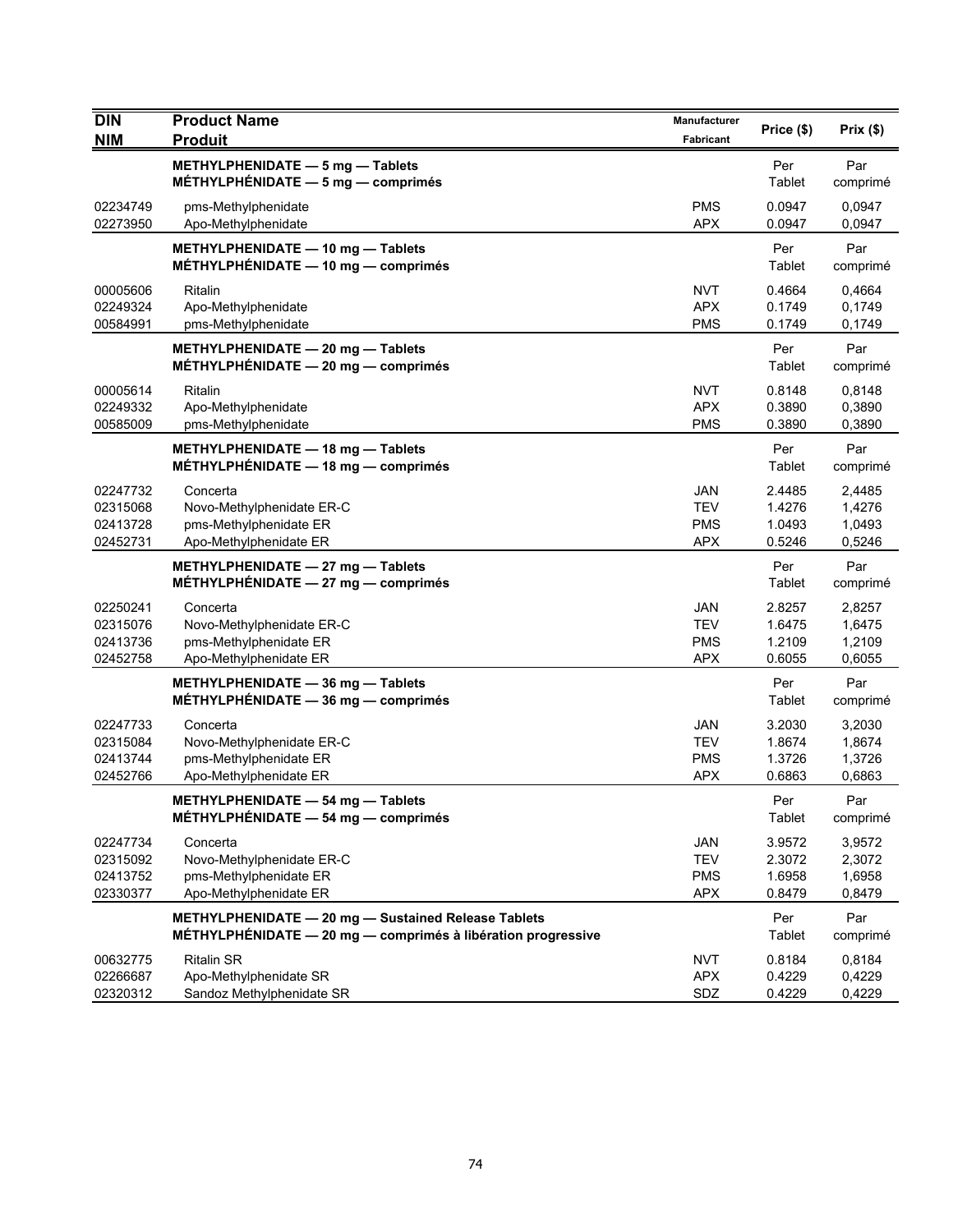| <b>NIM</b><br><b>Produit</b><br>Fabricant<br>METOPROLOL TARTRATE - 25 mg - Tablets<br>Per<br>Par<br>MÉTOPROLOL (TARTRATE DE) - 25 mg - comprimés<br>Tablet<br>comprimé<br>0.0707<br>02246010<br>Apo-Metoprolol<br><b>APX</b><br>0,0707<br>Novo-Metoprol<br><b>TEV</b><br>0.0707<br>0,0707<br>02261898<br>02356813<br><b>JPC</b><br>0.0643<br>0,0643<br>Jamp-Metoprolol-L<br><b>SIP</b><br>02442116<br>Metoprolol-L<br>0.0643<br>0,0643<br>02248855<br>pms-Metoprolol-L<br><b>PMS</b><br>0.0643<br>0,0643<br>Per<br>Par<br>METOPROLOL TARTRATE - 50 mg - Tablets<br>Tablet<br>MÉTOPROLOL (TARTRATE DE) - 50 mg - comprimés<br>comprimé<br>00397423<br><b>NVT</b><br>0.3849<br>0,3849<br>Lopresor<br>00618632<br><b>APX</b><br>0.1348<br>0,1348<br>Apo-Metoprolol<br><b>APX</b><br>00749354<br>Apo-Metoprolol (Type L)<br>0.1348<br>0,1348<br><b>DOM</b><br>0.1348<br>0,1348<br>02172550<br>Dom-Metoprolol-B<br>02231121<br>Dom-Metoprolol-L<br><b>DOM</b><br>0.1348<br>0,1348<br><b>TEV</b><br>0.1348<br>0,1348<br>00648035<br>Teva-Metoprol<br>Teva-Metoprol (uncoated)/Novo-Metoprol (non enrobé)<br><b>TEV</b><br>0.1348<br>0,1348<br>00842648<br>pms-Metoprolol-B<br><b>PMS</b><br>0.1348<br>0,1348<br>02145413<br>Mylan-Metoprolol (Type L)<br><b>MYL</b><br>02174545<br>0.1225<br>0,1225<br>SDZ<br>02247875<br>Sandoz Metoprolol<br>0.1225<br>0,1225<br><b>JPC</b><br>0.0639<br>0,0639<br>02356821<br>Jamp-Metroprolol-L<br><b>SAH</b><br>0.0639<br>0,0639<br>02350394<br>Metoprolol<br><b>SIP</b><br>02442124<br>Metoprolol-L<br>0.0639<br>0,0639<br>02230803<br>pms-Metoprolol-L<br><b>PMS</b><br>0.0639<br>0,0639<br>02354187<br>SDZ<br>0.0639<br>0,0639<br>Sandoz Metoprolol (Type L)<br>METOPROLOL TARTRATE - 100 mg - Tablets<br>Per<br>Par<br>MÉTOPROLOL (TARTRATE DE) — 100 mg — comprimés<br>Tablet<br>comprimé<br><b>NVT</b><br>0.7898<br>00397431<br>0,7898<br>Lopresor<br><b>DOM</b><br>02172569<br>Dom-Metoprolol-B<br>0.2446<br>0,2446<br>02231122<br><b>DOM</b><br>0.2446<br>0,2446<br>Dom-Metoprolol-L<br><b>PMS</b><br>0,2446<br>02145421<br>pms-Metoprolol-B<br>0.2446<br><b>APX</b><br>00618640<br>Apo-Metoprolol<br>0.2445<br>0,2445<br>00751170<br>Apo-Metoprolol (Type L)<br>APX<br>0.2445<br>0,2445<br><b>TEV</b><br>00648043<br>Teva-Metoprol<br>0.2445<br>0,2445<br><b>TEV</b><br>00842656<br>Novo-Metoprol (uncoated)/Novo-Metoprol (non enrobé)<br>0.2445<br>0,2445<br><b>MYL</b><br>0.2223<br>02174553<br>Mylan-Metoprolol (Type L)<br>0,2223<br>Sandoz Metoprolol<br>SDZ<br>0.2223<br>0,2223<br>02247876<br><b>JPC</b><br>0,1394<br>02356848<br>Jamp-Metroprolol-L<br>0.1394<br>Metroprolol<br>0.1394<br>0,1394<br>02350408<br><b>SAH</b><br>02442132<br>Metroprolol-L<br><b>SIP</b><br>0.1394<br>0,1394<br>02230804<br>pms-Metoprolol-L<br><b>PMS</b><br>0.1394<br>0,1394<br>02354195<br>SDZ<br>Sandoz Metoprolol (Type L)<br>0.1394<br>0,1394<br>METOPROLOL TARTRATE - 100 mg - Tablets<br>Per<br>Par<br>MÉTOPROLOL (TARTRATE DE) — 100 mg — comprimés<br><b>Tablet</b><br>comprimé<br>0.4311<br>00658855<br>Lopressor SR<br><b>NVT</b><br>0,4311<br>02285169<br>Apo-Metoprolol SR<br><b>APX</b><br>0.2021<br>0,2021<br>02303396<br>SDZ<br>0.2021<br>0,2021<br>Sandoz Metoprolol SR<br>METOPROLOL TARTRATE - 200 mg - Tablets<br>Per<br>Par<br>MÉTOPROLOL (TARTRATE DE) — 200 mg — comprimés<br>Tablet<br>comprimé<br><b>NVT</b><br>00534560<br>Lopressor SR<br>0.7825<br>0,7825<br>02285177<br>Apo-Metoprolol SR<br><b>APX</b><br>0.3668<br>0,3668 | <b>DIN</b> | <b>Product Name</b>  | Manufacturer | Price (\$) | Prix(\$) |
|-----------------------------------------------------------------------------------------------------------------------------------------------------------------------------------------------------------------------------------------------------------------------------------------------------------------------------------------------------------------------------------------------------------------------------------------------------------------------------------------------------------------------------------------------------------------------------------------------------------------------------------------------------------------------------------------------------------------------------------------------------------------------------------------------------------------------------------------------------------------------------------------------------------------------------------------------------------------------------------------------------------------------------------------------------------------------------------------------------------------------------------------------------------------------------------------------------------------------------------------------------------------------------------------------------------------------------------------------------------------------------------------------------------------------------------------------------------------------------------------------------------------------------------------------------------------------------------------------------------------------------------------------------------------------------------------------------------------------------------------------------------------------------------------------------------------------------------------------------------------------------------------------------------------------------------------------------------------------------------------------------------------------------------------------------------------------------------------------------------------------------------------------------------------------------------------------------------------------------------------------------------------------------------------------------------------------------------------------------------------------------------------------------------------------------------------------------------------------------------------------------------------------------------------------------------------------------------------------------------------------------------------------------------------------------------------------------------------------------------------------------------------------------------------------------------------------------------------------------------------------------------------------------------------------------------------------------------------------------------------------------------------------------------------------------------------------------------------------------------------------------------------------------------------------------------------------------------------------------------------------------------------------------------------------------------------------------------------------------------------------------------------------------------------------------------------------------------------------------------------|------------|----------------------|--------------|------------|----------|
|                                                                                                                                                                                                                                                                                                                                                                                                                                                                                                                                                                                                                                                                                                                                                                                                                                                                                                                                                                                                                                                                                                                                                                                                                                                                                                                                                                                                                                                                                                                                                                                                                                                                                                                                                                                                                                                                                                                                                                                                                                                                                                                                                                                                                                                                                                                                                                                                                                                                                                                                                                                                                                                                                                                                                                                                                                                                                                                                                                                                                                                                                                                                                                                                                                                                                                                                                                                                                                                                                         |            |                      |              |            |          |
|                                                                                                                                                                                                                                                                                                                                                                                                                                                                                                                                                                                                                                                                                                                                                                                                                                                                                                                                                                                                                                                                                                                                                                                                                                                                                                                                                                                                                                                                                                                                                                                                                                                                                                                                                                                                                                                                                                                                                                                                                                                                                                                                                                                                                                                                                                                                                                                                                                                                                                                                                                                                                                                                                                                                                                                                                                                                                                                                                                                                                                                                                                                                                                                                                                                                                                                                                                                                                                                                                         |            |                      |              |            |          |
|                                                                                                                                                                                                                                                                                                                                                                                                                                                                                                                                                                                                                                                                                                                                                                                                                                                                                                                                                                                                                                                                                                                                                                                                                                                                                                                                                                                                                                                                                                                                                                                                                                                                                                                                                                                                                                                                                                                                                                                                                                                                                                                                                                                                                                                                                                                                                                                                                                                                                                                                                                                                                                                                                                                                                                                                                                                                                                                                                                                                                                                                                                                                                                                                                                                                                                                                                                                                                                                                                         |            |                      |              |            |          |
|                                                                                                                                                                                                                                                                                                                                                                                                                                                                                                                                                                                                                                                                                                                                                                                                                                                                                                                                                                                                                                                                                                                                                                                                                                                                                                                                                                                                                                                                                                                                                                                                                                                                                                                                                                                                                                                                                                                                                                                                                                                                                                                                                                                                                                                                                                                                                                                                                                                                                                                                                                                                                                                                                                                                                                                                                                                                                                                                                                                                                                                                                                                                                                                                                                                                                                                                                                                                                                                                                         |            |                      |              |            |          |
|                                                                                                                                                                                                                                                                                                                                                                                                                                                                                                                                                                                                                                                                                                                                                                                                                                                                                                                                                                                                                                                                                                                                                                                                                                                                                                                                                                                                                                                                                                                                                                                                                                                                                                                                                                                                                                                                                                                                                                                                                                                                                                                                                                                                                                                                                                                                                                                                                                                                                                                                                                                                                                                                                                                                                                                                                                                                                                                                                                                                                                                                                                                                                                                                                                                                                                                                                                                                                                                                                         |            |                      |              |            |          |
|                                                                                                                                                                                                                                                                                                                                                                                                                                                                                                                                                                                                                                                                                                                                                                                                                                                                                                                                                                                                                                                                                                                                                                                                                                                                                                                                                                                                                                                                                                                                                                                                                                                                                                                                                                                                                                                                                                                                                                                                                                                                                                                                                                                                                                                                                                                                                                                                                                                                                                                                                                                                                                                                                                                                                                                                                                                                                                                                                                                                                                                                                                                                                                                                                                                                                                                                                                                                                                                                                         |            |                      |              |            |          |
|                                                                                                                                                                                                                                                                                                                                                                                                                                                                                                                                                                                                                                                                                                                                                                                                                                                                                                                                                                                                                                                                                                                                                                                                                                                                                                                                                                                                                                                                                                                                                                                                                                                                                                                                                                                                                                                                                                                                                                                                                                                                                                                                                                                                                                                                                                                                                                                                                                                                                                                                                                                                                                                                                                                                                                                                                                                                                                                                                                                                                                                                                                                                                                                                                                                                                                                                                                                                                                                                                         |            |                      |              |            |          |
|                                                                                                                                                                                                                                                                                                                                                                                                                                                                                                                                                                                                                                                                                                                                                                                                                                                                                                                                                                                                                                                                                                                                                                                                                                                                                                                                                                                                                                                                                                                                                                                                                                                                                                                                                                                                                                                                                                                                                                                                                                                                                                                                                                                                                                                                                                                                                                                                                                                                                                                                                                                                                                                                                                                                                                                                                                                                                                                                                                                                                                                                                                                                                                                                                                                                                                                                                                                                                                                                                         |            |                      |              |            |          |
|                                                                                                                                                                                                                                                                                                                                                                                                                                                                                                                                                                                                                                                                                                                                                                                                                                                                                                                                                                                                                                                                                                                                                                                                                                                                                                                                                                                                                                                                                                                                                                                                                                                                                                                                                                                                                                                                                                                                                                                                                                                                                                                                                                                                                                                                                                                                                                                                                                                                                                                                                                                                                                                                                                                                                                                                                                                                                                                                                                                                                                                                                                                                                                                                                                                                                                                                                                                                                                                                                         |            |                      |              |            |          |
|                                                                                                                                                                                                                                                                                                                                                                                                                                                                                                                                                                                                                                                                                                                                                                                                                                                                                                                                                                                                                                                                                                                                                                                                                                                                                                                                                                                                                                                                                                                                                                                                                                                                                                                                                                                                                                                                                                                                                                                                                                                                                                                                                                                                                                                                                                                                                                                                                                                                                                                                                                                                                                                                                                                                                                                                                                                                                                                                                                                                                                                                                                                                                                                                                                                                                                                                                                                                                                                                                         |            |                      |              |            |          |
|                                                                                                                                                                                                                                                                                                                                                                                                                                                                                                                                                                                                                                                                                                                                                                                                                                                                                                                                                                                                                                                                                                                                                                                                                                                                                                                                                                                                                                                                                                                                                                                                                                                                                                                                                                                                                                                                                                                                                                                                                                                                                                                                                                                                                                                                                                                                                                                                                                                                                                                                                                                                                                                                                                                                                                                                                                                                                                                                                                                                                                                                                                                                                                                                                                                                                                                                                                                                                                                                                         |            |                      |              |            |          |
|                                                                                                                                                                                                                                                                                                                                                                                                                                                                                                                                                                                                                                                                                                                                                                                                                                                                                                                                                                                                                                                                                                                                                                                                                                                                                                                                                                                                                                                                                                                                                                                                                                                                                                                                                                                                                                                                                                                                                                                                                                                                                                                                                                                                                                                                                                                                                                                                                                                                                                                                                                                                                                                                                                                                                                                                                                                                                                                                                                                                                                                                                                                                                                                                                                                                                                                                                                                                                                                                                         |            |                      |              |            |          |
|                                                                                                                                                                                                                                                                                                                                                                                                                                                                                                                                                                                                                                                                                                                                                                                                                                                                                                                                                                                                                                                                                                                                                                                                                                                                                                                                                                                                                                                                                                                                                                                                                                                                                                                                                                                                                                                                                                                                                                                                                                                                                                                                                                                                                                                                                                                                                                                                                                                                                                                                                                                                                                                                                                                                                                                                                                                                                                                                                                                                                                                                                                                                                                                                                                                                                                                                                                                                                                                                                         |            |                      |              |            |          |
|                                                                                                                                                                                                                                                                                                                                                                                                                                                                                                                                                                                                                                                                                                                                                                                                                                                                                                                                                                                                                                                                                                                                                                                                                                                                                                                                                                                                                                                                                                                                                                                                                                                                                                                                                                                                                                                                                                                                                                                                                                                                                                                                                                                                                                                                                                                                                                                                                                                                                                                                                                                                                                                                                                                                                                                                                                                                                                                                                                                                                                                                                                                                                                                                                                                                                                                                                                                                                                                                                         |            |                      |              |            |          |
|                                                                                                                                                                                                                                                                                                                                                                                                                                                                                                                                                                                                                                                                                                                                                                                                                                                                                                                                                                                                                                                                                                                                                                                                                                                                                                                                                                                                                                                                                                                                                                                                                                                                                                                                                                                                                                                                                                                                                                                                                                                                                                                                                                                                                                                                                                                                                                                                                                                                                                                                                                                                                                                                                                                                                                                                                                                                                                                                                                                                                                                                                                                                                                                                                                                                                                                                                                                                                                                                                         |            |                      |              |            |          |
|                                                                                                                                                                                                                                                                                                                                                                                                                                                                                                                                                                                                                                                                                                                                                                                                                                                                                                                                                                                                                                                                                                                                                                                                                                                                                                                                                                                                                                                                                                                                                                                                                                                                                                                                                                                                                                                                                                                                                                                                                                                                                                                                                                                                                                                                                                                                                                                                                                                                                                                                                                                                                                                                                                                                                                                                                                                                                                                                                                                                                                                                                                                                                                                                                                                                                                                                                                                                                                                                                         |            |                      |              |            |          |
|                                                                                                                                                                                                                                                                                                                                                                                                                                                                                                                                                                                                                                                                                                                                                                                                                                                                                                                                                                                                                                                                                                                                                                                                                                                                                                                                                                                                                                                                                                                                                                                                                                                                                                                                                                                                                                                                                                                                                                                                                                                                                                                                                                                                                                                                                                                                                                                                                                                                                                                                                                                                                                                                                                                                                                                                                                                                                                                                                                                                                                                                                                                                                                                                                                                                                                                                                                                                                                                                                         |            |                      |              |            |          |
|                                                                                                                                                                                                                                                                                                                                                                                                                                                                                                                                                                                                                                                                                                                                                                                                                                                                                                                                                                                                                                                                                                                                                                                                                                                                                                                                                                                                                                                                                                                                                                                                                                                                                                                                                                                                                                                                                                                                                                                                                                                                                                                                                                                                                                                                                                                                                                                                                                                                                                                                                                                                                                                                                                                                                                                                                                                                                                                                                                                                                                                                                                                                                                                                                                                                                                                                                                                                                                                                                         |            |                      |              |            |          |
|                                                                                                                                                                                                                                                                                                                                                                                                                                                                                                                                                                                                                                                                                                                                                                                                                                                                                                                                                                                                                                                                                                                                                                                                                                                                                                                                                                                                                                                                                                                                                                                                                                                                                                                                                                                                                                                                                                                                                                                                                                                                                                                                                                                                                                                                                                                                                                                                                                                                                                                                                                                                                                                                                                                                                                                                                                                                                                                                                                                                                                                                                                                                                                                                                                                                                                                                                                                                                                                                                         |            |                      |              |            |          |
|                                                                                                                                                                                                                                                                                                                                                                                                                                                                                                                                                                                                                                                                                                                                                                                                                                                                                                                                                                                                                                                                                                                                                                                                                                                                                                                                                                                                                                                                                                                                                                                                                                                                                                                                                                                                                                                                                                                                                                                                                                                                                                                                                                                                                                                                                                                                                                                                                                                                                                                                                                                                                                                                                                                                                                                                                                                                                                                                                                                                                                                                                                                                                                                                                                                                                                                                                                                                                                                                                         |            |                      |              |            |          |
|                                                                                                                                                                                                                                                                                                                                                                                                                                                                                                                                                                                                                                                                                                                                                                                                                                                                                                                                                                                                                                                                                                                                                                                                                                                                                                                                                                                                                                                                                                                                                                                                                                                                                                                                                                                                                                                                                                                                                                                                                                                                                                                                                                                                                                                                                                                                                                                                                                                                                                                                                                                                                                                                                                                                                                                                                                                                                                                                                                                                                                                                                                                                                                                                                                                                                                                                                                                                                                                                                         |            |                      |              |            |          |
|                                                                                                                                                                                                                                                                                                                                                                                                                                                                                                                                                                                                                                                                                                                                                                                                                                                                                                                                                                                                                                                                                                                                                                                                                                                                                                                                                                                                                                                                                                                                                                                                                                                                                                                                                                                                                                                                                                                                                                                                                                                                                                                                                                                                                                                                                                                                                                                                                                                                                                                                                                                                                                                                                                                                                                                                                                                                                                                                                                                                                                                                                                                                                                                                                                                                                                                                                                                                                                                                                         |            |                      |              |            |          |
|                                                                                                                                                                                                                                                                                                                                                                                                                                                                                                                                                                                                                                                                                                                                                                                                                                                                                                                                                                                                                                                                                                                                                                                                                                                                                                                                                                                                                                                                                                                                                                                                                                                                                                                                                                                                                                                                                                                                                                                                                                                                                                                                                                                                                                                                                                                                                                                                                                                                                                                                                                                                                                                                                                                                                                                                                                                                                                                                                                                                                                                                                                                                                                                                                                                                                                                                                                                                                                                                                         |            |                      |              |            |          |
|                                                                                                                                                                                                                                                                                                                                                                                                                                                                                                                                                                                                                                                                                                                                                                                                                                                                                                                                                                                                                                                                                                                                                                                                                                                                                                                                                                                                                                                                                                                                                                                                                                                                                                                                                                                                                                                                                                                                                                                                                                                                                                                                                                                                                                                                                                                                                                                                                                                                                                                                                                                                                                                                                                                                                                                                                                                                                                                                                                                                                                                                                                                                                                                                                                                                                                                                                                                                                                                                                         |            |                      |              |            |          |
|                                                                                                                                                                                                                                                                                                                                                                                                                                                                                                                                                                                                                                                                                                                                                                                                                                                                                                                                                                                                                                                                                                                                                                                                                                                                                                                                                                                                                                                                                                                                                                                                                                                                                                                                                                                                                                                                                                                                                                                                                                                                                                                                                                                                                                                                                                                                                                                                                                                                                                                                                                                                                                                                                                                                                                                                                                                                                                                                                                                                                                                                                                                                                                                                                                                                                                                                                                                                                                                                                         |            |                      |              |            |          |
|                                                                                                                                                                                                                                                                                                                                                                                                                                                                                                                                                                                                                                                                                                                                                                                                                                                                                                                                                                                                                                                                                                                                                                                                                                                                                                                                                                                                                                                                                                                                                                                                                                                                                                                                                                                                                                                                                                                                                                                                                                                                                                                                                                                                                                                                                                                                                                                                                                                                                                                                                                                                                                                                                                                                                                                                                                                                                                                                                                                                                                                                                                                                                                                                                                                                                                                                                                                                                                                                                         |            |                      |              |            |          |
|                                                                                                                                                                                                                                                                                                                                                                                                                                                                                                                                                                                                                                                                                                                                                                                                                                                                                                                                                                                                                                                                                                                                                                                                                                                                                                                                                                                                                                                                                                                                                                                                                                                                                                                                                                                                                                                                                                                                                                                                                                                                                                                                                                                                                                                                                                                                                                                                                                                                                                                                                                                                                                                                                                                                                                                                                                                                                                                                                                                                                                                                                                                                                                                                                                                                                                                                                                                                                                                                                         |            |                      |              |            |          |
|                                                                                                                                                                                                                                                                                                                                                                                                                                                                                                                                                                                                                                                                                                                                                                                                                                                                                                                                                                                                                                                                                                                                                                                                                                                                                                                                                                                                                                                                                                                                                                                                                                                                                                                                                                                                                                                                                                                                                                                                                                                                                                                                                                                                                                                                                                                                                                                                                                                                                                                                                                                                                                                                                                                                                                                                                                                                                                                                                                                                                                                                                                                                                                                                                                                                                                                                                                                                                                                                                         |            |                      |              |            |          |
|                                                                                                                                                                                                                                                                                                                                                                                                                                                                                                                                                                                                                                                                                                                                                                                                                                                                                                                                                                                                                                                                                                                                                                                                                                                                                                                                                                                                                                                                                                                                                                                                                                                                                                                                                                                                                                                                                                                                                                                                                                                                                                                                                                                                                                                                                                                                                                                                                                                                                                                                                                                                                                                                                                                                                                                                                                                                                                                                                                                                                                                                                                                                                                                                                                                                                                                                                                                                                                                                                         |            |                      |              |            |          |
|                                                                                                                                                                                                                                                                                                                                                                                                                                                                                                                                                                                                                                                                                                                                                                                                                                                                                                                                                                                                                                                                                                                                                                                                                                                                                                                                                                                                                                                                                                                                                                                                                                                                                                                                                                                                                                                                                                                                                                                                                                                                                                                                                                                                                                                                                                                                                                                                                                                                                                                                                                                                                                                                                                                                                                                                                                                                                                                                                                                                                                                                                                                                                                                                                                                                                                                                                                                                                                                                                         |            |                      |              |            |          |
|                                                                                                                                                                                                                                                                                                                                                                                                                                                                                                                                                                                                                                                                                                                                                                                                                                                                                                                                                                                                                                                                                                                                                                                                                                                                                                                                                                                                                                                                                                                                                                                                                                                                                                                                                                                                                                                                                                                                                                                                                                                                                                                                                                                                                                                                                                                                                                                                                                                                                                                                                                                                                                                                                                                                                                                                                                                                                                                                                                                                                                                                                                                                                                                                                                                                                                                                                                                                                                                                                         |            |                      |              |            |          |
|                                                                                                                                                                                                                                                                                                                                                                                                                                                                                                                                                                                                                                                                                                                                                                                                                                                                                                                                                                                                                                                                                                                                                                                                                                                                                                                                                                                                                                                                                                                                                                                                                                                                                                                                                                                                                                                                                                                                                                                                                                                                                                                                                                                                                                                                                                                                                                                                                                                                                                                                                                                                                                                                                                                                                                                                                                                                                                                                                                                                                                                                                                                                                                                                                                                                                                                                                                                                                                                                                         |            |                      |              |            |          |
|                                                                                                                                                                                                                                                                                                                                                                                                                                                                                                                                                                                                                                                                                                                                                                                                                                                                                                                                                                                                                                                                                                                                                                                                                                                                                                                                                                                                                                                                                                                                                                                                                                                                                                                                                                                                                                                                                                                                                                                                                                                                                                                                                                                                                                                                                                                                                                                                                                                                                                                                                                                                                                                                                                                                                                                                                                                                                                                                                                                                                                                                                                                                                                                                                                                                                                                                                                                                                                                                                         |            |                      |              |            |          |
|                                                                                                                                                                                                                                                                                                                                                                                                                                                                                                                                                                                                                                                                                                                                                                                                                                                                                                                                                                                                                                                                                                                                                                                                                                                                                                                                                                                                                                                                                                                                                                                                                                                                                                                                                                                                                                                                                                                                                                                                                                                                                                                                                                                                                                                                                                                                                                                                                                                                                                                                                                                                                                                                                                                                                                                                                                                                                                                                                                                                                                                                                                                                                                                                                                                                                                                                                                                                                                                                                         |            |                      |              |            |          |
|                                                                                                                                                                                                                                                                                                                                                                                                                                                                                                                                                                                                                                                                                                                                                                                                                                                                                                                                                                                                                                                                                                                                                                                                                                                                                                                                                                                                                                                                                                                                                                                                                                                                                                                                                                                                                                                                                                                                                                                                                                                                                                                                                                                                                                                                                                                                                                                                                                                                                                                                                                                                                                                                                                                                                                                                                                                                                                                                                                                                                                                                                                                                                                                                                                                                                                                                                                                                                                                                                         |            |                      |              |            |          |
|                                                                                                                                                                                                                                                                                                                                                                                                                                                                                                                                                                                                                                                                                                                                                                                                                                                                                                                                                                                                                                                                                                                                                                                                                                                                                                                                                                                                                                                                                                                                                                                                                                                                                                                                                                                                                                                                                                                                                                                                                                                                                                                                                                                                                                                                                                                                                                                                                                                                                                                                                                                                                                                                                                                                                                                                                                                                                                                                                                                                                                                                                                                                                                                                                                                                                                                                                                                                                                                                                         |            |                      |              |            |          |
|                                                                                                                                                                                                                                                                                                                                                                                                                                                                                                                                                                                                                                                                                                                                                                                                                                                                                                                                                                                                                                                                                                                                                                                                                                                                                                                                                                                                                                                                                                                                                                                                                                                                                                                                                                                                                                                                                                                                                                                                                                                                                                                                                                                                                                                                                                                                                                                                                                                                                                                                                                                                                                                                                                                                                                                                                                                                                                                                                                                                                                                                                                                                                                                                                                                                                                                                                                                                                                                                                         |            |                      |              |            |          |
|                                                                                                                                                                                                                                                                                                                                                                                                                                                                                                                                                                                                                                                                                                                                                                                                                                                                                                                                                                                                                                                                                                                                                                                                                                                                                                                                                                                                                                                                                                                                                                                                                                                                                                                                                                                                                                                                                                                                                                                                                                                                                                                                                                                                                                                                                                                                                                                                                                                                                                                                                                                                                                                                                                                                                                                                                                                                                                                                                                                                                                                                                                                                                                                                                                                                                                                                                                                                                                                                                         |            |                      |              |            |          |
|                                                                                                                                                                                                                                                                                                                                                                                                                                                                                                                                                                                                                                                                                                                                                                                                                                                                                                                                                                                                                                                                                                                                                                                                                                                                                                                                                                                                                                                                                                                                                                                                                                                                                                                                                                                                                                                                                                                                                                                                                                                                                                                                                                                                                                                                                                                                                                                                                                                                                                                                                                                                                                                                                                                                                                                                                                                                                                                                                                                                                                                                                                                                                                                                                                                                                                                                                                                                                                                                                         |            |                      |              |            |          |
|                                                                                                                                                                                                                                                                                                                                                                                                                                                                                                                                                                                                                                                                                                                                                                                                                                                                                                                                                                                                                                                                                                                                                                                                                                                                                                                                                                                                                                                                                                                                                                                                                                                                                                                                                                                                                                                                                                                                                                                                                                                                                                                                                                                                                                                                                                                                                                                                                                                                                                                                                                                                                                                                                                                                                                                                                                                                                                                                                                                                                                                                                                                                                                                                                                                                                                                                                                                                                                                                                         |            |                      |              |            |          |
|                                                                                                                                                                                                                                                                                                                                                                                                                                                                                                                                                                                                                                                                                                                                                                                                                                                                                                                                                                                                                                                                                                                                                                                                                                                                                                                                                                                                                                                                                                                                                                                                                                                                                                                                                                                                                                                                                                                                                                                                                                                                                                                                                                                                                                                                                                                                                                                                                                                                                                                                                                                                                                                                                                                                                                                                                                                                                                                                                                                                                                                                                                                                                                                                                                                                                                                                                                                                                                                                                         |            |                      |              |            |          |
|                                                                                                                                                                                                                                                                                                                                                                                                                                                                                                                                                                                                                                                                                                                                                                                                                                                                                                                                                                                                                                                                                                                                                                                                                                                                                                                                                                                                                                                                                                                                                                                                                                                                                                                                                                                                                                                                                                                                                                                                                                                                                                                                                                                                                                                                                                                                                                                                                                                                                                                                                                                                                                                                                                                                                                                                                                                                                                                                                                                                                                                                                                                                                                                                                                                                                                                                                                                                                                                                                         |            |                      |              |            |          |
|                                                                                                                                                                                                                                                                                                                                                                                                                                                                                                                                                                                                                                                                                                                                                                                                                                                                                                                                                                                                                                                                                                                                                                                                                                                                                                                                                                                                                                                                                                                                                                                                                                                                                                                                                                                                                                                                                                                                                                                                                                                                                                                                                                                                                                                                                                                                                                                                                                                                                                                                                                                                                                                                                                                                                                                                                                                                                                                                                                                                                                                                                                                                                                                                                                                                                                                                                                                                                                                                                         |            |                      |              |            |          |
|                                                                                                                                                                                                                                                                                                                                                                                                                                                                                                                                                                                                                                                                                                                                                                                                                                                                                                                                                                                                                                                                                                                                                                                                                                                                                                                                                                                                                                                                                                                                                                                                                                                                                                                                                                                                                                                                                                                                                                                                                                                                                                                                                                                                                                                                                                                                                                                                                                                                                                                                                                                                                                                                                                                                                                                                                                                                                                                                                                                                                                                                                                                                                                                                                                                                                                                                                                                                                                                                                         |            |                      |              |            |          |
|                                                                                                                                                                                                                                                                                                                                                                                                                                                                                                                                                                                                                                                                                                                                                                                                                                                                                                                                                                                                                                                                                                                                                                                                                                                                                                                                                                                                                                                                                                                                                                                                                                                                                                                                                                                                                                                                                                                                                                                                                                                                                                                                                                                                                                                                                                                                                                                                                                                                                                                                                                                                                                                                                                                                                                                                                                                                                                                                                                                                                                                                                                                                                                                                                                                                                                                                                                                                                                                                                         |            |                      |              |            |          |
|                                                                                                                                                                                                                                                                                                                                                                                                                                                                                                                                                                                                                                                                                                                                                                                                                                                                                                                                                                                                                                                                                                                                                                                                                                                                                                                                                                                                                                                                                                                                                                                                                                                                                                                                                                                                                                                                                                                                                                                                                                                                                                                                                                                                                                                                                                                                                                                                                                                                                                                                                                                                                                                                                                                                                                                                                                                                                                                                                                                                                                                                                                                                                                                                                                                                                                                                                                                                                                                                                         |            |                      |              |            |          |
|                                                                                                                                                                                                                                                                                                                                                                                                                                                                                                                                                                                                                                                                                                                                                                                                                                                                                                                                                                                                                                                                                                                                                                                                                                                                                                                                                                                                                                                                                                                                                                                                                                                                                                                                                                                                                                                                                                                                                                                                                                                                                                                                                                                                                                                                                                                                                                                                                                                                                                                                                                                                                                                                                                                                                                                                                                                                                                                                                                                                                                                                                                                                                                                                                                                                                                                                                                                                                                                                                         |            |                      |              |            |          |
|                                                                                                                                                                                                                                                                                                                                                                                                                                                                                                                                                                                                                                                                                                                                                                                                                                                                                                                                                                                                                                                                                                                                                                                                                                                                                                                                                                                                                                                                                                                                                                                                                                                                                                                                                                                                                                                                                                                                                                                                                                                                                                                                                                                                                                                                                                                                                                                                                                                                                                                                                                                                                                                                                                                                                                                                                                                                                                                                                                                                                                                                                                                                                                                                                                                                                                                                                                                                                                                                                         |            |                      |              |            |          |
|                                                                                                                                                                                                                                                                                                                                                                                                                                                                                                                                                                                                                                                                                                                                                                                                                                                                                                                                                                                                                                                                                                                                                                                                                                                                                                                                                                                                                                                                                                                                                                                                                                                                                                                                                                                                                                                                                                                                                                                                                                                                                                                                                                                                                                                                                                                                                                                                                                                                                                                                                                                                                                                                                                                                                                                                                                                                                                                                                                                                                                                                                                                                                                                                                                                                                                                                                                                                                                                                                         |            |                      |              |            |          |
|                                                                                                                                                                                                                                                                                                                                                                                                                                                                                                                                                                                                                                                                                                                                                                                                                                                                                                                                                                                                                                                                                                                                                                                                                                                                                                                                                                                                                                                                                                                                                                                                                                                                                                                                                                                                                                                                                                                                                                                                                                                                                                                                                                                                                                                                                                                                                                                                                                                                                                                                                                                                                                                                                                                                                                                                                                                                                                                                                                                                                                                                                                                                                                                                                                                                                                                                                                                                                                                                                         |            |                      |              |            |          |
|                                                                                                                                                                                                                                                                                                                                                                                                                                                                                                                                                                                                                                                                                                                                                                                                                                                                                                                                                                                                                                                                                                                                                                                                                                                                                                                                                                                                                                                                                                                                                                                                                                                                                                                                                                                                                                                                                                                                                                                                                                                                                                                                                                                                                                                                                                                                                                                                                                                                                                                                                                                                                                                                                                                                                                                                                                                                                                                                                                                                                                                                                                                                                                                                                                                                                                                                                                                                                                                                                         |            |                      |              |            |          |
|                                                                                                                                                                                                                                                                                                                                                                                                                                                                                                                                                                                                                                                                                                                                                                                                                                                                                                                                                                                                                                                                                                                                                                                                                                                                                                                                                                                                                                                                                                                                                                                                                                                                                                                                                                                                                                                                                                                                                                                                                                                                                                                                                                                                                                                                                                                                                                                                                                                                                                                                                                                                                                                                                                                                                                                                                                                                                                                                                                                                                                                                                                                                                                                                                                                                                                                                                                                                                                                                                         |            |                      |              |            |          |
| SDZ<br>0.3668<br>0,3668                                                                                                                                                                                                                                                                                                                                                                                                                                                                                                                                                                                                                                                                                                                                                                                                                                                                                                                                                                                                                                                                                                                                                                                                                                                                                                                                                                                                                                                                                                                                                                                                                                                                                                                                                                                                                                                                                                                                                                                                                                                                                                                                                                                                                                                                                                                                                                                                                                                                                                                                                                                                                                                                                                                                                                                                                                                                                                                                                                                                                                                                                                                                                                                                                                                                                                                                                                                                                                                                 | 02303418   | Sandoz Metoprolol SR |              |            |          |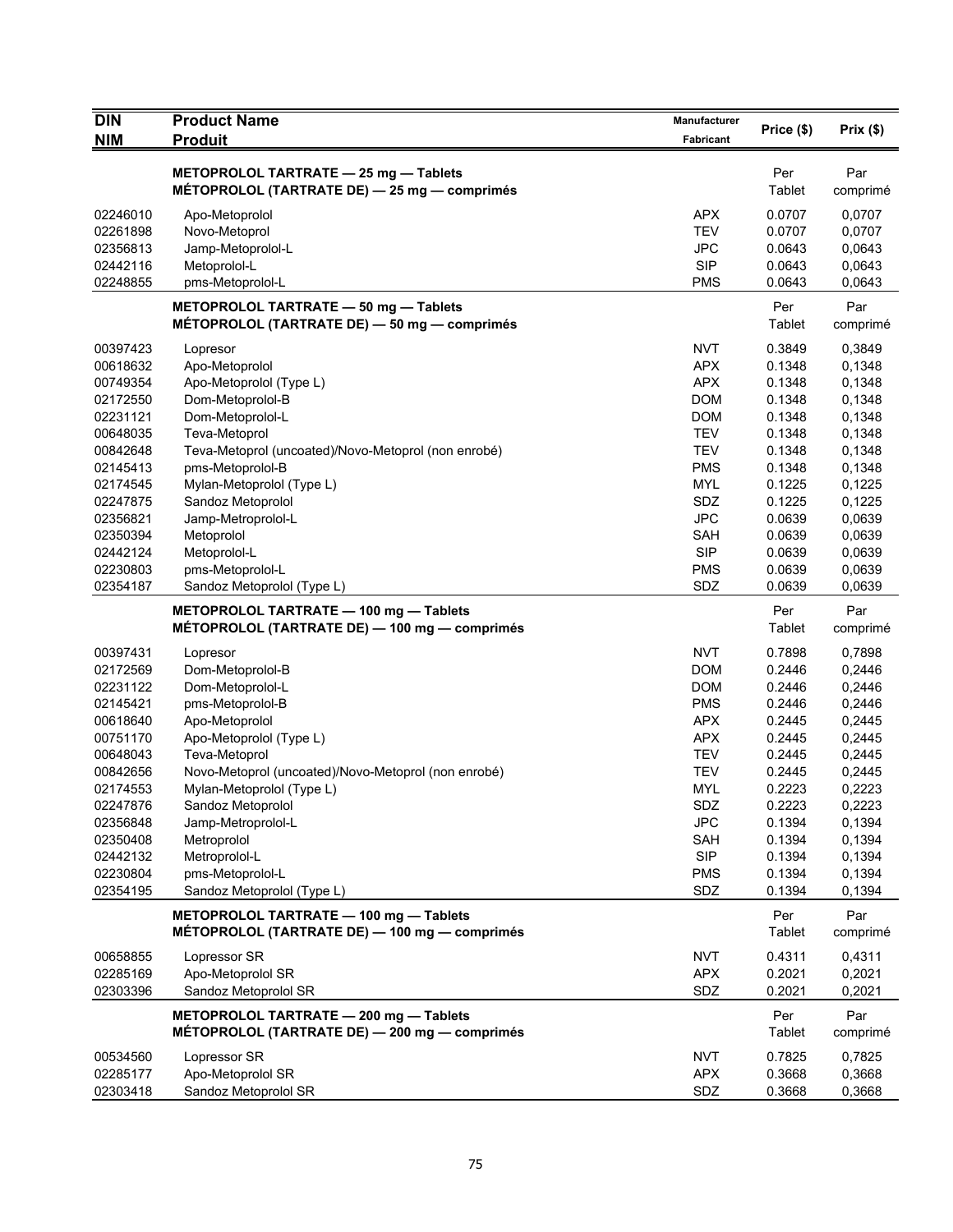| <b>DIN</b>           | <b>Product Name</b>                                                  | <b>Manufacturer</b> | Price (\$)       | Prix $(\$)$      |
|----------------------|----------------------------------------------------------------------|---------------------|------------------|------------------|
| <b>NIM</b>           | <b>Produit</b>                                                       | Fabricant           |                  |                  |
|                      | MINOCYCLINE HCI - 50 mg - Capsules                                   |                     | Per              | Par              |
|                      | MINOCYCLINE (CHLORHYDRATE DE) - 50 mg - capsules                     |                     | Capsule          | capsule          |
| 01914138             | ratio-Minocycline                                                    | <b>TEV</b>          | 0.5889           | 0,5889           |
| 02084090             | Apo-Minocycline                                                      | <b>APX</b>          | 0.5885           | 0,5885           |
| 02108143             | Novo-Minocycline                                                     | <b>TEV</b>          | 0.5885           | 0,5885           |
| 02239238             | pms-Minocycline                                                      | <b>PMS</b>          | 0.5885           | 0,5885           |
| 02287226             | Minocycline                                                          | SAH                 | 0.5350           | 0,5350           |
| 02230735             | Mylan-Minocycline                                                    | <b>MYL</b>          | 0.5350           | 0,5350           |
| 02294419             | pms-Minocycline                                                      | <b>PMS</b>          | 0.5350           | 0,5350           |
| 02237313             | Sandoz Minocycline                                                   | SDZ                 | 0.5350           | 0,5350           |
|                      | MINOCYCLINE HCI - 100 mg - Capsules                                  |                     | Per              | Par              |
|                      | MINOCYCLINE (CHLORHYDRATE DE) - 100 mg - capsules                    |                     | Capsule          | capsule          |
| 02239239             | pms-Minocycline                                                      | <b>PMS</b>          | 1.1366           | 1,1366           |
| 02084104             | Apo-Minocycline                                                      | <b>APX</b>          | 1.1365           | 1,1365           |
| 02108151             | Novo-Minocycline                                                     | <b>TEV</b>          | 1.1365           | 1,1365           |
| 02287234             | Minocycline                                                          | SAH                 | 1.0332           | 1,0332           |
| 02230736             | Mylan-Minocycline                                                    | <b>MYL</b>          | 1.0332           | 1,0332           |
| 02294427             | pms-Minocycline                                                      | <b>PMS</b>          | 1.0332           | 1,0332           |
| 02237314             | Sandoz Minocycline                                                   | SDZ                 | 1.0332           | 1,0332           |
|                      |                                                                      |                     | Per              | Par              |
|                      | MIRTAZAPINE - 15 mg - Tablets<br>MIRTAZAPINE $-$ 15 mg $-$ comprimés |                     | Tablet           | comprimé         |
|                      |                                                                      |                     |                  |                  |
| 02273942             | pms-Mirtazapine                                                      | <b>PMS</b>          | 0.4125           | 0,4125           |
| 02286610             | Apo-Mirtazapine                                                      | <b>APX</b>          | 0.4125           | 0.4125           |
| 02411695<br>02250594 | Auro-Mirtazapine<br>Sandoz Mirtazapine                               | <b>AUP</b><br>SDZ   | 0.4125<br>0.4125 | 0.4125<br>0,4125 |
|                      |                                                                      |                     |                  |                  |
|                      | $MIRTAZAPINE - 30 mg - Tables$                                       |                     | Per              | Par              |
|                      | MIRTAZAPINE $-30$ mg $-$ comprimés                                   |                     | <b>Tablet</b>    | comprimé         |
| 02243910             | Remeron                                                              | <b>SRP</b>          | 1.8647           | 1,8647           |
| 02259354             | Novo-Mirtazapine                                                     | <b>TEV</b>          | 0.8593           | 0,8593           |
| 02286629             | Apo-Mirtazapine                                                      | <b>APX</b>          | 0.8580           | 0,8580           |
| 02411709             | Auro-Mirtazapine                                                     | <b>AUP</b>          | 0.8580           | 0,8580           |
| 02274361             | CO Mirtazapine                                                       | <b>ACV</b>          | 0.8580           | 0,8580           |
| 02370689             | Mirtazapine                                                          | SAH                 | 0.8580           | 0,8580           |
| 02256118             | Mylan-Mirtazapine                                                    | <b>MYL</b>          | 0.8580           | 0,8580           |
| 02248762             | pms-Mirtazapine                                                      | PMS                 | 0.8580           | 0,8580           |
| 02250608             | Sandoz Mırtazapıne                                                   | SDZ                 | 0.8580           | 0,8580           |
|                      | MIRTAZAPINE - 15 mg - Orally Disintegrating Tablets                  |                     | Per              | Par              |
|                      | MIRTAZAPINE - 15 mg - comprimés à dissolution orale                  |                     | Tablet           | comprimé         |
| 02248542             | Remeron RD                                                           | <b>SRP</b>          | 0.5430           | 0,5430           |
| 02279894             | Novo-Mirtazapine OD                                                  | <b>TEV</b>          | 0.3003           | 0,3003           |
| 02299801             | Auro-Mirtazapine OD                                                  | <b>AUP</b>          | 0.2106           | 0,2106           |
|                      | MIRTAZAPINE - 30 mg - Orally Disintegrating Tablets                  |                     | Per              | Par              |
|                      | MIRTAZAPINE - 30 mg - comprimés à dissolution orale                  |                     | Tablet           | comprimé         |
|                      |                                                                      |                     |                  |                  |
| 02248543<br>02279908 | Remeron RD<br>Novo-Mirtazapine OD                                    | SRP<br>TEV          | 1.0854<br>0.6006 | 1,0854<br>0,6006 |
| 02299828             | Auro-Mirtazapine OD                                                  | <b>AUP</b>          | 0.5897           | 0,5897           |
|                      |                                                                      |                     |                  |                  |
|                      | MIRTAZAPINE - 45 mg - Orally Disintegrating Tablets                  |                     | Per              | Par              |
|                      | MIRTAZAPINE - 45 mg - comprimés à dissolution orale                  |                     | <b>Tablet</b>    | comprimé         |
| 02248544             | Remeron RD                                                           | <b>SRP</b>          | 1.6285           | 1,6285           |
| 02279916             | Novo-Mirtazapine OD                                                  | <b>TEV</b>          | 0.9009           | 0,9009           |
| 02299836             | Auro-Mirtazapine OD                                                  | <b>AUP</b>          | 0.6318           | 0,6318           |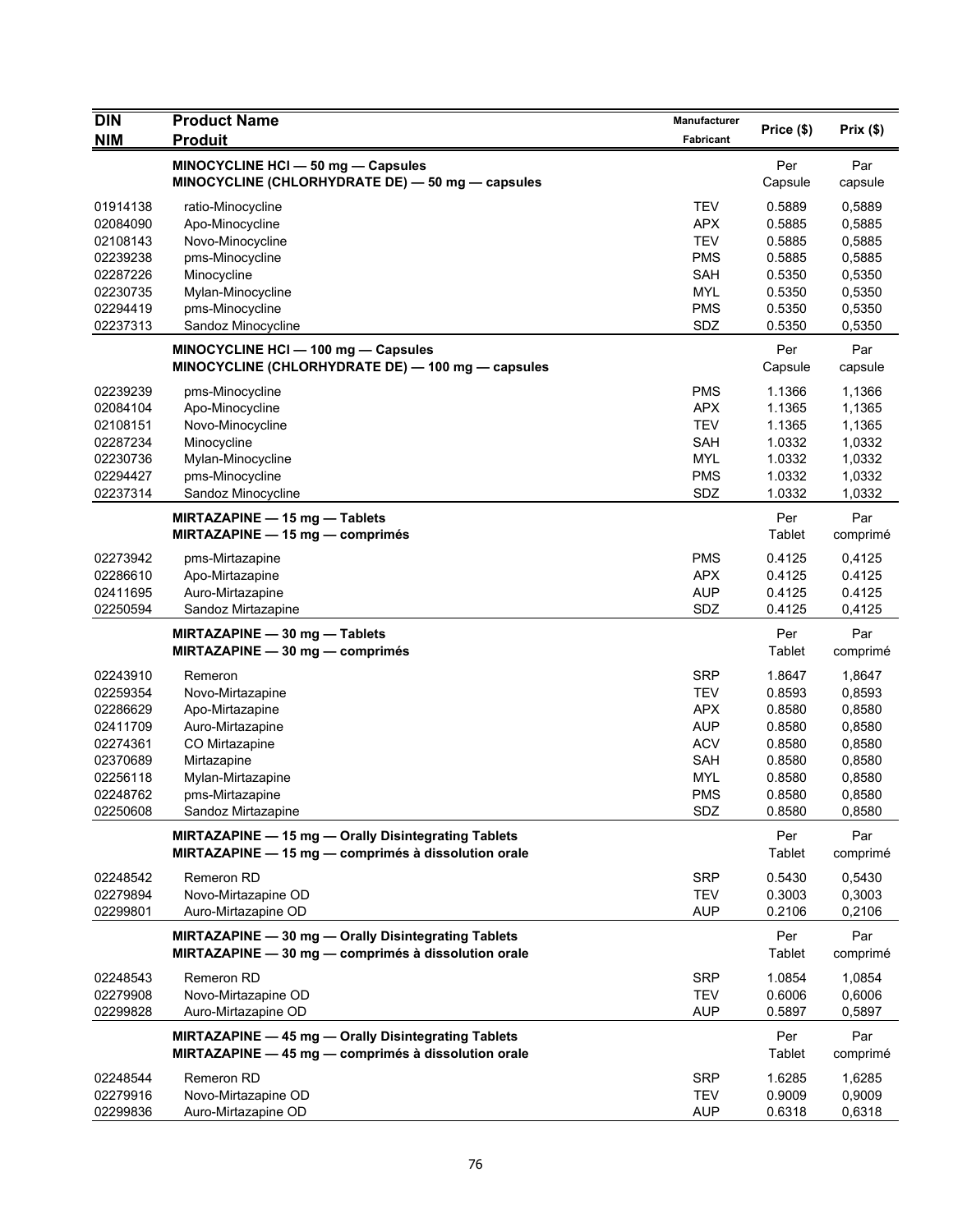| <b>DIN</b><br><b>NIM</b>                     | <b>Product Name</b><br><b>Produit</b>                                                                                             | <b>Manufacturer</b><br>Fabricant              | Price (\$)                           | Prix(\$)                             |
|----------------------------------------------|-----------------------------------------------------------------------------------------------------------------------------------|-----------------------------------------------|--------------------------------------|--------------------------------------|
|                                              | MOCLOBEMIDE - 150 mg - Tablets<br>$MOCLOBEMIDE - 150 mg - comprimés$                                                              |                                               | Per<br>Tablet                        | Par<br>comprimé                      |
| 00899356<br>02218410<br>02232150<br>02239747 | Manerix<br>ratio-Moclobemide<br>Apo-Moclobemide<br>Novo-Moclobemide                                                               | <b>MEA</b><br><b>TEV</b><br><b>APX</b><br>TEV | 0.7273<br>0.4785<br>0.4019<br>0.4019 | 0,7273<br>0,4785<br>0,4019<br>0,4019 |
|                                              | MOCLOBEMIDE - 300 mg - Tablets<br>$MOCLOBÉMIDE - 300 mg - comprimés$                                                              |                                               | Per<br>Tablet                        | Par<br>comprimé                      |
| 02166747<br>02240456<br>02239748             | Manerix<br>Apo-Moclobemide<br>Novo-Moclobemide                                                                                    | <b>MEA</b><br><b>APX</b><br>TEV               | 1.4284<br>0.7894<br>0.7894           | 1,4284<br>0,7894<br>0,7894           |
|                                              | $MODAFINIL - 100 mg - Tables$<br>$MODAFINIL - 100 mg - comprimés$                                                                 |                                               | Per<br>Tablet                        | Par<br>comprimé                      |
| 02239665<br>02285398<br>02430487             | Alertec<br>Apo-Modafinil<br>Auro-Modafinil                                                                                        | <b>SHI</b><br><b>APX</b><br><b>AUP</b>        | 1.4943<br>1.0200<br>0.3427           | 1,4943<br>1,0200<br>0,3427           |
|                                              | <b>MOMETASONE FUROATE - 0.1% - Topical Cream</b><br>MOMÉTASONE (FUROATE DE) $-$ 0,1 % $-$ crème topique                           |                                               | Per<br>gram                          | Par<br>gramme                        |
| 00851744<br>02367157                         | Elocom<br>Taro-Mometasone                                                                                                         | <b>SCH</b><br><b>TAR</b>                      | 0.7817<br>0.5658                     | 0,7817<br>0,5658                     |
|                                              | <b>MOMETASONE FUROATE - 0.1% - Topical Lotion</b><br>MOMÉTASONE (FUROATE DE) - 0,1 % - lotion topique                             |                                               | Per<br>mL                            | Par<br>ml                            |
| 00871095<br>02266385                         | Elocom<br>Taro-Mometasone                                                                                                         | <b>SCH</b><br>TAR                             | 0.5557<br>0.3359                     | 0,5557<br>0,3359                     |
|                                              | MOMETASONE FUROATE - 0.1% - Topical Ointment<br>MOMÉTASONE (FUROATE DE) $-$ 0,1 % $-$ pommade topique                             |                                               | Per<br>gram                          | Par<br>gramme                        |
| 00851736<br>02248130                         | Elocom<br>ratio-Mometasone                                                                                                        | <b>SCH</b><br><b>TEV</b>                      | 0.7763<br>0.6013                     | 0,7763<br>0,6013                     |
|                                              | MOMETASONE - 140 dose - 50 mcg - Aqueous Nasal Spray<br>MOMETASONE - 140 dose - 50 mcg - vaporisateur nasal pour solution aqueuse |                                               | Per<br>Dose                          | Par<br>dose                          |
| 02238465<br>02403587<br>02449811             | Nasonex<br>Apo-Mometasone<br>Sandoz Mometasone                                                                                    | <b>MFX</b><br><b>APX</b><br>SDZ               | 0.2364<br>0.1549<br>0.1075           | 0,2364<br>0,1549<br>0.1075           |
|                                              | <b>MONTELUKAST - 4 mg - Granules</b><br>MONTELUKAST - 4 mg - grains                                                               |                                               | Per<br>Sachet                        | Par<br>sachet                        |
| 02247997<br>02358611                         | Singulair<br>Sandoz Montelukast                                                                                                   | <b>MFX</b><br>SDZ                             | 1.7004<br>1.3440                     | 1,7004<br>1,3440                     |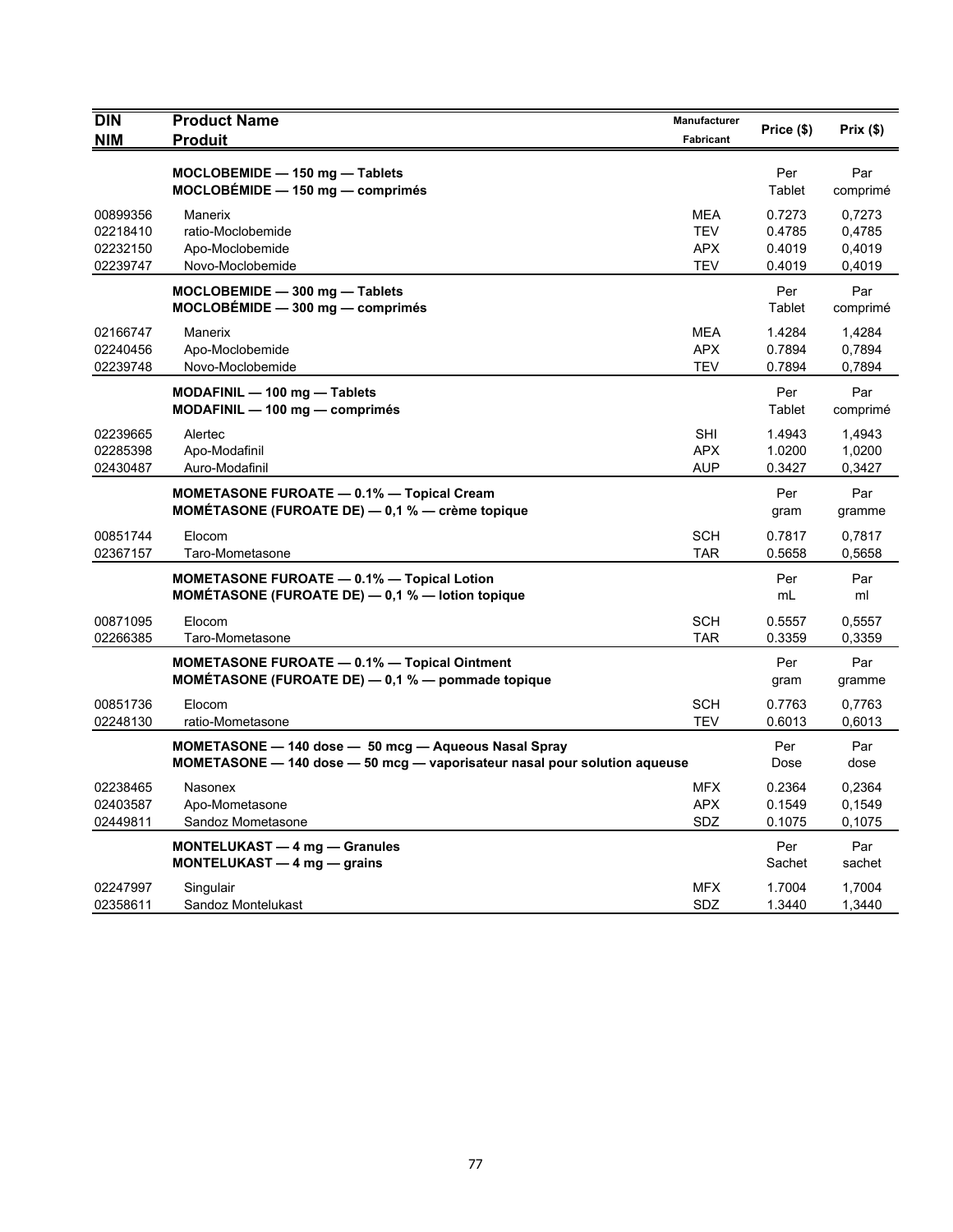| <b>DIN</b> | <b>Product Name</b>                | <b>Manufacturer</b> | Price (\$)    | Prix(\$) |
|------------|------------------------------------|---------------------|---------------|----------|
| <b>NIM</b> | <b>Produit</b>                     | Fabricant           |               |          |
|            | MONTELUKAST - 4 mg - Tablets       |                     | Per           | Par      |
|            | MONTELUKAST - 4 mg - comprimés     |                     | Tablet        | comprimé |
| 02243602   | Singulair                          | <b>MFX</b>          | 1.7004        | 1,7004   |
| 02377608   | Apo-Montelukast                    | <b>APX</b>          | 0.5044        | 0,5044   |
| 02408627   | Mint-Montelukast                   | <b>MPH</b>          | 0.5044        | 0,5044   |
| 02379317   | Montelukast                        | <b>SAH</b>          | 0.5044        | 0,5044   |
| 02380749   | Mylan-Montelukast                  | <b>MYL</b>          | 0.5044        | 0,5044   |
| 02330385   | Sandoz Montelukast                 | SDZ                 | 0.5044        | 0,5044   |
| 02402793   | Ran-Montelukast                    | <b>RAN</b>          | 0.5044        | 0,5044   |
| 02355507   | Teva-Montelukast                   | <b>TEV</b>          | 0.3647        | 0,3647   |
| 02422867   | Auro-Montelukast                   | <b>AUP</b>          | 0.3646        | 0,3646   |
| 02399865   | Mar-Montelukast                    | <b>MAR</b>          | 0.3646        | 0,3646   |
| 02382458   | Montelukast                        | <b>SIP</b>          | 0.3646        | 0,3646   |
| 02354977   | pms-Montelukast                    | <b>PMS</b>          | 0.3646        | 0,3646   |
|            | MONTELUKAST - 5 mg - Tablets       |                     | Per           | Par      |
|            | MONTELUKAST - 5 mg - comprimés     |                     | <b>Tablet</b> | comprimé |
| 02238216   | Singulair                          | <b>MFX</b>          | 1.8832        | 1,8832   |
| 02377616   | Apo-Montelukast                    | <b>APX</b>          | 0.5565        | 0,5565   |
| 02422875   | Auro-Montelukast                   | <b>AUP</b>          | 0.5565        | 0,5565   |
| 02399873   | Mar-Montelukast                    | <b>MAR</b>          | 0.5565        | 0,5565   |
| 02408635   | Mint-Mintelukast                   | <b>MPH</b>          | 0.5565        | 0,5565   |
| 02379325   | Montelukast                        | <b>SAH</b>          | 0.5565        | 0,5565   |
| 02382466   |                                    |                     |               |          |
|            | Montelukast                        | <b>SIP</b>          | 0.5565        | 0,5565   |
| 02380757   | Mylan-Montelukast                  | <b>MYL</b>          | 0.5565        | 0,5565   |
| 02354985   | pms-Montelukast                    | <b>PMS</b>          | 0.5565        | 0,5565   |
| 02330393   | Sandoz Montelukast                 | SDZ                 | 0.5565        | 0,5565   |
| 02402807   | Ran-Montelukast                    | <b>RAN</b>          | 0.5565        | 0,5565   |
| 02355515   | Teva-Montelukast                   | <b>TEV</b>          | 0.5565        | 0,5565   |
|            | MONTELUKAST - 10 mg - Tablets      |                     | Per           | Par      |
|            | MONTELUKAST - 10 mg - comprimés    |                     | <b>Tablet</b> | comprimé |
| 02238217   | Singulair                          | <b>MFX</b>          | 2.7548        | 2,7548   |
| 02374609   | Apo-Montelukast                    | <b>APX</b>          | 0.8195        | 0,8195   |
| 02401274   | Auro-Montelukast                   | <b>AUP</b>          | 0.8195        | 0,8195   |
| 02391422   | Jamp-Montelukast                   | <b>JPC</b>          | 0.8195        | 0,8195   |
| 02399997   | Mar-Montelukast                    | <b>MAR</b>          | 0.8195        | 0,8195   |
| 02408643   | Mint-Montelukast                   | <b>MPH</b>          | 0.8195        | 0,8195   |
| 02379333   | Montelukast                        | SAH                 | 0.8195        | 0,8195   |
| 02382474   | Montelukast                        | <b>SIP</b>          | 0.8195        | 0,8195   |
| 02379236   | Montelukast                        | <b>ACH</b>          | 0.8195        | 0,8195   |
| 02368226   | Mylan-Montelukast                  | <b>MYL</b>          | 0.8195        | 0,8195   |
| 02373947   | pms-Montelukast                    | <b>PMS</b>          | 0.8195        | 0,8195   |
| 02328593   | Sandoz Montelukast                 | SDZ                 | 0.8195        | 0,8195   |
| 02389517   | Ran-Montelukast                    | <b>RAN</b>          | 0.8195        | 0,8195   |
| 02355523   | Teva-Montelukast                   | <b>TEV</b>          | 0.8195        | 0,8195   |
|            | MORPHINE - 20 mg/mL - Oral Liquid  |                     | Per           | Par      |
|            | MORPHINE - 20 mg/ml - liquide oral |                     | mL            | ml       |
| 00621935   | Statex                             | <b>PMS</b>          | 0.5588        | 0,5588   |
| 00690791   | ratio-Morphine                     | <b>TEV</b>          | 0.5478        | 0,5478   |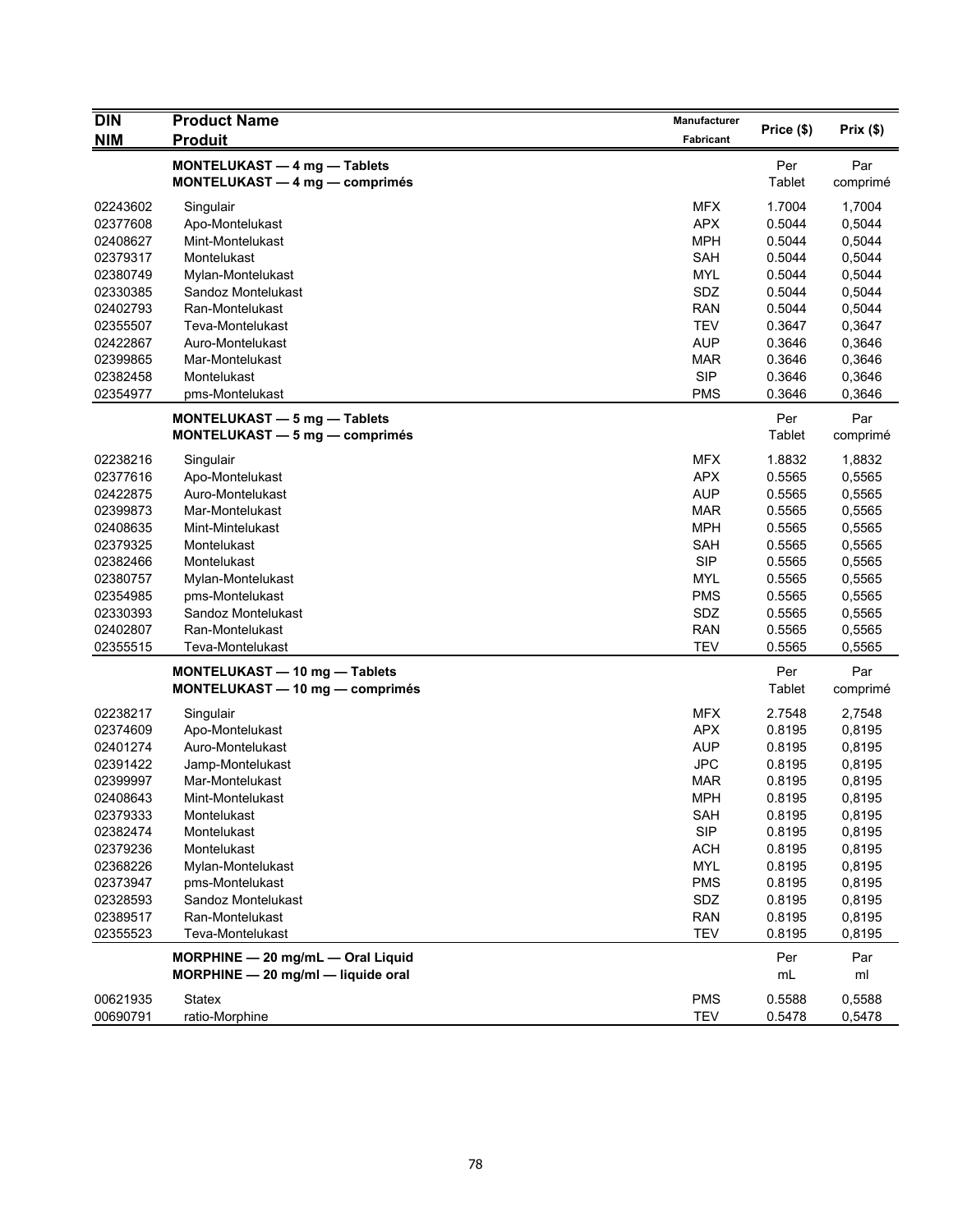| <b>DIN</b>           | <b>Product Name</b>                                                                                                                 | Manufacturer      | Price (\$)       | Prix(\$)         |
|----------------------|-------------------------------------------------------------------------------------------------------------------------------------|-------------------|------------------|------------------|
| <b>NIM</b>           | <b>Produit</b>                                                                                                                      | Fabricant         |                  |                  |
|                      | <b>MORPHINE SULFATE - 5 mg - Tablets</b>                                                                                            |                   | Per              | Par              |
|                      | MORPHINE (SULFATE DE) $-$ 5 mg $-$ comprimes                                                                                        |                   | Tablet           | comprimé         |
| 02009773             | M.O.S. Sulfate 5                                                                                                                    | <b>VAL</b>        | 0.1412           | 0,1412           |
| 02014203             | <b>MS IR</b>                                                                                                                        | <b>PFR</b>        | 0.1210           | 0,1210           |
| 00594652             | Statex                                                                                                                              | PAL               | 0.1210           | 0,1210           |
|                      | MORPHINE SULFATE - 10 mg - Tablets<br>MORPHINE (SULFATE DE) - 10 mg - comprimés                                                     |                   | Per<br>Tablet    | Par<br>comprimé  |
| 02014211<br>00594644 | <b>MS IR</b><br><b>Statex</b>                                                                                                       | <b>PFR</b><br>PAL | 0.1870<br>0.1870 | 0,1870<br>0,1870 |
|                      | <b>MORPHINE SULFATE - 15 mg - Sustained Release Tablets</b>                                                                         |                   | Per              | Par              |
|                      | MORPHINE (SULFATE DE) - 15 mg - comprimés à libération progressive                                                                  |                   | Tablet           | comprimé         |
| 02015439             | <b>MS Contin SRT</b>                                                                                                                | <b>PFR</b>        | 0.8107           | 0,8107           |
| 02350815             | Morphine SR                                                                                                                         | <b>SAH</b>        | 0.3751           | 0,3751           |
| 02302764             | Novo-Morphine SR                                                                                                                    | <b>TEV</b>        | 0.3751           | 0,3751           |
| 02244790             | Sandoz Morphine SR                                                                                                                  | SDZ               | 0.3751           | 0,3751           |
|                      | MORPHINE SULFATE - 30 mg - Sustained Release Tablets<br>MORPHINE (SULFATE DE) - 30 mg - comprimés à libération progressive          |                   | Per<br>Tablet    | Par<br>comprimé  |
| 02014297             | <b>MS Contin SRT</b>                                                                                                                | <b>PFR</b>        | 1.2265           | 1,2265           |
| 02350890             | Morphine SR                                                                                                                         | SAH               | 0.5664           | 0,5664           |
| 02302772             | Novo-Morphine SR                                                                                                                    | <b>TEV</b>        | 0.5664           | 0,5664           |
| 02244791             | Sandoz Morphine SR                                                                                                                  | SDZ               | 0.5664           | 0,5664           |
|                      | MORPHINE SULFATE - 60 mg - Sustained Release Tablets<br>MORPHINE (SULFATE DE) - 60 mg - comprimés à libération progressive          |                   | Per<br>Tablet    | Par<br>comprimé  |
| 02014300             | <b>MS Contin SRT</b>                                                                                                                | <b>PFR</b>        | 2.1615           | 2,1615           |
| 02350912             | Morphine SR                                                                                                                         | <b>SAH</b>        | 0.9984           | 0,9984           |
| 02302780             | Novo-Morphine SR                                                                                                                    | <b>TEV</b>        | 0.9984           | 0,9984           |
| 02244792             | Sandoz Morphine SR                                                                                                                  | SDZ               | 0.9984           | 0,9984           |
|                      | <b>MORPHINE SULFATE - 100 mg - Sustained Release Tablets</b><br>MORPHINE (SULFATE DE) - 100 mg - comprimés à libération progressive |                   | Per<br>Tablet    | Par<br>comprimé  |
| 02014319             | <b>MS Contin</b>                                                                                                                    | <b>PFR</b>        | 3.2890           | 3,2890           |
| 02302799             | Novo-Morphine SR                                                                                                                    | <b>TEV</b>        | 2.4600           | 2,4600           |
|                      | MORPHINE SULFATE - 200 mg - Sustained Release Tablets<br>MORPHINE (SULFATE DE) — 200 mg — comprimés à libération progressive        |                   | Per<br>Tablet    | Par<br>comprimé  |
| 02014327             | <b>MS Contin</b>                                                                                                                    | <b>PFR</b>        | 6.1303           | 6,1303           |
| 02302802             | Novo-Morphine SR                                                                                                                    | <b>TEV</b>        | 4.5738           | 4,5738           |
|                      | MOXIFLOXACIN - 400 mg - Tablets<br>MOXIFLOXACIN - 400 mg - comprimés                                                                |                   | Per<br>Tablet    | Par<br>comprimé  |
| 02242965             | Avelox                                                                                                                              | BAY               | 6.7012           | 6,7012           |
| 02432242             | Auro-Moxifloxacin                                                                                                                   | <b>AUP</b>        | 1.5230           | 1,5230           |
| 02404923             | Apo-Moxifloxacin                                                                                                                    | <b>APX</b>        | 1.5230           | 1,5230           |
| 02443929             | Jamp-Moxifloxacin                                                                                                                   | <b>JPC</b>        | 1.5230           | 1,5230           |
| 02447061             | Jamp-Moxifloxacin                                                                                                                   | <b>JPC</b>        | 1.5230           | 1,5230           |
| 02447053             | Mar-Moxifloxacin                                                                                                                    | <b>MAR</b>        | 1.5230           | 1,5230           |
| 02457814             | Med-Moxifloxacin                                                                                                                    | <b>GMP</b>        | 1.5230<br>1.5230 | 1,5230           |
| 02375702             | Teva-Moxifloxacin                                                                                                                   | <b>TEV</b>        |                  | 1,5230           |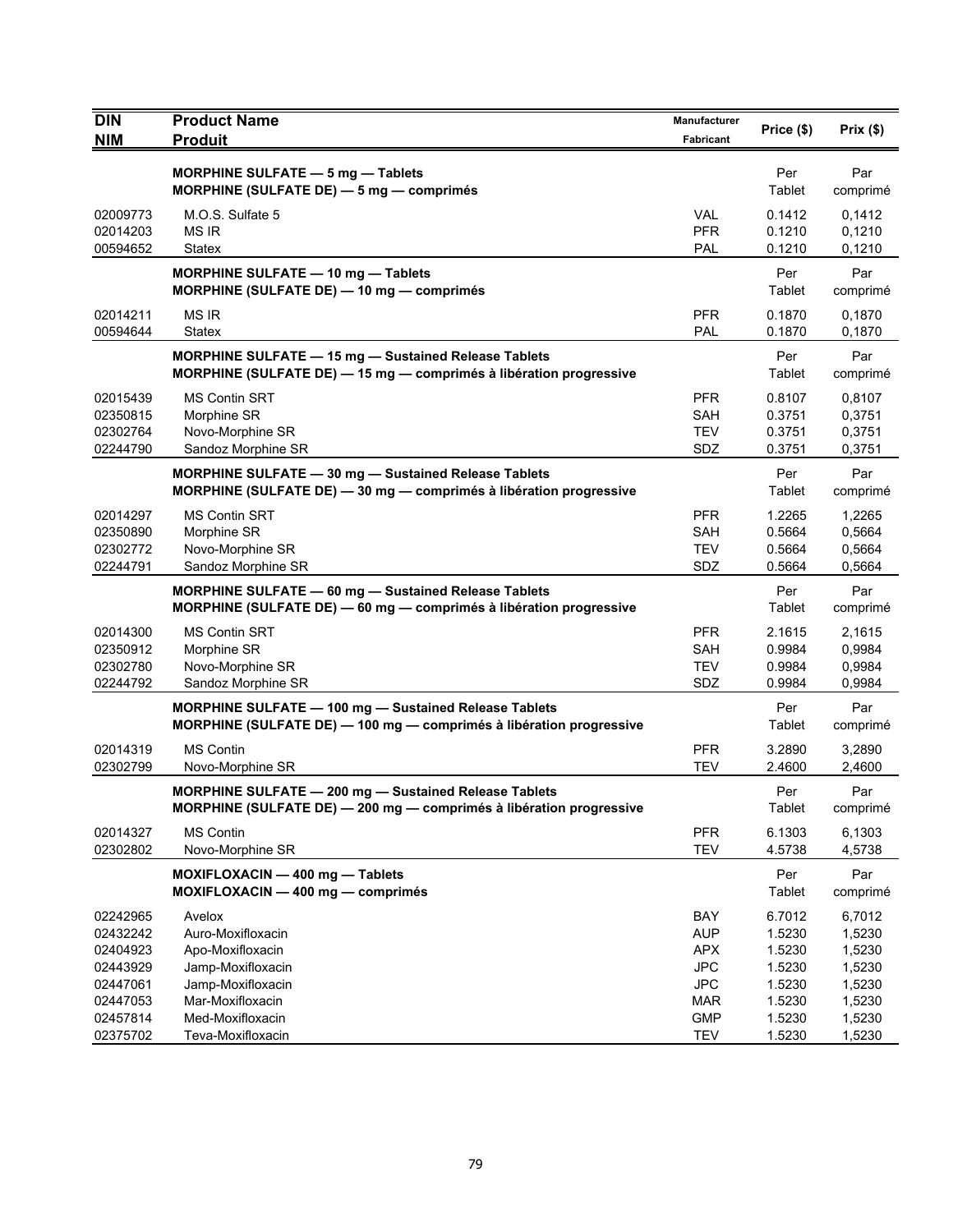| <b>DIN</b> | <b>Product Name</b>                                          | Manufacturer | Price (\$) | Prix $(\$)$ |
|------------|--------------------------------------------------------------|--------------|------------|-------------|
| <b>NIM</b> | <b>Produit</b>                                               | Fabricant    |            |             |
|            | MYCOPHENOLATE MOFETIL - 250 mg - Capsules                    |              | Per        | Par         |
|            | MYCOPHENOLATE MOFETIL - 250 mg - capsules                    |              | Capsule    | capsule     |
| 02192748   | Cellcept                                                     | <b>HLR</b>   | 2.2887     | 2,2887      |
| 02352559   | Apo-Mycophenolate                                            | <b>APX</b>   | 0.5155     | 0,5155      |
| 02386399   | Jamp-Mycophenolate                                           | <b>JPC</b>   | 0.5155     | 0,5155      |
| 02383780   | Mycophenolate                                                | <b>ACH</b>   | 0.5155     | 0,5155      |
| 02457369   | Mycophenolate                                                | <b>SAH</b>   | 0.5155     | 0,5155      |
| 02320630   | Sandoz Mycophenolate                                         | SDZ          | 0.5155     | 0,5155      |
| 02364883   | Teva-Mycophenolate                                           | <b>TEV</b>   | 0.5155     | 0,5155      |
| 02433680   | VAN-Mycophenolate                                            | <b>VAN</b>   | 0.5155     | 0,5155      |
|            | MYCOPHENOLATE MOFETIL - 500 mg - Tablets                     |              | Per        | Par         |
|            | MYCOPHENOLATE MOFETIL - 500 mg - comprimés                   |              | Tablet     | comprimé    |
| 02237484   | Cellcept                                                     | <b>HLR</b>   | 4.5774     | 4,5774      |
| 02379996   | CO Mycophenolate                                             | <b>ACV</b>   | 1.4434     | 1,4434      |
| 02352567   | Apo-Mycophenolate                                            | <b>APX</b>   | 1.0310     | 1,0310      |
| 02380382   | Jamp-Mycophenolate                                           | <b>JPC</b>   | 1.0310     | 1,0310      |
| 02378574   | Mycophenolate                                                | <b>ACH</b>   | 1.0310     | 1,0310      |
| 02457377   | Mycophenolate                                                | <b>SAH</b>   | 1.0310     | 10310.0000  |
| 02313855   | Sandoz Mycophenolate                                         | SDZ          | 1.0310     | 1,0310      |
| 02348675   | Teva-Mycophenolate                                           | <b>TEV</b>   | 1.0310     | 1,0310      |
| 02432625   | VAN-Mycophenolate                                            | <b>VAN</b>   | 1.0310     | 1,0310      |
|            | MYCOPHENOLIC SODIUM - 180 mg - Tablets                       |              | Per        | Par         |
|            | MYCOPHENOLIC SODIUM - 180 mg - comprimés                     |              | Tablet     | comprimé    |
| 02264560   | Myfortic                                                     | <b>NVT</b>   | 2.1975     | 2,1975      |
| 02372738   | Apo-Mycophenolic Acid                                        | <b>APX</b>   | 1.4983     | 1,4983      |
|            | MYCOPHENOLIC SODIUM - 360 mg - Tablets                       |              | Per        | Par         |
|            | MYCOPHENOLIC SODIUM - 360 mg - comprimés                     |              | Tablet     | comprimé    |
|            |                                                              |              |            |             |
| 02264579   | Myfortic                                                     | <b>NVT</b>   | 4.3949     | 4,3949      |
| 02372746   | Apo-Mycophenolic Acid                                        | <b>APX</b>   | 2.9965     | 2,9965      |
|            | NABUMETONE - 500 mg - Tablets                                |              | Per        | Par         |
|            | NABUMÉTONE - 500 mg - comprimés                              |              | Tablet     | comprimé    |
| 02238639   | Apo-Nabumetone                                               | <b>APX</b>   | 0.5528     | 0,5528      |
| 02240867   | Novo-Nabumetone                                              | <b>TEV</b>   | 0.5528     | 0,5528      |
|            | NALTREXONE - 50 mg - Tablets                                 |              | Per        | Par         |
|            | NALTREXONE - 50 mg - comprimés                               |              | Tablet     | comprimé    |
| 02213826   | Revia                                                        | <b>TEV</b>   | 9.4504     | 9,4504      |
| 02444275   | Apo-Naltrexone                                               | <b>APX</b>   | 4.7728     | 4,7728      |
|            | NAPHAZOLINE HCI - 0.1% - Ophthalmic Solution                 |              | Per        | Par         |
|            | NAPHAZOLINE (CHLORHYDRATE DE) - 0,1 % - solution ophtalmique |              | mL         | ml          |
|            |                                                              |              |            |             |
| 00001147   | Albalon                                                      | ALL          | 0.6336     | 0,6336      |
| 00390283   | Naphcon Forte                                                | <b>ALC</b>   | 0.4232     | 0,4232      |
|            | NAPROXEN - 250 mg - Enteric Coated Tablets                   |              | Per        | Par         |
|            | NAPROXEN - 250 mg - comprimés à enrobage entérosoluble       |              | Tablet     | comprimé    |
| 02162792   | Naprosyn E                                                   | HLR.         | 0.4592     | 0,4592      |
| 02246699   | Apo-Naproxen EC                                              | <b>APX</b>   | 0.3119     | 0,3119      |
| 02350785   | Naproxen EC                                                  | SAH          | 0.3119     | 0,3119      |
| 02243312   | Novo-Naprox EC                                               | <b>TEV</b>   | 0.3119     | 0,3119      |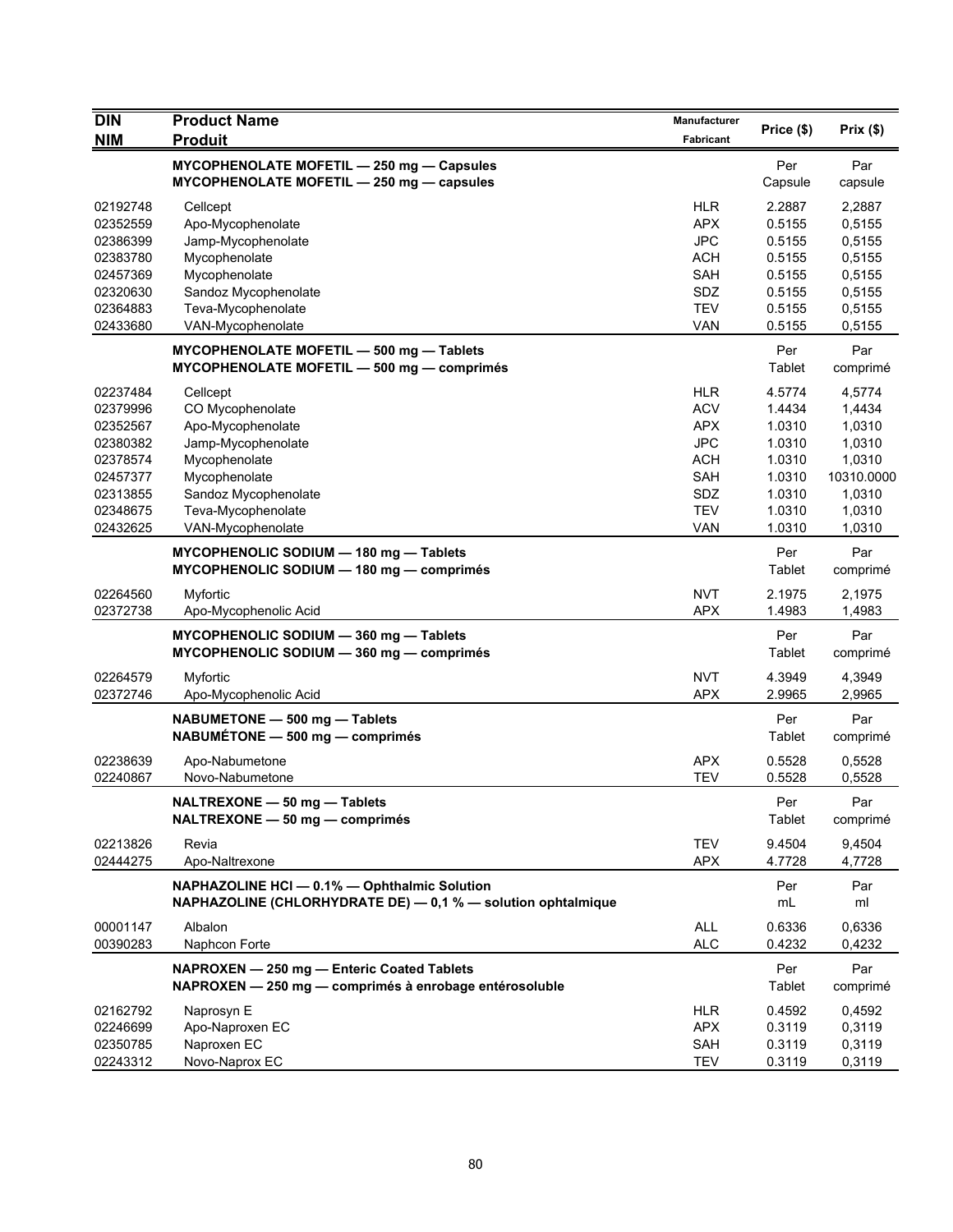| <b>DIN</b><br><b>Product Name</b>                                                                    | Manufacturer             | Price (\$)       | Prix(\$)         |
|------------------------------------------------------------------------------------------------------|--------------------------|------------------|------------------|
| <b>NIM</b><br><b>Produit</b>                                                                         | Fabricant                |                  |                  |
| NAPROXEN - 375 mg - Enteric Coated Tablets                                                           |                          | Per              | Par              |
| NAPROXEN - 375 mg - comprimés à enrobage entérosoluble                                               |                          | Tablet           | comprimé         |
| 02162415<br>Naprosyn E                                                                               | ATN                      | 0.6731           | 0,6731           |
| 02243313<br>Teva-Naprox EC                                                                           | <b>TEV</b>               | 0.4055           | 0,4055           |
| 02246700<br>Apo-Naproxen EC                                                                          | <b>APX</b>               | 0.4043           | 0,4043           |
| Mylan-Naproxen EC<br>02243432                                                                        | <b>MYL</b>               | 0.3675           | 0,3675           |
| 02350793<br>Naproxen EC                                                                              | <b>SAH</b>               | 0.3675           | 0,3675           |
| 02294702<br>pms-Naproxen EC                                                                          | <b>PMS</b>               | 0.3675           | 0,3675           |
| NAPROXEN - 500 mg - Enteric Coated Tablets                                                           |                          | Per              | Par              |
| NAPROXEN - 500 mg - comprimés à enrobage entérosoluble                                               |                          | Tablet           | comprimé         |
| 02162423<br>Naprosyn E                                                                               | <b>ATN</b>               | 1.2143           | 1,2143           |
| 02246701<br>Apo-Naproxen EC                                                                          | <b>APX</b>               | 0.7583           | 0,7583           |
| Novo-Naprox EC<br>02243314                                                                           | <b>TEV</b>               | 0.7583           | 0,7583           |
| Mylan-Naproxen EC<br>02241024                                                                        | <b>MYL</b>               | 0.6894           | 0,6894           |
| 02350807<br>Naproxen EC                                                                              | <b>SAH</b><br><b>PMS</b> | 0.6894<br>0.6894 | 0,6894           |
| 02294710<br>pms-Naproxen EC                                                                          |                          |                  | 0,6894           |
| NAPROXEN - 250 mg - Tablets                                                                          |                          | Per              | Par              |
| NAPROXEN - 250 mg - comprimés                                                                        |                          | Tablet           | comprimé         |
| 00522651<br>Apo-Naproxen                                                                             | <b>APX</b>               | 0.1175           | 0,1175           |
| 02350750<br>Naproxen                                                                                 | <b>SAH</b>               | 0.1175           | 0,1175           |
| 00565350<br>Teva-Naprox                                                                              | <b>TEV</b>               | 0.1175           | 0,1175           |
| NAPROXEN - 375 mg - Tablets                                                                          |                          | Per              | Par              |
| $NAPROXEN - 375 mg - comprimés$                                                                      |                          | <b>Tablet</b>    | comprimé         |
| 00600806<br>Apo-Naproxen                                                                             | <b>APX</b>               | 0.1604           | 0,1604           |
| Naproxen<br>02350769                                                                                 | <b>SAH</b>               | 0.1604           | 0,1604           |
| 00627097<br>Teva-Naprox                                                                              | <b>TEV</b>               | 0.1604           | 0,1604           |
| NAPROXEN - 500 mg - Tablets                                                                          |                          | Per              | Par              |
| NAPROXEN - 500 mg - comprimés                                                                        |                          | Tablet           | comprimé         |
| 00592277<br>Apo-Naproxen                                                                             | <b>APX</b>               | 0.2321           | 0,2321           |
| 02350777<br>Naproxen                                                                                 | <b>SAH</b>               | 0.2321           | 0,2321           |
| 00589861<br>Teva-Naprox                                                                              | <b>TEV</b>               | 0.2321           | 0,2321           |
| NAPROXEN SODIUM - 275 mg - Tablets                                                                   |                          | Per              | Par              |
| NAPROXEN SODIQUE - 275 mg - comprimés                                                                |                          | Tablet           | comprimé         |
| 02162725<br>Anaprox                                                                                  | <b>ATN</b>               | 0.7666           | 0,7666           |
| 00784354<br>Apo-Napro-Na                                                                             | <b>APX</b>               | 0.3764           | 0,3764           |
| 02351013<br>Naproxen Sodium                                                                          | SAH                      | 0.3764           | 0,3764           |
| 00778389<br>Teva-Naprox Sodium                                                                       | <b>TEV</b>               | 0.3764           | 0,3764           |
|                                                                                                      |                          | Per              | Par              |
| NAPROXEN SODIUM - 550 mg - Tablets<br>NAPROXEN SODIQUE - 550 mg - comprimés                          |                          | Tablet           | comprimé         |
|                                                                                                      |                          |                  |                  |
| 02162717<br>Anaprox DS<br>01940309                                                                   | <b>ATN</b><br><b>APX</b> | 1.4760<br>0.7334 | 1,4760<br>0,7334 |
| Apo-Napro-Na DS<br>02351021<br>Naproxen Sodium DS                                                    | SAH                      | 0.7334           | 0,7334           |
| 02026600<br>Teva-Naprox Sodium DS                                                                    | <b>TEV</b>               | 0.7334           | 0,7334           |
|                                                                                                      |                          |                  |                  |
| NEOMYCIN/GRAMICIDIN/NYSTATIN/TRIAMCINOLONE - 2.5 mg/0.25 mg/<br>100,000 U/1 mg per g — Topical Cream |                          |                  |                  |
| NÉOMYCINE/GRAMICIDINE/NYSTATINE/TRIAMCINOLONE - 2,5 mg/                                              |                          | Per              | Par              |
| 0,25 mg/100 000 U/1 mg par g - crème topique                                                         |                          | Gram             | gramme           |
| 00717002<br>Viaderm KC                                                                               | <b>TAR</b>               | 0.4327           | 0,4327           |
| 00550507<br>ratio-Triacomb                                                                           | <b>TEV</b>               | 0.4301           | 0,4301           |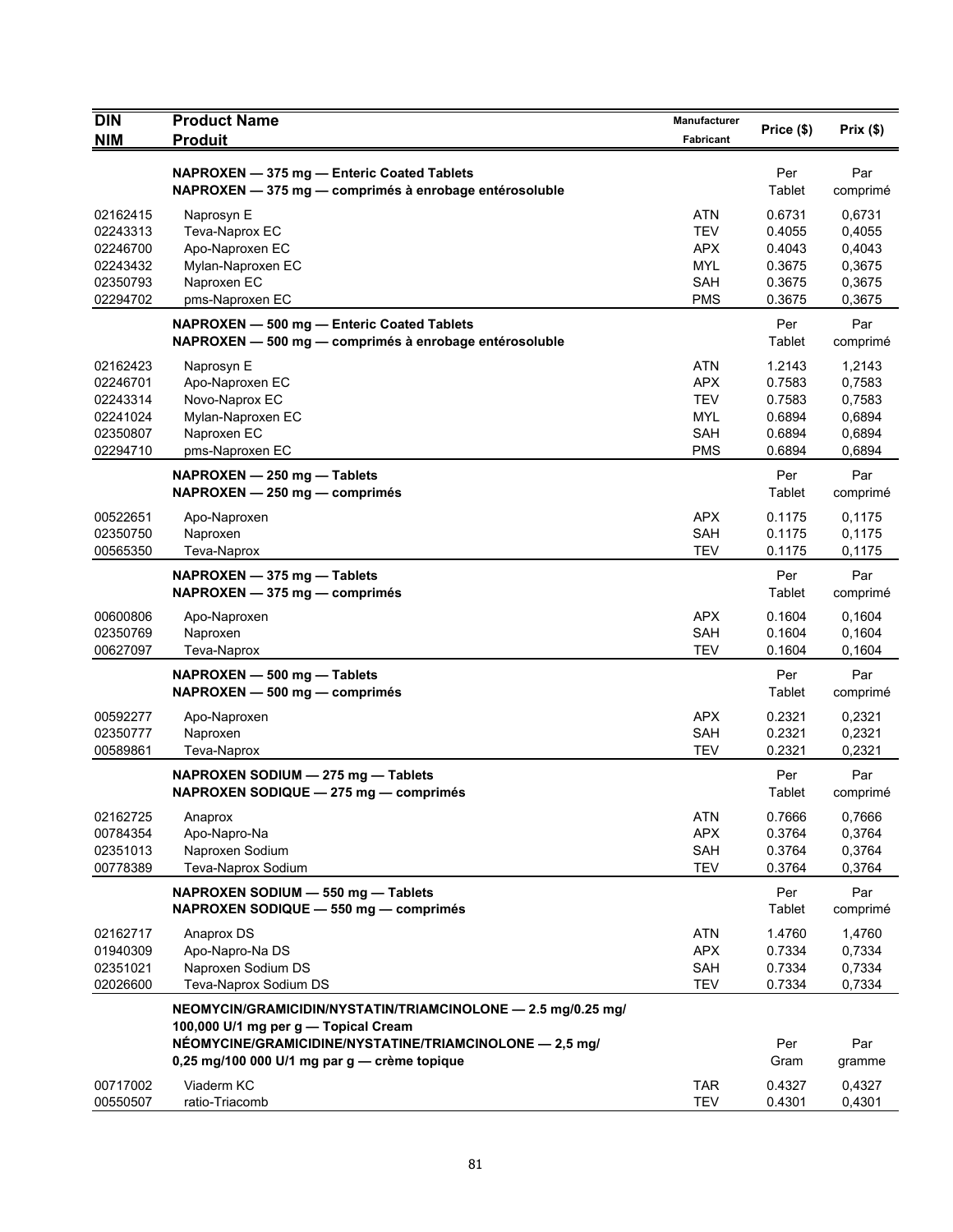| <b>DIN</b>                       | <b>Product Name</b>                                                                                                       | Manufacturer             | Price (\$)                 | Prix(\$)                   |
|----------------------------------|---------------------------------------------------------------------------------------------------------------------------|--------------------------|----------------------------|----------------------------|
| <b>NIM</b>                       | <b>Produit</b>                                                                                                            | Fabricant                |                            |                            |
|                                  | NEVIRAPINE - 200 mg - Tablets<br>NEVIRAPINE - 200 mg - comprimés                                                          |                          | Per<br>Tablet              | Par<br>comprimé            |
| 02238748<br>02387727<br>02318601 | Viramune<br>Mylan-Nevirapine<br>Auro-Nevirapine                                                                           | <b>BOE</b><br>MYL<br>AUP | 5.5952<br>1.7085<br>1.2347 | 5,5952<br>1.7085<br>1,2347 |
| 02405776                         | pms-Nevirapine                                                                                                            | <b>PMS</b>               | 1.2347                     | 1,2347                     |
| 02352893                         | Teva-Nevirapine                                                                                                           | <b>TEV</b>               | 1.2347                     | 1,2347                     |
|                                  | NEVIRAPINE - 400 mg - Tablets<br>NEVIRAPINE - 400 mg - comprimés                                                          |                          | Per<br>Tablet              | Par<br>comprimé            |
| 02367289<br>02427931             | Viramune XR<br>Apo-Nevirapine XR                                                                                          | <b>BOE</b><br><b>APX</b> | 2.7974<br>1.8519           | 2,7974<br>1,8519           |
|                                  | NIFEDIPINE - 30 mg - Extended Release Tablets<br>NIFEDIPINE - 30 mg - comprimés à libération prolongée                    |                          | Per<br>Tablet              | Par<br>comprimé            |
| 02155907<br>02349167             | <b>Adalat XL</b><br>Mylan-Nifedipine Extended Release                                                                     | BAY<br><b>MYL</b>        | 0.6171<br>0.6171           | 0,6171<br>0,6171           |
|                                  | NIFEDIPINE - 60 mg - Extended Release Tablets<br>NIFEDIPINE - 60 mg - comprimés à libération prolongée                    |                          | Per<br>Tablet              | Par<br>comprimé            |
| 02155990<br>02321149             | <b>Adalat XL</b><br>Mylan-Nifedipine Extended Release                                                                     | <b>BAY</b><br><b>MYL</b> | 1.0312<br>1.0312           | 1,0312<br>1,0312           |
|                                  | NITROGLYCERIN - 0.2 mg/Hour - Patch<br>NITROGLYCÉRINE $-$ 0,2 mg/heure $-$ timbre                                         |                          | Per<br>Patch               | Par<br>timbre              |
| 01911910<br>02407442             | Nitro-Dur 0.2<br>Mylan-Nitro Patch 0.2                                                                                    | <b>MFX</b><br><b>MYL</b> | 0.7504<br>0.4686           | 0,7504<br>0,4686           |
|                                  | NITROGLYCERIN - 0.4 mg/Hour - Patch<br>NITROGLYCÉRINE - 0,4 mg/heure - timbre                                             |                          | Per<br>Patch               | Par<br>timbre              |
| 01911902<br>02407450             | Nitro-Dur 0.4<br>Mylan-Nitro Patch 0.4                                                                                    | <b>MFX</b><br><b>MYL</b> | 0.8475<br>0.5292           | 0,8475<br>0,5292           |
|                                  | NITROGLYCERIN - 0.6 mg/Hour - Patch<br>NITROGLYCÉRINE - 0,6 mg/heure - timbre                                             |                          | Per<br>Patch               | Par<br>timbre              |
| 01911929<br>02407469             | Nitro-Dur 0.6<br>Mylan-Nitro Patch 0.6                                                                                    | <b>MFX</b><br><b>MYL</b> | 0.8475<br>0.5292           | 0,8475<br>0,5292           |
|                                  | NITROGLYCERIN - 0.8 mg/Hour - Patch<br>NITROGLYCÉRINE - 0,8 mg/heure - timbre                                             |                          | Per<br>Patch               | Par<br>timbre              |
| 02011271<br>02407477             | Nitro-Dur 0.8<br>Mylan-Nitro Patch 0.8                                                                                    | <b>MFX</b><br><b>MYL</b> | 1.4698<br>0.9178           | 1,4698<br>0,9178           |
|                                  | NITROGLYCERIN - 200 Dose - 0.4 mg/Dose - Sublingual Spray<br>NITROGLYCÉRINE - 200 doses - 0,4 mg/dose - pompe sublinguale |                          | Per<br>Dose                | Par<br>dose                |
| 02231441                         | Nitrolingual Pumpspray/Nitrolingual, pompe                                                                                | <b>SAA</b>               | 0.0839                     | 0,0839                     |
| 02238998<br>02393433             | Rho-Nitro Pumpspray/Rho-Nitro, pompe<br>Apo-Nitroglycerin Pumpspray                                                       | SDZ<br><b>APX</b>        | 0.0465<br>0.0423           | 0,0465<br>0,0423           |
|                                  |                                                                                                                           |                          |                            |                            |
|                                  | NORETHINDRONE - 0.35 mg - Tablets<br>NORETHINDRONE - 0,35 mg - comprimés                                                  |                          | Per<br>Tablet              | Par<br>comprimé            |
| 00037605                         | Micronor                                                                                                                  | JAN                      | 0.9519                     | 0,9519                     |
| 02410303<br>02441306             | Movisse<br>Jencycla                                                                                                       | <b>MYL</b><br><b>LPC</b> | 0.3925<br>0.3925           | 0,3925<br>0,3925           |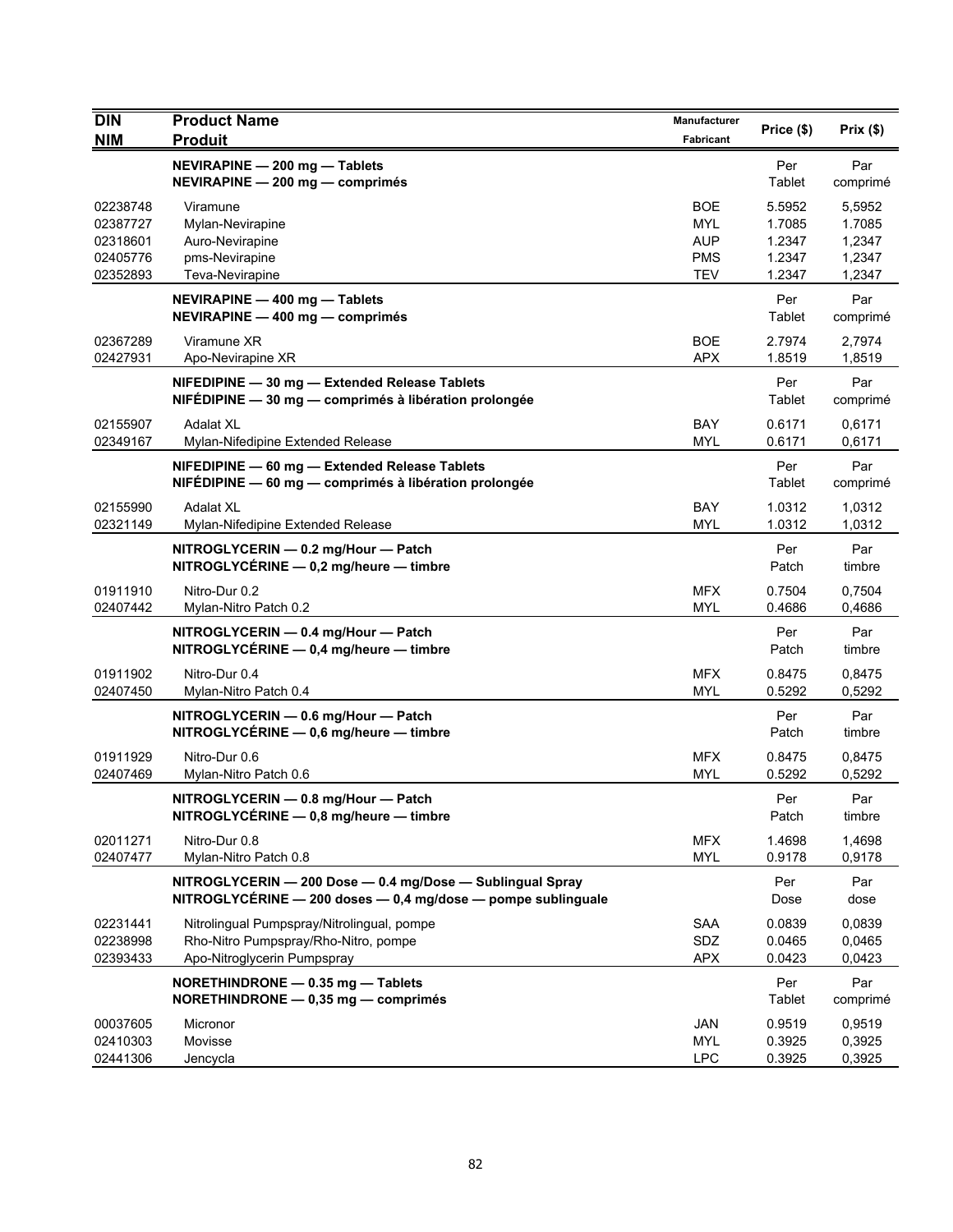| <b>DIN</b><br><b>NIM</b> | <b>Product Name</b><br><b>Produit</b>                                                                  | Manufacturer<br>Fabricant | Price (\$)    | Prix(\$)        |
|--------------------------|--------------------------------------------------------------------------------------------------------|---------------------------|---------------|-----------------|
|                          |                                                                                                        |                           |               |                 |
|                          | NORFLOXACIN - 400 mg - Tablets<br>NORFLOXACINE - 400 mg - comprimés                                    |                           | Per<br>Tablet | Par<br>comprimé |
| 02237682                 | Novo-Norfloxacin                                                                                       | <b>TEV</b>                | 1.6783        | 1.6783          |
| 02229524                 | Apo-Norflox                                                                                            | <b>APX</b>                | 1.5088        | 1,5088          |
| 02269627                 | CO Norfloxacin                                                                                         | <b>ACV</b>                | 1.5088        | 1,5088          |
| 02246596                 | pms-Norfloxacin                                                                                        | <b>PMS</b>                | 1.5088        | 1,5088          |
|                          | NYSTATIN - 100,000 U/mL - Oral Liquid<br>NYSTATINE - 100 000 U/ml - liquide oral                       |                           | Per<br>mL     | Par<br>ml       |
| 02194201                 | ratio-Nystatin                                                                                         | <b>TEV</b>                | 0.0742        | 0,0742          |
| 00792667                 | pms-Nystatin                                                                                           | <b>PMS</b>                | 0.0647        | 0,0647          |
|                          | NYSTATIN - 100,000 U/g - Topical Cream<br>NYSTATINE - 100 000 U/g - crème topique                      |                           | Per<br>Gram   | Par<br>gramme   |
| 00716871                 | Nyaderm                                                                                                | <b>TAR</b>                | 0.1577        | 0,1577          |
| 02194236                 | ratio-Nystatin                                                                                         | <b>TEV</b>                | 0.0770        | 0,0770          |
|                          | OCTREOTIDE ACETATE - 50 mcg/mL - Injection<br>OCTRÉOTIDE (ACÉTATE D') - 50 mcg/ml - injection          |                           | Per<br>mL     | Par<br>ml       |
| 02248639                 | Octreotide Acetate Omega                                                                               | <b>OMA</b>                | 6.5460        | 6,5460          |
| 00839191                 | Sandostatin                                                                                            | <b>NVT</b>                | 5.8784        | 5,8784          |
|                          | <b>OCTREOTIDE ACETATE - 100 mcg/mL - Injection</b><br>OCTRÉOTIDE (ACÉTATE D') — 100 mcg/ml — injection |                           | Per<br>mL     | Par<br>ml       |
| 02248640                 | Octreotide Acetate Omega                                                                               | <b>OMA</b>                | 12.3200       | 12,3200         |
| 00839205                 | Sandostatin                                                                                            | <b>NVT</b>                | 11.0968       | 11,0968         |
|                          | OCTREOTIDE ACETATE - 200 mcg/mL - Injection<br>OCTRÉOTIDE (ACÉTATE D') - 200 mcg/ml - injection        |                           | Per<br>mL     | Par<br>ml       |
| 02248642                 | Octreotide Acetate Omega                                                                               | <b>OMA</b>                | 25.2000       | 25,2000         |
| 02049392                 | Sandostatin                                                                                            | <b>NVT</b>                | 21.3466       | 21,3466         |
|                          | OCTREOTIDE ACETATE - 500 mcg/mL - Injection<br>OCTRÉOTIDE (ACÉTATE D') - 500 mcg/ml - injection        |                           | Per<br>mL     | Par<br>ml       |
| 02248641                 | Octreotide Acetate Omega                                                                               | <b>OMA</b>                | 57.5300       | 57,5300         |
| 00839213                 | Sandostatin                                                                                            | <b>NVT</b>                | 52.1554       | 52,1554         |
| 02413213                 | Ocphyl                                                                                                 | PPI                       | 17.5615       | 17,5615         |
|                          | OLANZAPINE - 2.5 mg - Tablets<br>OLANZAPINE - 2,5 mg - comprimés                                       |                           | Per<br>Tablet | Par<br>comprimé |
| 02229250                 | Zyprexa                                                                                                | LIL                       | 1.9946        | 1,9946          |
| 02281791                 | Apo-Olanzapine                                                                                         | <b>APX</b>                | 0.3189        | 0,3189          |
| 02325659                 | <b>ACT Olanzapine</b>                                                                                  | <b>ACV</b>                | 0.3189        | 0,3189          |
| 02417243                 | Jamp-Olanzapine FC                                                                                     | <b>JPC</b>                | 0.3189        | 0,3189          |
| 02421232                 | Mar-Olanzapine                                                                                         | <b>MAR</b>                | 0.3189        | 0,3189          |
| 02337878                 | Mylan-Olanzapine                                                                                       | <b>MYL</b>                | 0.3189        | 0,3189          |
| 02372819                 | Olanzapine                                                                                             | <b>SAH</b>                | 0.3189        | 0,3189          |
| 02385864                 | Olanzapine                                                                                             | <b>SIP</b>                | 0.3189        | 0,3189          |
| 02303116                 | pms-Olanzapine                                                                                         | <b>PMS</b>                | 0.3189        | 0,3189          |
| 02403064                 | Ran-Olanzapine                                                                                         | <b>RAN</b>                | 0.3189        | 0,3189          |
| 02310341                 | Sandoz Olanzapine                                                                                      | SDZ                       | 0.3189        | 0,3189          |
| 02276712                 | Teva-Olanzapine                                                                                        | <b>TEV</b>                | 0.3189        | 0,3189          |
| 02428008                 | VAN-Olanzapine                                                                                         | VAN                       | 0.3189        | 0,3189          |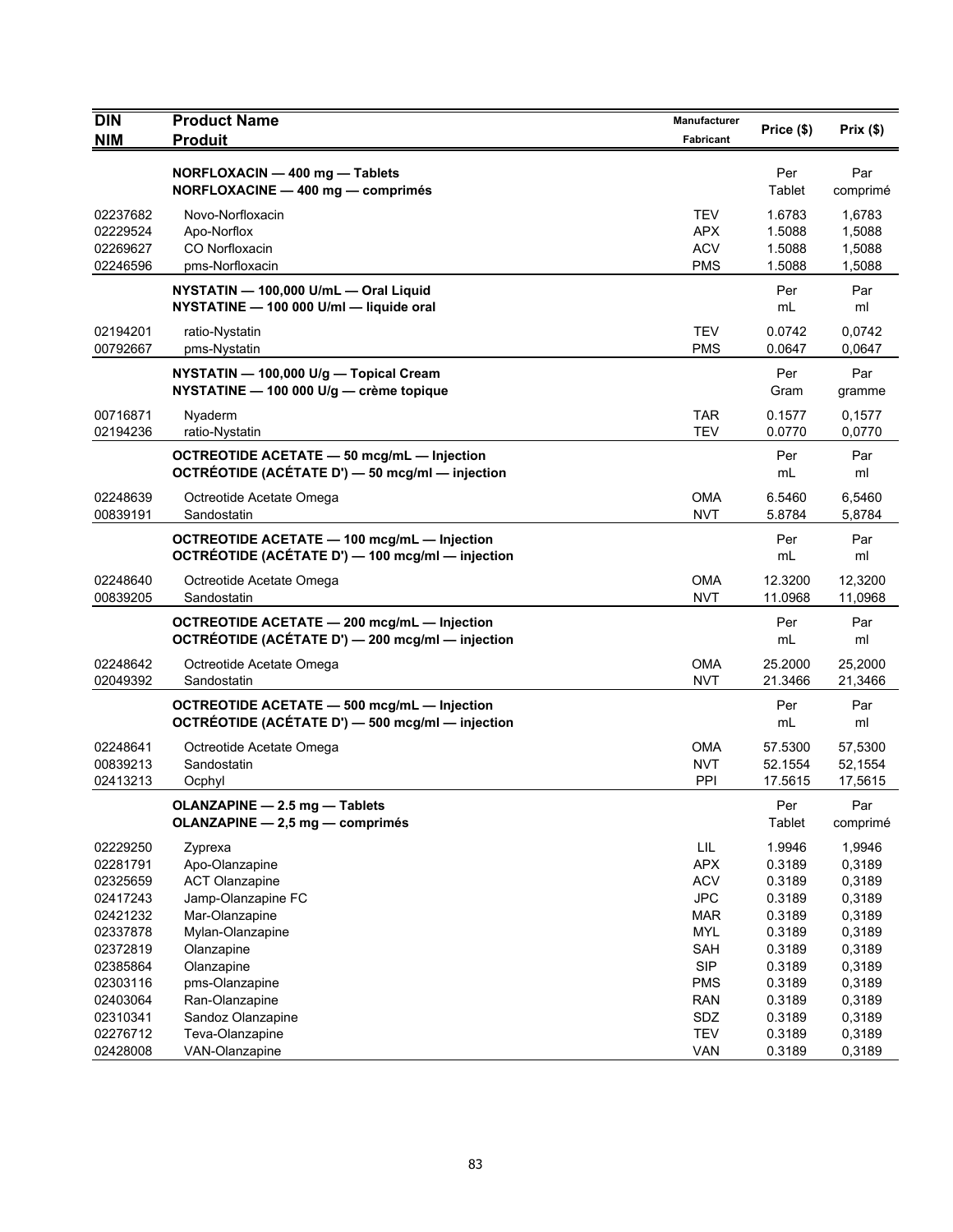| <b>DIN</b> | <b>Product Name</b>                                          | Manufacturer | Price (\$)    | Prix(\$)        |
|------------|--------------------------------------------------------------|--------------|---------------|-----------------|
| <b>NIM</b> | <b>Produit</b>                                               | Fabricant    |               |                 |
|            | OLANZAPINE - 5 mg - Tablets<br>OLANZAPINE - 5 mg - comprimés |              | Per<br>Tablet | Par<br>comprimé |
| 02229269   | Zyprexa                                                      | LIL          | 3.9895        | 3,9895          |
| 02281805   | Apo-Olanzapine                                               | <b>APX</b>   | 0.6379        | 0,6379          |
| 02325667   | <b>ACT Olanzapine</b>                                        | <b>ACV</b>   | 0.6379        | 0,6379          |
| 02417251   | Jamp-Olanzapine FC                                           | <b>JPC</b>   | 0.6379        | 0,6379          |
| 02421240   | Mar-Olanzapine                                               | <b>MAR</b>   | 0.6379        | 0,6379          |
| 02337886   | Mylan-Olanzapine                                             | <b>MYL</b>   | 0.6379        | 0,6379          |
| 02372827   | Olanzapine                                                   | <b>SAH</b>   | 0.6379        | 0,6379          |
| 02385872   | Olanzapine                                                   | <b>SIP</b>   | 0.6379        | 0,6379          |
| 02303159   | pms-Olanzapine                                               | <b>PMS</b>   | 0.6379        | 0,6379          |
| 02310368   | Sandoz Olanzapine                                            | SDZ          | 0.6379        | 0,6379          |
| 02403072   | Ran-Olanzapine                                               | <b>RAN</b>   | 0.6379        | 0,6379          |
| 02276720   | Teva-Olanzapine                                              | <b>TEV</b>   | 0.6379        | 0,6379          |
| 02428016   | VAN-Olanzapine                                               | <b>VAN</b>   | 0.6379        | 0,6379          |
|            | OLANZAPINE - 7.5 mg - Tablets                                |              | Per           | Par             |
|            | OLANZAPINE — 7,5 mg — comprimés                              |              | Tablet        | comprimé        |
|            |                                                              |              |               |                 |
| 02229277   | Zyprexa                                                      | LIL          | 5.9840        | 5,9840          |
| 02281813   | Apo-Olanzapine                                               | <b>APX</b>   | 0.9568        | 0,9568          |
| 02325675   | <b>ACT Olanzapine</b>                                        | <b>ACV</b>   | 0.9568        | 0,9568          |
| 02417278   | Jamp-Olanzpaine FC                                           | <b>JPC</b>   | 0.9568        | 0,9568          |
| 02421259   | Mar-Olanzapine                                               | <b>MAR</b>   | 0.9568        | 0,9568          |
| 02337894   | Mylan-Olanzapine                                             | <b>MYL</b>   | 0.9568        | 0,9568          |
| 02372835   | Olanzapine                                                   | SAH          | 0.9568        | 0,9568          |
| 02385880   | Olanzapine                                                   | <b>SIP</b>   | 0.9568        | 0,9568          |
| 02303167   | pms-Olanzapine                                               | <b>PMS</b>   | 0.9568        | 0,9568          |
| 02403080   | Ran-Olanzapine                                               | <b>RAN</b>   | 0.9568        | 0,9568          |
| 02310376   | Sandoz Olanzapine                                            | <b>SDZ</b>   | 0.9568        | 0,9568          |
| 02276739   | Teva-Olanzapine                                              | <b>TEV</b>   | 0.9568        | 0,9568          |
| 02428024   | VAN-Olanzapine                                               | <b>VAN</b>   | 0.9568        | 0,9568          |
|            | OLANZAPINE - 10 mg - Tablets                                 |              | Per           | Par             |
|            | OLANZAPINE - 10 mg - comprimés                               |              | Tablet        | comprimé        |
| 02229285   | Zyprexa                                                      | LIL          | 7.9790        | 7,9790          |
| 02281821   | Apo-Olanzapine                                               | <b>APX</b>   | 1.2758        | 1,2758          |
| 02325683   | <b>ACT Olanzapine</b>                                        | <b>ACV</b>   | 1.2758        | 1,2758          |
| 02417286   | Jamp-Olanzapine FC                                           | <b>JPC</b>   | 1.2758        | 1,2758          |
| 02421267   | Mar-Olanzapine                                               | <b>MAR</b>   | 1.2758        | 1,2758          |
| 02337908   | Mylan-Olanzapine                                             | MYL          | 1.2758        | 1,2758          |
| 02372843   | Olanzapine                                                   | <b>SAH</b>   | 1.2758        | 1,2758          |
| 02385899   | Olanzapine                                                   | <b>SIP</b>   | 1.2758        | 1,2758          |
| 02303175   | pms-Olanzapine                                               | <b>PMS</b>   | 1.2758        | 1,2758          |
| 02403099   | Ran-Olanzapine                                               | <b>RAN</b>   | 1.2758        | 1,2758          |
| 02310384   | Sandoz Olanzapine                                            | SDZ          | 1.2758        | 1,2758          |
| 02276747   | Teva-Olanzapine                                              | TEV          | 1.2758        | 1,2758          |
| 02428032   | VAN-Olanzapine                                               | <b>VAN</b>   | 1.2758        | 1,2758          |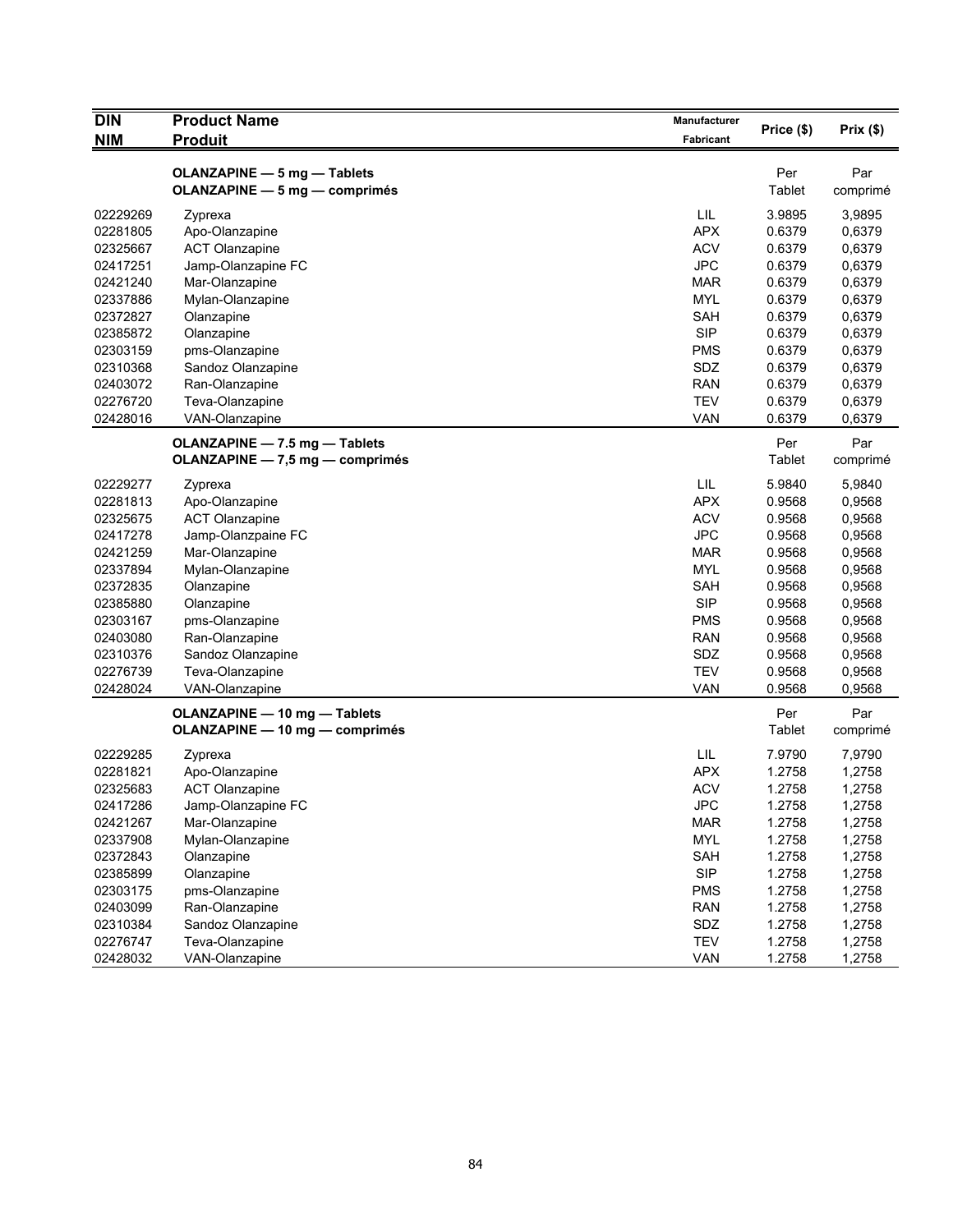| <b>DIN</b> | <b>Product Name</b>                                       | Manufacturer |            |          |
|------------|-----------------------------------------------------------|--------------|------------|----------|
| <b>NIM</b> | <b>Produit</b>                                            | Fabricant    | Price (\$) | Prix(\$) |
|            |                                                           |              |            |          |
|            | <b>OLANZAPINE - 15 mg - Tablets</b>                       |              | Per        | Par      |
|            | <b>OLANZAPINE - 15 mg - comprimés</b>                     |              | Tablet     | comprimé |
| 02238850   | Zyprexa                                                   | LIL          | 11.9684    | 11,9684  |
| 02281848   | Apo-Olanzapine                                            | <b>APX</b>   | 1.9136     | 1,9136   |
| 02325691   | <b>ACT Olanzapine</b>                                     | <b>ACV</b>   | 1.9136     | 1,9136   |
| 02417294   | Jamp-Olanzapine FC                                        | <b>JPC</b>   | 1.9136     | 1,9136   |
| 02421275   | Mar-Olanzapine                                            | <b>MAR</b>   | 1.9136     | 1,9136   |
| 02337916   | Mylan-Olanzapine                                          | <b>MYL</b>   | 1.9136     | 1,9136   |
| 02372851   | Olanzapine                                                | SAH          | 1.9136     | 1,9136   |
| 02385902   | Olanzapine                                                | <b>SIP</b>   | 1.9136     | 1,9136   |
| 02303183   | pms-Olanzapine                                            | <b>PMS</b>   | 1.9136     | 1,9136   |
| 02310392   | Sandoz Olanzapine                                         | SDZ          | 1.9136     | 1,9136   |
| 02403102   | Ran-Olanzapine                                            | <b>RAN</b>   | 1.9136     | 1,9136   |
| 02276755   | Teva-Olanzapine                                           | <b>TEV</b>   | 1.9136     | 1,9136   |
| 02428040   | VAN-Olanzapine                                            | <b>VAN</b>   | 1.9136     | 1,9136   |
|            | <b>OLANZAPINE - 5 mg - Orally Disintigrating Tablets</b>  |              | Per        | Par      |
|            | OLANZAPINE - 5 mg - comprimés à dissolution orale         |              | Tablet     | comprimé |
|            |                                                           |              |            |          |
| 02243086   | Zyprexa Zydis                                             | LIL          | 3.9675     | 3,9675   |
| 02360616   | Apo-Olanzapine ODT                                        | <b>APX</b>   | 0.6434     | 0,6434   |
| 02327562   | <b>ACT Olanzapine ODT</b>                                 | <b>ACV</b>   | 0.6434     | 0,6434   |
| 02448726   | Auro-Olanzapine ODT                                       | <b>AUP</b>   | 0.6434     | 0,6434   |
| 02406624   | Jamp-Olanzapine ODT                                       | <b>JPC</b>   | 0.6434     | 0,6434   |
| 02389088   | Mar-Olanzapine ODT                                        | <b>MAR</b>   | 0.6434     | 0,6434   |
| 02436965   | Mint-Olanzapine ODT                                       | <b>MPH</b>   | 0.6434     | 0,6434   |
| 02382709   | Mylan-Olanzapine ODT                                      | <b>MYL</b>   | 0.6434     | 0,6434   |
| 02321343   | Novo-Olanzapine OD                                        | TEV          | 0.6434     | 0,6434   |
| 02352974   | Olanzapine ODT                                            | <b>SAH</b>   | 0.6434     | 0,6434   |
| 02343665   | Olanzapine ODT                                            | <b>SIP</b>   | 0.6434     | 0,6434   |
| 02303191   | pms-Olanzapine ODT                                        | <b>PMS</b>   | 0.6434     | 0,6434   |
| 02414090   | Ran-Olanzapine ODT                                        | <b>RAN</b>   | 0.6434     | 0,6434   |
| 02327775   | Sandoz Olanzapine ODT                                     | SDZ          | 0.6434     | 0,6434   |
|            | <b>OLANZAPINE - 10 mg - Orally Disintigrating Tablets</b> |              | Per        | Par      |
|            | OLANZAPINE - 10 mg - comprimés à dissolution orale        |              | Tablet     | comprimé |
|            |                                                           |              |            |          |
| 02243087   | Zyprexa Zydis                                             | LIL          | 7.9279     | 7.9279   |
| 02360624   | Apo-Olanzapine ODT                                        | <b>APX</b>   | 1.2857     | 1,2857   |
| 02327570   | <b>ACT Olanzapine ODT</b>                                 | <b>ACV</b>   | 1.2857     | 1,2857   |
| 02448734   | Auro-Olanzapine ODT                                       | <b>AUP</b>   | 1.2857     | 1,2857   |
| 02406632   | Jamp-Olanzapine ODT                                       | <b>JPC</b>   | 1.2857     | 1,2857   |
| 02389096   | Mar-Olanzapine ODT                                        | <b>MAR</b>   | 1.2857     | 1,2857   |
| 02436973   | Mint-Olanzapine ODT                                       | <b>MPH</b>   | 1.2857     | 1,2857   |
| 02382717   | Mylan-Olanzapine ODT                                      | <b>MYL</b>   | 1.2857     | 1,2857   |
| 02321351   | Novo-Olanzapine OD                                        | <b>NOP</b>   | 1.2857     | 1,2857   |
| 02352982   | Olanzapine ODT                                            | SAH          | 1.2857     | 1,2857   |
| 02343673   | Olanzapine ODT                                            | <b>SIP</b>   | 1.2857     | 1,2857   |
| 02303205   | pms-Olanzapine ODT                                        | <b>PMS</b>   | 1.2857     | 1,2857   |
| 02414104   | Ran-Olanzapine ODT                                        | <b>RAN</b>   | 1.2857     | 1,2857   |
| 02327783   | Sandoz Olanzapine ODT                                     | SDZ          | 1.2857     | 1,2857   |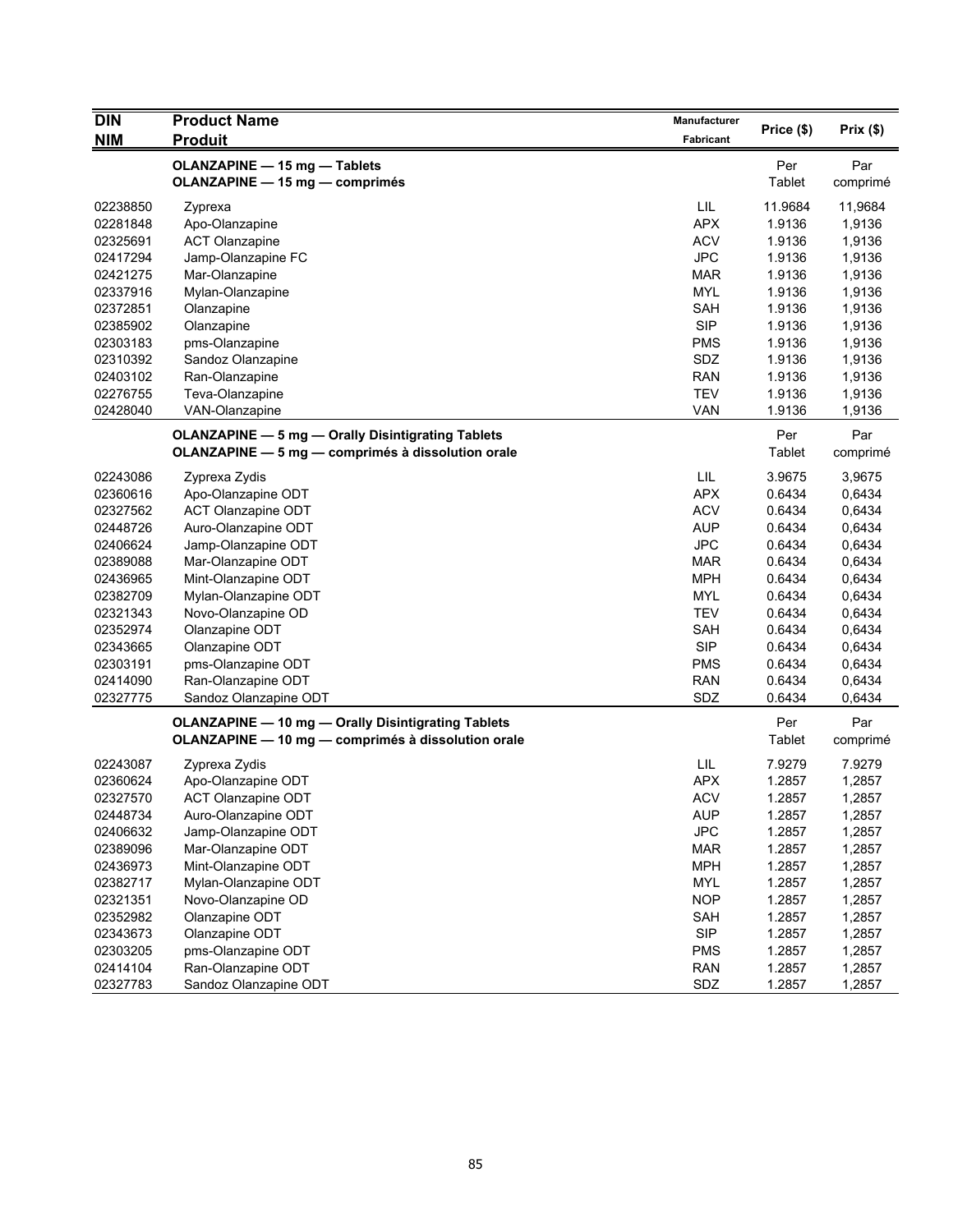| <b>DIN</b> | <b>Product Name</b>                                | <b>Manufacturer</b> |            |          |
|------------|----------------------------------------------------|---------------------|------------|----------|
| <b>NIM</b> | <b>Produit</b>                                     | Fabricant           | Price (\$) | Prix(\$) |
|            | OLANZAPINE - 15 mg - Orally Disintigrating Tablets |                     | Per        | Par      |
|            | OLANZAPINE - 15 mg - comprimés à dissolution orale |                     | Tablet     | comprimé |
| 02243088   | Zyprexa Zydis                                      | LIL                 | 11.7822    | 11,7822  |
| 02360632   | Apo-Olanzapine ODT                                 | <b>APX</b>          | 1.9280     | 1,9280   |
| 02327589   | <b>ACT Olanzapine ODT</b>                          | <b>ACV</b>          | 1.9280     | 1,9280   |
| 02448742   | Auro-Olanzapine ODT                                | <b>AUP</b>          | 1.9280     | 1,9280   |
| 02406640   | Jamp-Olanzapine ODT                                | <b>JPC</b>          | 1.9280     | 1,9280   |
| 02389118   | Mar-Olanzapine ODT                                 | <b>MAR</b>          | 1.9280     | 1,9280   |
| 02436981   | Mint-Olanzapine ODT                                | <b>MPH</b>          | 1.9280     | 1,9280   |
| 02382725   | Mylan-Olanzapine ODT                               | <b>MYL</b>          | 1.9280     | 1,9280   |
| 02321378   | Novo-Olanzapine OD                                 | <b>NOP</b>          | 1.9280     | 1,9280   |
| 02352990   | Olanzapine ODT                                     | <b>SAH</b>          | 1.9280     | 1,9280   |
| 02343681   | Olanzapine ODT                                     | <b>SIP</b>          | 1.9280     | 1,9280   |
| 02303213   | pms-Olanzapine ODT                                 | <b>PMS</b>          | 1.9280     | 1,9280   |
| 02414112   | Ran-Olanzapine ODT                                 | <b>RAN</b>          | 1.9280     | 1,9280   |
| 02327791   | Sandoz Olanzapine ODT                              | SDZ                 | 1.9280     | 1,9280   |
|            | OMEPRAZOLE - 20 mg - Capsules                      |                     | Per        | Par      |
|            | OMÉPRAZOLE - 20 mg - capsules                      |                     | Capsule    | capsule  |
| 02190915   | Losec - Tablets/comprimés                          | <b>AZC</b>          | 2.6202     | 2,6202   |
| 00846503   | Losec                                              | <b>AZC</b>          | 1.2452     | 1,2452   |
| 02245058   | Apo-Omeprazole                                     | <b>APX</b>          | 0.4117     | 0,4117   |
| 02420198   | Jamp-Omeprazole DR                                 | <b>JPC</b>          | 0.4117     | 0,4117   |
| 02329433   | Mylan-Omeprazole                                   | <b>MYL</b>          | 0.4117     | 0,4117   |
| 02439549   | NAT-Omeprazole DR                                  | <b>NAT</b>          | 0.4117     | 0,4117   |
| 02416549   | Omeprazole                                         | <b>ACH</b>          | 0.4117     | 0,4117   |
| 02348691   | Omeprazole                                         | SAH                 | 0.4117     | 0,4117   |
| 02411857   | Omeprazole-20                                      | <b>SIP</b>          | 0.4117     | 0,4117   |
| 02320851   | pms-Omperazole                                     | <b>PMS</b>          | 0.4117     | 0,4117   |
| 02310260   | pms-Omperazole DR - Tablets/comprimés              | <b>PMS</b>          | 0.4117     | 0,4117   |
| 02403617   | Ran-Omeprazole                                     | <b>RAN</b>          | 0.4117     | 0,4117   |
| 02374870   | Ran-Omeprazole - Tablets/comprimés                 | <b>RAN</b>          | 0.4117     | 0,4117   |
| 02260867   | ratio-Omeprazole - Tablets/comprimés               | <b>TEV</b>          | 0.4117     | 0,4117   |
| 02296446   | Sandoz Omeprazole                                  | SDZ                 | 0.4117     | 0,4117   |
| 02295415   | Teva-Omperazole - Tablets/comprimés                | <b>TEV</b>          | 0.4117     | 0,4117   |
| 02432404   | VAN-Omeprazole                                     | <b>VAN</b>          | 0.4117     | 0,4117   |
|            | ONDANSETRON - 4 mg - Orally Disintegrating Tablets |                     | Per        | Par      |
|            | ONDANSETRON - 4 mg - comprimés à dissolution orale |                     | Tablet     | comprimé |
| 02239372   | Zofran ODT                                         | <b>NVT</b>          | 15.0810    | 15,0810  |
| 02444674   | Sandoz Ondansetron                                 | SDZ                 | 3.2720     | 3,2720   |
|            | ONDANSETRON - 8 mg - Orally Disintegrating Tablets |                     | Per        | Par      |
|            | ONDANSETRON - 8 mg - comprimés à dissolution orale |                     | Tablet     | comprimé |
| 02239373   | Zofran ODT                                         | <b>NVT</b>          | 23.0120    | 23,0120  |
| 02444682   | Sandoz Ondansetron                                 | SDZ                 | 4.9930     | 4,9930   |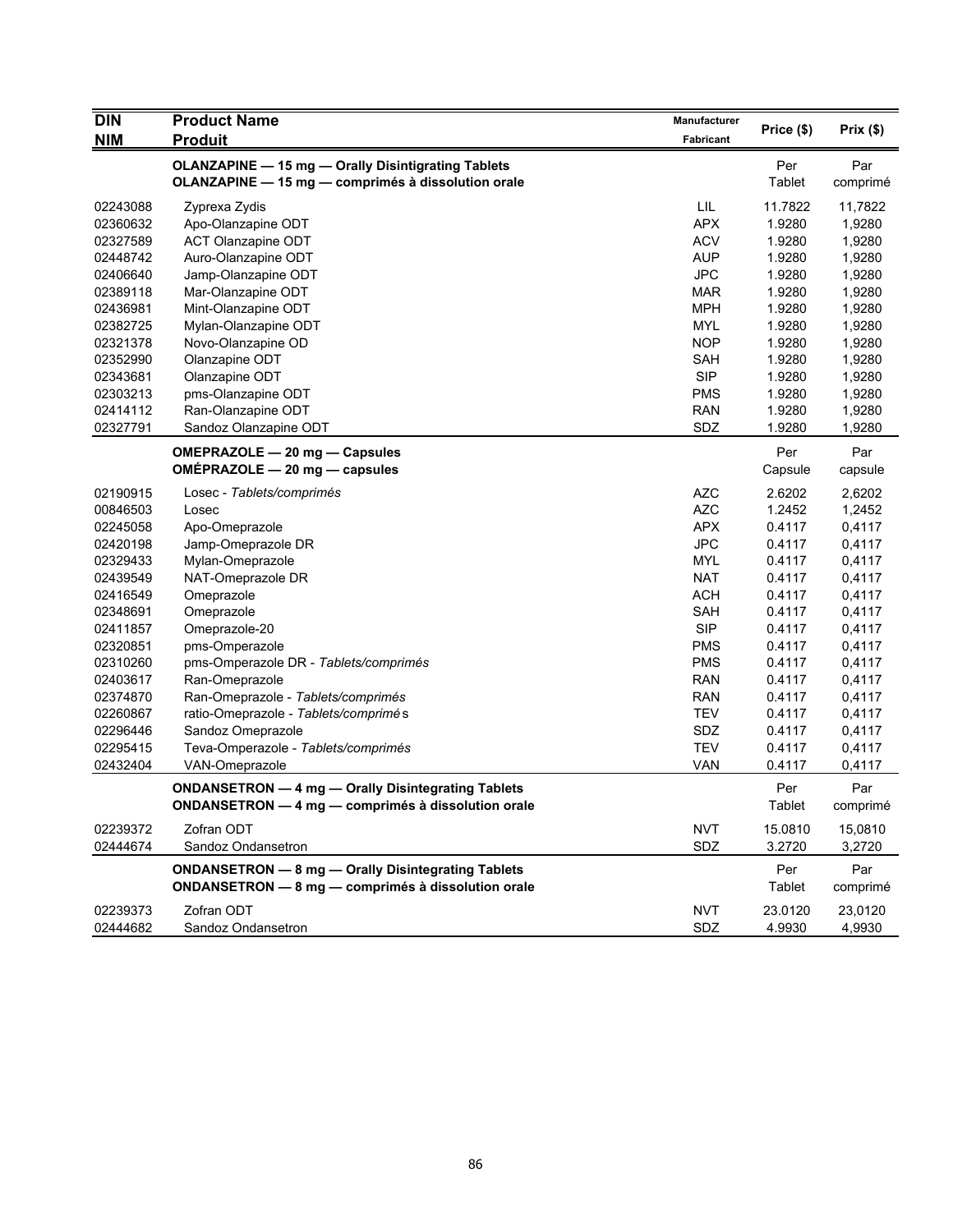| <b>DIN</b>           | <b>Product Name</b>                                                    | Manufacturer             | Price (\$)       | Prix(\$)         |
|----------------------|------------------------------------------------------------------------|--------------------------|------------------|------------------|
| <b>NIM</b>           | <b>Produit</b>                                                         | Fabricant                |                  |                  |
|                      | ONDANSETRON - 4 mg - Tablets<br>ONDANSETRON - 4 mg - comprimés         |                          | Per<br>Tablet    | Par<br>comprimé  |
| 02213567             | Zofran                                                                 | <b>NVT</b>               | 15.6684          | 15,6684          |
| 02296349             | CO Ondansetron                                                         | <b>ACV</b>               | 5.3592           | 5,3592           |
| 02305259             | Mint-Ondansetron                                                       | <b>MPH</b>               | 5.3592           | 5,3592           |
| 02288184             | Apo-Ondansetron                                                        | <b>APX</b>               | 5.3590           | 5,3590           |
| 02297868             | Mylan-Ondansetron                                                      | <b>MYL</b>               | 5.3390           | 5,3390           |
| 02312247             | Ran-Ondansetron                                                        | <b>RAN</b>               | 5.3390           | 5,3390           |
| 02274310             | Sandoz Ondansetron                                                     | SDZ                      | 5.3390           | 5,3390           |
| 02264056             | Novo-Ondansetron                                                       | <b>TEV</b>               | 3.3500           | 3,3500           |
| 02313685             | Jamp-Ondansetron                                                       | <b>JPC</b>               | 3.3495           | 3,3495           |
| 02371731             | Mar-Ondansetron                                                        | MAR                      | 3.3495           | 3,3495           |
| 02417839             | NAT-Ondansetron                                                        | <b>NAT</b>               | 3.3495           | 3,3494           |
| 02421402             | Ondansetron                                                            | SAH                      | 3.3495           | 3.3495           |
| 02258188             | pms-Ondansetron                                                        | <b>PMS</b>               | 3.3495           | 3,3495           |
|                      | ONDANSETRON - 8 mg - Tablets                                           |                          | Per              | Par              |
|                      | <b>ONDANSETRON - 8 mg - comprimés</b>                                  |                          | Tablet           | comprimé         |
| 02213575             | Zofran                                                                 | <b>NVT</b>               | 23.9096          | 23,9096          |
| 02288192             | Apo-Ondansetron                                                        | <b>APX</b>               | 8.1780           | 8,1780           |
| 02296357             | CO Ondansetron                                                         | <b>ACV</b>               | 8.1776           | 8,1776           |
| 02305267             | Mint-Ondansetron                                                       | <b>MPH</b>               | 8.1776           | 8,1776           |
| 02297876             | Mylan-Ondansetron                                                      | <b>MYL</b>               | 8.1576           | 8,1576           |
| 02312255             | Ran-Ondansetron                                                        | RAN                      | 8.1576           | 8,1576           |
| 02274329             | Sandoz Ondansetron                                                     | SDZ                      | 8.1576           | 8,1576           |
| 02313693             | Jamp-Ondansetron                                                       | <b>JPC</b>               | 5.1110           | 5,1110           |
| 02371758             | Mar-Ondansetron                                                        | <b>MAR</b>               | 5.1110           | 5,1110           |
| 02417847             | NAT-Ondansetron                                                        | <b>NAT</b>               | 5.1110           | 5,1110           |
| 02421410             | Ondansetron                                                            | SAH                      | 5.1110           | 5,1110           |
| 02258196             | pms-Ondansetron                                                        | <b>PMS</b>               | 5.1110           | 5,1110           |
| 02264064             | Teva-Ondansetron                                                       | <b>TEV</b>               | 5.1110           | 5,1110           |
|                      | OSELTAMIVIR - 75 mg - Capsules<br>OSELTAMIVIR - 75 mg - capsules       |                          | Per<br>Capsule   | Par<br>capsule   |
| 02241472             | Tamiflu                                                                | <b>HLR</b>               | 4.6134           | 4,6134           |
| 02457989             | NAT-Oseltamivir                                                        | <b>NAT</b>               | 3.1178           | 3,1178           |
|                      | OXCARBAZEPINE - 150 mg - Tablets<br>OXCARBAZEPINE - 150 mg - comprimés |                          | Per<br>Tablet    | Par<br>comprimé  |
| 02242067             | Trileptal                                                              | <b>NVT</b>               | 0.9379           | 0.9379           |
| 02284294             | Apo-Oxcarbazepine                                                      | <b>APX</b>               | 0.6209           | 0,6209           |
|                      | OXCARBAZEPINE - 300 mg - Tablets<br>OXCARBAZEPINE - 300 mg - comprimés |                          | Per<br>Tablet    | Par<br>comprimé  |
| 02284308<br>02242068 | Apo-Oxcarbazepine<br>Trileptal                                         | <b>APX</b><br><b>NVT</b> | 1.2414<br>1.0367 | 1,2414<br>1,0367 |
|                      | OXCARBAZEPINE - 600 mg - Tablets<br>OXCARBAZEPINE - 600 mg - comprimés |                          | Per<br>Tablet    | Par<br>comprimé  |
| 02284316<br>02242069 | Apo-Oxcarbazepine<br>Trileptal                                         | <b>APX</b><br><b>NVT</b> | 2.4826<br>2.0735 | 2,4826<br>2,0735 |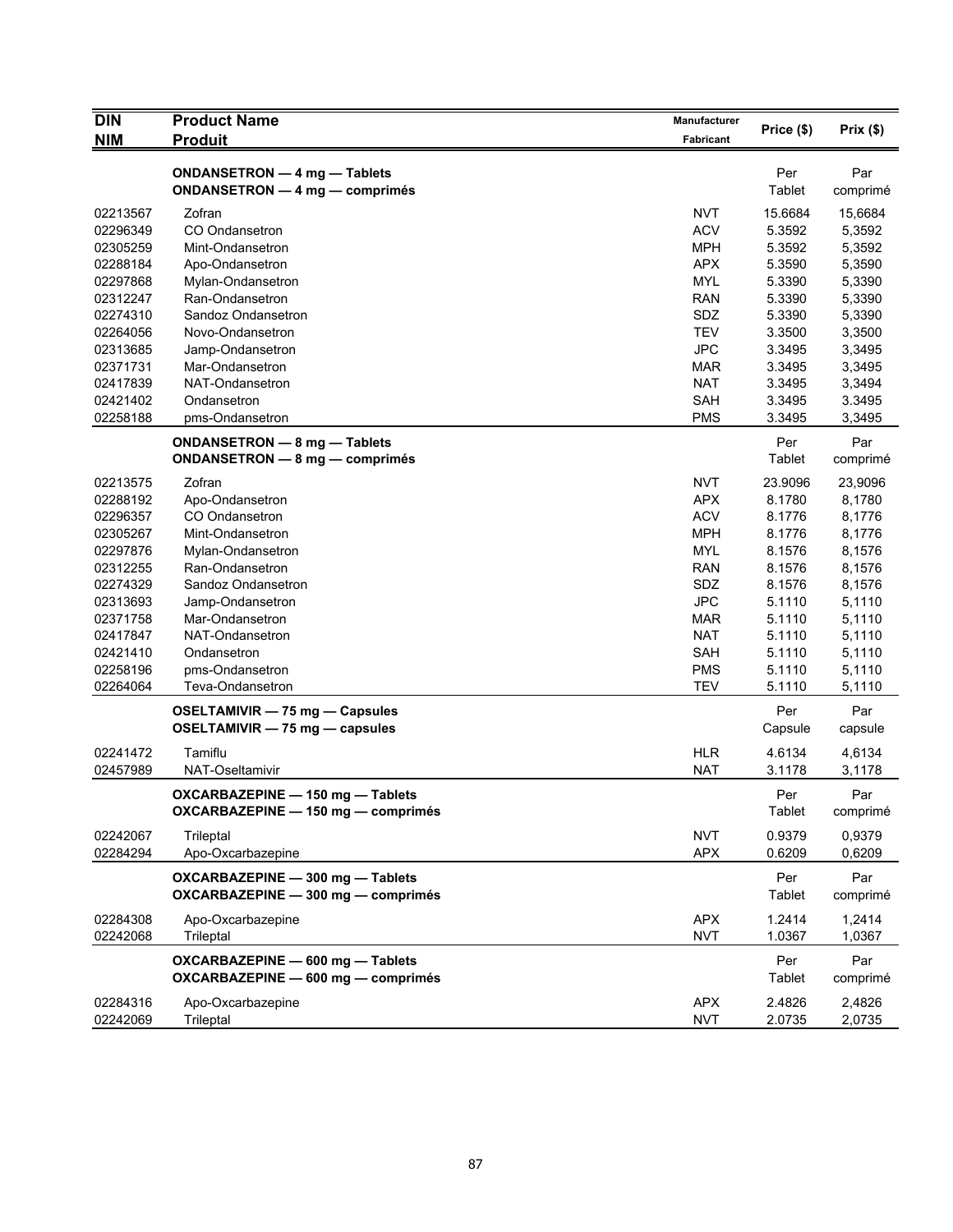| <b>DIN</b><br><b>NIM</b>                                                                                 | <b>Product Name</b><br><b>Produit</b>                                                                                                                                      | <b>Manufacturer</b><br>Fabricant                                                                                    | Price (\$)                                                                             | Prix(\$)                                                                               |
|----------------------------------------------------------------------------------------------------------|----------------------------------------------------------------------------------------------------------------------------------------------------------------------------|---------------------------------------------------------------------------------------------------------------------|----------------------------------------------------------------------------------------|----------------------------------------------------------------------------------------|
|                                                                                                          | OXYBUTYNIN CHLORIDE - 5 mg - Tablets<br>OXYBUTYNINE (CHLORURE D') - 5 mg - comprimés                                                                                       |                                                                                                                     | Per<br>Tablet                                                                          | Par<br>comprimé                                                                        |
| 02163543<br>02230800<br>02230394<br>02220059<br>02350238<br>02240550                                     | Apo-Oxybutynin<br>Mylan-Oxybutynin<br>Novo-Oxybutynin<br>Oxybutyn<br>Oxybutynin<br>pms-Oxybutynin                                                                          | <b>APX</b><br><b>MYL</b><br><b>TEV</b><br><b>VAL</b><br>SAH<br><b>PMS</b>                                           | 0.2735<br>0.2734<br>0.2734<br>0.2734<br>0.2734<br>0.2734                               | 0,2735<br>0,2734<br>0,2734<br>0,2734<br>0,2734<br>0,2734                               |
|                                                                                                          | OXYCODONE HCI - 5 mg - Tablets<br>OXYCODONE (CHLORHYDRATE D') - 5 mg - comprimés                                                                                           |                                                                                                                     | Per<br>Tablet                                                                          | Par<br>comprimé                                                                        |
| 02231934<br>02319977<br>00789739                                                                         | $Oxy-IR$<br>pms-Oxycodone<br>Supeudol                                                                                                                                      | <b>PFR</b><br><b>PMS</b><br>SDZ                                                                                     | 0.3020<br>0.1776<br>0.1776                                                             | 0,3020<br>0,1776<br>0,1776                                                             |
|                                                                                                          | OXYCODONE HCI - 10 mg - Tablets<br>OXYCODONE (CHLORHYDRATE D') - 10 mg - comprimés                                                                                         |                                                                                                                     | Per<br>Tablet                                                                          | Par<br>comprimé                                                                        |
| 02240131<br>02319985<br>00443948                                                                         | Oxy-IR<br>pms-Oxycodone<br>Supeudol                                                                                                                                        | <b>PFR</b><br><b>PMS</b><br>SDZ                                                                                     | 0.4466<br>0.2760<br>0.2760                                                             | 0,4466<br>0,2760<br>0,2760                                                             |
|                                                                                                          | OXYCODONE HCI - 20 mg - Tablets<br>OXYCODONE (CHLORHYDRATE D') - 20 mg - comprimés                                                                                         |                                                                                                                     | Per<br>Tablet                                                                          | Par<br>comprimé                                                                        |
| 02240132<br>02319993<br>02262983                                                                         | $Oxy-IR$<br>pms-Oxycodone<br>Supeudol                                                                                                                                      | <b>PFR</b><br><b>PMS</b><br>SDZ                                                                                     | 0.7766<br>0.4358<br>0.4358                                                             | 0,7766<br>0,4358<br>0,4358                                                             |
|                                                                                                          | OXYCODONE HCI/ACETAMINOPHEN - 5 mg/325 mg - Tablets<br>OXYCODONE (CHLORHYDRATE D')/ACÉTAMINOPHÈNE — 5 mg/325 mg —<br>comprimés                                             |                                                                                                                     | Per<br>Tablet                                                                          | Par<br>comprimé                                                                        |
| 01916475<br>01916548<br>02324628<br>02361361<br>02307898<br>00608165                                     | Percocet<br>Endocet<br>Apo-Oxycodone/Acet<br>Oxycodone/Acet<br>Sandoz Oxycodone/Acetaminophen<br>ratio-Oxycocet                                                            | SQU<br>SQU<br><b>APX</b><br>SAH<br>SDZ<br><b>TEV</b>                                                                | 0.9873<br>0.1414<br>0.1285<br>0.1285<br>0.1285<br>0.1285                               | 0,9873<br>0,1414<br>0,1285<br>0,1285<br>0,1285<br>0,1285                               |
|                                                                                                          | PANTOPRAZOLE - 20 mg - Tablets<br>PANTOPRAZOLE - 20 mg - comprimés                                                                                                         |                                                                                                                     | Per<br>Tablet                                                                          | Par<br>comprime                                                                        |
| 02241804<br>02292912<br>02408414<br>02385740<br>02428172<br>02305038<br>02308681<br>02301075<br>02285479 | Pantoloc<br>Apo-Pantoprazole<br>Jamp-Pantoprazole<br>Pantoprazole<br>Pantoprazole-20<br>Ran-Pantoprazole<br>ratio-Pantoprazole<br>Sandoz Pantoprazole<br>Teva-Pantoprazole | <b>TAK</b><br><b>APX</b><br><b>JPC</b><br><b>SIP</b><br><b>SIP</b><br><b>RAN</b><br><b>TEV</b><br>SDZ<br><b>TEV</b> | 1.9839<br>0.2705<br>0.2705<br>0.2705<br>0.2705<br>0.2705<br>0.2705<br>0.2705<br>0.2705 | 1,9839<br>0,2705<br>0,2705<br>0,2705<br>0,2705<br>0,2705<br>0,2705<br>0,2705<br>0,2705 |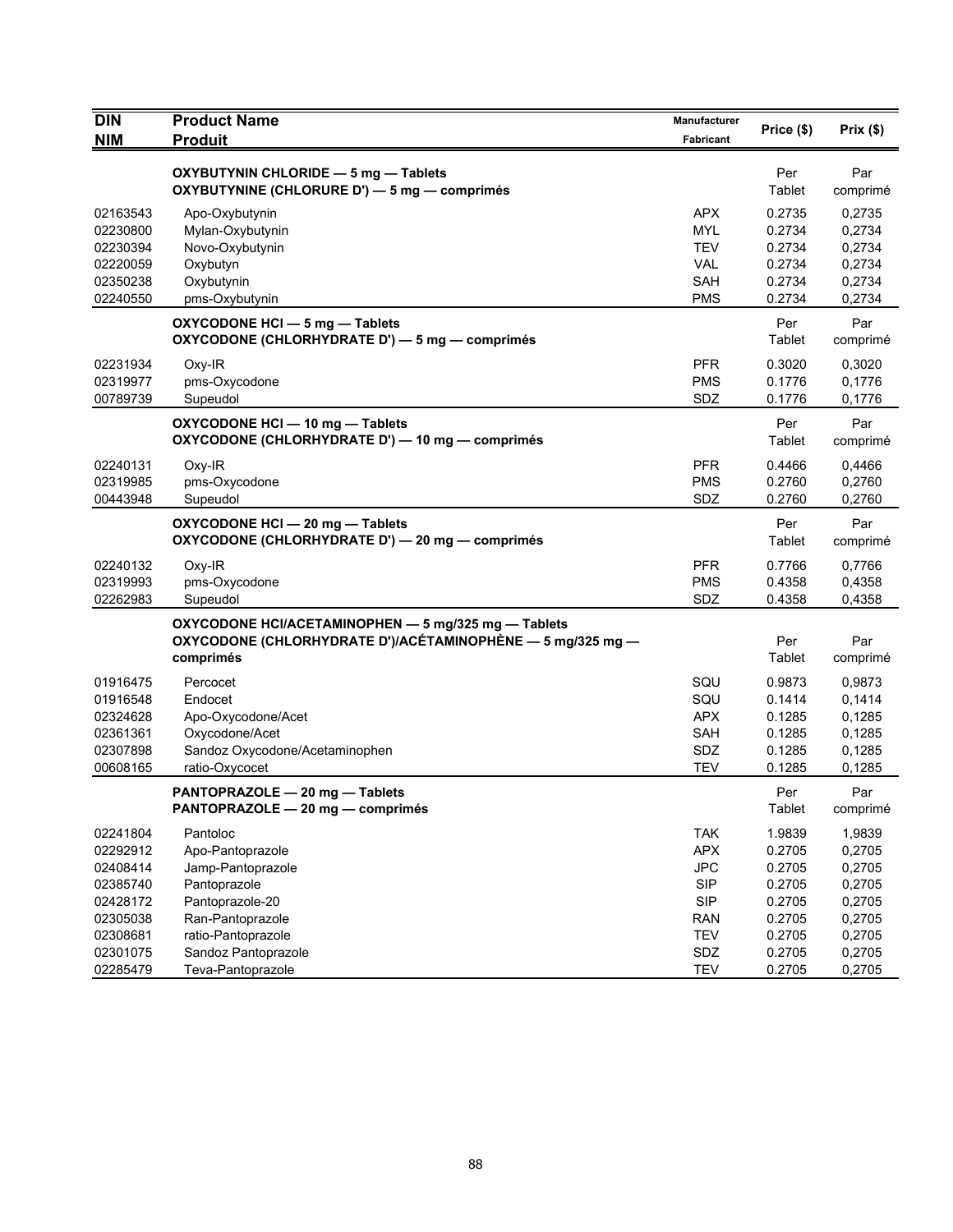| <b>DIN</b> | <b>Product Name</b>                              | Manufacturer |               |          |
|------------|--------------------------------------------------|--------------|---------------|----------|
| <b>NIM</b> | <b>Produit</b>                                   | Fabricant    | Price (\$)    | Prix(\$) |
|            | PANTOPRAZOLE - 40 mg - Tablets                   |              | Per           | Par      |
|            | PANTOPRAZOLE - 40 mg - comprimés                 |              | Tablet        | comprimé |
| 02229453   | Pantoloc                                         | <b>TAK</b>   | 2.2884        | 2,2884   |
| 02292920   | Apo-Pantoprazole                                 | <b>APX</b>   | 0.3024        | 0,3024   |
| 02415208   | Auro-Pantoprazole                                | <b>AUP</b>   | 0.3024        | 0,3024   |
| 02300486   | CO Pantoprazole                                  | <b>ACV</b>   | 0.3024        | 0,3024   |
| 02357054   | Jamp-Pantoprazole                                | <b>JPC</b>   | 0.3024        | 0,3024   |
| 02416565   | Mar-Pantoprazole                                 | <b>MAR</b>   | 0.3024        | 0,3024   |
| 02417448   | Mint-Pantoprazole                                | <b>MPH</b>   | 0.3024        | 0,3024   |
| 02299585   | Mylan-Pantoprazole                               | <b>MYL</b>   | 0.3024        | 0,3024   |
| 02370808   | Pantoprazole                                     | <b>SAH</b>   | 0.3024        | 0,3024   |
| 02385759   | Pantoprazole                                     | <b>SIP</b>   | 0.3024        | 0,3024   |
| 02437945   | Pantoprazole                                     | <b>PMS</b>   | 0.3024        | 0,3024   |
| 02428180   | Pantoprazole-40                                  | <b>SIP</b>   | 0.3024        | 0,3024   |
| 02307871   | pms-Pantoprazole                                 | <b>PMS</b>   | 0.3024        | 0,3024   |
| 02305046   | Ran-Pantoprazole                                 | <b>RAN</b>   | 0.3024        | 0,3024   |
| 02301083   | Sandoz Pantoprazole                              | SDZ          | 0.3024        | 0,3024   |
| 02285487   | Teva-Pantoprazole                                | <b>TEV</b>   | 0.3024        | 0,3024   |
|            | PAROXETINE HCI - 10 mg - Tablets                 |              | Per           | Par      |
|            | PAROXÉTINE (CHLORHYDRATE DE) — 10 mg — comprimés |              | Tablet        | comprimé |
| 02027887   | Paxil                                            | <b>GSK</b>   | 1.8612        | 1,8612   |
| 02240907   | Apo-Paroxetine                                   | <b>APX</b>   | 1.1475        | 1,1475   |
| 02262746   | <b>ACT Paroxetine</b>                            | <b>ACV</b>   | 1.1473        | 1,1473   |
| 02383276   | Auro-Paroxetine                                  | <b>AUP</b>   | 0.9387        | 0,9387   |
| 02248012   | Mylan-Paroxetine                                 | <b>MYL</b>   | 0.9387        | 0,9387   |
| 02282844   | Paroxetine                                       | <b>SAH</b>   | 0.9387        | 0,9387   |
| 02411946   | Mar-Paroxetine                                   | <b>MAR</b>   | 0.5612        | 0,5612   |
| 02248556   | Teva-Paroxetine                                  | <b>TEV</b>   | 0.5614        | 0,5614   |
| 02368862   | Jamp-Paroxetine                                  | <b>JPC</b>   | 0.5612        | 0,5612   |
| 02421372   | Mint-Paroxetine                                  | <b>MPH</b>   | 0.5612        | 0,5612   |
| 02388227   | Paroxetine                                       | <b>SIP</b>   | 0.5612        | 0,5612   |
| 02247750   | pms-Paroxetine                                   | <b>PMS</b>   | 0.5612        | 0,5612   |
| 02431777   | Sandoz Paroxetine                                | SDZ          | 0.5612        | 0,5612   |
| 02269422   | Sandoz Paroxetine                                | SDZ          | 0.5612        | 0,5612   |
|            | PAROXETINE HCI - 20 mg - Tablets                 |              | Per           | Par      |
|            | PAROXÉTINE (CHLORHYDRATE DE) - 20 mg - comprimés |              | <b>Tablet</b> | comprimé |
| 01940481   | Paxil                                            | GSK          | 1.9862        | 1,9862   |
| 02240908   | Apo-Paroxetine                                   | <b>APX</b>   | 1.1019        | 1,1019   |
| 02262754   | <b>ACT Paroxetine</b>                            | <b>ACV</b>   | 1.1019        | 1,1019   |
| 02383284   | Auro-Paroxetine                                  | <b>AUP</b>   | 0.6320        | 0,6320   |
| 02248013   | Mylan-Paroxetine                                 | <b>MYL</b>   | 0.6320        | 0,6320   |
| 02282852   | Paroxetine                                       | SAH          | 0.6320        | 0,6320   |
| 02248557   | Teva-Paroxetine                                  | <b>TEV</b>   | 0.4514        | 0,4514   |
| 02368870   | Jamp-Paroxetine                                  | <b>JPC</b>   | 0.4513        | 0,4513   |
| 02411954   | Mar-Paroxetine                                   | <b>MAR</b>   | 0.4513        | 0,4513   |
| 02421380   | Mint-Paroxetine                                  | <b>MPH</b>   | 0.4513        | 0,4513   |
| 02388235   | Paroxetine                                       | <b>SIP</b>   | 0.4513        | 0,4513   |
| 02247751   | pms-Paroxetine                                   | <b>PMS</b>   | 0.4513        | 0,4513   |
| 02431785   | Sandoz Paroxetine                                | SDZ          | 0.4513        | 0,4513   |
| 02269430   | Sandoz Paroxetine                                | SDZ          | 0.4513        | 0,4513   |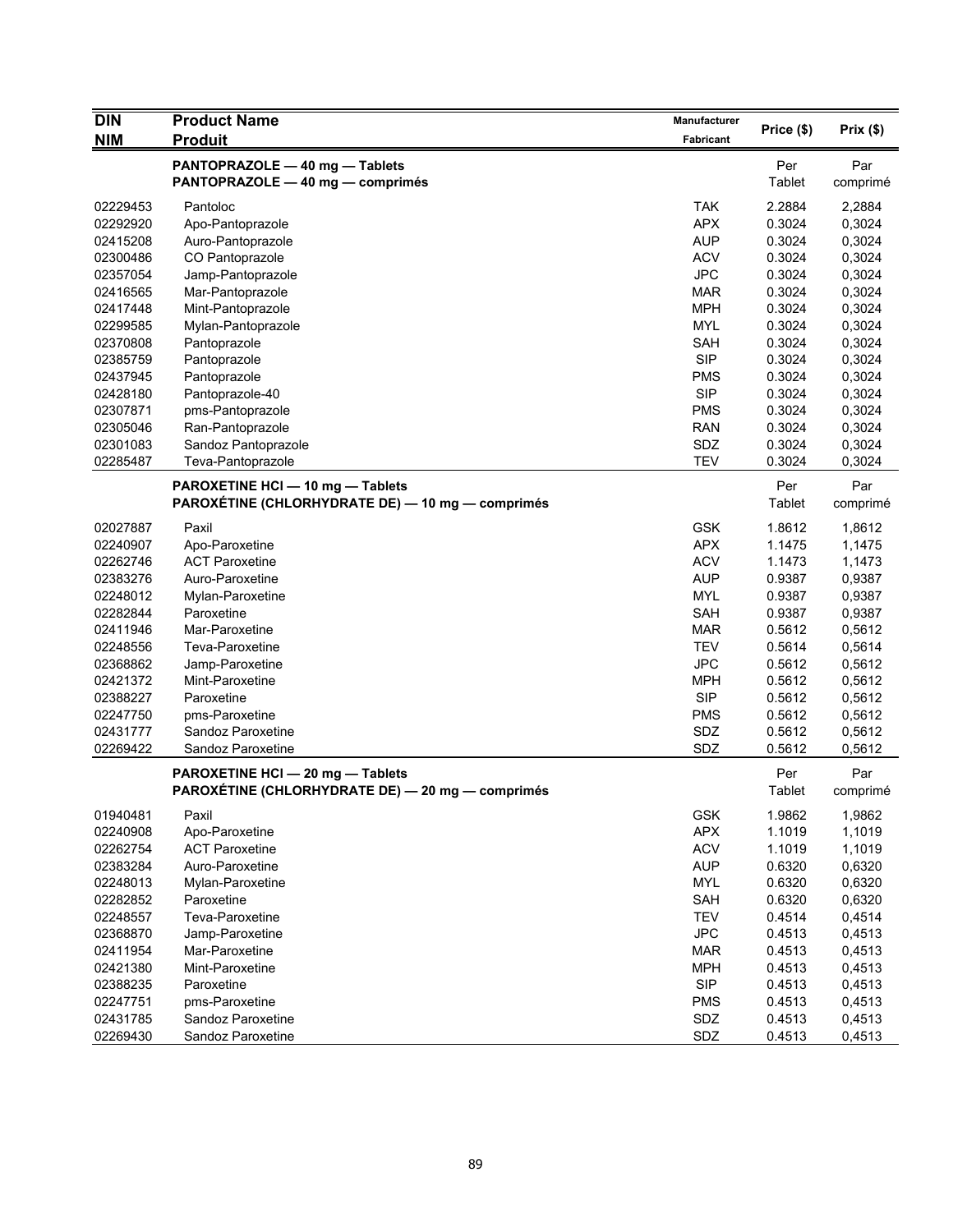| <b>DIN</b> | <b>Product Name</b>                              | Manufacturer     | Price (\$) | Prix(\$) |
|------------|--------------------------------------------------|------------------|------------|----------|
| <b>NIM</b> | <b>Produit</b>                                   | <b>Fabricant</b> |            |          |
|            | PAROXETINE HCI - 30 mg - Tablets                 |                  | Per        | Par      |
|            | PAROXÉTINE (CHLORHYDRATE DE) — 30 mg — comprimés |                  | Tablet     | comprimé |
| 01940473   | Paxil                                            | <b>GSK</b>       | 2.1102     | 2,1102   |
| 02240909   | Apo-Paroxetine                                   | <b>APX</b>       | 1.1712     | 1,1712   |
| 02262762   | <b>ACT Paroxetine</b>                            | <b>ACV</b>       | 1.1712     | 1,1712   |
| 02383292   | Auro-Paroxetine                                  | <b>AUP</b>       | 0.6714     | 0,6714   |
| 02248014   | Mylan-Paroxetine                                 | MYL              | 0.6714     | 0,6714   |
| 02282860   | Paroxetine                                       | SAH              | 0.6714     | 0,6714   |
| 02248558   | Teva-Paroxetine                                  | <b>TEV</b>       | 0.4797     | 0,4797   |
| 02368889   | Jamp-Paroxetine                                  | <b>JPC</b>       | 0.4796     | 0,4796   |
| 02411962   | Mar-Paroxetine                                   | <b>MAR</b>       | 0.4796     | 0,4796   |
| 02421399   | Mint-Paroxetine                                  | <b>MPH</b>       | 0.4796     | 0,4796   |
| 02388243   | Paroxetine                                       | <b>SIP</b>       | 0.4796     | 0,4796   |
| 02247752   | pms-Paroxetine                                   | <b>PMS</b>       | 0.4796     | 0,4796   |
| 02431793   | Sandoz Paroxetine                                | <b>SDZ</b>       | 0.4796     | 0,4796   |
| 02269449   | Sandoz Paroxetine                                | SDZ              | 0.4796     | 0,4796   |
|            | PHENYTOIN - 25 mg/mL - Oral Liquid               |                  | Per        | Par      |
|            | PHENYTOIN - 25 mg/mL - liquide oral              |                  | mL         | ml       |
| 00023450   | Dilantin                                         | PFI              | 0.0533     | 0.0533   |
| 02250896   | Taro-Phenytoin                                   | <b>TAR</b>       | 0.0371     | 0,0371   |
|            | PINDOLOL - 5 mg - Tablets                        |                  | Per        | Par      |
|            | $PINDOLOL - 5 mg - comprimés$                    |                  | Tablet     | comprimé |
| 00417270   | Visken                                           | <b>TPC</b>       | 0.7182     | 0,7182   |
| 02231650   | Dom-Pindolol                                     | <b>DOM</b>       | 0.2512     | 0,2512   |
| 02231536   | pms-Pindolol                                     | <b>PMS</b>       | 0.2512     | 0,2512   |
| 00755877   | Apo-Pindol                                       | <b>APX</b>       | 0.2511     | 0,2511   |
| 00869007   | Novo-Pindol                                      | <b>TEV</b>       | 0.2511     | 0,2511   |
|            | PINDOLOL - 10 mg - Tablets                       |                  | Per        | Par      |
|            | PINDOLOL - 10 mg - comprimés                     |                  | Tablet     | comprimé |
| 00443174   | Visken                                           | <b>TPC</b>       | 1.2262     | 1,2262   |
| 00755885   | Apo-Pindol                                       | <b>APX</b>       | 0.4362     | 0,4362   |
| 02238046   | Dom-Pindolol                                     | <b>DOM</b>       | 0.4362     | 0,4362   |
| 00869015   | Novo-Pindol                                      | <b>TEV</b>       | 0.4362     | 0,4362   |
| 02231537   | pms-Pindolol                                     | <b>PMS</b>       | 0.4362     | 0,4362   |
|            | PINDOLOL - 15 mg - Tablets                       |                  | Per        | Par      |
|            | PINDOLOL - 15 mg - comprimés                     |                  | Tablet     | comprimé |
| 00417289   | Visken                                           | <b>TPC</b>       | 1.7789     | 1,7789   |
| 00755893   | Apo-Pindol                                       | APX              | 0.6408     | 0,6408   |
| 00869023   | Novo-Pindol                                      | <b>TEV</b>       | 0.6408     | 0,6408   |
| 02231539   | pms-Pindolol                                     | <b>PMS</b>       | 0.6408     | 0,6408   |
| 02261804   | Sandoz Pindolol                                  | <b>SDZ</b>       | 0.6408     | 0,6408   |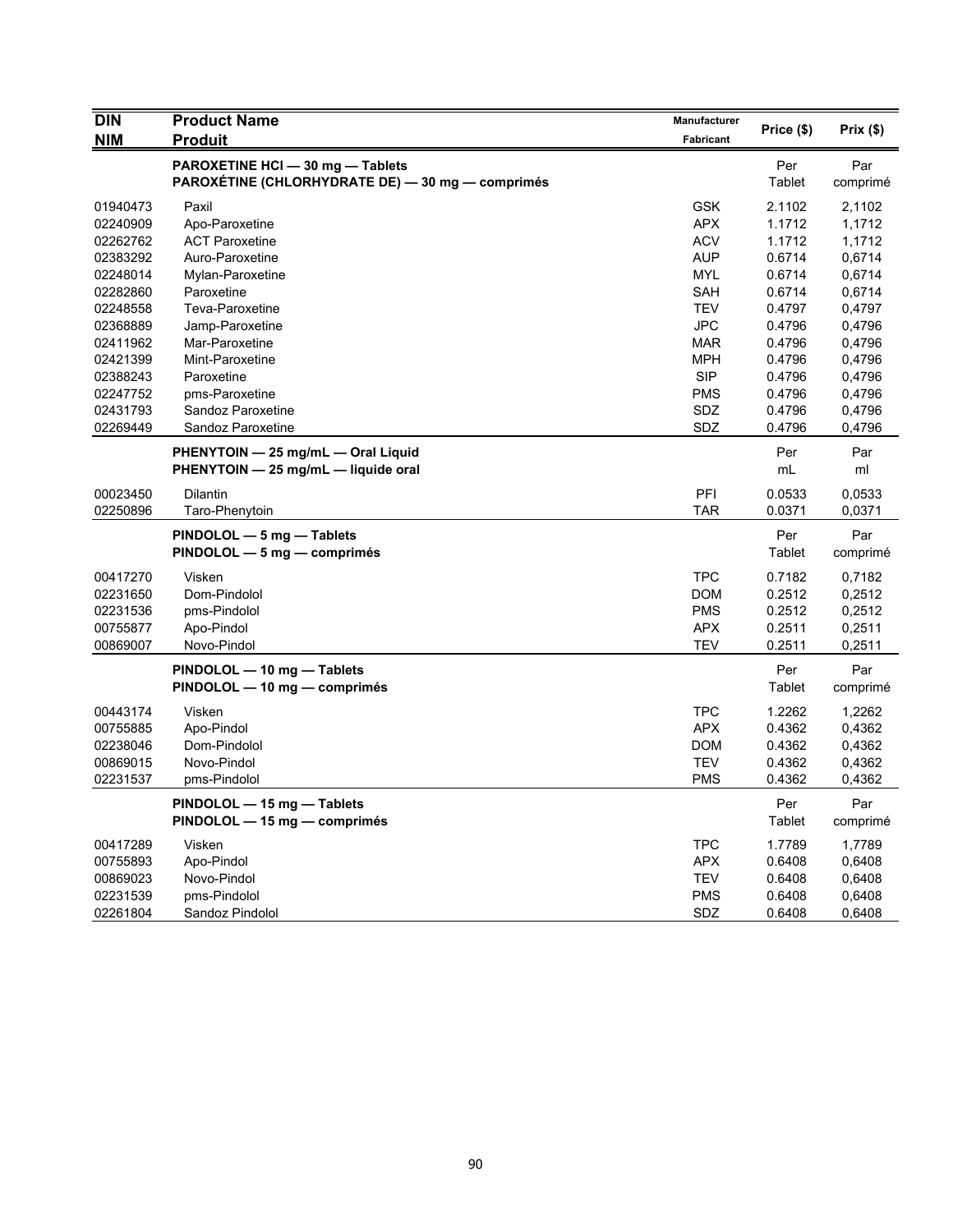| <b>DIN</b>           | <b>Product Name</b>                                                | Manufacturer             |                  |                  |
|----------------------|--------------------------------------------------------------------|--------------------------|------------------|------------------|
| <b>NIM</b>           | <b>Produit</b>                                                     | Fabricant                | Price (\$)       | Prix(\$)         |
|                      | PIOGLITAZONE - 15 mg - Tablets<br>PIOGLITAZONE - 15 mg - comprimés |                          | Per<br>Tablet    | Par<br>comprimé  |
|                      |                                                                    |                          |                  |                  |
| 02242572             | Actos                                                              | <b>TAK</b>               | 2.7577           | 2,7577           |
| 02302861             | CO Pioglitazone                                                    | <b>ACV</b>               | 1.5716           | 1,5716           |
| 02274914             | Novo-Pioglitazone                                                  | <b>TEV</b>               | 1.5716           | 1,5716           |
| 02301423             | ratio-Pioglitazone                                                 | <b>TEV</b>               | 1.5716           | 1,5716           |
| 02302942             | Apo-Pioglitazone                                                   | <b>APX</b>               | 0.9295           | 0,9295           |
| 02298279             | Mylan-Pioglitazone                                                 | <b>MYL</b>               | 0.8133           | 0,8133           |
| 02375850             | Ran-Pioglitazone                                                   | <b>RAN</b>               | 0.6274           | 0,6274           |
| 02303442             | Accel-Pioglitazone                                                 | <b>ACC</b>               | 0.5809           | 0,5809           |
| 02384906<br>02397307 | Auro-Pioglitazone                                                  | <b>AUP</b><br><b>JPC</b> | 0.5809           | 0,5809           |
| 02326477             | Jamp-Pioglitazone                                                  | <b>MPH</b>               | 0.5809<br>0.5809 | 0,5809<br>0,5809 |
| 02391600             | Mint-Pioglitazone                                                  | <b>ACH</b>               |                  |                  |
| 02303124             | Pioglitazone                                                       | <b>PMS</b>               | 0.5809           | 0,5809           |
| 02297906             | pms-Pioglitazone<br>Sandoz Pioglitazone                            | SDZ                      | 0.5809<br>0.5809 | 0,5809<br>0,5809 |
| 02434121             | VAN-Pioglitazone                                                   | VAN                      | 0.5809           | 0,5809           |
|                      |                                                                    |                          |                  |                  |
|                      | PIOGLITAZONE - 30 mg - Tablets                                     |                          | Per              | Par              |
|                      | PIOGLITAZONE - 30 mg - comprimés                                   |                          | Tablet           | comprimé         |
| 02242573             | Actos                                                              | <b>TAK</b>               | 3.8637           | 3,8637           |
| 02302888             | CO Pioglitazone                                                    | <b>ACV</b>               | 2.2017           | 2,2017           |
| 02274922             | Novo-Pioglitazone                                                  | <b>TEV</b>               | 2.2017           | 2,2017           |
| 02301431             | ratio-Pioglitazone                                                 | <b>TEV</b>               | 2.2017           | 2,2017           |
| 02302950             | Apo-Pioglitazone                                                   | <b>APX</b>               | 1.3022           | 1,3022           |
| 02298287             | Mylan-Pioglitazone                                                 | <b>MYL</b>               | 1.0824           | 1,0824           |
| 02375869             | Ran-Pioglitazone                                                   | <b>RAN</b>               | 0.8790           | 0,8790           |
| 02303450             | Accel-Pioglitazone                                                 | <b>ACC</b>               | 0.8139           | 0,8139           |
| 02384914             | Auro-Pioglitazone                                                  | <b>AUP</b>               | 0.8139           | 0,8139           |
| 02365529             | Jamp-Pioglitazone                                                  | <b>JPC</b>               | 0.8139           | 0,8139           |
| 02326485             | Mint-Pioglitazone                                                  | <b>MPH</b>               | 0.8139           | 0,8139           |
| 02339587             | Pioglitazone                                                       | <b>ACH</b>               | 0.8139           | 0,8139           |
| 02303132             | pms-Pioglitazone                                                   | <b>PMS</b>               | 0.8139           | 0,8139           |
| 02297914             | Sandoz Pioglitazone                                                | SDZ                      | 0.8139           | 0,8139           |
| 02434148             | VAN-Pioglitazone                                                   | <b>VAN</b>               | 0.8139           | 0,8139           |
|                      | PIOGLITAZONE - 45 mg - Tablets                                     |                          | Per              | Par              |
|                      | PIOGLITAZONE - 45 mg - comprimés                                   |                          | Tablet           | comprimé         |
| 02242574             | Actos                                                              | <b>TAK</b>               | 5.7981           | 5,7981           |
| 02302896             | CO Pioglitazone                                                    | <b>ACV</b>               | 3.3105           | 3,3105           |
| 02274930             | Novo-Pioglitazone                                                  | <b>TEV</b>               | 3.3105           | 3,3105           |
| 02301458             | ratio-Pioglitazone                                                 | <b>TEV</b>               | 3.3105           | 3,3105           |
| 02302977             | Apo-Pioglitazone                                                   | <b>APX</b>               | 1.9580           | 1,9580           |
| 02298295             | Mylan-Pioglitazone                                                 | <b>MYL</b>               | 1.6275           | 1,6275           |
| 02375877             | Ran-Pioglitazone                                                   | <b>RAN</b>               | 1.3216           | 1,3216           |
| 02303469             | Accel-Pioglitazone                                                 | <b>ACC</b>               | 1.2237           | 1,2237           |
| 02384922             | Auro-Pioglitazone                                                  | <b>AUP</b>               | 1.2237           | 1,2237           |
| 02365537             | Jamp-Pioglitazone                                                  | JPC                      | 1.2237           | 1,2237           |
| 02326493             | Mint-Pioglitazone                                                  | <b>MPH</b>               | 1.2237           | 1,2237           |
| 02339595             | Pioglitazone                                                       | <b>ACH</b>               | 1.2237           | 1,2237           |
| 02303140             | pms-Pioglitazone                                                   | <b>PMS</b>               | 1.2237           | 1,2237           |
| 02297922             | Sandoz Pioglitazone                                                | SDZ                      | 1.2237           | 1,2237           |
| 02434156             | VAN-Pioglitazone                                                   | VAN                      | 1.2237           | 1,2237           |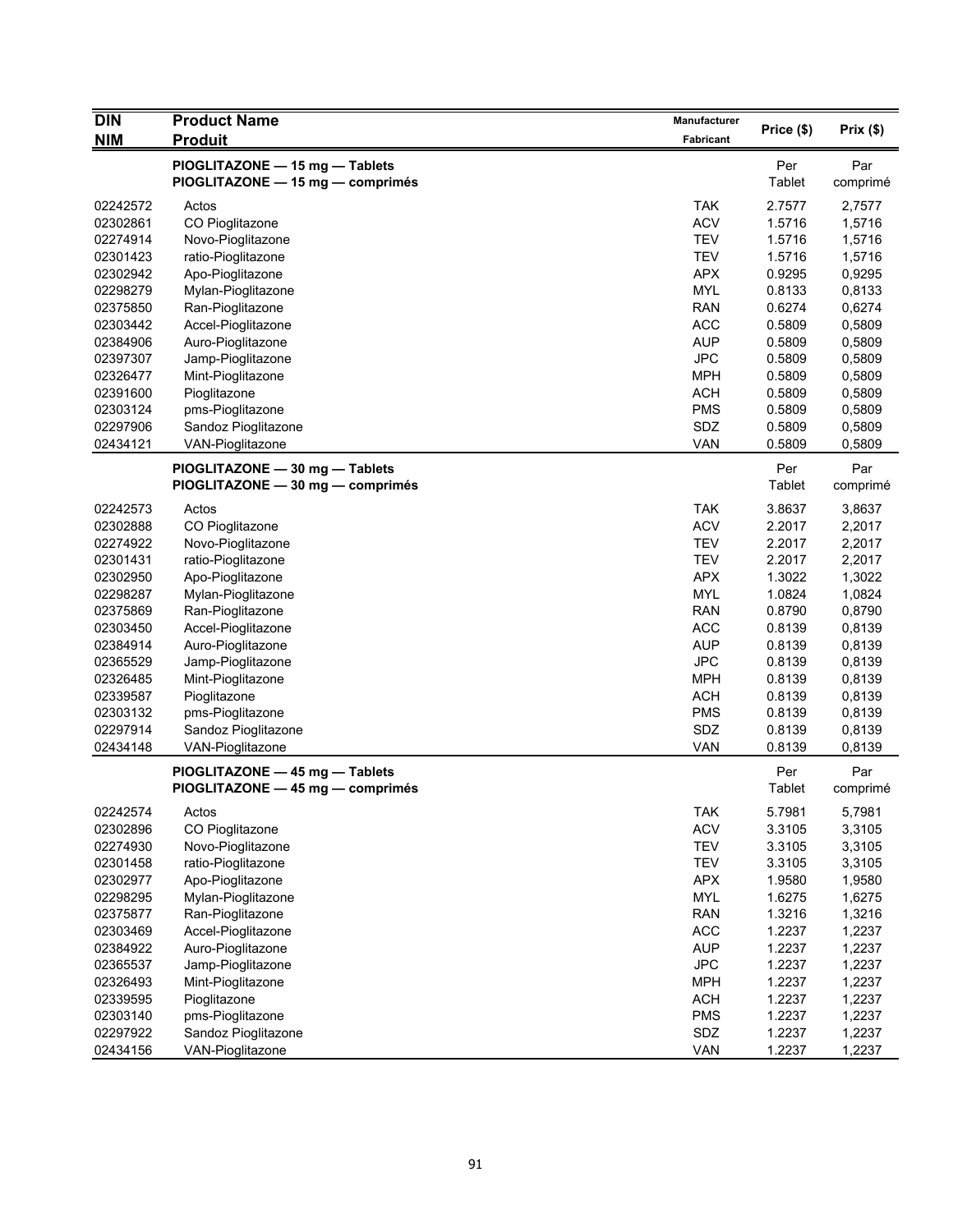| <b>DIN</b>           | <b>Product Name</b>                                                | <b>Manufacturer</b>      |                  |                  |
|----------------------|--------------------------------------------------------------------|--------------------------|------------------|------------------|
| <b>NIM</b>           | <b>Produit</b>                                                     | Fabricant                | Price (\$)       | Prix(\$)         |
|                      | PIROXICAM - 10 mg - Capsules                                       |                          | Per              | Par              |
|                      | PIROXICAM - 10 mg - capsules                                       |                          | Capsule          | capsule          |
| 00642886             | Apo-Piroxicam                                                      | <b>APX</b>               | 0.4426           | 0,4426           |
| 00695718             | Novo-Pirocam                                                       | <b>TEV</b>               | 0.4426           | 0,4426           |
|                      | PIROXICAM - 20 mg - Capsules                                       |                          | Per              | Par              |
|                      | PIROXICAM - 20 mg - capsules                                       |                          | Capsule          | capsule          |
| 00642894             | Apo-Piroxicam                                                      | <b>APX</b>               | 0.7422           | 0,7422           |
| 00695696             | Novo-Pirocam                                                       | <b>TEV</b>               | 0.7422           | 0,7422           |
|                      | PRAMIPEXOLE - 0.25 mg - Tablets                                    |                          | Per              | Par              |
|                      | PRAMIPEXOLE - 0,25 mg - comprimés                                  |                          | Tablet           | comprimé         |
| 02237145             |                                                                    | <b>BOE</b>               | 1.2277           | 1,2277           |
| 02269309             | Mirapex<br>Teva-Pramipexole                                        | <b>TEV</b>               | 0.6930           | 0,6930           |
| 02292378             | Apo-Pramipexole                                                    | <b>APX</b>               | 0.4541           | 0,4541           |
| 02297302             | ACT-Pramipexole                                                    | <b>ACV</b>               | 0.4541           | 0,4541           |
| 02376350             | Mylan-Pramipexole                                                  | <b>MYL</b>               | 0.3679           | 0,3679           |
| 02290111             | pms-Pramipexole                                                    | <b>PMS</b>               | 0.3679           | 0,3679           |
| 02315262             | Sandoz Pramipexole                                                 | SDZ                      | 0.3679           | 0,3679           |
| 02424061             | Auro-Pramipexole                                                   | <b>AUP</b>               | 0.2709           | 0,2709           |
|                      | PRAMIPEXOLE - 0.5 mg - Tablets                                     |                          | Per              | Par              |
|                      | PRAMIPEXOLE - 0,5 mg - comprimés                                   |                          | Tablet           | comprimé         |
| 02241594             | <b>Mirapex</b>                                                     | <b>BOE</b>               | 2.4555           | 2,4555           |
| 02269317             | Teva-Pramipexole                                                   | <b>TEV</b>               | 1.3860           | 1,3860           |
| 02292386             | Apo-Pramipexole                                                    | <b>APX</b>               | 1.1355           | 1,1355           |
| 02297310             | ACT-Pramipexole                                                    | <b>ACV</b>               | 1.1355           | 1,1355           |
| 02376369             | Mylan-Pramipexole                                                  | <b>MYL</b>               | 1.0514           | 1,0514           |
| 02290138             | pms-Pramipexole                                                    | PMS                      | 1.0514           | 1,0514           |
| 02315270             | Sandoz Pramipexole                                                 | SDZ                      | 1.0514           | 1,0514           |
| 02424088             | Auro-Pramipexole                                                   | <b>AUP</b>               | 0.5257           | 0,5257           |
|                      | PRAMIPEXOLE - 1 mg - Tablets                                       |                          | Per              | Par              |
|                      | PRAMIPEXOLE - 1 mg - comprimés                                     |                          | Tablet           | comprimé         |
| 02237146             | Mirapex                                                            | <b>BOE</b>               | 2.4555           | 2,4555           |
| 02269325             | Teva-Pramipexole                                                   | <b>TEV</b>               | 1.3860           | 1,3860           |
| 02292394             | Apo-Pramipexole                                                    | <b>APX</b>               | 0.9084           | 0,9084           |
| 02297329             | ACT-Pramipexole                                                    | <b>ACV</b>               | 0.9084           | 0,9084           |
| 02376377             | Mylan-Pramipexole                                                  | MYL                      | 0.7360           | 0,7360           |
| 02290146             | pms-Pramipexole<br>Sandoz Pramipexole                              | <b>PMS</b><br>SDZ        | 0.7360<br>0.7360 | 0,7360<br>0,7360 |
| 02315289<br>02424096 | Auro-Pramipexole                                                   | <b>AUP</b>               | 0.5418           | 0,5418           |
|                      |                                                                    |                          |                  |                  |
|                      | PRAMIPEXOLE - 1.5 mg - Tablets<br>PRAMIPEXOLE - 1,5 mg - comprimés |                          | Per<br>Tablet    | Par<br>comprimé  |
|                      |                                                                    |                          |                  |                  |
| 02237147             | Mirapex                                                            | <b>BOE</b>               | 2.4555           | 2,4555           |
| 02269333             | Teva-Pramipexole                                                   | <b>TEV</b>               | 1.3860           | 1,3860           |
| 02292408<br>02297337 | Apo-Pramipexole<br>ACT-Pramipexole                                 | <b>APX</b><br><b>ACV</b> | 0.9084<br>0.9084 | 0,9084<br>0,9084 |
| 02376385             | Mylan-Pramipexole                                                  | <b>MYL</b>               | 0.7360           | 0,7360           |
| 02290154             | pms-Pramipexole                                                    | <b>PMS</b>               | 0.7360           | 0,7360           |
| 02315297             | Sandoz Pramipexole                                                 | SDZ                      | 0.7360           | 0,7360           |
| 02424118             | Auro-Pramipexole                                                   | <b>AUP</b>               | 0.5581           | 0,5581           |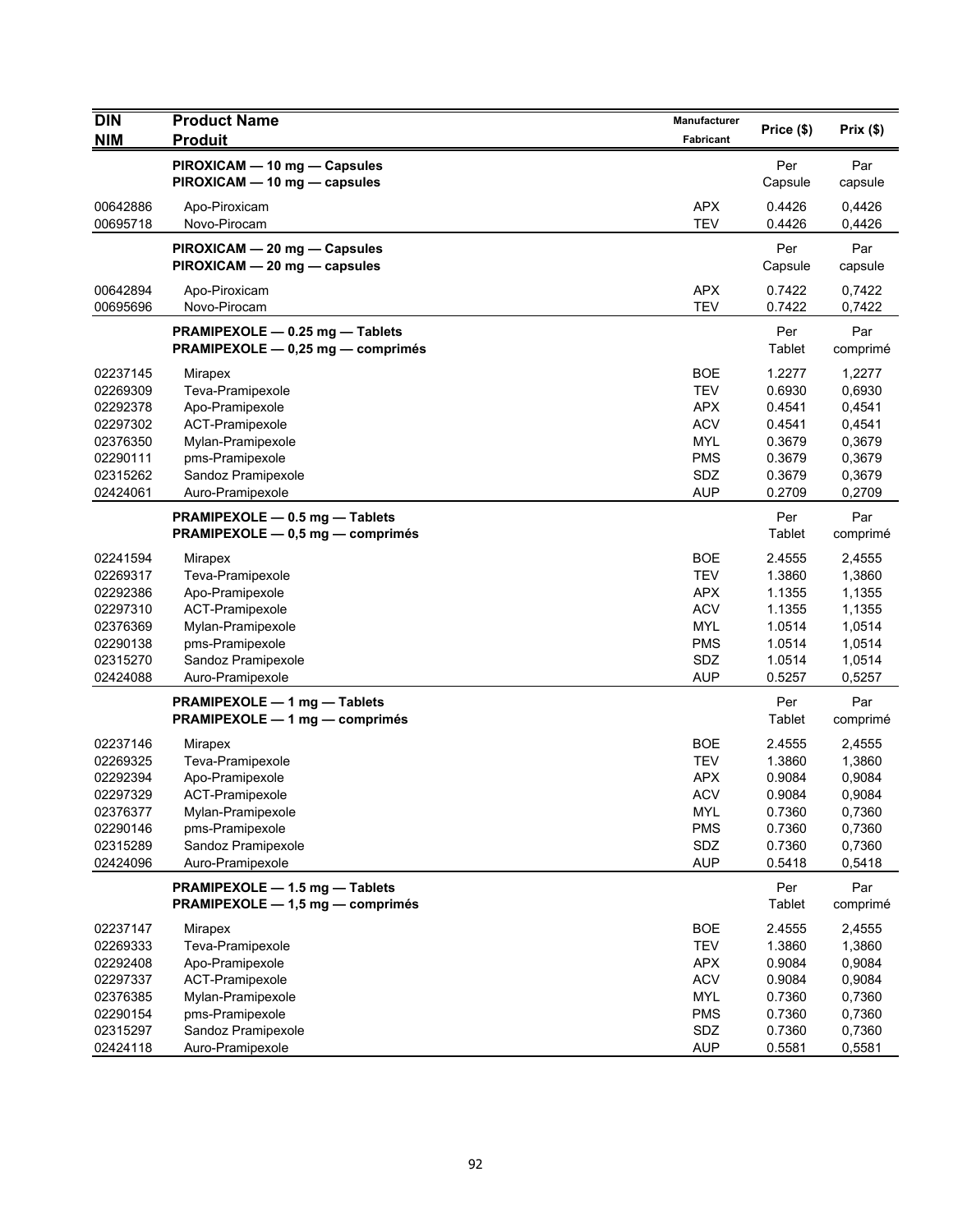| <b>DIN</b>           | <b>Product Name</b>                                                                                                                                                                                                                           | <b>Manufacturer</b>      |                  |                                 |
|----------------------|-----------------------------------------------------------------------------------------------------------------------------------------------------------------------------------------------------------------------------------------------|--------------------------|------------------|---------------------------------|
| <b>NIM</b>           | <b>Produit</b>                                                                                                                                                                                                                                | Fabricant                | Price (\$)       | Prix(\$)                        |
|                      | <b>PRAMOXINE HCI/HYDROCORTISONE ACETATE/ZINC SULFATE —</b><br>10 mg/5 mg/5 mg per g - Ointment                                                                                                                                                |                          |                  |                                 |
|                      | PRAMOXINE HCI/HYDROCORTISONE (ACETATE D')/ZINC (SULFATE DE) —<br>10 mg/5 mg/5 mg per g - pommade                                                                                                                                              |                          | Per<br>Gram      | Par<br>gramme                   |
| 00505781<br>02234466 | Anugesic HC<br>Proctodan-HC                                                                                                                                                                                                                   | <b>MCL</b><br><b>ODN</b> | 1.1440<br>0.8834 | 1,1440<br>0,8834                |
|                      | <b>PRAMOXINE HCI/ZINC SULFATE MONOHYDRATE/</b><br>HYDROCORTISONE ACETATE - 20 mg/10 mg/10 mg - Suppositories<br>PRAMOXINE (CHLORHYDRATE DE)/ZINC (SULFATE MONOHYDRATÉ DE)/<br>HYDROCORTISONE (ACÉTATE D') - 20 mg/10 mg/10 mg - suppositoires |                          | Per              | Par<br>Suppository suppositoire |
| 00476242             | Anugesic HC                                                                                                                                                                                                                                   | <b>MCL</b>               | 1.4300           | 1,4300                          |
| 02240851             | Proctodan-HC                                                                                                                                                                                                                                  | <b>ODN</b>               | 1.1042           | 1,1042                          |
| 02242797             | Sandoz Anuzinc HC Plus                                                                                                                                                                                                                        | SDZ                      | 1.1042           | 1,1042                          |
|                      | PRAVASTATIN SODIUM - 10 mg - Tablets<br><b>PRAVASTATINE SODIQUE — 10 mg — comprimés</b>                                                                                                                                                       |                          | Per<br>Tablet    | Par<br>comprimé                 |
| 02243506             | Apo-Pravastatin                                                                                                                                                                                                                               | <b>APX</b>               | 1.0483           | 1,0483                          |
| 02248182             | <b>ACT Pravastatin</b>                                                                                                                                                                                                                        | <b>ACV</b>               | 1.0483           | 1,0483                          |
| 02247008             | Teva-Pravastatin                                                                                                                                                                                                                              | <b>TEV</b>               | 1.0483           | 1,0483                          |
| 00893749             | Pravachol                                                                                                                                                                                                                                     | SQU                      | 1.0483           | 1,0483                          |
| 02284421             | Ran-Pravastatin                                                                                                                                                                                                                               | <b>RAN</b>               | 0.9530           | 0,9530                          |
| 02257092             | Mylan-Pravastatin                                                                                                                                                                                                                             | <b>MYL</b>               | 0.5103           | 0,5103                          |
| 02330954             | Jamp-Pravastatin                                                                                                                                                                                                                              | <b>JPC</b>               | 0.4050           | 0,4050                          |
| 02432048             | Mar-Pravastatin                                                                                                                                                                                                                               | MAR                      | 0.4050           | 0,4050                          |
| 02317451             | Mint-Pravastatin                                                                                                                                                                                                                              | <b>MPH</b>               | 0.4050           | 0,4050                          |
| 02247655             | pms-Pravastatin                                                                                                                                                                                                                               | <b>PMS</b>               | 0.4050           | 0,4050                          |
| 02356546             | Pravastatin                                                                                                                                                                                                                                   | <b>SAH</b>               | 0.4050           | 0,4050                          |
| 02389703             | Pravastatin                                                                                                                                                                                                                                   | <b>SIP</b>               | 0.4050           | 0,4050                          |
| 02247856             | Sandoz Pravastatin                                                                                                                                                                                                                            | SDZ                      | 0.4050           | 0,4050                          |
|                      | PRAVASTATIN SODIUM - 20 mg - Tablets                                                                                                                                                                                                          |                          | Per              | Par                             |
|                      | <b>PRAVASTATINE SODIQUE - 20 mg - comprimés</b>                                                                                                                                                                                               |                          | Tablet           | comprimé                        |
| 02248183             | <b>ACT Pravastatin</b>                                                                                                                                                                                                                        | <b>ACV</b>               | 1.2368           | 1,2368                          |
| 00893757             | Pravachol                                                                                                                                                                                                                                     | SQU                      | 1.2368           | 1,2368                          |
| 02243507             | Apo-Pravastatin                                                                                                                                                                                                                               | <b>APX</b>               | 1.2367           | 1,2367                          |
| 02247009             | Teva-Pravastatin                                                                                                                                                                                                                              | <b>TEV</b>               | 1.2367           | 1,2367                          |
| 02257106             | Mylan-Pravastatin                                                                                                                                                                                                                             | <b>MYL</b>               | 0.6020           | 0,6020                          |
| 02317478             | Mint-Pravastatin                                                                                                                                                                                                                              | <b>MPH</b>               | 0.4778           | 0,4778                          |
| 02247656             | pms-Pravastatin                                                                                                                                                                                                                               | <b>PMS</b>               | 0.4778           | 0,4778                          |
| 02356554             | Pravastatin                                                                                                                                                                                                                                   | <b>SAH</b>               | 0.4778           | 0,4778                          |
| 02389738             | Pravastatin                                                                                                                                                                                                                                   | <b>SIP</b>               | 0.4778           | 0,4778                          |
| 02247857             | Sandoz Pravastatin                                                                                                                                                                                                                            | SDZ                      | 0.4778           | 0,4778                          |
| 02432056             | Mar-Pravastatin                                                                                                                                                                                                                               | <b>MAR</b>               | 0.4777           | 0,4777                          |
| 02330962             | Jamp-Pravastatin                                                                                                                                                                                                                              | <b>JPC</b>               | 0.4777           | 0,4777                          |
| 02284448             | Ran-Pravastatin                                                                                                                                                                                                                               | <b>RAN</b>               | 0.4777           | 0,4777                          |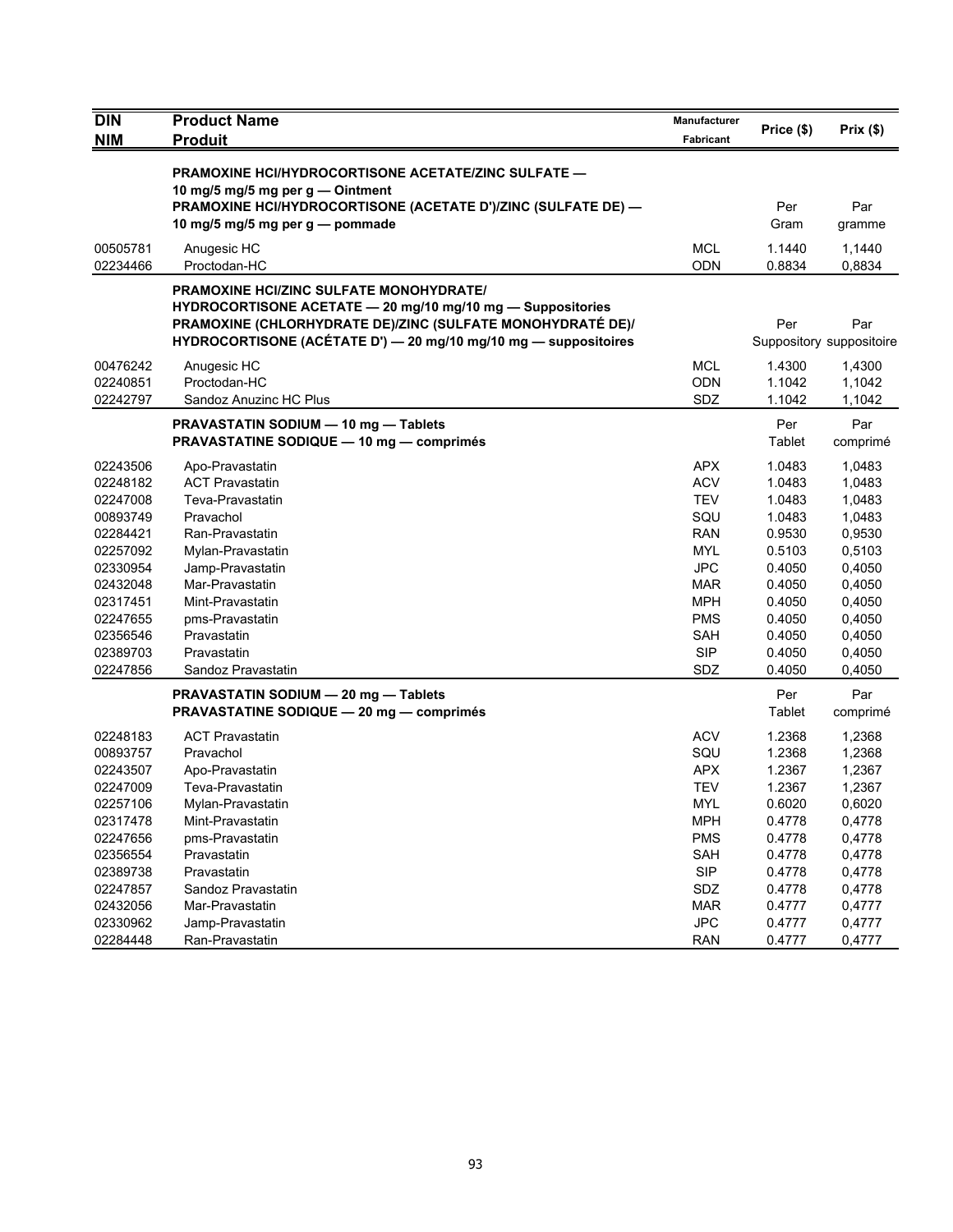| <b>DIN</b>           | <b>Product Name</b>                                                                                           | <b>Manufacturer</b>      | Price (\$)       | Prix(\$)         |
|----------------------|---------------------------------------------------------------------------------------------------------------|--------------------------|------------------|------------------|
| <b>NIM</b>           | <b>Produit</b>                                                                                                | Fabricant                |                  |                  |
|                      | PRAVASTATIN SODIUM - 40 mg - Tablets<br><b>PRAVASTATINE SODIQUE - 40 mg - comprimés</b>                       |                          | Per<br>Tablet    | Par<br>comprimé  |
| 02248184             | <b>ACT Pravastatin</b>                                                                                        | <b>ACV</b>               | 1.4898           | 1,4898           |
| 02222051             | Pravachol                                                                                                     | SQU                      | 1.4898           | 1,4898           |
| 02243508             | Apo-Pravastatin                                                                                               | <b>APX</b>               | 1.4897           | 1,4897           |
| 02247010             | Teva-Pravastatin                                                                                              | <b>TEV</b>               | 1.4897           | 1,4897           |
| 02284456             | Ran-Pravastatin                                                                                               | <b>RAN</b>               | 1.3544           | 1,3544           |
| 02257114             | Mylan-Pravastatin                                                                                             | <b>MYL</b>               | 0.7251           | 0,7251           |
| 02247858             | Sandoz Pravastatin                                                                                            | SDZ                      | 0.7251           | 0,7251           |
| 02330970             | Jamp-Pravastatin                                                                                              | <b>JPC</b>               | 0.5755           | 0,5755           |
| 02432064             | Mar-Pravastatin                                                                                               | <b>MAR</b>               | 0.5755           | 0,5755           |
| 02317486             | Mint-Pravastatin                                                                                              | <b>MPH</b>               | 0.5755           | 0,5755           |
| 02247657             | pms-Pravastatin                                                                                               | <b>PMS</b>               | 0.5755           | 0,5755           |
| 02356562             | Pravastatin                                                                                                   | SAH                      | 0.5755           | 0,5755           |
| 02389746             | Pravastatin                                                                                                   | <b>SIP</b>               | 0.5755           | 0,5755           |
|                      | PRAZOSIN - 1 mg - Tablets<br>PRAZOSINE - 1 mg - comprimés                                                     |                          | Per<br>Tablet    | Par<br>comprimé  |
| 00882801             | Apo-Prazo                                                                                                     | <b>APX</b>               | 0.2743           | 0,2743           |
| 01934198             | Novo-Prazin                                                                                                   | <b>TEV</b>               | 0.2634           | 0,2634           |
|                      | PRAZOSIN - 2 mg - Tablets<br>PRAZOSINE - 2 mg - comprimés                                                     |                          | Per<br>Tablet    | Par<br>comprimé  |
| 00882828             | Apo-Prazo                                                                                                     | <b>APX</b>               | 0.3725           | 0,3725           |
| 01934201             | Novo-Prazin                                                                                                   | <b>TEV</b>               | 0.3572           | 0,3572           |
|                      | PRAZOSIN - 5 mg - Tablets<br>PRAZOSINE - 5 mg - comprimés                                                     |                          | Per<br>Tablet    | Par<br>comprimé  |
| 00882836             | Apo-Prazo                                                                                                     | <b>APX</b>               | 0.5121           | 0,5121           |
| 01934228             | Novo-Prazin                                                                                                   | <b>TEV</b>               | 0.4911           | 0,4911           |
|                      | PREDNISOLONE ACETATE - 1% - Ophthalmic Suspension<br>PREDNISOLONE (ACÉTATE DE) - 1 % - suspension ophtalmique |                          | Per<br>mL        | Par<br>ml        |
| 00301175             | Pred-Forte                                                                                                    | <b>ALL</b>               | 5.8168           | 5,8168           |
| 00700401             | ratio-Prednisolone                                                                                            | <b>TEV</b>               | 1.9400           | 1,9400           |
| 01916203             | Sandoz Prednisolone                                                                                           | SDZ                      | 1.9400           | 1,9400           |
|                      | PREDNISONE - 5 mg - Tablets<br>PREDNISONE — 5 mg — comprimés                                                  |                          | Per<br>Tablet    | Par<br>comprimé  |
| 00021695             | Novo-Prednisone                                                                                               | <b>TEV</b>               | 0.0700           | 0,0700           |
| 00312770             | Apo-Prednisone                                                                                                | <b>APX</b>               | 0.0401           | 0,0401           |
|                      | PREDNISONE - 50 mg - Tablets<br>PREDNISONE - 50 mg - comprimés                                                |                          | Per<br>Tablet    | Par<br>comprimé  |
| 00232378<br>00550957 | Novo-Prednisone<br>Apo-Prednisone                                                                             | <b>TEV</b><br><b>APX</b> | 0.1900<br>0.1735 | 0,1900<br>0,1735 |
|                      | PROGESTERONE - 100 mg - Capsules<br>PROGESTERONE - 100 mg - capsules                                          |                          | Per<br>Capsule   | Par<br>capsule   |
| 02166704<br>02439913 | Prometrium<br>Teva-Progesterone                                                                               | <b>SCH</b><br><b>TEV</b> | 1.7550<br>1.2790 | 1,7550<br>1,2790 |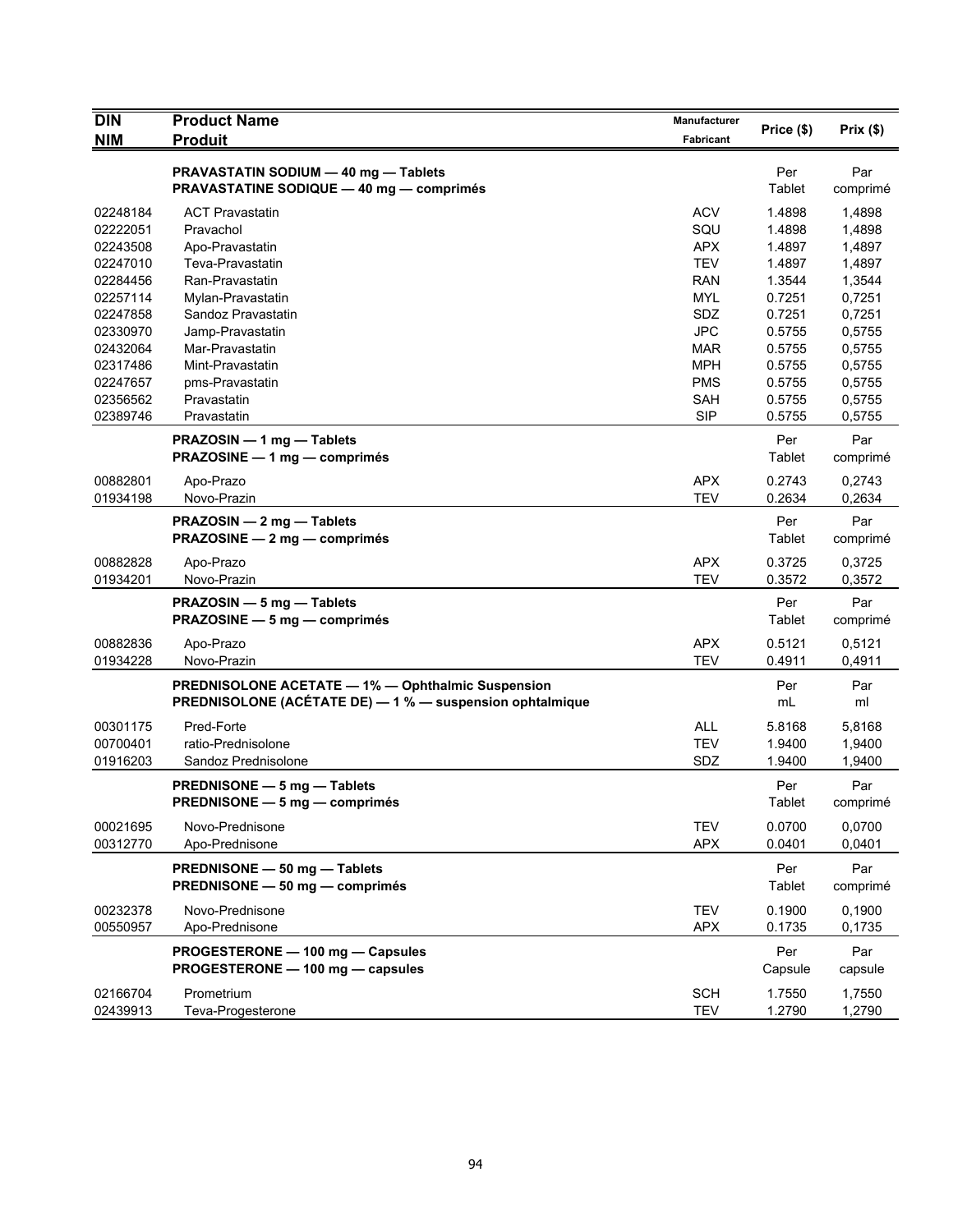| <b>DIN</b>           | <b>Product Name</b>                                                                      | <b>Manufacturer</b>      | Price (\$)       | Prix(\$)         |
|----------------------|------------------------------------------------------------------------------------------|--------------------------|------------------|------------------|
| <b>NIM</b>           | <b>Produit</b>                                                                           | Fabricant                |                  |                  |
|                      | PROPAFENONE HCI - 150 mg - Tablets<br>PROPAFÉNONE (CHLORHYDRATE DE) — 150 mg — comprimés |                          | Per<br>Tablet    | Par<br>comprimé  |
| 00603708             | Rythmol                                                                                  | <b>BFP</b>               | 1.3669           | 1,3669           |
| 02243324             | Apo-Propafenone                                                                          | <b>APX</b>               | 0.4275           | 0,4275           |
| 02245372             | Mylan-Propafenone                                                                        | <b>MYL</b>               | 0.4275           | 0,4275           |
| 02294559             | pms-Propafenone                                                                          | <b>PMS</b>               | 0.4275           | 0,4275           |
| 02343053             | Propafenone                                                                              | <b>SAH</b>               | 0.4275           | 0,4275           |
|                      | PROPAFENONE HCI - 300 mg - Tablets<br>PROPAFÉNONE (CHLORHYDRATE DE) - 300 mg - comprimés |                          | Per<br>Tablet    | Par<br>comprimé  |
| 00603716             | Rythmol                                                                                  | <b>BGP</b>               | 2.4093           | 2,4093           |
| 02245373             | Mylan-Propafenone                                                                        | <b>MYL</b>               | 0.7537           | 0,7537           |
| 02294575             | pms-Propafenone                                                                          | <b>PMS</b>               | 0.7537           | 0,7537           |
| 02343061             | Propafenone                                                                              | <b>SAH</b>               | 0.7537           | 0,7537           |
|                      | QUETIAPINE - 25 mg - Tablets<br>QUETIAPINE - 25 mg - comprimés                           |                          | Per<br>Tablet    | Par<br>comprimé  |
| 02236951             | Seroquel                                                                                 | <b>AZC</b>               | 0.5715           | 0,5715           |
| 02313901             | Apo-Quetiapine                                                                           | <b>APX</b>               | 0.0889           | 0,0889           |
| 02316080             | <b>ACT Quetiapine</b>                                                                    | <b>ACV</b>               | 0.0889           | 0,0889           |
| 02390205             | Auro-Quetiapine                                                                          | <b>AUP</b>               | 0.0889           | 0,0889           |
| 02447193             | <b>Bio-Quetiapine</b>                                                                    | <b>BMP</b>               | 0.0889           | 0,0889           |
| 02330415             | Jamp-Quetiapine                                                                          | <b>JPC</b>               | 0.0889           | 0,0889           |
| 02399822             | Mar-Quetiapine                                                                           | <b>MAR</b>               | 0.0889           | 0,0889           |
| 02438003             | Mint-Quetiapine                                                                          | <b>MPH</b>               | 0.0889           | 0,0889           |
| 02307804             | Mylan-Quetiapine                                                                         | <b>MYL</b><br><b>NAT</b> | 0.0889<br>0.0889 | 0,0889           |
| 02439158<br>02284235 | NAT-Quetiapine<br>Novo-Quetiapine                                                        | <b>TEV</b>               | 0.0889           | 0,0889<br>0,0889 |
| 02296551             | pms-Quetiapine                                                                           | <b>PMS</b>               | 0.0889           | 0,0889           |
| 02387794             | Quetiapine                                                                               | <b>ACH</b>               | 0.0889           | 0,0889           |
| 02353164             | Quetiapine                                                                               | <b>SAH</b>               | 0.0889           | 0,0889           |
| 02317893             | Quetiapine                                                                               | <b>SIP</b>               | 0.0889           | 0,0889           |
| 02397099             | Ran-Quetiapine                                                                           | <b>RAN</b>               | 0.0889           | 0,0889           |
| 02313995             | Sandoz Quetiapine                                                                        | SDZ                      | 0.0889           | 0,0889           |
| 02434024             | VAN-Quetiapine                                                                           | <b>VAN</b>               | 0.0889           | 0,0889           |
|                      | QUETIAPINE - 100 mg - Tablets<br>QUETIAPINE - 100 mg - comprimés                         |                          | Per<br>Tablet    | Par<br>comprimé  |
| 02236952             | Seroquel                                                                                 | <b>AZC</b>               | 1.5246           | 1,5246           |
| 02313928             | Apo-Quetiapine                                                                           | <b>APX</b>               | 0.2372           | 0,2372           |
| 02316099             | <b>ACT Quetiapine</b>                                                                    | <b>ACV</b>               | 0.2372           | 0,2372           |
| 02390213             | Auro-Quetiapine                                                                          | <b>AUP</b>               | 0.2372           | 0,2372           |
| 02447207             | <b>Bio-Quetiapine</b>                                                                    | <b>BMP</b>               | 0.2372           | 0,2372           |
| 02330423             | Jamp-Quetiapine                                                                          | <b>JPC</b>               | 0.2372           | 0,2372           |
| 02399830             | Mar-Quetiapine                                                                           | <b>MAR</b>               | 0.2372           | 0,2372           |
| 02438011             | Mint-Quetiapine                                                                          | <b>MPH</b>               | 0.2372           | 0,2372           |
| 02307812             | Mylan-Quetiapine                                                                         | <b>MYL</b>               | 0.2372           | 0,2372           |
| 02439166             | NAT-Quetiapine                                                                           | <b>NAT</b>               | 0.2372           | 0,2372           |
| 02284243             | Novo-Quetiapine                                                                          | <b>TEV</b>               | 0.2372           | 0,2372           |
| 02296578             | pms-Quetiapine                                                                           | <b>PMS</b>               | 0.2372           | 0,2372           |
| 02387808             | Quetiapine                                                                               | <b>ACH</b>               | 0.2372           | 0,2372           |
| 02353172             | Quetiapine                                                                               | <b>SAH</b>               | 0.2372           | 0,2372           |
| 02317907             | Quetiapine                                                                               | <b>SIP</b>               | 0.2372           | 0,2372           |
| 02397102<br>02314002 | Ran-Quetiapine<br>Sandoz Quetiapine                                                      | <b>RAN</b><br>SDZ        | 0.2372<br>0.2372 | 0,2372<br>0,2372 |
| 02434032             | <b>VAN-Quetiapine</b>                                                                    | VAN                      | 0.2372           | 0,2372           |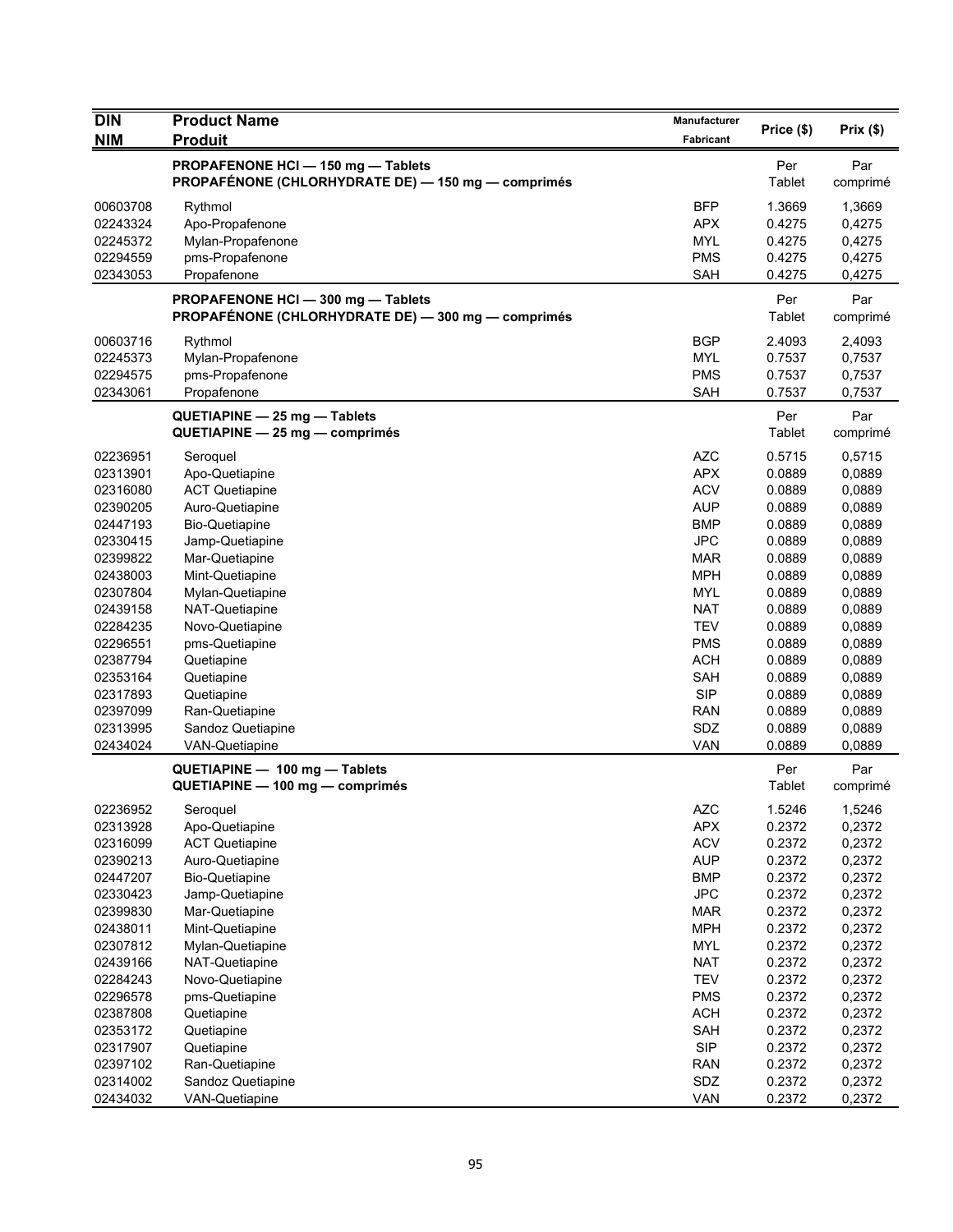| <b>DIN</b> | <b>Product Name</b>                                              | Manufacturer     | Price (\$)    | Prix(\$)        |
|------------|------------------------------------------------------------------|------------------|---------------|-----------------|
| NIM        | <b>Produit</b>                                                   | <b>Fabricant</b> |               |                 |
|            | QUETIAPINE - 200 mg - Tablets                                    |                  | Per           | Par             |
|            | QUETIAPINE - 200 mg - comprimés                                  |                  | Tablet        | comprimé        |
| 02236953   |                                                                  | <b>AZC</b>       | 3.0613        | 3,0613          |
| 02313936   | Seroquel<br>Apo-Quetiapine                                       | <b>APX</b>       | 0.4764        | 0,4764          |
| 02316110   | <b>ACT Quetiapine</b>                                            | <b>ACV</b>       | 0.4764        | 0,4764          |
| 02390248   | Auro-Quetiapine                                                  | <b>AUP</b>       | 0.4764        | 0,4764          |
| 02447223   | <b>Bio-Quetiapine</b>                                            | <b>BMP</b>       | 0.4764        | 0,4764          |
| 02330458   | Jamp-Quetiapine                                                  | <b>JPC</b>       | 0.4764        | 0,4764          |
| 02399849   | Mar-Quetiapine                                                   | <b>MAR</b>       | 0.4764        | 0,4764          |
| 02438046   | Mint-Quetiapine                                                  | <b>MPH</b>       | 0.4764        | 0,4764          |
| 02307839   | Mylan-Quetiapine                                                 | <b>MYL</b>       | 0.4764        | 0,4764          |
| 02439182   | NAT-Quetiapine                                                   | <b>NAT</b>       | 0.4764        | 0,4764          |
| 02284278   | Novo-Quetiapine                                                  | <b>TEV</b>       | 0.4764        | 0,4764          |
| 02296594   | pms-Quetiapine                                                   | <b>PMS</b>       | 0.4764        | 0,4764          |
| 02317923   | Quetiapine                                                       | <b>SIP</b>       | 0.4764        | 0,4764          |
| 02387824   | Quetiapine                                                       | <b>ACH</b>       | 0.4764        | 0,4764          |
| 02353199   | Quetiapine                                                       | <b>SAH</b>       | 0.4764        | 0,4764          |
| 02397110   | Ran-Quetiapine                                                   | <b>RAN</b>       | 0.4764        | 0,4764          |
| 02314010   | Sandoz Quetiapine                                                | SDZ              | 0.4764        | 0,4764          |
| 02434040   | <b>VAN-Quetiapine</b>                                            | <b>VAN</b>       | 0.4764        | 0,4764          |
|            |                                                                  |                  |               |                 |
|            | QUETIAPINE - 300 mg - Tablets<br>QUETIAPINE - 300 mg - comprimés |                  | Per<br>Tablet | Par<br>comprimé |
| 02244107   | Seroquel                                                         | <b>AZC</b>       | 4.4671        | 4,4671          |
| 02313944   | Apo-Quetiapine                                                   | <b>APX</b>       | 0.6953        | 0,6953          |
| 02316129   | <b>ACT Quetiapine</b>                                            | <b>ACV</b>       | 0.6953        | 0,6953          |
| 02390256   | Auro-Quetiapine                                                  | <b>AUP</b>       | 0.6953        | 0,6953          |
| 02447258   | <b>Bio-Quetiapine</b>                                            | <b>BMP</b>       | 0.6953        | 0,6953          |
| 02330466   | Jamp-Quetiapine                                                  | <b>JPC</b>       | 0.6953        | 0,6953          |
| 02399857   | Mar-Quetiapine                                                   | <b>MAR</b>       | 0.6953        | 0,6953          |
| 02438054   | Mint-Quetiapine                                                  | <b>MPH</b>       | 0.6953        | 0,6953          |
| 02307847   | Mylan-Quetiapine                                                 | <b>MYL</b>       | 0.6953        | 0,6953          |
| 02439190   | NAT-Quetiapine                                                   | <b>NAT</b>       | 0.6953        | 0,6953          |
| 02284286   | Novo-Quetiapine                                                  | <b>TEV</b>       | 0.6953        | 0,6953          |
| 02296608   | pms-Quetiapine                                                   | <b>PMS</b>       | 0.6953        | 0,6953          |
| 02387832   | Quetiapine                                                       | <b>ACH</b>       | 0.6953        | 0,6953          |
| 02353202   | Quetiapine                                                       | <b>SAH</b>       | 0.6953        | 0,6953          |
| 02317931   | Quetiapine                                                       | <b>SIP</b>       | 0.6953        | 0,6953          |
| 02397129   | Ran-Quetiapine                                                   | <b>RAN</b>       | 0.6953        | 0,6953          |
| 02314029   | Sandoz Quetiapine                                                | SDZ              | 0.6953        | 0,6953          |
| 02434059   | VAN-Quetiapine                                                   | VAN              | 0.6953        | 0,6953          |
|            | QUETIAPINE - 50 mg - Extended Release Tablets                    |                  | Per           | Par             |
|            | QUETIAPINE - 50 mg - comprimés à libération prolongée            |                  | Tablet        | comprimé        |
| 02300184   | Seroquel XR                                                      | <b>AZC</b>       | 1.1004        | 1,1004          |
| 02395444   | Teva-Quetiapine XR                                               | <b>TEV</b>       | 0.7406        | 0,7406          |
| 02407671   | Sandoz Quetiapine XRT                                            | SDZ              | 0.4938        | 0,4938          |
|            | QUETIAPINE - 150 mg - Extended Release Tablets                   |                  | Per           | Par             |
|            | QUETIAPINE - 150 mg - comprimés à libération prolongée           |                  | Tablet        | comprimé        |
| 02321513   | Seroquel XR                                                      | AZC              | 2.1672        | 2,1672          |
| 02395452   | Teva-Quetiapine XR                                               | <b>TEV</b>       | 1.4588        | 1,4588          |
| 02407698   | Sandoz Quetiapine XRT                                            | SDZ              | 0.9725        | 0,9725          |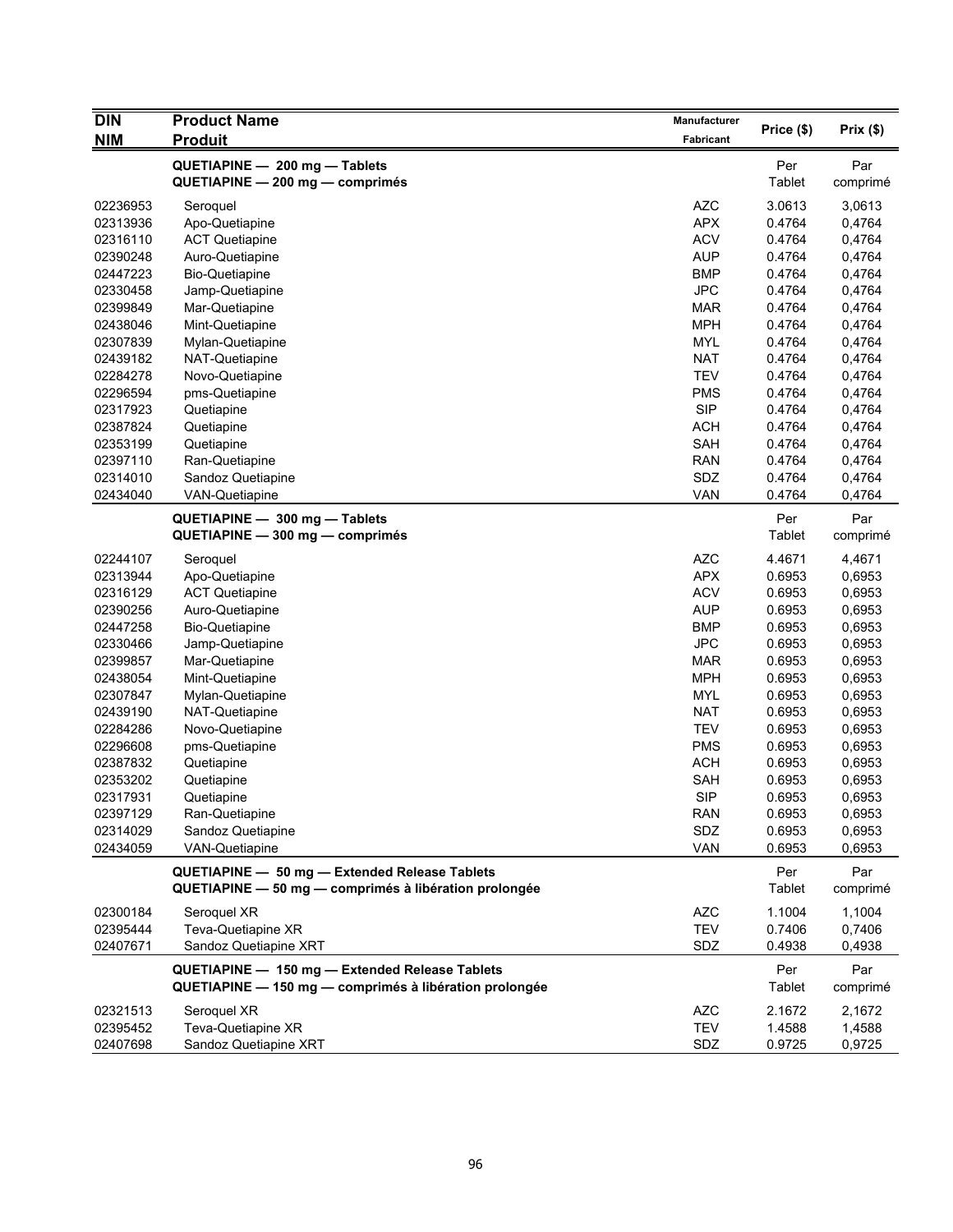| <b>DIN</b>                       | <b>Product Name</b>                                                                                                  | Manufacturer                    | Price (\$)                 | Prix(\$)                   |
|----------------------------------|----------------------------------------------------------------------------------------------------------------------|---------------------------------|----------------------------|----------------------------|
| <b>NIM</b>                       | <b>Produit</b>                                                                                                       | Fabricant                       |                            |                            |
|                                  | QUETIAPINE - 200 mg - Extended Release Tablets<br>QUETIAPINE - 200 mg - comprimés à libération prolongée             |                                 | Per<br>Tablet              | Par<br>comprimé            |
| 02300192<br>02395460<br>02407701 | Seroquel XR<br>Teva-Quetiapine XR<br>Sandoz Quetiapine XRT                                                           | AZC<br><b>TEV</b><br>SDZ        | 2.9306<br>1.9725<br>1.3150 | 2,9306<br>1,9725<br>1,3150 |
|                                  | QUETIAPINE - 300 mg - Extended Release Tablets<br>QUETIAPINE - 300 mg - comprimés à libération prolongée             |                                 | Per<br>Tablet              | Par<br>comprimé            |
| 02300206<br>02395479<br>02407728 | Seroquel XR<br>Teva-Quetiapine XR<br>Sandoz Quetiapine XRT                                                           | <b>AZC</b><br><b>TEV</b><br>SDZ | 4.3012<br>2.8950<br>1.9300 | 4,3012<br>2,8950<br>1,9300 |
|                                  | QUETIAPINE - 400 mg - Extended Release Tablets<br>QUETIAPINE - 400 mg - comprimés à libération prolongée             |                                 | Per<br>Tablet              | Par<br>comprimé            |
| 02300214<br>02395487<br>02407736 | Seroquel XR<br>Teva-Quetiapine XR<br>Sandoz Quetiapine XRT                                                           | <b>AZC</b><br><b>TEV</b><br>SDZ | 5.8388<br>3.9300<br>2.6200 | 5,8388<br>3,9300<br>2,6200 |
|                                  | QUINAPRIL - 5 mg - Tablets<br>QUINAPRIL - 5 mg - comprimés                                                           |                                 | Per<br>Tablet              | Par<br>comprimé            |
| 01947664<br>02248499<br>02290987 | Accupril<br>Apo-Quinapril<br><b>GD-Quinapril</b>                                                                     | PFI<br><b>APX</b><br><b>GEM</b> | 1.0466<br>0.2321<br>0.2321 | 1,0466<br>0,2321<br>0,2321 |
|                                  | QUINAPRIL - 10 mg - Tablets<br>QUINAPRIL — 10 mg — comprimés                                                         |                                 | Per<br>Tablet              | Par<br>comprimé            |
| 01947672<br>02248500<br>02290995 | Accupril<br>Apo-Quinapril<br>GD-Quinapril                                                                            | PFI<br><b>APX</b><br><b>GEM</b> | 1.0466<br>0.2321<br>0.2321 | 1,0466<br>0,2321<br>0,2321 |
|                                  | QUINAPRIL - 20 mg - Tablets<br>QUINAPRIL - 20 mg - comprimés                                                         |                                 | Per<br>Tablet              | Par<br>comprimé            |
| 01947680<br>02248501<br>02291002 | Accupril<br>Apo-Quinapril<br>GD-Quinapril                                                                            | PFI<br><b>APX</b><br><b>GEM</b> | 1.0466<br>0.2321<br>0.2321 | 1,0466<br>0,2321<br>0,2321 |
|                                  | QUINAPRIL - 40 mg - Tablets<br>QUINAPRIL - 40 mg - comprimés                                                         |                                 | Per<br>Tablet              | Par<br>comprimé            |
| 01947699<br>02248502<br>02291010 | Accupril<br>Apo-Quinapril<br>GD-Quinapril                                                                            | PFI<br>APX<br><b>GEM</b>        | 1.0466<br>0.2321<br>0.2321 | 1,0466<br>0,2321<br>0,2321 |
|                                  | QUINAPRIL/HYDROCHLOROTHIAZIDE - 10 mg/12.5 mg - Tablets<br>QUINAPRIL/HYDROCHLOROTHIAZIDE - 10 mg/12,5 mg - comprimés |                                 | Per<br>Tablet              | Par<br>comprimé            |
| 02237367<br>02408767             | Accuretic<br>Apo-Quinapril/HCTZ                                                                                      | PFI<br><b>APX</b>               | 1.0415<br>0.6865           | 1,0415<br>0,6865           |
|                                  | QUINAPRIL/HYDROCHLOROTHIAZIDE - 20 mg/12.5 mg - Tablets<br>QUINAPRIL/HYDROCHLOROTHIAZIDE - 20 mg/12,5 mg - comprimés |                                 | Per<br>Tablet              | Par<br>comprimé            |
| 02237368<br>02408775             | Accuretic<br>Apo-Quinapril/HCTZ                                                                                      | PFI<br><b>APX</b>               | 1.0415<br>0.6865           | 1,0415<br>0,6865           |
|                                  | QUINAPRIL/HYDROCHLOROTHIAZIDE - 20 mg/25 mg - Tablets<br>QUINAPRIL/HYDROCHLOROTHIAZIDE - 20 mg/25 mg - comprimés     |                                 | Per<br>Tablet              | Par<br>comprimé            |
| 02237369<br>02408783             | Accuretic<br>Apo-Quinapril/HCTZ                                                                                      | PFI<br><b>APX</b>               | 0.9973<br>0.6512           | 0,9973<br>0,6512           |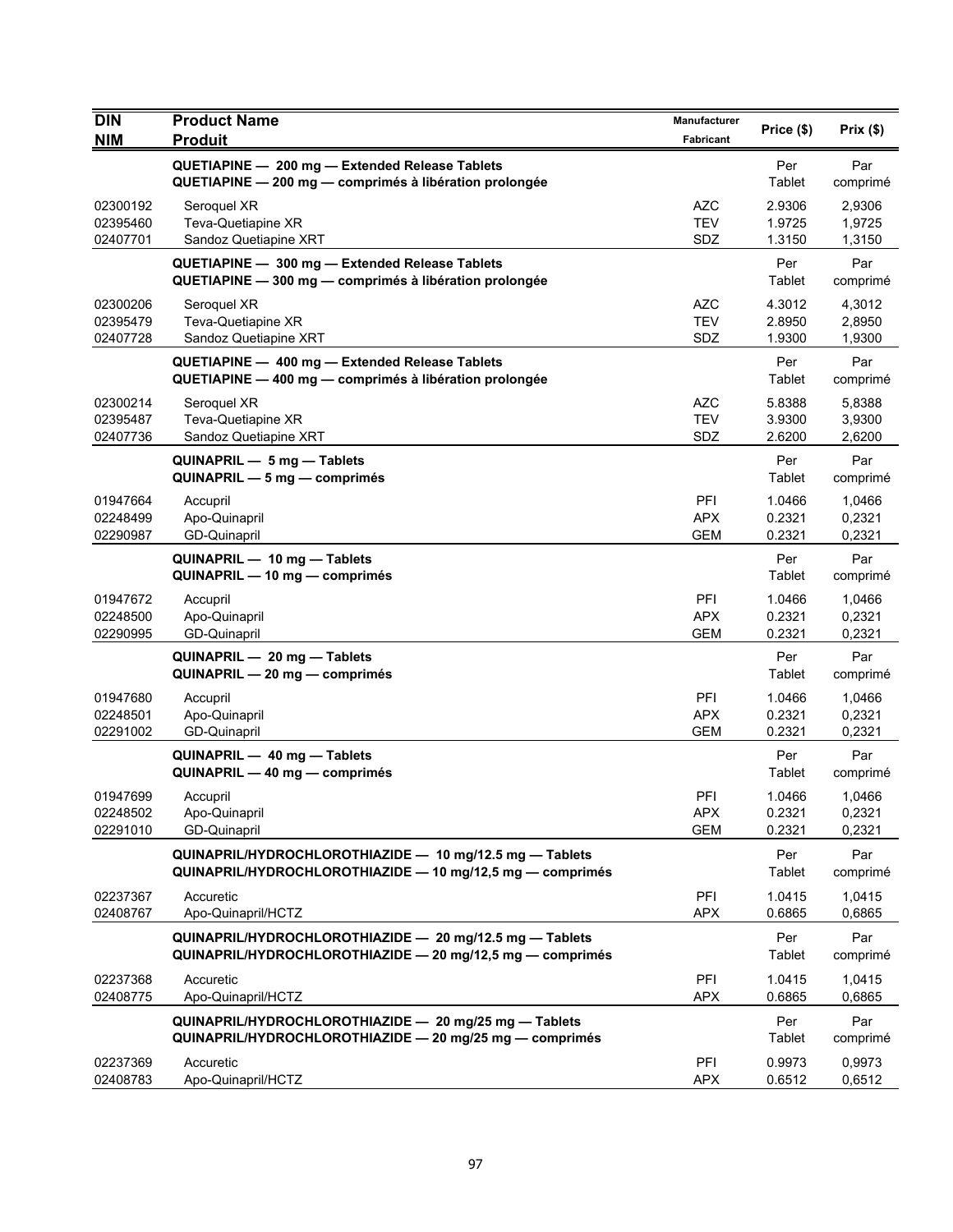| <b>DIN</b>           | <b>Product Name</b>                                                             | Manufacturer     | Price (\$)       | Prix(\$)         |
|----------------------|---------------------------------------------------------------------------------|------------------|------------------|------------------|
| <b>NIM</b>           | Produit                                                                         | <b>Fabricant</b> |                  |                  |
|                      | QUININE SULFATE - 200 mg - Capsules<br>QUININE (SULFATE DE) - 200 mg - capsules |                  | Per<br>Capsule   | Par<br>capsule   |
| 00021008             | Novo-Quinine                                                                    | <b>TEV</b>       | 0.2800           | 0,2800           |
| 02254514             | Apo-Quinine                                                                     | <b>APX</b>       | 0.2629           | 0,2629           |
| 02445190             | Jamp-Quinine                                                                    | <b>JPC</b>       | 0.2390           | 0,2390           |
| 00695440             | Quinine-Odan                                                                    | <b>ODN</b>       | 0.2390           | 0,2390           |
|                      | QUININE SULFATE - 300 mg - Capsules                                             |                  | Per              | Par              |
|                      | QUININE (SULFATE DE) - 300 mg - capsules                                        |                  | Capsule          | capsule          |
| 00021016             | Novo-Quinine                                                                    | <b>TEV</b>       | 0.4364           | 0,4364           |
| 02254522             | Apo-Quinine                                                                     | <b>APX</b>       | 0.4125           | 0,4125           |
| 02445204             | Jamp-Quinine                                                                    | <b>JPC</b>       | 0.3750           | 0,3750           |
| 00695459             | Quinine-Odan                                                                    | <b>ODN</b>       | 0.3750           | 0,3750           |
|                      | RABEPRAZOLE - 10 mg - Tablets                                                   |                  | Per              | Par              |
|                      | RABEPRAZOLE - 10 mg - comprimés                                                 |                  | Tablet           | comprimé         |
| 02243796             | Pariet                                                                          | JAN              | 0.9976           | 0,9976           |
| 02345579             | Apo-Rabeprazole                                                                 | <b>APX</b>       | 0.1204           | 0,1204           |
| 02408392             | Mylan-Rabeprazole                                                               | <b>MYL</b>       | 0.1204           | 0,1204           |
| 02310805             | pms-Rabeprazole EC                                                              | <b>PMS</b>       | 0.1204           | 0,1204           |
| 02356511             | Rabeprazole                                                                     | SAH              | 0.1204           | 0,1204           |
| 02385449             | Rabeprazole                                                                     | <b>SIP</b>       | 0.1204           | 0,1204           |
| 02298074             | Ran-Rabeprazole                                                                 | <b>RAN</b>       | 0.1204           | 0,1204           |
| 02314177             | Sandoz Rabeprazole                                                              | SDZ              | 0.1204           | 0,1204           |
| 02296632             | Teva-Rabeprazole EC                                                             | TEV              | 0.1204           | 0,1204           |
|                      | RABEPRAZOLE - 20 mg - Tablets                                                   |                  | Per              | Par              |
|                      | RABEPRAZOLE - 20 mg - comprimés                                                 |                  | Tablet           | comprimé         |
| 02243797             | Pariet                                                                          | <b>JAN</b>       | 1.9954           | 1,9954           |
| 02345587             | Apo-Rabeprazole                                                                 | <b>APX</b>       | 0.2408           | 0,2408           |
| 02408406             | Mylan-Rabeprazole                                                               | <b>MYL</b>       | 0.2408           | 0,2408           |
| 02310813             | pms-Rabeprazole EC                                                              | <b>PMS</b>       | 0.2408           | 0,2408           |
| 02356538             | Rabeprazole                                                                     | SAH              | 0.2408           | 0,2408           |
| 02385457             | Rabeprazole                                                                     | <b>SIP</b>       | 0.2408           | 0,2408           |
| 02298082             | Ran-Rabeprazole                                                                 | <b>RAN</b>       | 0.2408           | 0,2408           |
| 02314185<br>02296640 | Sandoz Rabeprazole<br>Teva-Rabeprazole EC                                       | SDZ<br>TEV       | 0.2408<br>0.2408 | 0,2408<br>0,2408 |
|                      |                                                                                 |                  |                  |                  |
|                      | RALOXIFENE - 60 mg - Tablets                                                    |                  | Per              | Par              |
|                      | RALOXIFENE - 60 mg - comprimés                                                  |                  | Tablet           | comprimé         |
| 02239028             | Evista                                                                          | LIL              | 2.0684           | 2,0684           |
| 02279215             | Apo-Raloxifene                                                                  | <b>APX</b>       | 1.1038           | 1,1038           |
| 02358840             | <b>CO Raloxifene</b>                                                            | <b>ACV</b>       | 0.4583           | 0,4583           |
| 02312298             | Novo-Raloxifene                                                                 | <b>TEV</b>       | 0.4583           | 0,4583           |
| 02358921             | pms-Raloxifene                                                                  | <b>PMS</b>       | 0.4583           | 0,4583           |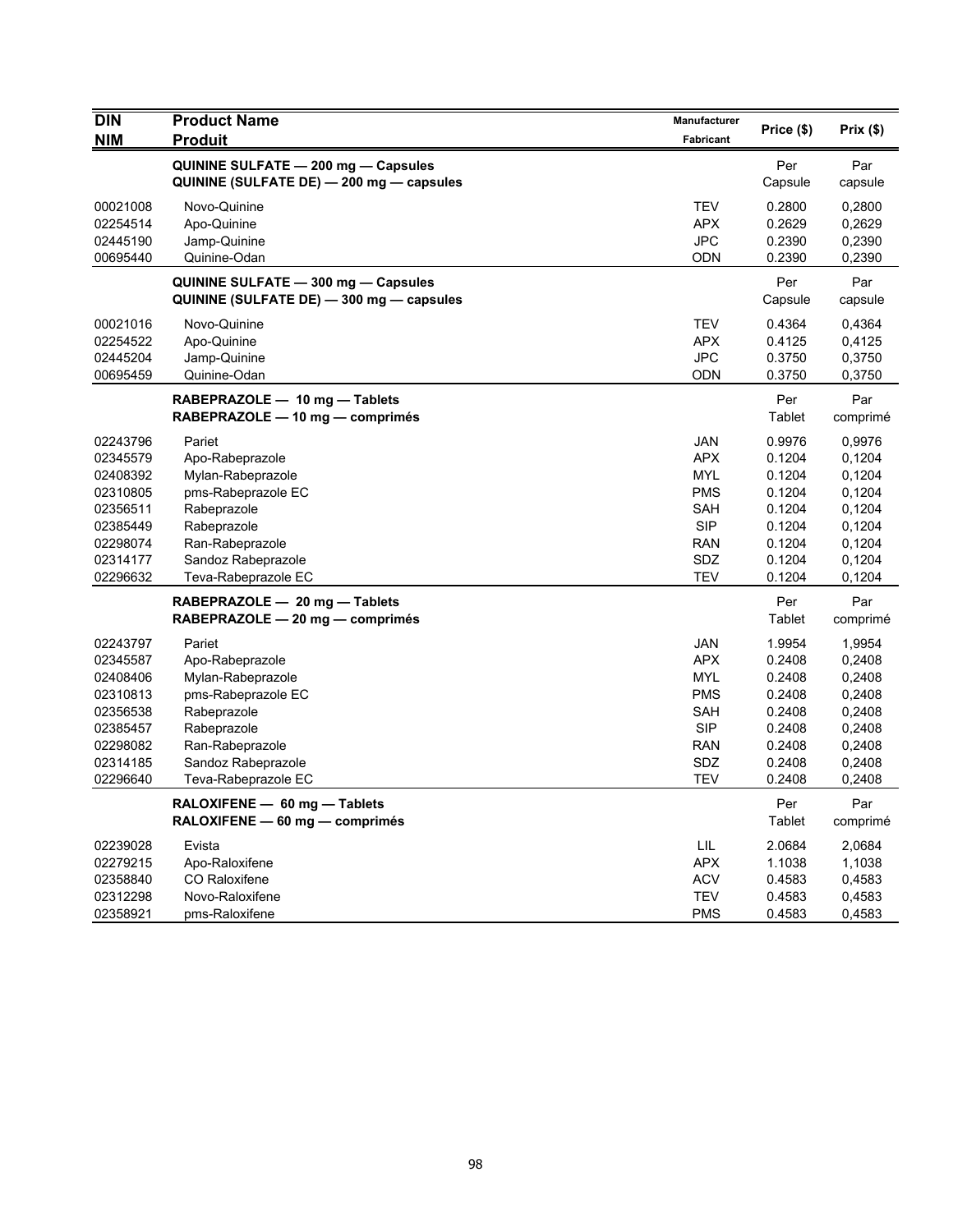| <b>DIN</b> | <b>Product Name</b>               | Manufacturer |            |          |
|------------|-----------------------------------|--------------|------------|----------|
| <b>NIM</b> | <b>Produit</b>                    | Fabricant    | Price (\$) | Prix(\$) |
|            | RAMIPRIL - 1.25 mg - Capsules     |              | Per        | Par      |
|            | RAMIPRIL - 1,25 mg - capsules     |              | Capsule    | capsule  |
| 02221829   | Altace                            | SAA          | 0.8126     | 0,8126   |
| 02251515   | Apo-Ramipril                      | <b>APX</b>   | 0.1062     | 0,1062   |
| 02387387   | Auro-Ramipril                     | <b>AUP</b>   | 0.1062     | 0,1062   |
| 02295482   | CO Ramipril                       | <b>ACV</b>   | 0.1062     | 0,1062   |
| 02331101   | Jamp Ramipril                     | <b>JPC</b>   | 0.1062     | 0,1062   |
| 02420457   | Mar-Ramipril                      | <b>MAR</b>   | 0.1062     | 0,1062   |
| 02301148   | Mylan-Ramipril                    | <b>MYL</b>   | 0.1062     | 0,1062   |
| 02295369   | pms-Ramipril                      | <b>PMS</b>   | 0.1062     | 0,1062   |
| 02332299   | Ramipril                          | <b>RAN</b>   | 0.1062     | 0,1062   |
| 02308363   | Ramipril                          | <b>SIP</b>   | 0.1062     | 0,1062   |
| 02310503   | Ran-Ramipril                      | <b>RAN</b>   | 0.1062     | 0,1062   |
| 02291398   | Sandoz Ramipril Tablets/comprimés | SDZ          | 0.1062     | 0,1062   |
|            | RAMIPRIL - 2.5 mg - Capsules      |              | Per        | Par      |
|            | RAMIPRIL $-2.5$ mg $-$ capsules   |              | Capsule    | capsule  |
| 02221837   | Altace                            | <b>SAA</b>   | 0.9141     | 0,9141   |
| 02251531   | Apo-Ramipril                      | <b>APX</b>   | 0.1225     | 0,1225   |
| 02387395   | Auro-Ramipril                     | <b>AUP</b>   | 0.1225     | 0,1225   |
| 02295490   | CO Ramipril                       | <b>ACV</b>   | 0.1225     | 0,1225   |
| 02331128   | Jamp-Ramipril                     | <b>JPC</b>   | 0.1225     | 0,1225   |
| 02420465   | Mar-Ramipril                      | <b>MAR</b>   | 0.1225     | 0,1225   |
| 02421305   | Mint-Ramipril                     | <b>MPH</b>   | 0.1225     | 0,1225   |
| 02301156   | Mylan-Ramipril                    | <b>MYL</b>   | 0.1225     | 0,1225   |
| 02247917   | pms-Ramipril                      | <b>PMS</b>   | 0.1225     | 0,1225   |
| 02332302   | Ramipril                          | <b>RAN</b>   | 0.1225     | 0,1225   |
| 02374846   | Ramipril                          | SAH          | 0.1225     | 0,1225   |
| 02287927   | Ramipril                          | <b>SIP</b>   | 0.1225     | 0,1225   |
| 02411563   | Ramipril-2.5                      | <b>SIP</b>   | 0.1225     | 0,1225   |
| 02310511   | Ran-Ramipril                      | RAN          | 0.1225     | 0,1225   |
| 02291401   | Sandoz Ramipril Tablets/comprimés | SDZ          | 0.1225     | 0,1225   |
| 02247945   | <b>Teva-Ramipril</b>              | <b>TEV</b>   | 0.1225     | 0,1225   |
|            | RAMIPRIL - 5 mg - Capsules        |              | Per        | Par      |
|            | RAMIPRIL - 5 mg - capsules        |              | Capsule    | capsule  |
| 02221845   | Altace                            | SAA          | 0.9380     | 0,9380   |
| 02251574   | Apo-Ramipril                      | <b>APX</b>   | 0.1225     | 0,1225   |
| 02387409   | Auro-Ramipril                     | <b>AUP</b>   | 0.1225     | 0,1225   |
| 02295504   | CO Ramipril                       | <b>ACV</b>   | 0.1225     | 0,1225   |
| 02331136   | Jamp-Ramipril                     | <b>JPC</b>   | 0.1225     | 0,1225   |
| 02420473   | Mar-Ramipril                      | <b>MAR</b>   | 0.1225     | 0,1225   |
| 02421313   | Mint-Ramipril                     | <b>MPH</b>   | 0.1225     | 0,1225   |
| 02301164   | Mylan-Ramipril                    | <b>MYL</b>   | 0.1225     | 0,1225   |
| 02247918   | pms-Ramipril                      | <b>PMS</b>   | 0.1225     | 0,1225   |
| 02332310   | Ramipril                          | <b>RAN</b>   | 0.1225     | 0,1225   |
| 02374854   | Ramipril                          | SAH          | 0.1225     | 0,1225   |
| 02287935   | Ramipril                          | <b>SIP</b>   | 0.1225     | 0,1225   |
| 02411571   | Ramipril-5                        | <b>SIP</b>   | 0.1225     | 0,1225   |
| 02310538   | Ran-Ramipril                      | <b>RAN</b>   | 0.1225     | 0,1225   |
| 02291428   | Sandoz Ramipril Tablets/comprimés | SDZ          | 0.1225     | 0,1225   |
| 02247946   | Teva-Ramipril                     | <b>TEV</b>   | 0.1225     | 0,1225   |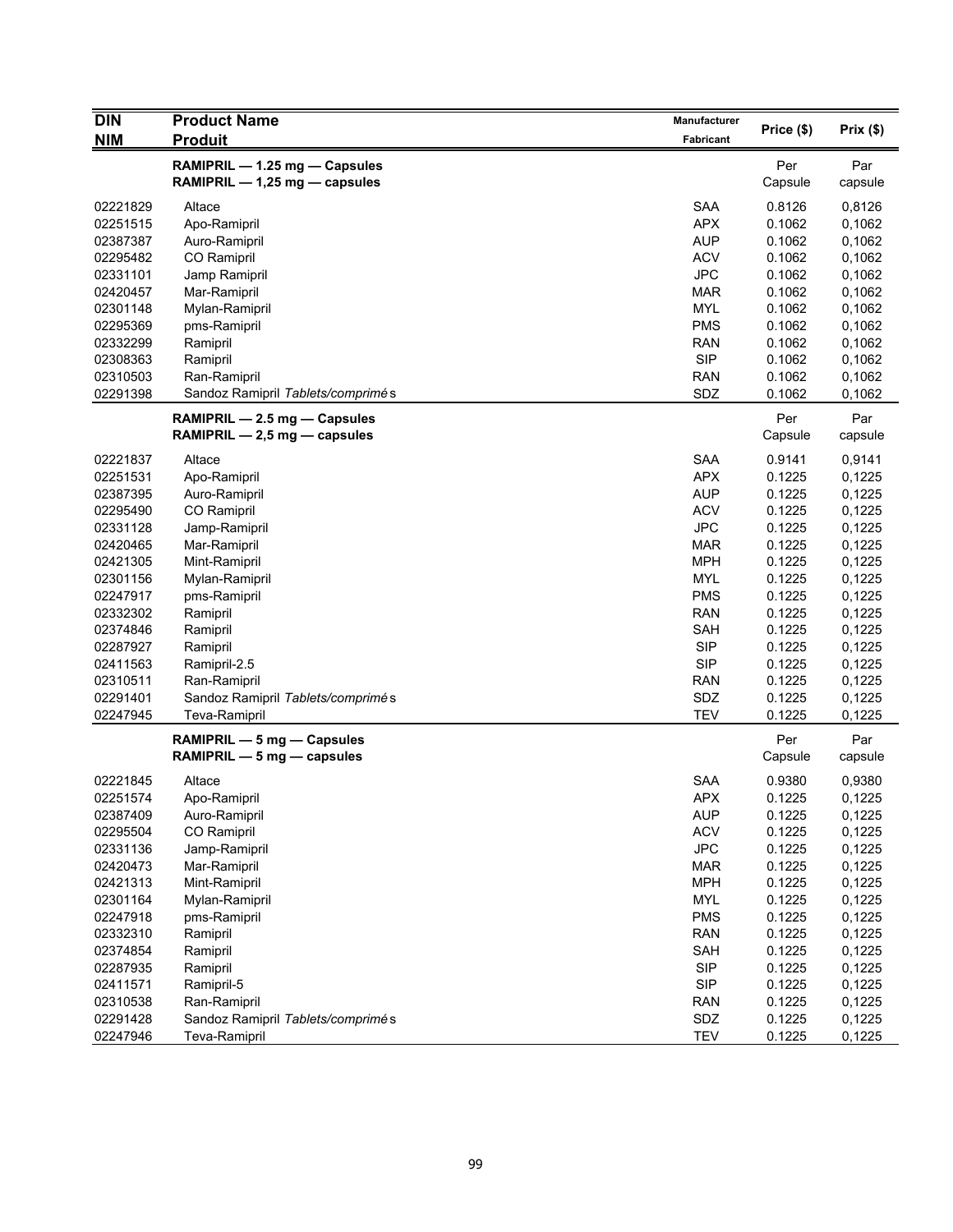| <b>NIM</b><br><b>Produit</b><br>Fabricant<br>RAMIPRIL - 10 mg - Capsules<br>Per<br>Par<br>RAMIPRIL - 10 mg - capsules<br>Capsule<br>capsule<br><b>SAA</b><br>1.2049<br>02221853<br>Altace<br>1,2049<br><b>APX</b><br>02251582<br>Apo-Ramipril<br>0.1551<br>0,1551<br><b>AUP</b><br>02387417<br>Auro-Ramipril<br>0.1551<br>0,1551<br><b>ACV</b><br>0.1551<br>0,1551<br>02295512<br>CO Ramipril<br><b>JPC</b><br>0,1551<br>02331144<br>Jamp-Ramipril<br>0.1551<br>02420481<br>Mar-Ramipril<br><b>MAR</b><br>0.1551<br>0,1551<br><b>MPH</b><br>02421321<br>Mint-Ramipril<br>0.1551<br>0,1551<br>02301172<br>MYL<br>Mylan-Ramipril<br>0.1551<br>0,1551<br><b>PMS</b><br>02247919<br>pms-Ramipril<br>0.1551<br>0,1551<br><b>RAN</b><br>0.1551<br>0,1551<br>02332329<br>Ramipril<br>SAH<br>0,1551<br>02374862<br>Ramipril<br>0.1551<br>02287943<br><b>SIP</b><br>0.1551<br>Ramipril<br>0,1551<br><b>SIP</b><br>02411598<br>Ramipril-10<br>0.1551<br>0,1551<br>02310546<br>Ran-Ramipril<br><b>RAN</b><br>0.1551<br>0,1551<br>Sandoz Ramipril Tablets/comprimés<br>SDZ<br>02291436<br>0.1551<br>0,1551<br><b>TEV</b><br>0,1551<br>02247947<br>Teva-Ramipril<br>0.1551<br>Per<br>Par<br>RAMIPRIL - 15 mg - Capsules<br>RAMIPRIL - 15 mg - capsules<br>Capsule<br>capsule<br>02281112<br>Altace<br><b>SAA</b><br>1.3112<br>1,3112<br>02420503<br><b>MAR</b><br>0.8550<br>0,8550<br>Mar-Ramipril<br>02421348<br>Mint-Ramipril<br><b>MPH</b><br>0.8550<br>0,8550<br>02325381<br><b>APX</b><br>Apo-Ramipril<br>0.8550<br>0,8550<br>RANITIDINE HCI - 15 mg/mL - Oral Solution<br>Per<br>Par<br>RANITIDINE (CHLORHYDRATE DE) - 15 mg/ml - solution orale<br>mL<br>ml<br><b>APX</b><br>02280833<br>Apo-Ranitidine<br>0.1480<br>0,1480<br><b>TEV</b><br>02242940<br>Novo-Ranidine<br>0.1480<br>0,1480<br>Per<br>Par<br>RANITIDINE HCI - 150 mg - Tablets<br>RANITIDINE (CHLORHYDRATE DE) - 150 mg - comprimés<br>Tablet<br>comprimé<br>CO Ranitidine<br><b>ACV</b><br>02248570<br>0.4446<br>0,4446<br>Novo-Ranidine<br><b>TEV</b><br>00828564<br>0.4446<br>0,4446<br>Ran-Ranitidine<br><b>RAN</b><br>02336480<br>0.1980<br>0,1980<br><b>GSK</b><br>02212331<br>Zantac<br>0.1980<br>0,1980<br><b>APX</b><br>00733059<br>0.1909<br>0,1909<br>Apo-Ranitidine<br>02207761<br>Mylan-Ranitidine<br><b>MYL</b><br>0.1908<br>0,1908<br><b>PMS</b><br>02242453<br>pms-Ranitidine<br>0.1800<br>0,1800<br>Ranitidine<br>SAH<br>0,1800<br>02353016<br>0.1800<br><b>SIP</b><br>02385953<br>Ranitidine<br>0,1800<br>0.1800<br>02243229<br>SDZ<br>0.1800<br>0,1800<br>Sandoz Ranitidine<br>RANITIDINE HCI - 300 mg - Tablets<br>Per<br>Par<br>RANITIDINE (CHLORHYDRATE DE) - 300 mg - comprimés<br>Tablet<br>comprimé<br>CO Ranitidine<br><b>ACV</b><br>0.8566<br>0,8566<br>02248571<br>00828556<br>Novo-Ranidine<br><b>TEV</b><br>0.8566<br>0,8566<br>02336502<br>Ran-Ranitidine<br><b>RAN</b><br>0.3960<br>0,3960<br>02212358<br><b>GSK</b><br>Zantac<br>0.3960<br>0,3960<br><b>APX</b><br>0.3817<br>00733067<br>Apo-Ranitidine<br>0,3817<br>02207788<br><b>MYL</b><br>0.3816<br>0,3816<br>Mylan-Ranitidine<br><b>PMS</b><br>0.3600<br>0,3600<br>02242454<br>pms-Ranitidine<br>Ranitidine<br>0,3600<br>02353024<br>SAH<br>0.3600<br><b>SIP</b><br>02385961<br>Ranitidine<br>0.3600<br>0,3600<br>02243230<br>SDZ<br>0.3600<br>0,3600<br>Sandoz Ranitidine | <b>DIN</b> | <b>Product Name</b> | Manufacturer | Price (\$) | Prix(\$) |
|----------------------------------------------------------------------------------------------------------------------------------------------------------------------------------------------------------------------------------------------------------------------------------------------------------------------------------------------------------------------------------------------------------------------------------------------------------------------------------------------------------------------------------------------------------------------------------------------------------------------------------------------------------------------------------------------------------------------------------------------------------------------------------------------------------------------------------------------------------------------------------------------------------------------------------------------------------------------------------------------------------------------------------------------------------------------------------------------------------------------------------------------------------------------------------------------------------------------------------------------------------------------------------------------------------------------------------------------------------------------------------------------------------------------------------------------------------------------------------------------------------------------------------------------------------------------------------------------------------------------------------------------------------------------------------------------------------------------------------------------------------------------------------------------------------------------------------------------------------------------------------------------------------------------------------------------------------------------------------------------------------------------------------------------------------------------------------------------------------------------------------------------------------------------------------------------------------------------------------------------------------------------------------------------------------------------------------------------------------------------------------------------------------------------------------------------------------------------------------------------------------------------------------------------------------------------------------------------------------------------------------------------------------------------------------------------------------------------------------------------------------------------------------------------------------------------------------------------------------------------------------------------------------------------------------------------------------------------------------------------------------------------------------------------------------------------------------------------------------------------------------------------------------------------------------------------------------------------------------------------------------------------------------------------------------------------------|------------|---------------------|--------------|------------|----------|
|                                                                                                                                                                                                                                                                                                                                                                                                                                                                                                                                                                                                                                                                                                                                                                                                                                                                                                                                                                                                                                                                                                                                                                                                                                                                                                                                                                                                                                                                                                                                                                                                                                                                                                                                                                                                                                                                                                                                                                                                                                                                                                                                                                                                                                                                                                                                                                                                                                                                                                                                                                                                                                                                                                                                                                                                                                                                                                                                                                                                                                                                                                                                                                                                                                                                                                                            |            |                     |              |            |          |
|                                                                                                                                                                                                                                                                                                                                                                                                                                                                                                                                                                                                                                                                                                                                                                                                                                                                                                                                                                                                                                                                                                                                                                                                                                                                                                                                                                                                                                                                                                                                                                                                                                                                                                                                                                                                                                                                                                                                                                                                                                                                                                                                                                                                                                                                                                                                                                                                                                                                                                                                                                                                                                                                                                                                                                                                                                                                                                                                                                                                                                                                                                                                                                                                                                                                                                                            |            |                     |              |            |          |
|                                                                                                                                                                                                                                                                                                                                                                                                                                                                                                                                                                                                                                                                                                                                                                                                                                                                                                                                                                                                                                                                                                                                                                                                                                                                                                                                                                                                                                                                                                                                                                                                                                                                                                                                                                                                                                                                                                                                                                                                                                                                                                                                                                                                                                                                                                                                                                                                                                                                                                                                                                                                                                                                                                                                                                                                                                                                                                                                                                                                                                                                                                                                                                                                                                                                                                                            |            |                     |              |            |          |
|                                                                                                                                                                                                                                                                                                                                                                                                                                                                                                                                                                                                                                                                                                                                                                                                                                                                                                                                                                                                                                                                                                                                                                                                                                                                                                                                                                                                                                                                                                                                                                                                                                                                                                                                                                                                                                                                                                                                                                                                                                                                                                                                                                                                                                                                                                                                                                                                                                                                                                                                                                                                                                                                                                                                                                                                                                                                                                                                                                                                                                                                                                                                                                                                                                                                                                                            |            |                     |              |            |          |
|                                                                                                                                                                                                                                                                                                                                                                                                                                                                                                                                                                                                                                                                                                                                                                                                                                                                                                                                                                                                                                                                                                                                                                                                                                                                                                                                                                                                                                                                                                                                                                                                                                                                                                                                                                                                                                                                                                                                                                                                                                                                                                                                                                                                                                                                                                                                                                                                                                                                                                                                                                                                                                                                                                                                                                                                                                                                                                                                                                                                                                                                                                                                                                                                                                                                                                                            |            |                     |              |            |          |
|                                                                                                                                                                                                                                                                                                                                                                                                                                                                                                                                                                                                                                                                                                                                                                                                                                                                                                                                                                                                                                                                                                                                                                                                                                                                                                                                                                                                                                                                                                                                                                                                                                                                                                                                                                                                                                                                                                                                                                                                                                                                                                                                                                                                                                                                                                                                                                                                                                                                                                                                                                                                                                                                                                                                                                                                                                                                                                                                                                                                                                                                                                                                                                                                                                                                                                                            |            |                     |              |            |          |
|                                                                                                                                                                                                                                                                                                                                                                                                                                                                                                                                                                                                                                                                                                                                                                                                                                                                                                                                                                                                                                                                                                                                                                                                                                                                                                                                                                                                                                                                                                                                                                                                                                                                                                                                                                                                                                                                                                                                                                                                                                                                                                                                                                                                                                                                                                                                                                                                                                                                                                                                                                                                                                                                                                                                                                                                                                                                                                                                                                                                                                                                                                                                                                                                                                                                                                                            |            |                     |              |            |          |
|                                                                                                                                                                                                                                                                                                                                                                                                                                                                                                                                                                                                                                                                                                                                                                                                                                                                                                                                                                                                                                                                                                                                                                                                                                                                                                                                                                                                                                                                                                                                                                                                                                                                                                                                                                                                                                                                                                                                                                                                                                                                                                                                                                                                                                                                                                                                                                                                                                                                                                                                                                                                                                                                                                                                                                                                                                                                                                                                                                                                                                                                                                                                                                                                                                                                                                                            |            |                     |              |            |          |
|                                                                                                                                                                                                                                                                                                                                                                                                                                                                                                                                                                                                                                                                                                                                                                                                                                                                                                                                                                                                                                                                                                                                                                                                                                                                                                                                                                                                                                                                                                                                                                                                                                                                                                                                                                                                                                                                                                                                                                                                                                                                                                                                                                                                                                                                                                                                                                                                                                                                                                                                                                                                                                                                                                                                                                                                                                                                                                                                                                                                                                                                                                                                                                                                                                                                                                                            |            |                     |              |            |          |
|                                                                                                                                                                                                                                                                                                                                                                                                                                                                                                                                                                                                                                                                                                                                                                                                                                                                                                                                                                                                                                                                                                                                                                                                                                                                                                                                                                                                                                                                                                                                                                                                                                                                                                                                                                                                                                                                                                                                                                                                                                                                                                                                                                                                                                                                                                                                                                                                                                                                                                                                                                                                                                                                                                                                                                                                                                                                                                                                                                                                                                                                                                                                                                                                                                                                                                                            |            |                     |              |            |          |
|                                                                                                                                                                                                                                                                                                                                                                                                                                                                                                                                                                                                                                                                                                                                                                                                                                                                                                                                                                                                                                                                                                                                                                                                                                                                                                                                                                                                                                                                                                                                                                                                                                                                                                                                                                                                                                                                                                                                                                                                                                                                                                                                                                                                                                                                                                                                                                                                                                                                                                                                                                                                                                                                                                                                                                                                                                                                                                                                                                                                                                                                                                                                                                                                                                                                                                                            |            |                     |              |            |          |
|                                                                                                                                                                                                                                                                                                                                                                                                                                                                                                                                                                                                                                                                                                                                                                                                                                                                                                                                                                                                                                                                                                                                                                                                                                                                                                                                                                                                                                                                                                                                                                                                                                                                                                                                                                                                                                                                                                                                                                                                                                                                                                                                                                                                                                                                                                                                                                                                                                                                                                                                                                                                                                                                                                                                                                                                                                                                                                                                                                                                                                                                                                                                                                                                                                                                                                                            |            |                     |              |            |          |
|                                                                                                                                                                                                                                                                                                                                                                                                                                                                                                                                                                                                                                                                                                                                                                                                                                                                                                                                                                                                                                                                                                                                                                                                                                                                                                                                                                                                                                                                                                                                                                                                                                                                                                                                                                                                                                                                                                                                                                                                                                                                                                                                                                                                                                                                                                                                                                                                                                                                                                                                                                                                                                                                                                                                                                                                                                                                                                                                                                                                                                                                                                                                                                                                                                                                                                                            |            |                     |              |            |          |
|                                                                                                                                                                                                                                                                                                                                                                                                                                                                                                                                                                                                                                                                                                                                                                                                                                                                                                                                                                                                                                                                                                                                                                                                                                                                                                                                                                                                                                                                                                                                                                                                                                                                                                                                                                                                                                                                                                                                                                                                                                                                                                                                                                                                                                                                                                                                                                                                                                                                                                                                                                                                                                                                                                                                                                                                                                                                                                                                                                                                                                                                                                                                                                                                                                                                                                                            |            |                     |              |            |          |
|                                                                                                                                                                                                                                                                                                                                                                                                                                                                                                                                                                                                                                                                                                                                                                                                                                                                                                                                                                                                                                                                                                                                                                                                                                                                                                                                                                                                                                                                                                                                                                                                                                                                                                                                                                                                                                                                                                                                                                                                                                                                                                                                                                                                                                                                                                                                                                                                                                                                                                                                                                                                                                                                                                                                                                                                                                                                                                                                                                                                                                                                                                                                                                                                                                                                                                                            |            |                     |              |            |          |
|                                                                                                                                                                                                                                                                                                                                                                                                                                                                                                                                                                                                                                                                                                                                                                                                                                                                                                                                                                                                                                                                                                                                                                                                                                                                                                                                                                                                                                                                                                                                                                                                                                                                                                                                                                                                                                                                                                                                                                                                                                                                                                                                                                                                                                                                                                                                                                                                                                                                                                                                                                                                                                                                                                                                                                                                                                                                                                                                                                                                                                                                                                                                                                                                                                                                                                                            |            |                     |              |            |          |
|                                                                                                                                                                                                                                                                                                                                                                                                                                                                                                                                                                                                                                                                                                                                                                                                                                                                                                                                                                                                                                                                                                                                                                                                                                                                                                                                                                                                                                                                                                                                                                                                                                                                                                                                                                                                                                                                                                                                                                                                                                                                                                                                                                                                                                                                                                                                                                                                                                                                                                                                                                                                                                                                                                                                                                                                                                                                                                                                                                                                                                                                                                                                                                                                                                                                                                                            |            |                     |              |            |          |
|                                                                                                                                                                                                                                                                                                                                                                                                                                                                                                                                                                                                                                                                                                                                                                                                                                                                                                                                                                                                                                                                                                                                                                                                                                                                                                                                                                                                                                                                                                                                                                                                                                                                                                                                                                                                                                                                                                                                                                                                                                                                                                                                                                                                                                                                                                                                                                                                                                                                                                                                                                                                                                                                                                                                                                                                                                                                                                                                                                                                                                                                                                                                                                                                                                                                                                                            |            |                     |              |            |          |
|                                                                                                                                                                                                                                                                                                                                                                                                                                                                                                                                                                                                                                                                                                                                                                                                                                                                                                                                                                                                                                                                                                                                                                                                                                                                                                                                                                                                                                                                                                                                                                                                                                                                                                                                                                                                                                                                                                                                                                                                                                                                                                                                                                                                                                                                                                                                                                                                                                                                                                                                                                                                                                                                                                                                                                                                                                                                                                                                                                                                                                                                                                                                                                                                                                                                                                                            |            |                     |              |            |          |
|                                                                                                                                                                                                                                                                                                                                                                                                                                                                                                                                                                                                                                                                                                                                                                                                                                                                                                                                                                                                                                                                                                                                                                                                                                                                                                                                                                                                                                                                                                                                                                                                                                                                                                                                                                                                                                                                                                                                                                                                                                                                                                                                                                                                                                                                                                                                                                                                                                                                                                                                                                                                                                                                                                                                                                                                                                                                                                                                                                                                                                                                                                                                                                                                                                                                                                                            |            |                     |              |            |          |
|                                                                                                                                                                                                                                                                                                                                                                                                                                                                                                                                                                                                                                                                                                                                                                                                                                                                                                                                                                                                                                                                                                                                                                                                                                                                                                                                                                                                                                                                                                                                                                                                                                                                                                                                                                                                                                                                                                                                                                                                                                                                                                                                                                                                                                                                                                                                                                                                                                                                                                                                                                                                                                                                                                                                                                                                                                                                                                                                                                                                                                                                                                                                                                                                                                                                                                                            |            |                     |              |            |          |
|                                                                                                                                                                                                                                                                                                                                                                                                                                                                                                                                                                                                                                                                                                                                                                                                                                                                                                                                                                                                                                                                                                                                                                                                                                                                                                                                                                                                                                                                                                                                                                                                                                                                                                                                                                                                                                                                                                                                                                                                                                                                                                                                                                                                                                                                                                                                                                                                                                                                                                                                                                                                                                                                                                                                                                                                                                                                                                                                                                                                                                                                                                                                                                                                                                                                                                                            |            |                     |              |            |          |
|                                                                                                                                                                                                                                                                                                                                                                                                                                                                                                                                                                                                                                                                                                                                                                                                                                                                                                                                                                                                                                                                                                                                                                                                                                                                                                                                                                                                                                                                                                                                                                                                                                                                                                                                                                                                                                                                                                                                                                                                                                                                                                                                                                                                                                                                                                                                                                                                                                                                                                                                                                                                                                                                                                                                                                                                                                                                                                                                                                                                                                                                                                                                                                                                                                                                                                                            |            |                     |              |            |          |
|                                                                                                                                                                                                                                                                                                                                                                                                                                                                                                                                                                                                                                                                                                                                                                                                                                                                                                                                                                                                                                                                                                                                                                                                                                                                                                                                                                                                                                                                                                                                                                                                                                                                                                                                                                                                                                                                                                                                                                                                                                                                                                                                                                                                                                                                                                                                                                                                                                                                                                                                                                                                                                                                                                                                                                                                                                                                                                                                                                                                                                                                                                                                                                                                                                                                                                                            |            |                     |              |            |          |
|                                                                                                                                                                                                                                                                                                                                                                                                                                                                                                                                                                                                                                                                                                                                                                                                                                                                                                                                                                                                                                                                                                                                                                                                                                                                                                                                                                                                                                                                                                                                                                                                                                                                                                                                                                                                                                                                                                                                                                                                                                                                                                                                                                                                                                                                                                                                                                                                                                                                                                                                                                                                                                                                                                                                                                                                                                                                                                                                                                                                                                                                                                                                                                                                                                                                                                                            |            |                     |              |            |          |
|                                                                                                                                                                                                                                                                                                                                                                                                                                                                                                                                                                                                                                                                                                                                                                                                                                                                                                                                                                                                                                                                                                                                                                                                                                                                                                                                                                                                                                                                                                                                                                                                                                                                                                                                                                                                                                                                                                                                                                                                                                                                                                                                                                                                                                                                                                                                                                                                                                                                                                                                                                                                                                                                                                                                                                                                                                                                                                                                                                                                                                                                                                                                                                                                                                                                                                                            |            |                     |              |            |          |
|                                                                                                                                                                                                                                                                                                                                                                                                                                                                                                                                                                                                                                                                                                                                                                                                                                                                                                                                                                                                                                                                                                                                                                                                                                                                                                                                                                                                                                                                                                                                                                                                                                                                                                                                                                                                                                                                                                                                                                                                                                                                                                                                                                                                                                                                                                                                                                                                                                                                                                                                                                                                                                                                                                                                                                                                                                                                                                                                                                                                                                                                                                                                                                                                                                                                                                                            |            |                     |              |            |          |
|                                                                                                                                                                                                                                                                                                                                                                                                                                                                                                                                                                                                                                                                                                                                                                                                                                                                                                                                                                                                                                                                                                                                                                                                                                                                                                                                                                                                                                                                                                                                                                                                                                                                                                                                                                                                                                                                                                                                                                                                                                                                                                                                                                                                                                                                                                                                                                                                                                                                                                                                                                                                                                                                                                                                                                                                                                                                                                                                                                                                                                                                                                                                                                                                                                                                                                                            |            |                     |              |            |          |
|                                                                                                                                                                                                                                                                                                                                                                                                                                                                                                                                                                                                                                                                                                                                                                                                                                                                                                                                                                                                                                                                                                                                                                                                                                                                                                                                                                                                                                                                                                                                                                                                                                                                                                                                                                                                                                                                                                                                                                                                                                                                                                                                                                                                                                                                                                                                                                                                                                                                                                                                                                                                                                                                                                                                                                                                                                                                                                                                                                                                                                                                                                                                                                                                                                                                                                                            |            |                     |              |            |          |
|                                                                                                                                                                                                                                                                                                                                                                                                                                                                                                                                                                                                                                                                                                                                                                                                                                                                                                                                                                                                                                                                                                                                                                                                                                                                                                                                                                                                                                                                                                                                                                                                                                                                                                                                                                                                                                                                                                                                                                                                                                                                                                                                                                                                                                                                                                                                                                                                                                                                                                                                                                                                                                                                                                                                                                                                                                                                                                                                                                                                                                                                                                                                                                                                                                                                                                                            |            |                     |              |            |          |
|                                                                                                                                                                                                                                                                                                                                                                                                                                                                                                                                                                                                                                                                                                                                                                                                                                                                                                                                                                                                                                                                                                                                                                                                                                                                                                                                                                                                                                                                                                                                                                                                                                                                                                                                                                                                                                                                                                                                                                                                                                                                                                                                                                                                                                                                                                                                                                                                                                                                                                                                                                                                                                                                                                                                                                                                                                                                                                                                                                                                                                                                                                                                                                                                                                                                                                                            |            |                     |              |            |          |
|                                                                                                                                                                                                                                                                                                                                                                                                                                                                                                                                                                                                                                                                                                                                                                                                                                                                                                                                                                                                                                                                                                                                                                                                                                                                                                                                                                                                                                                                                                                                                                                                                                                                                                                                                                                                                                                                                                                                                                                                                                                                                                                                                                                                                                                                                                                                                                                                                                                                                                                                                                                                                                                                                                                                                                                                                                                                                                                                                                                                                                                                                                                                                                                                                                                                                                                            |            |                     |              |            |          |
|                                                                                                                                                                                                                                                                                                                                                                                                                                                                                                                                                                                                                                                                                                                                                                                                                                                                                                                                                                                                                                                                                                                                                                                                                                                                                                                                                                                                                                                                                                                                                                                                                                                                                                                                                                                                                                                                                                                                                                                                                                                                                                                                                                                                                                                                                                                                                                                                                                                                                                                                                                                                                                                                                                                                                                                                                                                                                                                                                                                                                                                                                                                                                                                                                                                                                                                            |            |                     |              |            |          |
|                                                                                                                                                                                                                                                                                                                                                                                                                                                                                                                                                                                                                                                                                                                                                                                                                                                                                                                                                                                                                                                                                                                                                                                                                                                                                                                                                                                                                                                                                                                                                                                                                                                                                                                                                                                                                                                                                                                                                                                                                                                                                                                                                                                                                                                                                                                                                                                                                                                                                                                                                                                                                                                                                                                                                                                                                                                                                                                                                                                                                                                                                                                                                                                                                                                                                                                            |            |                     |              |            |          |
|                                                                                                                                                                                                                                                                                                                                                                                                                                                                                                                                                                                                                                                                                                                                                                                                                                                                                                                                                                                                                                                                                                                                                                                                                                                                                                                                                                                                                                                                                                                                                                                                                                                                                                                                                                                                                                                                                                                                                                                                                                                                                                                                                                                                                                                                                                                                                                                                                                                                                                                                                                                                                                                                                                                                                                                                                                                                                                                                                                                                                                                                                                                                                                                                                                                                                                                            |            |                     |              |            |          |
|                                                                                                                                                                                                                                                                                                                                                                                                                                                                                                                                                                                                                                                                                                                                                                                                                                                                                                                                                                                                                                                                                                                                                                                                                                                                                                                                                                                                                                                                                                                                                                                                                                                                                                                                                                                                                                                                                                                                                                                                                                                                                                                                                                                                                                                                                                                                                                                                                                                                                                                                                                                                                                                                                                                                                                                                                                                                                                                                                                                                                                                                                                                                                                                                                                                                                                                            |            |                     |              |            |          |
|                                                                                                                                                                                                                                                                                                                                                                                                                                                                                                                                                                                                                                                                                                                                                                                                                                                                                                                                                                                                                                                                                                                                                                                                                                                                                                                                                                                                                                                                                                                                                                                                                                                                                                                                                                                                                                                                                                                                                                                                                                                                                                                                                                                                                                                                                                                                                                                                                                                                                                                                                                                                                                                                                                                                                                                                                                                                                                                                                                                                                                                                                                                                                                                                                                                                                                                            |            |                     |              |            |          |
|                                                                                                                                                                                                                                                                                                                                                                                                                                                                                                                                                                                                                                                                                                                                                                                                                                                                                                                                                                                                                                                                                                                                                                                                                                                                                                                                                                                                                                                                                                                                                                                                                                                                                                                                                                                                                                                                                                                                                                                                                                                                                                                                                                                                                                                                                                                                                                                                                                                                                                                                                                                                                                                                                                                                                                                                                                                                                                                                                                                                                                                                                                                                                                                                                                                                                                                            |            |                     |              |            |          |
|                                                                                                                                                                                                                                                                                                                                                                                                                                                                                                                                                                                                                                                                                                                                                                                                                                                                                                                                                                                                                                                                                                                                                                                                                                                                                                                                                                                                                                                                                                                                                                                                                                                                                                                                                                                                                                                                                                                                                                                                                                                                                                                                                                                                                                                                                                                                                                                                                                                                                                                                                                                                                                                                                                                                                                                                                                                                                                                                                                                                                                                                                                                                                                                                                                                                                                                            |            |                     |              |            |          |
|                                                                                                                                                                                                                                                                                                                                                                                                                                                                                                                                                                                                                                                                                                                                                                                                                                                                                                                                                                                                                                                                                                                                                                                                                                                                                                                                                                                                                                                                                                                                                                                                                                                                                                                                                                                                                                                                                                                                                                                                                                                                                                                                                                                                                                                                                                                                                                                                                                                                                                                                                                                                                                                                                                                                                                                                                                                                                                                                                                                                                                                                                                                                                                                                                                                                                                                            |            |                     |              |            |          |
|                                                                                                                                                                                                                                                                                                                                                                                                                                                                                                                                                                                                                                                                                                                                                                                                                                                                                                                                                                                                                                                                                                                                                                                                                                                                                                                                                                                                                                                                                                                                                                                                                                                                                                                                                                                                                                                                                                                                                                                                                                                                                                                                                                                                                                                                                                                                                                                                                                                                                                                                                                                                                                                                                                                                                                                                                                                                                                                                                                                                                                                                                                                                                                                                                                                                                                                            |            |                     |              |            |          |
|                                                                                                                                                                                                                                                                                                                                                                                                                                                                                                                                                                                                                                                                                                                                                                                                                                                                                                                                                                                                                                                                                                                                                                                                                                                                                                                                                                                                                                                                                                                                                                                                                                                                                                                                                                                                                                                                                                                                                                                                                                                                                                                                                                                                                                                                                                                                                                                                                                                                                                                                                                                                                                                                                                                                                                                                                                                                                                                                                                                                                                                                                                                                                                                                                                                                                                                            |            |                     |              |            |          |
|                                                                                                                                                                                                                                                                                                                                                                                                                                                                                                                                                                                                                                                                                                                                                                                                                                                                                                                                                                                                                                                                                                                                                                                                                                                                                                                                                                                                                                                                                                                                                                                                                                                                                                                                                                                                                                                                                                                                                                                                                                                                                                                                                                                                                                                                                                                                                                                                                                                                                                                                                                                                                                                                                                                                                                                                                                                                                                                                                                                                                                                                                                                                                                                                                                                                                                                            |            |                     |              |            |          |
|                                                                                                                                                                                                                                                                                                                                                                                                                                                                                                                                                                                                                                                                                                                                                                                                                                                                                                                                                                                                                                                                                                                                                                                                                                                                                                                                                                                                                                                                                                                                                                                                                                                                                                                                                                                                                                                                                                                                                                                                                                                                                                                                                                                                                                                                                                                                                                                                                                                                                                                                                                                                                                                                                                                                                                                                                                                                                                                                                                                                                                                                                                                                                                                                                                                                                                                            |            |                     |              |            |          |
|                                                                                                                                                                                                                                                                                                                                                                                                                                                                                                                                                                                                                                                                                                                                                                                                                                                                                                                                                                                                                                                                                                                                                                                                                                                                                                                                                                                                                                                                                                                                                                                                                                                                                                                                                                                                                                                                                                                                                                                                                                                                                                                                                                                                                                                                                                                                                                                                                                                                                                                                                                                                                                                                                                                                                                                                                                                                                                                                                                                                                                                                                                                                                                                                                                                                                                                            |            |                     |              |            |          |
|                                                                                                                                                                                                                                                                                                                                                                                                                                                                                                                                                                                                                                                                                                                                                                                                                                                                                                                                                                                                                                                                                                                                                                                                                                                                                                                                                                                                                                                                                                                                                                                                                                                                                                                                                                                                                                                                                                                                                                                                                                                                                                                                                                                                                                                                                                                                                                                                                                                                                                                                                                                                                                                                                                                                                                                                                                                                                                                                                                                                                                                                                                                                                                                                                                                                                                                            |            |                     |              |            |          |
|                                                                                                                                                                                                                                                                                                                                                                                                                                                                                                                                                                                                                                                                                                                                                                                                                                                                                                                                                                                                                                                                                                                                                                                                                                                                                                                                                                                                                                                                                                                                                                                                                                                                                                                                                                                                                                                                                                                                                                                                                                                                                                                                                                                                                                                                                                                                                                                                                                                                                                                                                                                                                                                                                                                                                                                                                                                                                                                                                                                                                                                                                                                                                                                                                                                                                                                            |            |                     |              |            |          |
|                                                                                                                                                                                                                                                                                                                                                                                                                                                                                                                                                                                                                                                                                                                                                                                                                                                                                                                                                                                                                                                                                                                                                                                                                                                                                                                                                                                                                                                                                                                                                                                                                                                                                                                                                                                                                                                                                                                                                                                                                                                                                                                                                                                                                                                                                                                                                                                                                                                                                                                                                                                                                                                                                                                                                                                                                                                                                                                                                                                                                                                                                                                                                                                                                                                                                                                            |            |                     |              |            |          |
|                                                                                                                                                                                                                                                                                                                                                                                                                                                                                                                                                                                                                                                                                                                                                                                                                                                                                                                                                                                                                                                                                                                                                                                                                                                                                                                                                                                                                                                                                                                                                                                                                                                                                                                                                                                                                                                                                                                                                                                                                                                                                                                                                                                                                                                                                                                                                                                                                                                                                                                                                                                                                                                                                                                                                                                                                                                                                                                                                                                                                                                                                                                                                                                                                                                                                                                            |            |                     |              |            |          |
|                                                                                                                                                                                                                                                                                                                                                                                                                                                                                                                                                                                                                                                                                                                                                                                                                                                                                                                                                                                                                                                                                                                                                                                                                                                                                                                                                                                                                                                                                                                                                                                                                                                                                                                                                                                                                                                                                                                                                                                                                                                                                                                                                                                                                                                                                                                                                                                                                                                                                                                                                                                                                                                                                                                                                                                                                                                                                                                                                                                                                                                                                                                                                                                                                                                                                                                            |            |                     |              |            |          |
|                                                                                                                                                                                                                                                                                                                                                                                                                                                                                                                                                                                                                                                                                                                                                                                                                                                                                                                                                                                                                                                                                                                                                                                                                                                                                                                                                                                                                                                                                                                                                                                                                                                                                                                                                                                                                                                                                                                                                                                                                                                                                                                                                                                                                                                                                                                                                                                                                                                                                                                                                                                                                                                                                                                                                                                                                                                                                                                                                                                                                                                                                                                                                                                                                                                                                                                            |            |                     |              |            |          |
|                                                                                                                                                                                                                                                                                                                                                                                                                                                                                                                                                                                                                                                                                                                                                                                                                                                                                                                                                                                                                                                                                                                                                                                                                                                                                                                                                                                                                                                                                                                                                                                                                                                                                                                                                                                                                                                                                                                                                                                                                                                                                                                                                                                                                                                                                                                                                                                                                                                                                                                                                                                                                                                                                                                                                                                                                                                                                                                                                                                                                                                                                                                                                                                                                                                                                                                            |            |                     |              |            |          |
|                                                                                                                                                                                                                                                                                                                                                                                                                                                                                                                                                                                                                                                                                                                                                                                                                                                                                                                                                                                                                                                                                                                                                                                                                                                                                                                                                                                                                                                                                                                                                                                                                                                                                                                                                                                                                                                                                                                                                                                                                                                                                                                                                                                                                                                                                                                                                                                                                                                                                                                                                                                                                                                                                                                                                                                                                                                                                                                                                                                                                                                                                                                                                                                                                                                                                                                            |            |                     |              |            |          |
|                                                                                                                                                                                                                                                                                                                                                                                                                                                                                                                                                                                                                                                                                                                                                                                                                                                                                                                                                                                                                                                                                                                                                                                                                                                                                                                                                                                                                                                                                                                                                                                                                                                                                                                                                                                                                                                                                                                                                                                                                                                                                                                                                                                                                                                                                                                                                                                                                                                                                                                                                                                                                                                                                                                                                                                                                                                                                                                                                                                                                                                                                                                                                                                                                                                                                                                            |            |                     |              |            |          |
|                                                                                                                                                                                                                                                                                                                                                                                                                                                                                                                                                                                                                                                                                                                                                                                                                                                                                                                                                                                                                                                                                                                                                                                                                                                                                                                                                                                                                                                                                                                                                                                                                                                                                                                                                                                                                                                                                                                                                                                                                                                                                                                                                                                                                                                                                                                                                                                                                                                                                                                                                                                                                                                                                                                                                                                                                                                                                                                                                                                                                                                                                                                                                                                                                                                                                                                            |            |                     |              |            |          |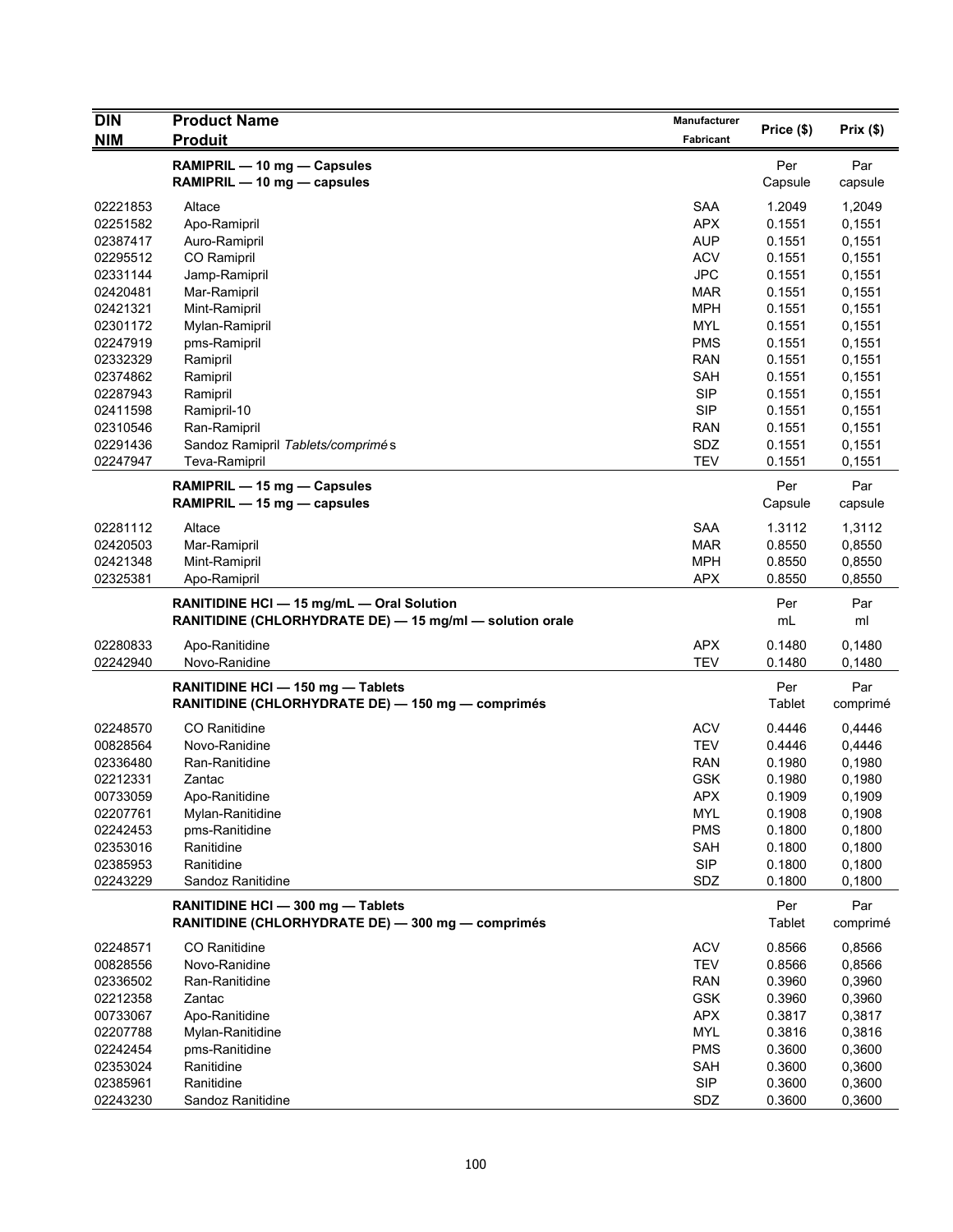| <b>DIN</b><br><b>NIM</b>                                             | <b>Product Name</b><br><b>Produit</b>                                                                       | <b>Manufacturer</b><br><b>Fabricant</b>                                   | Price (\$)                                               | Prix (\$)                                                |
|----------------------------------------------------------------------|-------------------------------------------------------------------------------------------------------------|---------------------------------------------------------------------------|----------------------------------------------------------|----------------------------------------------------------|
|                                                                      | REPAGLINIDE - 0.5 mg - Tablets<br>REPAGLINIDE $-$ 0,5 mg $-$ comprimés                                      |                                                                           | Per<br>Tablet                                            | Par<br>comprimé                                          |
| 02239924<br>02321475<br>02357453<br>02355663<br>02424258<br>02354926 | Gluconorm<br>CO Repaglinide<br>Sandoz Repaglinide<br>Apo-Repaglinide<br>Auro-Repaglinide<br>pms-Repaglinide | <b>NOO</b><br><b>ACV</b><br>SDZ<br><b>APX</b><br><b>AUP</b><br><b>PMS</b> | 0.3666<br>0.1339<br>0.1042<br>0.0996<br>0.0808<br>0.0808 | 0,3666<br>0,1339<br>0,1042<br>0,0996<br>0,0808<br>0,0808 |
|                                                                      | REPAGLINIDE - 1 mg - Tablets<br>REPAGLINIDE - 1 mg - comprimés                                              |                                                                           | Per<br>Tablet                                            | Par<br>comprimé                                          |
| 02239925<br>02321483<br>02357461<br>02355671<br>02424266<br>02354934 | Gluconorm<br>CO Repaglinide<br>Sandoz Repaglinide<br>Apo-Repaglinide<br>Auro-Repaglinide<br>pms-Repaglinide | <b>NOO</b><br><b>ACV</b><br>SDZ<br><b>APX</b><br><b>AUP</b><br><b>PMS</b> | 0.3811<br>0.1392<br>0.1083<br>0.1036<br>0.0840<br>0.0840 | 0,3811<br>0,1392<br>0,1083<br>0,1036<br>0,0840<br>0,0840 |
|                                                                      | REPAGLINIDE - 2 mg - Tablets<br>REPAGLINIDE - 2 mg - comprimés                                              |                                                                           | Per<br>Tablet                                            | Par<br>comprimé                                          |
| 02239926<br>02321491<br>02357488<br>02355698<br>02424274<br>02354942 | Gluconorm<br>CO Repaglinide<br>Sandoz Repaglinide<br>Apo-Repaglinide<br>Auro-Repaglinide<br>pms-Repaglinide | <b>NOO</b><br><b>ACV</b><br>SDZ<br><b>APX</b><br><b>AUP</b><br><b>PMS</b> | 0.3959<br>0.1540<br>0.1125<br>0.1075<br>0.0873<br>0.0873 | 0,3959<br>0,1540<br>0,1125<br>0,1075<br>0,0873<br>0,0873 |
|                                                                      | RIFAMPIN - 150 mg - Capsules<br>RIFAMPINE - 150 mg - capsules                                               |                                                                           | Per<br>Capsule                                           | Par<br>capsule                                           |
| 02091887<br>00393444                                                 | Rifadin<br>Rofact                                                                                           | <b>SAA</b><br><b>VAL</b>                                                  | 0.9235<br>0.7251                                         | 0,9235<br>0,7251                                         |
|                                                                      | RIFAMPIN - 300 mg - Capsules<br>$RIFAMPINE - 300$ mg $-$ capsules                                           |                                                                           | Per<br>Capsule                                           | Par<br>capsule                                           |
| 02092808<br>00343617                                                 | Rifadin<br>Rofact                                                                                           | <b>SAA</b><br><b>VAL</b>                                                  | 1.4533<br>1.1412                                         | 1,4533<br>1,1412                                         |
|                                                                      | RILUZOLE - 50 mg - Tablets<br>$RILUZOLE - 50 mg - comprimés$                                                |                                                                           | Per<br>Tablet                                            | Par<br>comprimé                                          |
| 02242763<br>02352583<br>02390299                                     | Rilutek<br>Apo-Riluzole<br>Mylan-Riluzole                                                                   | <b>SAA</b><br><b>APX</b><br><b>MYL</b>                                    | 11.0597<br>3.4361<br>3.4361                              | 11,0597<br>3,4361<br>3,4361                              |
|                                                                      | RISEDRONATE - 5 mg - Tablet<br>RISEDRONATE - 5 mg - comprimés                                               |                                                                           | Per<br>Tablet                                            | Par<br>comprimé                                          |
| 02242518<br>02298376                                                 | Actonel<br>Novo-Risedronate                                                                                 | <b>PGP</b><br><b>TEV</b>                                                  | 2.1512<br>1.5483                                         | 2,1512<br>1,5483                                         |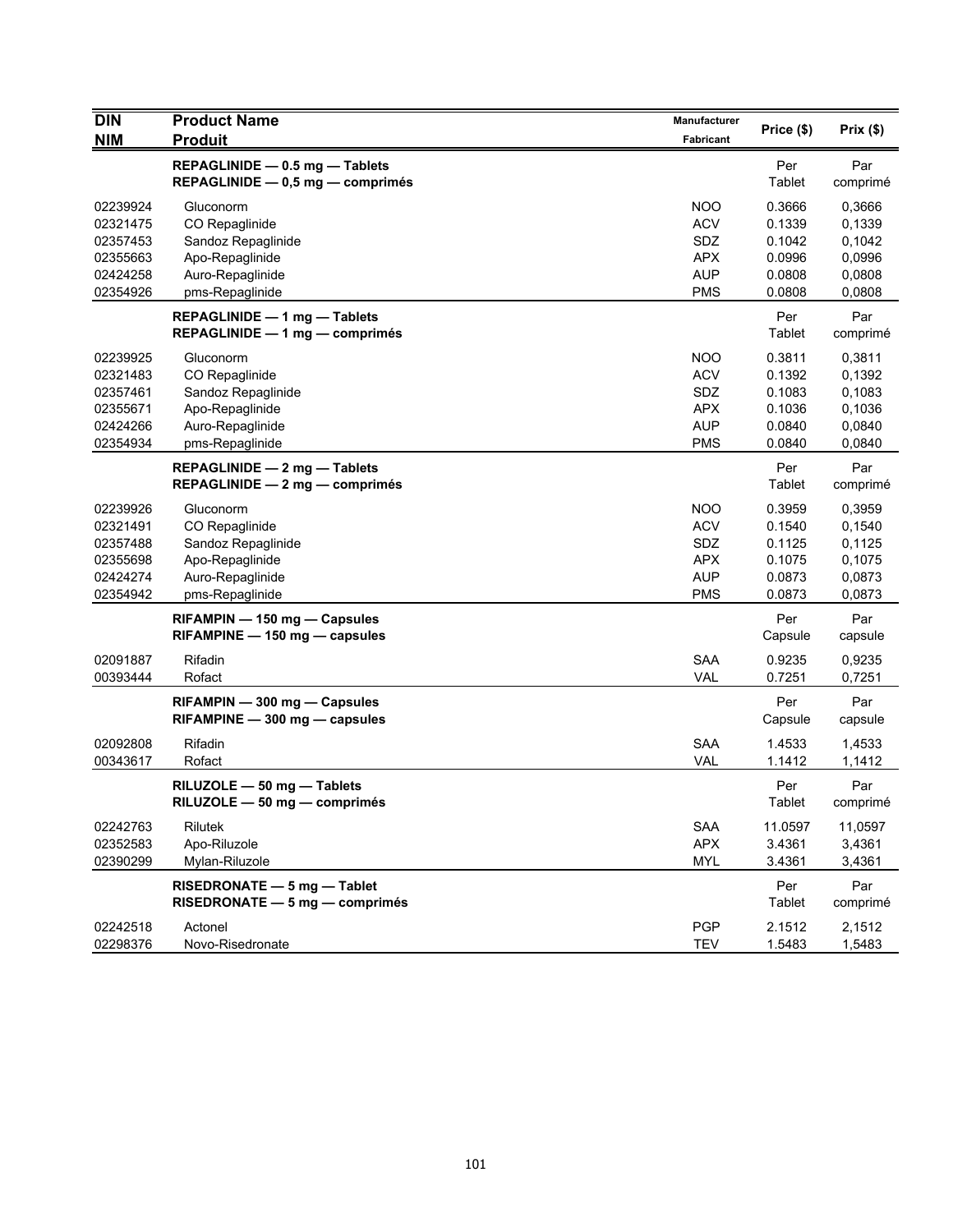| <b>DIN</b> | <b>Product Name</b>                                  | <b>Manufacturer</b> |            | Prix $(\$)$ |
|------------|------------------------------------------------------|---------------------|------------|-------------|
| <b>NIM</b> | <b>Produit</b>                                       | <b>Fabricant</b>    | Price (\$) |             |
|            | RISEDRONATE - 35 mg - Tablet                         |                     | Per        | Par         |
|            | RISEDRONATE - 35 mg - comprimés                      |                     | Tablet     | comprimé    |
| 02246896   | Actonel                                              | <b>PGP</b>          | 12.0472    | 12,0472     |
| 02357984   | Mylan-Risedronate                                    | <b>MYL</b>          | 2.4875     | 2,4875      |
| 02370255   | Risedronate                                          | <b>SAH</b>          | 2.4875     | 2.4875      |
| 02411407   | Risedronate-35                                       | <b>SIP</b>          | 2.4287     | 2,4287      |
| 02353687   | Apo-Risedronate                                      | APX                 | 2.4275     | 2,4275      |
| 02406306   | Auro-Risedronate                                     | <b>AUP</b>          | 2.4275     | 2,4275      |
| 02368552   | Jamp-Risedronate                                     | <b>JPC</b>          | 2.4275     | 2,4275      |
| 02298392   | Novo-Risedronate                                     | <b>TEV</b>          | 2.4275     | 2,4275      |
| 02302209   | pms-Risedronate                                      | <b>PMS</b>          | 2.4275     | 2,4275      |
| 02327295   | Sandoz Risedronate                                   | SDZ                 | 2.4275     | 2,4275      |
|            | RISPERIDONE - 1 mg/mL - Oral Solution                |                     |            |             |
|            | RISPERIDONE - 1 mg/ml - solution orale               |                     | Per mL     | Par ml      |
| 02236950   | Risperdal                                            | <b>JAN</b>          | 1.5576     | 1,5576      |
| 02280396   | Apo-Risperidone                                      | <b>APX</b>          | 0.7080     | 0,7080      |
| 02279266   | pms-Risperidone                                      | <b>PMS</b>          | 0.7080     | 0,7080      |
|            | RISPERIDONE - 0.5 mg - Orally Disintegrating Tablets |                     | Per        | Par         |
|            | RISPERIDONE - 0,5 mg - comprimés à dissolution orale |                     | Tablet     | comprimé    |
| 02247704   | Risperdal M-Tab                                      | JAN                 | 0.9020     | 0,9020      |
| 02413485   | Mylan-Risperidone ODT                                | <b>MYL</b>          | 0.5588     | 0,5588      |
|            | RISPERIDONE - 1 mg - Orally Disintegrating Tablets   |                     | Per        | Par         |
|            | RISPERIDONE - 1 mg - comprimés à dissolution orale   |                     | Tablet     | comprimé    |
| 02247705   | Risperdal M-Tab                                      | <b>JAN</b>          | 1.2458     | 1,2458      |
| 02413493   | Mylan-Risperidone ODT                                | <b>MYL</b>          | 0.7725     | 0,7725      |
| 02291789   | pms-Risperidone ODT                                  | <b>PMS</b>          | 0.7725     | 0,7725      |
|            | RISPERIDONE - 2 mg - Orally Disintegrating Tablets   |                     | Per        | Par         |
|            | RISPERIDONE - 2 mg - comprimés à dissolution orale   |                     | Tablet     | comprimé    |
|            |                                                      |                     |            |             |
| 02247706   | Risperdal M-Tab                                      | <b>JAN</b>          | 2.4640     | 2,4640      |
| 02413507   | Mylan-Risperidone ODT                                | <b>MYL</b>          | 1.5280     | 1,5280      |
| 02291797   | pms-Risperidone ODT                                  | <b>PMS</b>          | 1.5280     | 1,5280      |
|            | RISPERIDONE - 3 mg - Orally Disintegrating Tablets   |                     | Per        | Par         |
|            | RISPERIDONE - 3 mg - comprimés à dissolution orale   |                     | Tablet     | comprimé    |
| 02268086   | Risperdal M-Tab                                      | <b>JAN</b>          | 3.6960     | 3,6960      |
| 02413515   | Mylan-Risperidone ODT                                | <b>MYL</b>          | 2.2913     | 2,2913      |
| 02370697   | pms-Risperidone ODT                                  | <b>PMS</b>          | 2.2913     | 2,2913      |
|            | RISPERIDONE - 4 mg - Orally Disintegrating Tablets   |                     | Per        | Par         |
|            | RISPERIDONE - 4 mg - comprimés à dissolution orale   |                     | Tablet     | comprimé    |
| 02268094   | Risperdal M-Tab                                      | JAN                 | 4.9445     | 4,9445      |
| 02370700   | pms-Risperidone ODT                                  | <b>PMS</b>          | 3.0638     | 3,0638      |
| 02413523   | Mylan-Risperidone ODT                                | <b>MYL</b>          | 3.0638     | 3,0638      |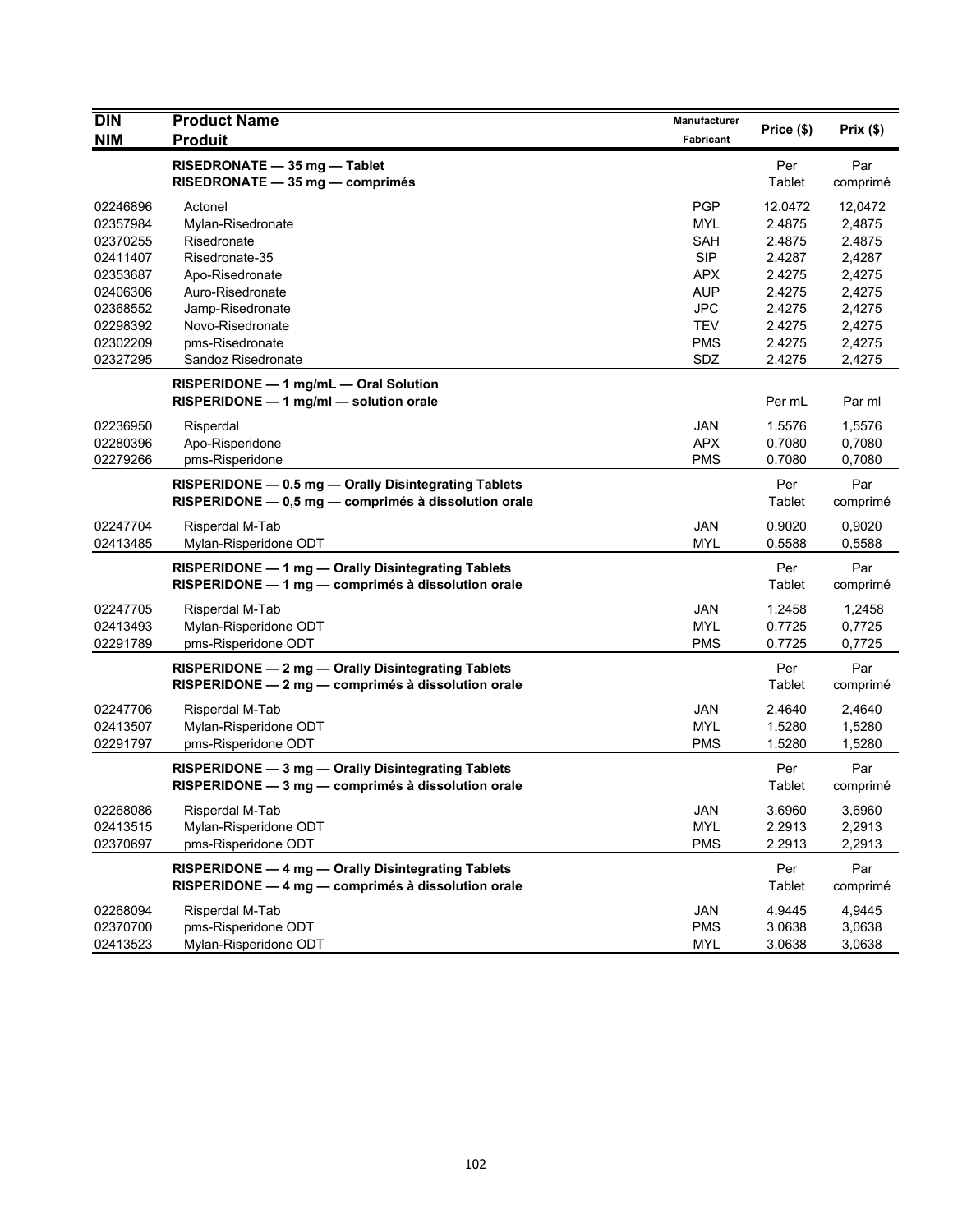| <b>DIN</b> | <b>Product Name</b>                | Manufacturer | Price (\$) | Prix (\$) |
|------------|------------------------------------|--------------|------------|-----------|
| <b>NIM</b> | <b>Produit</b>                     | Fabricant    |            |           |
|            | RISPERIDONE - 0.25 mg - Tablet     |              | Per        | Par       |
|            | RISPERIDONE - 0,25 mg - comprimés  |              | Tablet     | comprimé  |
| 02240551   | Risperdal                          | JAN          | 0.6331     | 0,6331    |
| 02282585   | CO Risperidone                     | <b>ACV</b>   | 0.2877     | 0,2877    |
| 02328305   | Ran-Risperidone                    | <b>RAN</b>   | 0.2615     | 0,2615    |
| 02282119   | Apo-Risperidone                    | <b>APX</b>   | 0.2075     | 0,2075    |
| 02282240   | Mylan-Risperidone                  | <b>MYL</b>   | 0.1425     | 0,1425    |
| 02282690   | Novo-Risperidone                   | <b>TEV</b>   | 0.1425     | 0,1425    |
| 02359529   | Jamp-Risperidone                   | <b>JPC</b>   | 0.1252     | 0,1252    |
| 02371766   | Mar-Risperidone                    | <b>MAR</b>   | 0.1252     | 0,1252    |
| 02359790   | Mint-Risperidon                    | <b>MPH</b>   | 0.1252     | 0,1252    |
| 02252007   | pms-Risperidone                    | <b>PMS</b>   | 0.1252     | 0,1252    |
| 02356880   | Risperidone                        | <b>SAH</b>   | 0.1252     | 0,1252    |
| 02303655   | Sandoz Risperidone                 | SDZ          | 0.1252     | 0,1252    |
|            | $RISPERIDONE - 0.5 mg - Table$     |              | Per        | Par       |
|            | $RISPERIDONE - 0.5 mg - comprimés$ |              | Tablet     | comprimé  |
| 02240552   | Risperdal                          | JAN          | 1.0606     | 1,0606    |
| 02282593   | CO Risperidone                     | <b>ACV</b>   | 0.4817     | 0,4817    |
| 02328313   | Ran-Risperidone                    | <b>RAN</b>   | 0.4379     | 0,4379    |
| 02282127   | Apo-Risperidone                    | <b>APX</b>   | 0.3475     | 0,3475    |
| 02282259   | Mylan-Risperidone                  | MYL          | 0.2395     | 0,2395    |
| 02264188   | Novo-Risperidone                   | <b>TEV</b>   | 0.2395     | 0,2395    |
| 02359537   | Jamp-Risperidone                   | <b>JPC</b>   | 0.2097     | 0,2097    |
| 02371774   | Mar-Risperidone                    | <b>MAR</b>   | 0.2097     | 0,2097    |
| 02359804   | Mint-Risperidon                    | <b>MPH</b>   | 0.2097     | 0,2097    |
| 02252015   | pms-Risperidone                    | <b>PMS</b>   | 0.2097     | 0,2097    |
| 02356899   | Risperidone                        | <b>SAH</b>   | 0.2097     | 0,2097    |
| 02303663   | Sandoz Risperidone                 | SDZ          | 0.2097     | 0,2097    |
|            | RISPERIDONE - 1 mg - Tablet        |              | Per        | Par       |
|            | $RISPERIDONE - 1 mg - comprimés$   |              | Tablet     | comprimé  |
| 02025280   | Risperdal                          | JAN          | 1.4647     | 1,4647    |
| 02282607   | CO Risperidone                     | <b>ACV</b>   | 0.6653     | 0,6653    |
| 02328321   | Ran-Risperidone                    | <b>RAN</b>   | 0.6048     | 0,6048    |
| 02282135   | Apo-Risperidone                    | <b>APX</b>   | 0.4800     | 0,4800    |
| 02282267   | Mylan-Risperidone                  | <b>MYL</b>   | 0.3310     | 0,3310    |
| 02264196   | Novo-Risperidone                   | <b>TEV</b>   | 0.3310     | 0,3310    |
| 02359545   | Jamp-Risperidone                   | JPC          | 0.2896     | 0,2896    |
| 02371782   | Mar-Risperidone                    | <b>MAR</b>   | 0.2896     | 0,2896    |
| 02359812   | Mint-Risperidon                    | <b>MPH</b>   | 0.2896     | 0,2896    |
| 02252023   | pms-Risperidone                    | <b>PMS</b>   | 0.2896     | 0,2896    |
| 02356902   | Risperidone                        | <b>SAH</b>   | 0.2896     | 0,2896    |
| 02279800   | Sandoz Risperidone                 | SDZ          | 0.2896     | 0,2896    |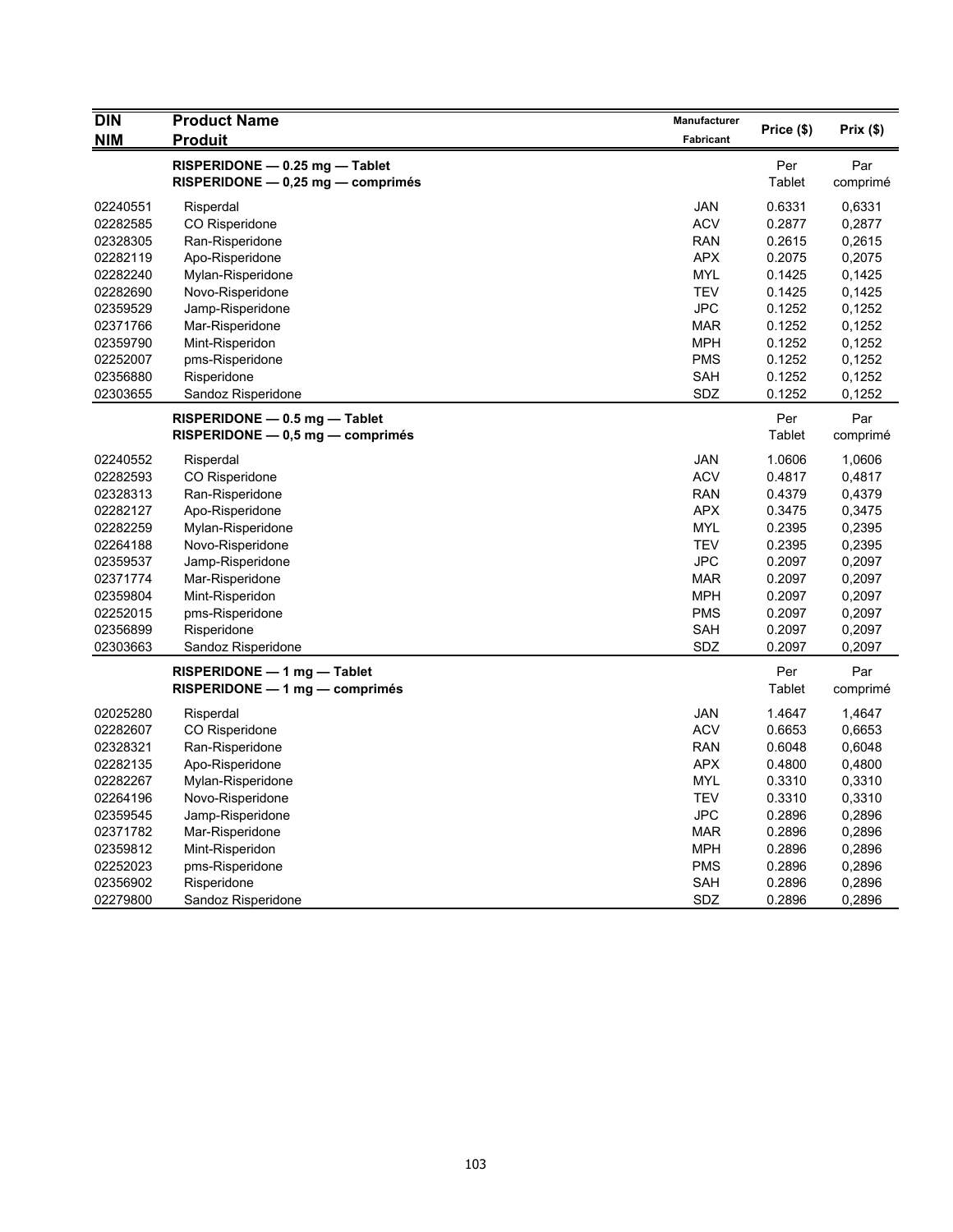| <b>DIN</b><br><b>NIM</b> | <b>Product Name</b><br><b>Produit</b> | <b>Manufacturer</b><br><b>Fabricant</b> | Price (\$)    | Prix(\$) |
|--------------------------|---------------------------------------|-----------------------------------------|---------------|----------|
|                          | RISPERIDONE - 2 mg - Tablet           |                                         | Per           | Par      |
|                          | RISPERIDONE - 2 mg - comprimés        |                                         | Tablet        | comprimé |
| 02025299                 | Risperdal                             | <b>JAN</b>                              | 2.9304        | 2,9304   |
| 02282615                 | CO Risperidone                        | <b>ACV</b>                              | 1.3283        | 1,3283   |
| 02328348                 | Ran-Risperidone                       | <b>RAN</b>                              | 1.2075        | 1,2075   |
| 02282143                 | Apo-Risperidone                       | <b>APX</b>                              | 0.9583        | 0,9583   |
| 02282275                 | Mylan-Risperidone                     | <b>MYL</b>                              | 0.6607        | 0,6607   |
| 02264218                 | Novo-Risperidone                      | <b>TEV</b>                              | 0.6607        | 0,6607   |
| 02359553                 | Jamp-Risperidone                      | <b>JPC</b>                              | 0.5782        | 0,5782   |
| 02371790                 | Mar-Risperidone                       | <b>MAR</b>                              | 0.5782        | 0,5782   |
| 02359820                 | Mint-Risperidon                       | <b>MPH</b>                              | 0.5782        | 0,5782   |
| 02252031                 | pms-Risperidone                       | <b>PMS</b>                              | 0.5782        | 0,5782   |
| 02356910                 | Risperidone                           | <b>SAH</b>                              | 0.5782        | 0,5782   |
| 02279819                 | Sandoz Risperidone                    | SDZ                                     | 0.5782        | 0,5782   |
|                          | RISPERIDONE - 3 mg - Tablet           |                                         | Per           | Par      |
|                          | RISPERIDONE - 3 mg - comprimés        |                                         | <b>Tablet</b> | comprimé |
| 02025302                 | Risperdal                             | <b>JAN</b>                              | 4.3879        | 4,3879   |
| 02282623                 | CO Risperidone                        | <b>ACV</b>                              | 1.9925        | 1,9925   |
| 02328364                 | Ran-Risperidone                       | <b>RAN</b>                              | 1.8112        | 1,8112   |
| 02282151                 | Apo-Risperidone                       | <b>APX</b>                              | 1.4375        | 1,4375   |
| 02282283                 | Mylan-Risperidone                     | <b>MYL</b>                              | 0.9910        | 0,9910   |
| 02359839                 | Mint-Risperidon                       | <b>MPH</b>                              | 0.8674        | 0,8674   |
| 02279827                 | Sandoz Risperidone                    | SDZ                                     | 0.8674        | 0,8674   |
| 02359561                 | Jamp-Risperidone                      | <b>JPC</b>                              | 0.8673        | 0,8673   |
| 02371804                 | Mar-Risperidone                       | <b>MAR</b>                              | 0.8673        | 0,8673   |
| 02264226                 | Novo-Risperidone                      | <b>TEV</b>                              | 0.8673        | 0,8673   |
| 02252058                 | pms-Risperidone                       | <b>PMS</b>                              | 0.8673        | 0,8673   |
| 02356929                 | Risperidone                           | <b>SAH</b>                              | 0.8673        | 0,8673   |
|                          | $RISPERIDONE - 4 mg - Table$          |                                         | Per           | Par      |
|                          | $RISPERIDONE - 4 mg - comprimés$      |                                         | <b>Tablet</b> | comprimé |
| 02025310                 | Risperdal                             | <b>JAN</b>                              | 5.8509        | 5,8509   |
| 02282631                 | CO Risperidone                        | <b>ACV</b>                              | 2.6565        | 2,6565   |
| 02328372                 | Ran-Risperidone                       | RAN                                     | 2.4150        | 2,4150   |
| 02282178                 | Apo-Risperidone                       | <b>APX</b>                              | 1.9167        | 1,9167   |
| 02282291                 | Mylan-Risperidone                     | <b>MYL</b>                              | 1.3215        | 1,3215   |
| 02264234                 | Novo-Risperidone                      | <b>TEV</b>                              | 1.3215        | 1,3215   |
| 02359588                 | Jamp-Risperidone                      | <b>JPC</b>                              | 1.1565        | 1,1565   |
| 02371812                 | Mar-Risperidone                       | <b>MAR</b>                              | 1.1565        | 1,1565   |
| 02359847                 | Mint-Risperidon                       | <b>MPH</b>                              | 1.1565        | 1,1565   |
| 02252066                 | pms-Risperidone                       | <b>PMS</b>                              | 1.1565        | 1,1565   |
| 02356937                 | Risperidone                           | SAH                                     | 1.1565        | 1,1565   |
| 02279835                 | Sandoz Risperidone                    | SDZ                                     | 1.1565        | 1,1565   |
|                          | RIVASTIGMINE - 1.5 mg - Capsules      |                                         | Per           | Par      |
|                          | $RIVASTIGMINE - 1,5 mg - capsules$    |                                         | Capsule       | capsule  |
| 02242115                 | Exelon                                | <b>NVT</b>                              | 2.9788        | 2,9788   |
| 02336715                 | Apo-Rivastigmine                      | <b>APX</b>                              | 1.3029        | 1,3029   |
| 02401614                 | Med-Rivastigmine                      | <b>GMP</b>                              | 1.3029        | 1,3029   |
| 02406985                 | Mint-Rivastigmine                     | <b>MPH</b>                              | 1.3029        | 1,3029   |
| 02332809                 | Mylan-Rivastigmine                    | <b>MYL</b>                              | 1.3029        | 1,3029   |
| 02305984                 | Novo-Rivastigmine                     | <b>TEV</b>                              | 1.3029        | 1,3029   |
| 02306034                 | pms-Rivastigmine                      | <b>PMS</b>                              | 1.3029        | 1,3029   |
| 02311283                 | ratio-Rivastigmine                    | <b>TEV</b>                              | 1.3029        | 1,3029   |
| 02324563                 | Sandoz Rivastigmine                   | SDZ                                     | 1.3029        | 1,3029   |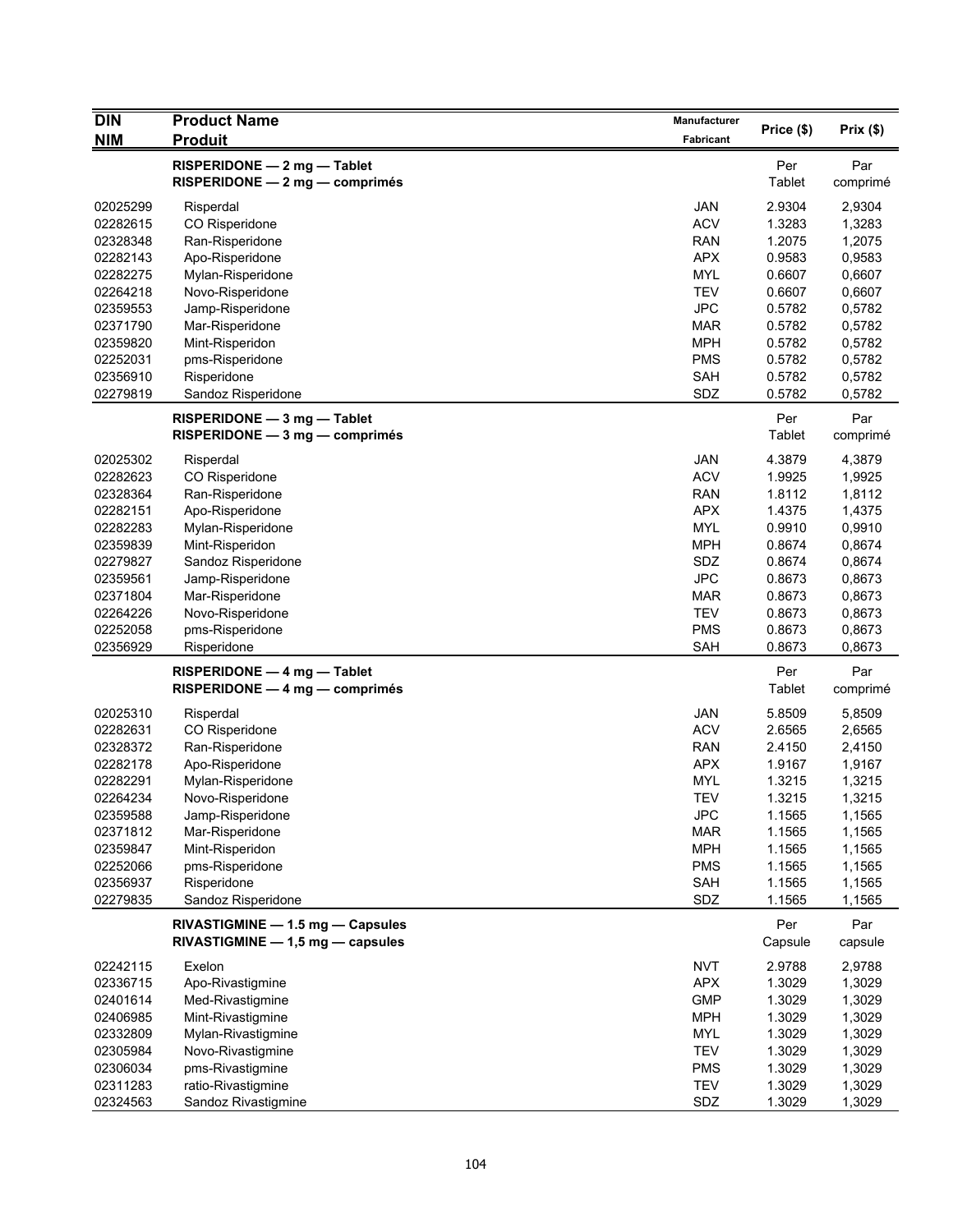| <b>DIN</b> | <b>Product Name</b>                                | Manufacturer | Price (\$)    |          |
|------------|----------------------------------------------------|--------------|---------------|----------|
| <b>NIM</b> | <b>Produit</b>                                     | Fabricant    |               | Prix(\$) |
|            | RIVASTIGMINE - 3 mg - Capsules                     |              | Per           | Par      |
|            | RIVASTIGMINE - 3 mg - capsules                     |              | Capsule       | capsule  |
| 02242116   | Exelon                                             | <b>NVT</b>   | 2.9788        | 2,9788   |
| 02336723   | Apo-Rivastigmine                                   | <b>APX</b>   | 1.3029        | 1,3029   |
| 02401622   | Med-Rivastigmine                                   | <b>GMP</b>   | 1.3029        | 1,3029   |
| 02406993   | Mint-Rivastigmine                                  | <b>MPH</b>   | 1.3029        | 1,3029   |
| 02332817   | Mylan-Rivastigmine                                 | <b>MYL</b>   | 1.3029        | 1,3029   |
| 02305992   | Novo-Rivastigmine                                  | <b>TEV</b>   | 1.3029        | 1,3029   |
| 02306042   | pms-Rivastigmine                                   | <b>PMS</b>   | 1.3029        | 1,3029   |
| 02311291   | ratio-Rivastigmine                                 | <b>TEV</b>   | 1.3029        | 1,3029   |
| 02324571   | Sandoz Rivastigmine                                | SDZ          | 1.3029        | 1,3029   |
|            | RIVASTIGMINE - 4.5 mg - Capsules                   |              | Per           | Par      |
|            | $RIVASTIGMINE - 4,5 mg - capsules$                 |              | Capsule       | capsule  |
|            |                                                    |              |               |          |
| 02242117   | Exelon                                             | <b>NVT</b>   | 2.9788        | 2,9788   |
| 02336731   | Apo-Rivastigmine                                   | <b>APX</b>   | 1.3029        | 1,3029   |
| 02401630   | Med-Rivastigmine                                   | <b>GMP</b>   | 1.3029        | 1,3029   |
| 02407000   | Mint-Rivastigmine                                  | <b>MPH</b>   | 1.3029        | 1,3029   |
| 02332825   | Mylan-Rivastigmine                                 | <b>MYL</b>   | 1.3029        | 1,3029   |
| 02306018   | Novo-Rivastigmine                                  | <b>TEV</b>   | 1.3029        | 1,3029   |
| 02306050   | pms-Rivastigmine                                   | <b>PMS</b>   | 1.3029        | 1,3029   |
| 02311305   | ratio-Rivastigmine                                 | <b>TEV</b>   | 1.3029        | 1,3029   |
| 02324598   | Sandoz Rivastigmine                                | SDZ          | 1.3029        | 1,3029   |
|            | RIVASTIGMINE - 6 mg - Capsules                     |              | Per           | Par      |
|            | RIVASTIGMINE - 6 mg - capsules                     |              | Capsule       | capsule  |
| 02242118   | Exelon                                             | <b>NVT</b>   | 2.9788        | 2,9788   |
| 02336758   | Apo-Rivastigmine                                   | <b>APX</b>   | 1.3029        | 1,3029   |
| 02401649   | Med-Rivastigmine                                   | <b>GMP</b>   | 1.3029        | 1,3029   |
| 02407019   | Mint-Rivastigmine                                  | MPH          | 1.3029        | 1,3029   |
| 02332833   | Mylan-Rivastigmine                                 | <b>MYL</b>   | 1.3029        | 1,3029   |
| 02306026   | Novo-Rivastigmine                                  | <b>TEV</b>   | 1.3029        | 1,3029   |
| 02311313   | ratio-Rivastigmine                                 | <b>TEV</b>   | 1.3029        | 1,3029   |
| 02324601   | Sandoz Rivastigmine                                | SDZ          | 1.3029        | 1,3029   |
|            | RIZATRIPTAN - 5 mg - Orally Disintegrating Tablets |              | Per           | Par      |
|            | RIZATRIPTAN - 5 mg - comprimés à dissolution orale |              | <b>Tablet</b> | comprimé |
| 02240518   | <b>Maxalt RPD</b>                                  | <b>MFX</b>   | 20.8324       | 20,8324  |
| 02374730   | <b>ACT Rizatriptan ODT</b>                         | <b>ACV</b>   | 5.1508        | 5,1508   |
| 02379198   | Mylan-Rizatriptan OD                               | <b>MYL</b>   | 5.1508        | 5,1508   |
| 02393484   | Apo-Rizatriptan RPD                                | <b>APX</b>   | 3.7050        | 3,7050   |
| 02439573   | Mint-Rizatriptan ODT                               | <b>MPH</b>   | 3.7050        | 3,7050   |
| 02436604   | NAT-Rizatriptan                                    | <b>NAT</b>   | 3.7050        | 3,7050   |
| 02393360   | pms-Rizatriptan RDT                                | <b>PMS</b>   | 3.7050        | 3,7050   |
| 02442906   | Rizatriptan ODT                                    | SAH          | 3.7050        | 3,7050   |
| 02446111   | Rizatriptan ODT                                    | <b>SIP</b>   | 3.7050        | 3,7050   |
| 02351870   | Sandoz Rizatriptan ODT                             | SDZ          | 3.7050        | 3,7050   |
| 02396661   | Teva-Rizatriptan ODT                               | <b>TEV</b>   | 3.7050        | 3,7050   |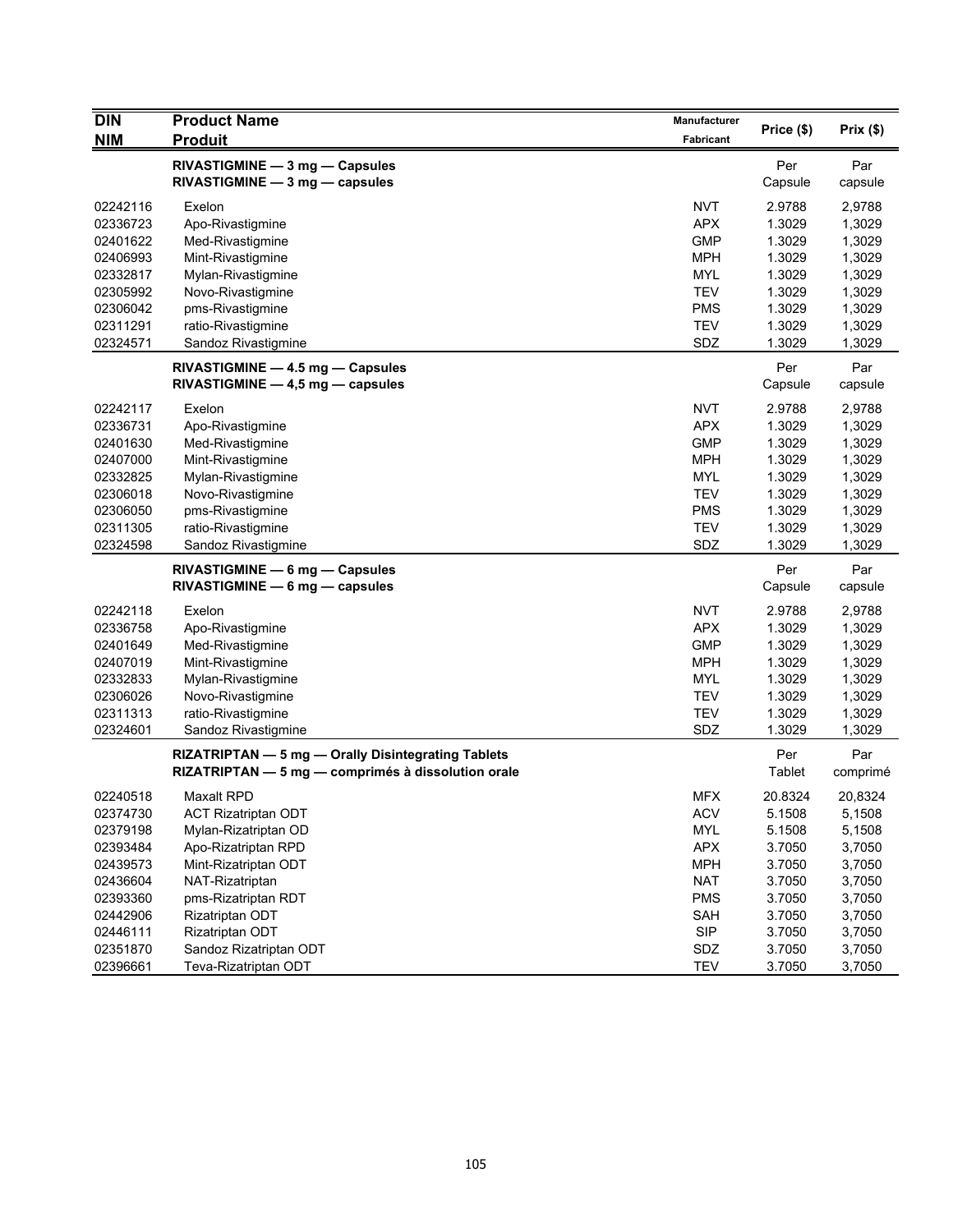| <b>DIN</b> | <b>Product Name</b>                                 | <b>Manufacturer</b> |               |          |
|------------|-----------------------------------------------------|---------------------|---------------|----------|
| <b>NIM</b> | <b>Produit</b>                                      | Fabricant           | Price (\$)    | Prix(\$) |
|            | RIZATRIPTAN - 10 mg - Orally Disintegrating Tablets |                     | Per           | Par      |
|            | RIZATRIPTAN - 10 mg - comprimés à dissolution orale |                     | Tablet        | comprimé |
| 02240519   | <b>Maxalt RPD</b>                                   | <b>MFX</b>          | 20.8324       | 20,8324  |
| 02374749   | <b>ACT Rizatriptan ODT</b>                          | <b>ACV</b>          | 5.1508        | 5,1508   |
| 02439581   | Mint-Rizatriptan ODT                                | <b>MPH</b>          | 3.7050        | 3,7050   |
| 02379201   | Mylan-Rizatriptan OD                                | <b>MYL</b>          | 5.1508        | 5,1508   |
| 02393492   | Apo-Rizatriptan ODT                                 | <b>APX</b>          | 3.7050        | 3,7050   |
| 02436612   | NAT-Rizatriptan                                     | <b>NAT</b>          | 3.7050        | 3,7050   |
| 02393379   | pms-Rizatriptan RDT                                 | <b>PMS</b>          | 3.7050        | 3,7050   |
| 02442914   | Rizatriptan ODT                                     | <b>SAH</b>          | 3.7050        | 3,7050   |
| 02446138   | Rizatriptan ODT                                     | <b>SIP</b>          | 3.7050        | 3,7050   |
| 02351889   | Sandoz Rizatriptan ODT                              | SDZ                 | 3.7050        | 3,7050   |
| 02396688   | Teva-Rizatriptan ODT                                | <b>TEV</b>          | 3.7050        | 3,7050   |
|            | RIZATRIPTAN - 5 mg - Tablets                        |                     | Per           | Par      |
|            | RIZATRIPTAN - 5 mg - comprimés                      |                     | Tablet        | comprimé |
| 02240520   | Maxalt                                              | <b>MFX</b>          | 16.3020       | 16,3020  |
| 02393468   | Apo-Rizatriptan                                     | <b>APX</b>          | 4.8933        | 4,8933   |
| 02379651   | Mar-Rizatriptan                                     | MAR                 | 4.8933        | 4,8933   |
| 02380455   | Jamp-Rizatriptan                                    | <b>JPC</b>          | 3.7050        | 3,7050   |
| 02429233   | Jamp-Rizatriptan IR                                 | <b>JPC</b>          | 3.7050        | 3,7050   |
| 02428512   | VAN-Rizatriptan                                     | <b>VAN</b>          | 3.7050        | 3,7050   |
|            | RIZATRIPTAN - 10 mg - Tablets                       |                     | Per           | Par      |
|            | RIZATRIPTAN - 10 mg - comprimés                     |                     | Tablet        | comprimé |
| 02240521   | Maxalt                                              | <b>MFX</b>          | 20.8324       | 20,8324  |
| 02381702   | <b>ACT Rizatriptan</b>                              | <b>ACV</b>          | 5.1508        | 5,1508   |
| 02393476   | Apo-Rizatriptan                                     | <b>APX</b>          | 4.8933        | 4,8933   |
| 02379678   | Mar-Rizatriptan                                     | MAR                 | 4.1300        | 4,1300   |
| 02380463   | Jamp-Rizatriptan                                    | <b>JPC</b>          | 4.1300        | 4,1300   |
| 02429241   | Jamp-Rizatriptan IR                                 | <b>JPC</b>          | 4.1300        | 4,1300   |
| 02428520   | VAN-Rizatriptan                                     | <b>VAN</b>          | 4.1300        | 4,1300   |
| 02441144   | Auro-Rizatriptan                                    | <b>AUP</b>          | 3.7050        | 3,7050   |
|            | ROPINIROLE - 0.25 mg - Tablet                       |                     | Per           | Par      |
|            | ROPINIROLE - 0,25 mg - comprimés                    |                     | <b>Tablet</b> | comprimé |
| 02232565   | Requip                                              | <b>GSK</b>          | 0.3122        | 0,3122   |
| 02316846   | <b>ACT Ropinirole</b>                               | <b>ACV</b>          | 0.1419        | 0,1419   |
| 02314037   | Ran-Ropinirole                                      | <b>RAN</b>          | 0.1419        | 0,1419   |
| 02337746   | Apo-Ropinirole                                      | <b>APX</b>          | 0.0993        | 0,0993   |
| 02352338   | Jamp-Ropinirole                                     | <b>JPC</b>          | 0.0894        | 0,0894   |
| 02326590   | pms-Ropinirole                                      | <b>PMS</b>          | 0.0894        | 0,0894   |
| 02353040   | Ropinirole                                          | <b>SAH</b>          | 0.0894        | 0,0894   |
|            | ROPINIROLE - 1 mg - Tablet                          |                     | Per           | Par      |
|            | ROPINIROLE - 1 mg - comprimés                       |                     | Tablet        | comprimé |
| 02232567   | Requip                                              | <b>GSK</b>          | 1.2489        | 1,2489   |
| 02316854   | <b>ACT Ropinirole</b>                               | <b>ACV</b>          | 0.5676        | 0,5676   |
| 02314053   | Ran-Ropinirole                                      | <b>RAN</b>          | 0.5676        | 0,5676   |
| 02337762   | Apo-Ropinirole                                      | <b>APX</b>          | 0.3974        | 0,3974   |
| 02352346   | Jamp-Ropinirole                                     | <b>JPC</b>          | 0.3577        | 0,3577   |
| 02326612   | pms-Ropinirole                                      | <b>PMS</b>          | 0.3577        | 0,3577   |
| 02353059   | Ropinirole                                          | SAH                 | 0.3577        | 0,3577   |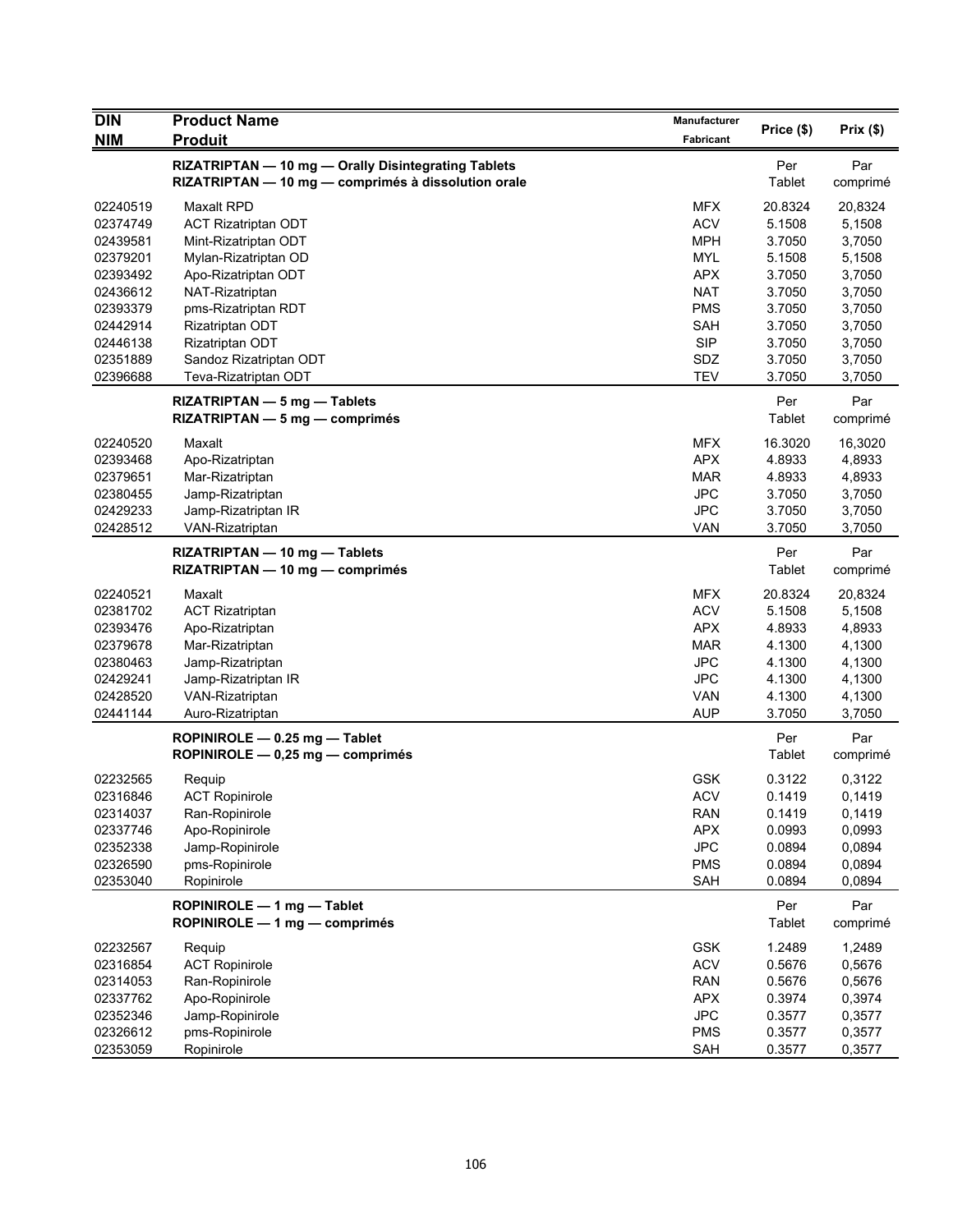| <b>DIN</b> | <b>Product Name</b>                                               | Manufacturer | Price (\$)    | Prix(\$)        |
|------------|-------------------------------------------------------------------|--------------|---------------|-----------------|
| <b>NIM</b> | <b>Produit</b>                                                    | Fabricant    |               |                 |
|            | ROPINIROLE $-2$ mg $-$ Tablet<br>ROPINIROLE - 2 mg - comprimés    |              | Per<br>Tablet | Par<br>comprimé |
| 02232568   | Requip                                                            | <b>GSK</b>   | 1.3738        | 1,3738          |
| 02316862   | <b>ACT Ropinirole</b>                                             | <b>ACV</b>   | 0.6244        | 0,6244          |
| 02314061   | Ran-Ropinirole                                                    | <b>RAN</b>   | 0.6244        | 0,6244          |
| 02337770   | Apo-Ropinirole                                                    | <b>APX</b>   | 0.4371        | 0,4371          |
| 02352354   | Jamp-Ropinirole                                                   | <b>JPC</b>   | 0.3934        | 0,3934          |
| 02326620   | pms-Ropinirole                                                    | <b>PMS</b>   | 0.3934        | 0,3934          |
|            | ROPINIROLE - 5 mg - Tablet<br>ROPINIROLE $-5$ mg $-$ comprimés    |              | Per<br>Tablet | Par<br>comprimé |
| 02232569   | Requip                                                            | <b>GSK</b>   | 3.7823        | 3,7823          |
| 02316870   | <b>ACT Ropinirole</b>                                             | <b>ACV</b>   | 1.7192        | 1,7192          |
| 02314088   | Ran-Ropinirole                                                    | <b>RAN</b>   | 1.7192        | 1,7192          |
| 02337800   | Apo-Ropinirole                                                    | <b>APX</b>   | 1.2034        | 1,2034          |
| 02352362   | Jamp-Ropinirole                                                   | <b>JPC</b>   | 1.0831        | 1,0831          |
| 02326639   | pms-Ropinirole                                                    | <b>PMS</b>   | 1.0831        | 1,0831          |
| 02353075   | Ropinirole                                                        | <b>SAH</b>   | 1.0831        | 1,0831          |
|            | ROSIGLITAZONE - 2 mg - Tablet<br>ROSIGLITAZONE - 2 mg - comprimés |              | Per<br>Tablet | Par<br>comprimé |
| 02241112   | Avandia                                                           | <b>GSK</b>   | 1.5364        | 1,5364          |
| 02403366   | Apo-Rosiglitazone                                                 | <b>APX</b>   | 1.0316        | 1,0316          |
|            | ROSIGLITAZONE - 4 mg - Tablet<br>ROSIGLITAZONE - 4 mg - comprimés |              | Per<br>Tablet | Par<br>comprimé |
| 02241113   | Avandia                                                           | <b>GSK</b>   | 2.4134        | 2,4134          |
| 02403374   | Apo-Rosiglitazone                                                 | <b>APX</b>   | 1.6188        | 1,6188          |
|            | ROSIGLITAZONE - 8 mg - Tablet<br>ROSIGLITAZONE - 8 mg - comprimés |              | Per<br>Tablet | Par<br>comprimé |
| 02241114   | Avandia                                                           | <b>GSK</b>   | 3.4513        | 3,4513          |
| 02403382   | Apo-Rosiglitazone                                                 | <b>APX</b>   | 2.3150        | 2,3150          |
|            | ROSUVASTATIN - 10 mg - Tablet<br>ROSUVASTATIN — 10 mg — comprimés |              | Per<br>Tablet | Par<br>comprimé |
| 02247162   | Crestor                                                           | <b>AZC</b>   | 1.5437        | 1,5437          |
| 02337983   | Apo-Rosuvastatin                                                  | <b>APX</b>   | 0.2437        | 0,2437          |
| 02442582   | Auro-Rosuvastatin                                                 | <b>AUP</b>   | 0.2437        | 0,2437          |
| 02339773   | CO Rosuvastatin                                                   | <b>ACV</b>   | 0.2437        | 0,2437          |
| 02391260   | Jamp-Rosuvastatin                                                 | <b>JPC</b>   | 0.2437        | 0,2437          |
| 02413078   | Mar-Rosuvastatin                                                  | <b>MAR</b>   | 0.2437        | 0,2437          |
| 02399172   | Med-Rosuvastatin                                                  | <b>GMP</b>   | 0.2437        | 0,2437          |
| 02397803   | Mint-Rosuvastatin                                                 | <b>MPH</b>   | 0.2437        | 0,2437          |
| 02381273   | Mylan-Rosuvastatin                                                | <b>MYL</b>   | 0.2437        | 0,2437          |
| 02378531   | pms-Rosuvastatin                                                  | <b>PMS</b>   | 0.2437        | 0,2437          |
| 02382652   | Ran-Rosuvastatin                                                  | <b>RAN</b>   | 0.2437        | 0,2437          |
| 02405636   | Rosuvastatin                                                      | <b>SAH</b>   | 0.2437        | 0,2437          |
| 02411636   | Rosuvastatin-10                                                   | <b>SIP</b>   | 0.2437        | 0,2437          |
| 02338734   | Sandoz Rosuvastatin                                               | SDZ          | 0.2437        | 0,2437          |
| 02354616   | Teva-Rosuvastatin                                                 | <b>TEV</b>   | 0.2437        | 0,2437          |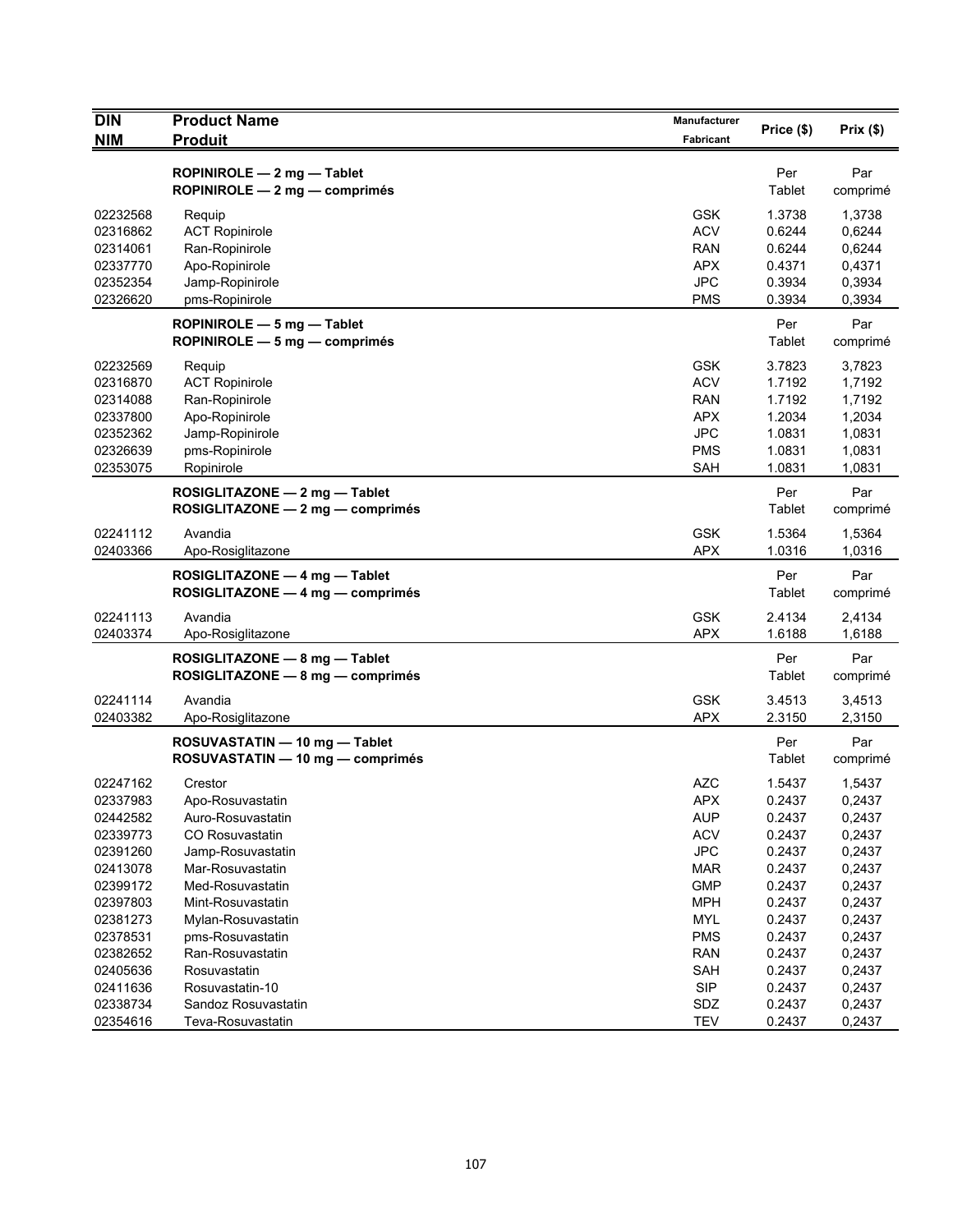| <b>DIN</b> | <b>Product Name</b>                                             | Manufacturer | Price (\$) | Prix(\$) |
|------------|-----------------------------------------------------------------|--------------|------------|----------|
| <b>NIM</b> | <b>Produit</b>                                                  | Fabricant    |            |          |
|            | ROSUVASTATIN - 20 mg - Tablet                                   |              | Per        | Par      |
|            | ROSUVASTATIN - 20 mg - comprimés                                |              | Tablet     | comprimé |
| 02247163   | Crestor                                                         | <b>AZC</b>   | 1.9214     | 1,9214   |
| 02337991   | Apo-Rosuvastatin                                                | <b>APX</b>   | 0.3046     | 0,3046   |
| 02442590   | Auro-Rosuvastatin                                               | <b>AUP</b>   | 0.3046     | 0,3046   |
| 02339781   | <b>CO Rosuvastatin</b>                                          | <b>ACV</b>   | 0.3046     | 0,3046   |
| 02391279   | Jamp-Rosuvastatin                                               | <b>JPC</b>   | 0.3046     | 0,3046   |
| 02413086   | Mar-Rosuvastatin                                                | <b>MAR</b>   | 0.3046     | 0,3046   |
| 02399180   | Med-Rosuvastatin                                                | <b>GMP</b>   | 0.3046     | 0,3046   |
| 02397811   | Mint-Rosuvastatin                                               | <b>MPH</b>   | 0.3046     | 0,3046   |
| 02381281   | Mylan-Rosuvastatin                                              | <b>MYL</b>   | 0.3046     | 0,3046   |
| 02378558   | pms-Rosuvastatin                                                | <b>PMS</b>   | 0.3046     | 0,3046   |
| 02382660   | Ran-Rosuvastatin                                                | <b>RAN</b>   | 0.3046     | 0,3046   |
| 02405644   | Rosuvastatin                                                    | SAH          | 0.3046     | 0,3046   |
| 02411644   | Rosuvastatin-20                                                 | <b>SIP</b>   | 0.3046     | 0,3046   |
| 02338742   | Sandoz Rosuvastatin                                             | SDZ          | 0.3046     | 0,3046   |
| 02354624   | Teva-Rosuvastatin                                               | <b>TEV</b>   | 0.3046     | 0,3046   |
|            | ROSUVASTATIN - 40 mg - Tablet                                   |              | Per        | Par      |
|            | ROSUVASTATIN - 40 mg - comprimés                                |              | Tablet     | comprimé |
| 02247164   | Crestor                                                         | <b>AZC</b>   | 2.2550     | 2,2550   |
| 02338009   | Apo-Rosuvastatin                                                | <b>APX</b>   | 0.3582     | 0,3582   |
| 02442604   | Auro-Rosuvastatin                                               | <b>AUP</b>   | 0.3582     | 0,3582   |
| 02339803   | <b>CO Rosuvastatin</b>                                          | <b>ACV</b>   | 0.3582     | 0,3582   |
| 02391287   | Jamp-Rosuvastatin                                               | <b>JPC</b>   | 0.3582     | 0,3582   |
| 02413108   | Mar-Rosuvastatin                                                | <b>MAR</b>   | 0.3582     | 0,3582   |
| 02399199   | Med-Rosuvastatin                                                | <b>GMP</b>   | 0.3582     | 0,3582   |
| 02397838   | Mint-Rosuvastatin                                               | <b>MPH</b>   | 0.3582     | 0,3582   |
| 02381303   | Mylan-Rosuvastatin                                              | <b>MYL</b>   | 0.3582     | 0,3582   |
| 02378566   | pms-Rosuvastatin                                                | <b>PMS</b>   | 0.3582     | 0,3582   |
| 02382679   | Ran-Rosuvastatin                                                | <b>RAN</b>   | 0.3582     | 0,3582   |
| 02405652   | Rosuvastatin                                                    | SAH          | 0.3582     | 0,3582   |
| 02411652   | Rosuvastatin-40                                                 | <b>SIP</b>   | 0.3582     | 0,3582   |
| 02338750   | Sandoz Rosuvastatin                                             | <b>SDZ</b>   | 0.3582     | 0,3582   |
| 02354632   | Teva-Rosuvastatin                                               | <b>TEV</b>   | 0.3582     | 0,3582   |
|            | SALBUTAMOL SULFATE - 200 Dose - 100 mcg/Dose                    |              |            |          |
|            | - Metered Dose Inhaler                                          |              |            |          |
|            | SALBUTAMOL (SULFATE DE) - 200 doses - 100 mcg/dose -            |              | Per        | Par      |
|            | aérosol doseur                                                  |              | Dose       | dose     |
| 02245669   | Apo-Salvent CFC Free/Apo-Salvent sans CFC                       | <b>APX</b>   | 0.0325     | 0,0325   |
| 02244914   | ratio-Salbutamol                                                | <b>TEV</b>   | 0.0325     | 0,0325   |
| 02241497   | Ventolin HFA                                                    | <b>GSK</b>   | 0.0330     | 0,0330   |
| 02232570   | Airomir                                                         | VAL          | 0.0284     | 0,0284   |
| 02419858   | Salbutamol HFA                                                  | SAH          | 0.0284     | 0,0284   |
| 02326450   | Teva-Salbutamol HFA                                             | TEV          | 0.0284     | 0.0284   |
|            | SALBUTAMOL SULFATE - 2.5 mg/2.5 mL - Unit Dose Solution Nebules |              |            |          |
|            | SALBUTAMOL (SULFATE DE) - 2,5 mg/2,5 ml - préparation monodose  |              |            |          |
|            | de solution pour nébuliseur                                     |              | Per mL     | Par ml   |
| 02213419   | <b>Ventolin PF</b>                                              | <b>GSK</b>   | 0.4616     | 0,4616   |
| 01926934   | Teva-Salbutamol Sterinebs                                       | <b>TEV</b>   | 0.2678     | 0,2678   |
| 02208229   | pms-Salbutamol                                                  | <b>PMS</b>   | 0.2678     | 0,2678   |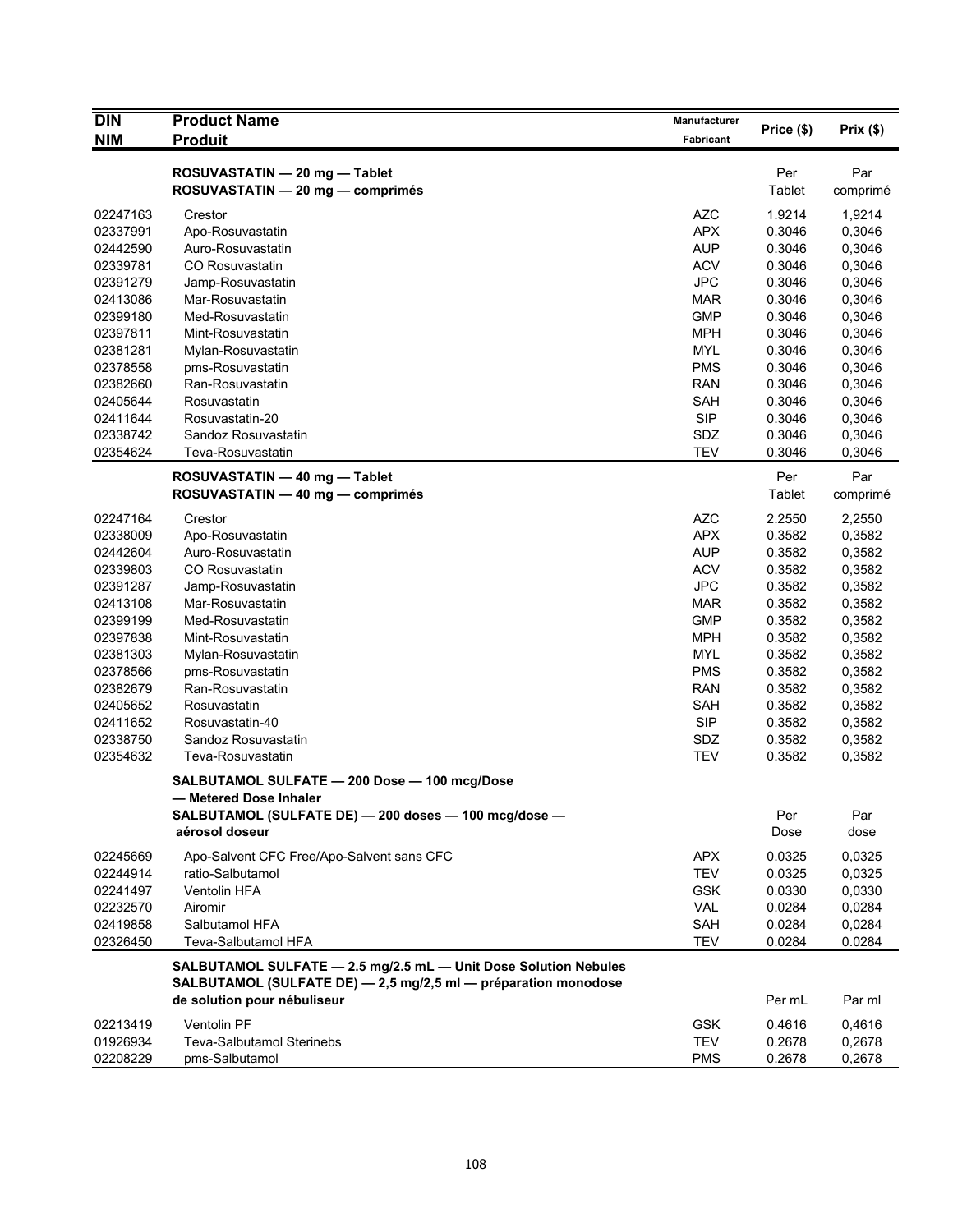| <b>DIN</b>           | <b>Product Name</b>                                                                                                                                          | <b>Manufacturer</b> | Price (\$)       | Prix(\$)         |
|----------------------|--------------------------------------------------------------------------------------------------------------------------------------------------------------|---------------------|------------------|------------------|
| <b>NIM</b>           | <b>Produit</b>                                                                                                                                               | Fabricant           |                  |                  |
|                      | SALBUTAMOL SULFATE - 5 mg/2.5 mL - Unit Dose Solution Nebules<br>SALBUTAMOL (SULFATE DE) - 5 mg/2,5 ml - préparation monodose<br>de solution pour nébuliseur |                     | Per mL           | Par ml           |
|                      |                                                                                                                                                              |                     |                  |                  |
| 02213427             | Ventolin                                                                                                                                                     | <b>GSK</b>          | 0.8767           | 0,8767           |
| 02173360             | <b>Teva-Salbutamol Sterinebs</b>                                                                                                                             | <b>TEV</b>          | 0.5084           | 0,5084           |
| 02208237             | pms-Salbutamol                                                                                                                                               | <b>PMS</b>          | 0.5084           | 0,5084           |
|                      | SELEGILINE HCI - 5 mg - Tablets<br>SÉLÉGILINE (CHLORHYDRATE DE) — 5 mg — comprimés                                                                           |                     | Per<br>Tablet    | Par<br>comprimé  |
| 02230641             | Apo-Selegiline                                                                                                                                               | <b>APX</b>          | 1.3915           | 1,3915           |
| 02231036             | Mylan-Selegiline                                                                                                                                             | <b>MYL</b>          | 1.3915           | 1,3915           |
| 02068087             | Novo-Selegiline                                                                                                                                              | <b>TEV</b>          | 1.3915           | 1,3915           |
|                      | SENNOSIDES A AND B - 8.6 mg - Tablets<br>SENNOSIDES A ET B - 8,6 mg - comprimés                                                                              |                     | Per<br>Tablet    | Par<br>comprimé  |
| 00026158             | Senokot                                                                                                                                                      | <b>PFR</b>          | 0.1452           | 0,1452           |
| 02068109             | Sennatab                                                                                                                                                     | <b>PMS</b>          | 0.0644           | 0,0644           |
|                      | <b>SERTRALINE HCI - 25 mg - Capsules</b><br>SERTRALINE (CHLORHYDRATE DE) - 25 mg - capsules                                                                  |                     | Per<br>Capsule   | Par<br>capsule   |
| 02132702             | Zoloft                                                                                                                                                       | PFI                 | 0.9543           | 0,9543           |
| 02238280             | Apo-Sertraline                                                                                                                                               | <b>APX</b>          | 0.5544           | 0,5544           |
| 02287390             | CO Sertraline                                                                                                                                                | <b>ACV</b>          | 0.5040           | 0,5040           |
| 02273683             | <b>GD-Sertraline</b>                                                                                                                                         | <b>GEM</b>          | 0.4245           | 0,4245           |
| 02242519             | Mylan-Sertraline                                                                                                                                             | <b>MYL</b>          | 0.2806           | 0,2806           |
| 02374552             | Ran-Sertraline                                                                                                                                               | <b>RAN</b>          | 0.2164           | 0,2164           |
| 02245159             | Sandoz Sertraline                                                                                                                                            | SDZ                 | 0.2164           | 0,2164           |
| 02390906             | Auro-Sertraline                                                                                                                                              | <b>AUP</b>          | 0.2004           | 0,2004           |
| 02357143             | Jamp-Sertraline                                                                                                                                              | <b>JPC</b>          | 0.2004           | 0,2004           |
| 02399415             | Mar-Sertraline                                                                                                                                               | MAR                 | 0.2004           | 0,2004           |
| 02402378             | Mint-Sertraline                                                                                                                                              | <b>MPH</b>          | 0.2004           | 0,2004           |
| 02244838             | pms-Sertraline                                                                                                                                               | <b>PMS</b>          | 0.2004           | 0,2004           |
| 02353520             | Sertraline                                                                                                                                                   | SAH                 | 0.2004           | 0,2004           |
| 02386070             | Sertraline                                                                                                                                                   | <b>SIP</b>          | 0.2004           | 0,2004           |
| 02240485             | Novo-Sertraline                                                                                                                                              | <b>TEV</b>          | 0.2004           | 0,2004           |
| 02427761             | <b>VAN-Sertraline</b>                                                                                                                                        | <b>VAN</b>          | 0.2004           | 0,2004           |
|                      | <b>SERTRALINE HCI - 50 mg - Capsules</b>                                                                                                                     |                     | Per              | Par              |
|                      | SERTRALINE (CHLORHYDRATE DE) — 50 mg — capsules                                                                                                              |                     | Capsule          | capsule          |
| 01962817<br>02238281 | Zoloft<br>Apo-Sertraline                                                                                                                                     | PFI<br><b>APX</b>   | 1.9084<br>1.1088 | 1,9084<br>1,1088 |
| 02287404             | CO Sertraline                                                                                                                                                | <b>ACV</b>          | 1.0080           | 1,0080           |
| 02273691             | <b>GD-Sertraline</b>                                                                                                                                         | <b>GEM</b>          | 0.8490           | 0,8490           |
| 02242520             | Mylan-Sertraline                                                                                                                                             | <b>MYL</b>          | 0.5611           | 0,5611           |
| 02374560             | Ran-Sertraline                                                                                                                                               | <b>RAN</b>          | 0.4329           | 0,4329           |
| 02245160             | Sandoz Sertraline                                                                                                                                            | SDZ                 | 0.4329           | 0,4329           |
| 02390914             | Auro-Sertraline                                                                                                                                              | <b>AUP</b>          | 0.4000           | 0,4000           |
| 02357151             | Jamp-Sertraline                                                                                                                                              | <b>JPC</b>          | 0.4000           | 0,4000           |
| 02399423             | Mar-Sertraline                                                                                                                                               | <b>MAR</b>          | 0.4000           | 0,4000           |
| 02402394             | Mint-Sertraline                                                                                                                                              | <b>MPH</b>          | 0.4000           | 0,4000           |
| 02244839             | pms-Sertraline                                                                                                                                               | <b>PMS</b>          | 0.4000           | 0,4000           |
| 02353539             | Sertraline                                                                                                                                                   | SAH                 | 0.4000           | 0,4000           |
| 02386089             | Sertraline                                                                                                                                                   | <b>SIP</b>          | 0.4000           | 0,4000           |
| 02240484             | Teva-Sertraline                                                                                                                                              | <b>TEV</b>          | 0.4000           | 0,4000           |
| 02427788             | <b>VAN-Sertraline</b>                                                                                                                                        | <b>VAN</b>          | 0.4000           | 0,4000           |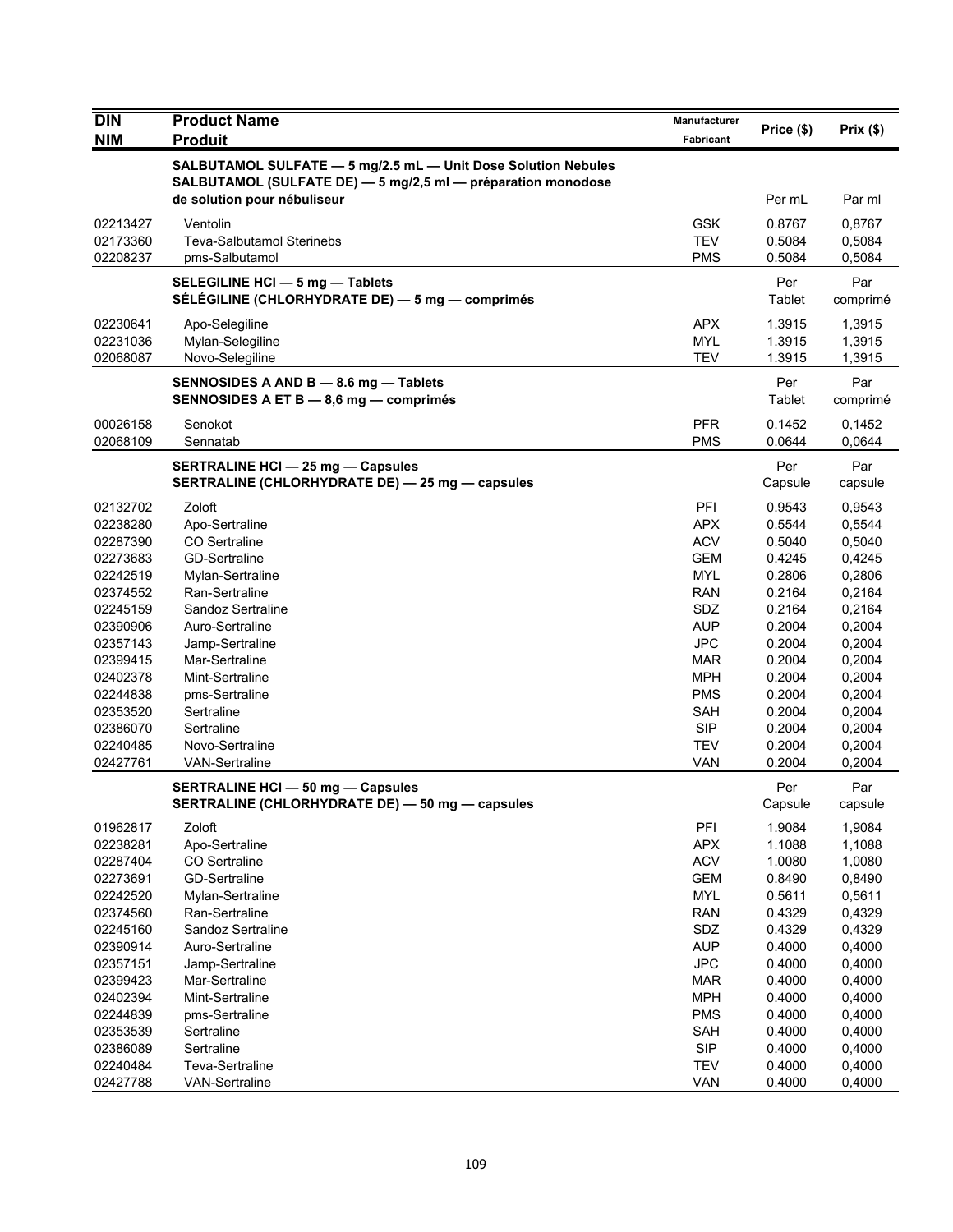| <b>DIN</b> | <b>Product Name</b>                              | Manufacturer | Price (\$) | Prix (\$) |
|------------|--------------------------------------------------|--------------|------------|-----------|
| <b>NIM</b> | <b>Produit</b>                                   | Fabricant    |            |           |
|            | <b>SERTRALINE HCI - 100 mg - Capsules</b>        |              | Per        | Par       |
|            | SERTRALINE (CHLORHYDRATE DE) - 100 mg - capsules |              | Capsule    | capsule   |
| 01962779   | Zoloft                                           | PFI          | 2.0298     | 2,0298    |
| 02238282   | Apo-Sertraline                                   | <b>APX</b>   | 1.2128     | 1,2128    |
| 02287412   | CO Sertraline                                    | <b>ACV</b>   | 1.1025     | 1,1025    |
| 02273705   | <b>GD-Sertraline</b>                             | <b>GEM</b>   | 0.8895     | 0,8895    |
| 02242521   | Mylan-Sertraline                                 | <b>MYL</b>   | 0.5880     | 0,5880    |
| 02374579   | Ran-Sertraline                                   | <b>RAN</b>   | 0.4536     | 0,4536    |
| 02245161   | Sandoz Sertraline                                | <b>SDZ</b>   | 0.4536     | 0,4536    |
| 02390922   | Auro-Sertraline                                  | <b>AUP</b>   | 0.4200     | 0,4200    |
| 02357178   | Jamp-Sertraline                                  | <b>JPC</b>   | 0.4200     | 0,4200    |
| 02399431   | Mar-Sertraline                                   | <b>MAR</b>   | 0.4200     | 0,4200    |
| 02402408   | Mint-Sertraline                                  | <b>MPH</b>   | 0.4200     | 0,4200    |
| 02244840   | pms-Sertraline                                   | <b>PMS</b>   | 0.4200     | 0,4200    |
| 02353547   | Sertraline                                       | SAH          | 0.4200     | 0,4200    |
| 02386097   | Sertraline                                       | <b>SIP</b>   | 0.4200     | 0,4200    |
| 02240481   | <b>Teva-Sertraline</b>                           | <b>TEV</b>   | 0.4200     | 0,4200    |
| 02427796   | VAN-Sertraline                                   | VAN          | 0.4200     | 0,4200    |
|            | SILDENAFIL R - 20 mg - Tablets                   |              | Per        | Par       |
|            | SILDENAFIL R - 20 mg - comprimés                 |              | Tablet     | comprimé  |
| 02279401   | Revatio                                          | PFI          | 12.6014    | 12,6014   |
| 02319500   | ratio-Sildenafil R                               | <b>TEV</b>   | 7.2940     | 7,2940    |
| 02412179   | pms-Sildenafil R                                 | <b>PMS</b>   | 6.2520     | 6,2520    |
| 02418118   | Apo-Sildenafil R                                 | <b>APX</b>   | 5.7765     | 5,7765    |
|            | SIMVASTATIN - 5 mg - Tablets                     |              | Per        | Par       |
|            | SIMVASTATINE - 5 mg - comprimés                  |              | Tablet     | comprimé  |
| 00884324   | Zocor                                            | <b>MFX</b>   | 1.3100     | 1,3100    |
| 02247011   | Apo-Simvastatin                                  | <b>APX</b>   | 0.1534     | 0,1534    |
| 02405148   | Auro-Simvastatin                                 | <b>AUP</b>   | 0.1534     | 0,1534    |
| 02248103   | <b>CO Simvastatin</b>                            | <b>ACV</b>   | 0.1534     | 0.1534    |
| 02375591   | Jamp-Simvastatin                                 | <b>JPC</b>   | 0.1534     | 0,1534    |
| 02375036   | Mar-Simvastatin                                  | <b>MAR</b>   | 0.1534     | 0,1534    |
| 02372932   | Mint-Simvastatin                                 | <b>MPH</b>   | 0.1534     | 0,1534    |
| 02246582   | Mylan-Simvastatin                                | <b>MYL</b>   | 0.1534     | 0,1534    |
| 02269252   | pms-Simvastatin                                  | <b>PMS</b>   | 0.1534     | 0,1534    |
| 02329131   | Ran-Simvastatin                                  | <b>RAN</b>   | 0.1534     | 0,1534    |
| 02331969   | Simvastatin                                      | <b>RAN</b>   | 0.1534     | 0,1534    |
| 02284723   | Simvastatin                                      | SAH          | 0.1534     | 0.1534    |
| 02386291   | Simvastatin                                      | <b>SIP</b>   | 0.1534     | 0,1534    |
| 02250144   | Teva-Simvastatin                                 | <b>TEV</b>   | 0.1534     | 0,1534    |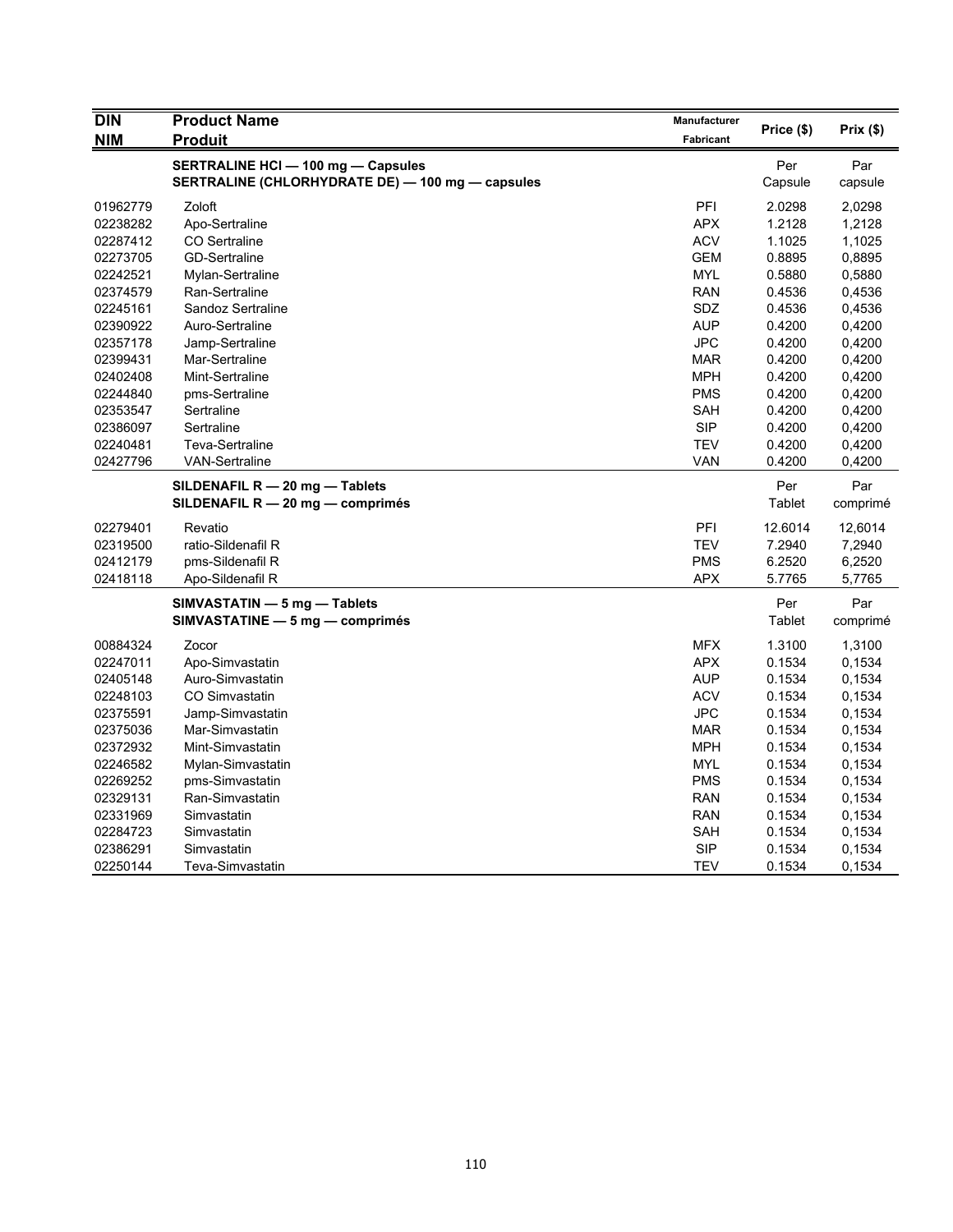| <b>DIN</b> | <b>Product Name</b>                                               | Manufacturer |               |                 |
|------------|-------------------------------------------------------------------|--------------|---------------|-----------------|
| <b>NIM</b> | <b>Produit</b>                                                    | Fabricant    | Price (\$)    | Prix(\$)        |
|            | SIMVASTATIN - 10 mg - Tablets<br>SIMVASTATINE - 10 mg - comprimés |              | Per<br>Tablet | Par<br>comprimé |
| 00884332   | Zocor                                                             | <b>MFX</b>   | 2.9533        | 2,9533          |
| 02247012   | Apo-Simvastatin                                                   | <b>APX</b>   | 0.3035        | 0,3035          |
| 02405156   | Auro-Simvastatin                                                  | <b>AUP</b>   | 0.3035        | 0,3035          |
| 02248104   | CO Simvastatin                                                    | <b>ACV</b>   | 0.3035        | 0,3035          |
| 02375605   | Jamp-Simvastatin                                                  | <b>JPC</b>   | 0.3035        | 0,3035          |
| 02375044   | Mar-Simvastatin                                                   | <b>MAR</b>   | 0.3035        | 0,3035          |
| 02372940   | Mint-Simvastatin                                                  | <b>MPH</b>   | 0.3035        | 0,3035          |
| 02246583   | Mylan-Simvastatin                                                 | <b>MYL</b>   | 0.3035        | 0,3035          |
| 02269260   | pms-Simvastatin                                                   | <b>PMS</b>   | 0.3035        | 0,3035          |
| 02329158   | Ran-Simvastatin                                                   | <b>RAN</b>   | 0.3035        | 0,3035          |
| 02247828   | Sandoz Simvastatin                                                | SDZ          | 0.3035        | 0,3035          |
| 02331985   | Simvastatin                                                       | <b>RAN</b>   | 0.3035        | 0,3035          |
| 02284731   | Simvastatin                                                       | SAH          | 0.3035        | 0,3035          |
| 02386305   | Simvastatin                                                       | <b>SIP</b>   | 0.3035        | 0,3035          |
| 02250152   | Teva-Simvastatin                                                  | <b>TEV</b>   | 0.3035        | 0,3035          |
|            | SIMVASTATIN - 20 mg - Tablets                                     |              | Per           | Par             |
|            | SIMVASTATINE - 20 mg - comprimés                                  |              | Tablet        | comprimé        |
| 00884340   | Zocor                                                             | <b>MFX</b>   | 3.6501        | 3,6501          |
| 02247013   | Apo-Simvastatin                                                   | <b>APX</b>   | 0.3751        | 0,3751          |
| 02405164   | Auro-Simvastatin                                                  | <b>AUP</b>   | 0.3751        | 0,3751          |
| 02248105   | CO Simvastatin                                                    | <b>ACV</b>   | 0.3751        | 0,3751          |
| 02375613   | Jamp-Simvastatin                                                  | <b>JPC</b>   | 0.3751        | 0,3751          |
| 02375052   | Mar-Simvastatin                                                   | <b>MAR</b>   | 0.3751        | 0,3751          |
| 02372959   | Mint-Simvastatin                                                  | <b>MPH</b>   | 0.3751        | 0,3751          |
| 02246737   | Mylan-Simvastatin                                                 | <b>MYL</b>   | 0.3751        | 0,3751          |
| 02269279   | pms-Simvastatin                                                   | <b>PMS</b>   | 0.3751        | 0,3751          |
| 02329166   | Ran-Simvastatin                                                   | <b>RAN</b>   | 0.3751        | 0,3751          |
| 02247830   | Sandoz Simvastatin                                                | SDZ          | 0.3751        | 0,3751          |
| 02331993   | Simvastatin                                                       | <b>RAN</b>   | 0.3751        | 0,3751          |
| 02284758   | Simvastatin                                                       | SAH          | 0.3751        | 0,3751          |
| 02386313   | Simvastatin                                                       | <b>SIP</b>   | 0.3751        | 0,3751          |
| 02250160   | Teva-Simvastatin                                                  | <b>TEV</b>   | 0.3751        | 0,3751          |
|            | SIMVASTATIN - 40 mg - Tablets                                     |              | Per           | Par             |
|            | SIMVASTATINE - 40 mg - comprimés                                  |              | <b>Tablet</b> | comprimé        |
| 00884359   | Zocor                                                             | <b>MFX</b>   | 3.6501        | 3,6501          |
| 02247014   | Apo-Simvastatin                                                   | <b>APX</b>   | 0.3751        | 0,3751          |
| 02405172   | Auro-Simvastatin                                                  | <b>AUP</b>   | 0.3751        | 0,3751          |
| 02248106   | CO Simvastatin                                                    | <b>ACV</b>   | 0.3751        | 0,3751          |
| 02375621   | Jamp-Simvastatin                                                  | <b>JPC</b>   | 0.3751        | 0,3751          |
| 02375060   | Mar-Simvastatin                                                   | <b>MAR</b>   | 0.3751        | 0,3751          |
| 02372967   | Mint-Simvastatin                                                  | <b>MPH</b>   | 0.3751        | 0,3751          |
| 02246584   | Mylan-Simvastatin                                                 | <b>MYL</b>   | 0.3751        | 0,3751          |
| 02269287   | pms-Simvastatin                                                   | <b>PMS</b>   | 0.3751        | 0,3751          |
| 02329174   | Ran-Simvastatin                                                   | <b>RAN</b>   | 0.3751        | 0,3751          |
| 02247831   | Sandoz Simvastatin                                                | SDZ          | 0.3751        | 0,3751          |
| 02332000   | Simvastatin                                                       | <b>RAN</b>   | 0.3751        | 0,3751          |
| 02284766   | Simvastatin                                                       | SAH          | 0.3751        | 0,3751          |
| 02386321   | Simvastatin                                                       | <b>SIP</b>   | 0.3751        | 0,3751          |
| 02250179   | Teva-Simvastatin                                                  | <b>TEV</b>   | 0.3751        | 0,3751          |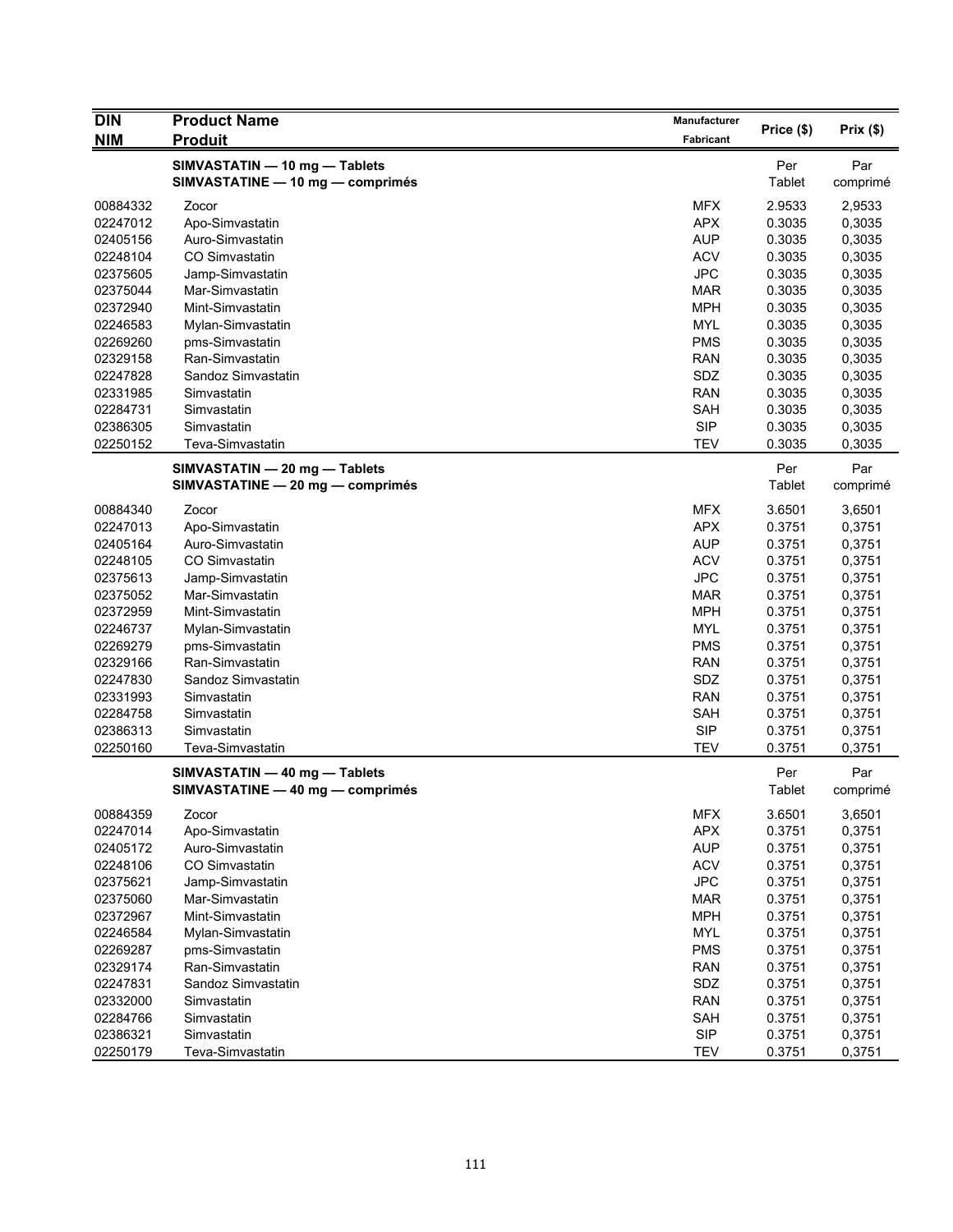| <b>DIN</b> | <b>Product Name</b>                                           | Manufacturer     |            |          |
|------------|---------------------------------------------------------------|------------------|------------|----------|
| <b>NIM</b> | <b>Produit</b>                                                | <b>Fabricant</b> | Price (\$) | Prix(\$) |
|            |                                                               |                  |            |          |
|            | SIMVASTATIN - 80 mg - Tablets                                 |                  | Per        | Par      |
|            | SIMVASTATINE - 80 mg - comprimés                              |                  | Tablet     | comprimé |
| 02240332   | Zocor                                                         | <b>MFX</b>       | 3.1843     | 3,1843   |
| 02247015   | Apo-Simvastatin                                               | <b>APX</b>       | 0.3751     | 0,3751   |
| 02405180   | Auro-Simvastatin                                              | <b>AUP</b>       | 0.3751     | 0,3751   |
| 02248107   | CO Simvastatin                                                | <b>ACV</b>       | 0.3751     | 0,3751   |
| 02375648   | Jamp-Simvastatin                                              | <b>JPC</b>       | 0.3751     | 0,3751   |
| 02375079   | Mar-Simvastatin                                               | <b>MAR</b>       | 0.3751     | 0,3751   |
| 02372975   | Mint-Simvastatin                                              | <b>MPH</b>       | 0.3751     | 0,3751   |
| 02246585   | Mylan-Simvastatin                                             | <b>MYL</b>       | 0.3751     | 0,3751   |
| 02269295   | pms-Simvastatin                                               | <b>PMS</b>       | 0.3751     | 0,3751   |
| 02329182   | Ran-Simvastatin                                               | <b>RAN</b>       | 0.3751     | 0,3751   |
| 02247833   | Sandoz Simvastatin                                            | SDZ              | 0.3751     | 0,3751   |
| 02332019   | Simvastatin                                                   | <b>RAN</b>       | 0.3751     | 0,3751   |
| 02284774   | Simvastatin                                                   | <b>SAH</b>       | 0.3751     | 0,3751   |
| 02386348   | Simvastatin                                                   | <b>SIP</b>       | 0.3751     | 0,3751   |
| 02250187   | Teva-Simvastatin                                              | <b>TEV</b>       | 0.3751     | 0,3751   |
|            | SODIUM CROMOGLYCATE - 2% - Ophthalmic Solution                |                  | Per        | Par      |
|            | CROMOGLYCATE SODIQUE - 2 % - solution ophtalmique             |                  | mL         | ml       |
| 02230621   | Opticrom                                                      | <b>ALL</b>       | 1.3500     | 1,3500   |
| 02009277   | Cromolyn                                                      | <b>PMS</b>       | 1.0450     | 1,0450   |
|            | SODIUM POLYSTYRENE SULFONATE - 1 mEq/g - Oral Powder          |                  |            |          |
|            | — 454 g Package                                               |                  |            |          |
|            | POLYSTYRÈNE SODIQUE (SULFONATE DE) - 1 mEq/g - poudre orale - |                  | Per        | Par      |
|            | paquet de 454 g                                               |                  | Gram       | gramme   |
|            |                                                               |                  |            |          |
| 02026961   | Kayexalate                                                    | <b>SAA</b>       | 0.2037     | 0,2037   |
| 00755338   | Solystat                                                      | PPI              | 0.2040     | 0,2040   |
|            | SOLIFENACIN - 5 mg - Tablets                                  |                  | Per        | Per      |
|            | SOLIFENACIN $-5$ mg $-$ comprimés                             |                  | Tablet     | comprimé |
| 02277263   | Vesicare                                                      | <b>ASP</b>       | 1.6500     | 1,6500   |
| 02397900   | Teva-Solifenacin                                              | <b>TEV</b>       | 1.2669     | 1,2669   |
| 02422239   | <b>ACT-Solifenacin</b>                                        | <b>ACV</b>       | 0.4223     | 0,4223   |
| 02446375   | Auro-Solifenacin                                              | <b>AUP</b>       | 0.4223     | 0,4223   |
| 02424339   | Jamp-Solifenacin                                              | <b>JPC</b>       | 0.4223     | 0,4223   |
| 02443171   | Mint-Solifenacin                                              | <b>MPH</b>       | 0.4223     | 0,4223   |
| 02428911   | Med-Solifenacin                                               | <b>GMP</b>       | 0.4223     | 0,4223   |
| 02417723   | pms-Solifenacin                                               | <b>PMS</b>       | 0.4223     | 0,4223   |
| 02437988   | RAN-Solifenacin                                               | <b>RAN</b>       | 0.4223     | 0,4223   |
| 02399032   | Sandoz Solifenacin                                            | <b>SDZ</b>       | 0.4223     | 0,4223   |
| 02458241   | Solifenacin                                                   | SAH              | 0.4223     | 0,4223   |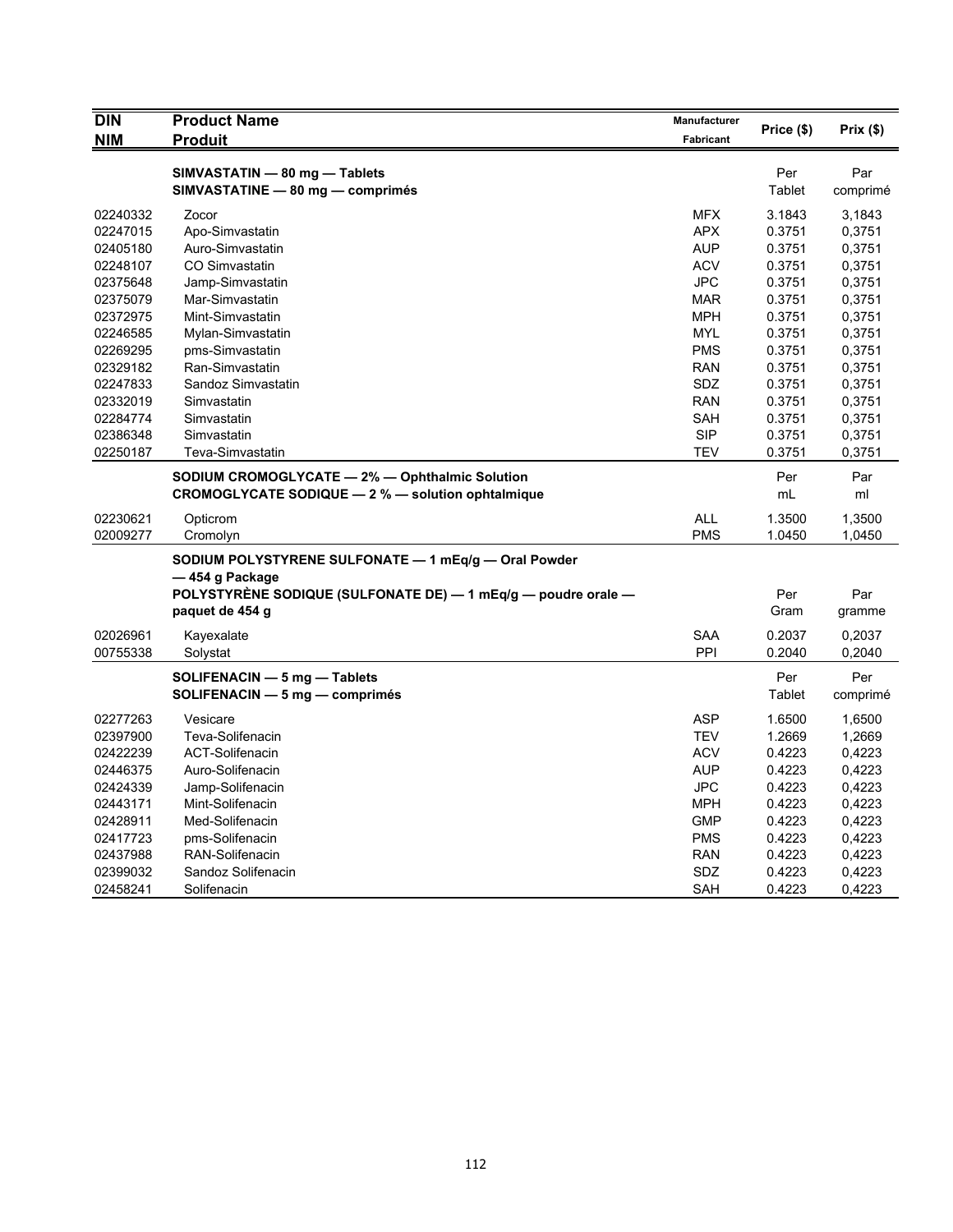| <b>DIN</b> | <b>Product Name</b>                                                                                                        | Manufacturer | Price (\$)    | Prix(\$)        |
|------------|----------------------------------------------------------------------------------------------------------------------------|--------------|---------------|-----------------|
| <b>NIM</b> | <b>Produit</b>                                                                                                             | Fabricant    |               |                 |
|            | SOLIFENACIN - 10 mg - Tablets                                                                                              |              | Per           | Per             |
|            | SOLIFENACIN - 10 mg - comprimés                                                                                            |              | Tablet        | comprimé        |
| 02277271   | Vesicare                                                                                                                   | <b>ASP</b>   | 1.6500        | 1,6500          |
| 02397919   | Teva-Solifenacin                                                                                                           | TEV          | 1.2669        | 1,2669          |
| 02422247   | <b>ACT-Solifenacin</b>                                                                                                     | <b>ACV</b>   | 0.4223        | 0,4223          |
| 02446383   | Auro-Solifenacin                                                                                                           | <b>AUP</b>   | 0.4223        | 0,4223          |
| 02424347   | Jamp-Solifenacin                                                                                                           | <b>JPC</b>   | 0.4223        | 0,4223          |
| 02443198   | Mint-Solifenacin                                                                                                           | <b>MPH</b>   | 0.4223        | 0,4223          |
| 02428938   | Med-Solifenacin                                                                                                            | <b>GMP</b>   | 0.4223        | 0,4223          |
| 02417731   | pms-Solifenacin                                                                                                            | <b>PMS</b>   | 0.4223        | 0,4223          |
| 02437996   | RAN-Solifenacin                                                                                                            | <b>RAN</b>   | 0.4223        | 0,4223          |
| 02399040   | Sandoz Solifenacin                                                                                                         | SDZ          | 0.4223        | 0,4223          |
| 02458268   | Solifenacin                                                                                                                | SAH          | 0.4223        | 0,4223          |
|            | SOTALOL HCI - 80 mg - Tablets                                                                                              |              | Per           | Per             |
|            | SOTALOL (CHLORHYDRATE DE) - 80 mg - comprimés                                                                              |              | Tablet        | comprimé        |
| 02270625   | CO Sotalol                                                                                                                 | <b>ACV</b>   | 0.6526        | 0,6526          |
| 02084228   | ratio-Sotalol                                                                                                              | <b>TEV</b>   | 0.6526        | 0,6526          |
| 02210428   | Apo-Sotalol                                                                                                                | <b>APX</b>   | 0.6525        | 0,6525          |
| 02231181   | Novo-Sotalol                                                                                                               | <b>TEV</b>   | 0.6525        | 0,6525          |
| 02368617   | Jamp-Sotalol                                                                                                               | <b>JPC</b>   | 0.5932        | 0,5932          |
| 02229778   | Mylan-Sotalol                                                                                                              | <b>MYL</b>   | 0.5932        | 0,5932          |
| 02238326   | pms-Sotalol                                                                                                                | <b>PMS</b>   | 0.5932        | 0,5932          |
|            | SOTALOL HCI - 160 mg - Tablets                                                                                             |              | Per           | Per             |
|            | SOTALOL (CHLORHYDRATE DE) - 160 mg - comprimés                                                                             |              | Tablet        | comprimé        |
| 02270633   | CO Sotalol                                                                                                                 | <b>ACV</b>   | 0.7142        | 0,7142          |
| 02238635   | Dom-Sotalol                                                                                                                | <b>DOM</b>   | 0.7142        | 0,7142          |
| 02084236   | ratio-Sotalol                                                                                                              | <b>TEV</b>   | 0.7141        | 0,7141          |
| 02167794   | Apo-Sotalol                                                                                                                | <b>APX</b>   | 0.7140        | 0,7140          |
| 02234013   | Sandoz Sotalol                                                                                                             | SDZ          | 0.6492        | 0,6492          |
| 02368625   | Jamp-Sotalol                                                                                                               | <b>JPC</b>   | 0.1623        | 0,1623          |
| 02229779   | Mylan-Sotalol                                                                                                              | <b>MYL</b>   | 0.1623        | 0,1623          |
| 02238327   | pms-Sotalol                                                                                                                | <b>PMS</b>   | 0.1623        | 0,1623          |
| 02257858   | Sandoz Sotalol                                                                                                             | SDZ          | 0.1623        | 0,1623          |
|            | SPIRONOLACTONE - 25 mg - Tablets                                                                                           |              | Per           | Per             |
|            | SPIRONOLACTONE - 25 mg - comprimés                                                                                         |              | Tablet        | comprimé        |
| 00028606   | Aldactone                                                                                                                  | <b>PFI</b>   | 0.1638        | 0,1638          |
| 00613215   | Novo-Spiroton                                                                                                              | <b>TEV</b>   | 0.1212        | 0,1212          |
|            | SPIRONOLACTONE - 100 mg - Tablets                                                                                          |              | Per           | Per             |
|            | SPIRONOLACTONE - 100 mg - comprimés                                                                                        |              | Tablet        | comprimé        |
| 00285455   | Aldactone                                                                                                                  | PFI          | 0.3859        | 0,3859          |
| 00613223   | Novo-Spiroton                                                                                                              | <b>TEV</b>   | 0.2822        | 0,2822          |
|            | SPIRONOLACTONE/HYDROCHLOROTHIAZIDE - 25 mg/25 mg - Tablets<br>SPIRONOLACTONE/HYDROCHLOROTHIAZIDE - 25 mg/25 mg - comprimés |              | Per<br>Tablet | Per<br>comprimé |
| 00180408   | Aldactazide 25                                                                                                             | PFI          | 0.2488        | 0,2488          |
| 00613231   | Novo-Spirozine 25                                                                                                          | <b>TEV</b>   | 0.1234        | 0,1234          |
|            | SPIRONOLACTONE/HYDROCHLOROTHIAZIDE - 50 mg/50 mg - Tablets<br>SPIRONOLACTONE/HYDROCHLOROTHIAZIDE - 50 mg/50 mg - comprimés |              | Per<br>Tablet | Per<br>comprimé |
| 00594377   | Aldactazide 50                                                                                                             | PFI          | 0.5271        | 0,5271          |
| 00657182   | Novo-Spirozine 50                                                                                                          | <b>TEV</b>   | 0.2610        | 0,2610          |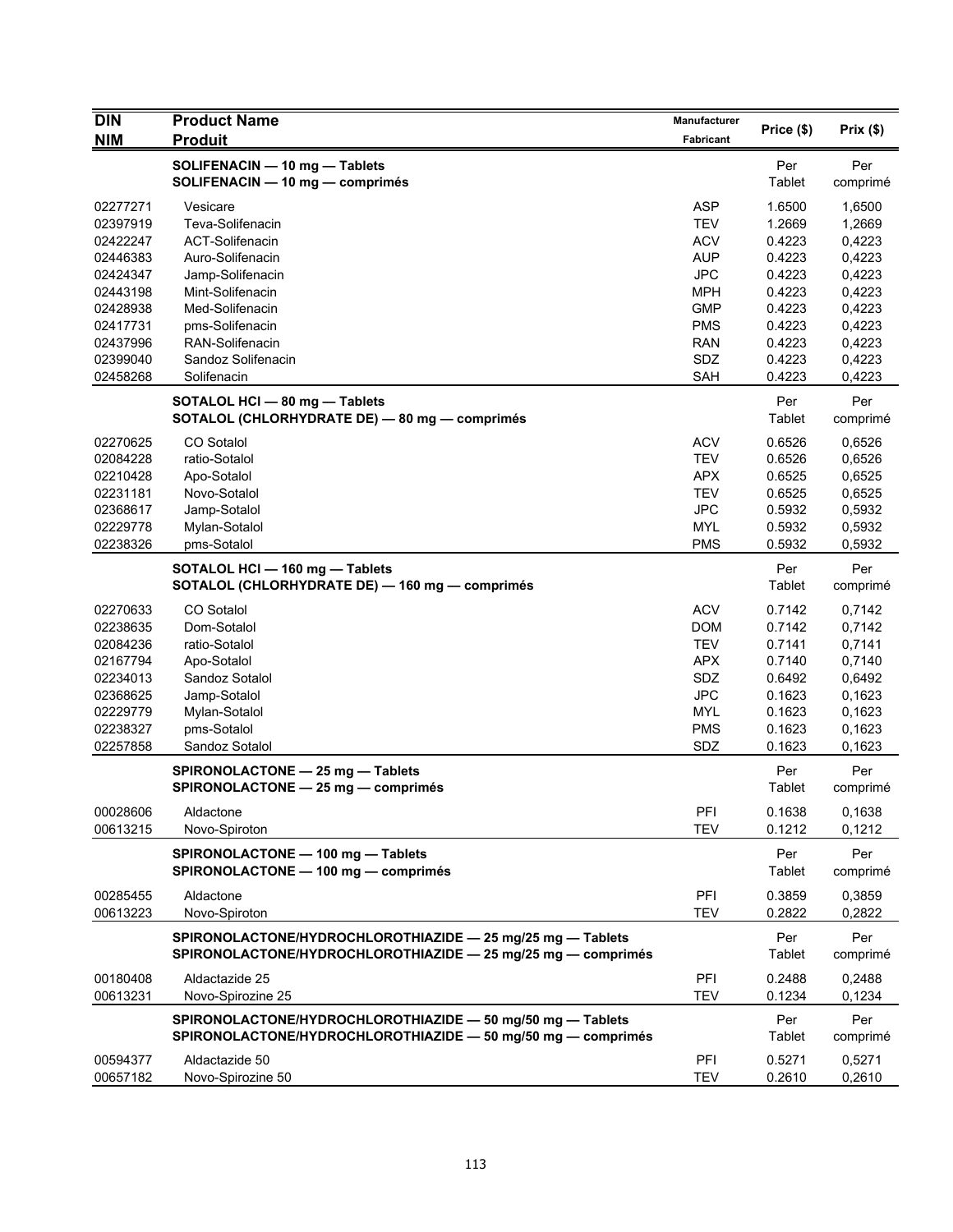| <b>DIN</b><br><b>NIM</b> | <b>Product Name</b><br><b>Produit</b>                                                             | Manufacturer<br>Fabricant | Price (\$)       | Prix(\$)         |
|--------------------------|---------------------------------------------------------------------------------------------------|---------------------------|------------------|------------------|
|                          |                                                                                                   |                           |                  |                  |
|                          | SUCRALFATE - 1 g - Tablets<br>SUCRALFATE $-1$ g $-$ comprimés                                     |                           | Per<br>Tablet    | Per<br>comprimé  |
| 02100622                 | Sulcrate                                                                                          | <b>AXC</b>                | 0.7139           | 0,7139           |
| 02125250                 | Apo-Sucralfate                                                                                    | <b>APX</b>                | 0.3236           | 0,3236           |
| 02045702                 | Novo-Sucralfate                                                                                   | <b>TEV</b>                | 0.3236           | 0,3236           |
|                          | SULFASALAZINE - 500 mg - Tablets<br>SULFASALAZINE - 500 mg - comprimés                            |                           | Per<br>Tablet    | Per<br>comprimé  |
| 02064480                 | Salazopyrin                                                                                       | PFI                       | 0.3494           | 0,3494           |
| 00598461                 | pms-Sulfasalazine                                                                                 | <b>PMS</b>                | 0.2763           | 0,2763           |
|                          | SUMATRIPTAN - 50 mg - Tablets<br>SUMATRIPTAN - 50 mg - comprimés                                  |                           | Per<br>Tablet    | Per<br>comprimé  |
| 02212153                 | Imitrex DF                                                                                        | <b>GSK</b>                | 16.9475          | 16,9475          |
| 02268388                 | Apo-Sumatriptan                                                                                   | <b>APX</b>                | 9.9715           | 9,9715           |
| 02257890                 | CO Sumatriptan                                                                                    | <b>ACV</b>                | 9.9715           | 9,9715           |
| 02271583                 | ratio-Sumatriptan                                                                                 | <b>TEV</b>                | 9.9715           | 9,9715           |
| 02268914                 | Mylan-Sumatriptan                                                                                 | <b>MYL</b>                | 9.0650           | 9,0650           |
| 02286823                 | Novo-Sumatriptan DF                                                                               | <b>TEV</b>                | 9.0650           | 9,0650           |
| 02256436                 | pms-Sumatriptan                                                                                   | <b>PMS</b>                | 9.0650           | 9,0650           |
| 02263025                 | Sandoz Sumatriptan                                                                                | SDZ                       | 9.0650           | 9,0650           |
| 02286521                 | Sumatriptan                                                                                       | <b>SAH</b>                | 9.0650           | 9,0650           |
|                          | SUMATRIPTAN - 100 mg - Tablets<br>SUMATRIPTAN - 100 mg - comprimés                                |                           | Per<br>Tablet    | Per<br>comprimé  |
| 02212161                 | Imitrex DF                                                                                        | <b>GSK</b>                | 18.6700          | 18,6700          |
| 02268396                 | Apo-Sumatriptan                                                                                   | <b>APX</b>                | 10.9854          | 10,9854          |
| 02257904                 | CO Sumatriptan                                                                                    | <b>ACV</b>                | 10.9854          | 10,9854          |
| 02239367                 | Novo-Sumatriptan                                                                                  | <b>TEV</b>                | 10.9854          | 10,9854          |
| 02271591                 | ratio-Sumatriptan                                                                                 | <b>TEV</b>                | 10.9854          | 10,9854          |
| 02268922                 | Mylan-Sumatriptan                                                                                 | <b>MYL</b>                | 9.9867           | 9,9867           |
| 02286831                 | Novo-Sumatriptan DF                                                                               | <b>TEV</b>                | 9.9867           | 9,9867           |
| 02256444                 | pms-Sumatriptan                                                                                   | <b>PMS</b>                | 9.9867           | 9,9867           |
| 02263033<br>02286548     | Sandoz Sumatriptan                                                                                | SDZ<br><b>SAH</b>         | 9.9867<br>9.9867 | 9,9867<br>9,9867 |
|                          | Sumatriptan<br>TAMOXIFEN CITRATE - 10 mg - Tablets<br>TAMOXIFÈNE (CITRATE DE) — 10 mg — comprimés |                           | Per<br>Tablet    | Per<br>comprimé  |
| 01926624                 | Tamofen                                                                                           | SAA                       | 0.2178           | 0,2178           |
| 00812404                 | Apo-Tamox                                                                                         | APX                       | 0.1925           | 0,1925           |
| 00851965                 | Novo-Tamoxifen                                                                                    | <b>TEV</b>                | 0.1925           | 0,1925           |
|                          | TAMOXIFEN CITRATE - 20 mg - Tablets<br>TAMOXIFÈNE (CITRATE DE) — 20 mg — comprimés                |                           | Per<br>Tablet    | Per<br>comprimé  |
| 01926632                 | Tamofen                                                                                           | <b>SAA</b>                | 0.4367           | 0,4367           |
| 02048485                 | Nolvadex-D                                                                                        | <b>AZC</b>                | 0.4052           | 0,4052           |
| 00812390                 | Apo-Tamox                                                                                         | APX                       | 0.3850           | 0,3850           |
| 00851973                 | Novo-Tamoxifen                                                                                    | <b>TEV</b>                | 0.3850           | 0,3850           |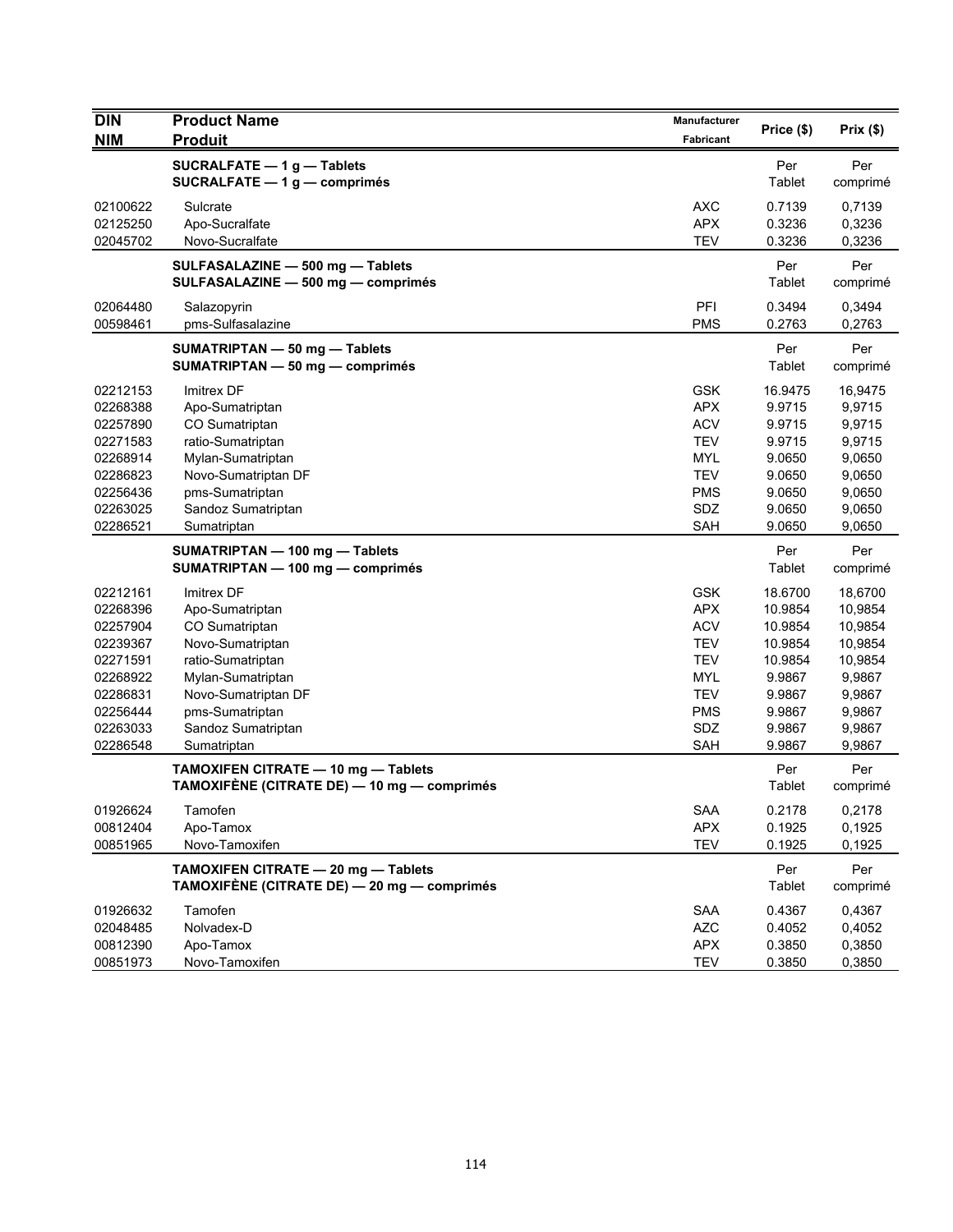| <b>DIN</b><br><b>NIM</b> | <b>Product Name</b><br><b>Produit</b>                                                           | <b>Manufacturer</b><br>Fabricant | Price (\$)     | Prix(\$)        |
|--------------------------|-------------------------------------------------------------------------------------------------|----------------------------------|----------------|-----------------|
|                          |                                                                                                 |                                  |                |                 |
|                          | TAMSULOSIN - 0.4 mg - Controlled Release Tablet<br>TAMSULOSIN - 0,4 mg - comprimé à libération  |                                  | Per<br>Tablet  | Per<br>comprimé |
| 02270102                 | Flomax CR                                                                                       | <b>BOE</b>                       | 0.7018         | 0,7018          |
| 02362406                 | Apo-Tamsulosin                                                                                  | <b>APX</b>                       | 0.1500         | 0,1500          |
| 02340208                 | Sandoz Tamsulosin CR                                                                            | SDZ                              | 0.1500         | 0,1500          |
| 02427117                 | <b>Tamsulosin CR</b>                                                                            | SAH                              | 0.1500         | 0,1500          |
| 02429667                 | Tamsulosin CR                                                                                   | <b>SIP</b>                       | 0.1500         | 0,1500          |
| 02368242                 | Teva-Tamsulosin CR                                                                              | <b>TEV</b>                       | 0.1500         | 0,1500          |
|                          | TAMSULOSIN - 0.4 mg - Sustained Release Capsules<br>TAMSULOSIN - 0,4 mg - capsules à libération |                                  | Per<br>Capsule | Par<br>capsule  |
| 02281392                 | Novo-Tamsulosin                                                                                 | <b>TEV</b>                       | 0.6000         | 0,6000          |
| 02294885                 | Ran-Tamsulosin                                                                                  | <b>RAN</b>                       | 0.6000         | 0,6000          |
| 02294265                 | ratio-Tamsulosin                                                                                | <b>TEV</b>                       | 0.1500         | 0,1500          |
| 02295121                 | Sandoz Tamsulosin                                                                               | SDZ                              | 0.1500         | 0,1500          |
| 02319217                 | Sandoz Tamsulosin                                                                               | SDZ                              | 0.1500         | 0,1500          |
|                          | TELMISARTAN - 40 mg - Tablets<br>TELMISARTAN — 40 mg — comprimés                                |                                  | Per<br>Tablet  | Per<br>comprimé |
| 02240769                 | Micardis                                                                                        | <b>BOE</b>                       | 1.3208         | 1,3208          |
| 02393247                 | <b>ACT Telmisartan</b>                                                                          | <b>ACV</b>                       | 0.3954         | 0,3954          |
| 02388944                 | Telmisartan                                                                                     | <b>SAH</b>                       | 0.3954         | 0,3954          |
| 02376717                 | Mylan-Telmisartan                                                                               | <b>MYL</b>                       | 0.2824         | 0,2824          |
| 02420082                 | Apo-Telmisartan                                                                                 | <b>APX</b>                       | 0.2821         | 0,2821          |
| 02391236                 | pms-Telmisartan                                                                                 | <b>PMS</b>                       | 0.2821         | 0,2821          |
| 02375958                 | Sandoz Telmisartan                                                                              | SDZ                              | 0.2821         | 0,2821          |
| 02407485                 | Telmisartan                                                                                     | <b>ACH</b>                       | 0.2821         | 0,2821          |
| 02390345                 | Telmisartan                                                                                     | <b>SIP</b>                       | 0.2821         | 0,2821          |
| 02434164                 | VAN-Telmisartan                                                                                 | VAN                              | 0.2821         | 0,2821          |
| 02453568                 | Auro-Telmisartan                                                                                | <b>AUP</b>                       | 0.2820         | 0,2820          |
| 02432897                 | Telmisartan                                                                                     | <b>PMS</b>                       | 0.2820         | 0,2820          |
| 02320177                 | Teva-Telmisartan                                                                                | <b>TEV</b>                       | 0.2820         | 0,2820          |
|                          | TELMISARTAN - 80 mg - Tablets                                                                   |                                  | Per            | Per             |
|                          | TELMISARTAN - 80 mg - comprimés                                                                 |                                  | Tablet         | comprimé        |
| 02240770                 | Micardis                                                                                        | <b>BOE</b>                       | 1.3208         | 1,3208          |
| 02393255                 | <b>ACT Telmisartan</b>                                                                          | <b>ACV</b>                       | 0.3954         | 0.3954          |
| 02388952                 | Telmisartan                                                                                     | SAH                              | 0.3954         | 0,3954          |
| 02376725                 | Mylan-Telmisartan                                                                               | MYL                              | 0.2824         | 0,2824          |
| 02420090                 | Apo-Telmisartan                                                                                 | <b>APX</b>                       | 0.2821         | 0,2821          |
| 02391244                 | pms-Telmisartan                                                                                 | <b>PMS</b>                       | 0.2821         | 0,2821          |
| 02375966                 | Sandoz Telmisartan                                                                              | SDZ                              | 0.2821         | 0,2821          |
| 02407493                 | Telmisartan                                                                                     | <b>ACH</b>                       | 0.2821         | 0,2821          |
| 02390353                 | Telmisartan                                                                                     | <b>SIP</b>                       | 0.2821         | 0,2821          |
| 02434172                 | VAN-Telmisartan                                                                                 | <b>VAN</b>                       | 0.2821         | 0,2821          |
| 02453576                 | Auro-Telmisartan                                                                                | <b>AUP</b>                       | 0.2820         | 0,2820          |
| 02432900                 | Telmisartan                                                                                     | <b>PMS</b>                       | 0.2820         | 0,2820          |
| 02320185                 | Teva-Telmisartan                                                                                | <b>TEV</b>                       | 0.2820         | 0,2820          |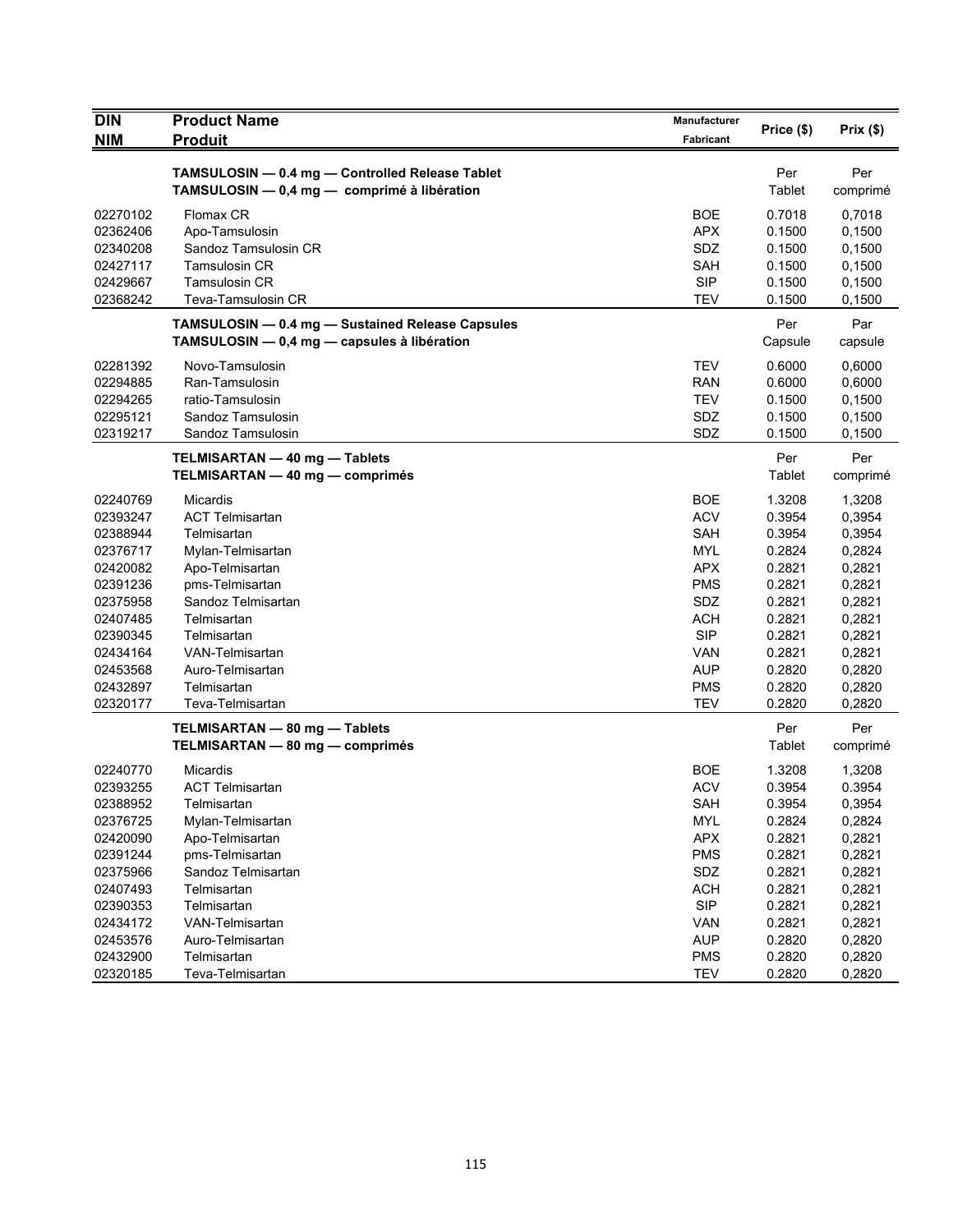| <b>DIN</b><br><b>NIM</b>                                                                     | <b>Product Name</b><br><b>Produit</b>                                                                                                                                                | <b>Manufacturer</b><br>Fabricant                                                                             | Price (\$)                                                                   | Prix(\$)                                                                     |
|----------------------------------------------------------------------------------------------|--------------------------------------------------------------------------------------------------------------------------------------------------------------------------------------|--------------------------------------------------------------------------------------------------------------|------------------------------------------------------------------------------|------------------------------------------------------------------------------|
|                                                                                              | TELMISARTAN/HYDROCHLOROTHIAZIDE - 80/12.5 mg - Tablets<br>TELMISARTAN/HYDROCHLOROTHIAZIDE - 80/12,5 mg - comprimés                                                                   |                                                                                                              | Per<br>Tablet                                                                | Per<br>comprimé                                                              |
| 02244344<br>02433214<br>02420023<br>02456389<br>02393557<br>02395355<br>02390302<br>02330288 | <b>Micardis Plus</b><br>Telmisartan/HCTZ<br>Apo-Telmisartan/HCTZ<br>Auro-Telmisartan/HCTZ<br>Sandoz Telmisartan HCT<br>Telmisartan/HCTZ<br>Telmisartan/HCTZ<br>Teva-Telmisartan HCTZ | <b>BOE</b><br><b>PMS</b><br><b>APX</b><br><b>AUP</b><br>SDZ<br><b>SAH</b><br><b>SIP</b><br><b>TEV</b>        | 1.3050<br>0.2823<br>0.2823<br>0.2823<br>0.2823<br>0.2823<br>0.2823<br>0.2823 | 1,3050<br>0,2823<br>0,2823<br>0,2823<br>0,2823<br>0,2823<br>0,2823<br>0,2823 |
|                                                                                              | TELMISARTAN/HYDROCHLOROTHIAZIDE - 80/25 mg - Tablets<br>TELMISARTAN/HYDROCHLOROTHIAZIDE - 80/25 mg - comprimés                                                                       |                                                                                                              | Per<br>Tablet                                                                | Per<br>comprimé                                                              |
| 02318709<br>02433222<br>02420031<br>02456397<br>02393565<br>02395363<br>02390310<br>02379252 | <b>Micardis Plus</b><br>Telmisartan/HCTZ<br>Apo-Telmisartan/HCTZ<br>Auro-Telmisartan/HCTZ<br>Sandoz Telmisartan HCT<br>Telmisartan/HCTZ<br>Telmisartan/HCTZ<br>Teva-Telmisartan HCTZ | <b>BOE</b><br><b>PMS</b><br><b>APX</b><br><b>AUP</b><br><b>SDZ</b><br><b>SAH</b><br><b>SIP</b><br><b>TEV</b> | 1.2823<br>0.2824<br>0.2823<br>0.2823<br>0.2823<br>0.2823<br>0.2823<br>0.2823 | 1,2823<br>0,2824<br>0,2823<br>0,2823<br>0,2823<br>0,2823<br>0,2823<br>0.2823 |
|                                                                                              | TEMOZOLOMIDE - 5 mg - Capsules<br>TEMOZOLOMIDE - 5 mg - capsules                                                                                                                     |                                                                                                              | Per<br>Capsule                                                               | Par<br>capsule                                                               |
| 02241093<br>02443473<br>02441160                                                             | Temodal<br>Taro-Temozolomide<br><b>ACT Temozolomide</b>                                                                                                                              | <b>SCH</b><br><b>TAR</b><br><b>ACV</b>                                                                       | 8.5800<br>3.9000<br>3.9000                                                   | 8,5800<br>3,9000<br>3,9000                                                   |
|                                                                                              | TEMAZEPAM - 15 mg - Capsules<br>TÉMAZÉPAM - 15 mg - capsules                                                                                                                         |                                                                                                              | Per<br>Capsule                                                               | Par<br>capsule                                                               |
| 00604453<br>02225964                                                                         | Restoril<br>Apo-Temazepam                                                                                                                                                            | <b>ORX</b><br><b>APX</b>                                                                                     | 0.2276<br>0.1313                                                             | 0,2276<br>0,1313                                                             |
|                                                                                              | TEMAZEPAM - 30 mg - Capsules<br>$TÉMAZÉPAM - 30 mg - capsules$                                                                                                                       |                                                                                                              | Per<br>Capsule                                                               | Par<br>capsule                                                               |
| 00604461<br>02225972                                                                         | Restoril<br>Apo-Temazepam                                                                                                                                                            | <b>ORX</b><br><b>APX</b>                                                                                     | 0.2754<br>0.1579                                                             | 0,2754<br>0,1579                                                             |
|                                                                                              | TEMOZOLOMIDE - 20 mg - Capsules<br>TEMOZOLOMIDE - 20 mg - capsules                                                                                                                   |                                                                                                              | Per<br>Capsule                                                               | Par<br>capsule                                                               |
| 02241094<br>02395274<br>02443481                                                             | Temodal<br><b>ACT Temozolomide</b><br>Taro-Temozolomide                                                                                                                              | <b>SCH</b><br><b>ACV</b><br><b>TAR</b>                                                                       | 34.3200<br>22.7194<br>15.6000                                                | 34,3200<br>22,7194<br>15,6000                                                |
|                                                                                              | TEMOZOLOMIDE - 100 mg - Capsules<br>TEMOZOLOMIDE - 100 mg - capsules                                                                                                                 |                                                                                                              | Per<br>Capsule                                                               | Par<br>capsule                                                               |
| 02241095<br>02395282<br>02443511                                                             | Temodal<br><b>ACT Temozolomide</b><br>Taro-Temozolomide                                                                                                                              | <b>SCH</b><br><b>ACV</b><br><b>TAR</b>                                                                       | 171.6066<br>113.5966<br>78.0030                                              | 171,6066<br>113,5966<br>78,0030                                              |
|                                                                                              | TEMOZOLOMIDE - 140 mg - Capsules<br>TEMOZOLOMIDE - 140 mg - capsules                                                                                                                 |                                                                                                              | Per<br>Capsule                                                               | Par<br>capsule                                                               |
| 02312794<br>02395290<br>02443538                                                             | Temodal<br><b>ACT Temozolomide</b><br>Taro-Temozolomide                                                                                                                              | <b>SCH</b><br><b>ACV</b><br><b>TAR</b>                                                                       | 240.2510<br>159.0358<br>109.2050                                             | 240,2510<br>159,0358<br>109,2050                                             |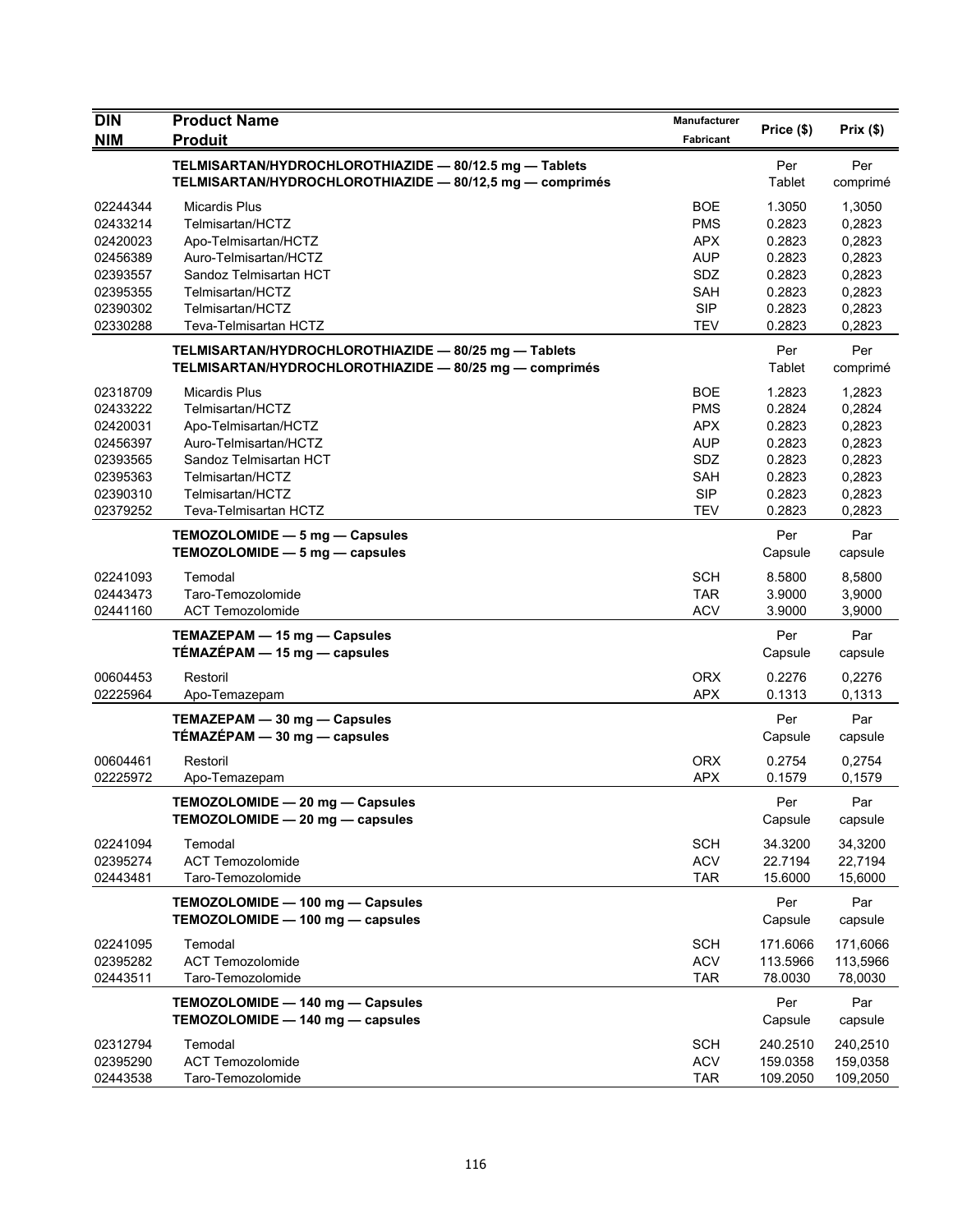| <b>DIN</b>                                                                       | <b>Product Name</b>                                                                                                                   | <b>Manufacturer</b>                                                                            |                                                                    | Prix(\$)                                                           |
|----------------------------------------------------------------------------------|---------------------------------------------------------------------------------------------------------------------------------------|------------------------------------------------------------------------------------------------|--------------------------------------------------------------------|--------------------------------------------------------------------|
| <b>NIM</b>                                                                       | <b>Produit</b>                                                                                                                        | <b>Fabricant</b>                                                                               | Price (\$)                                                         |                                                                    |
|                                                                                  | TEMOZOLOMIDE - 250 mg - Capsules<br>TEMOZOLOMIDE - 250 mg - capsules                                                                  |                                                                                                | Per<br>Capsule                                                     | Par<br>capsule                                                     |
| 02241096<br>02395312<br>02443554                                                 | Temodal<br><b>ACT Temozolomide</b><br>Taro-Temozolomide                                                                               | <b>SCH</b><br><b>ACV</b><br><b>TAR</b>                                                         | 429.0044<br>283.9834<br>195.0020                                   | 429,0044<br>283,9834<br>195,0020                                   |
|                                                                                  | TERAZOSIN HCI - 1 mg - Tablets<br>TÉRAZOSINE (CHLORHYDRATE DE) — 1 mg — comprimés                                                     |                                                                                                | Per<br>Tablet                                                      | Par<br>comprimé                                                    |
| 00818658<br>02234502<br>02230805<br>02243518<br>02350475                         | Hytrin<br>Apo-Terazosin<br>Teva-Terazosin<br>pms-Terazosin<br>Terazosin                                                               | BGP<br><b>APX</b><br><b>TEV</b><br><b>PMS</b><br>SAH                                           | 0.8663<br>0.3840<br>0.3839<br>0.2447<br>0.2447                     | 0,8663<br>0,3840<br>0,3839<br>0,2447<br>0,2447                     |
|                                                                                  | TERAZOSIN HCI - 2 mg - Tablets<br>TÉRAZOSINE (CHLORHYDRATE DE) — 2 mg — comprimés                                                     |                                                                                                | Per<br>Tablet                                                      | Par<br>comprimé                                                    |
| 00818682<br>02234503<br>02230806<br>02243519<br>02350483                         | Hytrin<br>Apo-Terazosin<br>Teva-Terazosin<br>pms-Terazosin<br>Terazosin                                                               | <b>BGP</b><br><b>APX</b><br><b>TEV</b><br><b>PMS</b><br>SAH                                    | 1.1011<br>0.4880<br>0.4880<br>0.3111<br>0.3111                     | 1,1011<br>0,4880<br>0,4880<br>0,3111<br>0,3111                     |
|                                                                                  | TERAZOSIN HCI - 5 mg - Tablets<br>TÉRAZOSINE (CHLORHYDRATE DE) — 5 mg — comprimés                                                     |                                                                                                | Per<br>Tablet                                                      | Par<br>comprimé                                                    |
| 00818666<br>02234504<br>02230807<br>02243520<br>02350491                         | <b>Hytrin</b><br>Apo-Terazosin<br>Teva-Terazosin<br>pms-Terazosin<br>Terazosin                                                        | <b>BGP</b><br><b>APX</b><br><b>TEV</b><br><b>PMS</b><br><b>SAH</b>                             | 1.4954<br>0.6628<br>0.6628<br>0.4225<br>0.4225                     | 1,4954<br>0,6628<br>0,6628<br>0,4225<br>0,4225                     |
|                                                                                  | TERAZOSIN HCI - 10 mg - Tablets<br>TÉRAZOSINE (CHLORHYDRATE DE) — 10 mg — comprimés                                                   |                                                                                                | Per<br>Tablet                                                      | Par<br>comprimé                                                    |
| 00818674<br>02230808<br>02234505<br>02243521<br>02350505                         | <b>Hytrin</b><br>Teva-Terazosin<br>Apo-Terazosin<br>pms-Terazosin<br>Terazosin                                                        | BGP<br><b>TEV</b><br><b>APX</b><br><b>PMS</b><br><b>SAH</b>                                    | 2.1889<br>0.9702<br>0.9700<br>0.6183<br>0.6183                     | 2,1889<br>0,9702<br>0,9700<br>0,6183<br>0,6183                     |
|                                                                                  | TERBINAFINE HCI-250 mg-Tablets<br>TERBINAFINE (CHLORHYDRATE DE) - 250 mg - comprimés                                                  |                                                                                                | Per<br>Tablet                                                      | Par<br>comprimé                                                    |
| 02031116<br>02239893<br>02254727<br>02240346<br>02320134<br>02357070<br>02242503 | Lamisil<br>Apo-Terbinafine<br><b>ACT Terbinafine</b><br>Novo-Terbinafine<br>Auro-Terbinafine<br>Jamp-Terbinafine<br>Mylan-Terbinafine | <b>NVT</b><br><b>APX</b><br><b>ACV</b><br><b>TEV</b><br><b>AUP</b><br><b>JPC</b><br><b>MYL</b> | 4.7143<br>2.7767<br>2.7767<br>2.7767<br>1.8545<br>1.8545<br>1.8545 | 4,7143<br>2,7767<br>2,7767<br>2,7767<br>1,8545<br>1,8545<br>1,8545 |
| 02294273<br>02262177<br>02353121<br>02385279                                     | pms-Terbinafine<br>Sandoz Terbinafine<br>Terbinafine<br>Terbinafine                                                                   | <b>PMS</b><br>SDZ<br>SAH<br><b>SIP</b>                                                         | 1.8545<br>1.8545<br>1.8545<br>1.8545                               | 1,8545<br>1,8545<br>1,8545<br>1,8545                               |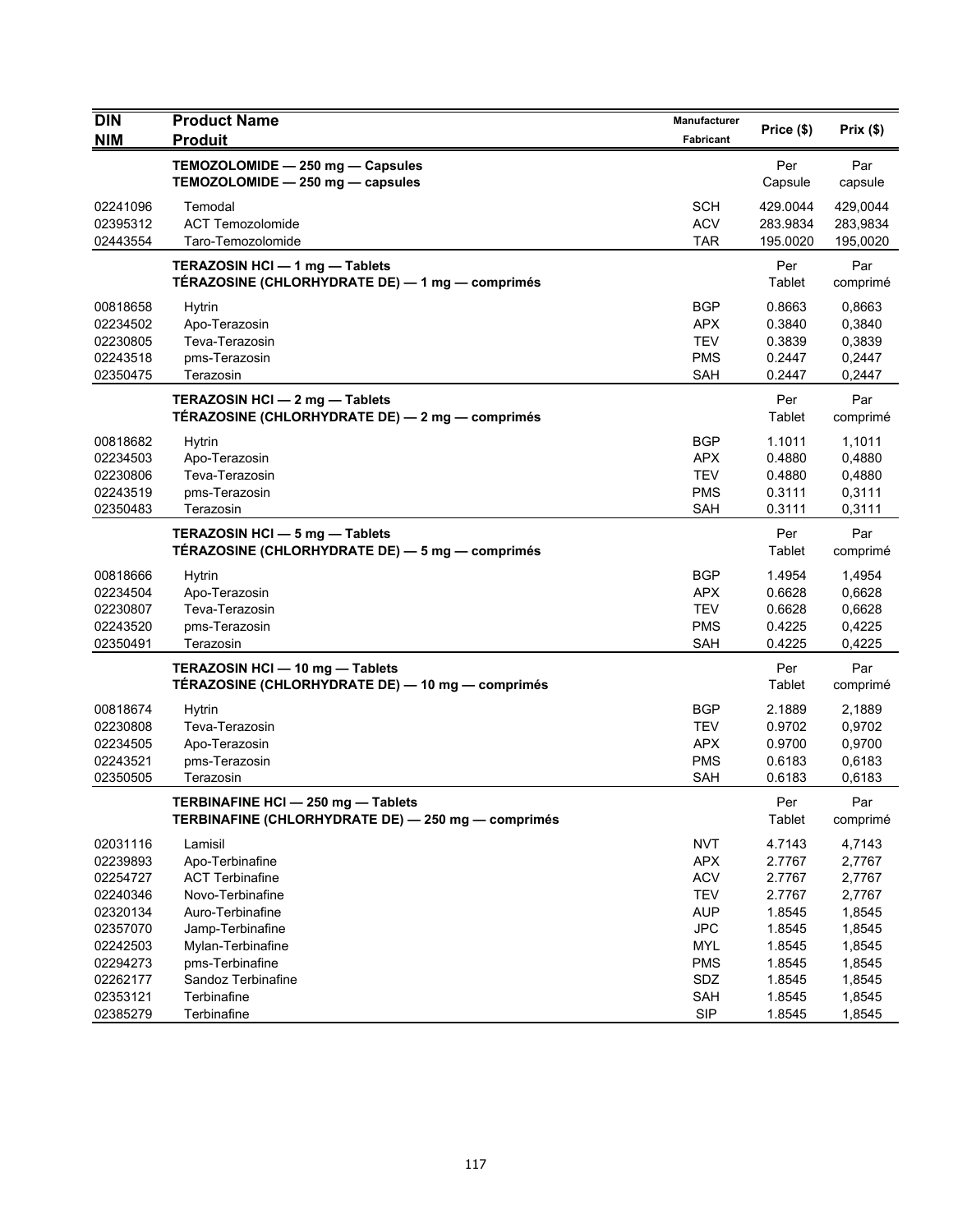| <b>DIN</b><br><b>NIM</b>                     | <b>Product Name</b><br><b>Produit</b>                                                                   | Manufacturer<br>Fabricant                            | Price (\$)                           | Prix(\$)                             |
|----------------------------------------------|---------------------------------------------------------------------------------------------------------|------------------------------------------------------|--------------------------------------|--------------------------------------|
|                                              | TESTOSTERONE - 40 mg - Capsules<br>TESTOSTÉRONE - 40 mg - capsules                                      |                                                      | Per<br>Capsule                       | Par<br>capsule                       |
| 00782327<br>02322498<br>02421186             | Andriol<br>pms-Testosterone<br>Taro-Testosterone                                                        | <b>MFX</b><br><b>PMS</b><br><b>TAR</b>               | 1.0340<br>0.4700<br>0.4700           | 1.0340<br>0,4700<br>0,4700           |
|                                              | TETRABENAZINE - 25 mg - Tablets<br>TETRABENAZINE - 25 mg - comprimés                                    |                                                      | Per<br>Tablet                        | Par<br>comprimé                      |
| 02199270<br>02407590<br>02402424<br>02410338 | Nitoman<br>Apo-Tetrabenazine<br>pms-Tetrabenazine<br>Tetrabenazine                                      | <b>VAL</b><br><b>APX</b><br><b>PMS</b><br><b>SMI</b> | 7.7749<br>3.3746<br>3.3746<br>3.3746 | 7,7749<br>3,3746<br>3,3746<br>3.3746 |
|                                              | THEOPHYLLINE - 400 mg - Tablets<br>THEOPHYLLINE - 400 mg - comprimés                                    |                                                      | Per<br>Tablet                        | Par<br>comprimé                      |
| 02014165<br>02360101                         | Uniphyl<br>Theo ER                                                                                      | <b>PUR</b><br>AAA                                    | 0.4109<br>0.4109                     | 0,4109<br>0,4109                     |
|                                              | THEOPHYLLINE - 600 mg - Tablets<br>THEOPHYLLINE - 600 mg - comprimés                                    |                                                      | Per<br>Tablet                        | Par<br>comprimé                      |
| 02014181<br>02360128                         | Uniphyl<br>Theo ER                                                                                      | <b>PUR</b><br>AAA                                    | 0.4977<br>0.4977                     | 0,4977<br>0,4977                     |
|                                              | TIMOLOL MALEATE - 0.25% - Ophthalmic Solution<br>TIMOLOL (MALÉATE DE) - 0,25 % - solution ophtalmique   |                                                      | Per<br>mL                            | Par<br>ml                            |
| 00755826<br>02240248<br>02083353<br>02166712 | Apo-Timop<br>ratio-Timolol Maleate<br>pms-Timolol<br>Sandoz Timolol                                     | <b>APX</b><br><b>TEV</b><br><b>PMS</b><br>SDZ        | 1.7050<br>1.5500<br>1.5500<br>1.5500 | 1,7050<br>1,5500<br>1,5500<br>1,5500 |
|                                              | TIMOLOL MALEATE - 0.5% - Ophthalmic Solution<br>TIMOLOL (MALÉATE DE) $-$ 0,5 % $-$ solution ophtalmique |                                                      | Per<br>mL                            | Par<br>ml                            |
| 00451207<br>00755834<br>02083345<br>02166720 | Timoptic<br>Apo-Timop<br>pms-Timolol<br>Sandoz Timolol                                                  | <b>PUR</b><br><b>APX</b><br><b>PMS</b><br>SDZ        | 5.4230<br>2.0460<br>2.0460<br>2.0460 | 5,4230<br>2,0460<br>2,0460<br>2,0460 |
|                                              | TIMOLOL MALEATE - 0.25% - Ophthalmic Solution<br>TIMOLOL (MALÉATE DE) - 0,25 % - solution ophtalmique   |                                                      | Per<br>mL                            | Par<br>ml                            |
| 02171880<br>02242275                         | Timoptic-XE<br><b>Timolol Maleate-EX</b>                                                                | <b>PUR</b><br>SDZ                                    | 5.7926<br>3.2160                     | 5,7926<br>3,2160                     |
|                                              | TOBRAMYCIN - 300 mg/5 mL - Inhalation Solution<br>TOBRAMYCINE - 300 mg/5 mL - solution pour inhalation  |                                                      | Per<br>mL                            | Par<br>ml                            |
| 02239630<br>02389622<br>02443368             | Tobi<br>Teva-Tobramycin<br><b>Tobramycin Inhalation Solution</b>                                        | <b>NVT</b><br><b>TEV</b><br>SDZ                      | 12.3670<br>8.2144<br>5.4763          | 12,3670<br>8,2144<br>5,4763          |
|                                              | TOBRAMYCIN - 0.3% - Ophthalmic Solution<br>TOBRAMYCINE - 0,3 % - solution ophtalmique                   |                                                      | Per<br>mL                            | Par<br>ml                            |
| 00513962<br>02241755                         | <b>Tobrex</b><br>Sandoz Tobramycin                                                                      | <b>ALC</b><br>SDZ                                    | 2.1340<br>1.3620                     | 2,1340<br>1,3620                     |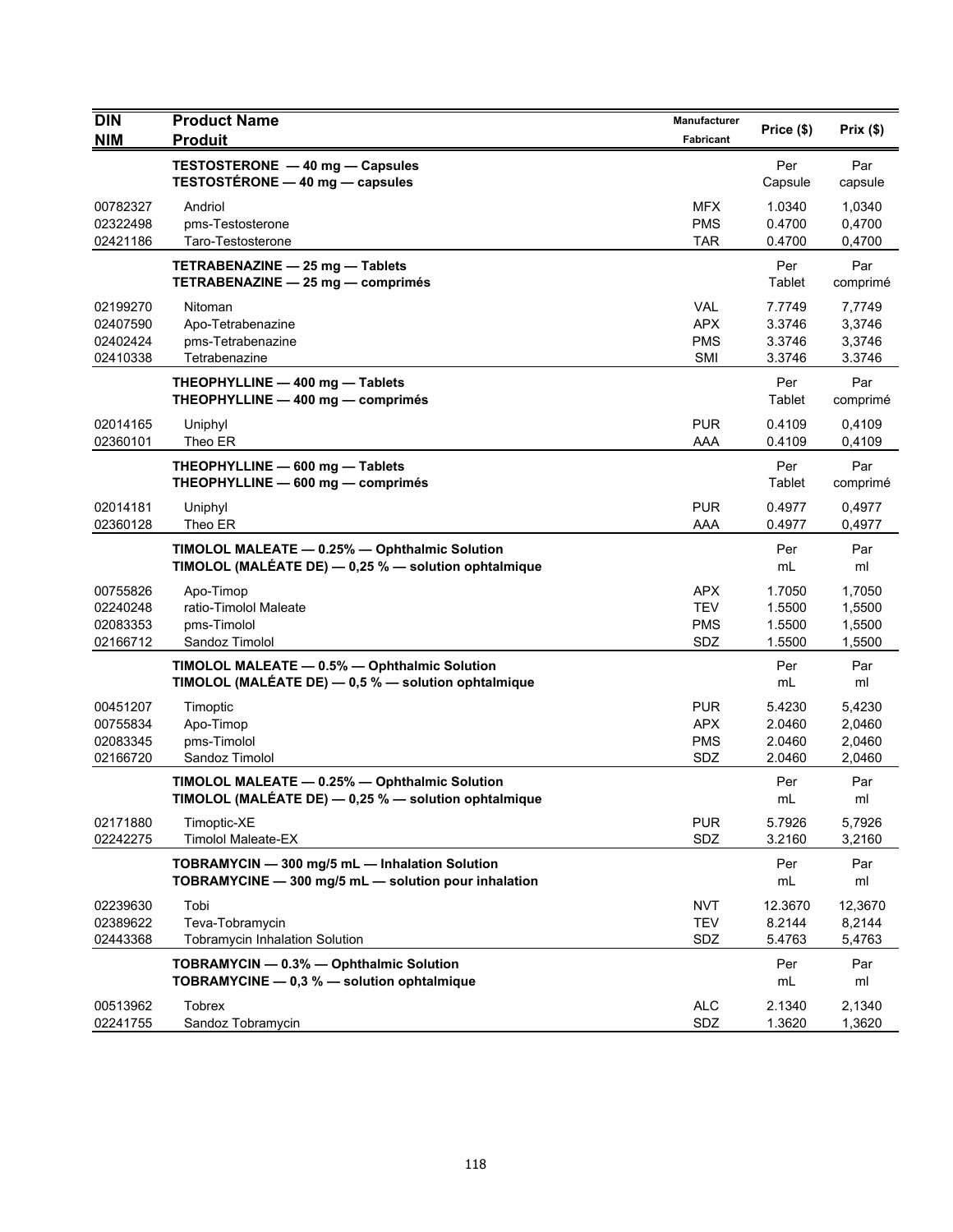| <b>DIN</b> | <b>Product Name</b>                                      | <b>Manufacturer</b> | Price (\$) | Prix(\$) |
|------------|----------------------------------------------------------|---------------------|------------|----------|
| <b>NIM</b> | <b>Produit</b>                                           | Fabricant           |            |          |
|            | TOLTERODINE - 1 mg - Tablets                             |                     | Per        | Par      |
|            | TOLTERODINE - 1 mg - comprimés                           |                     | Tablet     | comprimé |
| 02239064   | Detrol                                                   | PFI                 | 1.0934     | 1,0934   |
| 02423308   | Mint-Tolterodine                                         | MPH                 | 0.4910     | 0,4910   |
| 02299593   | Teva-Tolterodine                                         | <b>TEV</b>          | 0.4910     | 0,4910   |
| 02369680   | Apo-Tolterodine                                          | <b>APX</b>          | 0.2455     | 0,2455   |
|            | TOLTERODINE - 2 mg - Tablets                             |                     | Per        | Par      |
|            | TOLTERODINE - 2 mg - comprimés                           |                     | Tablet     | comprimé |
|            |                                                          |                     |            |          |
| 02239065   | Detrol                                                   | PFI                 | 1.0934     | 1,0934   |
| 02423316   | Mint-Tolterodine                                         | <b>MPH</b>          | 0.4910     | 0,4910   |
| 02299607   | Teva-Tolterodine                                         | <b>TEV</b>          | 0.4910     | 0,4910   |
| 02369699   | Apo-Tolterodine                                          | <b>APX</b>          | 0.2455     | 0,2455   |
|            | TOLTERODINE - 2 mg - Extended Release Capsules           |                     | Per        | Par      |
|            | TOLTERODINE - 2 mg - tablettes prolongées de relâchement |                     | Capsule    | capsule  |
| 02244612   | Detrol LA                                                | PFI                 | 2.2499     | 2,2499   |
| 02404184   | Mylan-Tolterodine ER                                     | <b>MYL</b>          | 1.4733     | 1.4733   |
| 02413140   | Sandoz Tolterodine LA                                    | SDZ                 | 0.4911     | 0.4911   |
| 02412195   | Teva-Tolterodine LA                                      | <b>TEV</b>          | 0.4911     | 0.4911   |
|            | TOLTERODINE - 4 mg - Extended Release Capsules           |                     | Per        | Par      |
|            | TOLTERODINE - 4 mg - tablettes prolongées de relâchement |                     | Capsule    | capsule  |
|            |                                                          |                     |            |          |
| 02244613   | Detrol LA                                                | PFI                 | 2.2499     | 2,2499   |
| 02404192   | Mylan-Tolterodine ER                                     | <b>MYL</b>          | 1.4733     | 1.4733   |
| 02413159   | Sandoz Tolterodine LA                                    | SDZ                 | 0.4911     | 0.4911   |
| 02412209   | Teva-Tolterodine LA                                      | <b>TEV</b>          | 0.4911     | 0.4911   |
|            | TOPIRAMATE - 25 mg - Tablets                             |                     | Per        | Par      |
|            | TOPIRAMATE - 25 mg - comprimés                           |                     | Tablet     | comprimé |
| 02230893   | Topamax                                                  | <b>JAN</b>          | 1.4869     | 1,4869   |
| 02279614   | Apo-Topiramate                                           | <b>APX</b>          | 0.7277     | 0,7277   |
| 02287765   | <b>ACT Topiramate</b>                                    | <b>ACV</b>          | 0.6615     | 0,6615   |
| 02315645   | Mint-Topiramate                                          | <b>MPH</b>          | 0.6615     | 0,6615   |
| 02248860   | Novo-Topiramate                                          | <b>TEV</b>          | 0.6615     | 0,6615   |
| 02345803   | Auro-Topiramate                                          | <b>AUP</b>          | 0.6444     | 0,6444   |
| 02263351   | Mylan-Topiramate                                         | <b>MYL</b>          | 0.6444     | 0,6444   |
| 02396076   | Ran-Topiramate                                           | RAN                 | 0.6444     | 0,6444   |
| 02356856   | Topiramate                                               | SAH                 | 0.6444     | 0,6444   |
| 02432099   | Mar-Topiramate                                           | <b>MAR</b>          | 0.3128     | 0,3128   |
| 02435608   | Jamp-Topiramate                                          | <b>JPC</b>          | 0.3128     | 0,3128   |
| 02262991   | pms-Topiramate                                           | <b>PMS</b>          | 0.3128     | 0,3128   |
| 02260050   | Sandoz Topiramate                                        | SDZ                 | 0.3128     | 0,3128   |
| 02431807   | Sandoz Topiramate                                        | SDZ                 | 0.3128     | 0,3128   |
| 02389460   | Topiramate                                               | <b>SIP</b>          | 0.3128     | 0,3128   |
| 02395738   | Topiramate                                               | <b>ACH</b>          | 0.3128     | 0,3128   |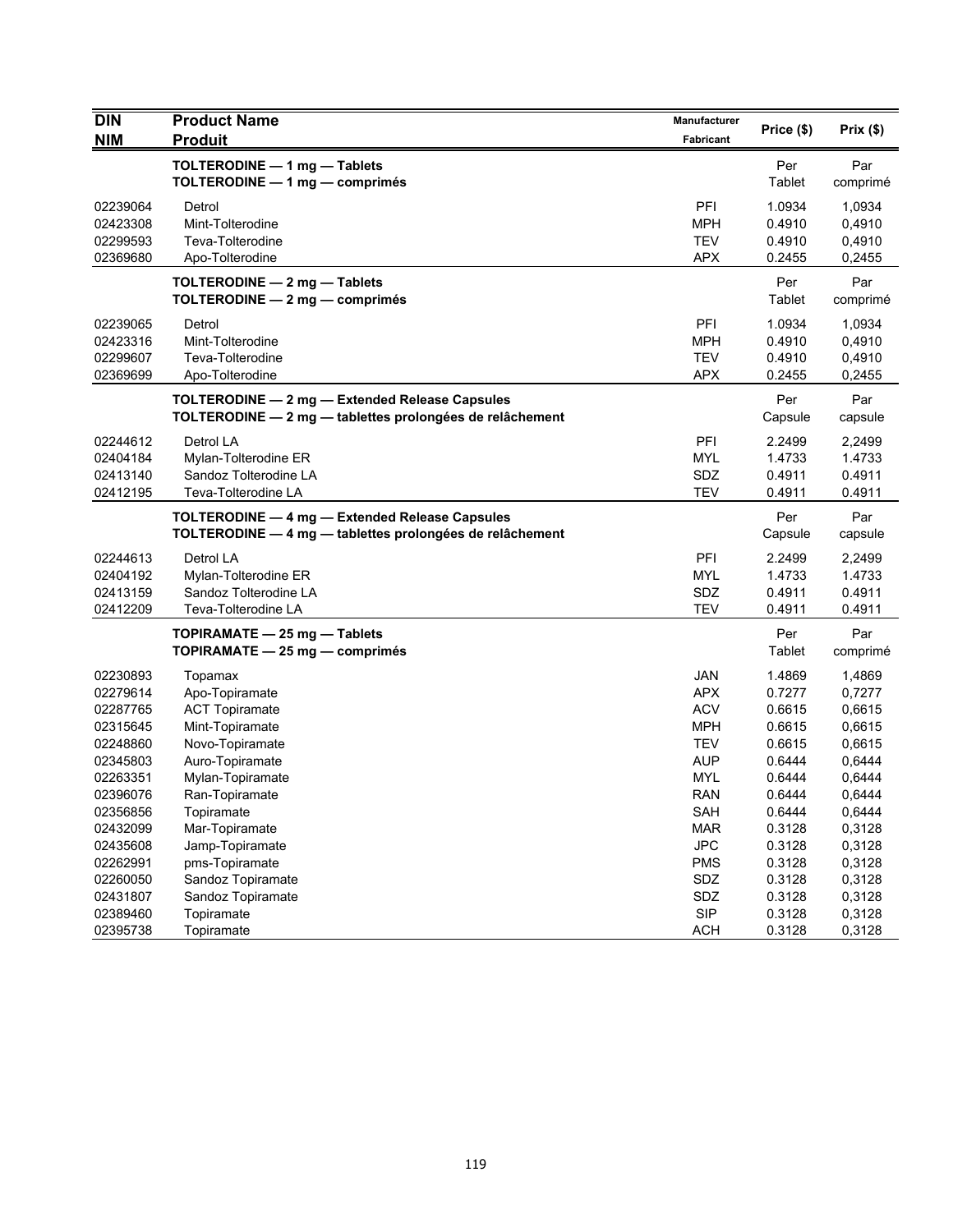| <b>DIN</b>           | <b>Product Name</b>                         | Manufacturer             | Price (\$)       | Prix(\$)         |
|----------------------|---------------------------------------------|--------------------------|------------------|------------------|
| <b>NIM</b>           | <b>Produit</b>                              | Fabricant                |                  |                  |
|                      | TOPIRAMATE - 100 mg - Tablets               |                          | Per              | Par              |
|                      | TOPIRAMATE - 100 mg - comprimés             |                          | Tablet           | comprimé         |
|                      |                                             |                          | 2.8006           |                  |
| 02230894<br>02279630 | Topamax                                     | <b>JAN</b><br><b>APX</b> | 1.3791           | 2,8006<br>1,3791 |
| 02287773             | Apo-Topiramate                              | <b>ACV</b>               | 1.2537           | 1,2537           |
| 02315653             | <b>ACT Topiramate</b><br>Mint-Topiramate    | <b>MPH</b>               | 1.2537           | 1,2537           |
| 02248861             |                                             | <b>TEV</b>               | 1.2537           | 1,2537           |
| 02345838             | Novo-Topiramate<br>Auro-Topiramate          | <b>AUP</b>               | 1.2215           | 1,2215           |
| 02263378             |                                             | <b>MYL</b>               | 1.2215           | 1,2215           |
| 02396084             | Mylan-Topiramate                            | <b>RAN</b>               | 1.2215           | 1,2215           |
|                      | Ran-Topiramate                              | <b>SAH</b>               |                  |                  |
| 02356864             | Topiramate                                  | <b>JPC</b>               | 1.2215           | 1,2215<br>0,5928 |
| 02435616             | Jamp-Topiramate                             |                          | 0.5928<br>0.5928 | 0,5928           |
| 02432102             | Mar-Topiramate                              | <b>MAR</b>               |                  |                  |
| 02263009             | pms-Topiramate                              | <b>PMS</b>               | 0.5928           | 0,5928           |
| 02260069             | Sandoz Topiramate                           | SDZ                      | 0.5928           | 0,5928           |
| 02431815             | Sandoz Topiramate                           | SDZ                      | 0.5928           | 0,5928           |
| 02389487             | Topiramate                                  | <b>SIP</b>               | 0.5928           | 0,5928           |
| 02395746             | Topiramate                                  | <b>ACH</b>               | 0.5928           | 0,5928           |
|                      | TOPIRAMATE - 200 mg - Tablets               |                          | Per              | Par              |
|                      | TOPIRAMATE - 200 mg - comprimés             |                          | <b>Tablet</b>    | comprimé         |
| 02230896             | Topamax                                     | JAN                      | 4.1239           | 4,1239           |
| 02279649             | Apo-Topiramate                              | <b>APX</b>               | 2.1830           | 2,1830           |
| 02287781             | <b>ACT Topiramate</b>                       | <b>ACV</b>               | 1.9845           | 1,9845           |
| 02315661             | Mint-Topiramate                             | <b>MPH</b>               | 1.9845           | 1,9845           |
| 02248862             | Novo-Topiramate                             | <b>TEV</b>               | 1.9845           | 1,9845           |
| 02345846             | Auro-Topiramate                             | <b>AUP</b>               | 1.8239           | 1,8239           |
| 02263386             | Mylan-Topiramate                            | <b>MYL</b>               | 1.8239           | 1,8239           |
| 02396092             | Ran-Topiramate                              | <b>RAN</b>               | 1.8239           | 1,8239           |
| 02356872             |                                             | <b>SAH</b>               | 1.8239           |                  |
| 02435624             | Topiramate                                  | <b>JPC</b>               | 0.8853           | 1,8239           |
| 02432110             | Jamp-Topiramate                             | <b>MAR</b>               | 0.8853           | 0,8853           |
|                      | Mar-Topiramate                              |                          |                  | 0,8853           |
| 02263017             | pms-Topiramate                              | <b>PMS</b>               | 0.8853           | 0,8853           |
| 02267837             | Sandoz Topiramate                           | SDZ                      | 0.8853           | 0,8853           |
| 02431823             | Sandoz Topiramate                           | SDZ                      | 0.8853           | 0,8853           |
| 02395754             | Topiramate                                  | <b>ACH</b>               | 0.8853           | 0,8853           |
|                      | TRANEXAMIC ACID - 500 mg - Tablets          |                          | Per              | Par              |
|                      | TRANEXAMIC ACID - 500 mg - comprimés        |                          | Tablet           | comprimé         |
| 02064405             | Cyklokapron                                 | PFI                      | 1.4447           | 1,4447           |
| 02401231             | Tranexamic Acid                             | SMI                      | 0.5934           | 0,5934           |
| 02409097             | <b>GD-Tranexamic Acid</b>                   | <b>GEM</b>               | 0.5934           | 0,5934           |
|                      |                                             |                          |                  |                  |
|                      | TRAVOPROST - 0.004% - Ophthalmic Solution   |                          | Per              | Par              |
|                      | TRAVOPROST - 0,004 % - solution ophtalmique |                          | mL               | ml               |
| 02318008             | Travatan Z                                  | <b>ALC</b>               | 12.6544          | 12,6544          |
| 02413167             | Sandoz Travoprost                           | SDZ                      | 4.0264           | 4,0264           |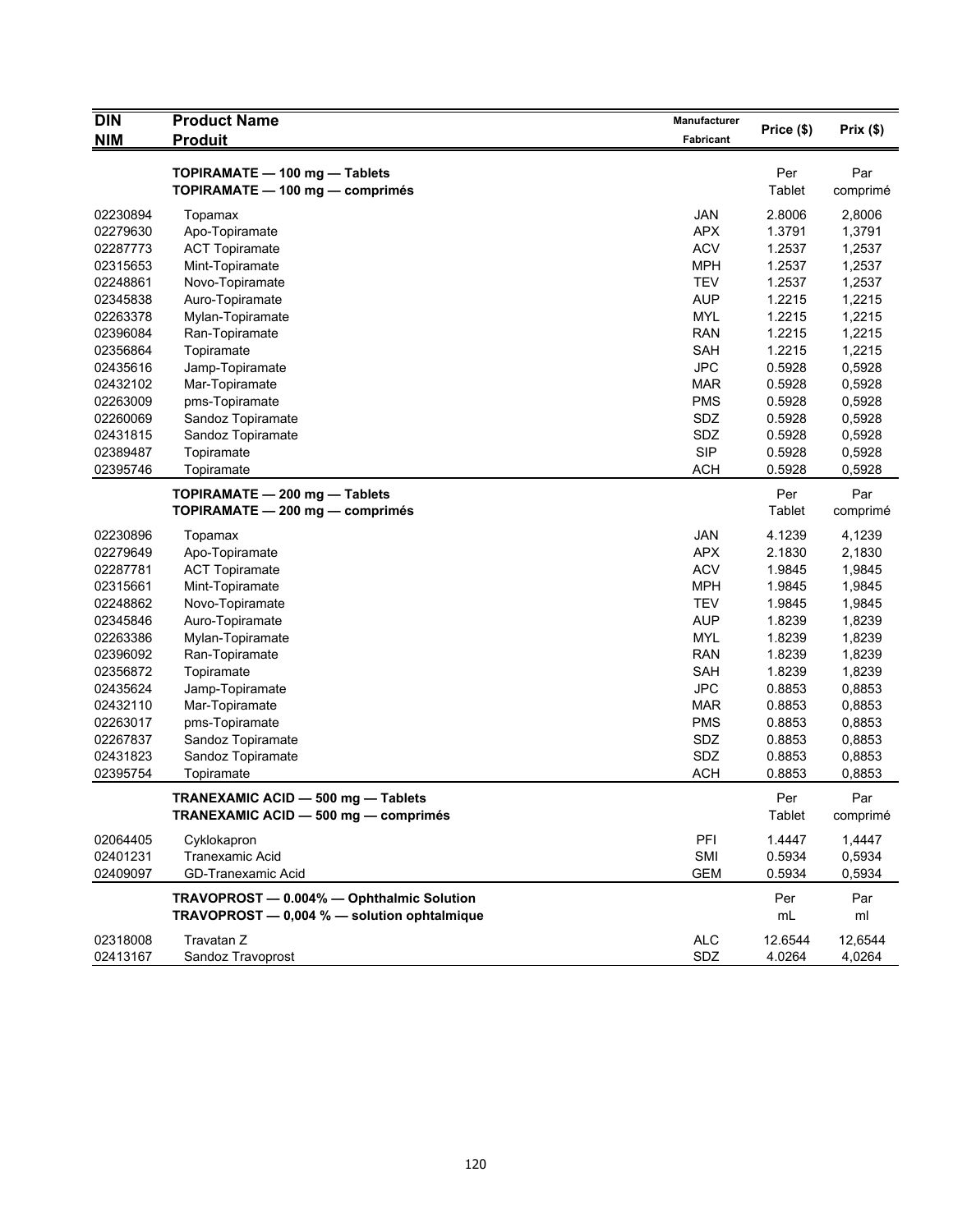| <b>DIN</b>                                                                       | <b>Product Name</b>                                                                                                        | <b>Manufacturer</b>                                                              | Price (\$)                                                         | Prix(\$)                                                           |
|----------------------------------------------------------------------------------|----------------------------------------------------------------------------------------------------------------------------|----------------------------------------------------------------------------------|--------------------------------------------------------------------|--------------------------------------------------------------------|
| <b>NIM</b>                                                                       | <b>Produit</b>                                                                                                             | Fabricant                                                                        |                                                                    |                                                                    |
|                                                                                  | TRAZODONE HCI - 50 mg - Tablets<br>TRAZODONE (CHLORHYDRATE DE) - 50 mg - comprimés                                         |                                                                                  | Per<br>Tablet                                                      | Par<br>comprimé                                                    |
| 02128950<br>00579351<br>02230284                                                 | Dom-Trazodone<br>Desyrel<br>Trazorel                                                                                       | <b>DOM</b><br>SQU<br><b>VAL</b>                                                  | 0.2436<br>0.2436<br>0.2436                                         | 0,2436<br>0,2436<br>0,2436                                         |
| 02147637<br>01937227<br>02277344                                                 | Apo-Trazodone<br>pms-Trazodone<br>ratio-Trazodone<br>Teva-Trazodone                                                        | <b>APX</b><br><b>PMS</b><br><b>TEV</b>                                           | 0.2435<br>0.2435<br>0.2435                                         | 0,2435<br>0,2435<br>0.2435                                         |
| 02144263<br>02348772                                                             | Trazodone                                                                                                                  | <b>TEV</b><br><b>SAH</b>                                                         | 0.2435<br>0.2435                                                   | 0,2435<br>0,2435                                                   |
|                                                                                  | TRAZODONE HCI - 100 mg - Tablets<br>TRAZODONE (CHLORHYDRATE DE) - 100 mg - comprimés                                       |                                                                                  | Per<br>Tablet                                                      | Par<br>comprimé                                                    |
| 02147645<br>02128969<br>02144271<br>01937235<br>02277352<br>02348780<br>02230285 | Apo-Trazodone<br>Dom-Trazodone<br>Teva-Trazodone<br>pms-Trazodone<br>ratio-Trazodone<br>Trazodone<br>Trazorel              | <b>APX</b><br><b>DOM</b><br><b>TEV</b><br>PMS<br><b>TEV</b><br><b>SAH</b><br>VAL | 0.4352<br>0.4352<br>0.4352<br>0.4352<br>0.4352<br>0.4352<br>0.4352 | 0,4352<br>0,4352<br>0,4352<br>0,4352<br>0,4352<br>0,4352<br>0,4352 |
|                                                                                  | TRAZODONE HCI - 150 mg - Tablets<br>TRAZODONE (CHLORHYDRATE DE) - 150 mg - comprimés                                       |                                                                                  | Per<br>Tablet                                                      | Par<br>comprimé                                                    |
| 02147653<br>02144298<br>02348799<br>02277360                                     | Apo-Trazodone-D<br>Teva-Trazodone-D<br>Trazodone<br>ratio-Trazodone                                                        | <b>APX</b><br><b>TEV</b><br><b>SAH</b><br><b>TEV</b>                             | 0.6393<br>0.6393<br>0.6393<br>0.6393                               | 0,6393<br>0,6393<br>0,6393<br>0,6393                               |
| 02213834<br>02437635                                                             | TRIAMCINOLONE - 55 mcg - Nasal Spray<br>TRIAMCINOLONE - 55 mcg - vaporisateur nasal<br>Nasocort AQ<br>Apo-Triamcinolone AQ | <b>SAA</b><br><b>APX</b>                                                         | Per<br>Dose<br>0.1870<br>0.1700                                    | Par<br>dose<br>0,1870<br>0,1700                                    |
|                                                                                  | TRIAMTERENE/HYDROCHLOROTHIAZIDE - 50 mg/25 mg - Tablets<br>TRIAMTÉRÈNE/HYDROCHLOROTHIAZIDE - 50 mg/25 mg - comprimés       |                                                                                  | Per<br>Tablet                                                      | Par<br>comprimé                                                    |
| 00441775<br>00532657                                                             | Apo-Triazide<br>Novo-Triamzide                                                                                             | <b>APX</b><br><b>TEV</b>                                                         | 0.0669<br>0.0608                                                   | 0.0669<br>0,0608                                                   |
|                                                                                  | TRIMEBUTINE - 200 mg - Tablets<br>TRIMEBUTINE — 200 mg — comprimés                                                         |                                                                                  | Per<br>Tablet                                                      | Par<br>comprimé                                                    |
| 00803499<br>02245664                                                             | Modulon<br>Trimebutine                                                                                                     | <b>AXC</b><br>AAA                                                                | 0.8283<br>0.6091                                                   | 0,8283<br>0,6091                                                   |
|                                                                                  | TRIMETHOPRIM/SULFAMETHOXAZOLE - 80 mg/400 mg - Tablets<br>TRIMÉTHOPRIME/SULFAMÉTHOXAZOLE - 80 mg/400 mg - comprimés        |                                                                                  | Per<br>Tablet                                                      | Par<br>comprimé                                                    |
| 00445274<br>00510637                                                             | Apo-Sulfatrim<br>Novo-Trimel                                                                                               | <b>APX</b><br><b>NOP</b>                                                         | 0.0482<br>0.0482                                                   | 0,0482<br>0,0482                                                   |
|                                                                                  | TRIMETHOPRIM/SULFAMETHOXAZOLE - 160 mg/800 mg - Tablets<br>TRIMÉTHOPRIME/SULFAMÉTHOXAZOLE - 160 mg/800 mg - comprimés      |                                                                                  | Per<br>Tablet                                                      | Par<br>comprimé                                                    |
| 00510645<br>00445282                                                             | Novo-Trimel DS<br>Apo-Sulfatrim DS                                                                                         | <b>TEV</b><br><b>APX</b>                                                         | 0.1343<br>0.1221                                                   | 0.1343<br>0,1221                                                   |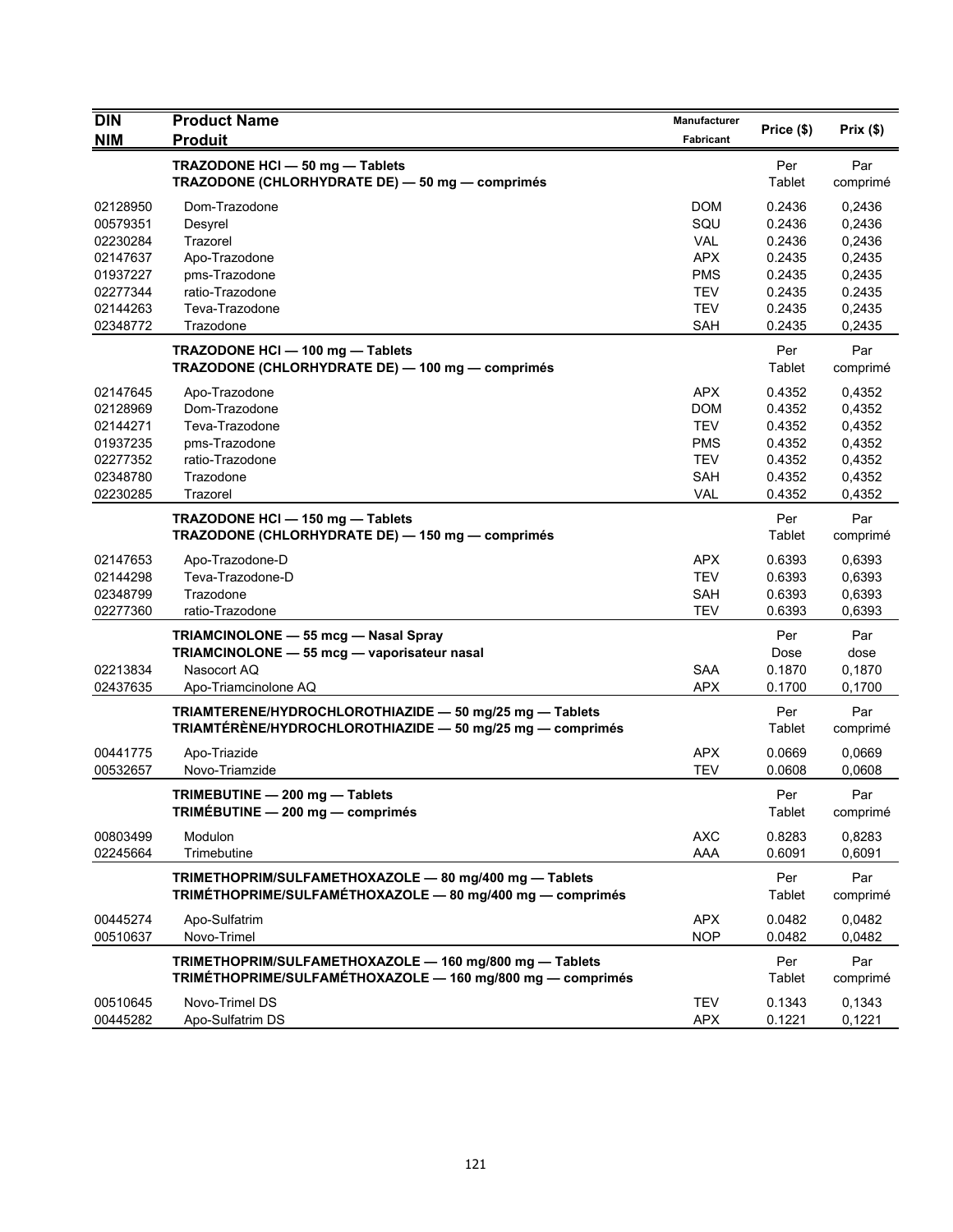| <b>DIN</b><br><b>NIM</b>         | <b>Product Name</b><br><b>Produit</b>                                                                                                                                                                                                                  | <b>Manufacturer</b><br>Fabricant       | Price (\$)                 | Prix(\$)                   |
|----------------------------------|--------------------------------------------------------------------------------------------------------------------------------------------------------------------------------------------------------------------------------------------------------|----------------------------------------|----------------------------|----------------------------|
|                                  | TRIMETHOPRIM SULFATE/POLYMYXIN B SULFATE - 1 mg/10,000 U/mL<br>- Ophthalmic Solution                                                                                                                                                                   |                                        |                            |                            |
|                                  | TRIMÉTHOPRIME (SULFATE DE)/POLYMYXINE B (SULFATE DE) -<br>1 mg/10 000 U/ml - solution ophtalmique                                                                                                                                                      |                                        | Per<br>mL                  | Par<br>ml                  |
| 02011956<br>02239234             | Polytrim<br>Sandoz Polytrimethoprim                                                                                                                                                                                                                    | <b>ALL</b><br>SDZ                      | 3.6914<br>2.9040           | 3,6914<br>2,9040           |
|                                  | <b>TRIPROLIDINE HCI/PSEUDOEPHEDRINE HCI/CODEINE PHOSPHATE</b><br>$-2$ mg/30 mg/10 mg per 5 mL $-$ Syrup<br>TRIPROLIDINE (CHLORHYDRATE DE)/PSEUDOÉPHÉDRINE<br>(CHLORHYDRATE DE)/CODÉINE (PHOSPHATE DE) - 2 mg/30 mg/10 mg<br>par $5 \text{ ml}$ - sirop |                                        | Per<br>mL                  | Par<br>ml                  |
| 00068594<br>02169126             | CoActifed<br>ratio-Cotridin                                                                                                                                                                                                                            | <b>GSK</b><br><b>TEV</b>               | 0.1780<br>0.0574           | 0,1780<br>0,0574           |
|                                  | L-TRYPTOPHAN - 500 mg - Capsules<br>L-TRYPTOPHANE - 500 mg - capsules                                                                                                                                                                                  |                                        | Per<br>Capsule             | Par<br>capsule             |
| 00718149<br>02248540<br>02240334 | Tryptan<br>Apo-Tryptophan<br>Teva-Tryptophan                                                                                                                                                                                                           | <b>VAL</b><br><b>APX</b><br><b>TEV</b> | 0.8531<br>0.5486<br>0.5486 | 0,8531<br>0,5486<br>0,5486 |
|                                  | L-TRYPTOPHAN - 500 mg - Tablets<br>L-TRYPTOPHANE - 500 mg - comprimés                                                                                                                                                                                  |                                        | Per<br>Tablet              | Par<br>comprimé            |
| 02029456<br>02248538<br>02240333 | Tryptan<br>Apo-Tryptophan<br>ratio-Tryptophan                                                                                                                                                                                                          | <b>VAL</b><br><b>APX</b><br><b>TEV</b> | 0.8531<br>0.5486<br>0.5486 | 0,8531<br>0,5486<br>0,5486 |
|                                  | L-TRYPTOPHAN $-$ 750 mg - Tablets<br>L-TRYPTOPHANE - 750 mg - comprimés                                                                                                                                                                                |                                        | Per<br>Tablet              | Par<br>comprimé            |
| 02239327<br>02458721             | Tryptan<br>Apo-Tryptophan                                                                                                                                                                                                                              | <b>VAL</b><br><b>APX</b>               | 1.2798<br>0.9889           | 1,2798<br>0,9889           |
|                                  | L-TRYPTOPHAN - 1 g - Tablets<br>L-TRYPTOPHANE $-1$ g - comprimés                                                                                                                                                                                       |                                        | Per<br>Tablet              | Par<br>comprimé            |
| 00654531<br>02248539<br>02237250 | Tryptan<br>Apo-Tryptophan<br>ratio-Tryptophan                                                                                                                                                                                                          | <b>VAL</b><br><b>APX</b><br><b>TEV</b> | 1.7143<br>0.9876<br>0.9876 | 1,7143<br>0,9876<br>0,9876 |
|                                  | URSODIOL - 250 mg - Tablets<br>URSODIOL $-$ 250 mg $-$ comprimés                                                                                                                                                                                       |                                        | Per<br>Tablet              | Par<br>comprimé            |
| 02238984<br>02273497<br>02426900 | Urso<br>pms-Ursodiol C<br>Ursodiol                                                                                                                                                                                                                     | <b>AXC</b><br><b>PMS</b><br><b>GLM</b> | 1.7134<br>0.7636<br>0.7636 | 1,7134<br>0,7636<br>0,7636 |
|                                  | URSODIOL - 500 mg - Tablets<br>URSODIOL - 500 mg - comprimés                                                                                                                                                                                           |                                        | Per<br>Tablet              | Par<br>comprimé            |
| 02245894<br>02273500<br>02426919 | Urso<br>pms-Ursodiol C<br>Ursodiol                                                                                                                                                                                                                     | <b>AXC</b><br><b>PMS</b><br><b>GLM</b> | 3.2500<br>1.4483<br>1.4483 | 3,2500<br>1,4483<br>1,4483 |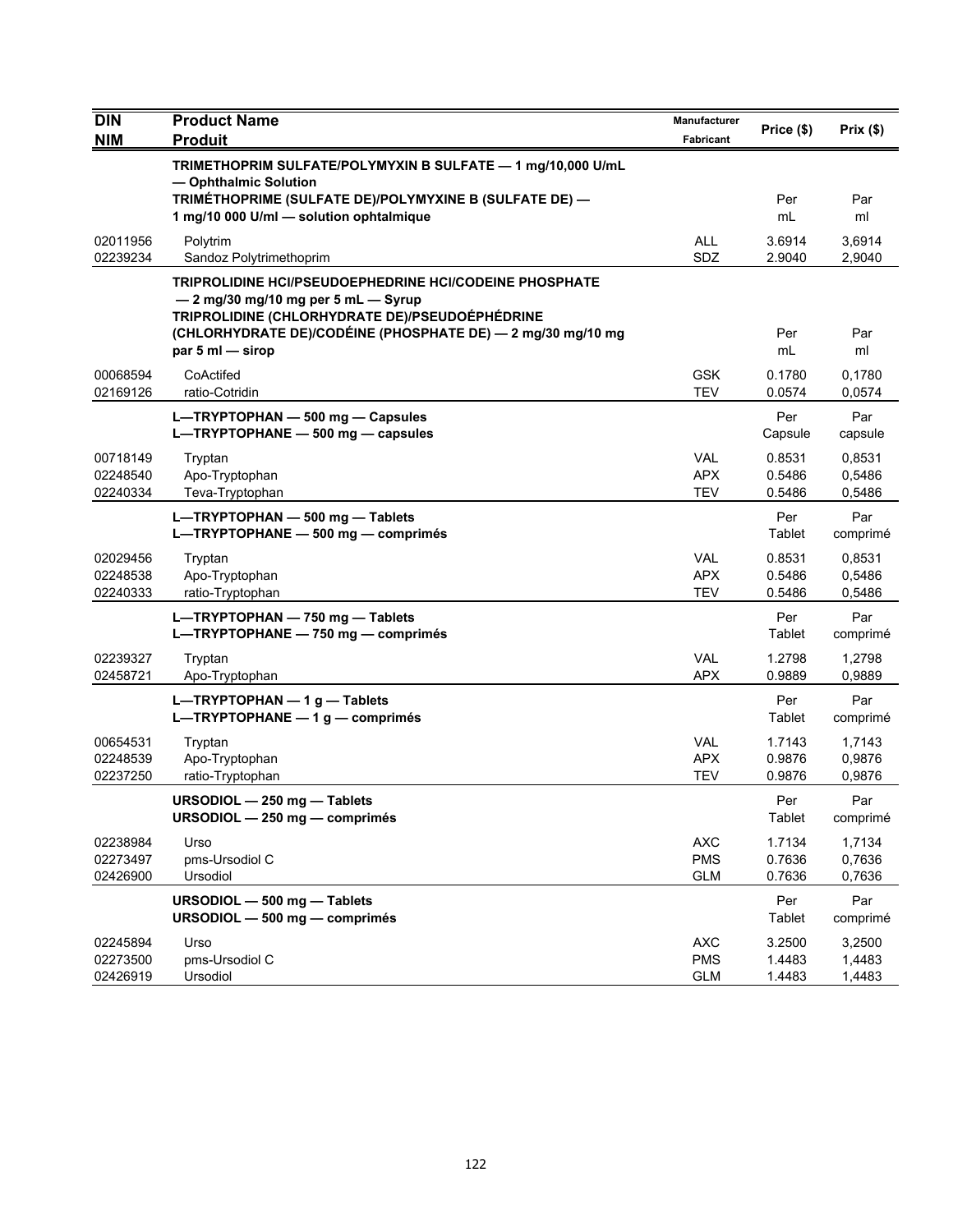| <b>DIN</b> | <b>Product Name</b>                      | <b>Manufacturer</b> |               | Prix(\$) |
|------------|------------------------------------------|---------------------|---------------|----------|
| <b>NIM</b> | <b>Produit</b>                           | Fabricant           | Price (\$)    |          |
|            | VALACYCLOVIR - 500 mg - Tablets          |                     | Per           | Par      |
|            | VALACYCLOVIR - 500 mg - comprimés        |                     | Tablet        | comprimé |
| 02219492   | Valtrex                                  | <b>GSK</b>          | 3.7880        | 3,7880   |
| 02331748   | <b>ACT Valacyclovir</b>                  | <b>ACV</b>          | 0.8609        | 0,8609   |
| 02295822   | Apo-Valacyclovir                         | <b>APX</b>          | 0.8609        | 0,8609   |
| 02405040   | Auro-Valacyclovir                        | <b>AUP</b>          | 0.8609        | 0,8609   |
| 02441454   | Jamp-Valacyclovir                        | <b>JPC</b>          | 0.8609        | 0,8609   |
| 02441586   | Mar-Valacyclovir                         | MAR                 | 0.8609        | 0,8609   |
| 02351579   | Mylan-Valacyclovir                       | <b>MYL</b>          | 0.8609        | 0,8609   |
| 02298457   | pms-Valacyclovir                         | <b>PMS</b>          | 0.8609        | 0,8609   |
| 02347091   | Sandoz Valacyclovir                      | SDZ                 | 0.8609        | 0,8609   |
| 02357534   | Teva-Valacyclovir                        | <b>TEV</b>          | 0.8609        | 0,8609   |
| 02454645   | Valacyclovir                             | <b>SAH</b>          | 0.8609        | 0,8609   |
| 02442000   | Valacyclovir                             | <b>SIP</b>          | 0.8609        | 0,8609   |
|            | VALGANCICLOVIR - 450 mg - Tablets        |                     | Per           | Par      |
|            | VALGANCICLOVIR - 450 mg - comprimés      |                     | Tablet        | comprimé |
|            |                                          |                     |               |          |
| 02245777   | Valcyte                                  | <b>HLR</b>          | 26.5152       | 26,5152  |
| 02393824   | Apo-Valganciclovir                       | <b>APX</b>          | 17.4093       | 17,4093  |
| 02413825   | Teva-Valganciclovir                      | <b>TEV</b>          | 17.4093       | 17,4093  |
| 02435179   | Auro-Valganciclovir                      | <b>AUP</b>          | 5.8553        | 5,8553   |
|            | VALPROIC ACID - 250 mg - Capsules        |                     | Per           | Par      |
|            | VALPROÏQUE (ACIDE) - 250 mg - capsules   |                     | Capsule       | capsule  |
| 00443840   | Depakene                                 | <b>BGP</b>          | 0.6247        | 0,6247   |
| 02238048   | Apo-Valproic                             | <b>APX</b>          | 0.2905        | 0,2905   |
| 02230768   | pms-Valproic Acid                        | <b>PMS</b>          | 0.2843        | 0,2843   |
|            | VALPROIC ACID - 250 mg/5 mL - Syrup      |                     |               |          |
|            | VALPROÏQUE (ACIDE) - 250 mg/5 ml - sirop |                     | Per mL        | Par ml   |
|            |                                          |                     |               |          |
| 02236807   | pms-Valproic Acid                        | <b>PMS</b>          | 0.0605        | 0,0605   |
| 02238370   | Apo-Valproic                             | <b>APX</b>          | 0.0605        | 0,0605   |
|            | VALSARTAN - 40 mg - Tablets              |                     | Per           | Par      |
|            | VALSARTAN - 40 mg - comprimés            |                     | <b>Tablet</b> | comprimé |
| 02270528   | Diovan                                   | <b>NVT</b>          | 1.3369        | 1,3369   |
| 02337487   | <b>ACT Valsartan</b>                     | <b>ACV</b>          | 0.4657        | 0,4657   |
| 02363062   | Ran-Valsartan                            | <b>RAN</b>          | 0.4657        | 0,4657   |
| 02383527   | Mylan-Valsartan                          | MYL                 | 0.3975        | 0,3975   |
| 02366940   | Valsartan                                | SAH                 | 0.3975        | 0,3975   |
| 02371510   | Apo-Valsartan                            | <b>APX</b>          | 0.2910        | 0,2910   |
| 02414201   | Auro-Valsartan                           | <b>AUP</b>          | 0.2910        | 0,2910   |
| 02312999   | pms-Valsartan                            | <b>PMS</b>          | 0.2910        | 0,2910   |
| 02356740   | Sandoz Valsartan                         | SDZ                 | 0.2910        | 0,2910   |
| 02356643   | Teva-Valsartan                           | <b>TEV</b>          | 0.2910        | 0,2910   |
| 02384523   | Valsartan                                | <b>SIP</b>          | 0.2910        | 0,2910   |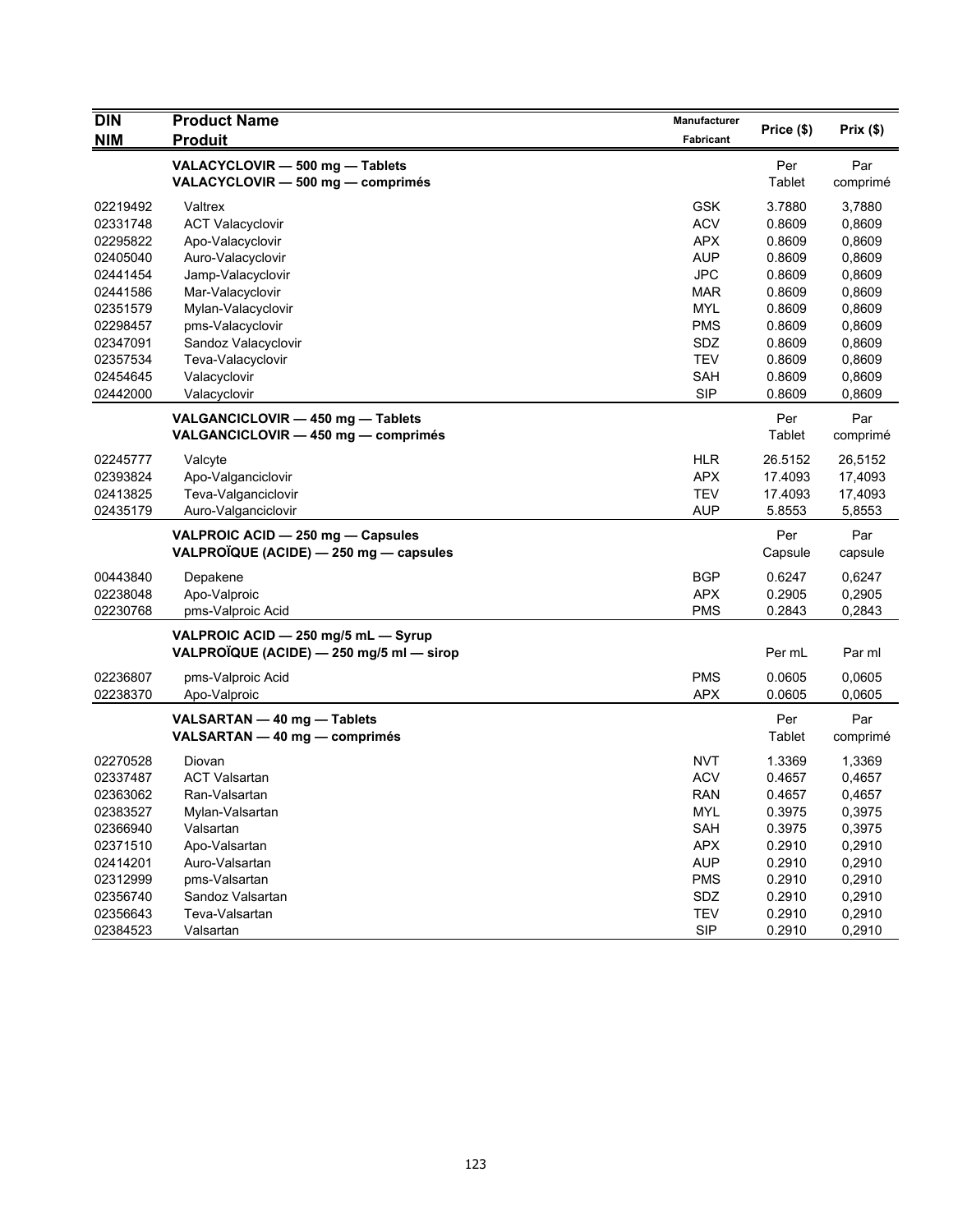| <b>DIN</b> | <b>Product Name</b>            | Manufacturer     |            | Prix(\$) |
|------------|--------------------------------|------------------|------------|----------|
| <b>NIM</b> | <b>Produit</b>                 | <b>Fabricant</b> | Price (\$) |          |
|            | VALSARTAN - 80 mg - Tablets    |                  | Per        | Par      |
|            | VALSARTAN - 80 mg - comprimés  |                  | Tablet     | comprimé |
| 02244781   | Diovan                         | <b>NVT</b>       | 1.3656     | 1,3656   |
| 02337495   | <b>ACT Valsartan</b>           | <b>ACV</b>       | 0.4733     | 0,4733   |
| 02383535   | Mylan-Valsartan                | <b>MYL</b>       | 0.2999     | 0,2999   |
| 02371529   | Apo-Valsartan                  | <b>APX</b>       | 0.2957     | 0,2957   |
| 02414228   | Auro-Valsartan                 | <b>AUP</b>       | 0.2957     | 0,2957   |
| 02313006   | pms-Valsartan                  | <b>PMS</b>       | 0.2957     | 0,2957   |
| 02363100   | Ran-Valsartan                  | <b>RAN</b>       | 0.2957     | 0,2957   |
| 02356759   | Sandoz Valsartan               | SDZ              | 0.2957     | 0,2957   |
| 02356651   | Teva-Valsartan                 | <b>TEV</b>       | 0.2957     | 0,2957   |
| 02366959   | Valsartan                      | <b>SAH</b>       | 0.2957     | 0,2957   |
| 02384531   | Valsartan                      | <b>SIP</b>       | 0.2957     | 0,2957   |
|            | VALSARTAN - 160 mg - Tablets   |                  | Per        | Par      |
|            | VALSARTAN - 160 mg - comprimés |                  | Tablet     | comprimé |
| 02244782   | Diovan                         | <b>NVT</b>       | 1.3624     | 1,3624   |
| 02337509   | <b>ACT Valsartan</b>           | <b>ACV</b>       | 0.4733     | 0,4733   |
| 02383543   | Mylan-Valsartan                | <b>MYL</b>       | 0.2998     | 0,2998   |
| 02371537   | Apo-Valsartan                  | <b>APX</b>       | 0.2957     | 0,2957   |
| 02414236   | Auro-Valsartan                 | <b>AUP</b>       | 0.2957     | 0,2957   |
| 02313014   | pms-Valsartan                  | <b>PMS</b>       | 0.2957     | 0,2957   |
| 02363119   | Ran-Valsartan                  | <b>RAN</b>       | 0.2957     | 0,2957   |
| 02356767   | Sandoz Valsartan               | SDZ              | 0.2957     | 0,2957   |
| 02356678   | Teva-Valsartan                 | <b>TEV</b>       | 0.2957     | 0,2957   |
| 02366967   | Valsartan                      | SAH              | 0.2957     | 0,2957   |
| 02384558   | Valsartan                      | <b>SIP</b>       | 0.2957     | 0,2957   |
|            | VALSARTAN - 320 mg - Tablets   |                  | Per        | Par      |
|            | VALSARTAN - 320 mg - comprimés |                  | Tablet     | comprimé |
| 02289504   | Diovan                         | <b>NVT</b>       | 1.3255     | 1,3255   |
| 02337517   | <b>ACT Valsartan</b>           | <b>ACV</b>       | 0.4548     | 0,4548   |
| 02383551   | Mylan-Valsartan                | MYL              | 0.2914     | 0,2914   |
| 02356686   | Teva-Valsartan                 | <b>TEV</b>       | 0.2844     | 0,2844   |
| 02371545   | Apo-Valsartan                  | <b>APX</b>       | 0.2843     | 0,2843   |
| 02414244   | Auro-Valsartan                 | <b>AUP</b>       | 0.2843     | 0,2843   |
| 02344564   | pms-Valsartan                  | <b>PMS</b>       | 0.2843     | 0,2843   |
| 02356775   | Sandoz Valsartan               | SDZ              | 0.2843     | 0,2843   |
| 02366975   | Valsartan                      | SAH              | 0.2843     | 0,2843   |
| 02384566   | Valsartan                      | <b>SIP</b>       | 0.2843     | 0,2843   |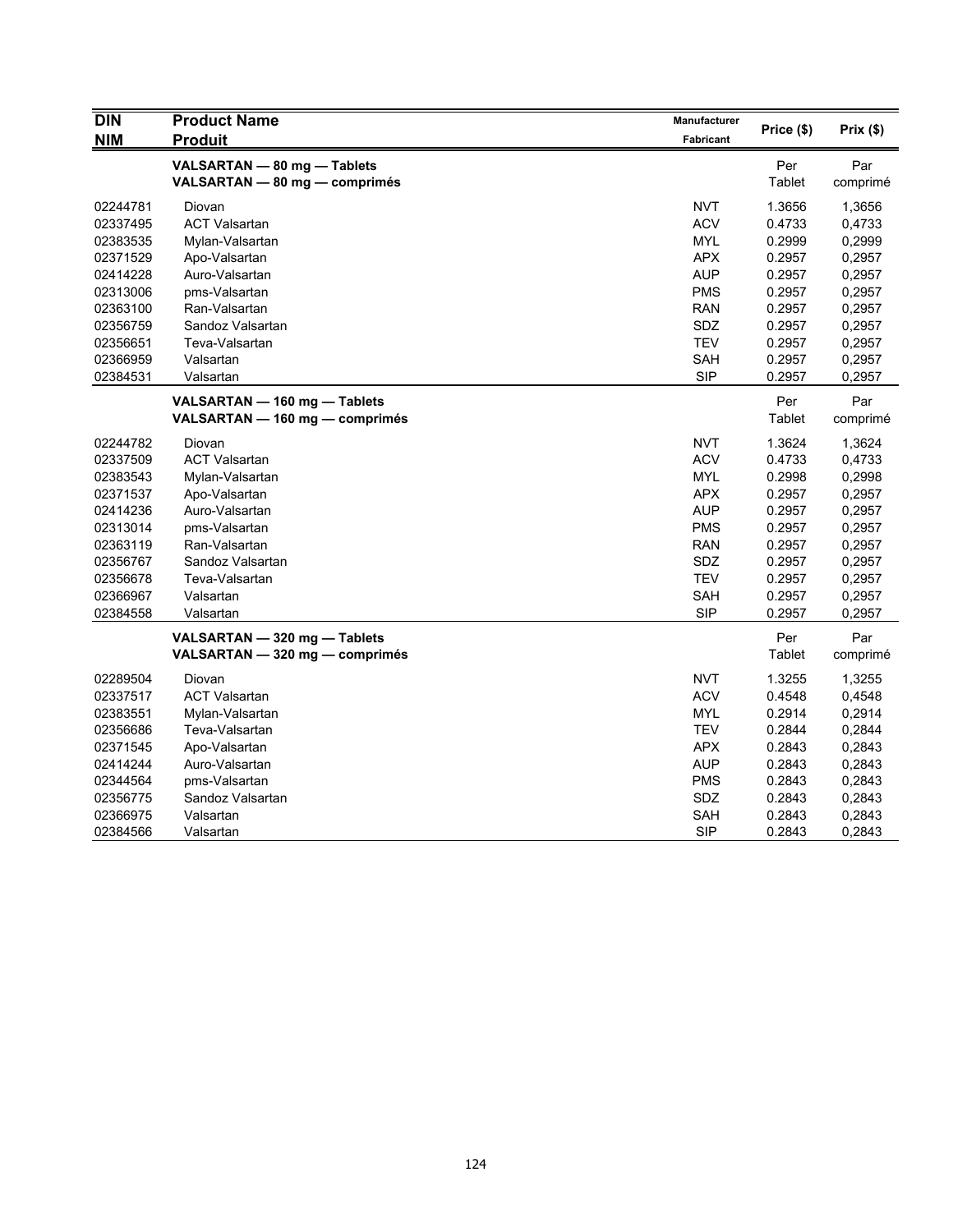| <b>DIN</b> | <b>Product Name</b>                                                                                                    | <b>Manufacturer</b> |               |                 |
|------------|------------------------------------------------------------------------------------------------------------------------|---------------------|---------------|-----------------|
| <b>NIM</b> | <b>Produit</b>                                                                                                         | Fabricant           | Price (\$)    | Prix(\$)        |
|            | VALSARTAN/HYDROCHLOROTHIAZIDE - 80 mg/12.5 mg - Tablets<br>VALSARTAN/HYDROCHLOROTHIAZIDE - 80 mg/12,5 mg - comprimés   |                     | Per<br>Tablet | Par<br>comprimé |
| 02241900   | Diovan HCTZ                                                                                                            | <b>NVT</b>          | 1.3526        | 1,3526          |
| 02367009   | Valsartan/HCTZ                                                                                                         | <b>SAH</b>          | 0.4141        | 0,4141          |
| 02373734   | Mylan-Valsartan HCTZ                                                                                                   | <b>MYL</b>          | 0.2985        | 0,2985          |
| 02382547   | Apo-Valsartan/HCTZ                                                                                                     | <b>APX</b>          | 0.2957        | 0,2957          |
| 02408112   | Auro-Valsartan HCT                                                                                                     | <b>AUP</b>          | 0.2957        | 0,2957          |
| 02356694   | Sandoz Valsartan HCTZ                                                                                                  | SDZ                 | 0.2957        | 0,2957          |
| 02356996   | Teva-Valsartan HCTZ                                                                                                    | <b>TEV</b>          | 0.2957        | 0,2957          |
| 02384736   | Valsartan HCT                                                                                                          | <b>SIP</b>          | 0.2957        | 0,2957          |
|            | VALSARTAN/HYDROCHLOROTHIAZIDE - 160 mg/12.5 mg - Tablets<br>VALSARTAN/HYDROCHLOROTHIAZIDE - 160 mg/12,5 mg - comprimés |                     | Per<br>Tablet | Par<br>comprimé |
| 02241901   | Diovan HCTZ                                                                                                            | <b>NVT</b>          | 1.3691        | 1,3691          |
| 02367017   | Valsartan/HCTZ                                                                                                         | <b>SAH</b>          | 0.4141        | 0,4141          |
| 02373742   | Mylan-Valsartan HCTZ                                                                                                   | <b>MYL</b>          | 0.2993        | 0,2993          |
| 02382555   | Apo-Valsartan/HCTZ                                                                                                     | <b>APX</b>          | 0.2957        | 0,2957          |
| 02408120   | Auro-Valsartan HCT                                                                                                     | <b>AUP</b>          | 0.2957        | 0,2957          |
| 02356708   | Sandoz Valsartan HCTZ                                                                                                  | SDZ                 | 0.2957        | 0,2957          |
| 02357003   | Teva-Valsartan HCTZ                                                                                                    | <b>TEV</b>          | 0.2957        | 0,2957          |
| 02384744   | Valsartan HCT                                                                                                          | <b>SIP</b>          | 0.2957        | 0,2957          |
|            | VALSARTAN/HYDROCHLOROTHIAZIDE - 160 mg/25 mg - Tablets<br>VALSARTAN/HYDROCHLOROTHIAZIDE - 160 mg/25 mg - comprimés     |                     | Per<br>Tablet | Par<br>comprimé |
| 02246955   | Diovan HCTZ                                                                                                            | <b>NVT</b>          | 1.3679        | 1,3679          |
| 02367025   | Valsartan/HCTZ                                                                                                         | <b>SAH</b>          | 0.4141        | 0,4141          |
| 02373750   | Mylan-Valsartan HCTZ                                                                                                   | <b>MYL</b>          | 0.3003        | 0,3003          |
| 02356716   | Sandoz Valsartan HCTZ                                                                                                  | SDZ                 | 0.3003        | 0,3003          |
| 02382563   | Apo-Valsartan/HCTZ                                                                                                     | <b>APX</b>          | 0.2957        | 0,2957          |
| 02408139   | Auro-Valsartan HCT                                                                                                     | <b>AUP</b>          | 0.2957        | 0,2957          |
| 02357011   | Teva-Valsartan HCTZ                                                                                                    | <b>TEV</b>          | 0.2957        | 0,2957          |
| 02384752   | Valsartan HCT                                                                                                          | <b>SIP</b>          | 0.2957        | 0,2957          |
|            | VALSARTAN/HYDROCHLOROTHIAZIDE - 320 mg/12.5 mg - Tablets<br>VALSARTAN/HYDROCHLOROTHIAZIDE - 320 mg/12,5 mg - comprimés |                     | Per<br>Tablet | Par<br>comprimé |
| 02308908   | Diovan HCTZ                                                                                                            | <b>NVT</b>          | 1.3656        | 1,3656          |
| 02367033   | Valsartan/HCTZ                                                                                                         | <b>SAH</b>          | 0.3980        | 0,3980          |
| 02373769   | Mylan-Valsartan HCTZ                                                                                                   | <b>MYL</b>          | 0.2985        | 0,2985          |
| 02357038   | Teva-Valsartan HCTZ                                                                                                    | <b>TEV</b>          | 0.2914        | 0,2914          |
| 02382571   | Apo-Valsartan/HCTZ                                                                                                     | <b>APX</b>          | 0.2913        | 0,2913          |
| 02408147   | Auro-Valsartan HCT                                                                                                     | <b>AUP</b>          | 0.2913        | 0,2913          |
| 02356724   | Sandoz Valsartan HCTZ                                                                                                  | SDZ                 | 0.2913        | 0,2913          |
|            | VALSARTAN/HYDROCHLOROTHIAZIDE - 320 mg/25 mg - Tablets                                                                 |                     | Per           | Par             |
|            | VALSARTAN/HYDROCHLOROTHIAZIDE - 320 mg/25 mg - comprimés                                                               |                     | Tablet        | comprimé        |
| 02308916   | Diovan HCTZ                                                                                                            | <b>NVT</b>          | 1.3636        | 1,3636          |
| 02367041   | Valsartan/HCTZ                                                                                                         | SAH                 | 0.3980        | 0,3980          |
| 02373777   | Mylan-Valsartan HCTZ                                                                                                   | <b>MYL</b>          | 0.2985        | 0,2985          |
| 02357046   | Teva-Valsartan HCTZ                                                                                                    | <b>TEV</b>          | 0.2914        | 0,2914          |
| 02382598   | Apo-Valsartan/HCTZ                                                                                                     | <b>APX</b>          | 0.2913        | 0,2913          |
| 02408155   | Auro-Valsartan HCT                                                                                                     | <b>AUP</b>          | 0.2913        | 0,2913          |
| 02356732   | Sandoz Valsartan HCTZ                                                                                                  | SDZ                 | 0.2913        | 0,2913          |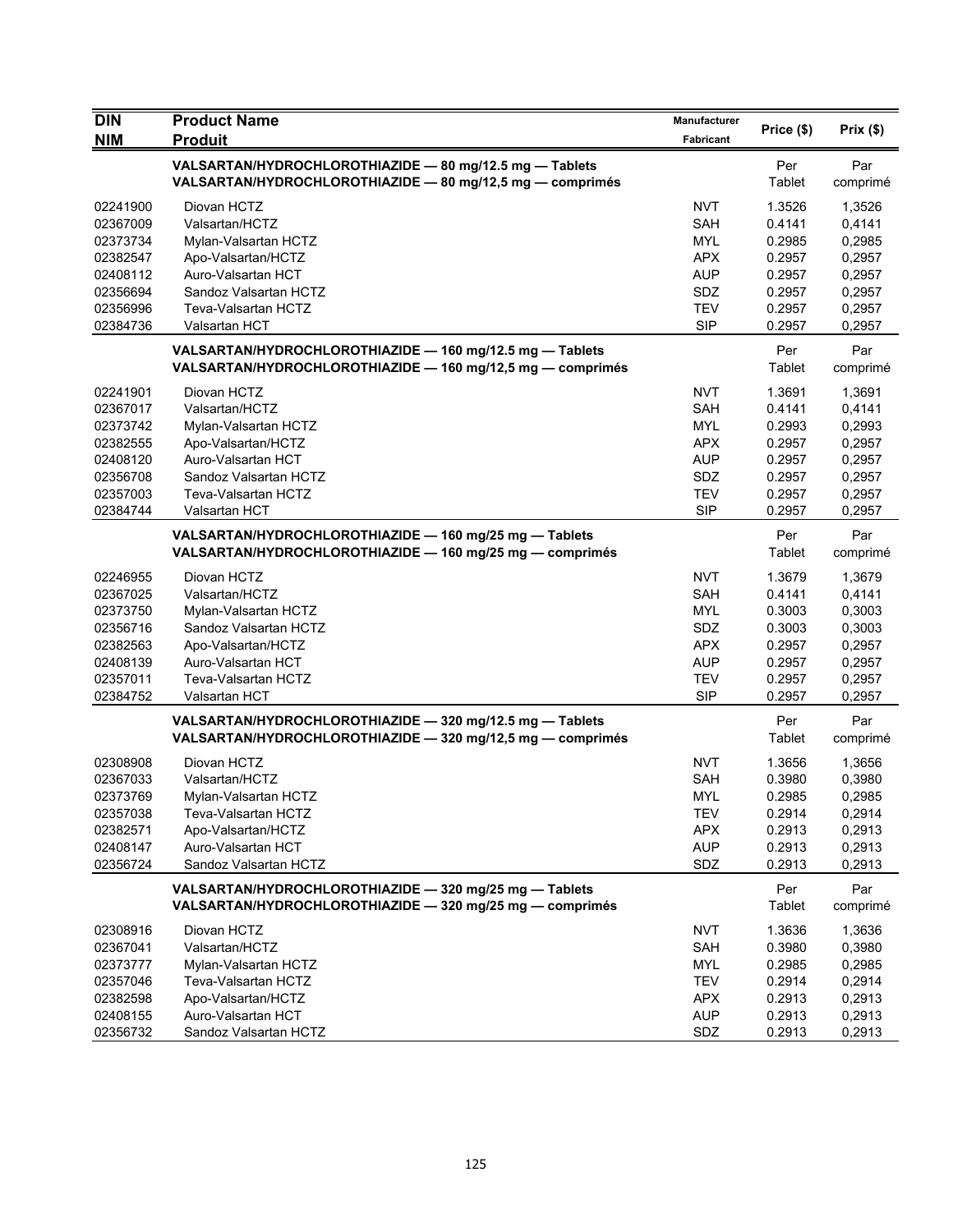| <b>DIN</b> | <b>Product Name</b>              | <b>Manufacturer</b> | Price (\$) | Prix(\$) |
|------------|----------------------------------|---------------------|------------|----------|
| <b>NIM</b> | <b>Produit</b>                   | Fabricant           |            |          |
|            | VANCOMYCIN - 125 mg - Capsules   |                     | Per        | Par      |
|            | VANCOMYCIN - 125 mg - capsules   |                     | Capsule    | capsule  |
| 02407744   | Jamp-Vancomycin                  | <b>JPC</b>          | 5.6300     | 5,6300   |
| 02377470   | Vancomycin HCL                   | <b>PPA</b>          | 5.6300     | 5,6300   |
| 00800430   | Vancocin                         | <b>MLI</b>          | 5.6300     | 5,6300   |
|            | VANCOMYCIN - 250 mg - Capsules   |                     | Per        | Par      |
|            | VANCOMYCIN - 250 mg - capsules   |                     | Capsule    | capsule  |
| 02407752   | Jamp-Vancomycin                  | <b>JPC</b>          | 11.2500    | 11,2500  |
| 02377489   | Vancomycin HCL                   | <b>PPA</b>          | 11.2500    | 11,2500  |
| 00788716   | Vancocin                         | MLI                 | 11.2500    | 11,2500  |
|            | VENLAFAXINE - 37.5 mg - Capsules |                     | Per        | Par      |
|            | VENLAFAXINE - 37,5 mg - capsules |                     | Capsule    | capsule  |
| 02237279   | <b>Effexor XR</b>                | PFI                 | 1.0779     | 1,0779   |
| 02331683   | Apo-Venlafaxine XR               | <b>APX</b>          | 0.1643     | 0,1643   |
| 02452839   | Auro-Venlafaxine XR              | <b>AUP</b>          | 0.1643     | 0,1643   |
| 02304317   | CO Venlafaxine XR                | <b>ACV</b>          | 0.1643     | 0,1643   |
| 02360020   | GD-Venlafaxine XR                | <b>GEM</b>          | 0.1643     | 0,1643   |
| 02310279   | Mylan-Venlafaxine XR             | <b>MYL</b>          | 0.1643     | 0,1643   |
| 02278545   | pms-Venlafaxine XR               | <b>PMS</b>          | 0.1643     | 0.1643   |
| 02380072   | Ran-Venlafaxine XR               | RAN                 | 0.1643     | 0,1643   |
| 02310317   | Sandoz Venlafaxine XR            | SDZ                 | 0.1643     | 0,1643   |
| 02275023   | Teva-Venlafaxine XR              | <b>TEV</b>          | 0.1643     | 0,1643   |
| 02354713   | Venlafaxine XR                   | <b>SAH</b>          | 0.1643     | 0,1643   |
| 02385929   | Venlafaxine XR                   | <b>SIP</b>          | 0.1643     | 0,1643   |
|            | VENLAFAXINE - 75 mg - Capsules   |                     | Per        | Par      |
|            | VENLAFAXINE - 75 mg - capsules   |                     | Capsule    | capsule  |
| 02237280   | <b>Effexor XR</b>                | PFI                 | 2.1559     | 2,1559   |
| 02331691   | Apo-Venlafaxine XR               | APX                 | 0.3285     | 0,3285   |
| 02452847   | Auro-Venlafaxine XR              | <b>AUP</b>          | 0.3285     | 0,3285   |
| 02304325   | CO Venlafaxine XR                | <b>ACV</b>          | 0.3285     | 0,3285   |
| 02360039   | <b>GD-Venlafaxine XR</b>         | <b>GEM</b>          | 0.3285     | 0,3285   |
| 02310287   | Mylan-Venlafaxine XR             | <b>MYL</b>          | 0.3285     | 0,3285   |
| 02278553   | pms-Venlafaxine XR               | <b>PMS</b>          | 0.3285     | 0,3285   |
| 02380080   | Ran-Venalfaxine XR               | <b>RAN</b>          | 0.3285     | 0,3285   |
| 02310325   | Sandoz Venlafaxine XR            | SDZ                 | 0.3285     | 0,3285   |
| 02275031   | Teva-Venlafaxine XR              | <b>TEV</b>          | 0.3285     | 0,3285   |
| 02354721   | Venlafaxine XR                   | <b>SAH</b>          | 0.3285     | 0,3285   |
| 02385937   | Venlafaxine XR                   | <b>SIP</b>          | 0.3285     | 0,3285   |
|            | VENLAFAXINE - 150 mg - Capsules  |                     | Per        | Par      |
|            | VENLAFAXINE - 150 mg - capsules  |                     | Capsule    | capsule  |
| 02237282   | <b>Effexor XR</b>                | PFI                 | 2.2759     | 2,2759   |
| 02331705   | Apo-Venlafaxine XR               | <b>APX</b>          | 0.3469     | 0,3469   |
| 02452855   | Auro-Venlafaxine XR              | <b>AUP</b>          | 0.3469     | 0,3469   |
| 02304333   | CO Venlafaxine XR                | <b>ACV</b>          | 0.3469     | 0,3469   |
| 02360047   | <b>GD-Venlafaxine XR</b>         | <b>GEM</b>          | 0.3469     | 0,3469   |
| 02310295   | Mylan-Venlafaxine XR             | <b>MYL</b>          | 0.3469     | 0,3469   |
| 02278561   | pms-Venlafaxine XR               | <b>PMS</b>          | 0.3469     | 0,3469   |
| 02380099   | Ran-Venlafaxine XR               | <b>RAN</b>          | 0.3469     | 0,3469   |
| 02310333   | Sandoz Venlafaxine XR            | SDZ                 | 0.3469     | 0,3469   |
| 02275058   | Teva-Venlafaxine XR              | <b>TEV</b>          | 0.3469     | 0,3469   |
| 02354748   | Venlafaxine XR                   | SAH                 | 0.3469     | 0,3469   |
| 02385945   | Venlafaxine XR                   | <b>SIP</b>          | 0.3469     | 0,3469   |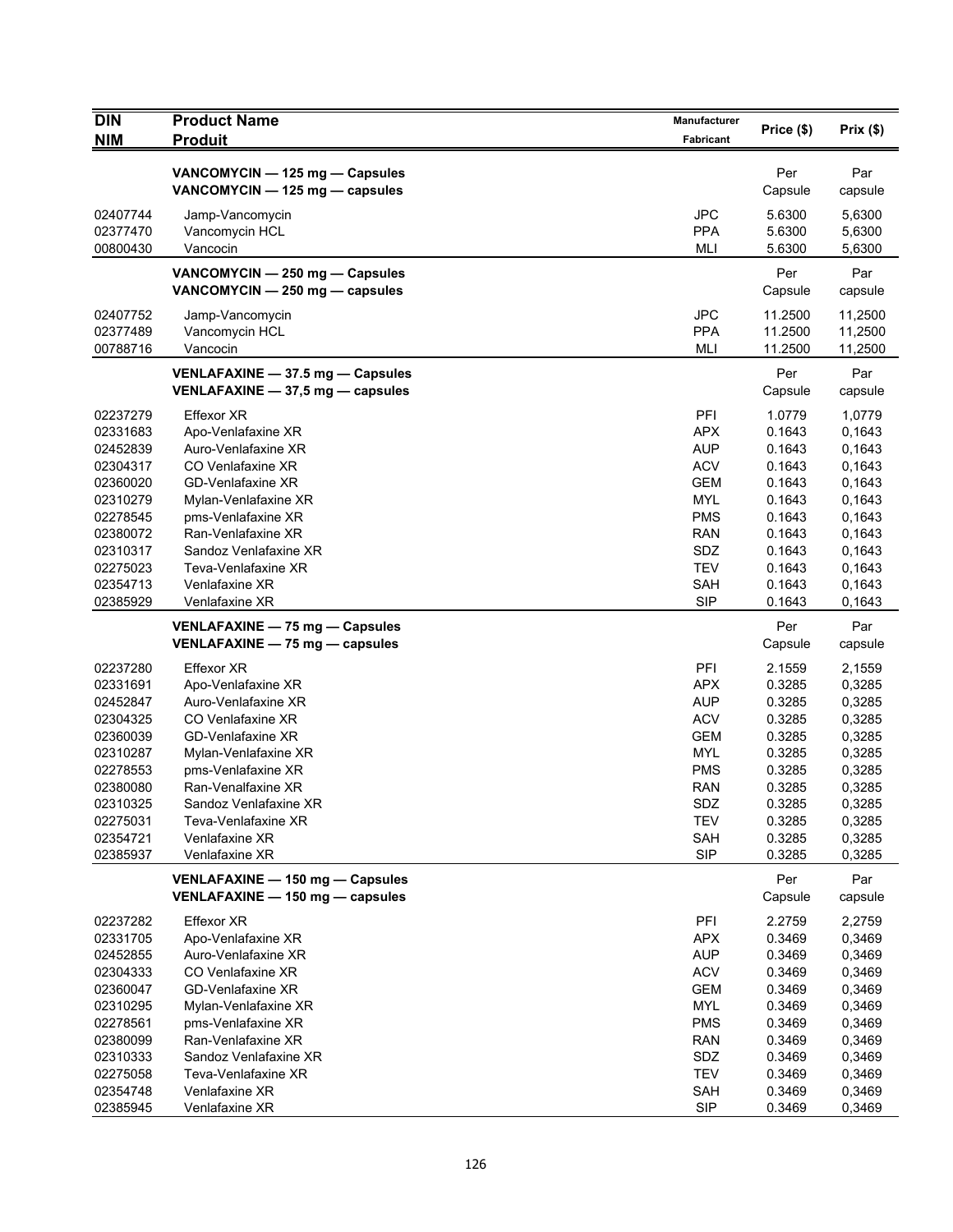| <b>DIN</b>                                               | <b>Product Name</b>                                                                                                                | <b>Manufacturer</b>                                                | Price (\$)                                     | Prix(\$)                                       |
|----------------------------------------------------------|------------------------------------------------------------------------------------------------------------------------------------|--------------------------------------------------------------------|------------------------------------------------|------------------------------------------------|
| <b>NIM</b>                                               | <b>Produit</b>                                                                                                                     | Fabricant                                                          |                                                |                                                |
|                                                          | VERAPAMIL HCI - 120 mg - Sustained Release Tablets<br>VÉRAPAMIL (CHLORHYDRATE DE) — 120 mg — comprimés à libération<br>progressive |                                                                    | Per<br>Tablet                                  | Par<br>comprimé                                |
| 01907123<br>02246893<br>02450488<br>02210347             | <b>Isoptin SR</b><br>Apo-Verap SR<br>Mylan-Verapamil<br>Mylan-Verapamil                                                            | BGP<br><b>APX</b><br><b>MYL</b><br><b>MYL</b>                      | 1.6697<br>0.7590<br>0.7590<br>0.7590           | 1,6697<br>0,7590<br>0,7590<br>0,7590           |
|                                                          | VERAPAMIL HCI - 240 mg - Sustained Release Tablets<br>VÉRAPAMIL (CHLORHYDRATE DE) - 240 mg - comprimés à libération<br>progressive |                                                                    | Per<br>Tablet                                  | Par<br>comprimé                                |
| 00742554<br>02246895<br>02237791<br>02210363<br>02450496 | <b>Isoptin SR</b><br>Apo-Verap SR<br>pms-Verapamil SR<br>Mylan-Verapamil<br>Mylan-Verapamil                                        | <b>BGP</b><br><b>APX</b><br><b>PMS</b><br><b>MYL</b><br><b>MYL</b> | 2.5143<br>0.9592<br>0.9592<br>0.5714<br>0.5714 | 2,5143<br>0,9592<br>0,9592<br>0,5714<br>0,5714 |
|                                                          | VERAPAMIL HCI - 80 mg - Tablets<br>VÉRAPAMIL (CHLORHYDRATE DE) — 80 mg — comprimés                                                 |                                                                    | Per<br>Tablet                                  | Par<br>comprimé                                |
| 00782483<br>02237921                                     | Apo-Verap<br>Mylan-Verapamil                                                                                                       | <b>APX</b><br><b>MYL</b>                                           | 0.3009<br>0.3009                               | 0,3009<br>0,3009                               |
|                                                          | VERAPAMIL HCI - 120 mg - Tablets<br>VÉRAPAMIL (CHLORHYDRATE DE) - 120 mg - comprimés                                               |                                                                    | Per<br>Tablet                                  | Par<br>comprimé                                |
| 00782491<br>02237922                                     | Apo-Verap<br>Mylan-Verapamil                                                                                                       | <b>APX</b><br><b>MYL</b>                                           | 0.4675<br>0.4675                               | 0,4675<br>0,4675                               |
|                                                          | VORICONAZOLE - 50 mg - Tablets<br>VORICONAZOLE - 50 mg - comprimés                                                                 |                                                                    | Per<br>Tablet                                  | Par<br>comprimé                                |
| 02256460<br>02399245<br>02396866<br>02409674             | <b>VFEND</b><br>Sandoz Voriconazole<br>Teva-Voriconazole<br>Apo-Voriconazole                                                       | <b>PFI</b><br>SDZ<br><b>TEV</b><br>APX                             | 14.1449<br>3.2465<br>3.2147<br>3.2147          | 14,1449<br>3,2465<br>3,2147<br>3,2147          |
|                                                          | VORICONAZOLE - 200 mg - Tablets<br>VORICONAZOLE - 200 mg - comprimés                                                               |                                                                    | Per<br>Tablet                                  | Par<br>comprimé                                |
| 02256479<br>02399253<br>02396874<br>02409682             | <b>VFEND</b><br>Sandoz Voriconazole<br>Teva-Voriconazole<br>Apo-Voriconazole                                                       | PFI<br>SDZ<br><b>TEV</b><br><b>APX</b>                             | 56.5561<br>12.9808<br>12.8537<br>12.8537       | 56,5561<br>12,9808<br>12,8537<br>12,8537       |
|                                                          | WARFARIN SODIUM - 1 mg - Tablets<br>WARFARINE SODIQUE - 1 mg - comprimés                                                           |                                                                    | Per<br>Tablet                                  | Par<br>comprimé                                |
| 01918311<br>02242680<br>02242924<br>02265273             | Coumadin<br>Taro-Warfarin<br>Apo-Warfarin<br>Novo-Warfarin                                                                         | SQU<br><b>TAR</b><br><b>APX</b><br><b>TEV</b>                      | 0.4202<br>0.2178<br>0.1960<br>0.1960           | 0,4202<br>0,2178<br>0,1960<br>0,1960           |
|                                                          | WARFARIN SODIUM - 2 mg - Tablets<br>WARFARINE SODIQUE - 2 mg - comprimés                                                           |                                                                    | Per<br>Tablet                                  | Par<br>comprimé                                |
| 01918338<br>02242681<br>02242925<br>02265281             | Coumadin<br>Taro-Warfarin<br>Apo-Warfarin<br>Novo-Warfarin                                                                         | SQU<br><b>TAR</b><br><b>APX</b><br><b>TEV</b>                      | 0.4444<br>0.2304<br>0.2074<br>0.2074           | 0,4444<br>0,2304<br>0,2074<br>0,2074           |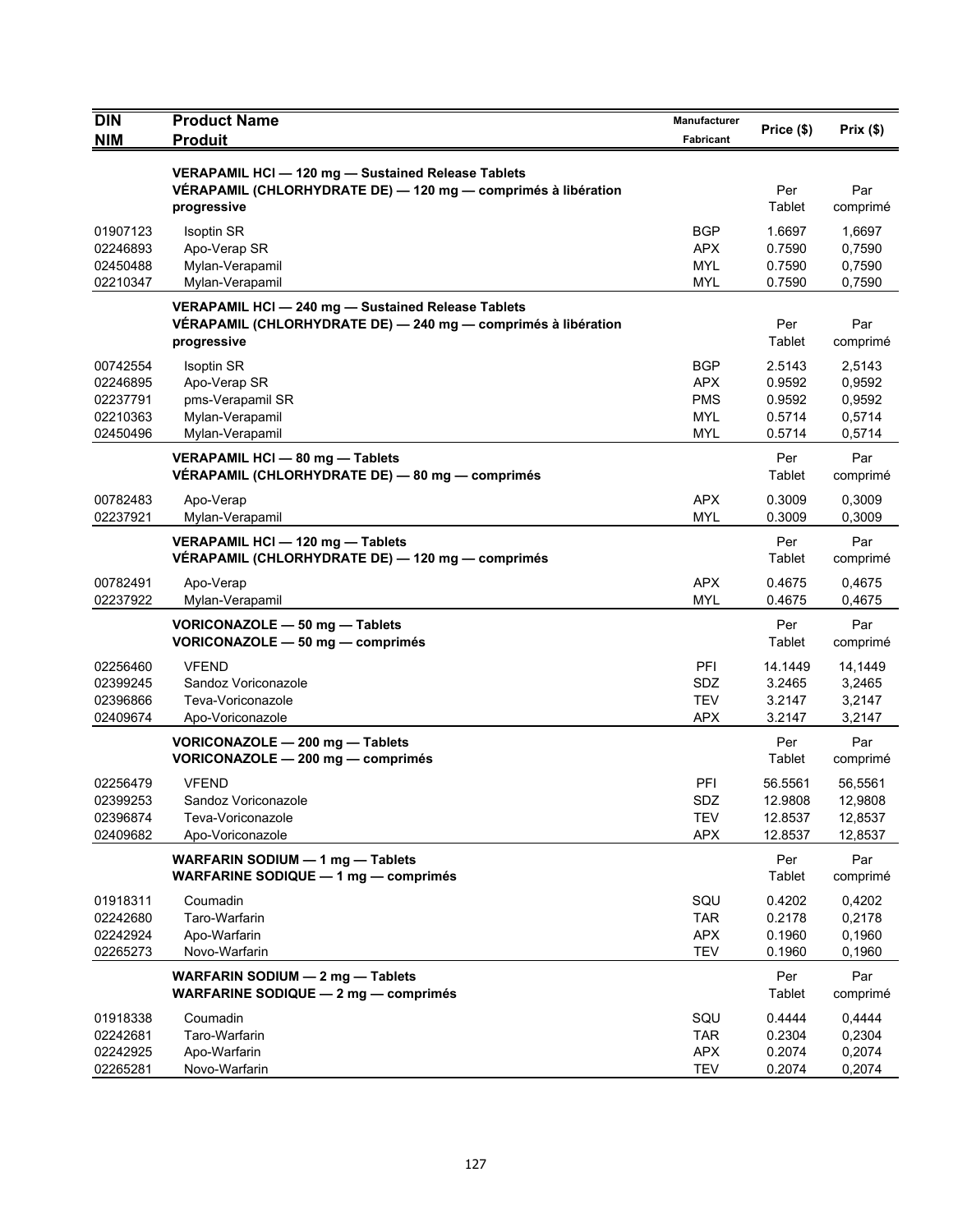| <b>DIN</b><br><b>NIM</b> | <b>Product Name</b><br><b>Produit</b>                                           | <b>Manufacturer</b><br>Fabricant | Price (\$)    | Prix(\$)        |
|--------------------------|---------------------------------------------------------------------------------|----------------------------------|---------------|-----------------|
|                          |                                                                                 |                                  |               |                 |
|                          | WARFARIN SODIUM - 2.5 mg - Tablets<br>WARFARINE SODIQUE $-2,5$ mg $-$ comprimes |                                  | Per<br>Tablet | Par<br>comprimé |
| 01918346                 | Coumadin                                                                        | SQU                              | 0.3553        | 0,3553          |
| 02242682                 | Taro-Warfarin                                                                   | <b>TAR</b>                       | 0.1845        | 0,1845          |
| 02242926                 | Apo-Warfarin                                                                    | <b>APX</b>                       | 0.1660        | 0,1660          |
| 02265303                 | Novo-Warfarin                                                                   | <b>TEV</b>                       | 0.1660        | 0,1660          |
|                          | WARFARIN SODIUM - 3 mg - Tablets                                                |                                  | Per           | Par             |
|                          | WARFARINE SODIQUE - 3 mg - comprimés                                            |                                  | Tablet        | comprimé        |
| 02240205                 | Coumadin                                                                        | SQU                              | 0.5511        | 0,5511          |
| 02242683                 | Taro-Warfarin                                                                   | <b>TAR</b>                       | 0.2827        | 0,2827          |
| 02265311                 | Novo-Warfarin                                                                   | <b>TEV</b>                       | 0.2571        | 0,2571          |
| 02245618                 | Apo-Warfarin                                                                    | <b>APX</b>                       | 0.2570        | 0,2570          |
|                          | WARFARIN SODIUM - 4 mg - Tablets                                                |                                  | Per           | Par             |
|                          | WARFARINE SODIQUE - 4 mg - comprimés                                            |                                  | Tablet        | comprimé        |
| 02007959                 | Coumadin                                                                        | SQU                              | 0.5511        | 0,5511          |
| 02242684                 | Taro-Warfarin                                                                   | <b>TAR</b>                       | 0.2856        | 0,2856          |
| 02242927                 | Apo-Warfarin                                                                    | <b>APX</b>                       | 0.2571        | 0,2571          |
| 02265338                 | Novo-Warfarin                                                                   | <b>TEV</b>                       | 0.2571        | 0,2571          |
|                          | WARFARIN SODIUM - 5 mg - Tablets                                                |                                  | Per           | Par             |
|                          | WARFARINE SODIQUE - 5 mg - comprimés                                            |                                  | Tablet        | comprimé        |
| 01918354                 | Coumadin                                                                        | SQU                              | 0.3560        | 0,3560          |
| 02242685                 | Taro-Warfarin                                                                   | <b>TAR</b>                       | 0.1848        | 0,1848          |
| 02242928                 | Apo-Warfarin                                                                    | <b>APX</b>                       | 0.1663        | 0,1663          |
| 02265346                 | Novo-Warfarin                                                                   | <b>TEV</b>                       | 0.1663        | 0,1663          |
|                          | WARFARIN SODIUM - 10 mg - Tablets                                               |                                  | Per           | Par             |
|                          | WARFARINE SODIQUE - 10 mg - comprimés                                           |                                  | Tablet        | comprimé        |
| 01918362                 | Coumadin                                                                        | SQU                              | 0.6397        | 0,6397          |
| 02242687                 | Taro-Warfarin                                                                   | <b>TAR</b>                       | 0.3316        | 0,3316          |
| 02242929                 | Apo-Warfarin                                                                    | <b>APX</b>                       | 0.2984        | 0,2984          |
|                          | ZIDOVUDINE - 100 mg - Capsules                                                  |                                  | Per           | Par             |
|                          | ZIDOVUDINE - 100 mg - capsules                                                  |                                  | Capsule       | capsule         |
| 01902660                 | Retrovir                                                                        | VII                              | 2.1764        | 2,1764          |
| 01946323                 | Apo-Zidovudine                                                                  | <b>APX</b>                       | 1.3977        | 1,3977          |
|                          | ZINC SULFATE MONOHYDRATE/HYDROCORTISONE ACETATE - 5 mg/5 mg                     |                                  |               |                 |
|                          | - Topical Ointment                                                              |                                  |               |                 |
|                          | ZINC (SULFATE MONOHYDRATÉ DE)/HYDROCORTISONE (ACÉTATE D') —                     |                                  | Per           | Par             |
|                          | 5 mg/5 mg - pommade topique                                                     |                                  | Gram          | gramme          |
| 00505773                 | Anusol-HC                                                                       | <b>MCL</b>                       | 0.9152        | 0,9152          |
| 00607789                 | ratio-Hemcort HC                                                                | <b>TEV</b>                       | 0.4576        | 0,4576          |
| 02128446                 | Anodan-HC                                                                       | ODN                              | 0.4160        | 0,4160          |
| 02247691                 | Sandoz Anuzinc HC                                                               | SDZ                              | 0.4160        | 0,4160          |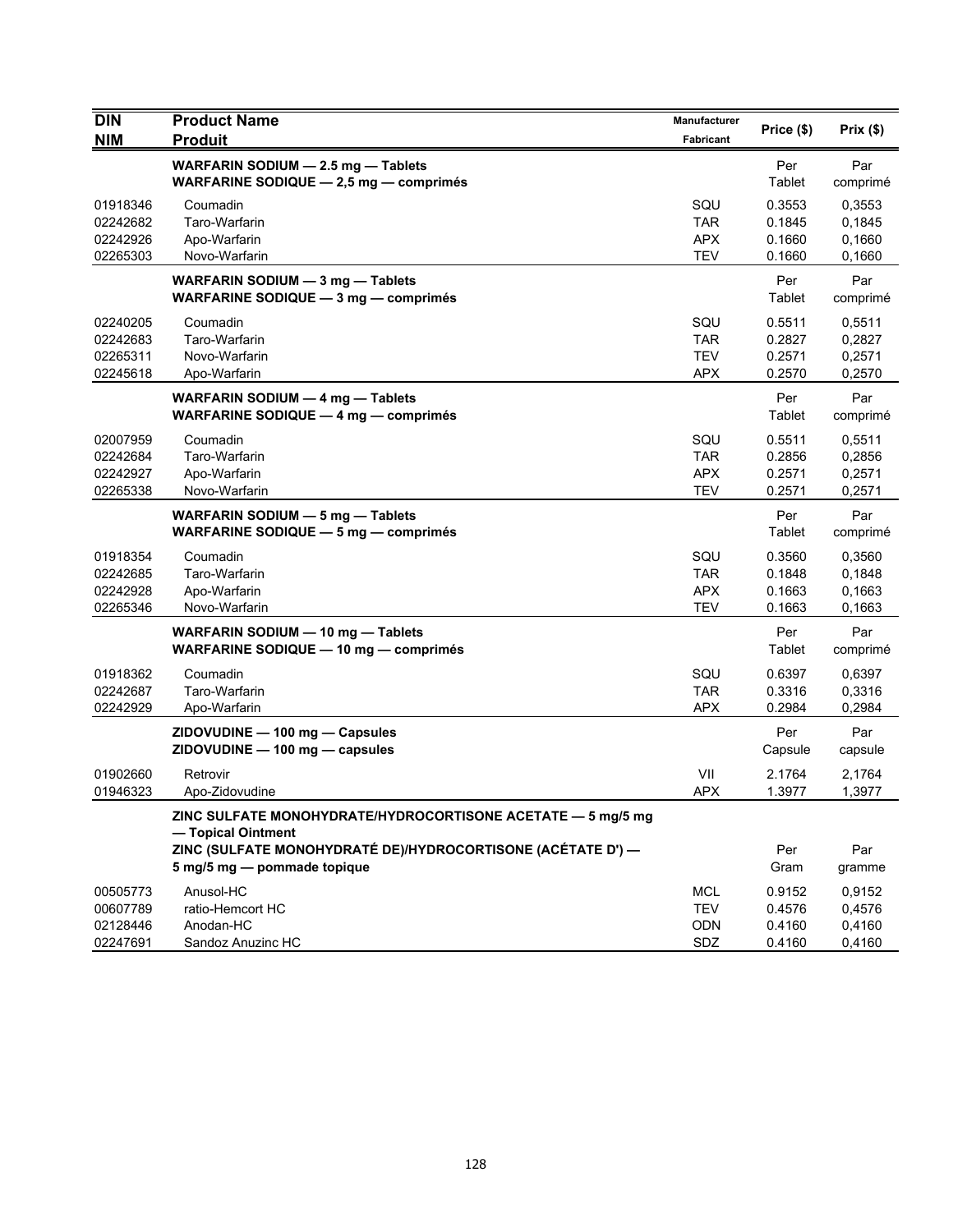| <b>DIN</b>                                                                                                           | <b>Product Name</b>                                                                                                                                                                                          | <b>Manufacturer</b>                                                                                                 |                                                                                                   |                                                                                                   |
|----------------------------------------------------------------------------------------------------------------------|--------------------------------------------------------------------------------------------------------------------------------------------------------------------------------------------------------------|---------------------------------------------------------------------------------------------------------------------|---------------------------------------------------------------------------------------------------|---------------------------------------------------------------------------------------------------|
| <b>NIM</b>                                                                                                           | <b>Produit</b>                                                                                                                                                                                               | Fabricant                                                                                                           | Price (\$)                                                                                        | Prix (\$)                                                                                         |
|                                                                                                                      | ZINC SULFATE MONOHYDRATE/HYDROCORTISONE ACETATE - 10 mg/10 mg<br>— Suppositories                                                                                                                             |                                                                                                                     |                                                                                                   |                                                                                                   |
|                                                                                                                      | ZINC (SULFATE MONOHYDRATÉ DE)/HYDROCORTISONE (ACÉTATE D') -<br>10 mg/10 mg - suppositoires                                                                                                                   |                                                                                                                     | Per                                                                                               | Par<br>Suppository suppositoire                                                                   |
| 00476285<br>00607797<br>02236399<br>02242798                                                                         | Anusol-HC<br>ratio-Hemcort HC<br>Andodan-HC<br>Sandoz Anuzinc HC                                                                                                                                             | <b>PDA</b><br><b>TEV</b><br><b>ODN</b><br>SDZ                                                                       | 1.1440<br>0.6683<br>0.6683<br>0.6683                                                              | 1,1440<br>0,6683<br>0,6683<br>0,6683                                                              |
|                                                                                                                      | ZOLMITRIPTAN - 2.5 mg - Tablets<br>ZOLMITRIPTAN - 2,5 mg - comprimés                                                                                                                                         |                                                                                                                     | Per<br>Tablet                                                                                     | Par<br>comprimé                                                                                   |
| 02238660<br>02313960<br>02380951<br>02324229<br>02369036<br>02399458<br>02362988<br>02421623<br>02419521<br>02421534 | Zomig<br>Teva-Zolmitriptan<br>Apo-Zolmitriptan<br>pms-Zolmitriptan<br>Mylan-Zolmitriptan<br>Mar-Zolmitriptan<br>Sandoz Zolmitriptan<br>Jamp-Zolmitriptan<br>Mint-Zolmitriptan<br>NAT-Zolmitriptan            | <b>AZC</b><br><b>TEV</b><br><b>APX</b><br><b>PMS</b><br><b>MYL</b><br>MAR<br>SDZ<br><b>JPC</b><br>MPH<br><b>NAT</b> | 16.0710<br>5.3333<br>4.6667<br>4.6667<br>4.6666<br>4.6050<br>4.6050<br>3.5375<br>3.5375<br>3.5375 | 16,0710<br>5,3333<br>4.6667<br>4,6667<br>4,6666<br>4,6050<br>4,6050<br>3,5375<br>3,5375<br>3,5375 |
|                                                                                                                      | ZOLMITRIPTAN - 2.5 mg - Orally Disintegrating Tablets<br>ZOLMITRIPTAN - 2,5 mg - comprimés à dissolution orale                                                                                               |                                                                                                                     | Per<br>Tablet                                                                                     | Par<br>comprimé                                                                                   |
| 02243045<br>02362996<br>02342545<br>02324768<br>02419513<br>02387158<br>02438453<br>02428237<br>02428474             | Zomig OD<br>Sandoz Zolmitriptan ODT<br>Teva-Zolmitriptan OD<br>pms-Zolmitriptan ODT<br>Mint-Zolmitriptan<br>Mylan-Zolmitriptan ODT<br>AG-Zolmitriptan ODT<br>Jamp-Zolmitriptan ODT<br>Septa-Zolmitriptan ODT | <b>AZC</b><br>SDZ<br><b>TEV</b><br><b>PMS</b><br><b>MPH</b><br>MYL<br><b>AJC</b><br><b>JPC</b><br><b>STP</b>        | 16.0710<br>4.6666<br>4.6067<br>4.6067<br>4.6066<br>4.6066<br>2.8270<br>2.8270<br>2.1477           | 16,0710<br>4,6666<br>4,6067<br>4,6067<br>4,6066<br>4,6066<br>2,8270<br>2,8270<br>2,1477           |
|                                                                                                                      | $ZOPICLONE - 5 mg - Tables$<br>$ZOPICLONE - 5 mg - comprimés$                                                                                                                                                |                                                                                                                     | Per<br>Tablet                                                                                     | Par<br>comprimé                                                                                   |
| 02216167<br>02245077<br>02271931<br>02406969<br>02386771                                                             | Imovane<br>Apo-Zopiclone<br>CO Zopiclone<br>Jamp-Zopiclone<br>Mar-Zopiclone                                                                                                                                  | <b>SAA</b><br><b>APX</b><br><b>ACV</b><br><b>JPC</b><br><b>MAR</b>                                                  | 1.1648<br>0.1782<br>0.1782<br>0.1782<br>0.1782                                                    | 1,1648<br>0,1782<br>0,1782<br>0,1782<br>0,1782                                                    |
| 02391716<br>02296616<br>02251450<br>02243426                                                                         | Mint-Zopiclone<br>Mylan-Zopiclone<br>Novo-Zopiclone<br>pms-Zopiclone                                                                                                                                         | <b>MPH</b><br><b>MYL</b><br><b>TEV</b><br><b>PMS</b>                                                                | 0.1782<br>0.1782<br>0.1782<br>0.1782                                                              | 0,1782<br>0,1782<br>0,1782<br>0,1782                                                              |
| 02267918<br>02246534<br>02257572<br>02344122<br>02385821                                                             | Ran-Zopiclone<br>ratio-Zopiclone<br>Sandoz Zopiclone<br>Zopiclone<br>Zopiclone                                                                                                                               | <b>RAN</b><br><b>TEV</b><br>SDZ<br>SAH<br><b>SIP</b>                                                                | 0.1782<br>0.1782<br>0.1782<br>0.1782<br>0.1782                                                    | 0,1782<br>0,1782<br>0,1782<br>0,1782<br>0,1782                                                    |